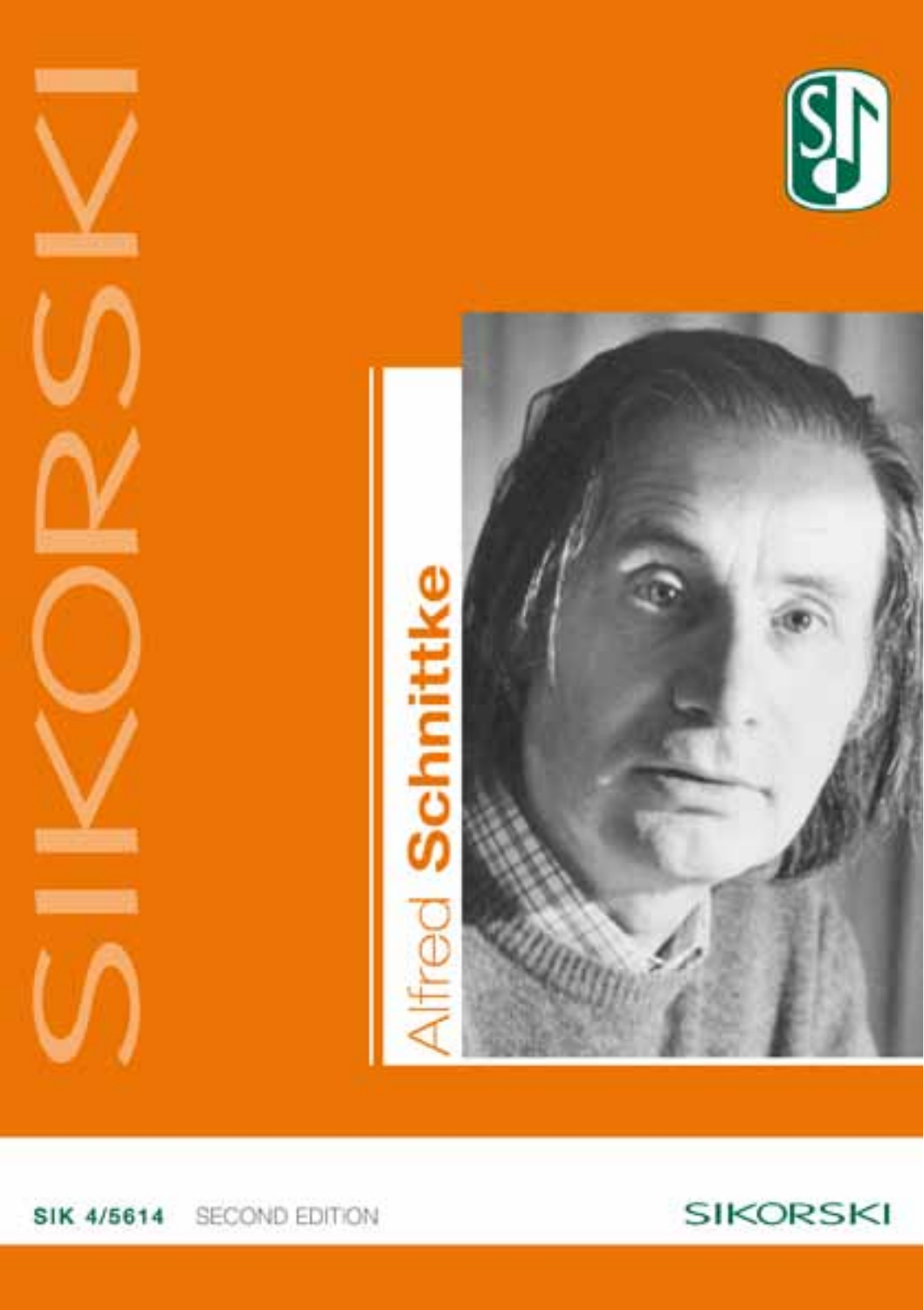# a l f r e d **s c h n i t t k e**

Alfred Schrifte



SIKORSKI MUSIKVERLAGE HAMBURG **sik 4/5614**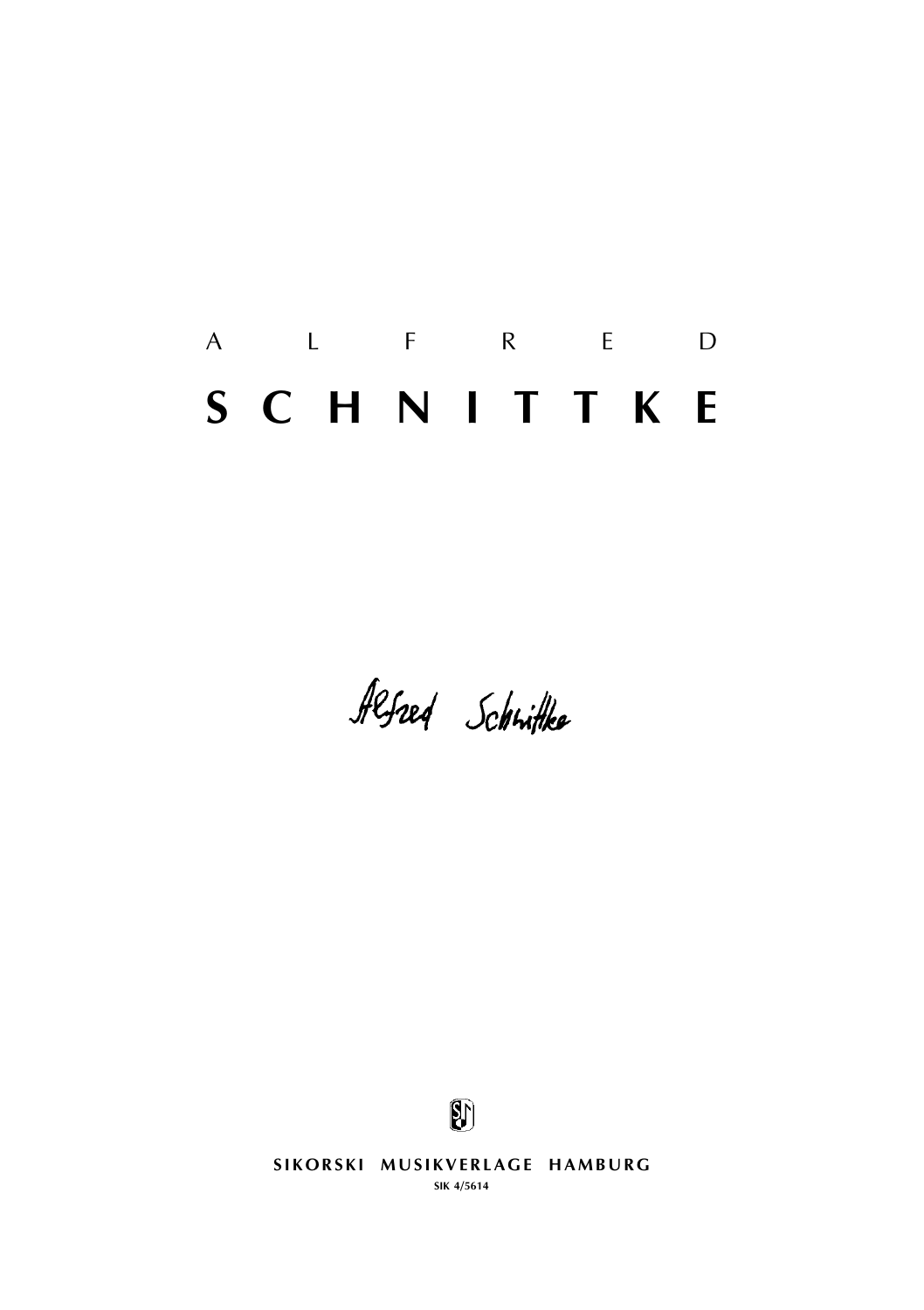# **c o n t e n t s**

| REMARKS ON ALFRED SCHNITTKE $\cdots$ 8                                                                                                                                                                                                   |            |
|------------------------------------------------------------------------------------------------------------------------------------------------------------------------------------------------------------------------------------------|------------|
| ANMERKUNGEN ZU ALFRED SCHNITTKE Andereder 11                                                                                                                                                                                             |            |
|                                                                                                                                                                                                                                          |            |
|                                                                                                                                                                                                                                          |            |
| ORCHESTRAL WORKS <b>Superintent CALITATION</b>                                                                                                                                                                                           |            |
| WORKS FOR SOLO INSTRUMENT(S) & ORCHESTRA $38$                                                                                                                                                                                            |            |
|                                                                                                                                                                                                                                          |            |
|                                                                                                                                                                                                                                          |            |
|                                                                                                                                                                                                                                          |            |
|                                                                                                                                                                                                                                          |            |
| <b>WORKS FOR KEYBOARD</b>                                                                                                                                                                                                                |            |
|                                                                                                                                                                                                                                          |            |
| ARRANGEMENTS AND TRANSCRIPTIONS And the state of 89                                                                                                                                                                                      |            |
| <b>INCIDENTAL MUSIC TO FILMS</b>                                                                                                                                                                                                         |            |
|                                                                                                                                                                                                                                          |            |
| ANIMATED CARTOONS                                                                                                                                                                                                                        | 103<br>106 |
|                                                                                                                                                                                                                                          | 109        |
| SUITES FROM INCIDENTAL MUSIC TO FILMS                                                                                                                                                                                                    | 110        |
| <b>INCIDENTAL MUSIC TO PLAYS Express the contract of the set of the set of the set of the set of the set of the set of the set of the set of the set of the set of the set of the set of the set of the set of the set of the </b>       | 122        |
|                                                                                                                                                                                                                                          |            |
| CHRONOLOGICAL WORKLIST                                                                                                                                                                                                                   | 128        |
| <b>TITLE LISTING <i>All the Committee Committee Listen Committee Committee Committee Committee Listen Committee Listen Committee Listen Committee Listen Committee Listen Committee Listen Committee Listen Committee Listen Com</i></b> | 141        |
|                                                                                                                                                                                                                                          | 151        |
| SIKORSKI MUSIKVERLAGE                                                                                                                                                                                                                    |            |
| 20139 HAMBURG<br>phone: (+ 49) (0)40 / 41 41 00-0 · fax: (+ 49) (0)40 / 41 41 00-41                                                                                                                                                      |            |
|                                                                                                                                                                                                                                          |            |

www.sikorski.de · contact@sikorski.de

**2 4 n o v e m b e r 2 0 2 1**

*Cover Photo by Yngvild Sørbye*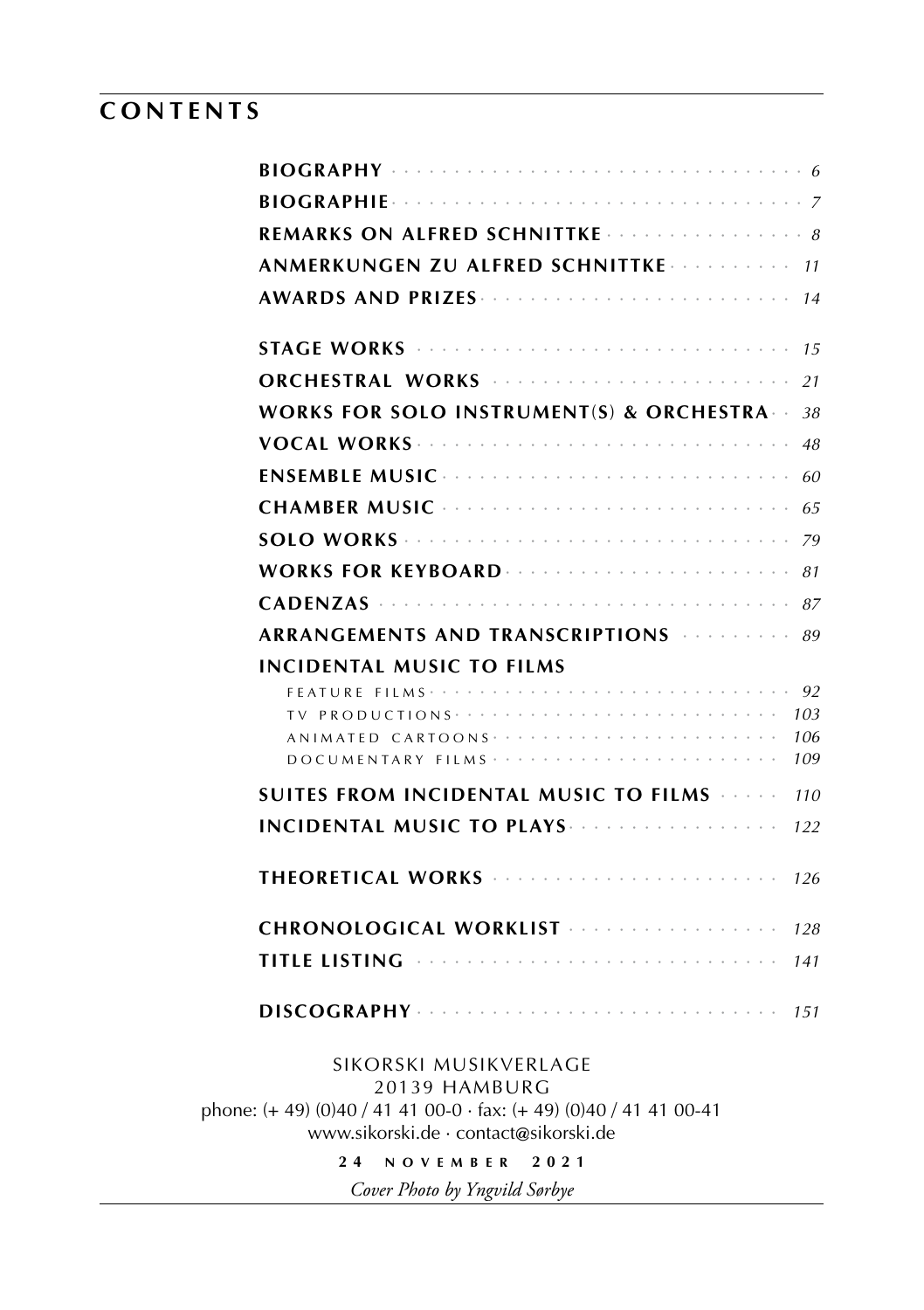# **b i o g r a p h y**

Alfred Schnittke was born in 1934 in Engels, the capital of the former Volga German Republic (now the district of Saratov in central Russia). His mother, Maria Vogel, was a teacher of German, and his father, Harry Schnittke, a Jewish journalist and translator, who had been born in Frankfurt am Main. Schnittke's musical career began in 1946 in Vienna, where his father worked for a newspaper at the time. He had private piano lessons, went to operas and concerts, and wrote his first compositions. After moving to Moscow in 1948, Schnittke first studied to be a choral conductor. Subsequently, from 1953 to 1958, he studied composition and counterpoint with Evgeni Golubev and instrumentation with Nikolai Rakov at the Moscow Conservatory. At this time he was influenced by Filip Gershkovich, a pupil of Webern, who lived in Moscow. After three years in which he was a postgraduate student Schnittke taught instrumentation at the Moscow Conservatory from 1962 until 1972. Here he began to publish numerous theoretical works concerned with some of the problems associated with contemporary music. Temporarily he worked at the Moscow Experimental Studio for Electronic Music.

From 1975 onwards his music began to be played at all the important contemporary music festivals, and in the 1980s it was included in the concert programmes of leading orchestras throughout the world. Festivals and concert cycles devoted to his works, were held in many cities, including Moscow, Stockholm, London, Vienna, Lucerne, Cologne, Hamburg and Berlin. In 1991 Schnittke established his residence in Hamburg where he was professor of composition at the Hamburg Musikhochschule from 1989 to 1994.

He was an honorary fellow of the Royal Academy of Music in London, and a member of the Free Academy of Arts in Hamburg. He was also a member of the Royal Swedish Academy of Music in Stockholm, of the Academy of Arts in Berlin, the Bavarian Academy of Fine Arts in Munich, and the American Academy of Arts and Letters in New York.

During the last years of his life Schnittke suffered from a severe illness, from which he finally died on 3 August 1998.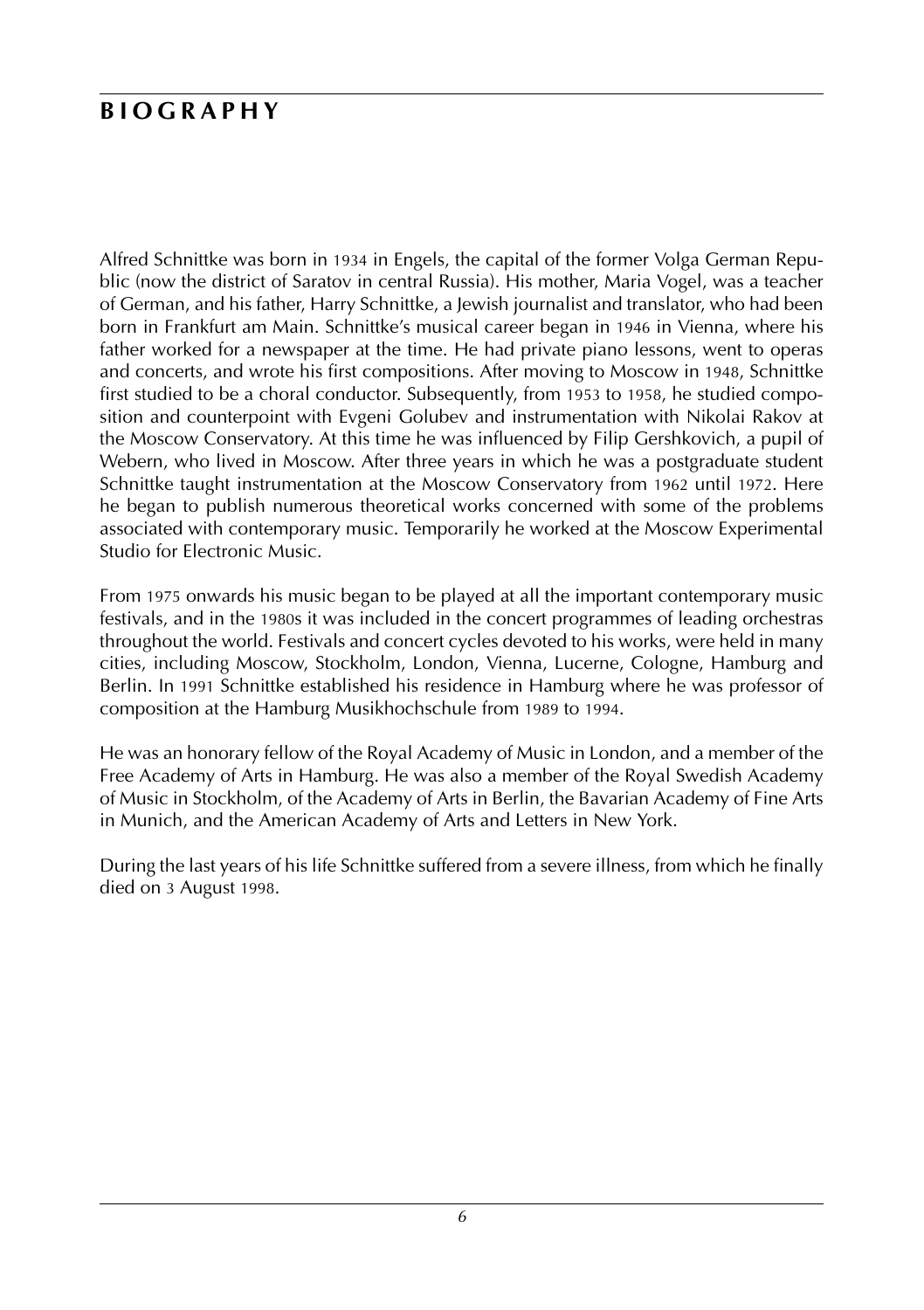# **b i o g r a p h i e**

Alfred Schnittke wurde 1934 in Engels, der Hauptstadt der damaligen Wolgadeutschen Republik (heute Gebiet Saratow, Zentralrussland), geboren. Seine Mutter, Maria Vogel, war Deutschlehrerin und sein Vater, Harry Schnittke, der aus einer jüdischen Familie aus Frankfurt am Main stammte, arbeitete als Journalist und Übersetzer. Schnittkes musikalische Ausbildung begann 1946 in Wien, wo der Vater bei einer Zeitung arbeitete. Er erhielt Klavierunterricht, erlebte Opern- und Konzertaufführungen und unternahm erste Kompositionsversuche. Nach der Rückkehr nach Moskau im Jahr 1948, absolvierte Schnittke zunächst eine Ausbildung als Chordirigent. Anschließend studierte er von 1953 bis 1958 am Moskauer Konservatorium Komposition und Kontrapunkt (bei Jewgeni Golubew) sowie Instrumentation (bei Nikolai Rakow). Wesentliche Anregungen erhielt er durch den in Moskau lebenden Webern-Schüler Philipp Herschkowitsch. Nach einer dreijährigen Aspirantur war Schnittke von 1962 bis 1972 als Lehrer für Instrumentation am Moskauer Konservatorium tätig. Seit dieser Zeit veröffentlichte er zahlreiche musiktheoretische Arbeiten zu Fragen der zeitgenössischen Musik. Zeitweilig arbeitete er auch am Experimentalstudio für elektronische Musik in Moskau.

Seit 1975 wurden Schnittkes Werke bei allen wichtigen Festivals der Neuen Musik gespielt, in den achtziger Jahren fanden sie Eingang in die Konzertprogramme führender Kulturorchester. Seinem Schaffen gewidmete Festivals und zyklische Aufführungen seiner Werke fanden u.a. in Moskau, Stockholm, London, Wien, Luzern, Köln, Hamburg und Berlin statt. 1991 verlegte der Komponist seinen ständigen Wohnsitz nach Hamburg, wo er von 1989 bis 1994 als Leiter einer Kompositionsklasse an der Hamburger Musikhochschule unterrichtete.

Er war Mitglied der Royal Academy of Music in London und der Freien Akademie der Künste in Hamburg. Darüber hinaus wurde er an die Königlichen Musikakademie in Stockholm, die Akademie der Künste in Berlin, die Bayerischen Akademie der Schönen Künste in München und an die American Academy of Arts and Letters in New York berufen.

In den letzten Lebensjahren von schwerer Krankheit gezeichnet, verstarb Schnittke am 3. August 1998.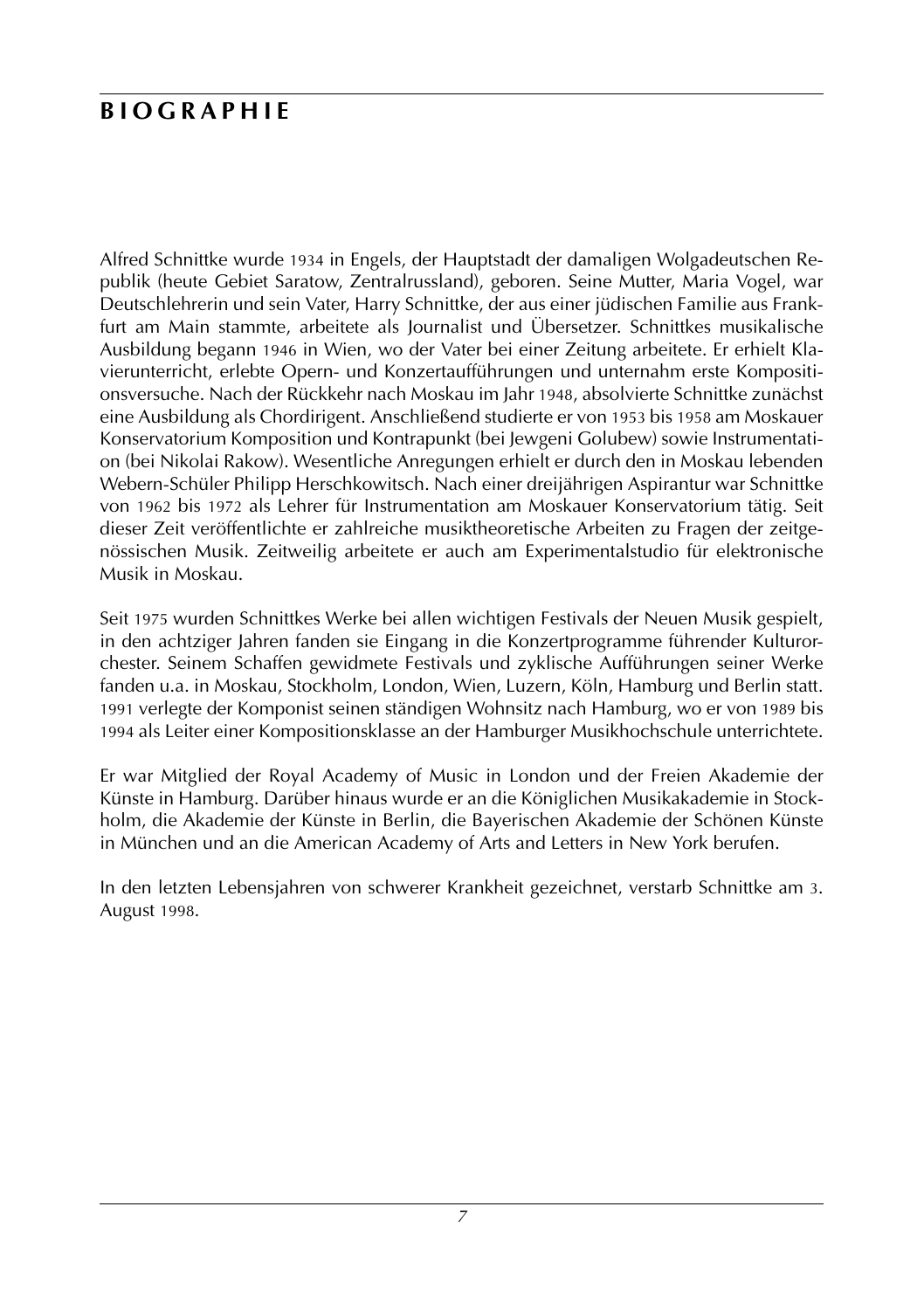# **REMARKS ON ALFRED SCHNITTKE**

The reason for Alfred Schnittke's prominent position among contemporary composers is threefold: his abundant oeuvre, the great popularity enjoyed by his works and the thrilling emotionality of his music.

When looking for explanations for this music's popularity, one should bear several points in mind: Alfred Schnittke is no avant-gardist, if one takes this term to mean an artist whose chief concern is experimentation with sound. Instead, he offers the listener bridges towards comprehension, above all to the listener who believes to perceive familiar material in his music. Schnittke's language is understood by countless people throughout the world because his music contains a high emotional potential and because it is expressive, suggestive and associative.

The feeling of homelessness is more widespread in these unsettled times than in any other previous period. Schnittke shared the fate of those people belonging to several national groups and yet not fully belonging to any of them. His father was a German Jew, his mother a Volga German. He grew up in the Soviet Union. Already as a young man he felt like a stranger in his homeland. Later on, he began to feel like a cosmopolitan, like a person without national boundaries. Yet he still felt foreign in several respects: as a German, as a Jew and as one who came from the Soviet Union. This reminds us of Gustav Mahler, who also believed himself to be thrice homeless.

Schnittke's music, however, has nothing to do with any cosmopolitan way of thinking or sentiments. It is based upon solid pillars of Russian and German musical traditions. The confrontation with Alexander Skryabin, Igor Stravinsky, Sergei Prokofiev and Dmitri Shostakovich, to name only these four great Russians, was important in his artistic development. On the other hand, he felt closely bound to the German musical tradition. For him, Johann Sebastian Bach was the alpha and omega of music. He loved the music of Gustav Mahler and Alban Berg, surely because of their highly expressive quality. And for a time, he never tired of studying Anton Webern's music.

Considering Schnittke's originality and the narrow-mindedness of Soviet cultural politics, it is no wonder that the composer's cause was hardly furthered in the Soviet Union. For a long time his art was considered mannered, experimental, heavily leaning on West European avant-gardism. His compositions were not among those considered suitable to represent the Soviet Union. And since he was in no way prepared to make concessions, he was forbidden to leave the country for many years. Burlesque, grotesque reports on the desperate attempts on the part of Soviet cultural functionaries to thwart performances of Schnittke's works abroad are still making the rounds. For it was abroad, outside of the Soviet Union, that his fame began to spread. Ever more frequent performances at international festivals starting in 1966 roused curiosity about the unknown Soviet composer.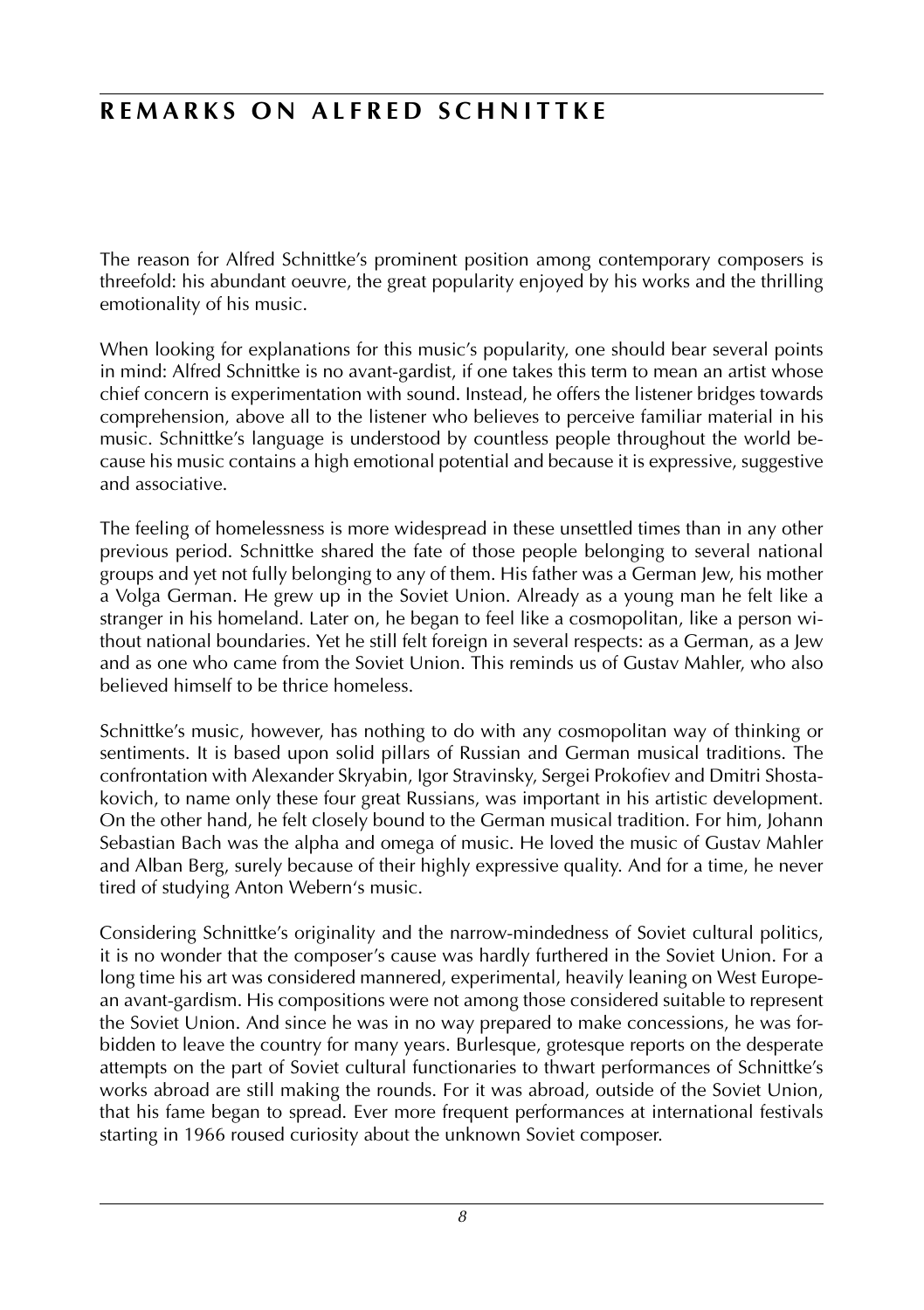The years 1963–1968 were the crucial phase in Schnittke's compositional development. He intensively came to terms with several directions of the avant-garde of that time, as well as with the rules of twelve-note technique and the principles of serialism – a direction with which he had little sympathy. He took offence at the idea of automatism latent in this method. Many years later, Schnittke described his decision to turn his back on serialism and go his own way as follows: "Upon arriving at the last stop, I decided to get off the already overcrowded train. [...] I looked around for a way of giving my music a richer associative content. I tried to romantically give in to my feelings and to absorb literary and visual models as well."

In 1968 Schnittke formulated his idea of 'polystylism', a concept that has since become famous. Polystylism refers to composition in different layers, a dialogue with the musical past.

"Our time", Schnittke once stated, "is different from earlier times in terms of musical reception. In earlier times, the only available music was that of the past hundred years. For us, the past is more present than it was for earlier generations. We enter into a dialogue with the past as if it were a dialogue with folklore. [...] The composer of the present day cannot avoid the musical past, which presents itself daily. [...] We are capable of living in different epochs."

It must be emphatically stated that Schnittke's 'polystylism', his plurality of styles, composition in layers, has nothing whatsoever to do with eclecticism. Nor should it be mistaken for the stylistic masquerades so beloved by Igor Stravinsky. Even the handy label 'music about music' hardly does it justice. Decisive for Schnittke is that the music of the past, quoted or evoked in many of his works, is constantly confronted with the musical language of the present. The important thing here is the dialogue between the past and the present, as Schnittke experienced it, construed it and reflected upon it. If his procedure is in any way comparable to anyone else's, then far less with Stravinsky's than with Mahler and Shostakovich's procedures.

Alfred Schnittke was an extremely critical person. He loved to consider things carefully, to balance one aspect against another; his way of thinking was truly dialectical. When one immerses oneself in his statements on basic artistic questions and on his own music, one is struck by the frequently recurring "on the one hand ... but on the other hand." Scepticism, challenge, remaining undecided and objection are especially characteristic of Schnittke. He commented on his Quasiuna Sonata in 1968 as follows: "The piece is a borderline case of a sonata form. This form is challenged and at the same time appears not to materialise – by then the sonata is already over. It is like the Fellini film that sees itself as a narrative on how difficult and impossible it is to make the film. And they don't make the film, but in the meantime the film has already come to exist."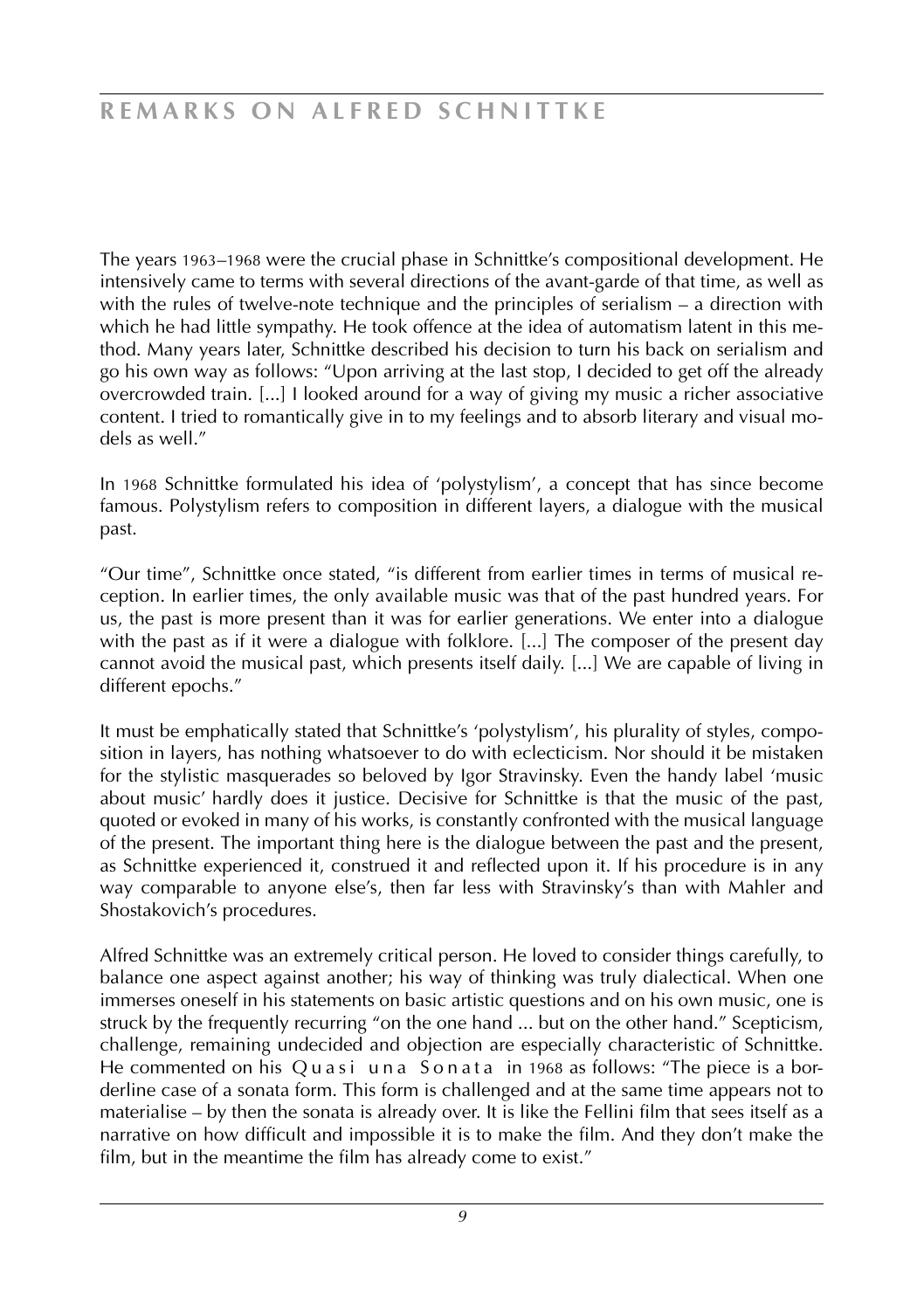Each work of Schnittke's is a spiritual adventure in the sense that the listener can never know the outcome in advance. He is constantly kept in suspense and has no idea what's coming, where the development is leading. It seems typical of Schnittke that conflicts usually are not resolved – many pieces end in a state of indecision.

Terror, threats, dread, mourning and proximity to death are part and parcel of the music of Schnittke. Significantly, several of his works have a requiem-like character. From 1972 until 1976, he composed the Piano Quintet in memory of his beloved mother; this work was transcribed into an orchestral work entitled In memoriam in 1978. The composition of the 1975 Requiem is closely connected to this event. In 1984/1985 followed R i t u a l for Orchestra – a composition in memory of the victims of the Second World War and a gloomy evocation of terror. Other In memoriam works were written in memory of closely associated artists and friends such as Gogol, Shostakovich, the violinist Oleg Kagan and the director Larisa Shepitko.

In my opinion, Schnittke's instrumental movements expressing obsession belong to his most impressive ones. The middle movement of the  $V$ i o l a  $C$  o n c e r t o comes to mind, and above all the second movement of the Sonata for Violoncello and Pian o , a movement that increases to the point of paroxysm. Music rarely comes as close to madness as it does here.

Alfred Schnittke was vitally interested in the expansion of the vocabulary of music, for the inclusion of new sonorities. As much as he appreciated and valued technological progress in the arts, this alone was never his goal, but only a means towards heightened expression. His chief concern remained the statement, the message. He criticised some areas of new music for being too concerned with the rational aspect and neglecting the emotional aspect of music. He spoke out for art in which reason and emotion are held in balance. This balance was at the same time his criterion for the effect of a piece. "The public is not only interested", he once stated, "in the external qualities of a piece of music, but also in the psychological content of the subject and the plot, and if this content is inadequate, then the public loses interest. [...] I maintain: music will find its audience if it has been written with conviction and is strong in thought."

Wherein lies the secret of Alfred Schnittke's worldwide charisma? I believe it is to be found in the strong similarity of his music to language. It is a suggestive musical language, rich in associations, readily understood by many because it contains experiences relevant to us all. This music moves us deeply.

*Constantin Floros*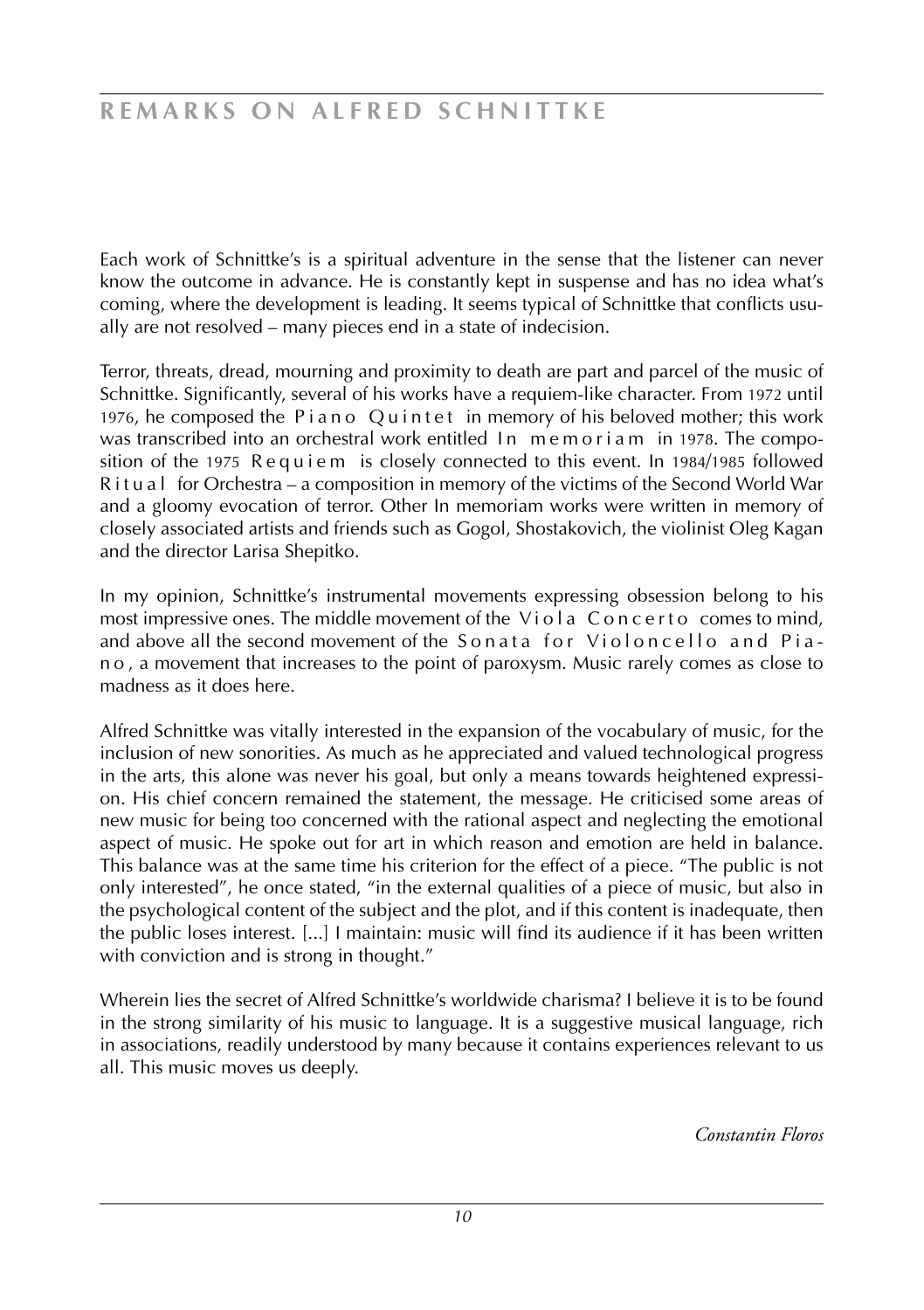# **ANMERKUNGEN ZU ALFRED SCHNITTKE**

Dreierlei begründet die Stellung, die Alfred Schnittke unter den prominenten Komponisten der Gegenwart einnimmt: sein überaus reichhaltiges Schaffen, die große Popularität, die seine Werke genießen, und die hinreißende Emotionalität seiner Musik.

Stellt man Überlegungen darüber an, wie sich die enorme Beliebtheit seiner Musik erklären lässt, so sollte man mehreres bedenken: Alfred Schnittke ist kein Avantgardist, wenn man darunter einen Künstler versteht, dem vor allem das Klangexperiment am Herzen liegt. Er bietet dem Hörer Brücken – dem Hörer, der in seiner Musik Vertrautes zu vernehmen meint. Schnittkes Klangsprache wird von ungezählten Menschen in der ganzen Welt verstanden, weil seine Musik ein hohes emotionales Potential enthält, weil sie expressiv, suggestiv und assoziativ ist.

Das Gefühl der Heimatlosigkeit ist in unserer bewegten Zeit stärker verbreitet als in jeder anderen Zeit. Schnittke teilte das Schicksal jener, die mehreren nationalen Gruppen angehören und trotzdem zwischen den Welten stehen. Sein Vater war deutscher Jude, seine Mutter Wolgadeutsche. Er wuchs in der Sowjetunion auf. Schon als junger Mann hatte er das Gefühl, in der Heimat fremd zu sein. Später begann er sich als Kosmopolit zu fühlen, als ein Mensch, in dessen Empfinden es eigentlich keine Landesgrenzen gäbe. Und dennoch fühlte er sich in mehrfacher Hinsicht fremd: als Deutscher, als Jude und als einer. der aus der Sowjetunion kam. Das erinnert an die Befindlichkeit Gustav Mahlers, der sich ebenfalls dreifach heimatlos wähnte.

Schnittkes Musik hat mit kosmopolitischer Gesinnung nichts gemein. Sie basiert auf festen Pfeilern der Tradition russischer und deutscher Musik. Wichtig für seine kompositorische Entwicklung war die Auseinandersetzung mit Alexander Skrjabin, mit Igor Strawinsky, mit Sergej Prokofjew und mit Dmitri Schostakowitsch – um nur diese vier großen Russen zu nennen. Andererseits fühlte er sich der Tradition deutscher Musik verbunden. Johann Sebastian Bach war für ihn das Alpha und das Omega der Musik. Er hat die Musik Gustav Mahlers und Alban Bergs geliebt – sicherlich um ihrer expressiven Qualitäten willen. Und eine Zeit lang wurde er nicht müde, die Musik Anton von Weberns zu studieren.

Bedenkt man Schnittkes Originalität und die Borniertheit der sowjetischen Kulturpolitik, so nimmt es nicht wunder, dass er in der Sowjetunion als Komponist kaum gefördert wurde. Seine Kunst galt lange Zeit als manieriert, experimentell, dem westeuropäischen Avantgardismus zugewandt. Seine Kompositionen gehörten nicht zu den Werken, die man für geeignet hielt, die sowjetische Kunst zu repräsentieren. Und da er in keiner Weise bereit war, Zugeständnisse zu machen, durfte er viele Jahre nicht ausreisen. Immer noch kursieren skurril-groteske Berichte über die verzweifelten Bemühungen sowjetischer Kulturfunktionäre, Aufführungen seiner Werke im Ausland zu hintertreiben. Denn zuerst im Ausland verbreitete sich Schnittkes Ruhm. Immer häufigere Aufführungen bei internationalen Festivals seit 1966 weckten die Neugier auf den bis dahin wenig bekannten sowjetischen Komponisten.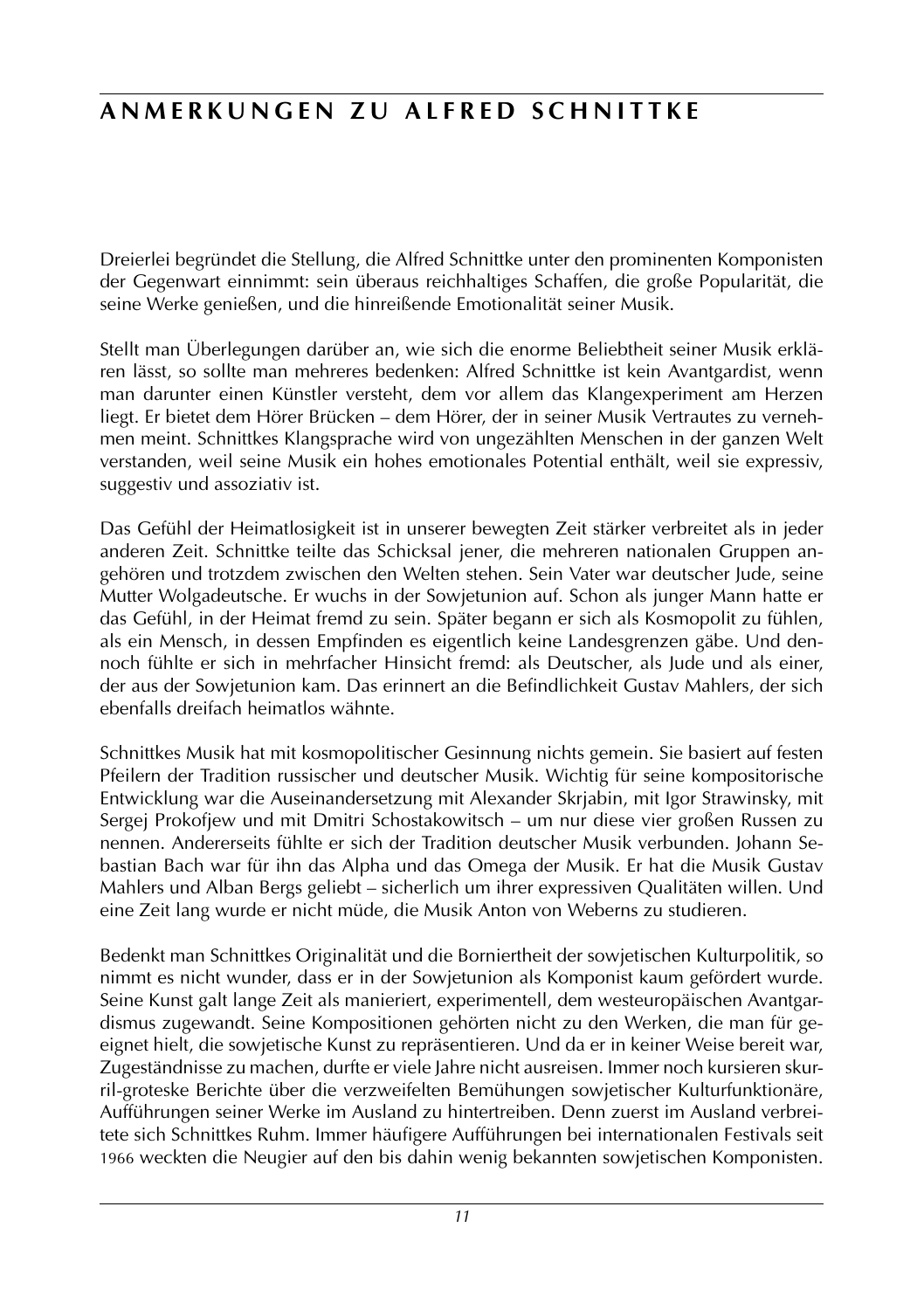In Schnittkes kompositorischer Entwicklung stellten die Jahre 1963 bis 1968 die kritische Phase dar. In dieser Zeit setzte er sich mit mehreren Richtungen der damaligen musikalischen Avantgarde intensiv auseinander, ebenso mit den Regeln der Zwölftontechnik wie mit den Prinzipien des Serialismus – einer Richtung, mit der er sich nicht anfreunden konnte. Er nahm Anstoß an der Idee des Automatismus, der in dieser Methode steckt. Seinen Entschluss, dem Serialismus den Rücken zu kehren und eigene Wege zu beschreiten, beschrieb er viele Jahre später so: "Bei der letzten Station angelangt, beschloss ich, aus dem bereits überfüllten Zug auszusteigen. [...] Ich sah mich also nach einer Möglichkeit um, meiner Musik wieder einen reicheren assoziativen Gehalt zu geben. Ich versuchte, mich romantisch meinen Gefühlen auszuliefern, ich versuchte auch, literarische und visuelle Modelle auszufüllen."

Im Jahr 1968 formulierte Schnittke sein Modell der ,Polystilistik' – ein inzwischen berühmt gewordenes Konzept. Polystilistik meint das Komponieren in unterschiedlichen Schichten, den Dialog mit der musikalischen Vergangenheit.

"Unsere Zeit" – so äußerte er einmal – "unterscheidet sich in der Musikrezeption von dem, was früher war. Damals gab es nur die Musik der letzten hundert Jahre. Für uns wird das Vergangene aktueller als für frühere Generationen. Wir treten in einen Dialog mit der Vergangenheit ein, als sei das ein Dialog mit der Folklore. [...] Der Komponist der Gegenwart kann nicht an der täglich sich darbietenden musikalischen Vergangenheit vorbeigehen. [...] Wir sind fähig, in verschiedenen Zeiten zu leben."

Mit allem Nachdruck sei betont: Schnittkes ,Polystilistik', sein Stilpluralismus, das Komponieren in Schichten, hat mit Eklektizismus überhaupt nichts zu tun. Ebensowenig darf sie mit jenen Stilmaskeraden verwechselt werden, die Igor Strawinsky so liebte. Selbst die griffige Formel ,Musik über Musik' wird ihr nicht gerecht. Entscheidend für Schnittke ist, dass die vergangene Musik, die viele seiner Werke zitieren oder evozieren, stets mit der gegenwärtigen Klangsprache konfrontiert wird. Wichtig für ihn ist der Dialog der Vergangenheit mit der Gegenwart, wie er sie erlebte, auffasste und reflektierte. Wenn sein Verfahren überhaupt Vergleiche zulässt, dann weniger mit Strawinsky, viel eher mit Mahler und Schostakowitsch.

Alfred Schnittke war ein äußerst kritischer Mensch. Er liebte das Abwägen, das Äquilibrieren; sein Denken war genuin dialektisch. Vertieft man sich in seine Äußerungen über grundsätzliche Fragen der Kunst und über seine eigene Musik, so fällt das Einerseits und das Andererseits auf. Besonders bezeichnend für ihn ist die Skepsis, das In-Frage-Stellen, das In-der-Schwebe-Bleiben, der Einspruch. So äußerte er 1968 über Q u a s i u n a S o n a t a für Violine und Klavier: "Das Stück ist der Grenzfall einer Sonatenform. Sie wird gleichzeitig in Frage gestellt und scheint nicht zustande zu kommen – da ist die Sonate schon zu Ende. Es ist so wie in Fellinis Film, der sich eigentlich nur als eine Erzählung darüber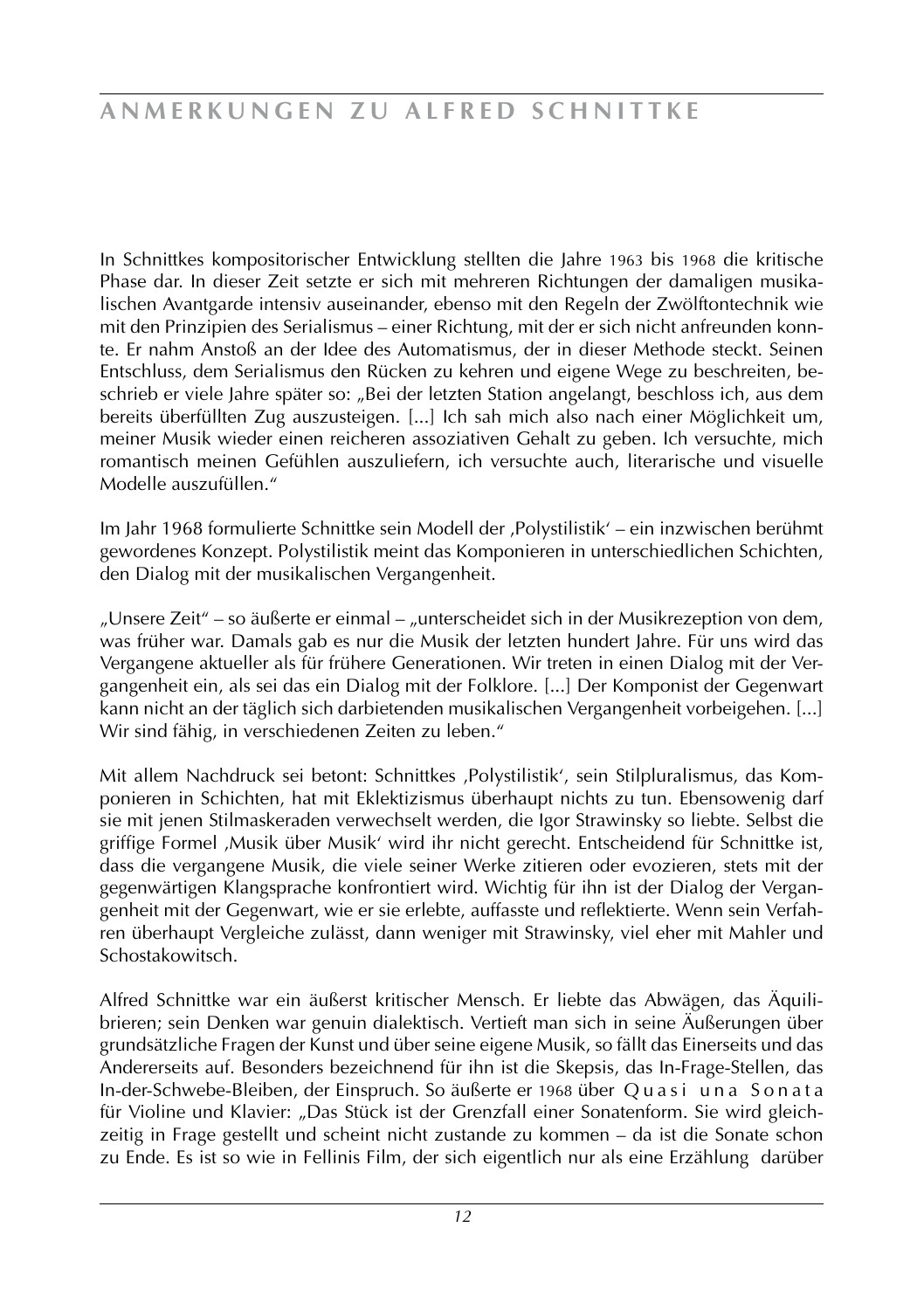begreift, wie schwierig und unmöglich es ist, den Film zu machen. Und der wird auch nicht gemacht, aber inzwischen ist der Film schon entstanden."

Jedes Werk Schnittkes ist ein geistiges Abenteuer in dem Sinne, dass der Hörer, der einem Stück lauscht, den Ausgang nicht erraten kann. Er wird ständig in Spannung gehalten, hat keine Ahnung, was ihn erwartet, wohin die Entwicklung führt. Typisch für Schnittke scheint zu sein, dass Konflikte meist nicht gelöst werden – viele Stücke enden unentschieden.

Schrecken, Bedrohung, Grauen, Trauer und Todesnähe sind der Musik Schnittkes eingeschrieben. Bezeichnenderweise tragen mehrere seiner Werke requiemhaften Charakter. 1972–1976 komponierte er das Klavier quintett auf den Tod seiner geliebten Mutter, welches er 1978 zu einem Orchesterwerk mit dem Titel In memoriam umarbeitete. Mit diesem Ereignis hängt die Entstehung des R e q u i e m s von 1975 zusammen. 1984/1985 folgt Ritual für Orchester – eine Gedenkkomposition für die Opfer des Zweiten Weltkrieges, zugleich eine düstere Evokation des Schreckens. Andere In memoriam-Werke entstanden zum Gedenken an nahestehende Künstler und Freunde wie Gogol, Schostakowitsch, den Geiger Oleg Kagan und die Regisseurin Larissa Schepitko.

Zu Schnittkes eindrucksvollsten Instrumentalsätzen gehören meines Erachtens jene, die Obsessives zum Ausdruck bringen. Ich denke an den mittleren Satz des Bratschenk on z erts und vor allem an den zweiten Satz der Son a te für Violon cello und Klavier, einen Satz, der sich zum Paroxysmus steigert. Nur selten ist Musik dem Wahnsinn so nahe wie hier.

Alfred Schnittke interessierte sich lebhaft für die Erweiterung der Klangräume, für die Erschließung neuer Sonoritäten. So sehr er den technologischen Fortschritt in der Kunst schätzte, war ihm dieser doch nicht Selbstzweck, sondern nur Mittel zum Ausdruck. Sein primäres Anliegen galt der Aussage. An manchen Richtungen der Neuen Musik kritisierte er, dass sie sich nur auf das Rationale kaprizieren und das Emotionale sträflich vernachlässigen. Er plädierte für eine Kunst, in der sich Rationalität und Emotionalität die Waage halten. Dieses Gleichgewicht war ihm zugleich der Maßstab für die Wirkung eines Stücks. "Das Publikum interessiert sich", so erklärte er einmal, "nicht nur für die äußeren Qualitäten einer Musik, sondern auch für den psychologischen Gehalt des Sujets und der Handlung. Und wenn dieser Gehalt dürftig ist, dann verliert das Publikum das Interesse. [...] Ich bleibe dabei: Die Musik findet ihr Publikum, wenn sie mit Überzeugung geschrieben ist und wirklich Gedankliches enthält."

Worin liegt das Geheimnis der globalen Ausstrahlung Alfred Schnittkes? Ich meine, es liegt in der stark ausgeprägten Sprachähnlichkeit seiner Musik. Sie ist eine an Assoziativem reiche, suggestive Klangsprache, die von vielen verstanden wird, weil sie Erfahrungen enthält, die uns alle angehen. Diese Musik bewegt uns zutiefst.

*Constantin Floros*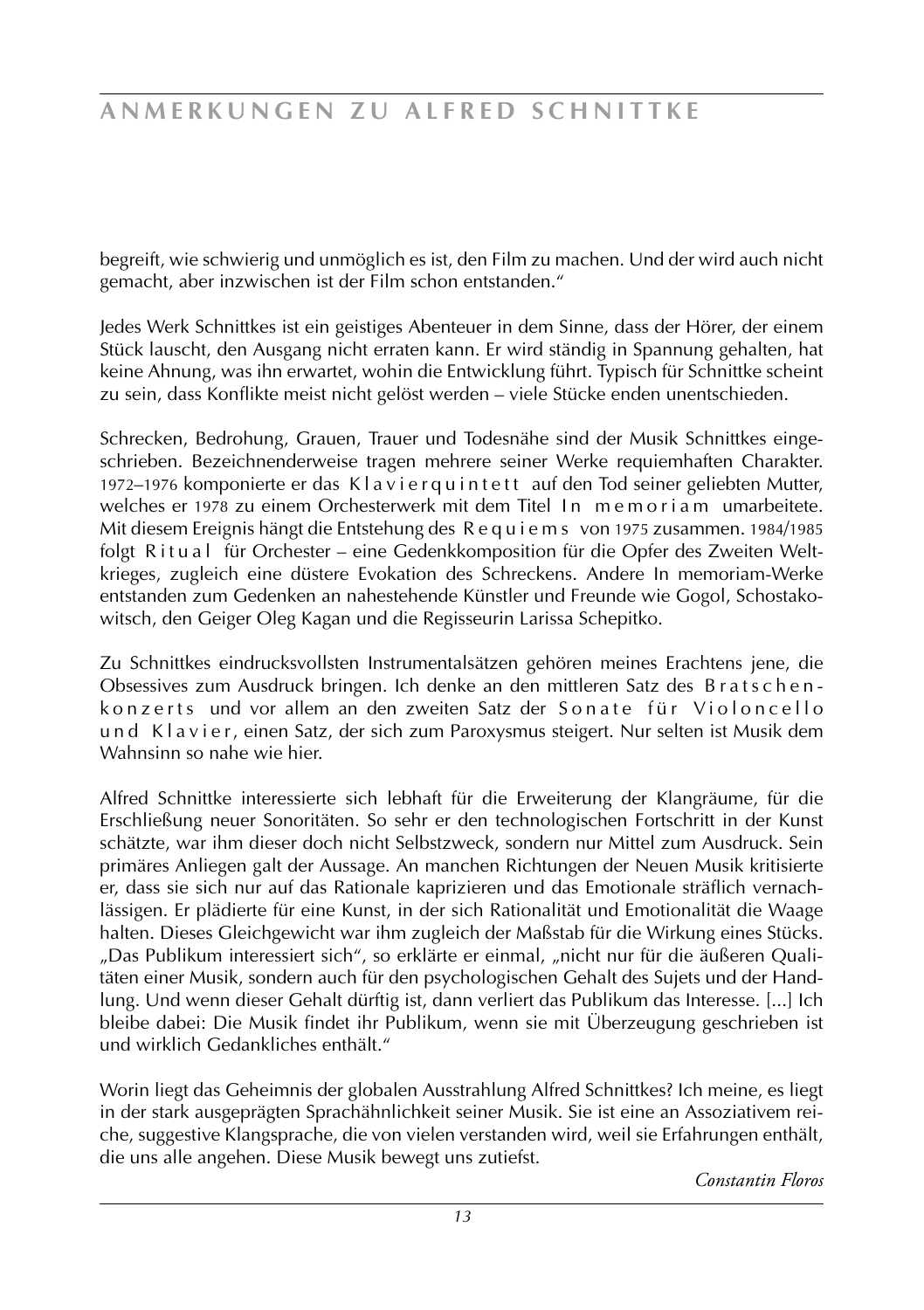# **a w a r d s a n d p r i z e s**

- State Prize of the Russian Soviet Federative Socialist Republic [**1986**]
- Nika Film Prize [**1989**]
- Austrian State Prize [**1991**]
- Praemium Imperiale, Tokyo [**1992**]
- Bach Prize, Hamburg [**1992**]
- Russian State Prize 'Triumph' [**1993**]
- The Great Distinguished Service Cross with Star of the Federal Republic of Germany [**1994**]
- Honorary Medal of the Hamburg Free Academy of Arts [**1994**]
- Austrian Decoration for Science and Art [**1995**]
- Russian Culture Prize 'Slava' (Gloria) [**1998**]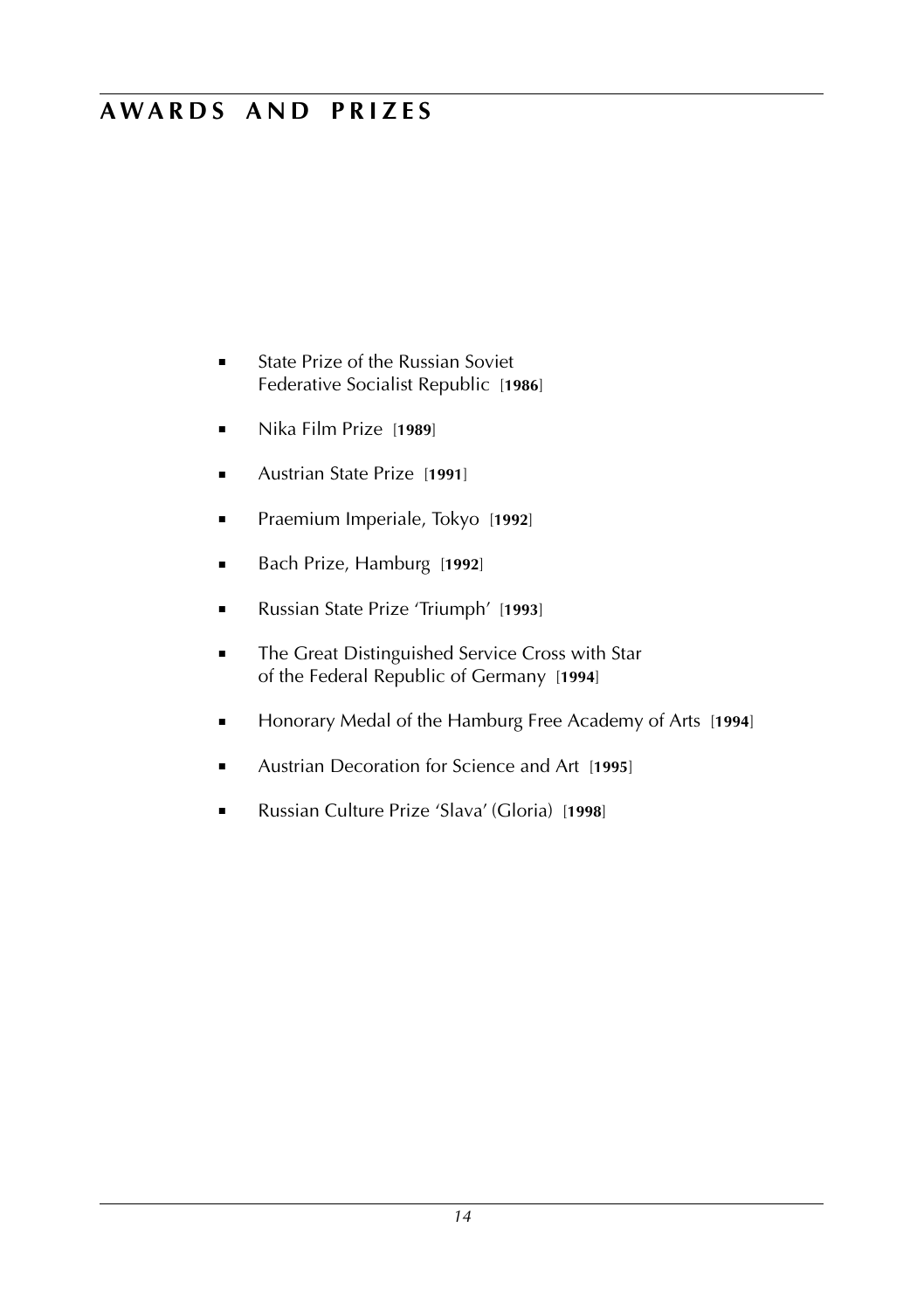Duration: ~120'

Opera in two acts

*sketches in piano score only*

### **LABYRINTHS 1971**

Ballet in five episodes Libretto by Vladimir Vasilyev

DRAMATIS PERSONAE: 'He' - 'She'

6 perc (flex, temple bl, bongos, 4 tom-t, side dr, cym, 13 gongs, tubular bells, glsp, xyl, vibr, marimba). cel. piano. hpd. org. strings (3/3/3/3/1)

Duration: 35'

Première of the first episode: 1972, Moscow, All-Union Ballet Competition Chamber Orchestra of the Bolshoi Theatre – Vladimir Vasilyev (choreographer) – Adolf Bruk (conductor)

Première of the complete ballet: 7 June 1978, Leningrad, Academic Choir Hall Old and Modern Music Orchestra – Eduard Serov (conductor)

© Sikorski, Hamburg, for the world, except cis

### **DER GELBE KLANG** (the yellow sound) **1973**-**1974**

Multimedia motion theatre for pantomime, soprano, mixed choir (tape) and instrumental ensemble

Libretto by Vasily Kandinsky – Russian version by Alfred Schnittke, German version by Jörg Morgener (based on the original text by Kandinsky)

DRAMATIS PERSONAE: Five yellow giants – Child in white – Big man in black – Indistinct creatures – People in loose garments – People in ballet costumes

0.0.1(*Eb* clar).0 – 0.1.1.0 – 4 perc (timp, flex, 2 temple bl, wood bl, 3 tomt, side dr, bass, dr, 3 susp.cym, 3 tam-t, tubular bells, glsp, vibr, marimba). el.guit. cel/piano/hpd/org (2 players). vln. db – soprano, 4 choir soloists (tenor, 4 basses) and mixed choir

Duration: 40'

Première: 1975, Saint-Baume (France), Festival de la musique contemporaine

Première in the USSR: 6 January 1984, Moscow, Tchaikovsky Concert Hall Ensemble for Plastic Drama – Nelly Li (soprano) – Moscow Ensemble of Plastic Drama – Alexander Lazarev (conductor) – Gerius Mackavičius (director)

© Sikorski, Hamburg, for the world, except cis

**the eleventh commandment** (the lucky man) **1962**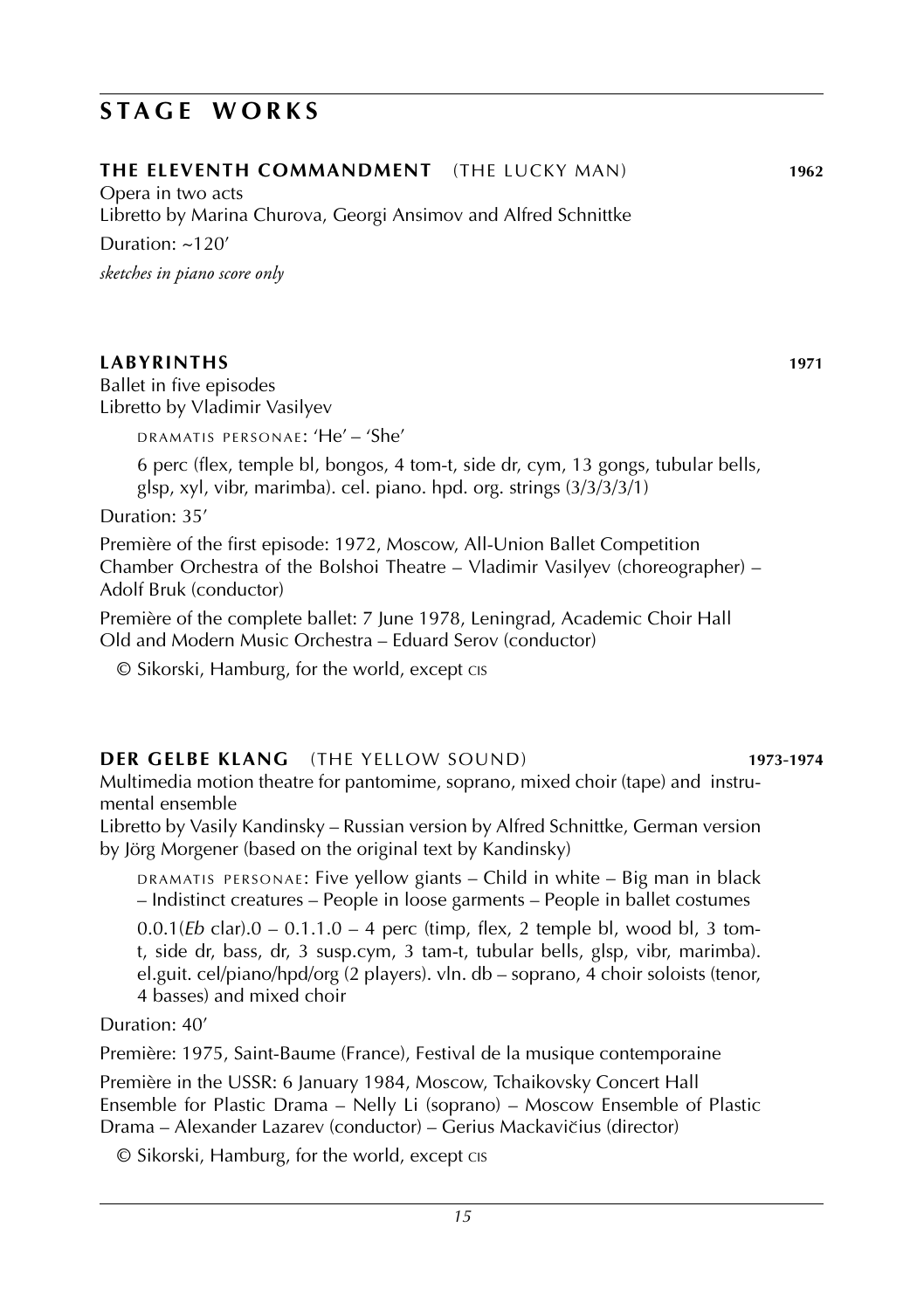**SKETCHES 1985** Choreographic fantasia in one act by Andrei Petrov after themes by Nikolai Gogol based on 6 movements from  $G \circ g \circ l$  Suite (Nos. 2-4, 9, 10 and 14), 7 newly composed pieces (Nos. 5-8 and 11-13), and the march 'The Swan, the Crab and the Pike' (No. 1 and 15) jointly composed by Alfred Schnittke, Sofia Gubaidulina, Edison Denisov and Gennadi Rozhdestvensky

- *1*. March 'The Swan, the Crab and the Pike'
- *2*. Overture
- *3*. Chichikov's Childhood
- *4*. The Portrait
- *5*. Major Kovalyov
- *6*. The Nose (The Morning · The Loss of the Nose · Searching the Nose · Despair · The Nose is Found)
- *7*. The Overcoat
- *8*. Ferdinand VIII
- *9*. The Civil Servants
- *10*. The Unknown Woman (Barrel-organ · The Unknown Woman · Pas de deux · The Debauch · Sabbath · Barrel-organ)
- *11*. Spanish Royal March
- *12*. The Ball
- *13*. The Testament (Ukrainian Folksong)
- *14*. March 'The Swan, the Crab and the Pike'

DRAMATIS PERSONAE: Nikolai Gogol – Khlestyakov, civil servant – Administrator – Anna, his wife – Maria, their daughter – Chichikov, buyer of 'dead souls' – Nosdryov, landowner – An unknown woman – Piskaryov, painter – Major Kovalyov – His nose – Bashmachkin, owner of an overcoat – His overcoat – Civil servant who thinks he is Fernando VIII, the Spanish King – Dead Souls – Civil Servants – Bandits

 $2$ (picc).2(cor anglais).2(Eb cl,bass cl).2 (db bn) – 4.3.3.1 – 5 perc (timp, cast, ratchet, whistle, flex, temple bl, 3 tom-t, side dr, bass dr, cym, susp.cym, tam-t, tubular bells, glsp, xyl). el.guit. bass guit. (prepared) piano/hpd/cel. el.org. strings

Duration: 47'

Première: 16 January 1985, Moscow, Bolshoi Theatre

Gennadi Rozhdestvensky (conductor) – Andrei Petrov (choreographer)

© Sikorski, Hamburg, for the world

► for Gogol Suite [1980] *see:* ORCHESTRAL WORKS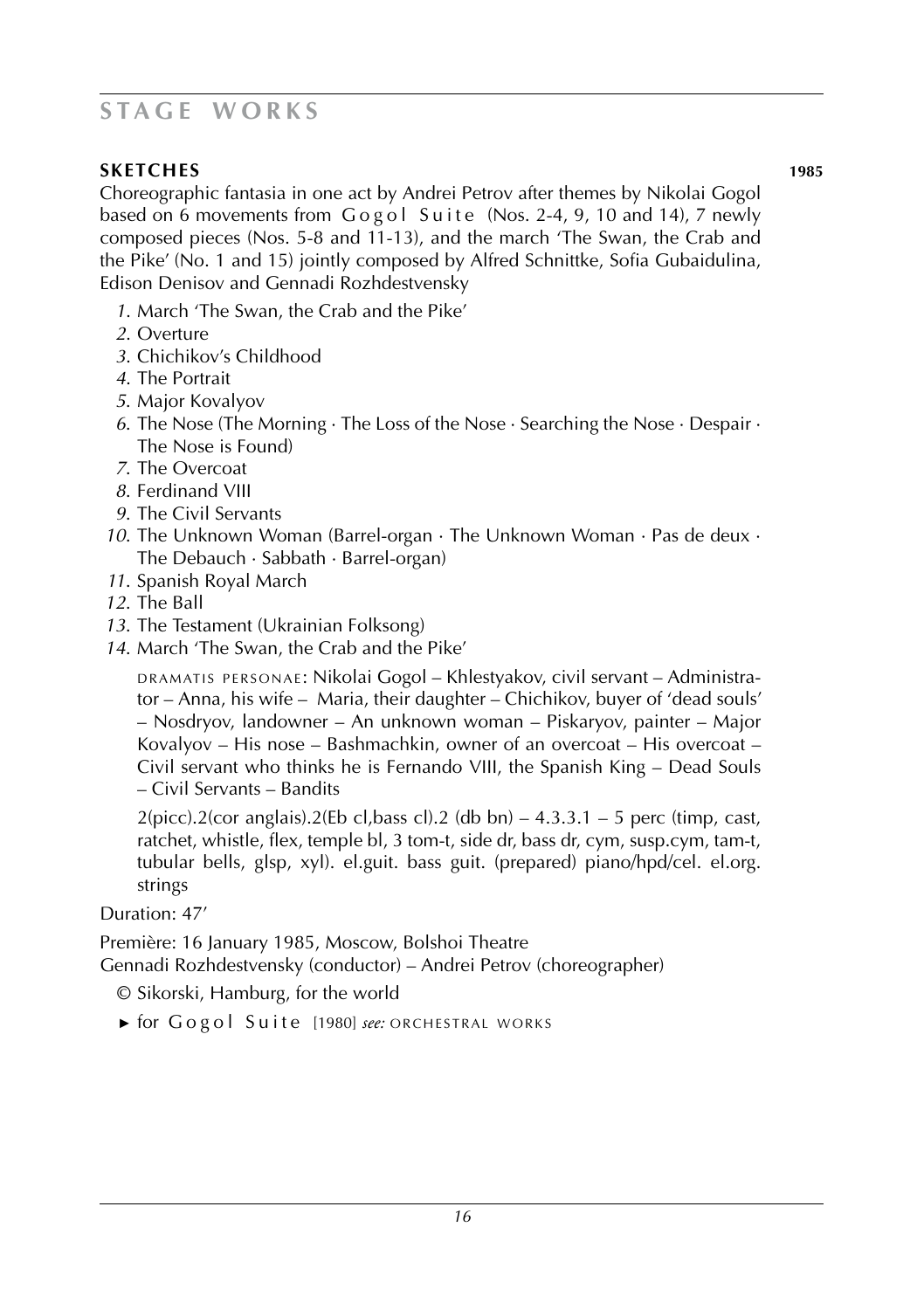# **PEER GYNT 1986**

Ballet in three acts by John Neumeier based on Henrik Ibsen's drama *Dedicated to John Neumeier*

 $R$   $R$  and  $R$  p exponded from  $R$  and  $R$  are  $\Delta R$  is mother – Different facets of Peer's personality: Soul, Childhood, Flying, Eroticism, Daredevil, Aggressiveness, Doubts – Solveig – The Other Women: Ingrid, The Green Woman, Anitra – Ingrid's parents – Solveig's parents – Mad Moens, Ingrid's fiancé – Choreographer – Producer – Pianist – Showgirl – Film director – Make-up Artist – Wardrobe Assistant

Mountain Folk, Trolls, Auditioning Dancers, Male and female Slaves, opening Night Party Guests, Film-crew, 'Everymen' (Peer's Doubles)

3(picc, alto fl).3(cor anglais).3(*Eb* cl,bass cl).2 (db bn) – 4.4.4.1 – 4-5 perc (timp, tgl, flex, bongo, tom-t, side dr, bass dr, cym, gong, tam-t, tubular bells, glsp, xyl, vibr, marimba). harp. cel/piano/hpd. org. strings (12/10/8/6/5) – mixed choir (tape)

### Duration: full eve

Première: 22 January 1989, Hamburg, Hamburgische Staatsoper

Hamburg Philharmonic State Orchestra – Ivan Liška (Peer Gynt) – Gigi Hyatt (Solveig) – Eri Klas (conductor) – The Ballet of Hamburgische Staatsoper – John Neumeier (choreographer) – Jürgen Rose (designer)

© Sikorski, Hamburg, for the world, except cis · *piano reduction:* **sik 1952**

► for Epilogue from 'Peer Gynt' for orchestra [1987] *see:* ORCHESTRAL  $W$ ORKS  $\cdot$  for Epilogue from 'Peer Gynt' for violoncello, piano and performance CD [1993] see: CHAMBER MUSIC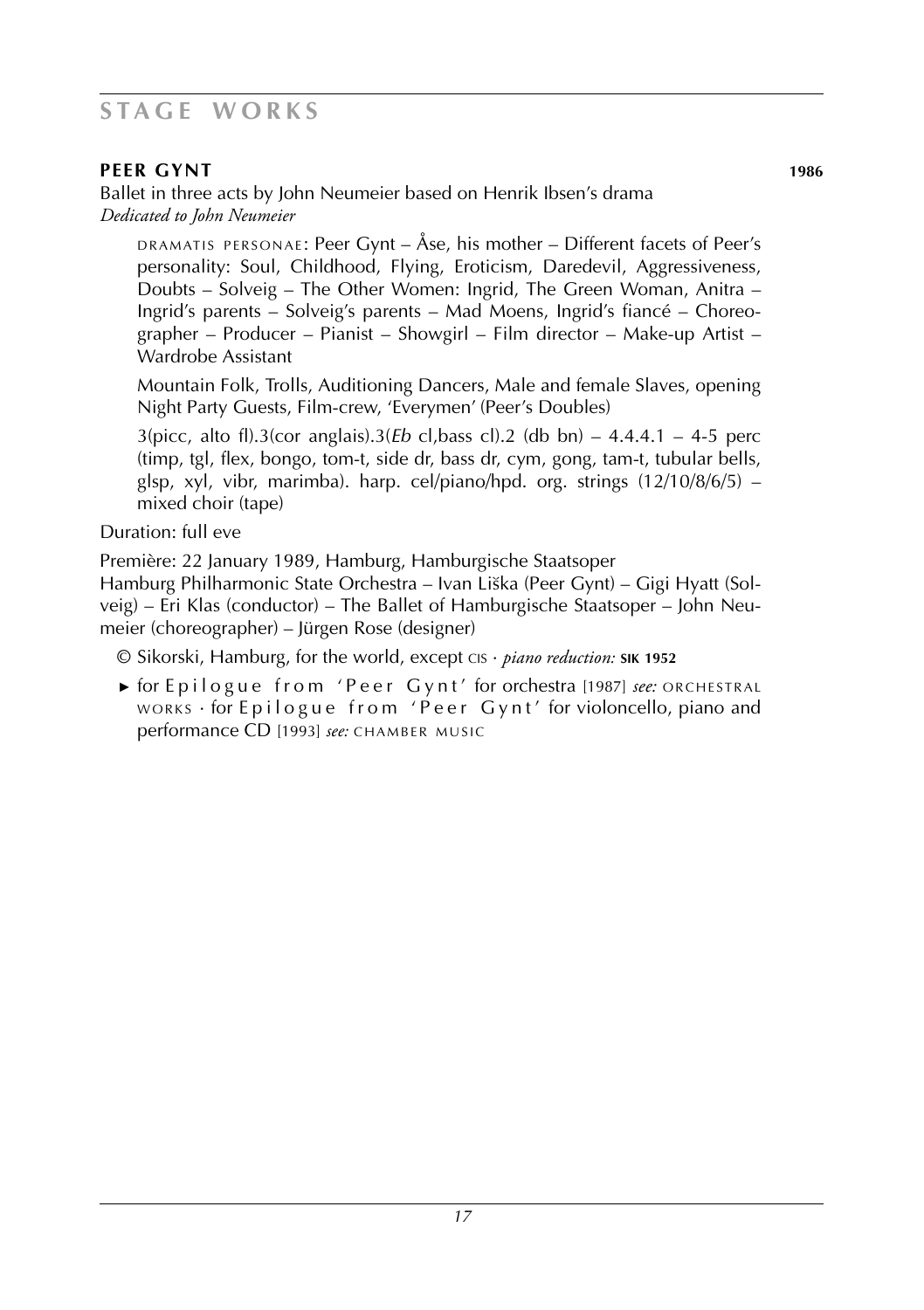# **life with an idiot** (leben mit einem idioten) **1991**

Opera in two acts (four scenes) by Viktor Yerofeyev after his like-named short story (in Russian)

German version by Jörg Morgener (based on the translation of the short story by Beate Rausch) · English version by Andrew Reynolds und Anthony Legge

DRAMATIS PERSONAE: 'I' (baritone) – Woman (soprano) – Vova (tenor) – Keeper (bass) – Young lunatic (tenor) – Marcel Proust (baritone) – Friends, idiots, spies, homosexuals (choir)

1(picc, alto fl).1(cor anglais).1(*Eb* cl, bass cl).1(db bn) – 1.1.1.1 – timp. 4 perc (tgl, ratchet, flex, whip, wood bl, cow bells, tambourine, bongos, tom-t, military dr, side dr, bass dr, cym, tubular bells, glsp, xyl, vibr, marimba). cel/piano/ hpd/org. strings (5/5/4/4/5)

Duration: full eve

Première: 13 April 1992, Amsterdam,

Het Rotterdams Philharmonisch Orkest – Mstislav Rostropovich (conductor) – Boris Pokrovsky (director)

© Sikorski, Hamburg, for the world, except cis · *libretto:* **sik 2383** (in German)

Ta n g o for two violins, harpsichord and strings, an intermezzo between scenes 1 and 2 of Act I from L ife with an I diot, is available separately. There is also an arrangement of Ta n g o for violin and piano by Andriy Rakhmanin (**sik 1778**).

# **hommage à zhivago 1993**

Musical allegory on motives of Boris Pasternak's novel 'Doctor Zhivago', poems by Boris Pasternak, Alexander Blok and Osip Mandelstam, holy anthems and prayers  $(in Russian) \cdot Idea$  and lyrics by Yuri Lubimov  $\cdot$  Jointly composed and compiled by Alfred and Andrei Schnittke

DRAMATIS PERSONAE (main characters): Yuri Zhivago – Lara Antipova – Strelnikov – Komarovsky – Tonya – Amalia, Lara's mother

1 singer, choir, stage music (4 players), tape

Duration: 150'

Première: 18 May 1993, Vienna, Odeon Hall

Ensemble of the Taganka Theatre Moscow – Yuri Lyubimov (director) – Andrej von Schlippe (stage designer)

© Sikorski, Hamburg, for the world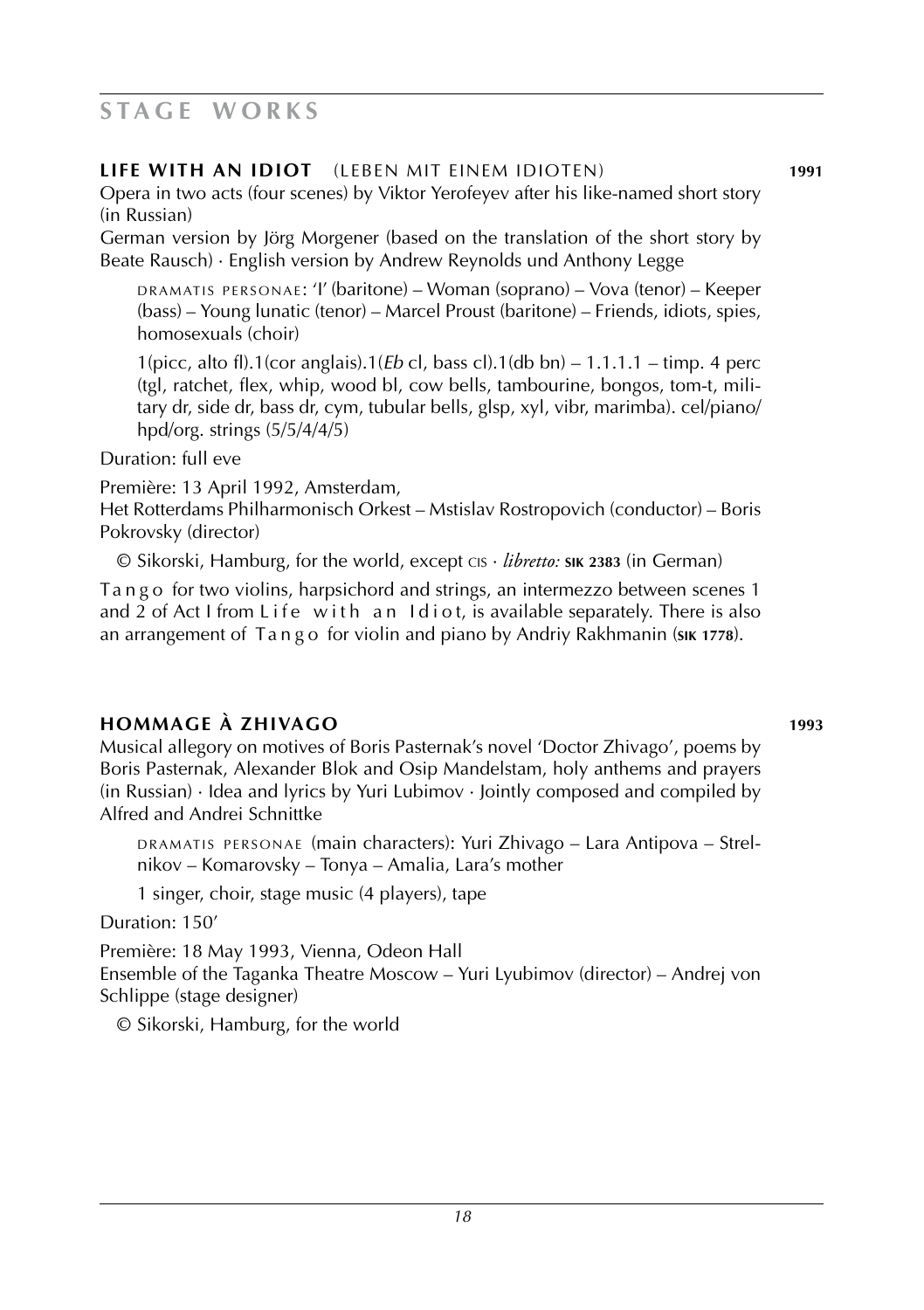# **gesualdo 1993**

Opera in seven tableaux, a prologue and an epilogue by Richard Bletschacher (in German)

d r a m at i s p e r s o n a e : Don Carlo Gesualdo (baritone) – Donna Maria Gesualdo, Carlo's wife (mezzo-soprano) – Don Fabrizio Caraffa, her lover (tenor) – Donna Maddalena Caraffa, Fabrizio's wife (soprano) – Cardinal Alfonso Gesualdo (bass) – Don Giulio Gesualdo (baritone) – Donna Sveva d'Avalos, Maria's mother (contralto) – Donna Maria Caracciolo (soprano) – Don Garzia de Toledo, Viceroy of Naples (tenor) – Count de Ruo (baritone) – Silvana Albano, Maria's maid (soprano) – The gardener's wife (mezzo-soprano) – Pietro Bardotti, Don Carlo's servant (tenor) – Ascanio and Francesco, two hunters (basses) – Don Raffaello, young priest (mute role) – 5 madrigalists (alto, 2 counter-tenors, tenor, bass)

3(picc, alto fl).3(cor anglais).3(*Eb* cl, bass cl).3(db bn) – 4.3.3.1 – 5 perc (timp, bongos, side dr, bass dr, cym, 2 tam-t, tubular bells, glsp, vibr, marimba). mandoline. guit. theorbe. harp. cel. piano/hpd. org. strings

Duration: full eve

Première: 26 May 1995, Vienna, Staatsoper

Orchestra of Staatsoper Wien – Mstislav Rostropovich (conductor) – Cesare Lievi (director)

Revised version of the opera by Ernst Märzendorfer from 2000. The alterations mainly comprise the smoothings of some extreme melodic lines in the protagonist's part and the insertion of musical material from the opera in order to fill in gaps between the tableaux.

© Sikorski, Hamburg, for the world · *libretto:* **sik 4/5601**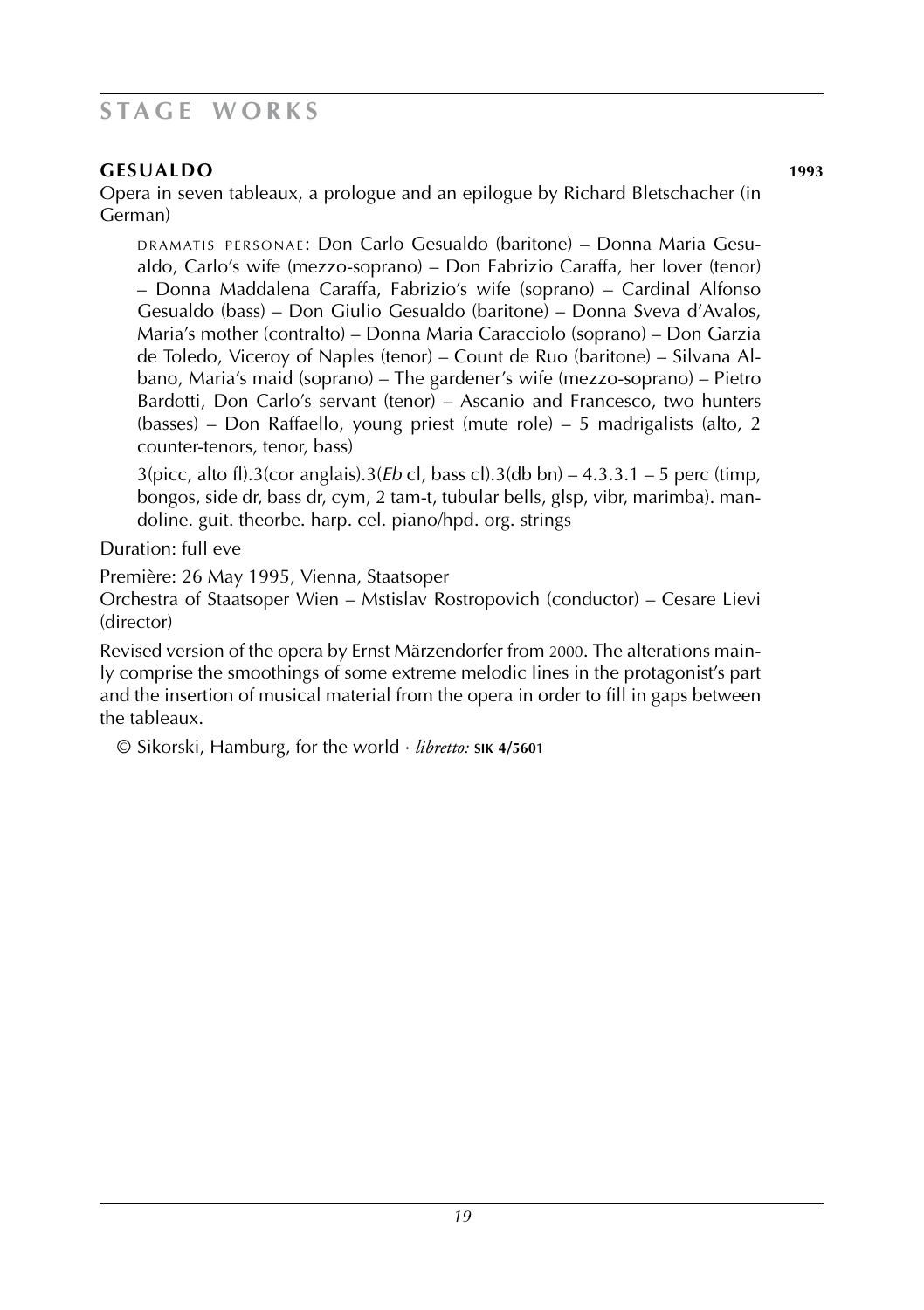### **historia von d. johann fausten 1991**/**1994**

(the history of d. johann faustus)

Opera in three acts, a prologue and an epilogue by Jörg Morgener and Alfred Schnittke based on the likenamed book published by Johann Spies in 1587 (in German) · Electronic music by Andrei Schnittke

Adapted by Gerd Albrecht for the Hamburg world premiere.

DRAMATIS PERSONAE: Doctor Johann Faustus (bass) – Mephostophiles, infernal spirit (counter-tenor) – Mephostophila, female infernal spirit (contralto) – Old man, pious physician (tenor) – Three counts (baritones) – Duke of Bavaria (bass) – Weinherr (bass) – Three students (baritones) – Narrator (tenor) – Mixed choir – Ballet

3(2picc,alto flute).3(cor anglais).3(2*Eb* cl, bass cl, alto sax, bar sax).3(db bn) – 4.4.4.1 – 6 perc (timp, tgl, flex, wood bl, tambourine, 3 tom-t, military dr, side dr, bass dr, cym, gong, tam-t, tubular bells, 2 swanee whistles, glsp, xyl, vibr, marimba). el.guit. bass guit. cel. piano. hpd. org. 2 synthesizers. strings – historical instruments

Duration: full eve

Première: 22 June 1995, Hamburg, Hamburgische Staatsoper Philharmonisches Staatsorchester Hamburg – Gerd Albrecht (conductor) – John Dew (director)

© Sikorski, Hamburg, and Universal Edition, Vienna · *libretto:* **sik 4/5602**

Various works of Alfred Schnittke have been used for ballet productions by choreographers such as *John Neumeier* (E n d s t a t i o n S e h n s u c h t [A Streetcar Named Desire], Otello, Medea, Fenster zu Mozart, Sounds of Empty P a g e s), *Birgit Scherzer* (F r a u e n – M ä n n e r – P a a r e), *Valery Panov* and *George R. Whyte* (D r e y f u s - )' a c c u s e) and *Frédéric Flamand* (Titanic, Moving Ta r g e t).

For further information on these and other choreographies with music by Alfred Schnittke please contact the Sikorski Promotion Department.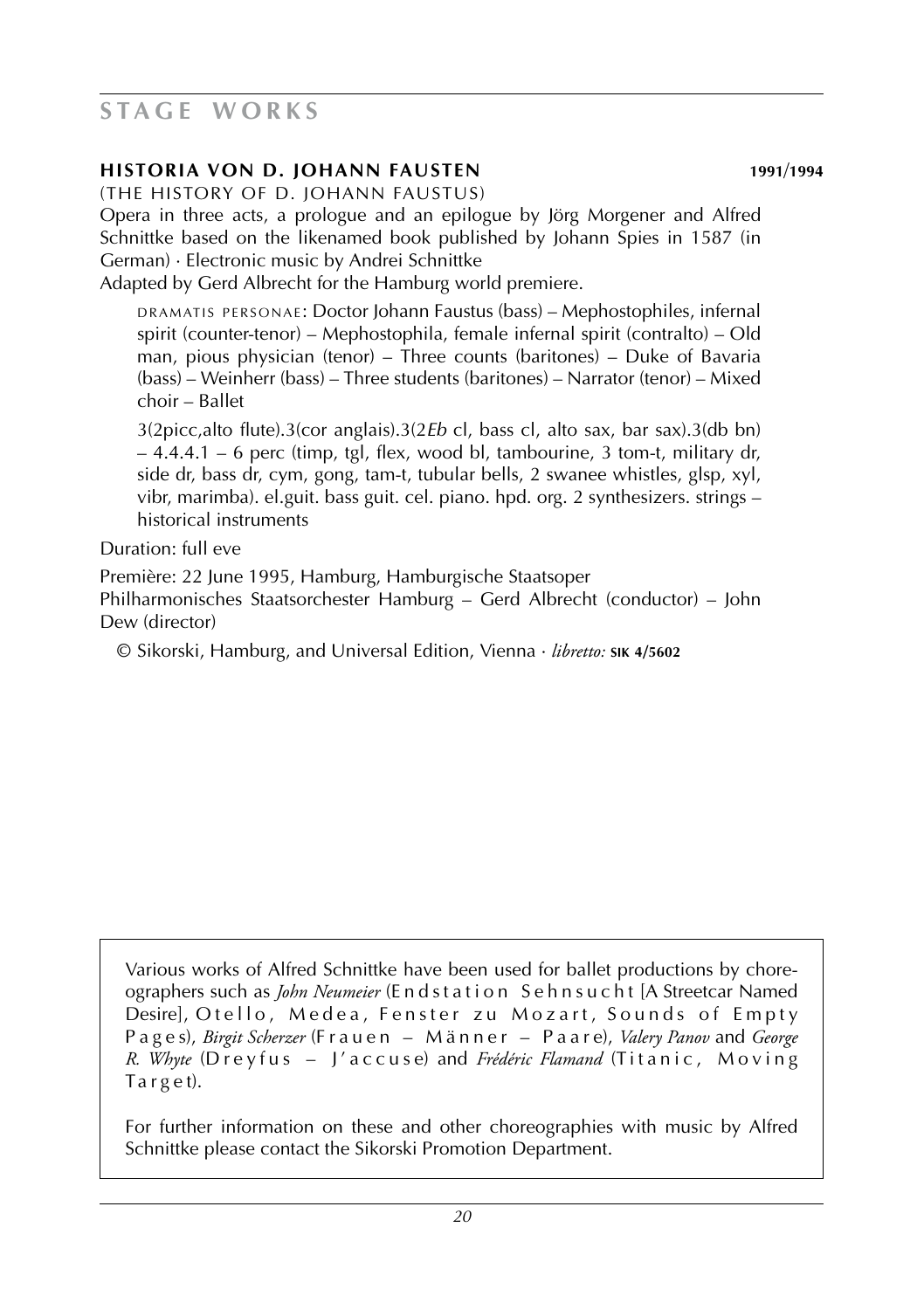for strings, later set for chamber orchestra

### **symphony 1957** (**No. 0**) **1956**-**1957**

- *1*. Allegro ma non troppo
- *2*. Allegro vivace
- *3*. Andante
- *4*. Allegro

 $3(picc)$ .  $2(cor$  anglais $)$ .  $3.2 - 4.3.3.1 -$  perc (timp, tgl, side dr, bass dr, cym, tam-t, xyl). harp, piano. strings

Duration: 40'

First performance: 1957, Moscow

© Sikorski, Hamburg, for the world

### **scherzo 1957**

 $3(pice).3(cor \text{ anglais}).3.3(db \text{ bn}) - 4.3.3.1 - \text{time}$ , perc (tgl, side dr, bass dr, cym, tam-t, bells). strings

Duration: 12'

First performance: 24 January 2016, Warsaw Polska Orkiestra Radiowa – Michal Klanza (conductor)

This may be an orchestral version of S c h e r z o for piano quintet, a lost composition written between 1954 and 1955.

© Sikorski, Hamburg, for the world · *score:* **sik 8840**

### **OVERTURE** 1957

3(picc).3(cor anglais).3(*Eb* clar).2 – 4.3.3.1 – perc (timp, tgl, wood bl, bass dr, cym, tam-t, xyl). piano, strings

Duration: ~10'

### **poem about the universe 1961**

*Dedicated to Yuri Gagarin's first space flight in* 1961

4.4(cor anglais).3(bass clar).4(db bn)  $-$  4.4.4.1 – perc (timp, tgl, wood bl, ratchet, tamb, bass dr, cym, tam-t, xyl). 2 harps. cel. piano. org. theremin and electric instruments. strings

**suite 1954-1955**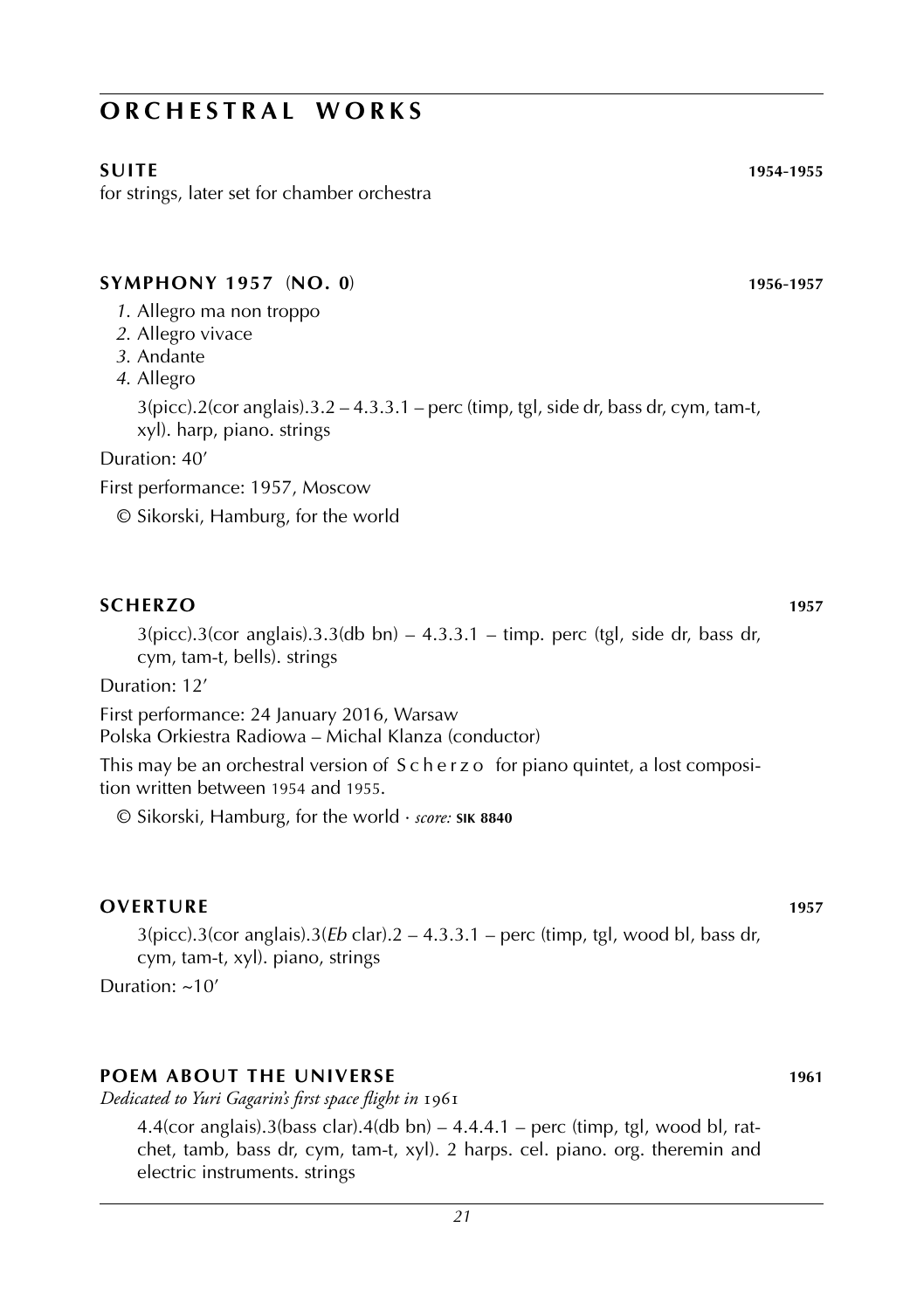# **suite for children 1962**

for small orchestra

- *1*. Moderato
- *2*. Vivo
- *3*. Moderato
- *4*. Andantino
- *5*. Allegro
- *6*. Andantino

 $2.2$ (cor anglais). $2.2 - 2.1.0.0 -$  perc. (timp, wood bl, tom-t, side dr, cym, bells, glsp, xyl, vibr, marimba). harp. strings (10/8/6/4/4)

Duration: 10'

First performance: 1962, Moscow

USSR Radio Symphony Orchestra – Algis Žiuraitis (conductor)

# **music for chamber orchestra 1964**

1.0.bass clar.0 – 1.1.0.0 – perc (3 wood bl, 3 tom-t, side dr, 2 cym, 3 gongs, tam-t). hpd (amplified). piano. strings (1/1/1/1/1)

Duration: 12'

First performance: November 1965, Leipzig

# **pianissimo 1968**

for orchestra *Commissioned by Donaueschinger Musiktage*

> 3(2picc).3(cor anglais).3(*Eb* cl, bass cl).3(*db* bn) – 4.4.3.1 – 4 perc (timp, 5 cym, 2 gongs, tam-t, tubular bells, glsp, vibr). el.guit. harp. cel. 2 pianos. hpd. strings

Duration: 9'

First performance: 19 October 1969, Donaueschingen

Südwestfunk-Orchester Baden-Baden – Ernest Bour (conductor)

© Universal Edition, Vienna · Sikorski, Hamburg (for d, ch, e, gr, il, is, nl, p, s, dk, n, tr) · *score:* **ue 14897** / **sik 6829**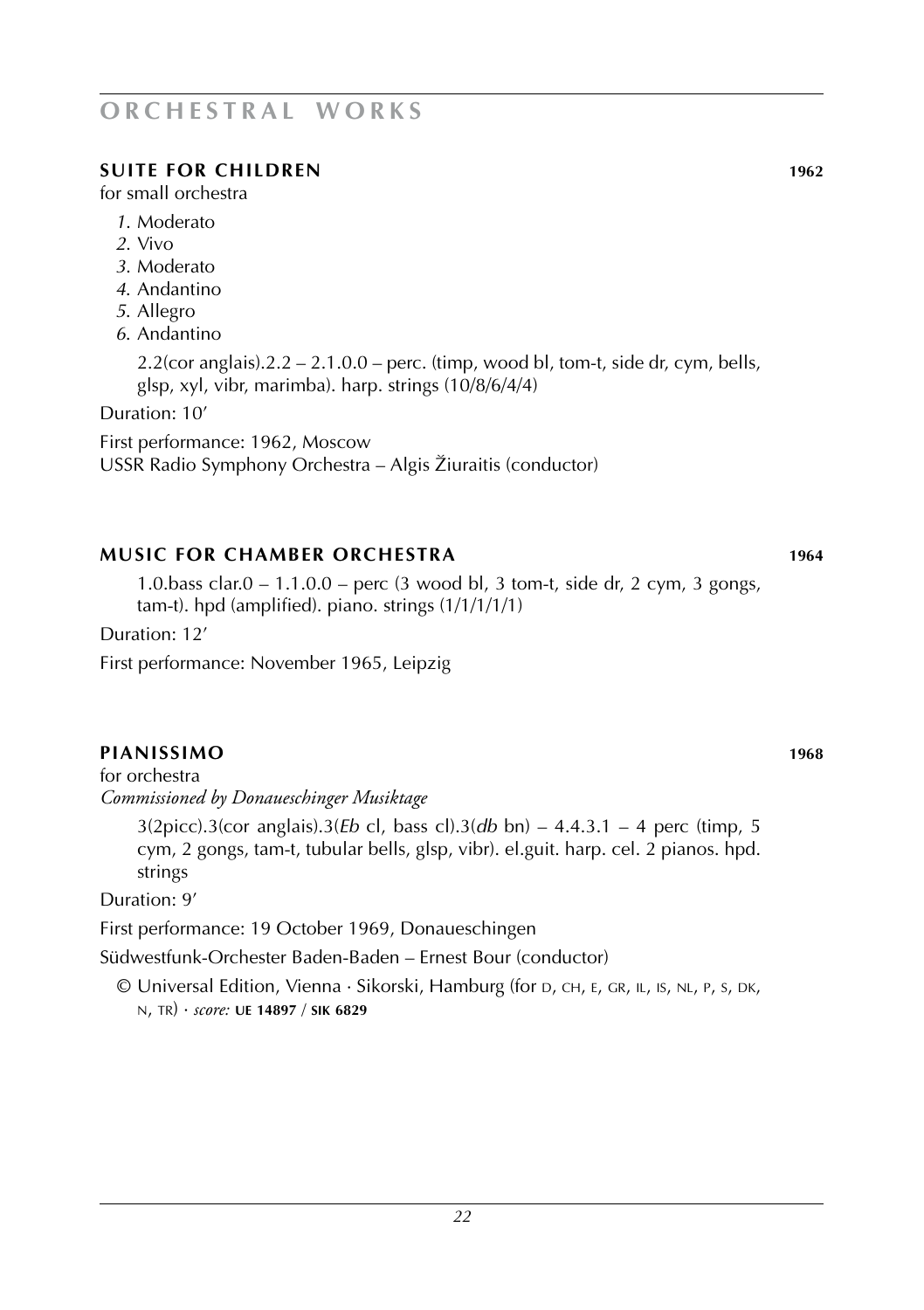### **SYMPHONY NO. 1 1969**-**1972**

*Dedicated to Gennadi Rozhdestvensky*

- *1*. Senza tempo Moderato Allegro Andante
- *2*. Allegretto
- *3*. Lento
- *4*. Lento

4(2 picc).4(cor anglais).4(*Eb* cl,bass cl).s sax.alto sax.ten sax.4(db bn) – 4.4.4.1 – perc (timp, flex, whip, 5 wood bl, 5 bongos, 5 tom-t, 3 side dr, bass dr, 4 cym, hi hat, 2 tam-t, tubular bells, glsp, xyl, vibr, marimba). el.guit. el.bass guit. 2 harps. cel. piano. hpd. org. strings (12/12/8/8/8) – tape\*

\* At the end the end of the work a few bars from Joseph Haydn's Symphony No. 45 in F sharp minor 'Farewell' Hob. I:45 are heard on tape.

Duration: 60'

First performance: 9 February 1974, Gorky

Gorky Philharmonic Orchestra – Ensemble 'Melodia' – Gennadi Rozhdestvensky (conductor)

© Sikorski, Hamburg, for the world, except cis

### **REQUIEM 1975**

for three sopranos, contralto, tenor, mixed choir and instrumental ensemble from the stage music to Friedrich Schiller's drama 'Don Carlos' (in Latin)

► *see:* VOCAL WORKS

### *pantomime* **1975**

Suite for chamber orchestra after W.A. Mozart's fragment KV 416d

► *see:* ARRANGEMENTS AND TRANSCRIPTIONS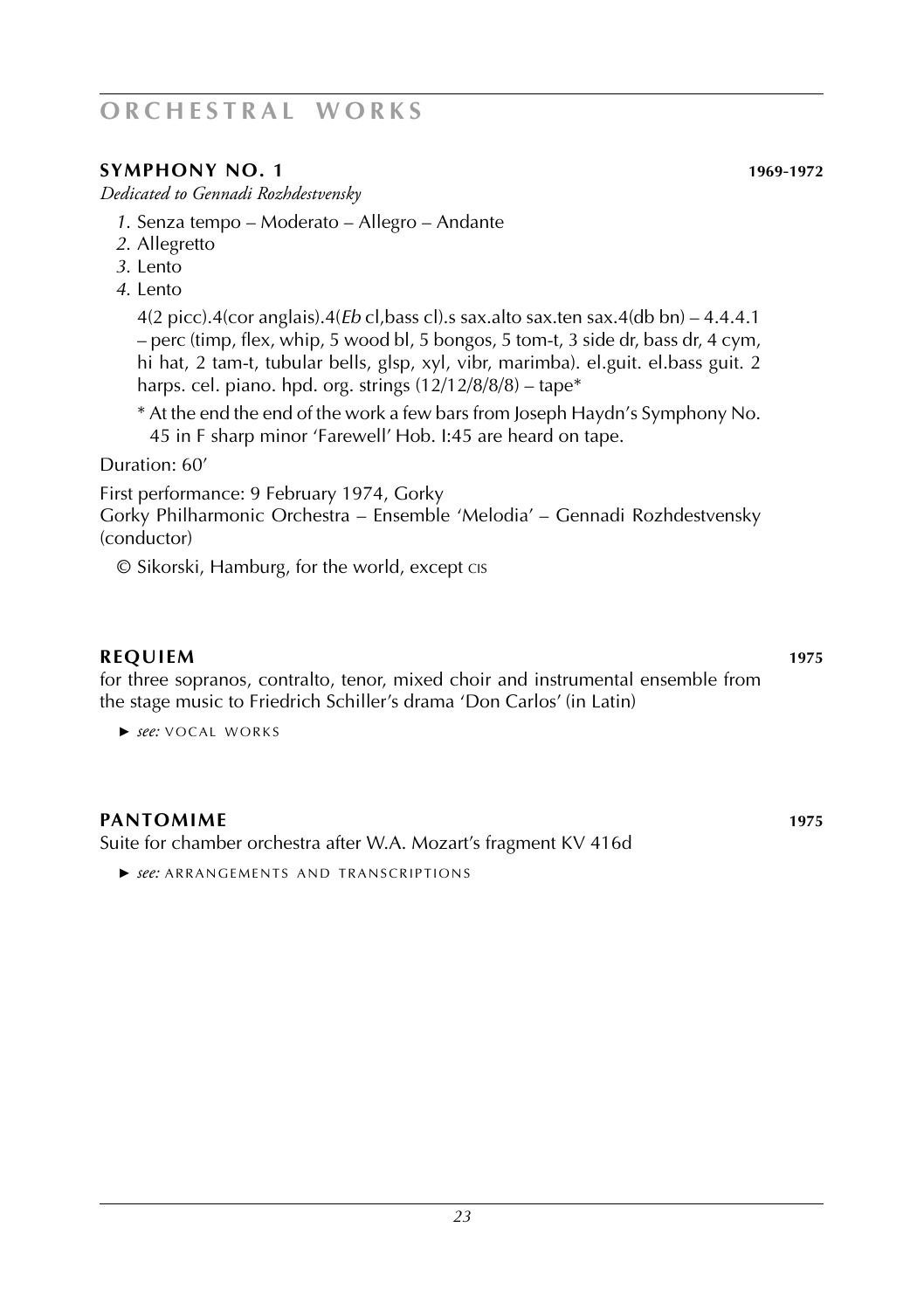# **IN MEMORIAM 1977**-**1978**

orchestral version of Piano Quintet *Composed at Gennadi Rozhdestvensky's suggestion*

- *1*. Moderato
- *2*. Tempo di Valse
- *3*. Andante
- *4*. Lento
- *5*. Moderato pastorale

 $3(pice, alto fl).3(cor anglais).3(bass cl).3(db bn) - 4.4.4.1 - 6 perc (time, 2)$ tam-t, tubular bells, glsp, vibr, marimba). el.guit. harp. cel. 2 pianos. hpd. org. strings (at least 7/6/5/4/3)

Duration: 25'

First performance: 20 December 1979, Moscow Moscow Philharmonic Symphony Orchestra – Gennadi Rozhdestvensky (conductor)

- © Peters, Frankfurt · Sikorski, Hamburg (for ch, e, gr, il, is, nl, p, s, dk, n, tr) · *study score:* **pe 5792**
- ► for Piano Quintet see: CHAMBER MUSIC

### **SYMPHONY NO. 2** 'St. Florian' **1979**

for mixed chamber choir and large orchestra (in Latin) *Commissioned by BBC Symphony Orchestra Dedicated to Alfred Schlee on the occasion of his* 80*th birthday*

- *1*. Kyrie *(Recitativo)*
- *2*. Gloria *(Maestoso)*
- *3*. Credo *(Moderato)*
- *4*. Crucifixus *(Pesante)* –– Et resurrexit *(Agitato)*
- *5*. Sanctus. Benedictus *(Andante)*
- *6*. Agnus Dei *(Andante)*

4(2 picc, alto fl).4(ob d'amore, cor anglais).4(*Eb* cl,bass cl).4(db bn) – 4.4.4.1 – 6 perc (timp, bass dr, 3 susp.cym, 3 gongs, 3 tam-t, tubular bells, glsp, vibr, marimba). el.guit. bass guit. 2 harps. cel. piano. hpd. org. strings (12/12/8/8/8)

Duration: 55'

First performance: 23 April 1980, London BBC Symphony Orchestra and Chorus – Gennadi Rozhdestvensky (conductor)

© Universal Edition, Vienna · Sikorski, Hamburg (for d, ch, e, gr, il, is, nl, p, s, dk, n, tr) · *score:* **ue 17188** / **sik 6830**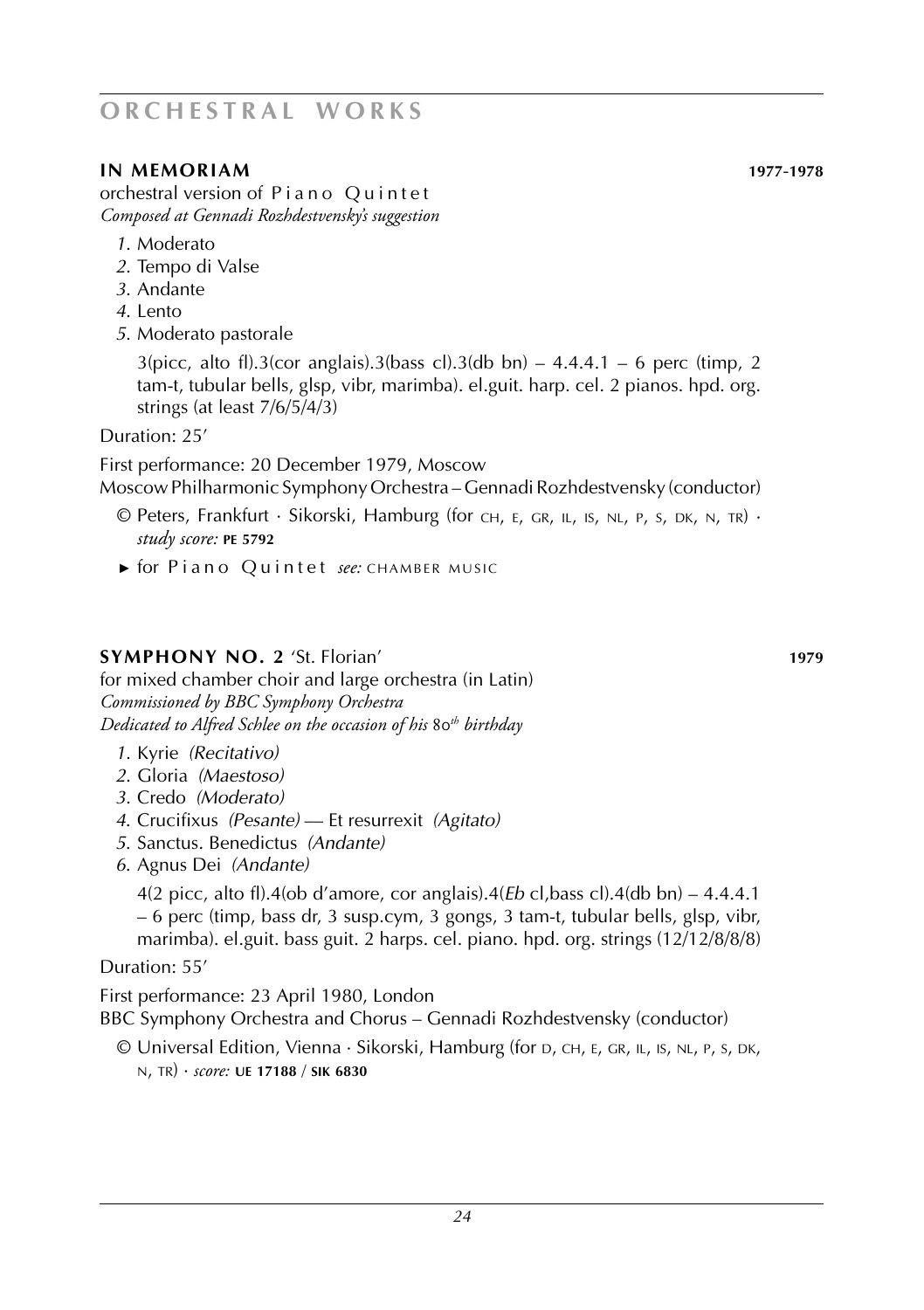# **PASSACAGLIA 1979**-**1980**

for orchestra

4(2picc,alto fl).4(cor anglais).4(*Eb* cl,bass cl).4(db bn) – 6.4.4.1 – 5 perc (timp, 3 susp.cym, 3 gongs, 3 tam-t, tubular bells, glsp, vibr, marimba). 2 harps. piano. hpd. strings (16/14/12/10/8)

Duration: 20'

First performance: 8 November 1981, Baden-Baden Südwestfunk-Orchester Baden-Baden – Jacques Mercier (conductor)

© Universal Edition, Vienna · Sikorski, Hamburg (for d, ch, e, gr, il, is, nl, p, s, dk, n, tr)

# **gogol suite 1980**

Suite from the music to Yuri Lyubimov's production of 'The Inspector's Tale' at the Taganka Theatre in Moscow – orchestrated and compiled by Gennadi Rozhdestvensky

- *1*. Overture *(Allegro* [ $\bullet$  = 132] *attacca)*
- *2*. Chichikov's Childhood *(Andantino)*
- *3*. The Portrait *(Valse lento Meno mosso)*
- *4*. The Overcoat *(Andante accelerando Meno mosso)*
- *5*. Ferdinand VIII –– *(attacca)*
- *6*. The Officials *(Allegro attacca)*
- *7*. The Ball *(Tempo di valse Tempo di mazurka Meno mosso Allegro)*
- *8*. The Testament *(Pesante)*

1(picc).1(cor anglais).2(*Eb* cl, bass cl).1(db bn) – 2.1.2.1 – 5 perc (timp, flex, ratchet, temple bl, side dr, bass dr, cym, susp.cym, tam-t, tubular bells, swanee whistle, glsp, xyl). el.guit. bass guit. cel. (prepared) piano. hpd. org. strings

Duration: 37'

First performance: 5 December 1980, London

BBC Symphony Orchestra – Gennadi Rozhdestvensky (conductor and narrator)

- © Sikorski, Hamburg, for the world, except cis · *score:* **sik 1937**
- ► for the extended ballet version, Sketches, [1985] *see*: STAGE WORKS
- **E ARRANGEMENT FOR TWO PIANOS by Valery Borovikov** In this version the fifth movement ('Ferdinand VIII') is omitted.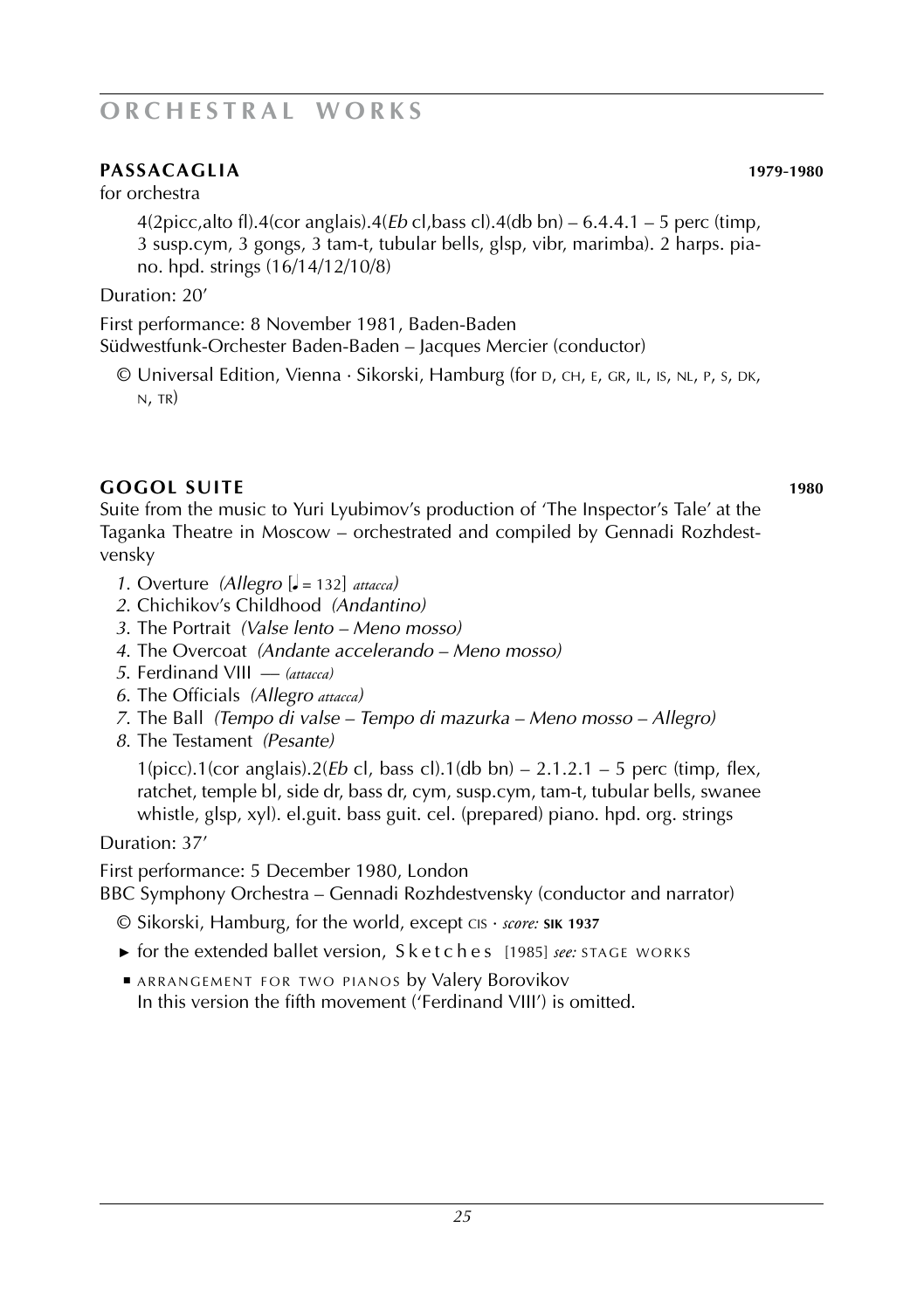# **symphony no. 3 1981**

*Commissioned by Gewandhausorchester Leipzig*

- *1*. Moderato
- *2*. Allegro
- *3*. Allegro pesante
- *4*. Adagio

 $4(4picc)$ . $4(cor$  anglais). $4(Eb \text{ cl}, \text{bass cl})$ . $4(db \text{ bn}) - 6.4.4(db \text{ trbn})$ . $1 - 6$  perc (timp, 3 tom-t, drums, bass dr, susp.cym, 2 tam-t, tubular bells, vibr, marimba). el.guit. bass guit. 2 harps. cel. piano. hpd. org. strings (16/16/12/12/10)

Duration: 60'

First performance: 5 November 1981, Leipzig

Gewandhausorchester Leipzig – Kurt Masur (conductor)

© Peters, Frankfurt · Sikorski, Hamburg (for ch, dk, n, e, s, nl, gr, tr, p, il, is) · *study score:* **pe 10340**

### **cantus perpetuus 1981**

for percussion, keyboard instruments and string orchestra (Arrangement of C a n tus perpetuus for keyboard instrument, solo percussionist and four percussionists)

timp, bass dr, bells, tam-t, glsp, xyl, vibr – cel, hpd, piano, 2 harps – strings (16/14/12/10/8)

Duration: 10'-30'

First performance: 13 November 2011, Saratov Saratov Philharmonic – Alexander Ivashkin (conductor)

© Sikorski, Hamburg, for the world, except cis

► for the original chamber version [1975] *see:* CHAMBER MUSIC

# **suite in the old style 1982**

Arrangement for string orchestra by Jolán Berta

► *see*: CHAMBER WORKS, Suite in the Old Style, original version for violin and piano [1972]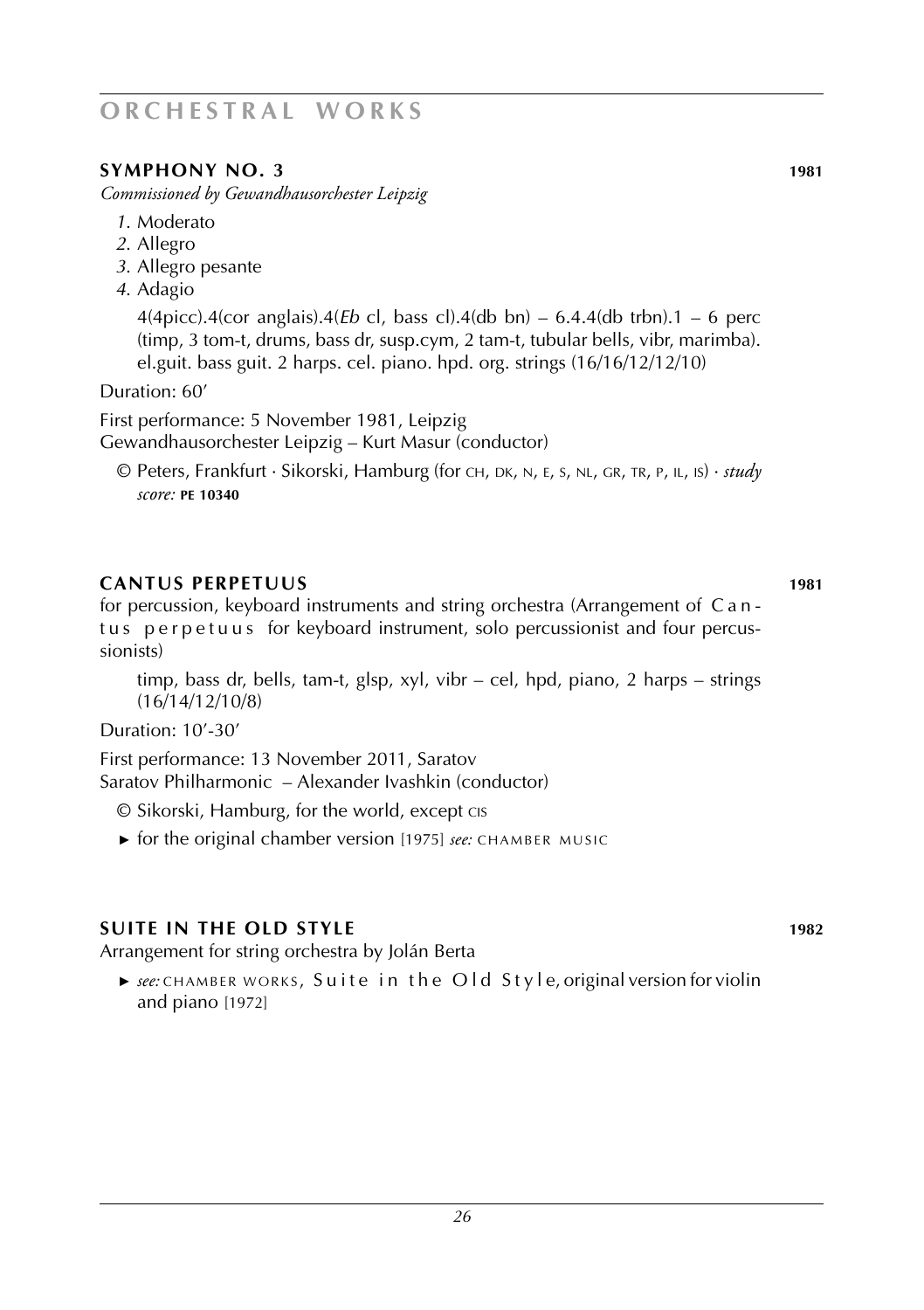# **seid nüchtern und wachet ... 1983**

Cantata for contralto, counter-tenor, tenor, bass, mixed choir and orchestra Third Act of The History of D. Johann Faustus

*Commissioned by Wiener Festwochen*

text: Alfred Schnittke on the basis of Johann Spies' 'Historia von D. Johann Fausten' from 1587 (in German, Russian version by Viktor Schnittke)

DRAMATIS PERSONAE: Doctor Faustus (bass) – Mephistophiles (counter-tenor) – Mephistophila (contralto) – Narrator (tenor or male choir/mixed choir) – Faustus' friends, Students (choir)

Sostenuto – Poco allegretto – Andante, poco pesante – Poco agitato – Andante, poco pesante – Agitato – Moderato – Andante, poco pesante – Sostenuto – Andante dolce – Moderato – Moderato – Sostenuto – Andante (one movement)

3(picc).3.(cor anglais).3(*Eb* cl, bass cl, alto sax, bar sax).3(db bn) – 4.4.4.1 – 6 perc (timp, flex, wood bl, tambourine, tom-t, side dr, drums, bass dr, cym, tam-t, tubular bells, glsp, xyl, vibr, marimba). el.guit. bass guit. cel. piano. hpd. org. strings

Duration: 35'

First performance: 19 June 1983, Vienna

Carol Wyatt (Mephistophila) – Paul Esswood (Mephistophiles) – Helmut Wildhaber (Narrator) – Günter Reich (Faustus) – Martin Haselböck (organ) – Wiener Singakademie – Wiener Symphoniker – Gennadi Rozhdestvensky (conductor)

- © Sikorski, Hamburg (for D, DK, IS, IR, TR, GR, N, S, NL, P, E, CH, GB, F) · Universal Edi tion, Vienna
- ARRANGEMENT for contralto, counter-tenor, tenor, bass, mixed choir, two pianos and percussion by Fredrik Schwenk. This version was premiered in November 2014 in Moscow.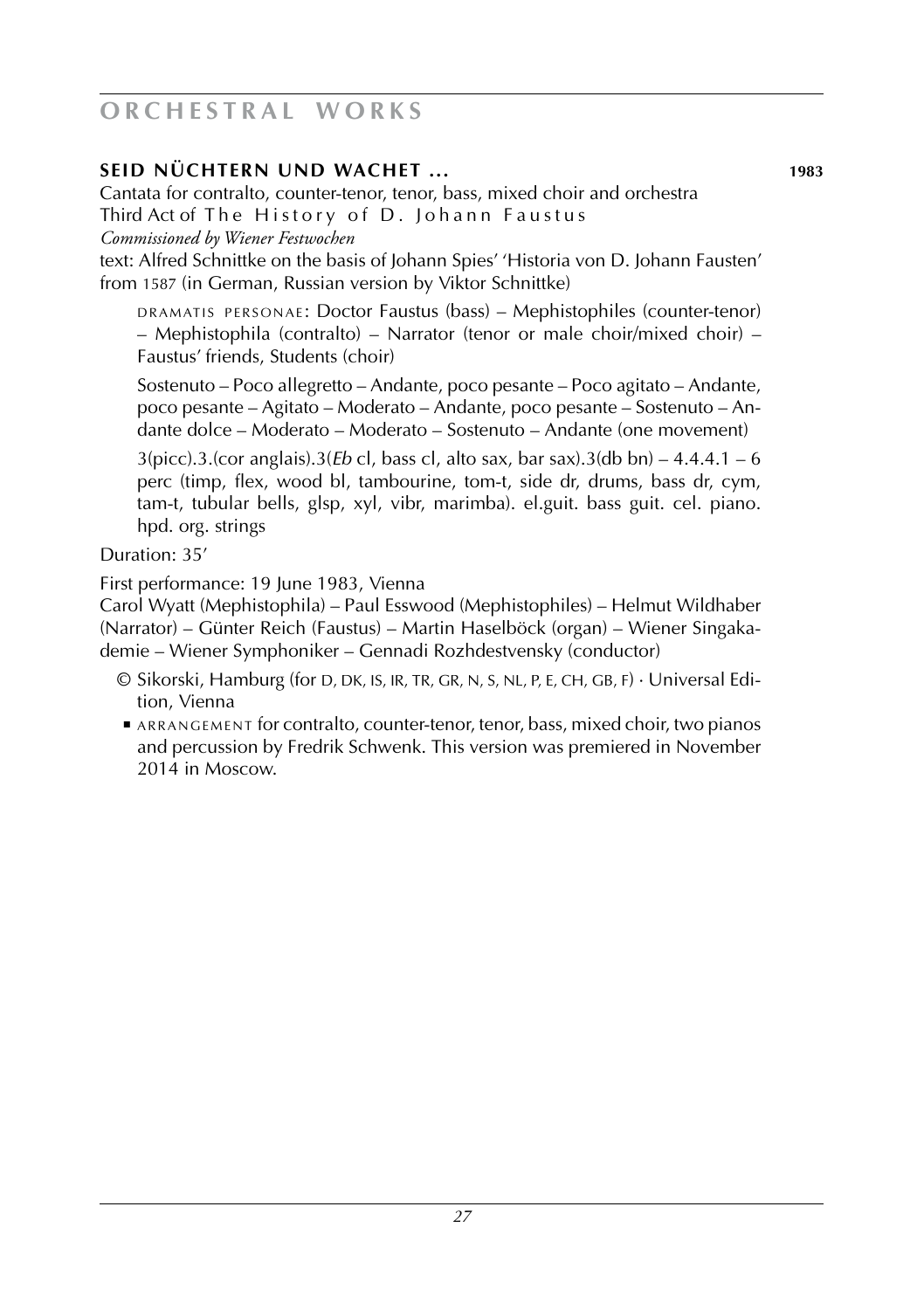### **symphony no. 4 1984**

for soprano, contralto, tenor, bass and chamber orchestra *Commissioned by Le Chant du Monde Publishers*

Andante poco pesante **·** Moderato **·** Molto pesante **·** Moderato **·** Vivo **·** Moderato **·** Andante, poco pesante

Duration: 41'

■ VERSION 1 for soprano, contralto, tenor, bass and chamber orchestra

 $1$ (alto fl).1.1.1 – 1.1.1.0 – 4 perc (gongs, tam-t, tubular bells, glsp, vibr). cel. piano. hpd. strings (1/1/1/1/1)

 First performance: 16 March 1986, Moscow Ensemble of Soloists of the Bolshoi Theatre Orchestra and State Chamber Choir – Alexander Lazarev (conductor)

■ VERSION II for contralto (or counter-tenor), tenor, mixed choir and orchestra

 $1(\text{alto fl}).1.1.1 - 1.1.1.0 - 4 \text{ perc (gongs, tam-t, tubular bells, glsp, vibr). cel.$ piano. hpd. strings (full set)

First performance: 12 April 1984, Moscow

Moscow Philharmonic Symphony Orchestra, USSR State Chamber Choir – Erik Kurmangaliyev (counter-tenor) – Alexei Martynov (tenor) – Dmitri Kitaenko (conductor)

© Le Chant du Monde, Paris · Sikorski, Hamburg (for d, ch, dk, n, s, nl, gr, tr, e, p, il, is) · *study scores:* **cdm PO 912** / **sik 6782**, **sovetsky kompozitor**

# **Ritual 1984**-**1985**

for orchestra *In memory of the victims of the Second World War (on the occasion of the* 40*th anniversary of the liberation of Belgrade)*

Moderato (one movement)

 $3$ (picc).3(cor anglais).4(bass cl).3(db bn) – 4.4.4.1 – perc (timp, tgl, crot, 4 side dr, bass dr, cym, tam-t, tubular bells, glsp, vibr). el.guit. bass guit. harp. cel. piano. hpd. org. strings

Duration: 8'

First performance: 15 March 1985, Novosibirsk

Novosibirsk Philharmonic Symphony Orchestra – Valery Polyansky (conductor)

© Sikorski, Hamburg, for the world, except cis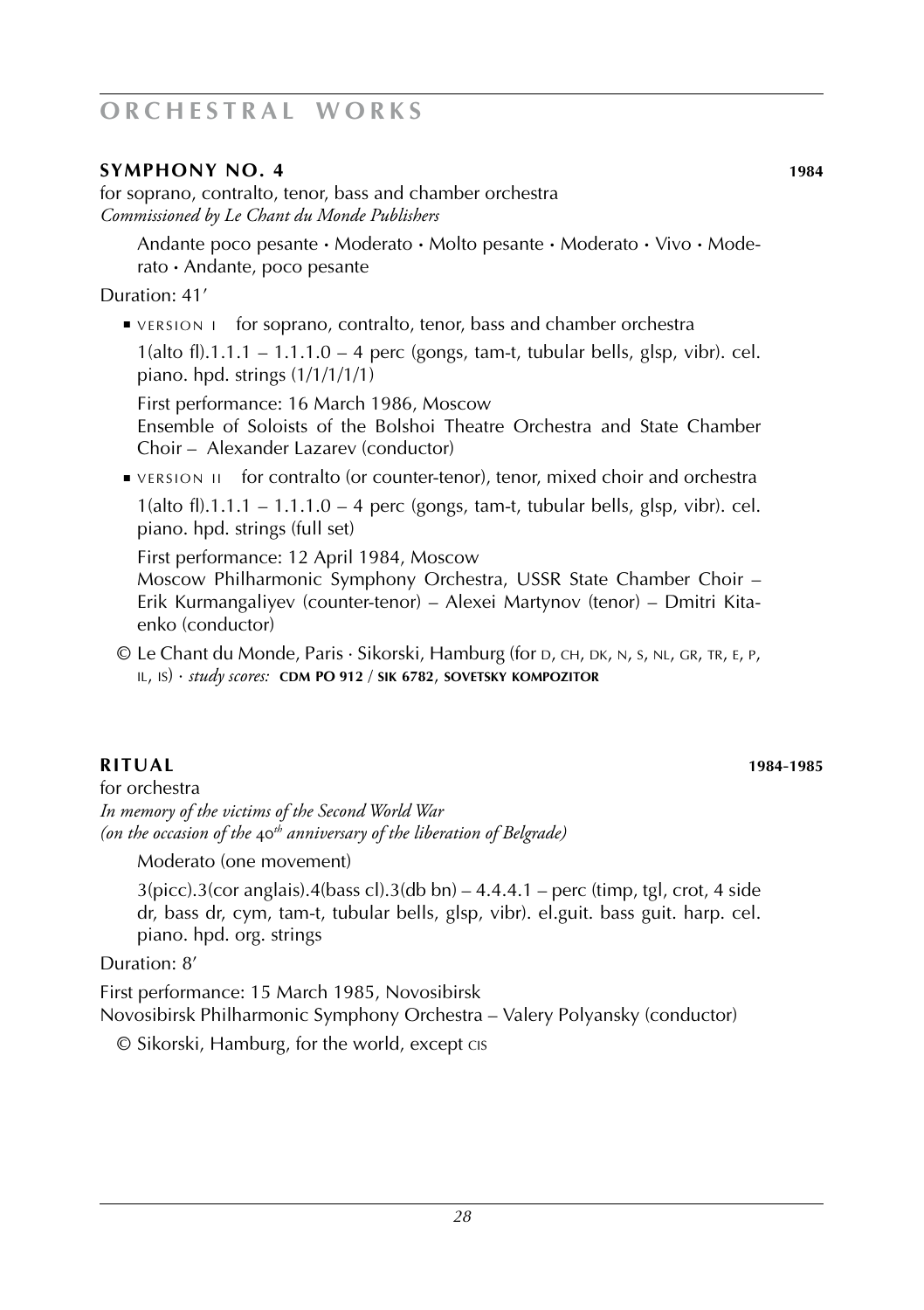# (**K**)**ein Sommernachtstraum 1985**

for orchestra (not after Shakespeare) *Commissioned by Salzburger Festspiele*

Moderato (one movement)

4(4 picc).4.4(bass cl).4 – 4.4.4.1 – 5 perc (timp, side dr, bass dr, cym, tam-t, tubular bells, glsp, vibr). harp. cel. piano. hpd. strings (16/12/10/7-8/7)

Duration: 9'

First performance: August 1985, Salzburg, Salzburg Festival ORF Orchestra – Leopold Hager (conductor)

 $\odot$  Universal Edition, Vienna  $\cdot$  Sikorski, Hamburg (for D, CH, E, GR, IL, IS, NL, P, S, DK,  $N$ , TR)

 $(K)$  e in Sommernachtstraum is based on musical material from  $Gra$ t u l a t i o n s r o n d o for violin and piano [1974], for which ► *see:* CHAMBER WORKS

### **epilogue from 'peer gynt' 1987**

for mixed choir and orchestra Text: vocalises (tape)

> 3(picc).3(cor anglais).3(*Eb* cl/bass cl).3(db bn) – 4.4.4.1 – 7 perc. (timp, flex, bongos, drums, bass dr, cym, gong, tam-t, tubular bells, xyl, vibr, marimba). harp. cel. hpd. piano (org). strings (12/10/8/6/5)

Duration: 30'

First performance: 27 April 1987, Hamburg Philharmonisches Staatsorchester Hamburg – Gennadi Rozhdestvensky (conductor)

- © Sikorski, Hamburg, for the world, except cis
- ► for the version for violoncello, piano and performance CD [1993] *see*: CHAMBER music · for the ballet Peer Gynt [1986] see: STAGE WORKS

### **trio sonata 1987**

Arrangement of String Trio for string orchestra by Yuri Bashmet

**►** see: CHAMBER WORKS, String Trio [1985]

### **suite in the OLD STYLE 1987**

Arrangement for chamber orchestra by Vladimir Spivakov and Vladimir Milman

**►** *see*: CHAMBER WORKS, Suite in Old Style, original version for violin and piano [1972]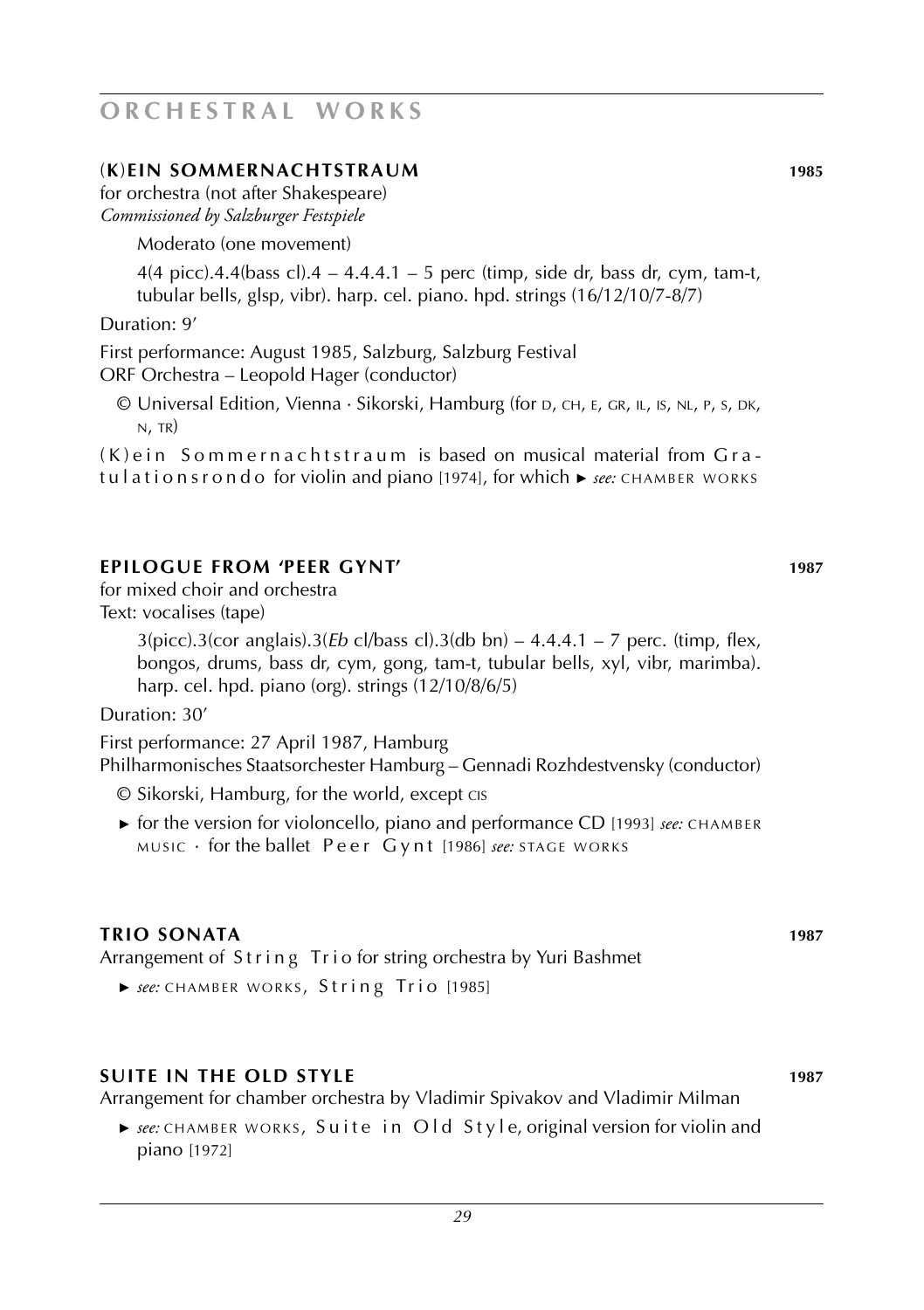### **four Aphorisms 1988**

for orchestra

- *1*. Lento
- *2*. Moderato
- *3*. Allegretto
- *4*. Lento

 $1(pice)$ .1(cor anglais).2(bass cl).1 – 2.1.1.0 – 3 perc (timp, cym, tam-t, tubular bells, glsp, vibr). cel. piano. hpd. strings

Duration: 8'

First performance: 18 September 1988, Berlin Ensemble of Soloists of The Bolshoi Theatre Moscow – Alexander Lazarev (conductor)

© Sikorski, Hamburg, for the world, except cis

# **concerto grosso NO. 4 – sYMphony no. 5 1988**

*Commissioned by Koninklijk Concertgebouworkest Amsterdam on the occasion of their centenary*

- *1*. Allegro
- *2*. Allegretto
- *3*. Lento Allegro
- *4*. Lento

3(picc).3(cor anglais).3(*Eb* cl, bass cl).3(db bn) – 4.4.4.1 – 6 perc (timp, 3 tgl, crot, flex, whip, 3 bongos, 2 tom-t, side dr, bass dr, cym, 5 susp.cym, tam-t, tubular bells, glsp, xyl, vibr, marimba). harp. cel. piano. 2 hpd. strings (at least 12/12/12/10/9)

Duration: 39'

First performance: 10 November 1988, Amsterdam Koninklijk Concertgebouworkest – Riccardo Chailly (conductor)

© Sikorski, Hamburg, for the world, except cis · *study scores:* **sik 8529**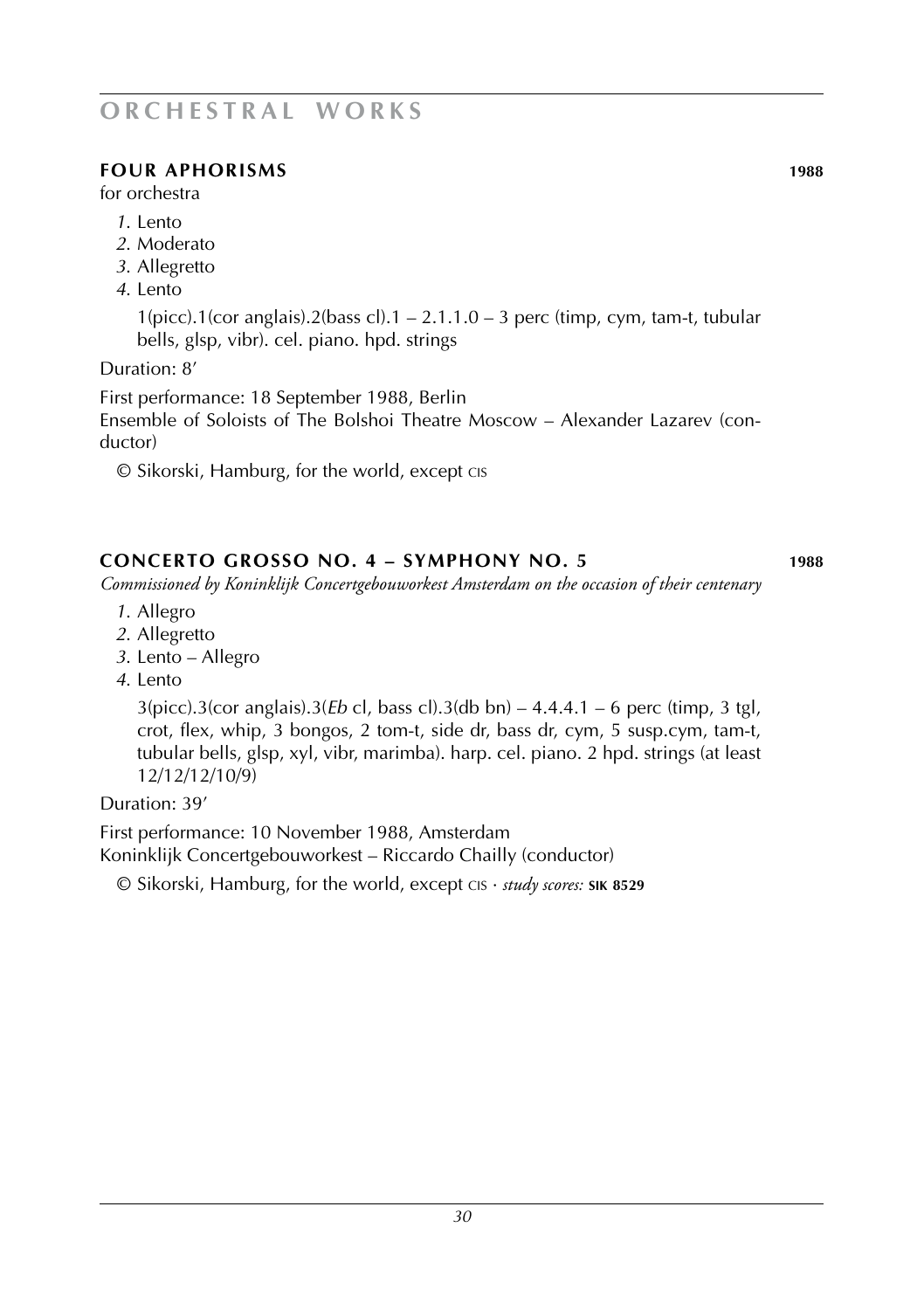### **sutartines 1991**

Arrangement of Lithuanian folk songs for percussion, organ and strings

4 perc (timp, side dr [snare dr], bass dr, tam-t, tubular bells). strings (7/6/3/4/2)

Duration: 4'

First performance: 5 February 1991, Vilnius Lithuanian Chamber Orchestra – Saulius Sondeckis (conductor)

© Sikorski, Hamburg, for the world, except cis

# **festive chant** (festlicher cantus) **1991**

for violin, piano, mixed choir and orchestra (in Russian) *Dedicated to Gennadi Rozhdestvensky on the occasion of his* 60*th birthday*

Moderato (one movement)

3(picc).3(cor anglais).3(*Eb* cl).3 – 4.4.4.1 – 2 perc (timp, tgl, cym, tam-t, tubular bells). harp. strings

Duration: 5'

First performance: 4 May 1991, Moscow

Alexander Rozhdestvensky (violin) – Viktoria Postnikova (piano) – USSR Ministry of Culture State Symphony Orchestra – Gennadi Rozhdestvensky (conductor)

© Sikorski, Hamburg, for the world, except cis

# **agnus dei 1992**

for two sopranos, female choir and chamber orchestra (in Latin) *Commissioned by 'Melos Art', Torino, for the collaborative work 'Mass for Peace'* The Mass was jointly composed by Rolf Liebermann (Introitus), Yoritsune Matsudaira (Kyrie), Gian Carlo Menotti (Gloria), Sergio Rendine (Alleluia), A. Krieger (Credo), Lukas Foss (Sanctus), Krzysztof Penderecki (Benedictus), Alfred Schnittke (Agnus Dei) and Tomás Marco (Laudamus te)

Lento

2.2.2.0 – 2.0.0.0 – tam-t. hpd. strings

# Duration: 4'

First performance: 11 December 1995, Oslo, Nobel Peace Prize concert Linda Övrebö and Åshild Siri Refsdal (sopranos) – Oslo Philharmonic Choir – Oslo Philharmonic Orchestra – Vladimir Ashkenazy (conductor)

© Sikorski, Hamburg, for the world, except cis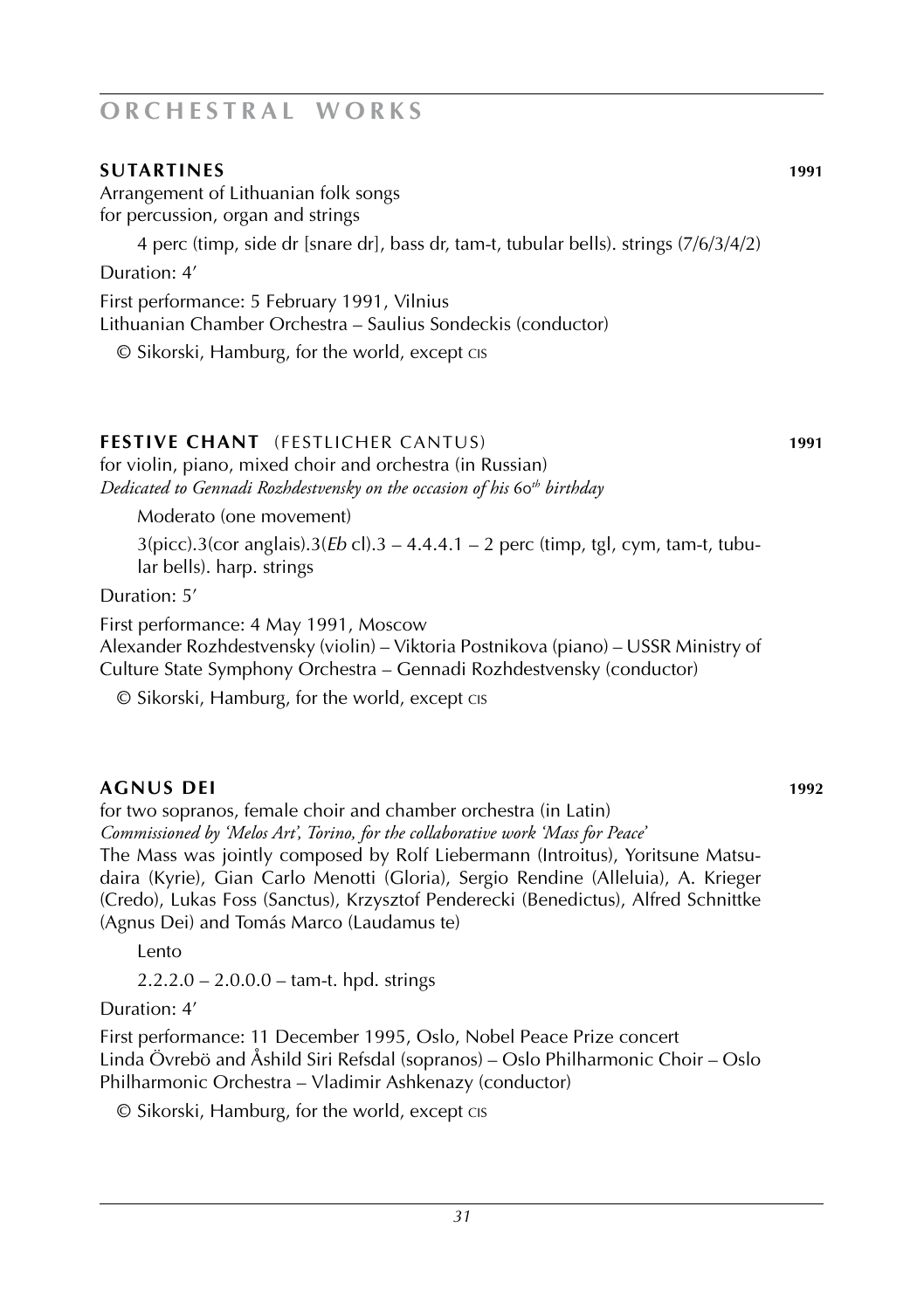# **symphony No. 6 1992**

*Commissioned by and dedicated to The Washington National Symphony Orchestra and Mstislav Rostropovich*

- *1*. Allegro
- *2*. Presto
- *3*. Adagio
- *4*. Allegro vivace

3(2 picc).3(cor anglais).3(*Eb* cl, bass cl).3(db bn) – 4.4.4.1 – 3 perc (timp, tgl, side dr, bass dr, susp.cym, tam-t, tubular bells). harp. piano. strings (12/12/10/8/6)

Duration: 35'

First performance: 25 September 1993, Moscow

The Washington National Symphony Orchestra – Mstislav Rostropovich (conductor)

© Sikorski, Hamburg, for the world, except cis · *study score:* **sik 1901**

# **symphony no. 7 1993**

*Commissioned by The New York Philharmonic Dedicated to Kurt Masur*

- *1*. Andante
- *2*. Largo
- *3*. Allegro

3(picc, alto fl).3(cor anglais).3(*Eb* cl, bass cl).3(db bn) – 4.3.3.1 – 3 perc (timp, 3 tgl, bongo, tom-t, side dr, 2 bass dr, 3 cym, gong, tam-t, tubular bells). harp. piano. hpd. solo vln. strings (12/12/10/8/6)

Duration: 24'

First performance: 10 February 1994, New York Glenn Dicterov (solo violin) – The New York Philharmonic – Kurt Masur (conductor)

© Sikorski, Hamburg, for the world · *study score:* **sik 1903**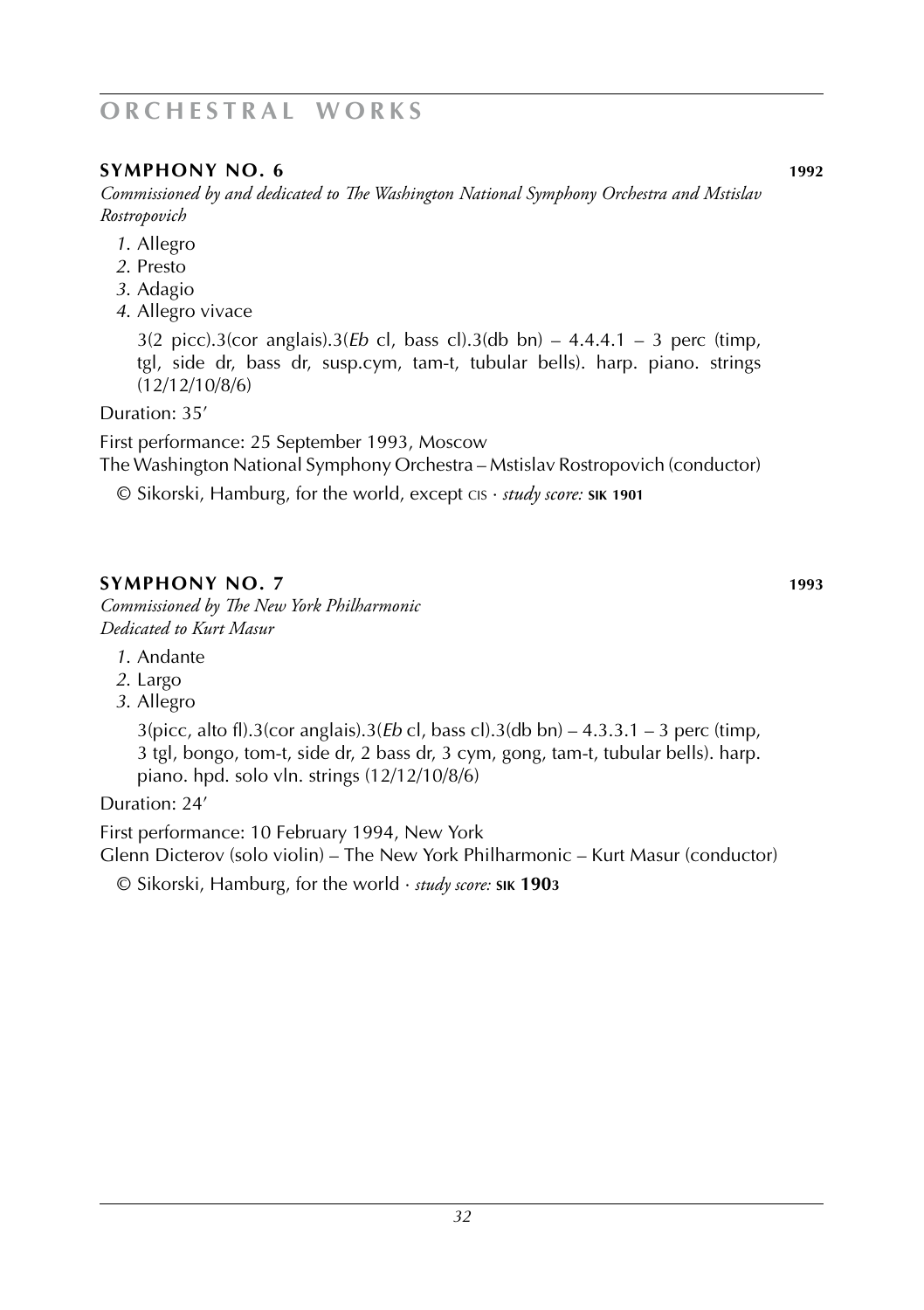### **hommage a Grieg 1993**

Arrangement of a fragment from the ballet Peer Gynt for orchestra *Commissioned by Grieg Jubiléet* 1993

Adagio (one movement)

3(picc).3.3(*Eb* cl).2 – 4.3.3.0 – 2 perc (timp, side dr, cym, tam-t). harp. piano. solo violin. strings

### Duration: 5'

First performance: 15 June 1993, Bergen Bergen Philharmonic Orchestra – Dmitri Kitaenko (conductor)

© Sikorski, Hamburg, for the world, except cis

# **symphony no. 8 1994**

*Dedicated to Gennadi Rozhdestvensky and the Royal Stockholm Philharmonic Orchestra Commissioned by the Stockholm Concert Hall Foundation*

- *1*. Moderato
- *2*. Allegro moderato
- *3*. Lento
- *4*. Allegro moderato
- *5*. Lento

3(picc).3(cor anglais).3(*Eb* cl, bass cl).3(db bn) – 4.4.3.1 – 3 perc (timp, bass dr, 3 susp.cym, tam-t, tubular bells, glsp, vibr). 2 harps. cel/piano/hpd. strings (12/12/10/8/6)

Duration: 38'

First performance: 10 November 1994, Stockholm

Royal Stockholm Philharmonic Orchestra – Gennadi Rozhdestvensky (conductor)

© Sikorski, Hamburg, for the world · *study score:* **sik 1920**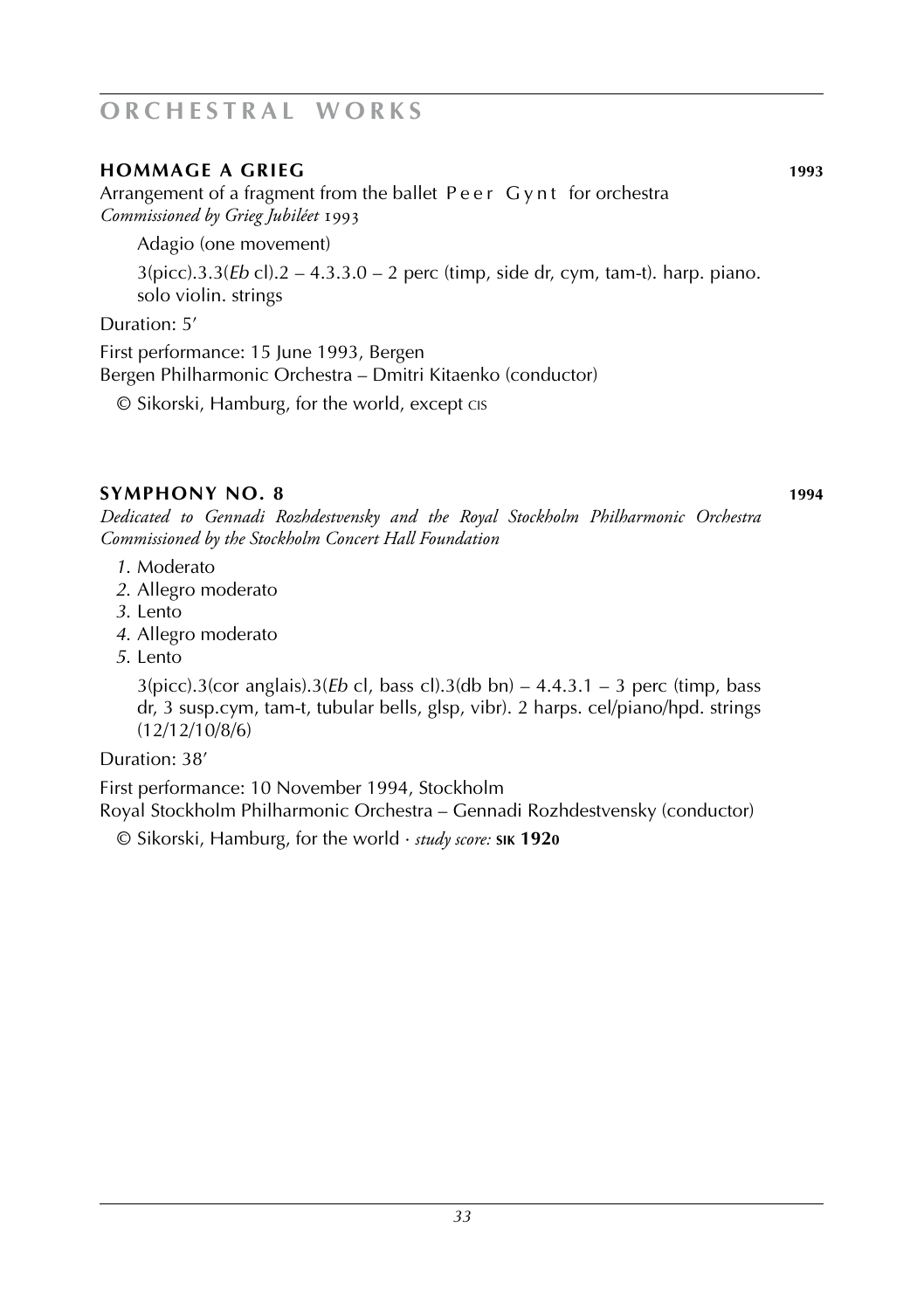### **symphonic prelude** (sinfonisches vorspiel) **1994**

for orchestra *Commissioned by Philharmonisches Staatsorchester Hamburg Dedicated to Gerd Albrecht*

Andante (one movement)

4(2 picc).3(cor anglais).3(*Eb* cl, bass cl).3(db bn) – 4.4.3.1 – 6 perc (timp, flex, 3 bongos, bass dr, cym, gong, tam-t, tubular bells, vibr). harp. piano. strings (12/12/10/8/6)

Duration: 20'

First performance: 6 November 1994, Hamburg Philharmonisches Staatsorchester Hamburg – Gerd Albrecht (conductor)

© Sikorski, Hamburg, for the world · *study score:* **sik 1926**

### **for liverpool 1994**

for orchestra

*Commissioned by The Royal Liverpool Philharmonic Society with funds provided by the Arts Council of England*

3(picc).3.3(*Eb* cl, bass cl).3 – 4.3.3.1 – 3 perc (timp, tgl, bongos, side dr, bass dr, cym, tam-t, tubular bells). el.guit. bass guit. harp. piano. synthesizer. strings

Duration: 15'

First performance: 23 September 1995, Liverpool Royal Liverpool Philharmonic Orchestra – Libor Pesek (conductor)

© Sikorski, Hamburg, for the world · *study score:* **sik 1924**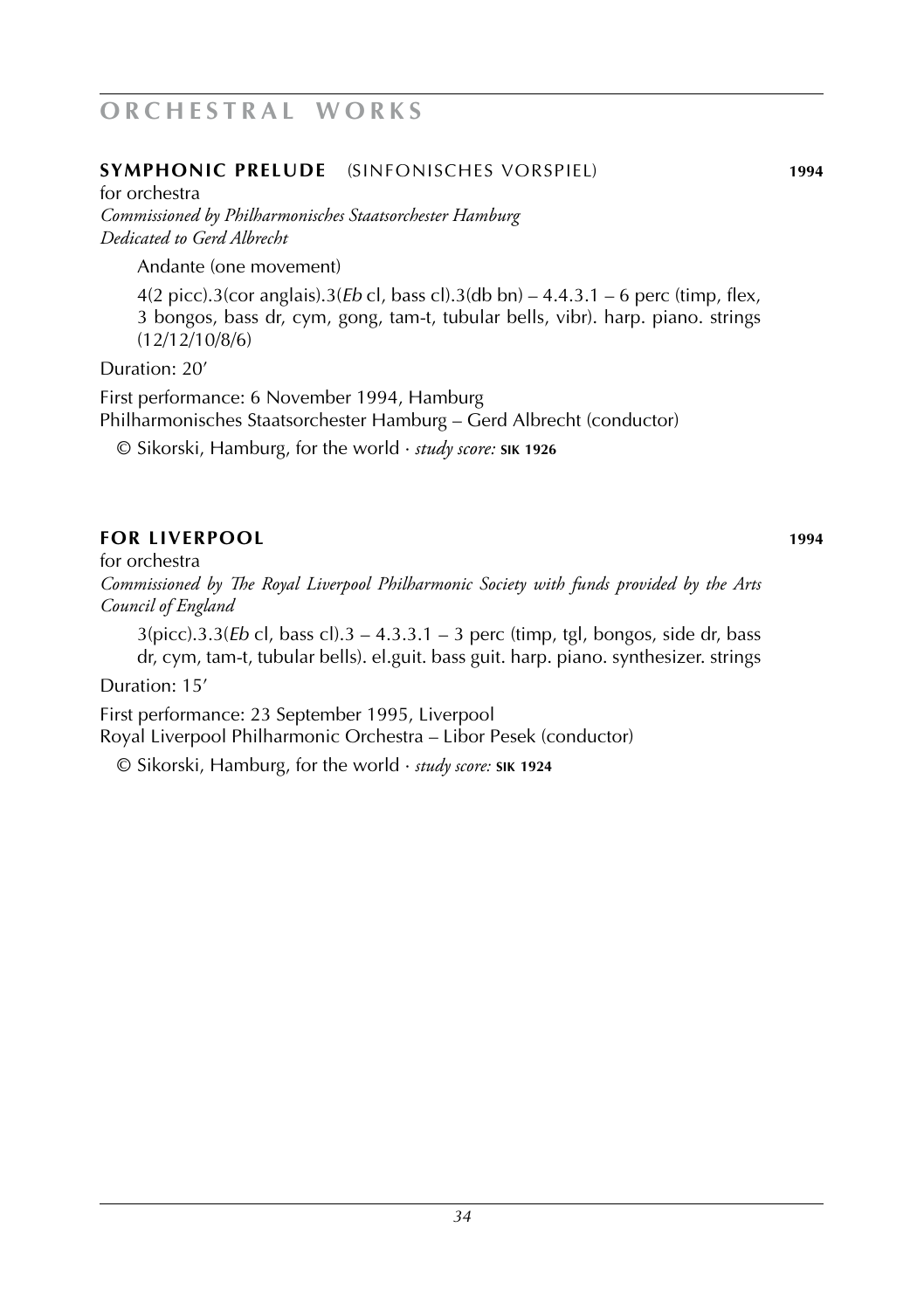# **lux aeterna 1994**

for mixed choir and orchestra (in Latin) Orchestration by Gennadi Rozhdestvensky

*Commissioned by the International Bach Academy Stuttgart as part of the collaborative work 'Requiem of Reconciliation' for Europäisches Musikfest Stuttgart*

The Requiem was jointly composed by Luciano Berio (Prologue), Friedrich Cerha (Introitus and Kyrie), Paul-Heinz Dittrich (Dies irae), Marek Kopelent (Judex ergo), John Harbison (Juste judex), Arne Nordheim (Confutatis), Bernard Rands (Interludium), Marc-André Dalbavie (Offertorium), Judith Weir (Sanctus), Krzysztof Penderecki (Agnus Dei), Wolfgang Rihm (Communio I), Alfred Schnittke (Communio II), Joji Yuasa (Responsorium) and György Kurtág (Epilogue)

Andante

0.cor anglais.2.0 – 4.0.0.0 – glsp/marimba/tam-t. strings (8/8/8/8/3)

Duration: 7'

First performance: 16 August 1995, Stuttgart

Gächinger Kantorei Stuttgart and the Cracow Chamber Choir – The Israel Philharmonic Orchestra – Helmuth Rilling (conductor)

© Sikorski, Hamburg, for the world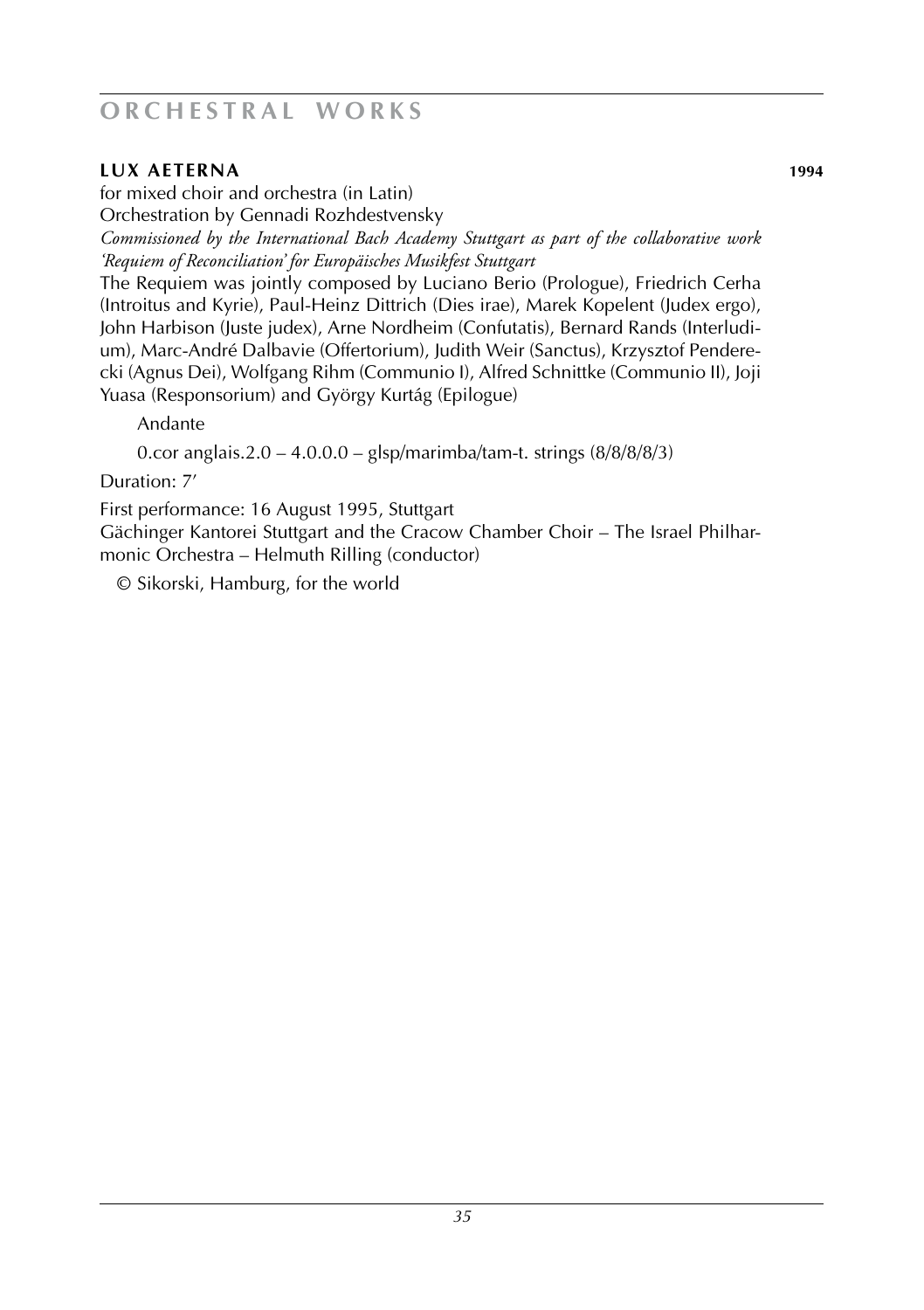# **cantata 1994**

for counter-tenor and chamber orchestra

Text: Sebastian Brant (No. 2), Pieter Brueghel (No. 4) and Jakob Böhme (No. 5) (in German)

*Commissioned by London Sinfonietta unfinished*

- *1*. Lento
- *2*. Und vor uns die schändliche Eitelkeit ...
- *3*. ––
- *4*. Ihr Leute von Mallegem ...
- *5*. Wem Zeit wie Ewigkeit ...

2(alto fl).2(cor anglais).4(*Eb* clar, bass cl).2 – 2.0.0.0 – perc (bongos, cym, tam-t, vibr, marimba). hpd. cel. strings

First performance (movements 1-3): 13 January 2001, London The London Sinfonietta – Martyn Brabbins (conductor)

© Sikorski, Hamburg, for the world

The composer completed Nos. 1, 2 and a considerable portion of No. 3 in full score – Nos. 4 and 5 only sketches.

► for details concerning Gidon Kremer's Suite of Fragments, for which the first movement of Cantata was used, *see*: CHAMBER MUSIC, Piano Quartet [1988]

# **suite of fragments**

Compilation by Gidon Kremer of four of Alfred Schnittke's works [2002]

**►** see: CHAMBER WORKS, Piano Ouartet [1988]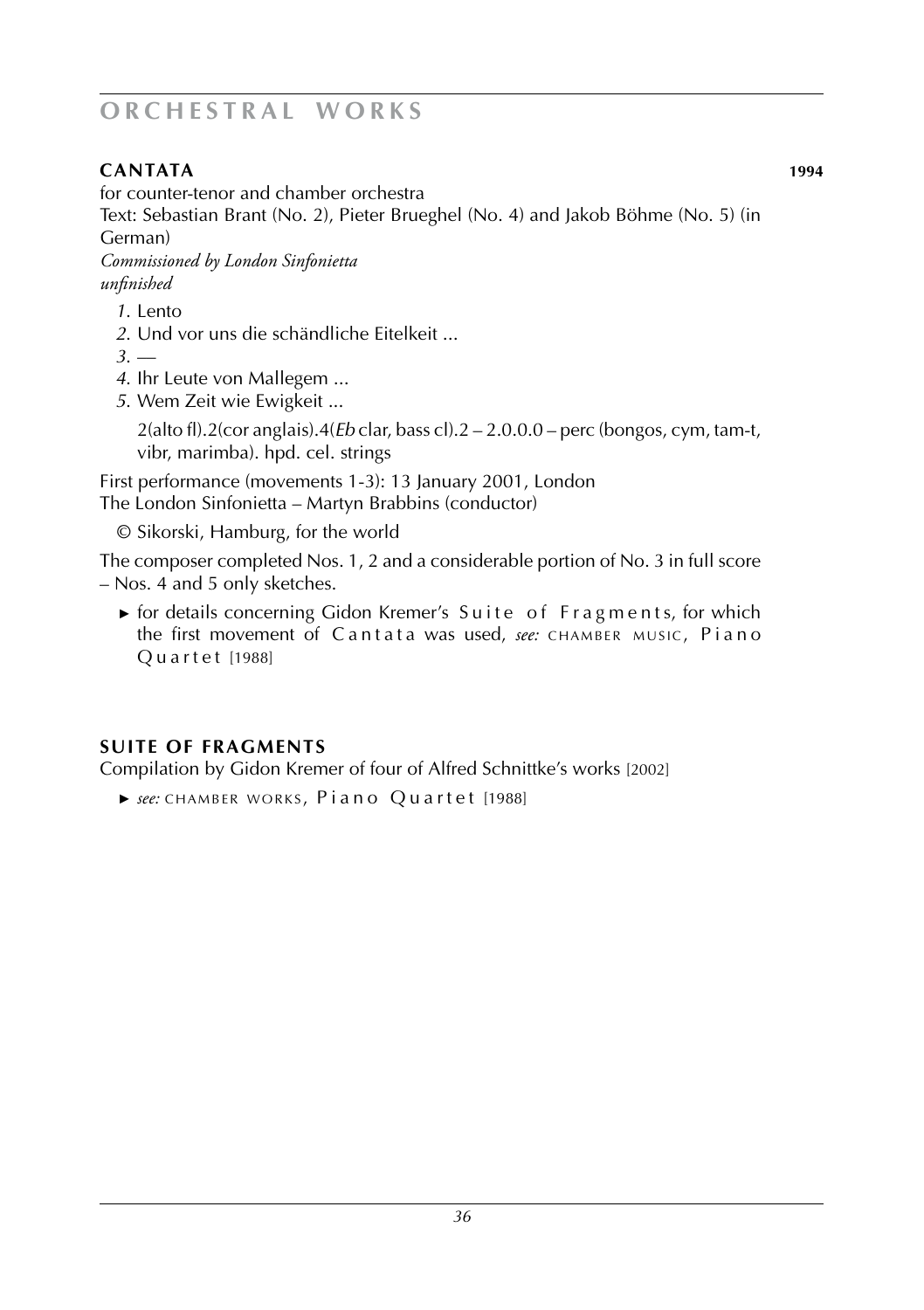# **symphony no. 9 1997**

Reconstruction by Alexander Raskatov [2006] *Recontruction co-commissioned by Dresdner Philharmonie, Bruckner Orchester Linz and The Juilliard School, New York*

- *1*. [Andante]
- *2*. Moderato
- *3*. Presto

 $3(picc).3(cor anglais).3(bass clar).3 - 4.2.3.1 - 3 perc (timp, tgl, bongo, 2 tom-t,$ bass dr, cym, gong, tam-t, glsp, vibr). hpd (amplified), strings

Duration: 36'

First performance: 16 June 2007, Dresden

Dresdner Philharmonie – Dennis Russell Davies (conductor)

There is also a version by Gennadi Rozhdestvensky, who arranged the composed material in order to achieve a perfomable version, which was never officially accepted by the composer. Its only performance took place on 19 June 1998 in Moscow.

© Sikorski, Hamburg, for the world, except C15 · *study score:* SIK 8596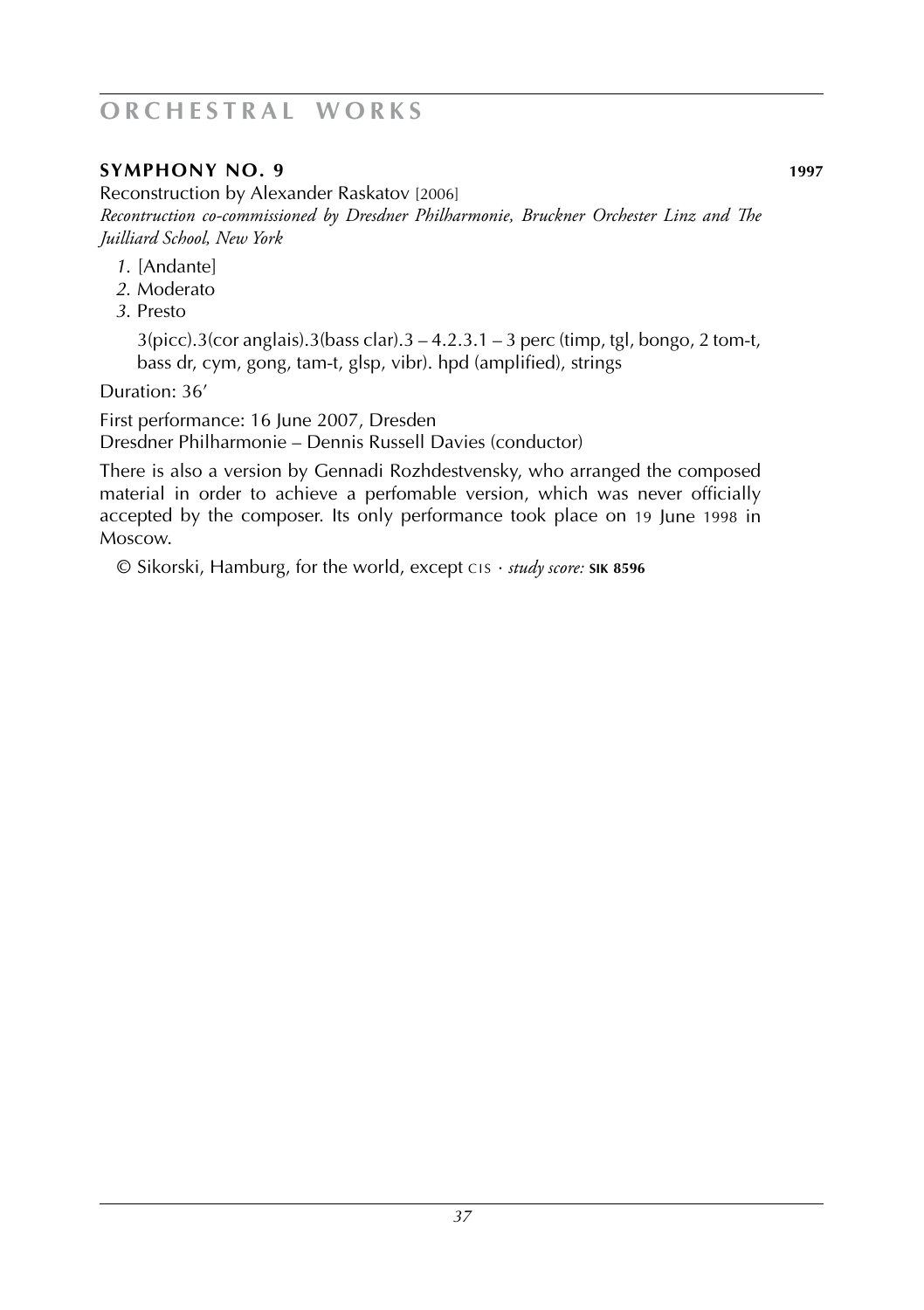# **w o r k s f o r s o l o i n s t r u m e n t** (**s**) **& o r c h e s t r a**

# **concerto for accordion and orchestra 1949**

*sketches only*

for piano and orchestra *lost*

# **CONCERTO NO. 1 FOR VIOLIN AND ORCHESTRA 1957**/**1962**

- *1*. Allegro ma non troppo
- *2*. Presto
- *3*. Andante sempre ritenuto molto
- *4*. Allegro scherzando

3(picc, alto fl).2.3(*Eb* cl, bass cl).2 – 4.2.0.0 – 6 perc (timp, tgl, whip, wood bl, tom-t, side dr, cym, tam-t, glsp, xyl, vibr). harp. cel. piano. strings

Duration: 40'

First performance: 26 November 1963, Moscow

Mark Lubotsky (violin) – USSR Radio and TV Symphony Orchestra – Gennadi Rozhdestvensky (conductor)

Schnittke initially allowed an alternative version of the Concerto without the second movement.

© Sikorski, Hamburg, for the world, except cis · *piano reduction by the composer and study score:* **sovetsky kompozitor**

# **CONCERTO FOR PIANO AND ORCHESTRA 1960**

- *1*. Allegro
- *2*. Andante (attacca)
- *3*. Allegro

3(picc).2.3(*Eb* cl,bass cl). 2 – 4.3.3.1 – 4 perc (timp, tgl, whip, wood bl, side dr, bass dr, cym, tam-t, xyl). strings

# Duration: 25'

First performance: 1960, Moscow

Leonid Brumberg (piano) – USSR State Symphony Orchestra – Vladimir Bakharev (conductor)

© Sikorski, Hamburg, for the world, except cis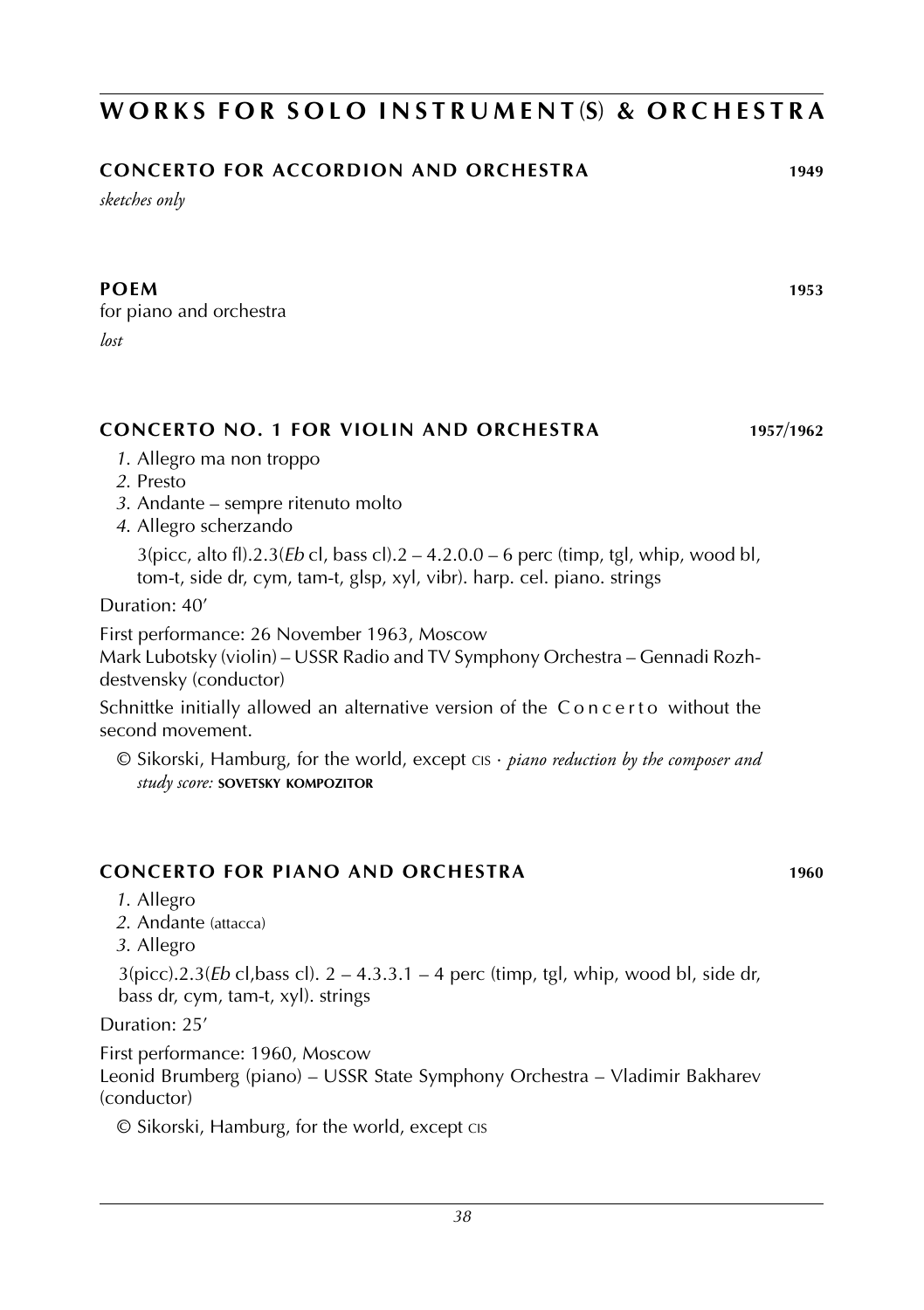# **w o r k s f o r s o l o i n s t r u m e n t** (**s**) **& o r c h e s t r a**

#### **music for piano and chamber orchestra 1964**

- *1*. Variazioni
- *2*. Cantus firmus
- *3*. Cadenza (attacca)
- *4*. Basso ostinato

1.1.bass  $cl.0 - 1.1.0.0 - 1$  perc (timp, wood bl, 2 tom-t, side dr, cym, tam-t, tubular bells, xyl, vibr). strings (1/1/1/1/1)

#### Duration: 25'

First performance: September 1965, Warsaw, Warsaw Autumn Festival Alexandra Utrecht (piano) – Poznan´ Symphony Orchestra – Vitold Kremenski (conductor)

© Universal Edition, Vienna · Sikorski, Hamburg (for d, ch, e, gr, il, is, nl, p, s, dk,  $N$ , TR)

#### **concerto for violin and chamber orchestra no. 2 1966**

*Dedicated to Mark Lubotsky*

1.1.1.1 –1.1.1.0 – 3 perc (I: timp – II: whip, 2 wood bl, 3 bongos, 2 tom-t, side dr, bass dr, cym, tam-t – III: tubular bells, xyl). piano. strings (4/3/2/2/1)

Duration: 20'

First performance: 12 July 1966, Jyväskylä

Mark Lubotsky (violin) – Finnish Radio Symphony Orchestra – Friedrich Cerha (conductor)

© Sikorski, Hamburg, for the world, except cis

#### **sonata for violin and chamber orchestra 1968**

Chamber orchestra version of Sonata No. 1 for Violin and Piano

- *1*. Andante
- *2*. Allegretto
- *3*. Largo
- *4*. Allegretto (Scherzando) Allegro Largo (– Allegretto)

hpd. strings (4/4/3/3/1)

### Duration: 20'

First performance: 5 February 1986, Moscow

Oleg Kagan (violin) – Lithuanian Chamber Orchestra – Saulius Sondeckis (conductor)

© Sikorski, Hamburg, for the world, except cis

► for the original version, Son at a No. 1 for Violin and Piano [1963] *see:* CHAMBER MUSIC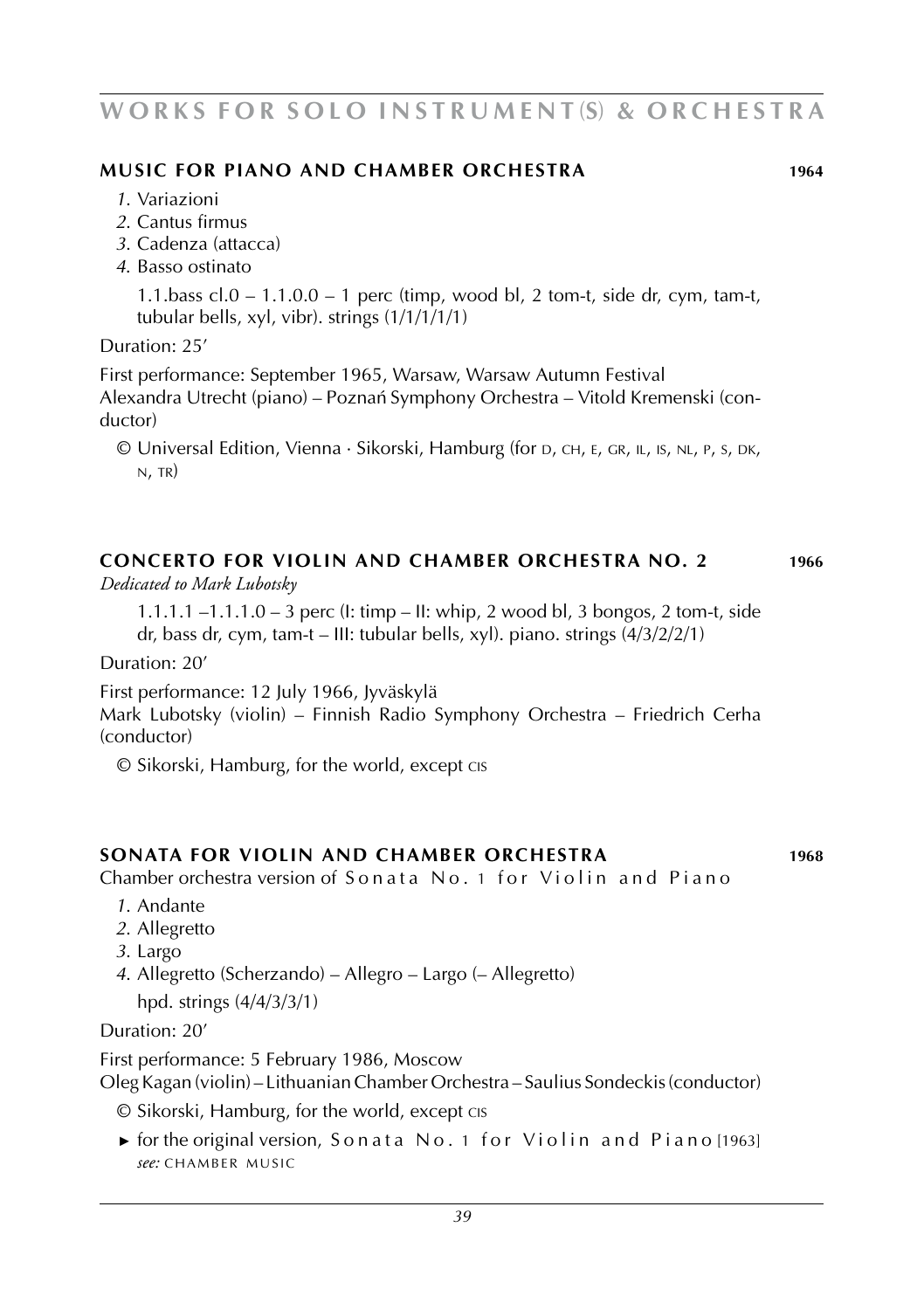#### **DOUBLE CONCERTO FOR OBOE, HARP AND STRINGS 1971**

*Dedicated to Heinz Holliger, Ursula Holliger and the Zagreb Soloists*

Lento (one movement)

strings (at least 3/3/3/2/1)

Duration: 20'

First performance: May 1972, Zagreb, Zagreb Biennale

Heinz Holliger (oboe) – Ursula Holliger (harp) – Zagreb Soloists

© Universal Edition, Vienna · Sikorski, Hamburg (for d, ch, e, gr, il, is, nl, p, s, dk, n, tr) · *scores:* **ue 15125** / **sik 6623**

#### **CONCERTO GROSSO NO. 1 1977**

for two violins, harpsichord, prepared piano and strings *Commissioned by Gidon Kremer and Tatiana Grindenko Dedicated to Gidon Kremer, Tatiana Grindenko and Saulius Sondeckis*

- *1*. Preludio *(Andante)*
- *2*. Toccata *(Allegro)*
- *3*. Recitativo *(Lento Poco più mosso Lento Poco più mosso)*
- *4*. Cadenza
- *5*. Rondo *(Agitato Meno mosso Tempo I)*
- *6*. Postludio *(Andante Allegro Andante)* strings (6/6/4/4/1)

Duration: 25'

First performance: 21 March 1977, Leningrad

Gidon Kremer and Tatiana Grindenko (violins) – Yuri Smirnov (keyboard instruments) – Leningrad Chamber Orchestra – Eri Klas (conductor)

■ ALTERNATIVE VERSION by the composer for flute, oboe, harpsichord, prepared piano and strings [1988]

*Commissioned by Vyacheslav Lupachov*

■ ARRANGEMENT for two flutes, harpsichord, prepared piano and strings by András Adorján [1989]

First performance: 19 January 1989, Munich András Adorján, Marianne Henkel (flutes) – Münchener Kammerorchester – Hans Stadlmair (conductor)

This version was authorized by the composer.

© Sikorski, Hamburg, for the world, except cis · *study scores:* **ue PH 488** / **sik 6625**, **sovetsky kompozitor**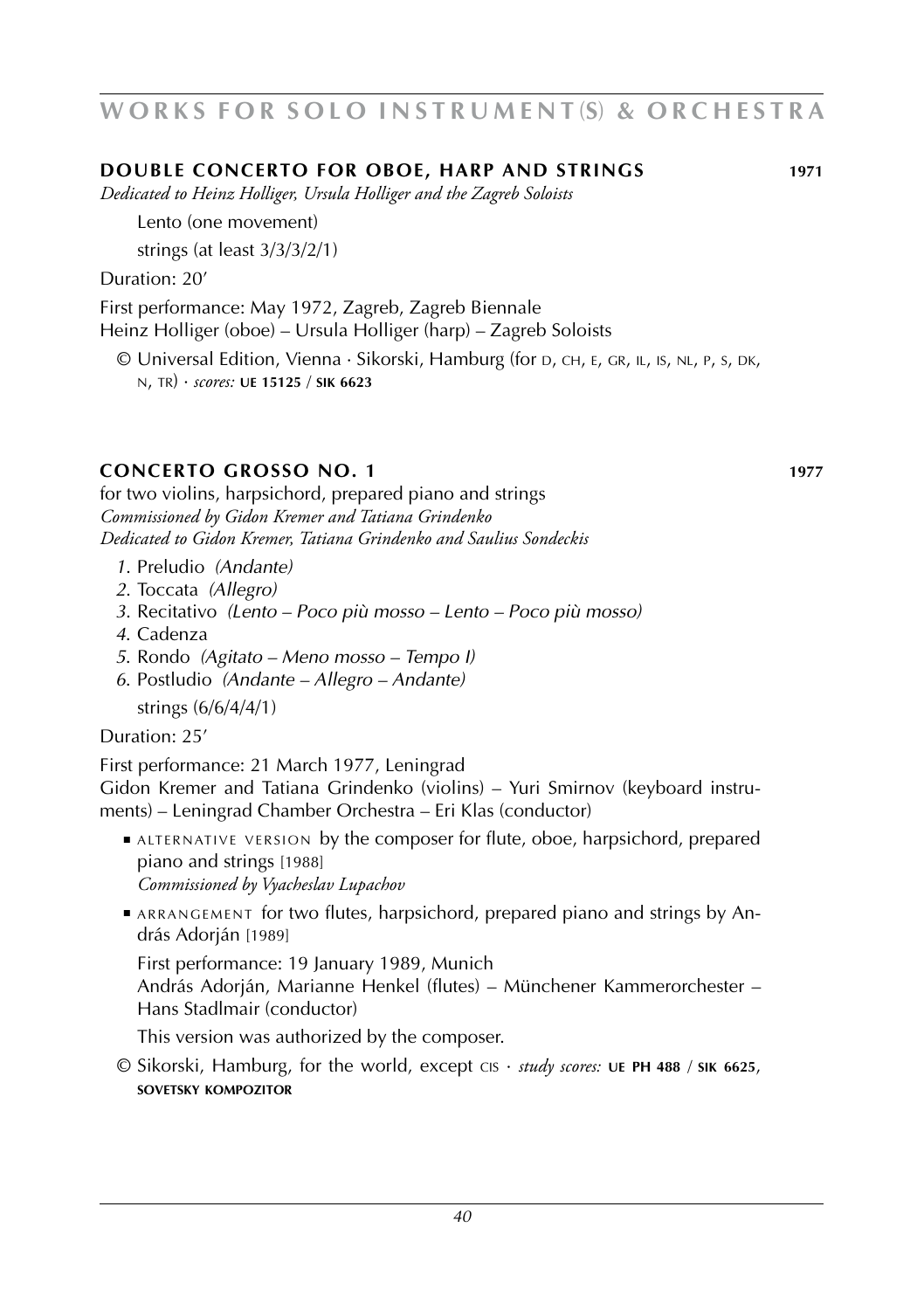# **w o r k s f o r s o l o i n s t r u m e n t** (**s**) **& o r c h e s t r a**

### **moz-art à la haydn 1977**

Play on music for two violins, two small string orchestras, double bass and conductor (after W. A. Mozart's fragment K. 416d)

**►** see: ENSEMBLE MUSIC

# **CONCERTO NO. 3 for violin and chamber orchestra 1978**

*Dedicated to Oleg Kagan*

- *1*. Moderato
- *2*. Agitato
- *3*. Moderato

2(picc).2(cor anglais).3(*Eb* cl, bass cl).2(db bn) – 2.1.1.0 – strings (1/0/1/1/1)

Duration: 28'

First performance: 27 January 1979, Moscow

Oleg Kagan (violin) – Chamber Ensemble of Moscow Conservatoire Students – Yuri Nikolaevsky (conductor)

© Universal Edition, Vienna · Sikorski, Hamburg (for d, ch, e, gr, il, is, nl, p, s, dk, n, tr) · *study score:* **ue PH 496** / **sik 6711** · *piano reduction:* **ue 32623** / **sik 6919**

#### **CONCERTO FOR PIANO AND STRING orchestra 1979**

*Dedicated to Vladimir Krainev*

Moderato – Andante – Maestoso – Allegro – Tempo di Valse – Moderato – Maestoso – Moderato – Tempo primo (one movement)

strings (12/12/8/8/4)

Duration: 23'

First performance: 10 December 1979, Leningrad Vladimir Krainev (piano) – Leningrad Philharmonic Symphony Orchestra – Alexander Dmitriev (conductor)

© Sikorski, Hamburg, for the world, except cis · *study scores:* **sik 1879** · **sovetsky kompozitor** · *piano reduction:* **sik 8600**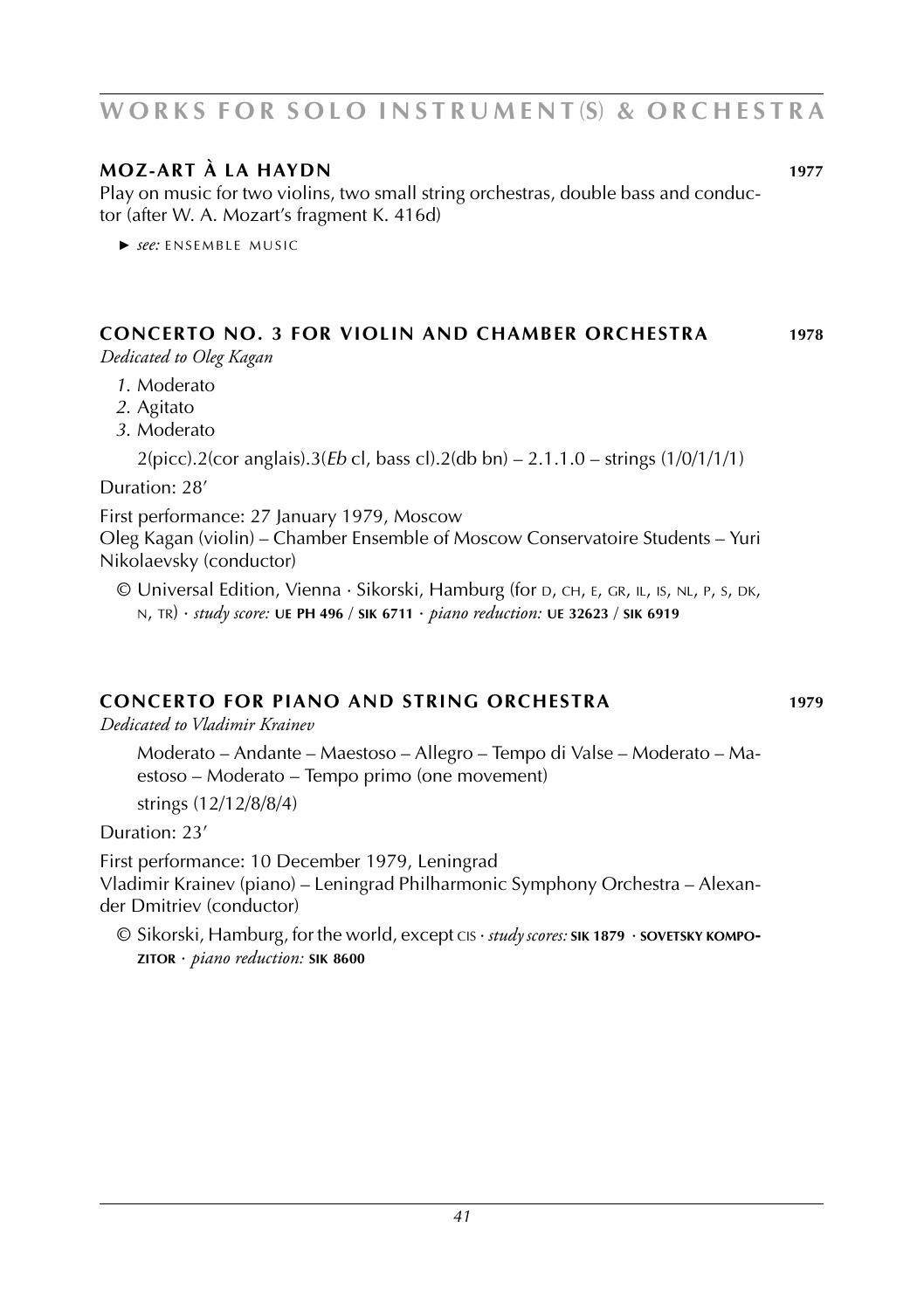#### *42*

# WORKS FOR SOLO INSTRUMENT(S) & ORCHESTRA

# **concerto grosso no. 2 1981**-**1982**

for violin, violoncello and orchestra *Commissioned by Berliner Philharmoniker*

- *1*. Andantino
- *2*. Pesante
- *3*. Allegro
- *4*. Andantino

 $3$ (alto fl).3(cor anglais).3(bass cl).3(db bn) –  $4.4.4.1 - 4$  perc (timp, 2 tom-t, side dr, drums, bass dr, cym, hi hat, tubular bells, glsp, vibr, marimba). el.guit. bass guit. cel. piano. hpd. strings

Duration: 36'

First performance: 11 September 1982, Berlin Oleg Kagan (violin) – Natalia Gutman (violoncello) – Berliner Philharmoniker –

Giuseppe Sinopoli (conductor)

© Sikorski, Hamburg, for the world, except cis

# **concerto no. 4 for violin and orchestra 1984**

*Commissioned by Berliner Festwochen Dedicated to Gidon Kremer*

- *1*. Andante
- *2*. Vivo
- *3*. Adagio
- *4*. Lento

 $3$ (alto fl).3(cor anglais).3(bass cl).alto sax.3(db bn) – 4.4.4.1 – 6 perc (timp, flex, 4 bongos, tam-t, tubular bells, glsp, xyl, vibr, marimba). harp. prepared piano. hpd. strings (14/12/10/8/6)

Duration: 35'

First performance: 11 September 1984, Berlin

Gidon Kremer (violin) – Berliner Philharmoniker – Christoph von Dohnányi (conductor)

© Universal Edition, Vienna · Sikorski, Hamburg (for d, ch, e, gr, il, is, nl, p, s, dk, n, tr) · *study scores:* **ue PH 525** / **sik 6780** · **sovetsky kompozitor**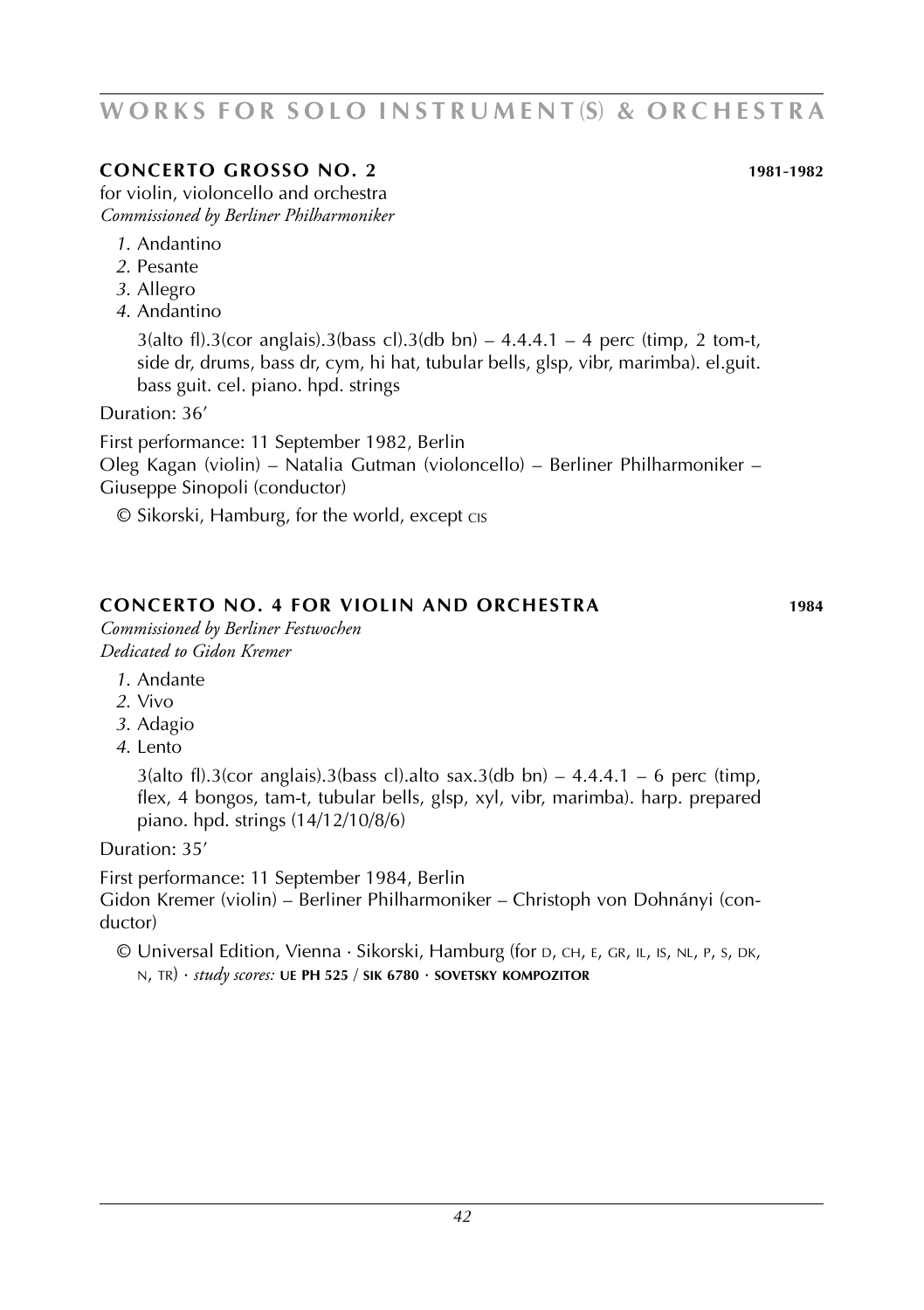# **Concerto grosso no. 3 1985**

for two violins and chamber orchestra *Commissioned by Rundfunk der DDR*

- *1*. Allegro
- *2*. Risoluto
- *3*. Pesante
- *4*. Adagio
- *5*. Moderato

4 church bells. cel/piano/hpd. strings (4/4/3/2/1)

Duration: 24'

First performance: 20 April 1985, Moscow

Oleh Krysa and Tatiana Grindenko (violins) – Lithuanian Chamber Orchestra – Saulius Sondeckis (conductor)

First performance of the final version: 9 December 1985, East Berlin Dresdner Kammerorchester – Manfred Scherzer (conductor)

© Edition Peters, Frankfurt · Sikorski, Hamburg (for ch, e, gr, il, is, nl, p, s, dk, n, tr) · *study score:* **sik 1816**

### **concerto for viola and orchestra 1985**

*Dedicated to Yuri Bashmet*

- *1*. Largo
- *2*. Allegro molto
- *3*. Largo

3(picc, alto fl).3(cor anglais).3(*Eb* cl, bass cl).3(db bn) – 4.4.4.1 – 7 perc (timp, flex, snare dr, 2 bass dr, 2 susp.cym, 2 tam-t, tubular bells, xyl, vibr). harp. cel. piano. hpd. strings (0/0/8/8/8)

Duration: 35'

First performance: 9 January 1986, Amsterdam Yuri Bashmet (viola) – Koninklijk Concertgebouworkest – Lukas Vis (conductor)

© Sikorski, Hamburg, for the world, except cis · *study score:* **sik 1875** · *piano reduction:* **sik 1938**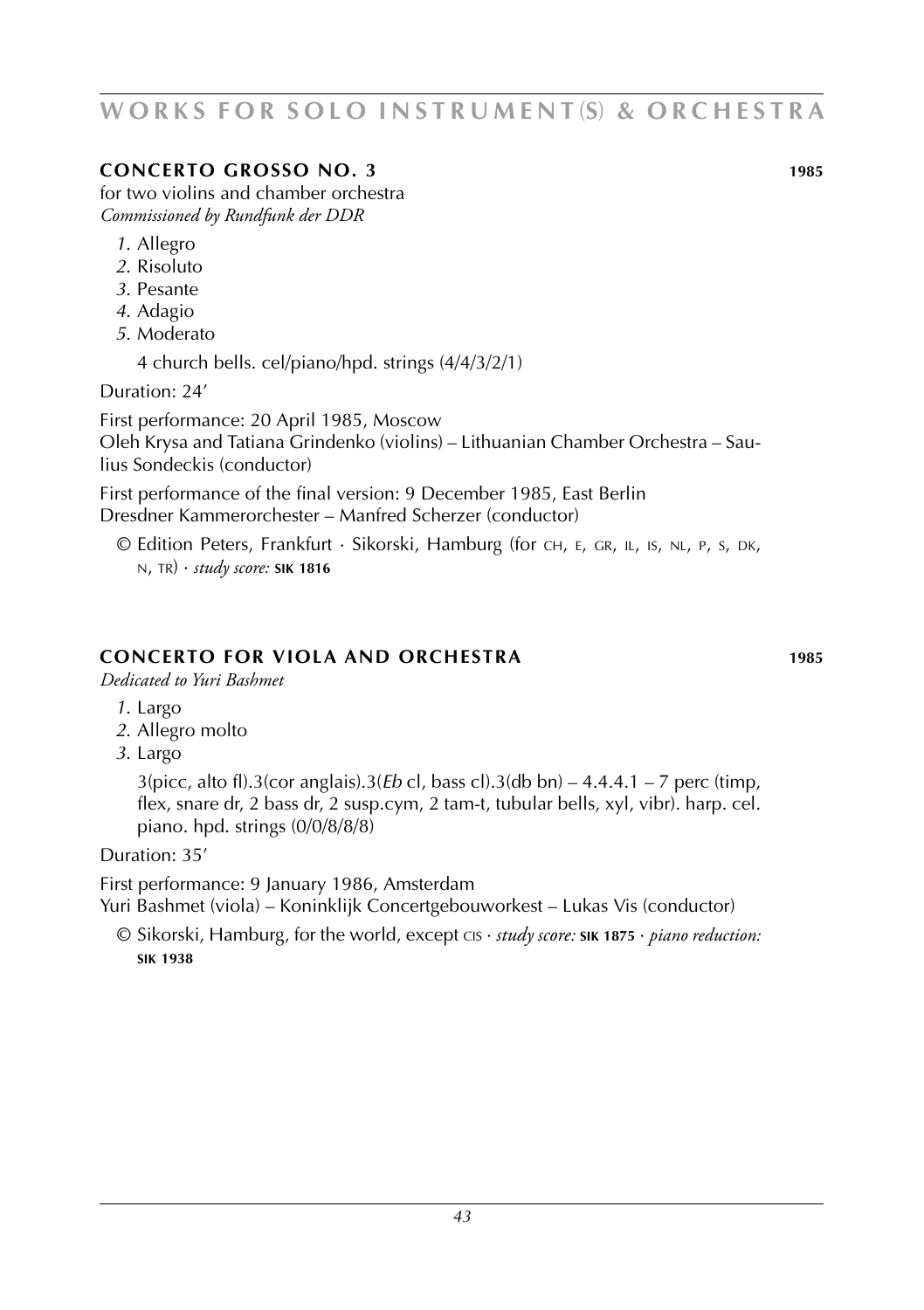# *44*

WORKS FOR SOLO INSTRUMENT(S) & ORCHESTRA

**concerto for violoncello and orchestra no. 1 1985**-**1986**

*Commissioned by Münchner Philharmoniker Dedicated to Natalia Gutman*

- *1*. Pesante Moderato
- *2*. Largo
- *3*. Allegro vivace
- *4*. Largo

 $3(3picc)$ .3(cor anglais).3(bass cl).3(db bn) – 4.4.4.1 – 6 perc (timp, tgl, flex, 2 bongos, side dr, bass dr, 3 cym, tam-t, tubular bells, vibr, marimba). harp. cel/ hpd. piano. strings (12/12/11/10/8)

Duration: 40'

First performance: 7 May 1986, Munich

Natalia Gutman (violoncello) – Münchner Philharmoniker – Eri Klas (conductor)

© Sikorski, Hamburg, for the world, except cis · *score:* **sik 1822** · *piano reduction:* **sik 1995**

#### **quasi una sonata 1987**

for violin and chamber orchestra

Arrangement of Sonata 2 for Violin and Piano No. 2 *Written at the request of Gidon Kremer*

 $2(pice)$ .2.2.2 – 2.0.0.0 – cel. piano. strings  $(5/4/3/3/1)$ 

Duration: 20'

First performance: 10 June 1987, Milan Gidon Kremer (violin) – Orpheus Chamber Orchestra

- © Universal Edition, Vienna · Sikorski, Hamburg (for d, ch, e, gr, il, is, nl, p, s, dk, n, tr) · *score:* **ue 18893** / **sik 6822**
- ► for the original version, Sonata No. 2 for Violin and Piano [1968] *see:* CHAMBER MUSIC

#### **concerto grosso NO. 4 – sYMphony no. 5 1988**

**►** *see:* ORCHESTRAL WORKS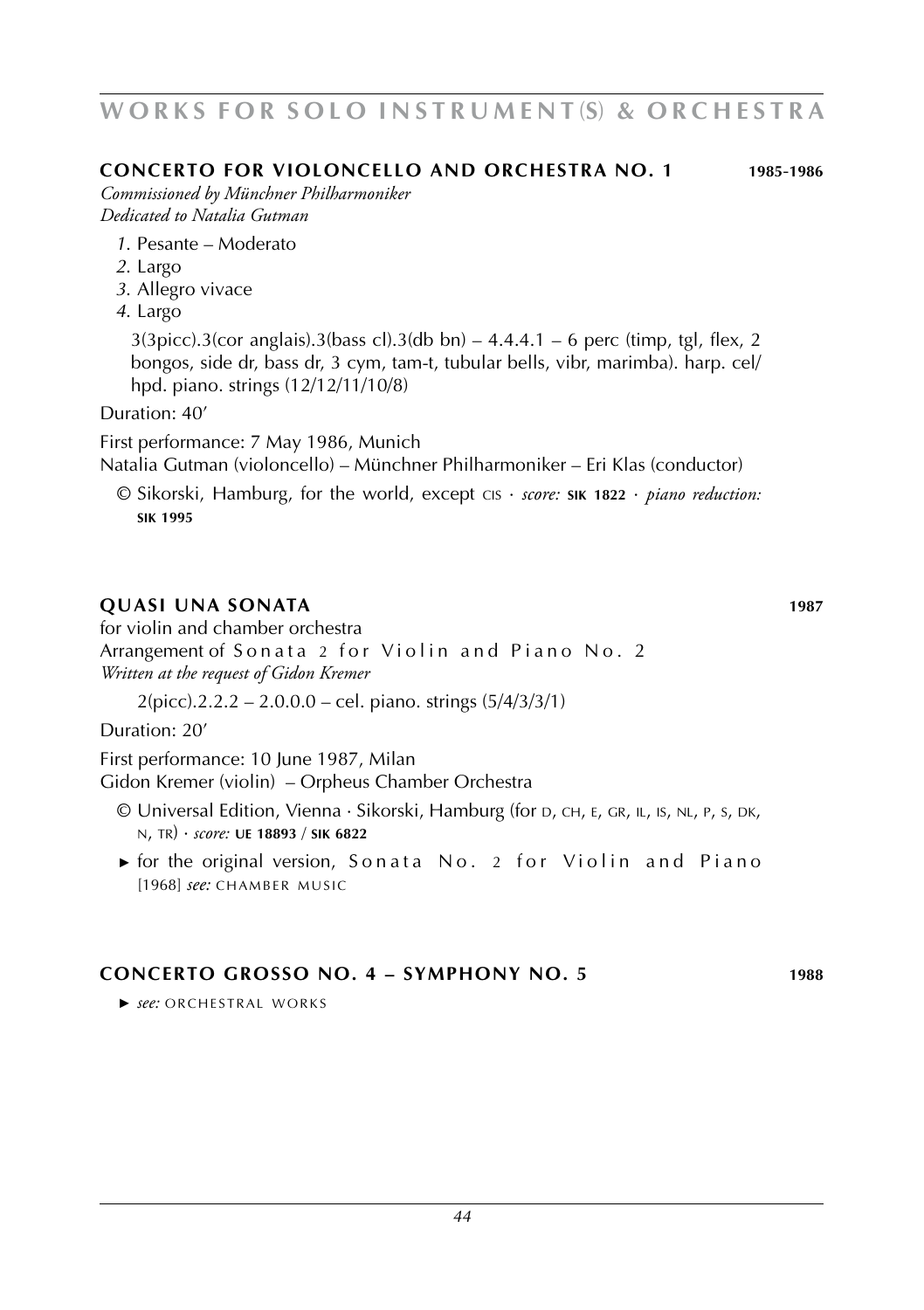### **concerto for piano four-hands and chamber orchestra 1988**

*Dedicated to Viktoria Postnikova and Irina Schnittke*

(one movement)

1(picc).1.1(*Eb* cl, bass cl).1(db bn) – 1.1.1.db tuba – 4 perc (timp, 3 bongos, 3 tom-t, snare dr, susp.cym, cym, tam-t, tubular bells, vibr). strings

### Duration: 23'

First performance: 18 April 1990, Moscow

Viktoria Postnikova, Irina Schnittke (piano) – USSR Ministry of Culture State Symphony Orchestra – Gennadi Rozhdestvensky (conductor)

© Universal Edition, Vienna · Sikorski, Hamburg (for d, ch, e, gr, il, is, nl, p, s, dk,  $N, TR)$ 

### **monologue 1989**

for viola and strings *Dedicated to Yuri Bashmet*

Largo (one movement)

strings (6/6/5/4/4)

Duration: 18'

First performance: 4 June 1989, Bonn

Moscow Soloists Ensemble – Yuri Bashmet (viola/conductor)

© Sikorski, Hamburg, for the world, except cis · *study score:* **sik 1875**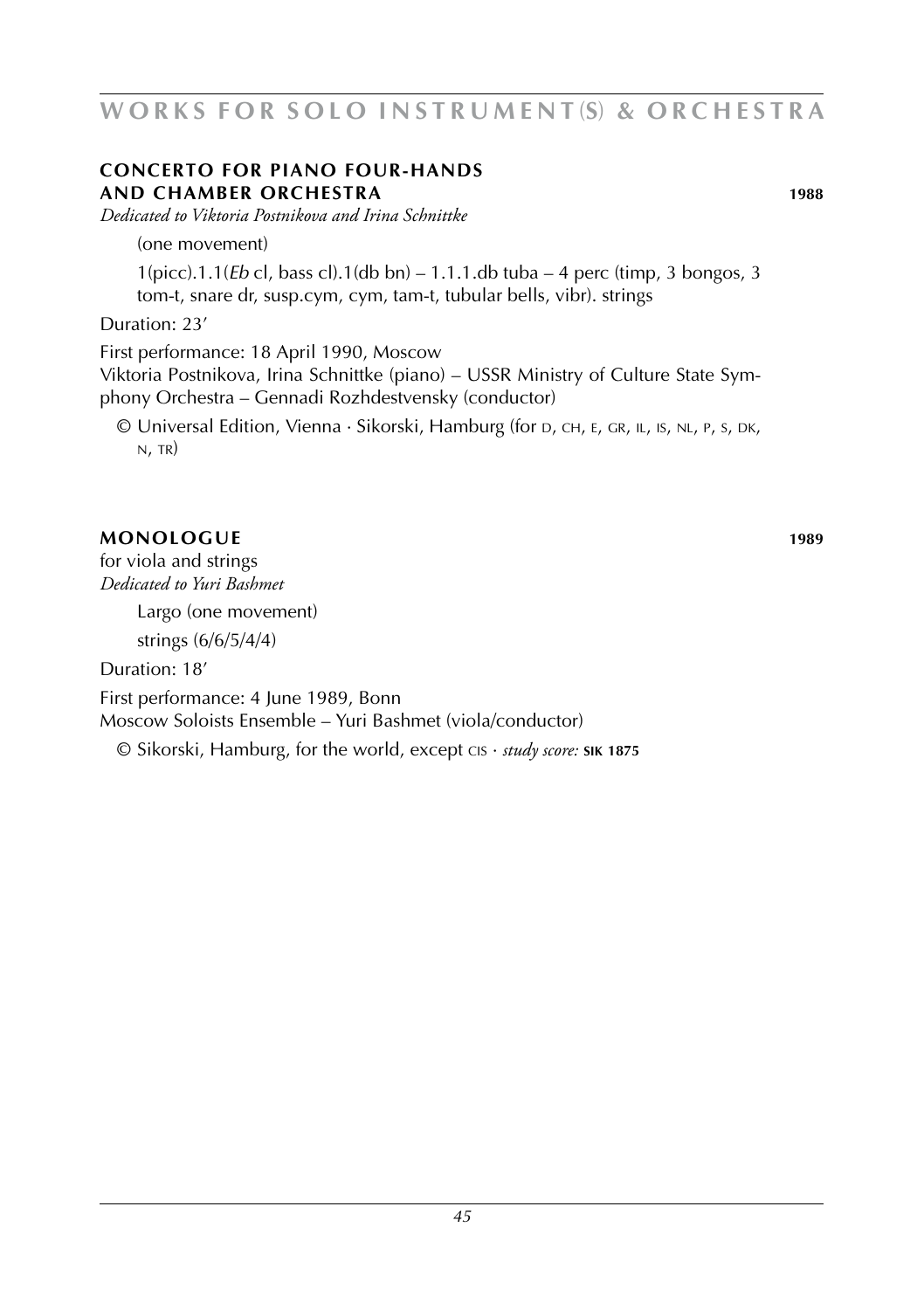### **concerto for violoncello and orchestra no. 2 1990**

*Commissioned by and dedicated to Mstislav Rostropovich*

- *1*. Moderato
- *2*. Allegro
- *3*. Lento
- *4*. Allegretto vivo
- *5*. Grave

3(3picc, alto fl).3(cor anglais).3(*Eb* cl, bass cl).3(db bn) – 4.4.4.1 – 7 perc (timp, crot, bass dr, susp.cym, 3 gongs, 2 tam-t, tubular bells, glsp, vibr, marimba). harp. cel. piano. hpd. strings (14/12/10/8/6)

Duration: 32'

First performance: 27 May 1990, Evian

Mstislav Rostropovich (violoncello) – Symphony Orchestra of the Curtis Institute of Philadelphia – Theodor Guschlbauer (conductor)

© Sikorski, Hamburg, for the world, except cis · *score:* **sik 1878**

# **concerto grosso no. 5 1991**

for violin and orchestra *Commissioned by the Carnegie Hall Corporation for the Cleveland Orchestra on the occasion of the Carnegie Hall Centenary*

- *1*. Allegretto
- *2*. ––
- *3*. Allegro vivace
- *4*. Lento

3(picc, alto fl).3(cor anglais).3(*Eb* cl, bass cl).3(db bn) – 4.4.4.1 – 7 perc (timp, tgl, flex, 2 tom-t, bass dr, cym, susp.cym, tam-t, tubular bells, vibr, marimba). harp. cel/hpd. piano (amplified). strings (14/12/10/8/6)

Duration: 22'

First performance: 2 May 1991, New York

Gidon Kremer (violin) – Alexander Slobodyanik (piano) – The Cleveland Orchestra – Christoph von Dohnányi (conductor)

© Sikorski, Hamburg, for the world, except cis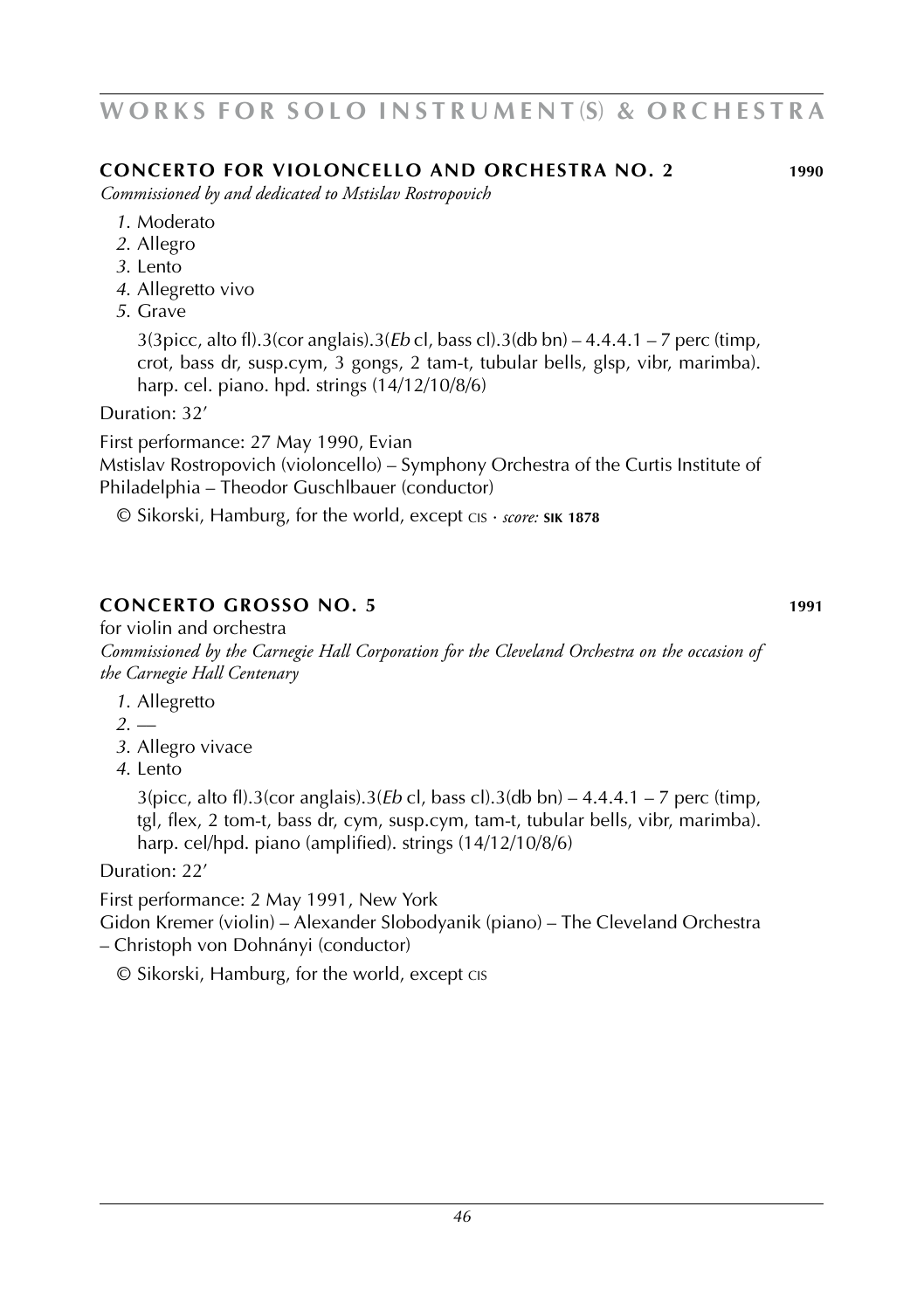### **CONCERTO GROSSO NO. 6 1993**

for piano, violin and strings *Dedicated to Viktoria Postnikova, Alexander Rozhdestvensky and Gennadi Rozhdestvensky*

- *1*. Andante Allegro
- *2*. Adagio
- *3*. Allegro vivace

#### Duration: 15'

First performance: 11 January 1994, Moscow Viktoria Postnikova (piano) – Alexander Rozhdestvensky (violin) – Moscow State Philharmonic Orchestra – Gennadi Rozhdestvensky (conductor)

© Sikorski, Hamburg, for the world · *study score:* **sik 1932**

### **concerto for three** (konzert zu dritt)**\* 1994**

for violin, viola, violoncello and string orchestra (with piano) *Dedicated to Gidon Kremer, Yuri Bashmet and Mstislav Rostropovich*

- *1*. Moderato
- *2*. Larghetto
- *3*. Largo
- *4*. Allegro

strings (3/3/3/3/1)

Duration: 16'

First performance: 19 October 1994, Moscow, Great Hall of the Conservatoire Gidon Kremer (violin) – Yuri Bashmet (viola) – Mstislav Rostropovich (violoncello) – Russian National Symphony – Mikhail Pletniev (conductor)

© Sikorski, Hamburg, for the world · *study score:* **sik 1922**

\* *Russian: Kontsert na troikh*. 'Na troikh' may also be construed as three people finishing off the contents of a bottle.

# **concerto for viola and orchestra** (**no. 2**) **1998**

*Manuscript score found after Schnittke's death, requires reconstruction*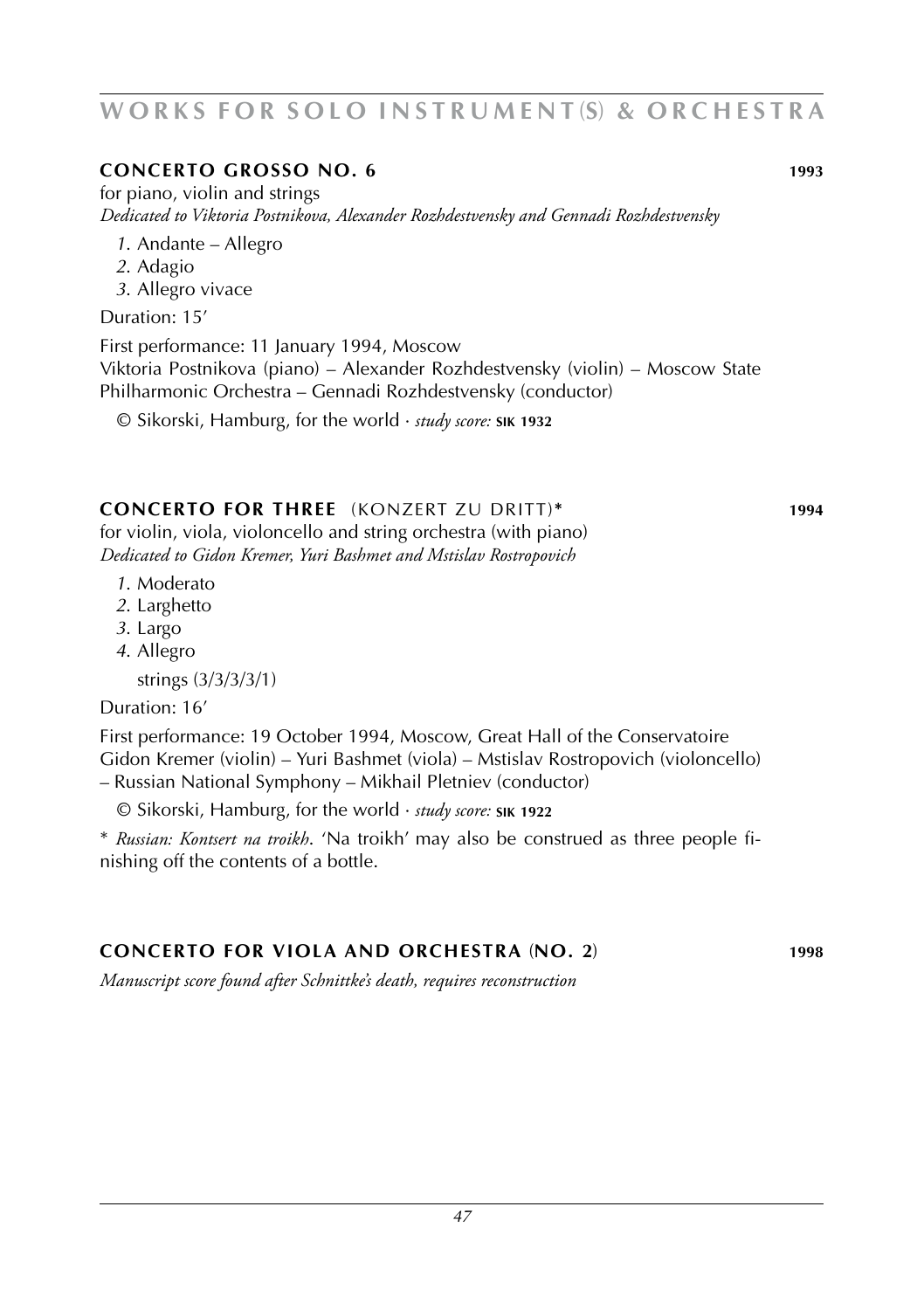# **the passing line of clouds grows thinner 1953**

[Redeet oblakov letuchaya gryada] for voice and piano Text: Alexander Pushkin (in Russian)

# **three choruses 1954**-**1955**

for mixed choir Text: Alexander Prokofiev, Mikhail Isakovsky and Alexander Mashistov (in Russian)

# **three songs 1954**-**1955**

for voice and piano Text: Fyodor Tyutchev (No. 1), Mikhail Lermontov (No. 2), and Stepan Shchiparev (in Russian)

- *1*. Dusk [Sumrak]
- *2*. Beggar [Nishchy]
- *3*. Birch Tree [Beryoza]

Duration: 6'

First performance: 21 November 2009, London Margarita Elia (soprano) – Andri Hadjiandreon (piano)

# **vocalise 1958**

for mixed choir a cappella Duration: 4' © Sikorski, Hamburg, for the world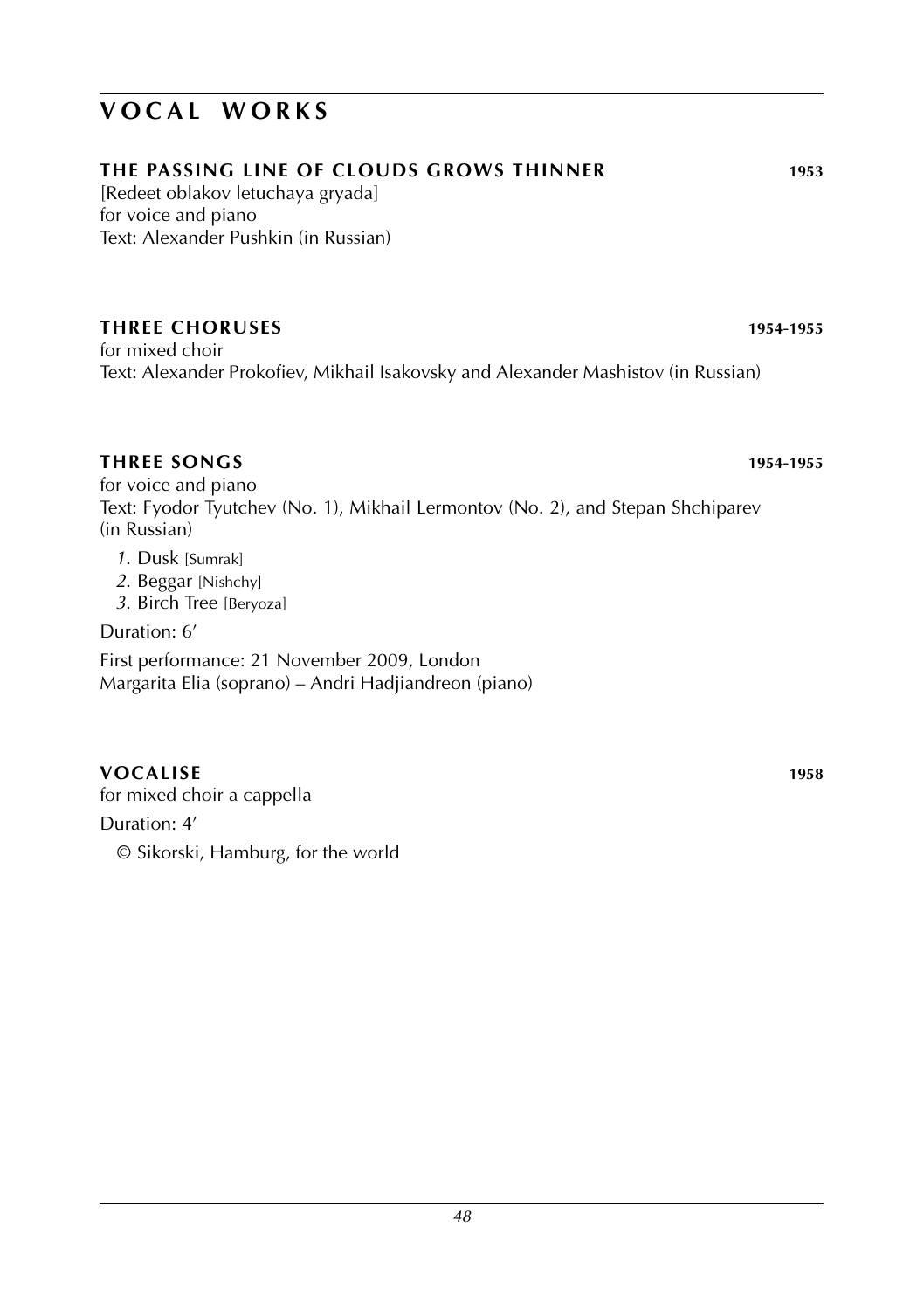### **nagasaki 1958**

Oratorio for mezzo-soprano, mixed choir and orchestra Text: Anatoli Sofronov, Georgi Fere, Yoneda Eisaku, Shimazaki Toson (in Russian)

- *1*. Nagasaki, City of Grief *(Andante sostenuto, poco pesante)*
- *2*. The Morning *(Allegretto)*
- *3*. On That Fateful Day ... *(L'istesso tempo)*
- *4*. On the Ashes *(Andante)*
- *5*. The Sun of Peace *(Andante sostenuto)*

4(2 picc).4(cor anglais).4(*Eb* cl,bass cl).4(db bn) – 8.4.4.2 – perc (5-6 timp, tgl, wood bl, side dr, bass dr, cym, tam-t, tubular bells, glsp, xyl, vibr, theremin). 2 harps. cel. piano. strings

Duration: 40'

First recording: 1959, Moscow Nina Postavnicheva, mezzo-soprano – USSR Radio and TV Symphony Orchestra – Algis Žiuraitis, conductor

First performance: 23 November 2006, Cape Town Hanneli Rupert (mezzo-soprano) – Cape Town Opera Voice of the Nation – Cape

Philharmonic Orchestra – Owain Arwel Hughes (conductor)

© Sikorski, Hamburg, for the world, except cis

### **songs of war and peace 1959**

Cantata for soprano, mixed choir and orchestra Text: Anatoly Leontev and Andrei Pokrovsky, based on modern Russian folk songs (in Russian)

- *1*. Golden Grass on Ancient Burial Mounds
- *2*. War Is Rumbling in the Fields
- *3*. My Heart Moans
- *4*. The Storm Has Passed. The Sky Is Clear

3.3.3.3 – 4.4.3.1 – harp. cel. piano. strings

#### Duration: 25'

First performance: 20 December 1960, Moscow, Great Hall of the Conservatoire USSR State Symphony Orchestra – Dzhemal Dalgat (conductor)

*piano reduction by the composer:* **muzyka**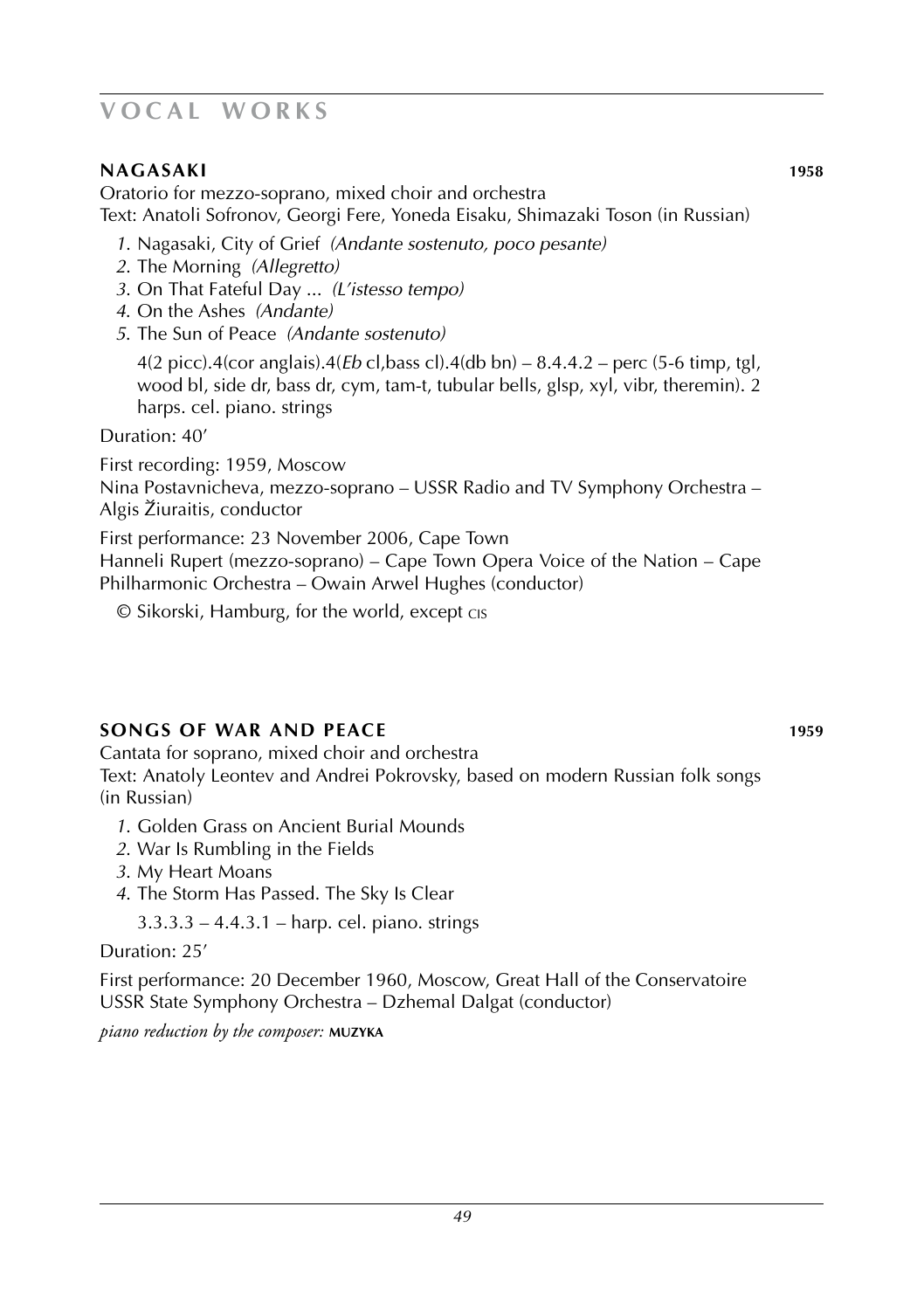#### **three poems of marina tsvetaeva 1965**

for soprano or mezzo-soprano and piano (in Russian and German)

- *1*. Simple is my Demeanour [Prasta maya asanka, ...]
- *2*. Black, Like a Pupil [Chornaja, kak zrachok, ...]
- *3*. I Have Pierced the Veins [Fskryla veny ...]

Duration: 8'

First performance: January 1966, Moscow Svetlana Erofeeva (mezzo-soprano)

© Sikorski, Hamburg, for the world, except cis · *scores:* **sik 1946** (soprano version), **sik 828** (mezzo-soprano version)

# **verses written in the sleeplessness of the night 1971**

for (low) voice and piano Text: Alexander Pushkin (in Russian)

Duration: 3'

© Sikorski, Hamburg, for the world

Originally composed for a TV production.

### **voices of nature 1972**

for ten female voices and vibraphone Text: vocalises

Lento (one movement)

Duration: 8'

First performance: 1975, Moscow Moscow Conservatoire Students' Choir – Boris Tevlin (conductor)

© Sikorski, Hamburg, for the world, except cis · *scores:* **sik 8722**, **vaga**, **amp** (**g. schirmer**)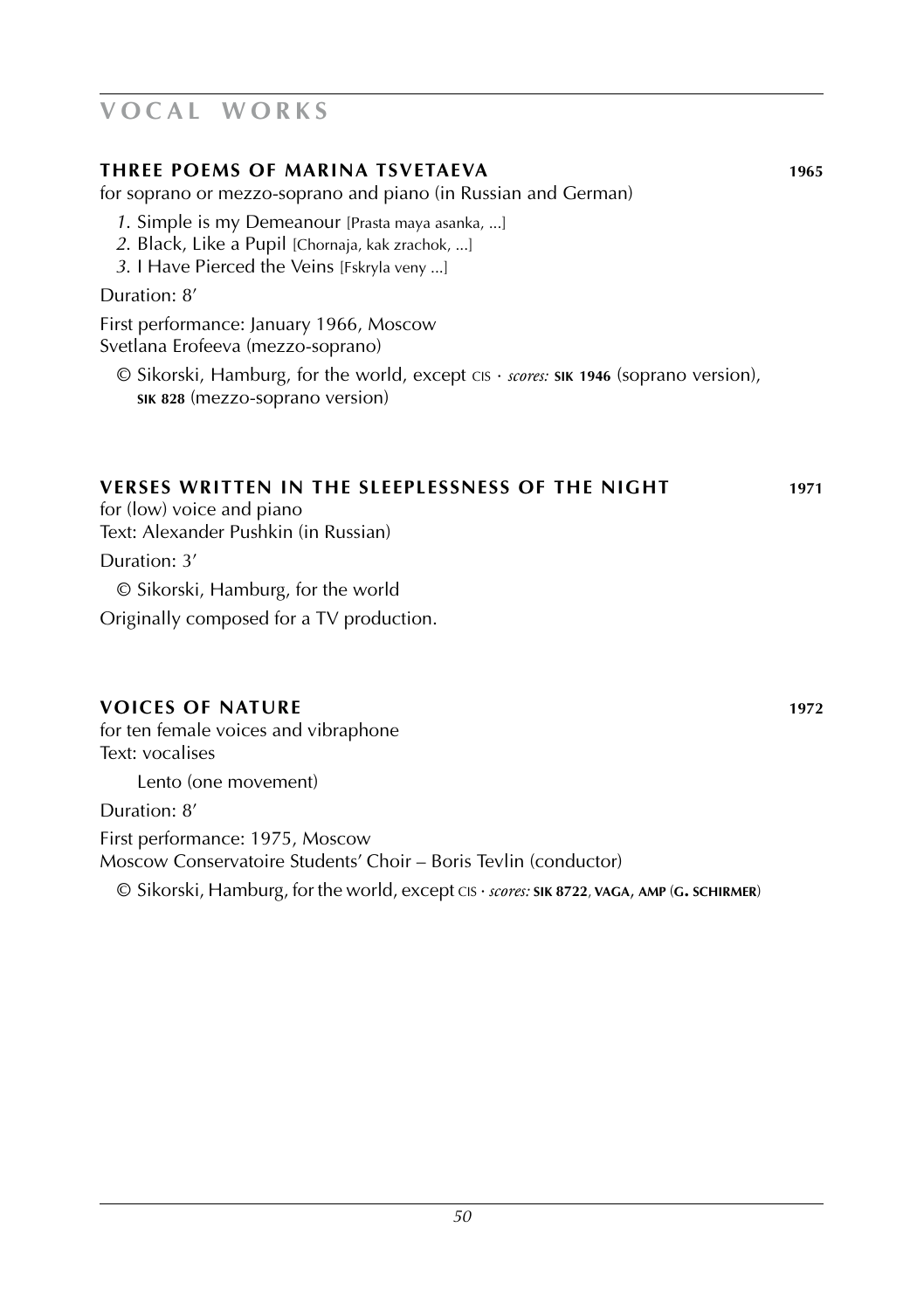# **REQUIEM 1975**

for three sopranos, contralto, tenor, mixed choir and instrumental ensemble – from the incidental music to Friedrich Schiller's drama 'Don Carlos' (in Latin)

- *1*. Requiem
- *2*. Kyrie
- *3*. Dies irae
- *4*. Tuba mirum
- *5*. Rex tremendae majestatis
- *6*. Recordare
- *7*. Lacrimosa
- *8*. Domine Jesu
- *9*. Hostias
- *10*. Sanctus
- *11*. Benedictus
- *12*. Agnus Dei
- *13*. Credo
- *14*. Requiem

 $0.0.0.0 - 0.1.1.0 - 6$  perc (timp, flex, side dr, drums, bass dr, tam-t, tubular bells, glsp, vibr, marimba). el guit. bass guit. cel. piano. org

Duration: 35'

First performance: Autumn 1977, Budapest, Music Weeks Kodály Choir

© Peters, Frankfurt · Sikorski, Hamburg (for ch, e, gr, il, is, nl, p, s, dk, n, tr) · *scores:* **pe 5790A**, **sik 2257P** · *choral parts:* **pe 5790B**, **sik 2257** · *keyboard parts:* **sik 2257**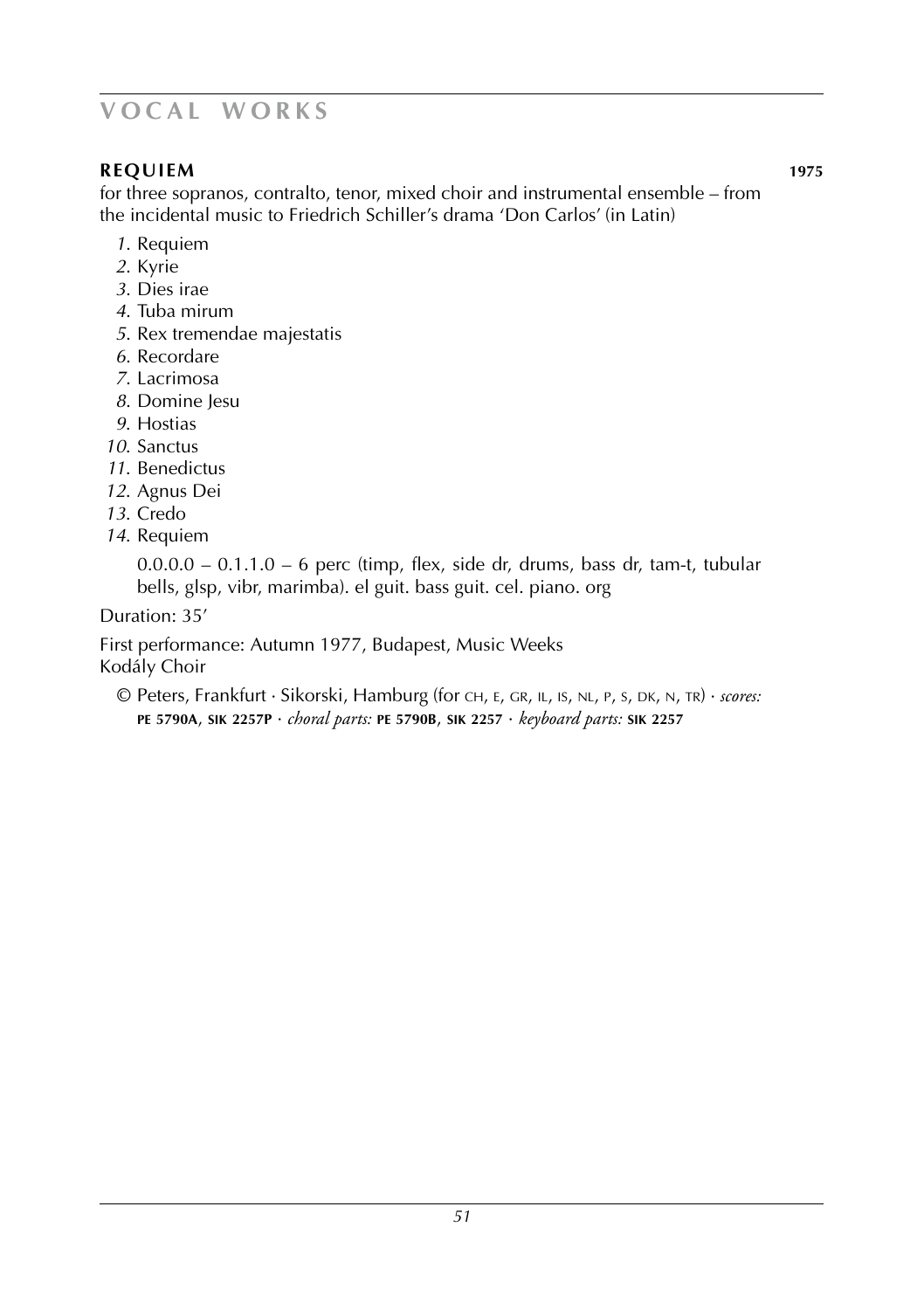### **eight songs 1975**

for (medium) voice and piano or guitar – from the incidental music to Friedrich Schiller's drama 'Don Carlos' (in Russian)

- *1*. Prelude
- *2*. Hope
- *3*. A Path in the Mountains
- *4*. Evil Monks
- *5*. Love Song
- *6*. About Theatre
- *7*. To my Friends
- *8*. Song of the Marauders

Duration: 20'

First (concert) performance: 22 September 1990, Bad Urach ('Schiller in Russia') E. Ponyakanin (baritone) – Liuba Orfenova (piano)

No. 4 ('Evil Monks') requires a mixed choir and additional instruments: marimba, vibraphone, bells, timpani, tam-tam, electric guitar and bass guitar.

© Sikorski, Hamburg, for the world

#### **der sonnengesang des franz von assisi 1976** (The Canticle of the Sun by St. Francis of Assisi) for two mixed choirs and six instruments Text: St. Francis of Assisi (in German)

Tempo rubato, ma sostenuto (one movement)

timp. tam-t. vibr. tubular bells. cel. org

Duration: 8'

First performance: 10 June 1988, London, Almeida Festival New London Chamber Choir and Ensemble – James Wood (conductor)

© Sikorski, Hamburg, for the world, except cis

### **magdalena's song 1977**

for soprano and piano Text: Boris Pasternak from 'Dr. Zhivago' (in Russian) First performance: 2009, Moscow

Duration: 6'

© Sikorski, Hamburg, for the world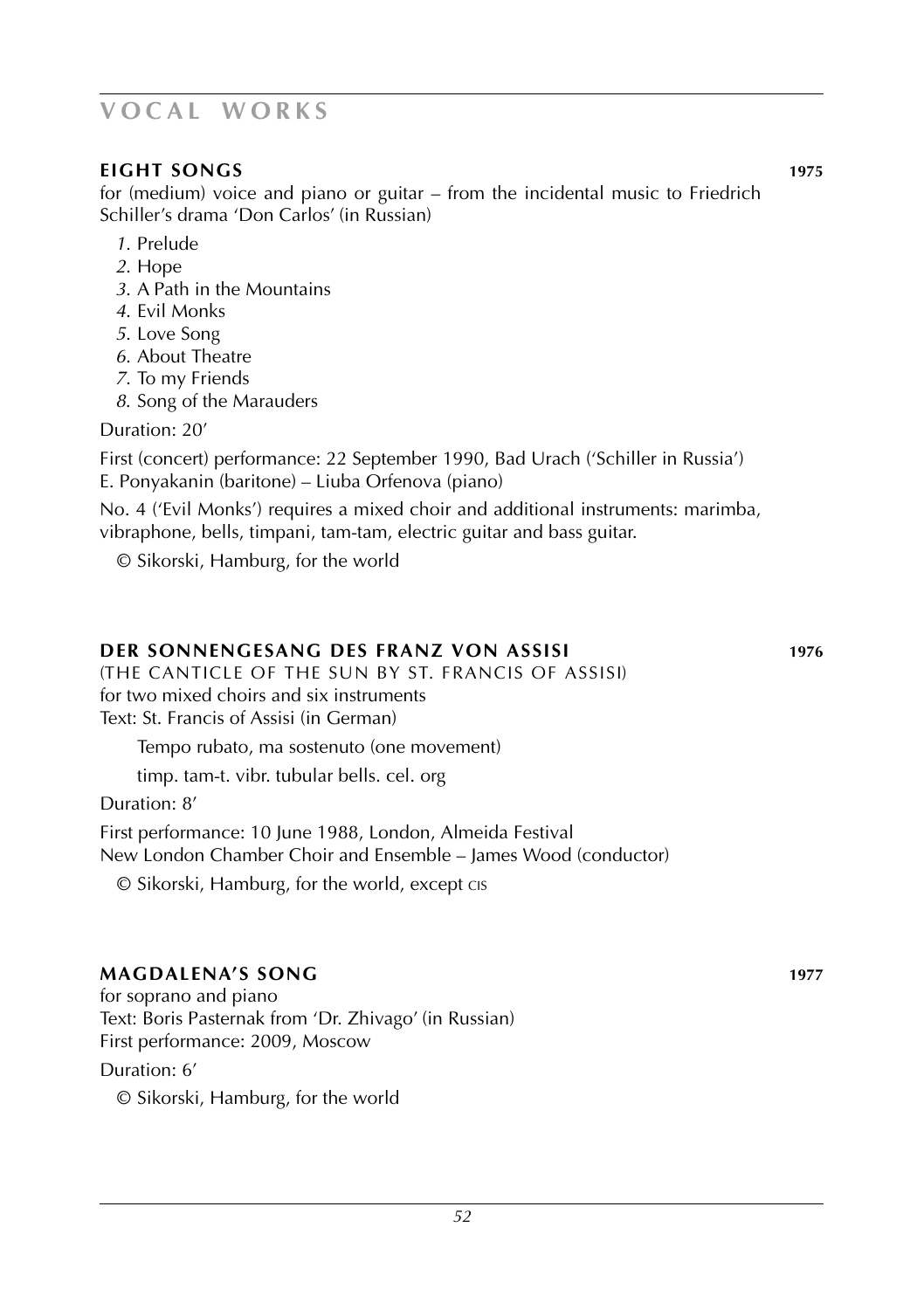# **sYMPHONY NO. 2** 'St. Florian' **1979**

for mixed chamber choir and large orchestra

▶ *see:* ORCHESTRAL WORKS

### **three madrigals 1980**

for soprano, violin, viola, double bass, vibraphone and harpsichord Text: Francisco Tanzer (in French, German and English) *Dedicated to Sofia Gubaidulina on the occasion of her* 50*th birthday and to Francisco Tanzer on the occasion of his* 60*th birthday.*

- *1*. Sur une étoile
- *2*. Entfernung
- *3*. Reflection

Duration: 8'

First performance: 10 November 1980, Moscow Nelly Li (soprano) – Ludmila Ignatyeva (violin) – Igor Boguslavsky (viola) – Nikolai Gorbunov (double bass) – Victor Grishin (vibraphone) – Vera Chasovennaya (harpsichord) – Gennadi Rozhdestvensky (conductor)

There is also a version for soprano and piano by the composer (1982).

© Sikorski, Hamburg, for the world, except cis · *study score and parts:* **sik 844**

### **three scenes 1980**

for soprano and percussion ensemble Text: vocalises *Dedicated to Mark Pekarsky and his ensemble*

- *1*. Poco pesante
- *2*. Moderato
- *3*. Andante

vibr (6 players). cym/bass dr\*. glsp

Duration: 17'

First performance: 1981, Moscow Lidia Davydova (soprano) – Mark Pekarsky Percussion Ensemble – Mark Pekarsky (conductor)

- \* In the second movement cymbals and bass drum may be replaced by a violin (upper notes) and a double bass (lower notes), both playing invisibly behind the stage.
- © Sikorski, Hamburg, for the world, except cis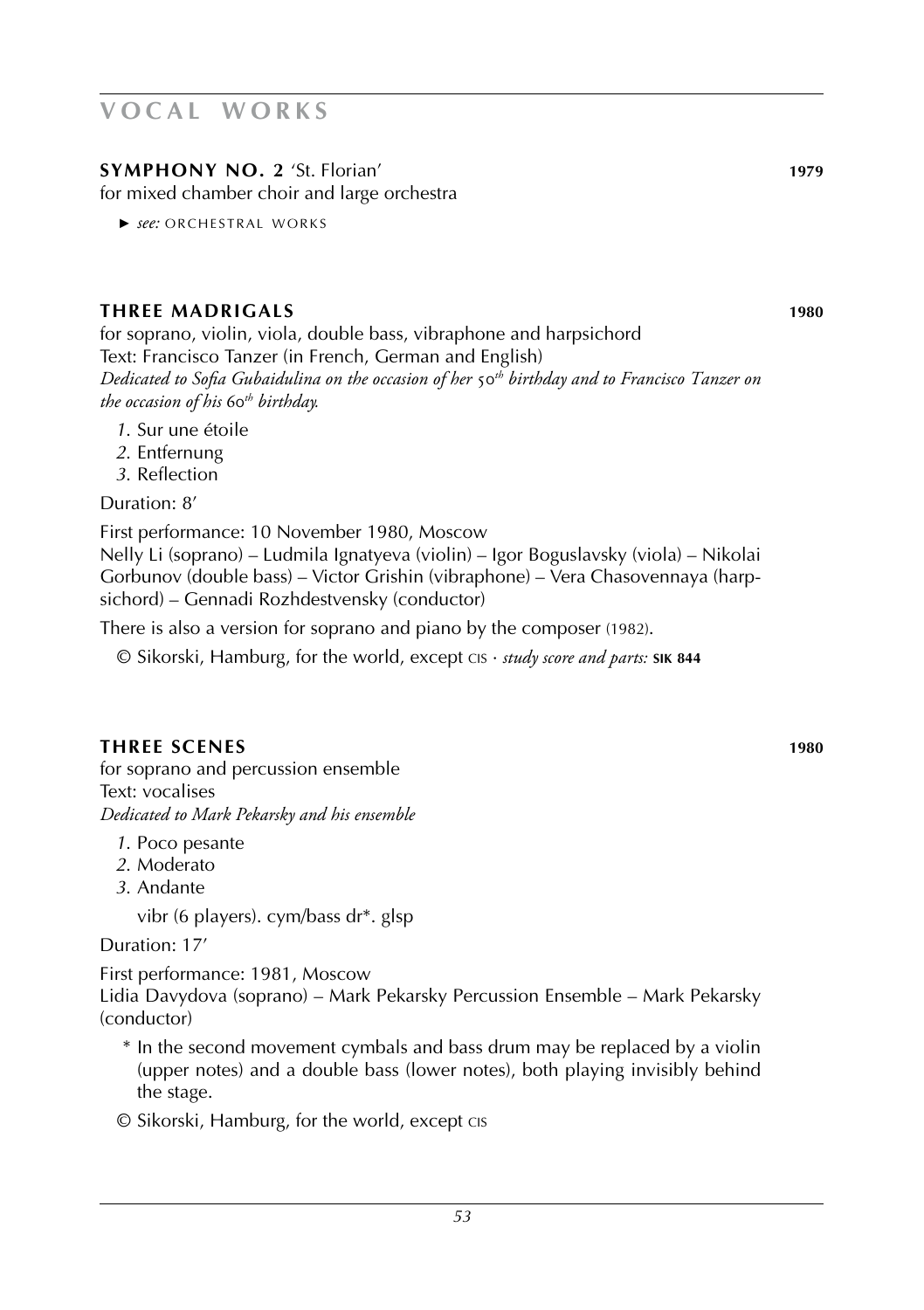### **minnesang 1980**-**1981**

for 52 voices

Text: 12<sup>th</sup> and 13<sup>th</sup> century Minnesingers (Mönch von Salzburg, Friedrich von Sonnenburg, Meister Alexander, Heinrich von Meissen, Neidhart von Reuenthal, Walther von der Vogelweide and Wolfram von Eschenbach) (in medieval German)

(one movement)

18 sopranos, 12 altos, 10 tenors, 12 basses

Duration: 15'

First performance: 21 October 1981, Graz, Festival 'Steirischer Herbst', Musikprotokoll

Pro Arte Choir – Karl Ernst Hoffmann (conductor)

© Universal Edition, Vienna · Sikorski, Hamburg (for d, ch, e, gr, il, is, nl, p, s, dk,  $N$ , TR)

### **seid nüchtern und wachet ... 1983**

Cantata for contralto, counter-tenor, tenor, bass, mixed choir and orchestra

▶ *see:* ORCHESTRAL WORKS

#### **three sacred hymns 1984**

for mixed choir (in Russian)

- *1*. Hail Mary, Full of Grace [Bogoroditse devo, raduysya, Blagodatnaya Maria]
- *2*. Lord Jesus [Gospodi, Gospodi Iisuse]
- *3*. Our Father [Otche nash]

Duration: 5'

First performance: 30 October 1994, Stockholm Russian State Symphony Capella – Valery Polyansky (conductor)

© Sikorski, Hamburg, for the world · *score:* **sik 852**

### **symphony no. 4 1984**

for soprano, contralto, tenor, bass and chamber orchestra

▶ *see:* ORCHESTRAL WORKS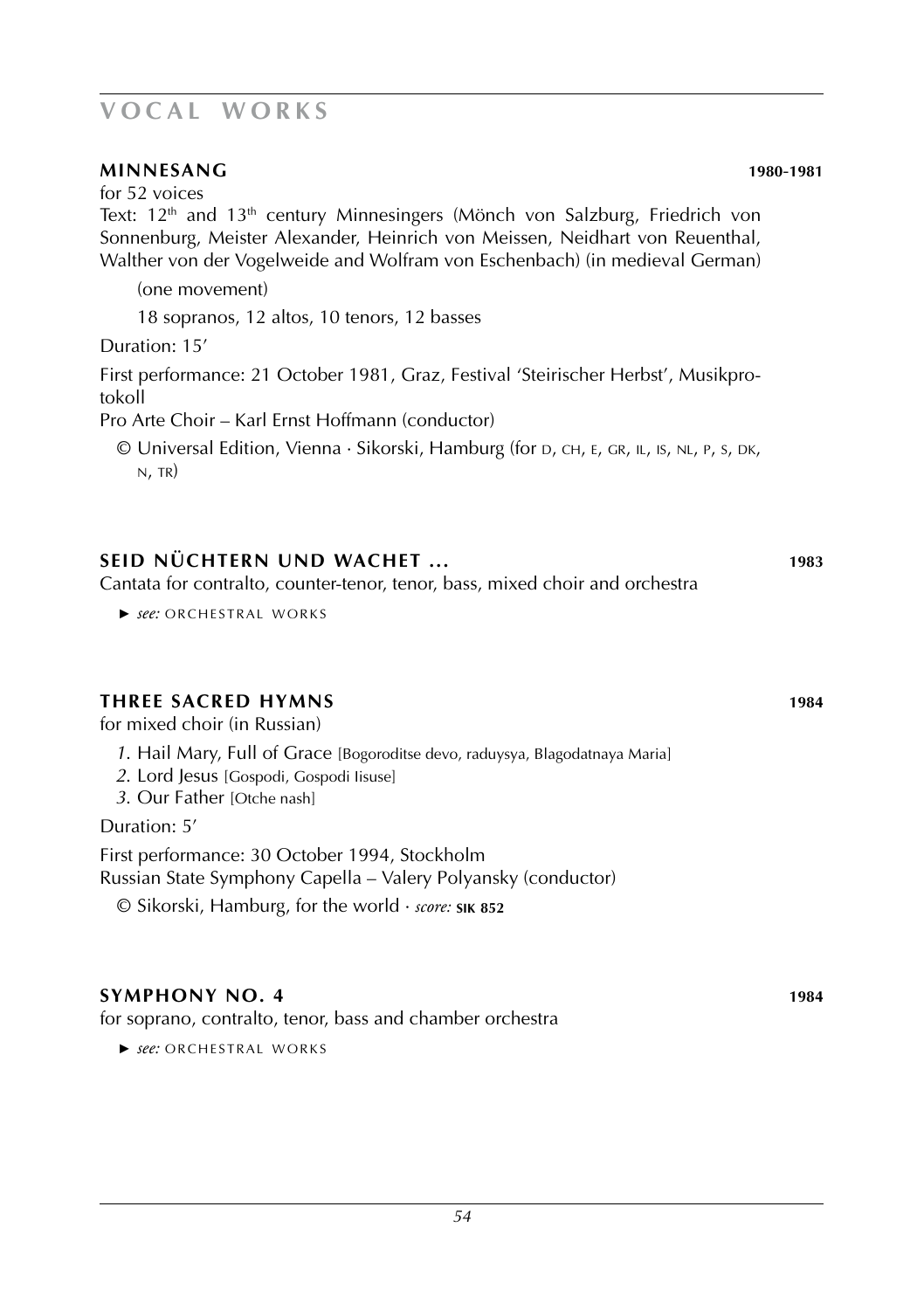### **concerto for choir 1984**-**1985**

Text: Grigor of Narek, 'Book of Mournful Songs' (Russian translation by Naum Grebnev)

*Dedicated to and commissioned by Valery Polyansky and the USSR State Chamber Choir*

- *1*. O Master of All Living, Bestowing Priceless Gifts upon Us *(Andante [rubato])* [O povelitel' sushchego vsego, bestsennymi darami nas daryashchij]
- *2*. I, an Expert in Human Passions, Composed This Collection of Songs, Where Every Verse Is Full to the Brim with Black Sorrow *(Andante)* [Sobran'ye pesen sikh, gde kazhdyj stikh napolnen skorb'yu chernoyu do kraya, slozhil ya – vedatl' strastej lyudskikh]
- *3*. To All Who Grasp the Meaning of These Mournful Words *(Andante mosso)* [Vsem tem, kto vniknet v sushchost' skorbnykh slov]
- *4*. Complete This Work Which I Began in Hope and with Your Name *(Lento molto)* [Sey trud, shto nachinal ya s upovan'yem i s imenem Tvoim, Ty tavershi]

Duration: 47'

First performance (third movement only): 14 July 1984, Istanbul USSR State Chamber Choir – Valery Polyansky (conductor)

First (complete) performance: 11 June 1986, Moscow USSR State Chamber Choir – Valery Polyansky (conductor)

The second movement can be performed separately.

- © Sikorski, Hamburg, for the world, except cis · *score:* **sik 825**
- **ARRANGEMENT OF SECOND MOVEMENT FOR STRING QUARTET by David Har**rington [1997] Collected Songs Where Every Verse Is Filled with Grief

 First performance: 17 May 1997, Moscow Kronos String Quartet

■ ARRANGEMENT OF SECOND MOVEMENT FOR VIOLIN SOLO by Nathaniel Stookey [2009] ... Where Every Verse Is Filled with Grief First performance: 12 June 2009, San Francisco, Yerba Buena Center of the Arts

Paul Festa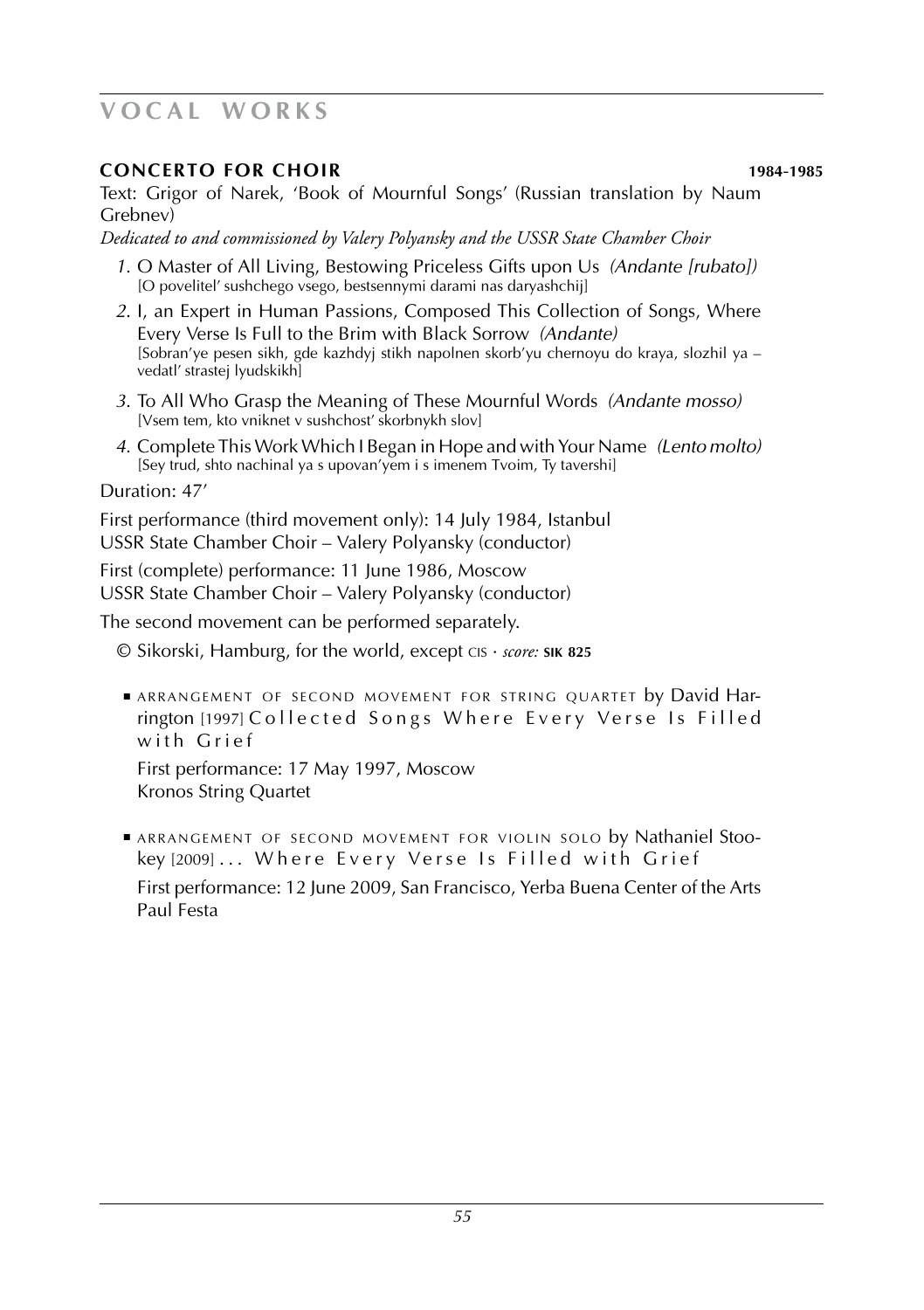# **epilogue from 'peer gynt' 1987**

for mixed choir and orchestra

▶ *see:* ORCHESTRAL WORKS

# **drei gedichte von viktor schnittke 1988**

(three poems of viktor schnittke) for tenor and piano (in German)

- *1*. Wer Gedichte macht ...
- *2*. Der Geiger
- *3*. Dein Schweigen

Duration: 10'

First performance: 4 May 2009, Hamburg Svyatoslav Martynchuk (tenor) – Marina Savova (piano)

© Sikorski, Hamburg, for the world · *score:* **sik 8544**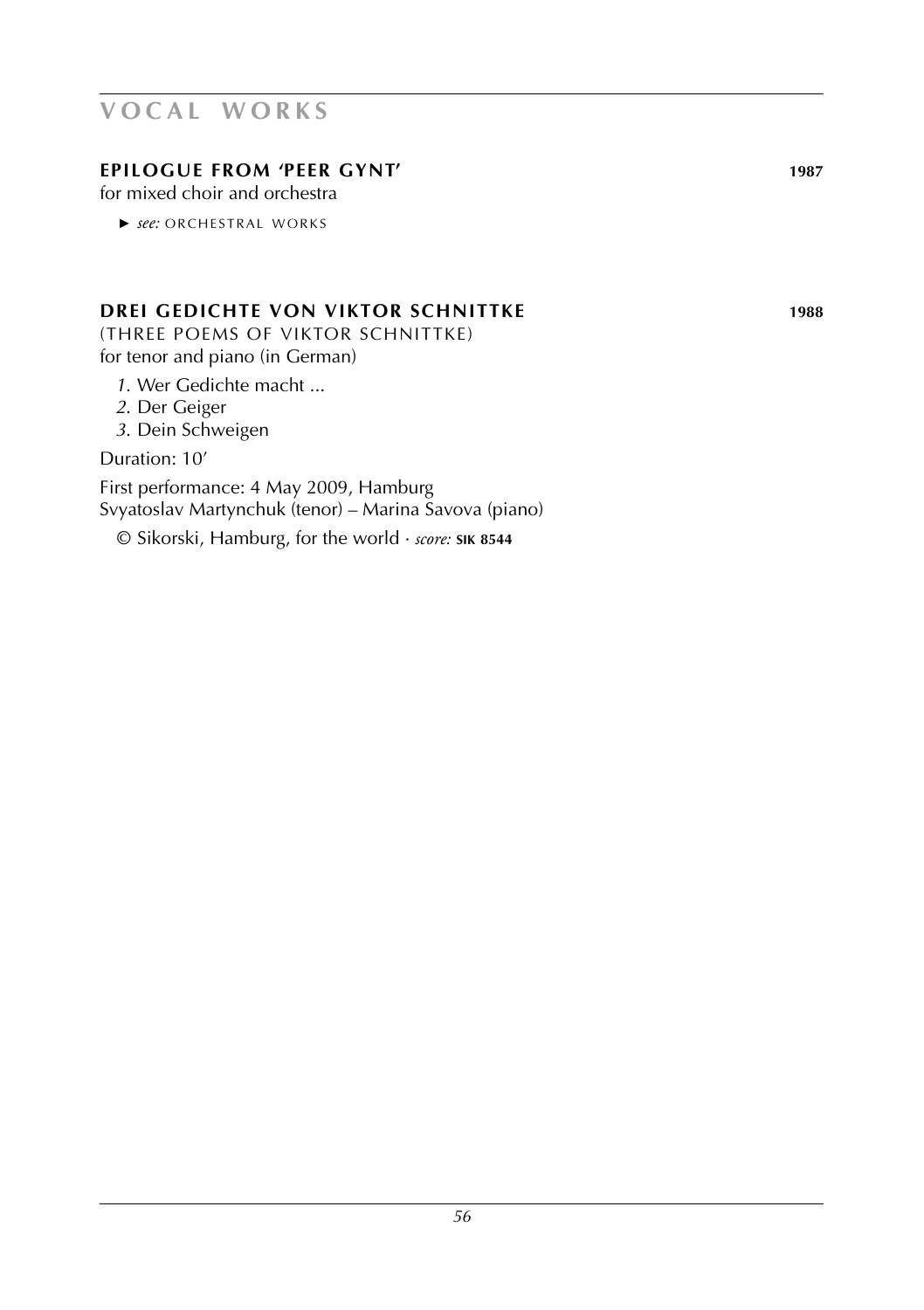#### **twelve penitential psalms** (zwölf bussverse) **1988**

for mixed choir Text: 'Monuments of Literature from Ancient Russia, second half of the 16<sup>th</sup> century', Khudozhestvennaya literatura, Moscow 1986 (in Russian)

- *1*. Adam Sat before Paradise, Weeping: [Plakasya Adamo pred' raemo sedya:]
- *2*. The Desert Receives Me the Way a Mother Receives Her Child. [Priimi mya, pustymi, Yako mati chado svoe]
- *3*. That Is Why I Live in Poverty [Sego radi nishch est', cela ne imeyu]
- *4*. My Soul [Dushe moya]
- *5*. Oh Man Doomed and Wretched [Okayanne ubogyi cheloveche]
- *6*. When They Saw the Ship That Suddenly Arrived [Zrya korable napracno pristabaema]
- *7*. Oh My Soul, Why Are You not Afraid? [Dyshe moya, kako ne ustrashaeshisya]
- *8*. If You Want to Overcome the Timelessness and Sorrow [Ashche khoshcheshi pobediti bezvremyannuyu pechal']
- *9*. I Have Thought over My Life as a Clergyman's Life [Vospomyanukh zhitie svoe kliroskoe az nepotrebnyi]
- *10*. Flock Together, You Christian People [Pridete, khristonosenii lyudie]
- *11*. I Have Come into This Miserable Life [Nago izydokho, na plach' sei, mladenets cyn]
- *12*. [without text]

#### Duration: 37'

First performance: 26 December 1988, Moscow USSR State Chamber Choir – Valery Polyansky (conductor)

© Belaieff, Mainz · *score:* **belaieff 555**

#### **opening verse for the first festival sunday 1989**

(eröffnungsvers zum ersten festspielsonntag) for mixed choir and organ (from Psalm 47, in German)

All People, Clap Your Hands ...

[Ihr Völker alle, klatscht in die Hände ...]

Duration: 2'

First performance: 2 July 1989, Lockenhaus/Austria Konzertchor Darmstadt – Wolfgang Seeliger (conductor)

© Sikorski, Hamburg, for the world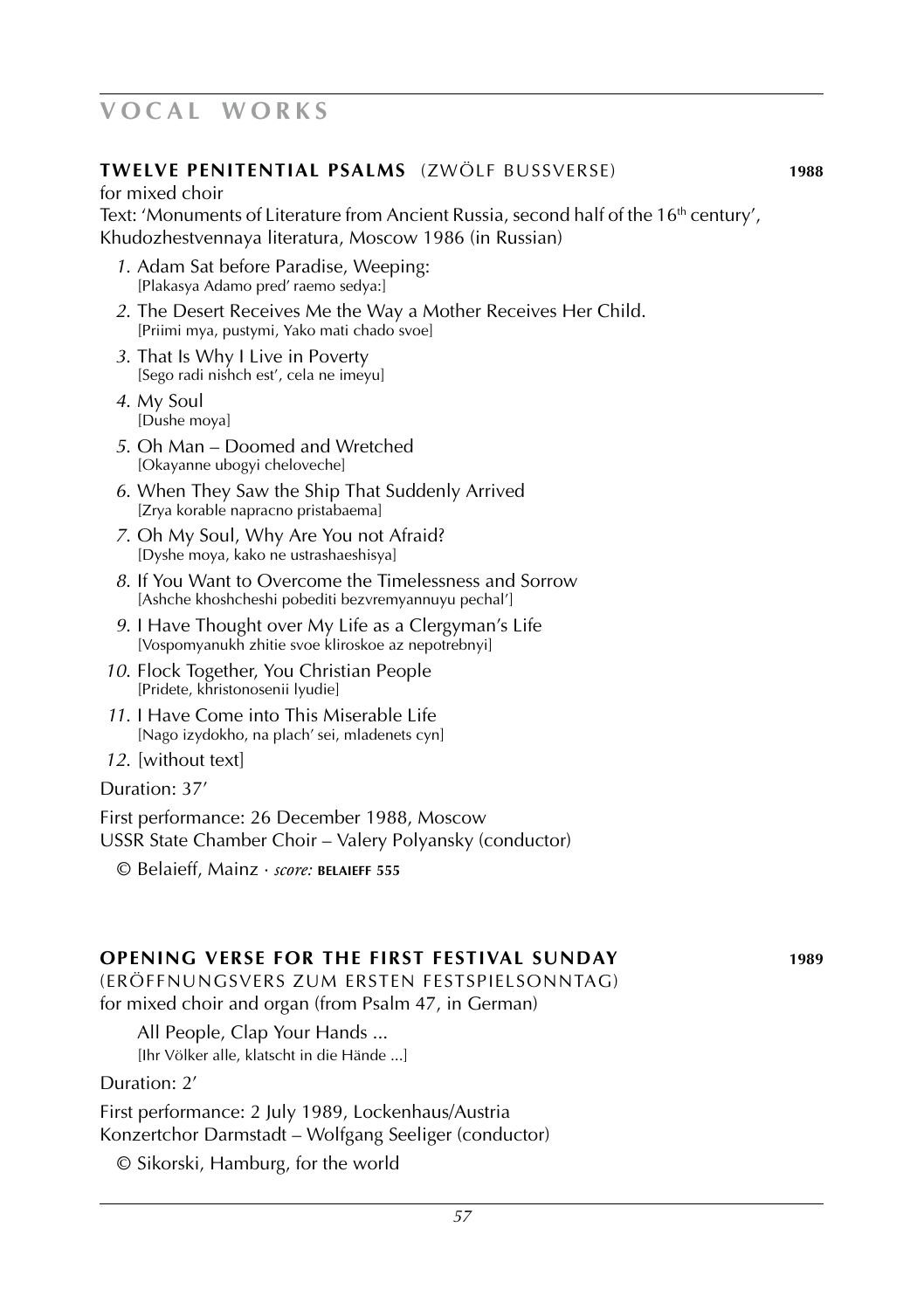| <b>FESTIVE CHANT</b> (FESTLICHER CANTUS)<br>for mixed choir and orchestra<br>▶ see: ORCHESTRAL WORKS                                                                                                    | 1991 |
|---------------------------------------------------------------------------------------------------------------------------------------------------------------------------------------------------------|------|
| <b>AGNUS DEI</b><br>for two sopranos, female choir and chamber orchestra<br>▶ see: ORCHESTRAL WORKS                                                                                                     | 1992 |
| <b>MUTTER</b> (MOTHER)<br>for mezzo-soprano and piano<br>Text: Else Lasker-Schüler (in German)<br>Dedicated to Ulrich Eckhardt on the occasion of his 60 <sup>th</sup> birthday<br>Lento (one movement) | 1993 |
| Duration: 2'<br>First performance: 28 May 1994, Berlin<br>Gundula Hintz (mezzo-soprano) – Maija Nabering (piano)                                                                                        |      |
| © Sikorski, Hamburg, for the world                                                                                                                                                                      |      |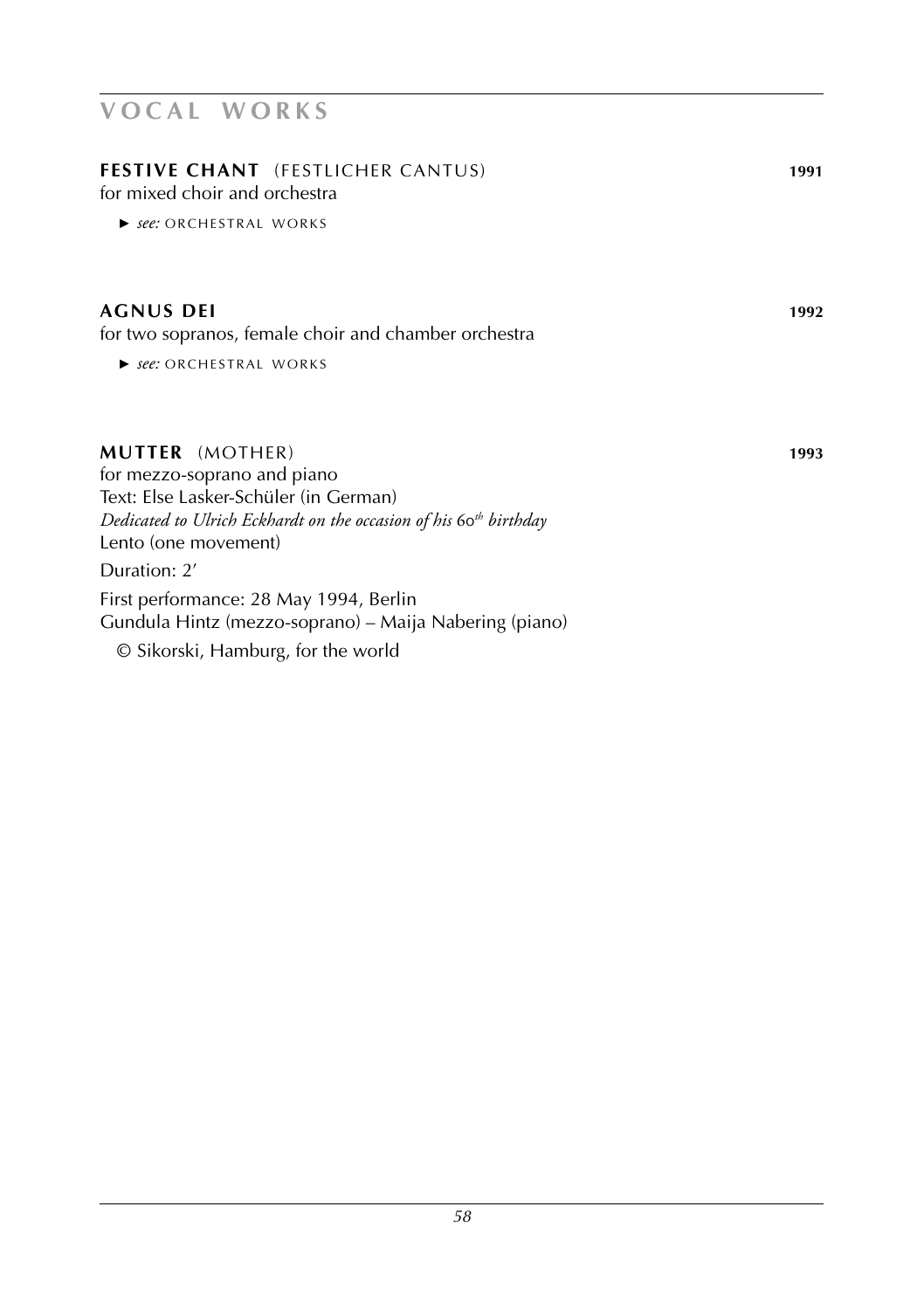# **five fragments based on paintings by hieronymus bosch 1994**

for tenor, violin, trombone, harpsichord, timpani and strings Text: Aeschylus (German translation by J. G. Droysen), Nicolaus Reusner (in German)

*Dedicated to Vladimir Spivakov*

- *1*. Lento
- *2*. Moderato
- *3*. Andantino
- *4*. Agitato
- *5*. Senza tempo

Duration: 21'

First performance: 11 November 1994, London, Barbican Hall

- Paul Charles Clarke (tenor) Tasmin Little (violin) Christian Lindberg (trombone)
- John Constable (harpsichord) John Chimes (timpani) The London Sinfonietta
- Markus Stenz (conductor)
	- © Sikorski, Hamburg, for the world · *study score:* **sik 1923**
	- $\triangleright$  for details concerning Gidon Kremer's Suite of Fragments, for which the second movement of Five Fragments was used, *see:* CHAMBER MUSIC, Piano Quartet [1988]

# **lux aeterna 1994**

for two sopranos, female choir and chamber orchestra

**►** *see:* ORCHESTRAL WORKS

# **cantata 1994**

for counter-tenor and chamber orchestra

**►** *see:* ORCHESTRAL WORKS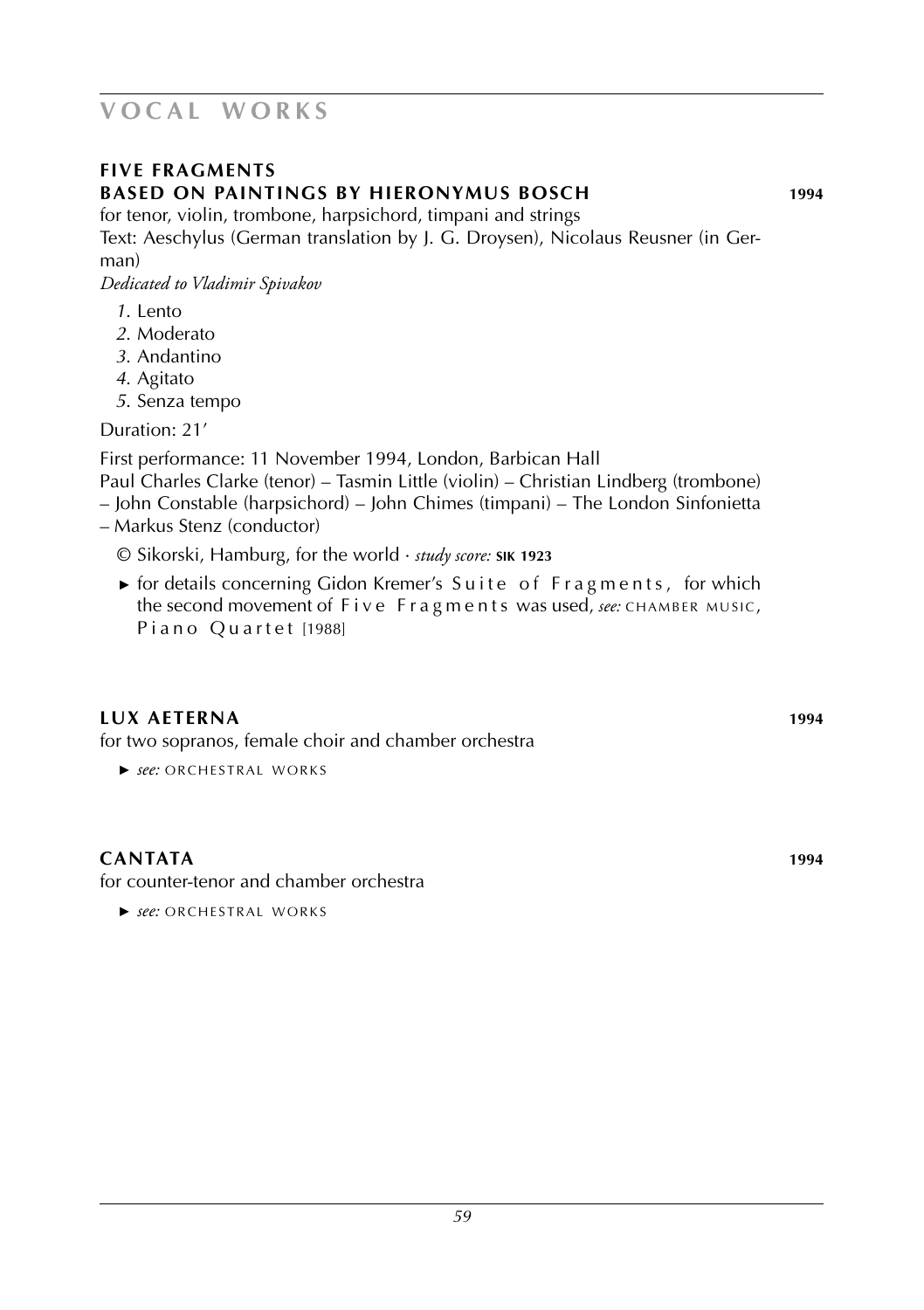# **ENSEMBLE MUSIC**

# **concerto for electric instruments 1960**

- *1*. Allegro moderato
- *2*. Allegretto
- *3*. Andante

Duration: 15'

First performance: 21 November 2009, London

Lydia Kavina (theremin) – Drosostalitsa Moraiti (shumophone) – Andri Hadjiandreou (crystadin) – Rebecca Wiles (camerton piano) – Emma Firth, Hannah Cott, Magdalini Nikolaidou, Magdalena Kryzanowska (ekvodins) – Mariano Nunez West (sound ingeneer and producer) – Alexander Ivashkin (conductor)

# **dialogue 1965-1967 1965-1967**

for violoncello and seven instrumentalists

fl. ob. cl. horn. tpt. piano. 1 perc (timp, claves, wood bl, 4 bongos, 3 tom-t, cym, tubular bells, xyl, vibr, marimba)

Duration: 18'

First performance: September 1967, Warsaw, Warsaw Autumn Festival Alexander Cechanski (violoncello) – Instrumental Ensemble of the Warsaw Philharmonic Society – Tadeusz Dobrinski (conductor)

- © Universal Edition, Vienna · Sikorski, Hamburg (for d, ch, e, gr, il, is, nl, p, s, dk, n, tr) · *scores:* **ue 14801** / **sik 6615**, **muzyka** (in the collection: Pieces for Chamber Ensemble [Piesy dlia kamernogo ansamblia]) · *solo part (trombone version):* **ue 19533A** / **sik 6861**
- **ARRANGEMENT FOR TROMBONE AND SEVEN INSTRUMENTALISTS by Christian** Lindberg [1988]

First performance: 6 October 1989, Stockholm

**■ ARRANGEMENT FOR BASS CLARINET AND SEVEN INSTRUMENTALISTS by Volker** Hemken [2000]

First performance: 27 February 2000, Leipzig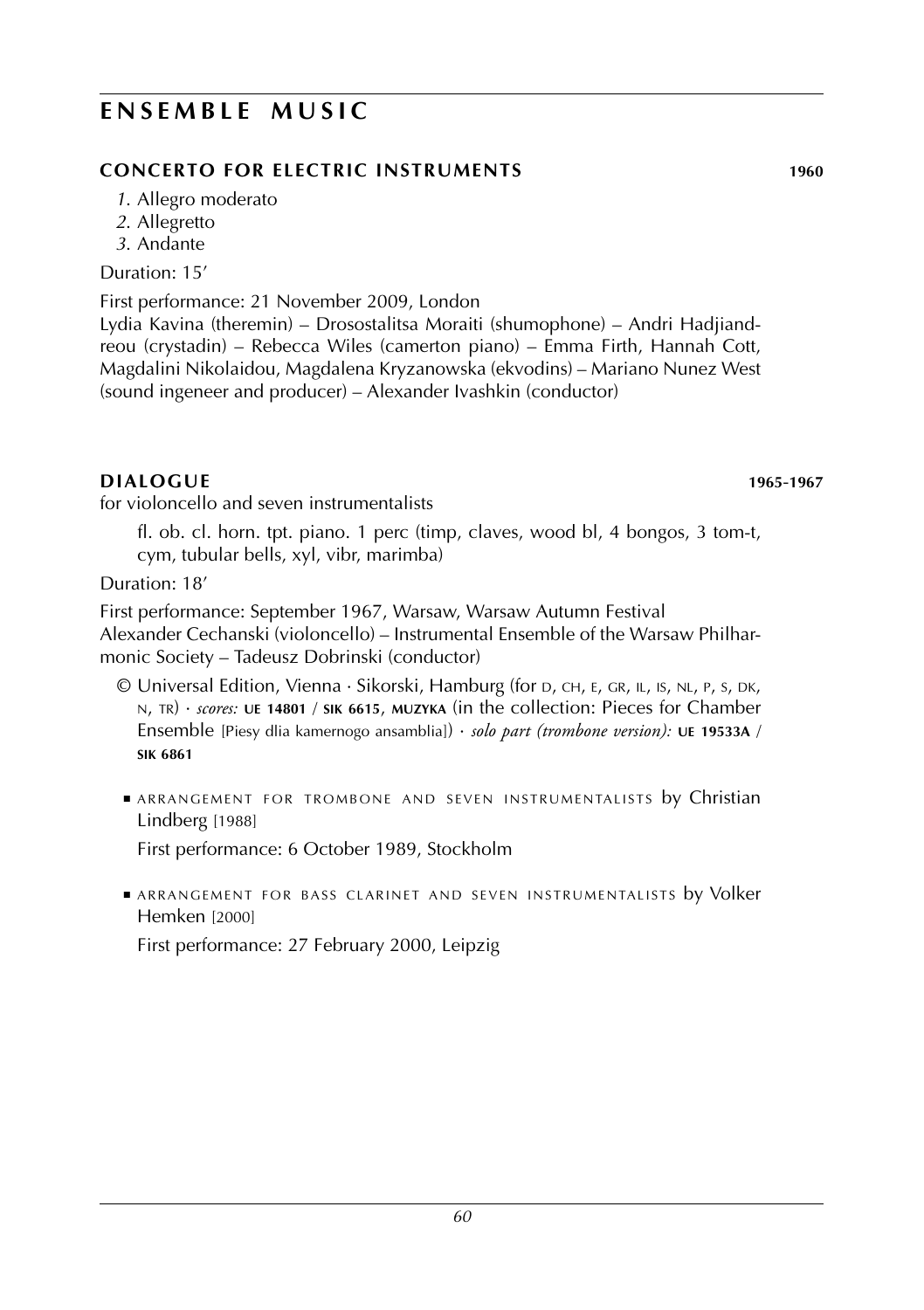# **e n s e m b l e m u s i c**

### **SERENADE** 1968

for violin, clarinet, double bass, piano and percussion

perc (2 tom-t, side dr, bass dr, 2 cym, tubular bells)

- $1. -$
- 2. Lento
- 3. Allegretto

Duration: 12'

First performance: Spring 1969, Moscow

Alexander Melnikov (violin) – Lev Mikhailov (clarinet) – Rustem Gabdullin (double bass) – Boris Berman (piano) – Mark Pekarsky (percussion) – Gennadi Rozhdestvensky (conductor)

© Universal Edition, Vienna · Sikorski, Hamburg (for d, ch, e, gr, il, is, nl, p, s, dk, n, tr) · *scores:* **ue 15120** / **sik 6616**, **sovetsky kompozitor** (in the collection: Pieces for Chamber Ensembles [Piesy dlia kamernykh ansamblei] No. 1)

### **REQUIEM 1975**

for soloists, mixed choir and instrumental ensemble from the incidental music to Friedrich Schiller's drama 'Don Carlos'

▶ *see:* VOCAL WORKS

### **cantus perpetuus 1975**

for keyboard instrument (piano, harpsichord, organ or celesta), solo percussionist and four percussionists

**►** see: CHAMBER WORKS

### **der sonnengesang des franz von assisi 1976**

(the canticle of the sun by st. francis of assisi) for two mixed choirs and six instruments

#### **hymn IV 1977**

for violoncello, double bass, bassoon, harpsichord, harp, timpani and bells

**►** see: CHAMBER MUSIC, H v m n s I-IV

<sup>▶</sup> *see:* VOCAL WORKS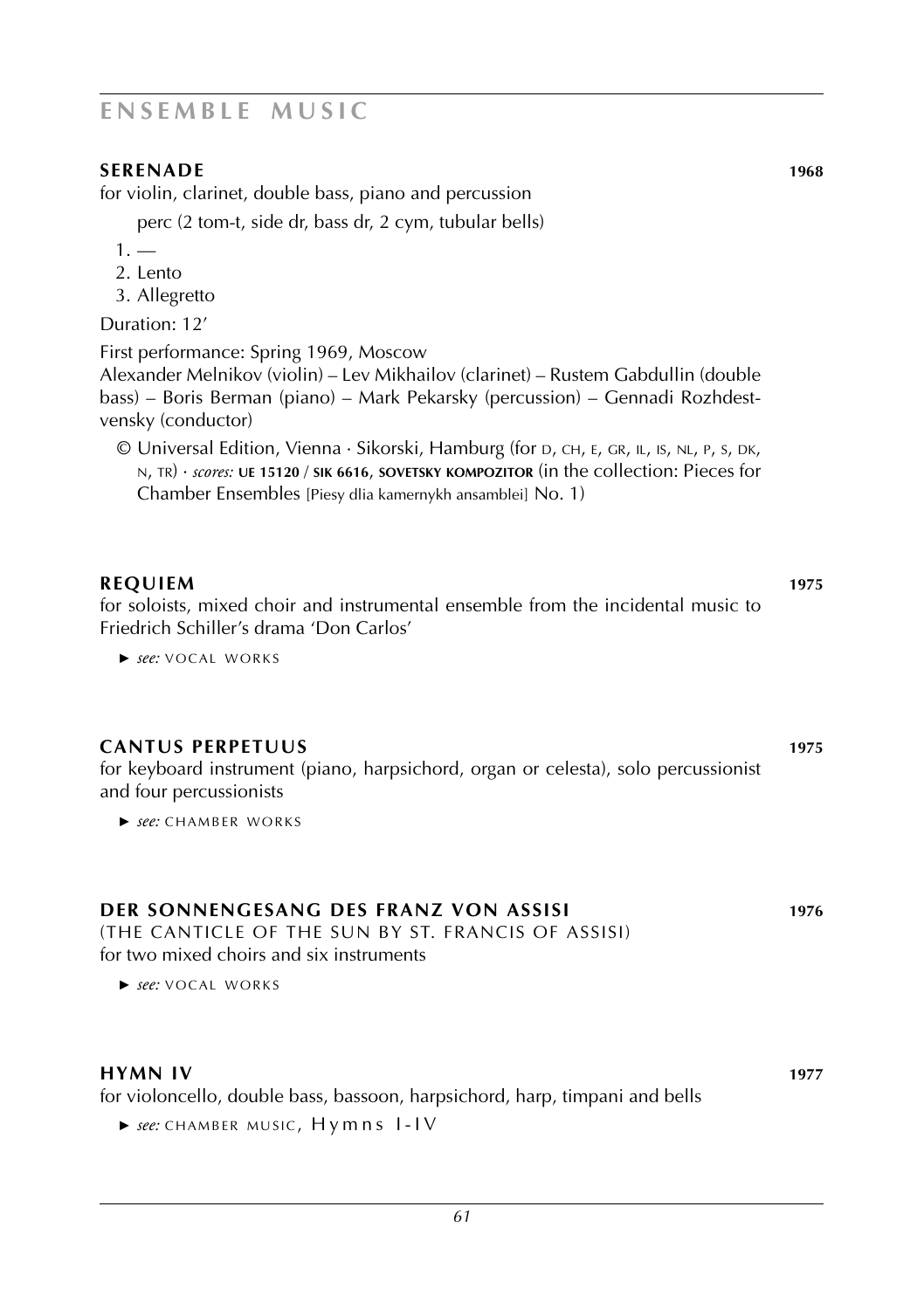# **e n s e m b l e m u s i c**

### **moz-art à la haydn 1977**

Play on music for two violins, two small string orchestras, double bass and conductor (after W. A. Mozart's fragment K. 416d) *Dedicated to Tatiana Grindenko and Gidon Kremer*

2 string orchestras (3/0/1/1/0 each)

Duration: 13'

First performance: 30 December 1983, Tbilisi

Georgian Chamber Orchestra – Liana Isakadze (conductor)

© Sikorski, Hamburg, for the world, except cis · *study score:* **sik 1935**

# **Polyphonic tango 1979**

for chamber ensemble

 $1(pice).1.1.1$ (db bn) –  $1.1.1.0 - 2$  perc (timp, tom-t, side dr, bass dr, cym, bells, vibr). piano. strings (1/1/1/1/1)

Duration: 5'

First performance: 15 September 1979, Moscow Ensemble of Soloists of the Bolshoi Theatre Orchestra – Gennadi Rozhdestvensky (conductor)

© Sikorski, Hamburg, for the world

### **moz-art 1980**

for oboe, harp, harpsichord, violin, violoncello and double bass (after W. A. Mozart's fragment K. 416d)

Allegretto (one movement)

Duration: 10'

First performance: July 1981, Lockenhaus Lockenhaus Festival Ensemble – Gidon Kremer (conductor)

© Sikorski, Hamburg, for the world except cis · *score and parts:* **sik 1934**

# **three madrigals 1980**

for soprano, violin, viola, double bass, vibraphone and harpsichord

▶ *see:* VOCAL WORKS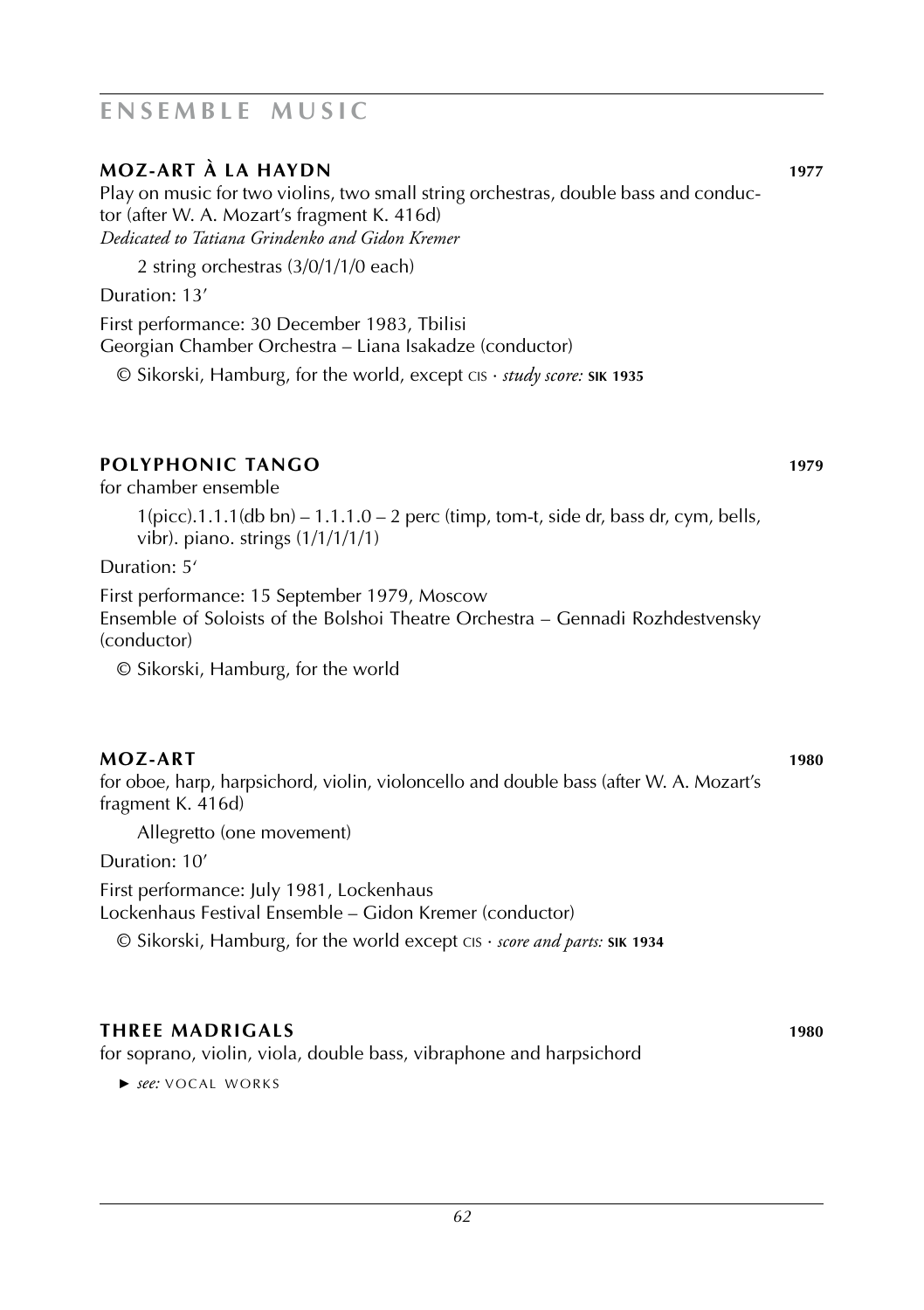# **e n s e m b l e m u s i c**

# **three scenes 1980**

for soprano and percussion

▶ *see:* VOCAL WORKS

### **septet 1981**-**1982**

for flute, two clarinets, violin, viola, violoncello and harpsichord (or organ)

Introduction

- *1*. Perpetuum mobile
- *2*. Chorale

Duration: 18'

First performance: 14 November 1982, Moscow

Ensemble of Soloists of the Bolshoi Theatre Orchestra: Alexander Golyshev, Eduard Myasnikov, Nikolai Sokolov, Ludmilla Ignatyeva, Igor Boguslavsky, Alexander Ivashkin, Vera Chasovennaya – Alexander Lazarev (conductor)

© Universal Edition, Vienna · Sikorski, Hamburg (for d, ch, e, gr, il, is, nl, p, s, dk, n, tr) · *score:* **ue 18903** / **sik 6794** · *parts:* **ue 17824** / **sik 6842**

### **march 'swan, crab and pike' 1982**

for brass ensemble and percussion

jointly composed with Edison Denisov (1), Alfred Schnittke (2), Sofia Gubaidulina (3) and Gennadi Rozhdestvensky (percussion)

- *1*. The Swan *Tempo di marcia attacca*
- *2*. The Crab *[L*'*istesso tempo] attacca*
- *3*. The Pike *[L*'*istesso tempo]*

 $0.0.0.0 - 4.3.3.1$  – perc (timp, side dr, bass dr, cym)

Duration: 5'

First performance: 15 April 1982, Moscow

Members of the USSR Ministry of Culture Symphony Orchestra – Gennadi Rozhdestvensky (conductor)

© Sikorski, Hamburg · *score:* **sik 8869**

This March was written at the instigation of Gennady Rozhdestvensky as an encore for the above mentioned concert in the Great Hall of the Moscow Conservatory, at which Edison Denisov's Peinture, Sofia Gubaidulina's Offertorium and Alfred Schnittke's Gogol Suite were performed. It was used by Schnittke as an introduction and finale of his ballet Sketches in 1985.

► for the ballet Sketches [1985], in which March 'Swan, Crab and Pike' was used, see: STAGE WORKS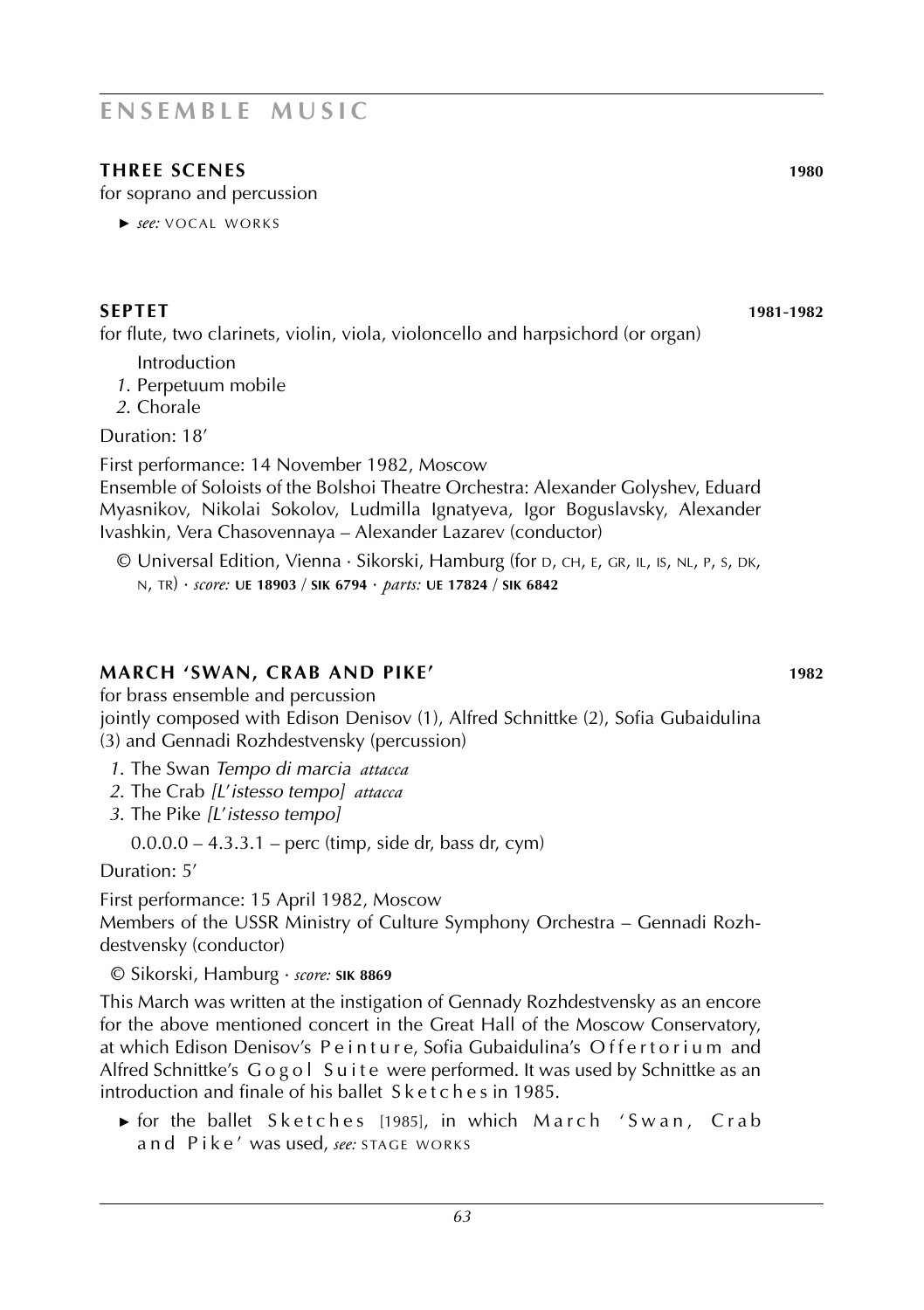### **music to an imaginary play 1985**

for ensemble

- *1*. Winter Road
- *2*. Budding Song
- *3*. March

 $1.0.0.0 - 0.1.0.0 -$  perc. harmonica. guit. piano  $-2.3$  vocalists (vocalise through combs)

#### Duration: 10'

First performance: 7 November 1985, Moscow, Great Hall of the Conservatoire Ensemble of Soloists of the USSR Ministry of Culture State Symphony Orchestra – Gennadi Rozhdestvensky (conductor)

© Sikorski, Hamburg, for the world, except cis

### **3 x 7 1989**

for clarinet, horn, trombone, harpsichord, violin, violoncello and double bass

Moderato (one movement)

Duration: 3'

First performance: 22 April 1989, Witten

Ensemble of instrumentalists – Johannes Harneit (conductor)

© Sikorski, Hamburg, for the world, except cis

# **Moz-art à la Mozart 1990**

for eight flutes and harp (after W. A. Mozart's fragment K. 416d) Duration: 10'

First performance: 2 August 1990, Salzburg András Adorján, Wolfgang Schulz and students of the 1990 Summer Academy of the Mozarteum (flutes) – Anna Lelkes (harp)

© Sikorski, Hamburg, for the world, except cis

### **five fragments based on paintings by hieronymus bosch 1994**

for tenor, violin, trombone, harpsichord, timpani and strings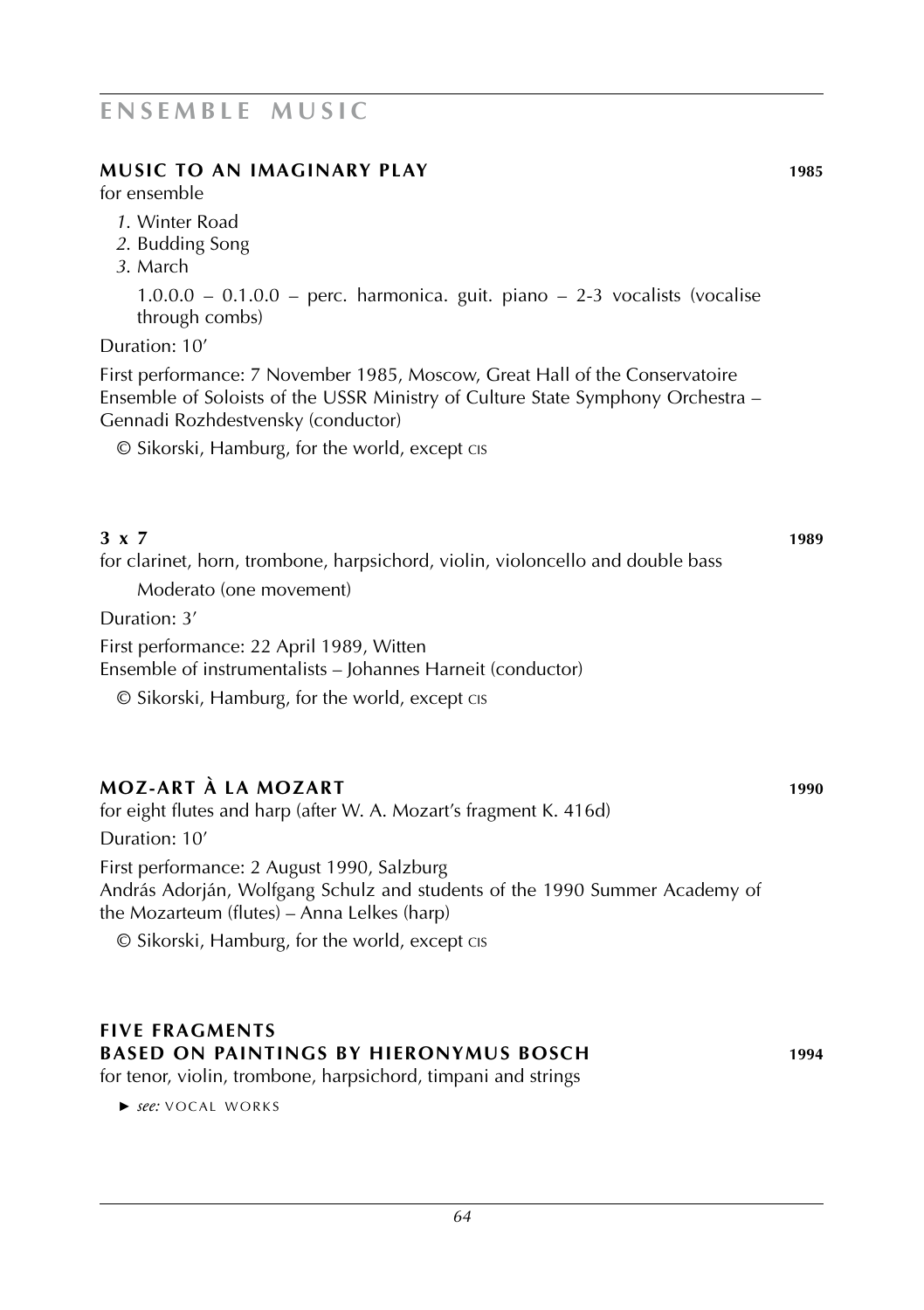#### **scherzo 1954**-**1955**

for piano quintet, later set for orchestra *lost*

# **intermezzo 1954**-**1955**

for piano quintet *lost*

### **sonata 1955 for violin and piano 1954**-**1955**

*1*. [Allegro moderato] *2*. Andante

Duration: 20'

First performance: 9 March 2003, London Daniel Hope (violin) – Ivan Sokolov (piano)

© Sikorski, Hamburg, for the world · *score:* **sik 1998** (edited by Daniel Hope and Ivan Sokolov)

According to Alexander Ivashkin Sonata 1955 was performed in 1955 at the Moscow Conservatoire by Leonid Polees (violin) and Alfred Schnittke (piano).

#### **STRING QUARTET** 1959

*lost*

#### **sonata no. 1 for violin and piano 1963**

*Commissioned by Mark Lubotsky*

- *1*. Andante
- *2*. Allegretto
- *3*. Largo
- *4*. Allegretto scherzando Allegro Largo Allegretto

#### Duration: 20'

First performance: 28 April 1964, Moscow Mark Lubotsky (violin) – Alfred Schnittke (piano)

- © Sikorski, Hamburg, for the world, except cis · *parts:* **sik 1840**, **sovetsky kompozitor**, **ep 5737**
- $\triangleright$  for the version for chamber orchestra, Sonata for Violin and Chamb e r O r c h e s t r a [1968], *see:* WORKS FOR SOLO INSTRUMENT(S) & ORCHESTRA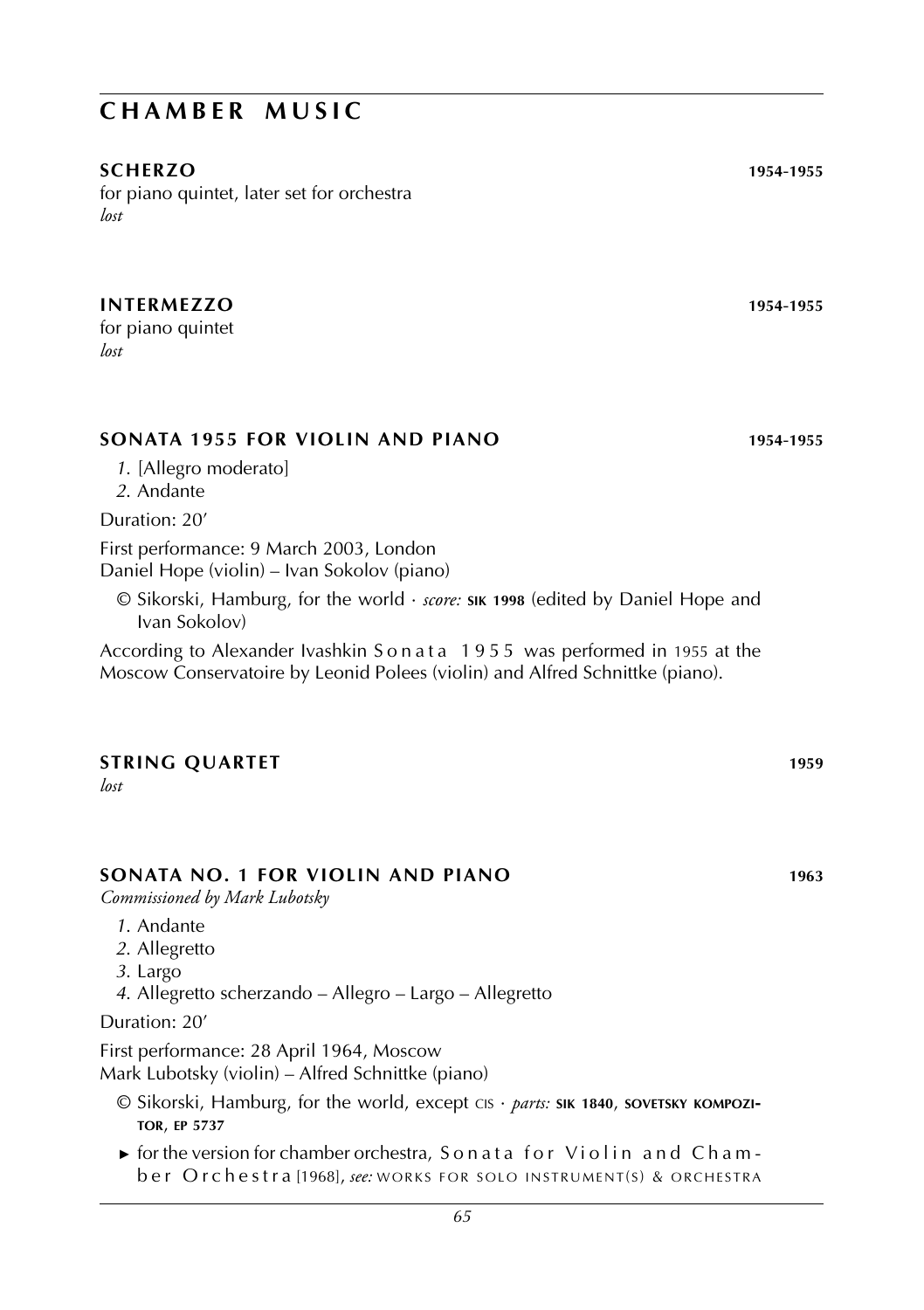#### **string quartet no. 1 1966**

*Commissioned by Rostislav Dubinsky, primarius of the Borodin Quartet Dedicated to the Borodin Quartet*

- *1*. Sonata
- *2*. Canon
- *3*. Cadenza

Duration: 20'

First performance: 7 May 1967, Leningrad Borodin Quartet

© Universal Edition, Vienna · Sikorski, Hamburg (for d, ch, e, gr, il, is, nl, p, s, dk, n, tr) · *study scores:* **ue PH 425** / **sik 6716**, **edition musica**, **sovetsky kompozitor** · *parts:* **ue 14767** / **sik 6715**

#### **sonata No. 2 for violin and piano** 'Quasi una sonata' **1968**

*Dedicated to Lyubov Yedlina and Mark Lubotsky*

(one movement)

Duration: 20'

First performance: 24 February 1969, Kazan

Mark Lubotsky (violin) – Lyubov Yedlina (piano)

- © Universal Edition, Vienna · Sikorski, Hamburg (for d, ch, e, gr, il, is, nl, p, s, dk, n, tr) · *parts:* **ue 15826**, **sik 2240**, **sovetsky kompozitor**
- $\triangleright$  for the version for for violin and chamber orchestra, Quasi una Sonat a [1987], see: WORKS FOR SOLO INSTRUMENT(S) & ORCHESTRA

#### **CANON in memoriam igor stravinsky 1971**

for string quartet *Commissioned by the London TEMPO music magazine* 

Lento (one movement)

Duration: 6'

First performance: 1971, London Borodin Quartet

© Hans Sikorski, Hamburg, for the world, except cis · *score and parts:* **sik 2250** · *study scores:* **tempo**, **sovetsky kompozitor**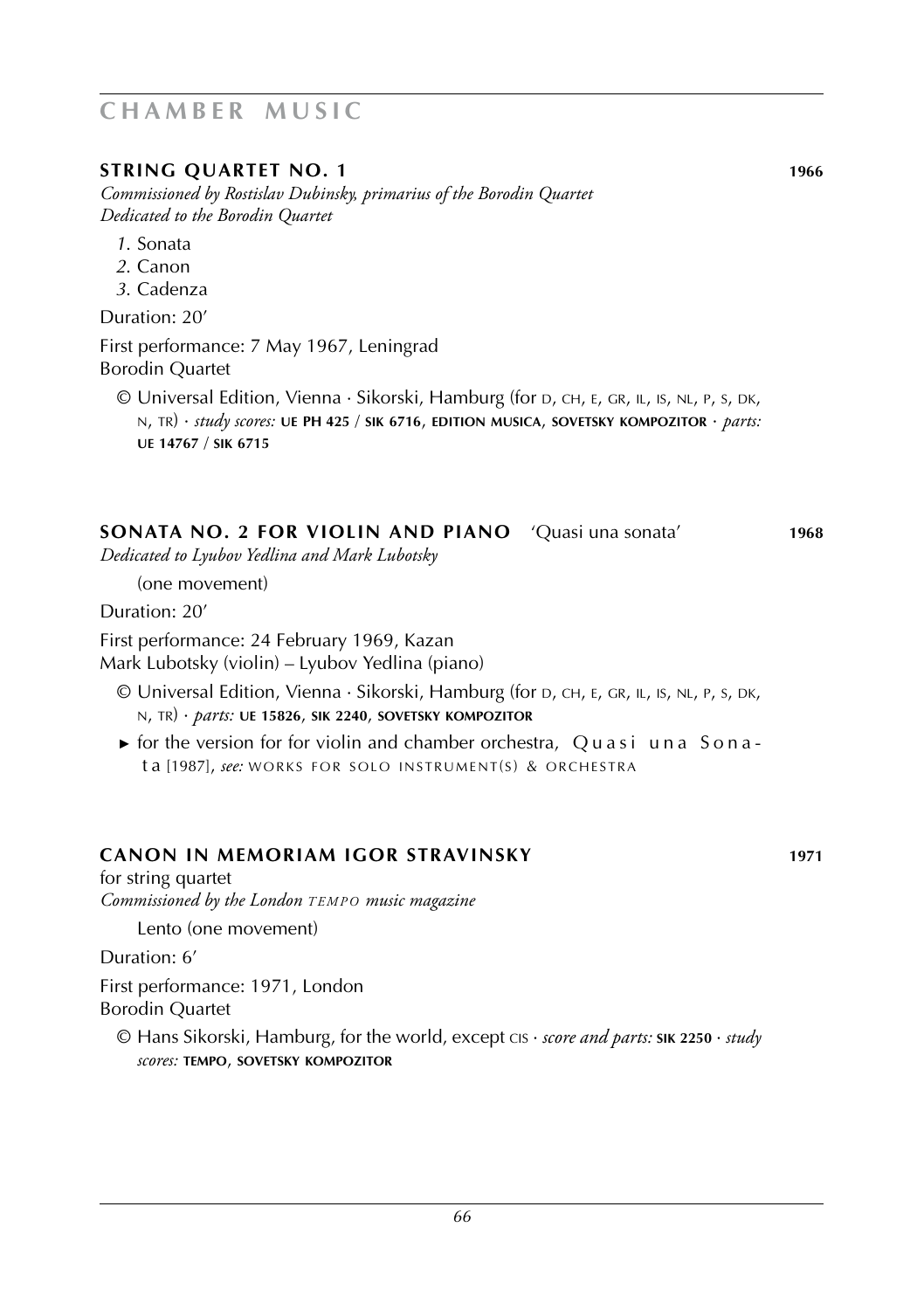# **suite in the old style 1972**

for violin and piano (harpsichord)

- *1*. Pastorale *(Moderato)*
- *2*. Ballet *(Allegro Poco meno mosso Tempo I Poco meno mosso Tempo I)*
- *3*. Minuet *(Tempo di minuetto poco più mosso Tempo I) (attacca)*
- *4*. Fugue *(Allegro Poco meno mosso)*
- *5*. Pantomime *(Andantino)*

### Duration: 16'

First performance: 27 March 1974, Moscow Mark Lubotsky (violin) – Lyubov Yedlina (piano)

- © Sikorski, Hamburg, for the world, except cis · *parts:* **sik 2298**, **sovetsky kompo zitor**
- ► for Schnittke's arrangements of No. 3 ('Minuet') for two violins, M i n u e t [1976(?)], and for violoncello and piano, Musica Nostalgica [1992], see: CHAMBER MUSIC
- ARRANGEMENT FOR STRING ORCHESTRA by Jolán Berta [1982]  *Commissioned for Berlin Festtage der Musik*

 First performance: 5 October 1982, Berlin Brandenburgisches Kammerorchester Berlin – Jolán Berta (conductor)

© Sikorski, Hamburg, for the world · *score:* **sik 1749**

This version was explicitly approved by the composer.

**E ARRANGEMENT FOR CHAMBER ORCHESTRA by Vladimir Spivakov and Vladimir** Milman [1987]

 $0.2.0.0 - 2.0.0.0 -$  hpd. strings

 First performance: 21 August 1988, Kiel Moscow Virtuosos – Vladimir Spivakov (conductor)

- © Sikorski, Hamburg, for the world, except cis · *score:* **sik 2380**
- ARRANGEMENT FOR PIANO DUET by Alexander Shchetynsky [2016] First performance: 20 November 2016, Duisburg Denys Proshayev, Nadia Mokhtari
- © Sikorski, Hamburg, for the world, except cis · *score:* **sik 2380**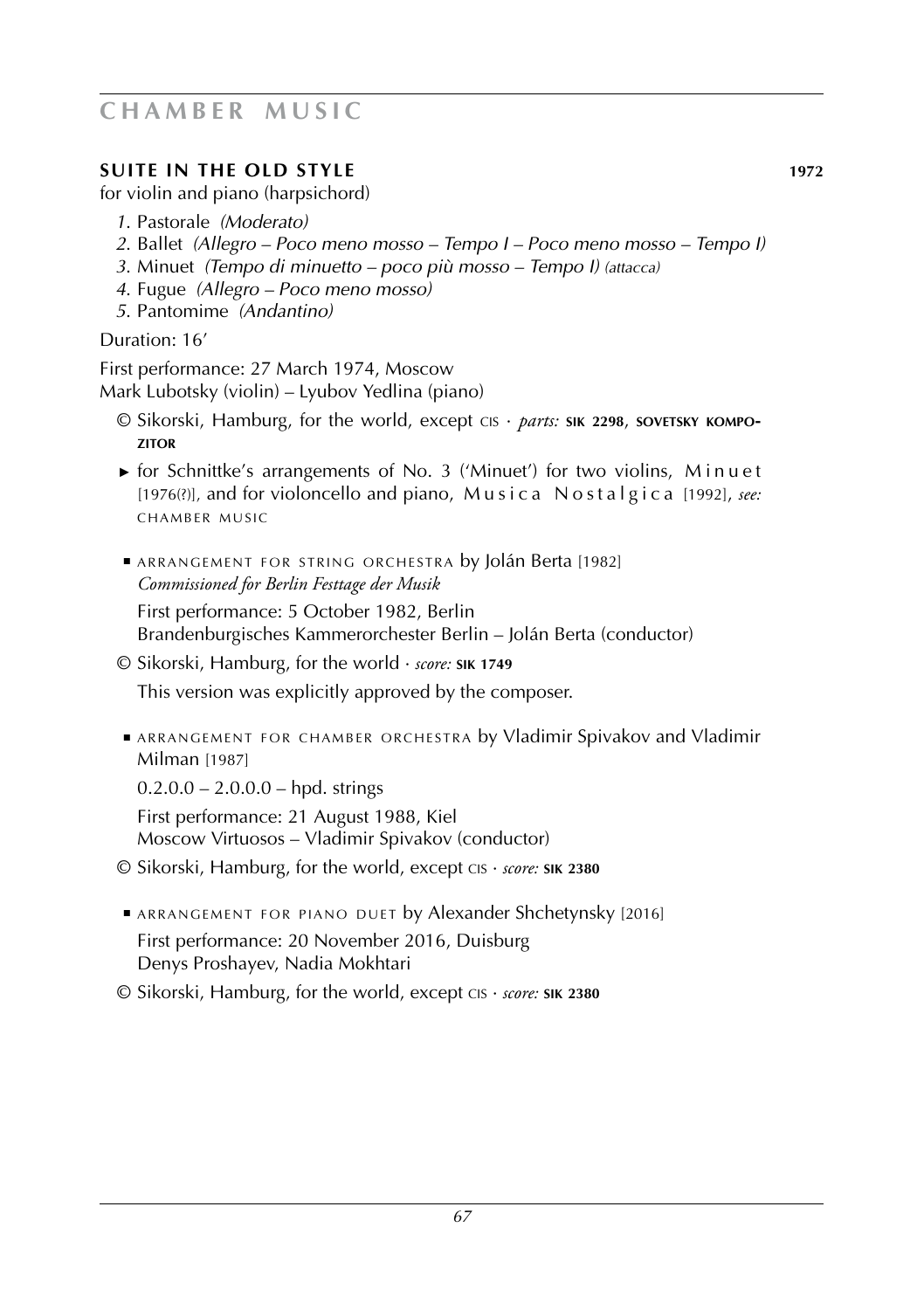#### **gratulationsrondo** (congratulatory rondo) **1974**

for violin and piano *Dedicated to Rostislav Dubinsky on the occasion of his* 50*th birthday*

Allegro (one movement)

Duration: 8'

First performance: 27 March 1974, Moscow Mark Lubotsky (violin) – Lyubov Yedlina (piano)

© Sikorski, Hamburg, for the world, except cis · *parts:* **sik 1914**

**E ARRANGEMENT FOR STRING ORCHESTRA by Andrei Pushkarev [2005]**  First performance: 11 January 2005, Lübeck Kremerata Baltica

Musical material from  $G$  r a t u l a t i on s r o n d o was later used in  $(K)$  e i n S o m m e r n a c h t s t r a u m (1985) for which ► see: ORCHESTRAL WORKS

# **cantus perpetuus 1975**

for keyboard instrument (piano, harpsichord, organ or celesta), solo percussionist and four percussionists (in the stage corners)

perc: metallophones with a fixed pitch (vibr, tubular bells, tubaphones, glsp, cymbales antiques, metal plates, gongs etc.) and at least 1 tam-t for each player

Duration: 10'-30'

First performance: 14 December 1975, Moscow

Alexei Lubimov (keyboard) – Mark Pekarsky and his ensemble (percussion)

The performance of C a n t u s p e r p e t u u s turns out to be somewhat problematic, since the work exists only in the form of a diagram that has to be interpreted by the performers. Schnittke regarded the Pekarsky interpretation in the Moscow world première as the final version. Unfortunately, it has not yet been possible to fully reconstruct that version.

- © Sikorski, Hamburg, for the world, except cis
- ► for the orchestral version [1981] *see*: ORCHESTRAL WORKS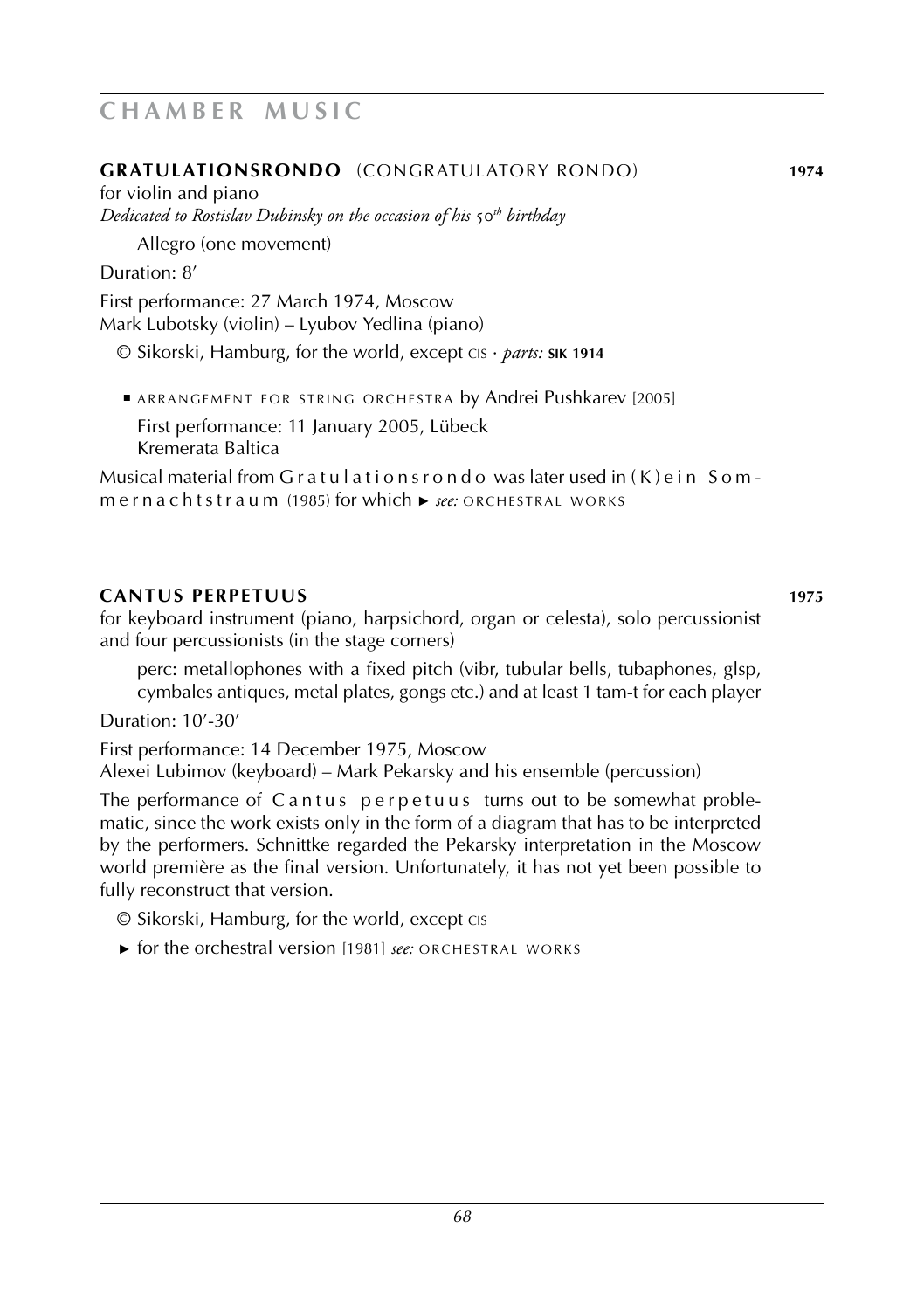### **prelude in memoriam dmitri shostakovich 1975**

for two violins or for violin and tape

Andante (one movement)

Duration: 5'

First performance: 5 December 1975, Moscow Mark and Victor Lubotsky (violins)

© Sikorski, Hamburg, for the world, except cis · *study scores:* **sik 2255**, **amp** (**g. schirmer**) **7789**, **sovetsky kompozitor** (in the collection: New Works by Soviet Composers for Solo Violin [Noviye sochineniya sovetskikh kompozitorov dlia skripki solo], No. 2)

### **piano quintet 1972**-**1976**

*In memory of my mother Maria Vogel*

- *1*. Moderato
- *2*. Tempo di Valse
- *3*. Andante
- *4*. Lento
- *5*. Moderato pastorale

Duration: 29'

First performance: September 1976

Georgian String Quartet – Nodar Gabunia (piano)

- © Peters, Frankfurt · Sikorski, Hamburg (for ch, e, gr, il, is, nl, p, s, dk, n, tr) · *study scores:* **ep 5791**, **sovetsky kompozitor** · *score and parts:* **sik 2252**
- ► for the orchestral version, In memoriam [1977-1978], *see*: ORCHESTRAL w o r k s

#### **moz-art 1976**

for two violins (after W. A. Mozart's fragment K. 416d)

Allegretto – Moderato – Pesante – Adagio lamentoso – Maestoso – Allegro (one movement)

Duration: 6'

First performance: February 1976, Vienna Gidon Kremer and Tatiana Grindenko (violins)

© Sikorski, Hamburg, for the world, except cis · *study scores:* **sik 2255**, **amp** (**g. schirmer**) **7789**, **sovetsky kompozitor** (in the collection: New Works by Soviet Composers for Solo Violin [Noviye sochineniya sovetskikh kompozitorov dlia skripki solo], No. 3)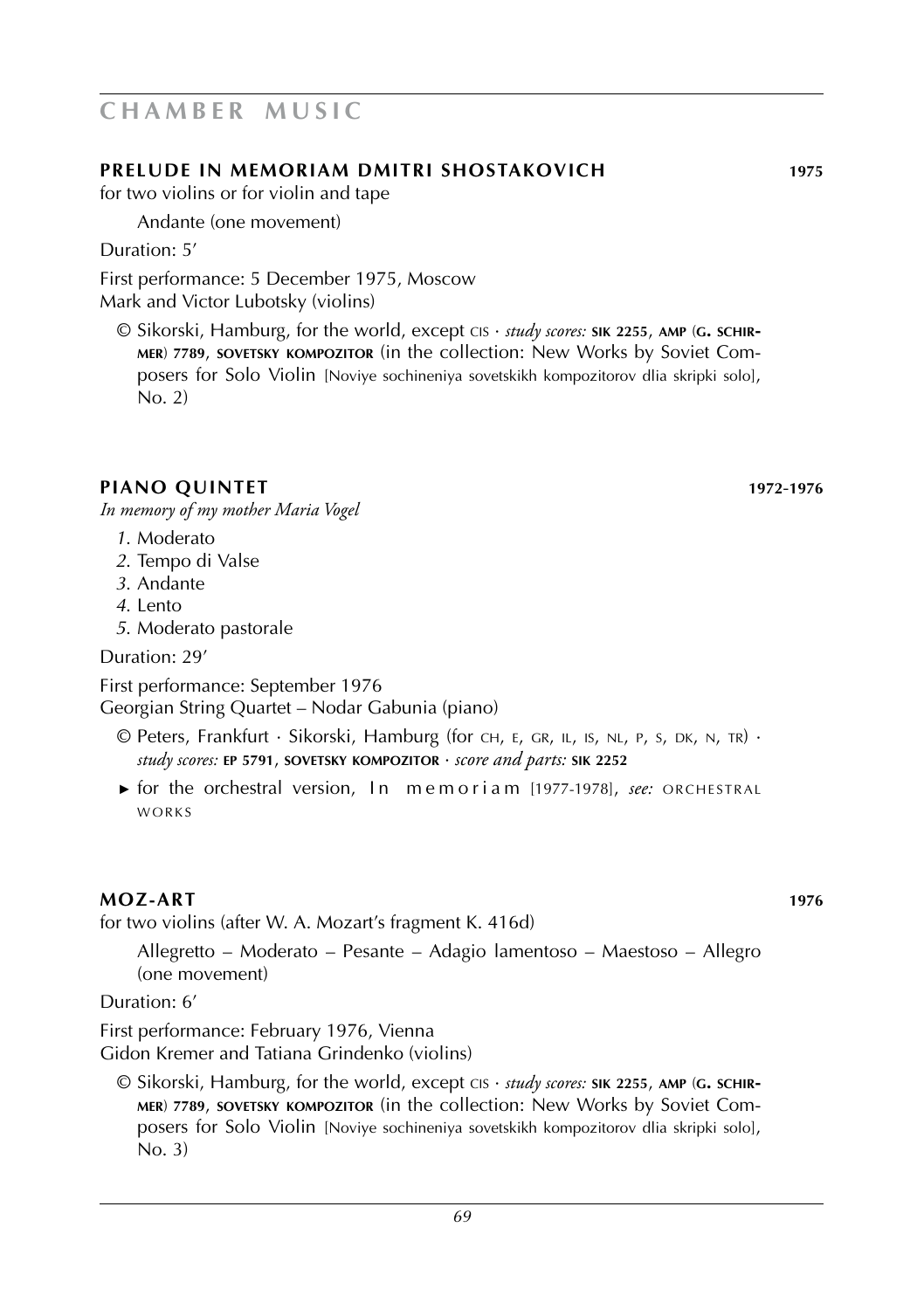### **minuet 1976** (**?**)

Arrangement of Suite in Old Style ('Minuet') for two violins Duration: 5'

#### **hymns I-IV 1974**-**1977**

**Hymn I** for violoncello, harp and timpani [1974]

*Quasi Andante*

**Hymn II** for violoncello and double bass [1974]

*Adagio*

**Hymn III** for violoncello, bassoon, harpsichord and bells (or timpani) [1975] *Lento*

**Hymn IV** for violoncello, double bass, bassoon, harpsichord, harp, timpani and tubular bells (2 players) [1977]

*Allegretto*

Durations: 10', 8', 4', 5'

First performance: 26 May 1979, Moscow

Karine Georgian (violoncello) – Rustem Gabdullin (double bass) – Alexander Irshai (bassoon) – Irina Schnittke (harpsichord) – Irina Blokha (harp) – Victor Grishin (percussion)

Each hymn can be performed separately.

© Sikorski, Hamburg, for the world, except cis · *parts:* **sik 2249** (Hymn I) · *scores and parts:* **sik 2250** (Hymn II), **siko 2251** (Hymn III), **sik 2308** (Hymn IV) · *study scores:* **sovetsky kompozitor**, **amp** (**g. schirmer**) **7745**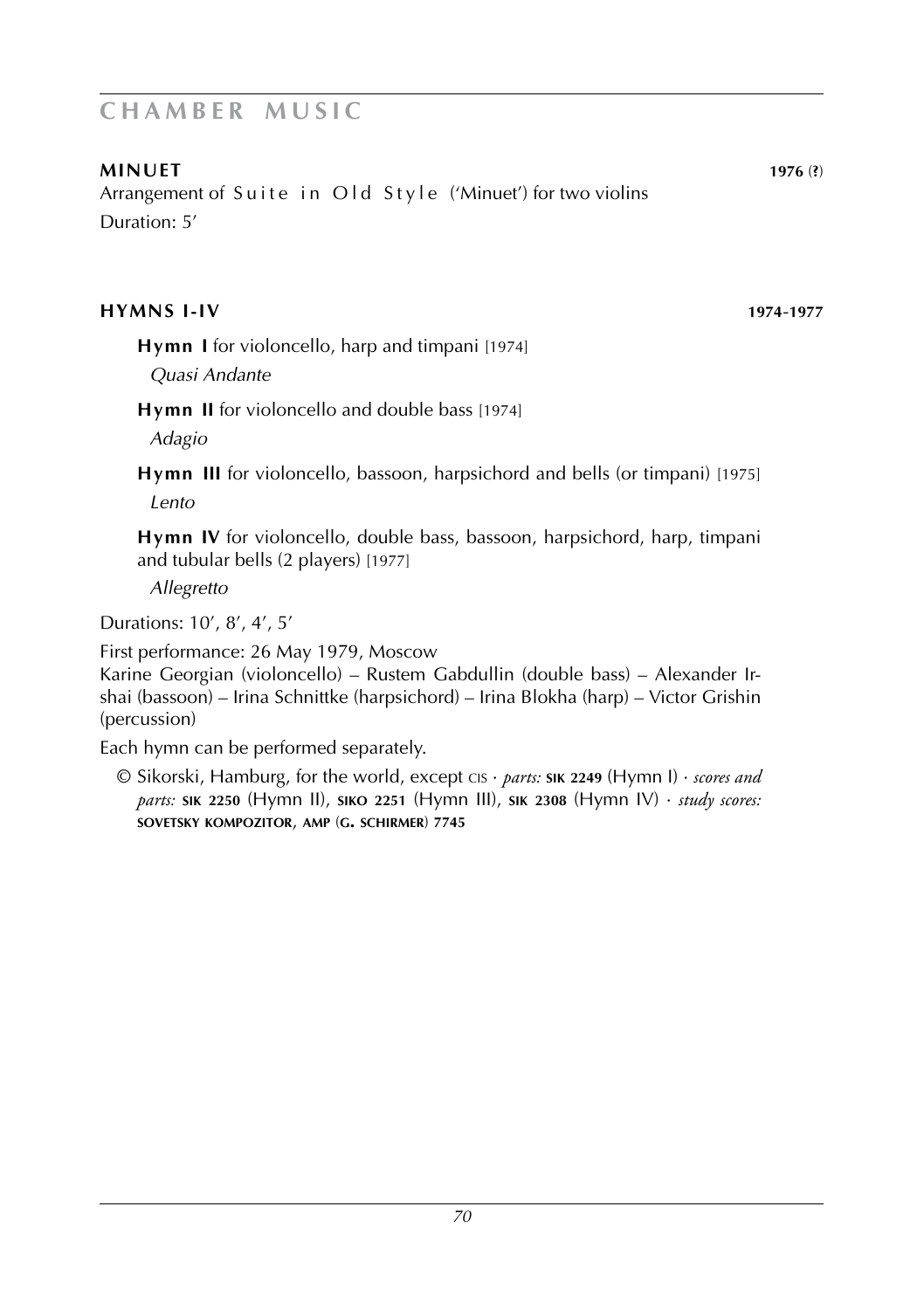# **stille nacht 1978**

for violin and piano on motives of Franz Xaver Gruber's Christmas carol

Lento (one movement)

Duration: 4'

First performance: January 1979, Leningrad Gidon Kremer (violin) – Elena Bashkirova (piano)

© Sikorski, Hamburg, for the world, except cis · *parts:* **sik 1812**

**ARRANGEMENT FOR VIOLIN AND STRINGS by Eckhard Schloifer [2000]** 

 First performance: 26 December 2000, Riegelsberg Marian Juravlea (violin) – Kammerorchester Riegelsberg – Eckhard Schloifer (conductor)

© Sikorski, Hamburg, for the world

# **sonata no. 1 for violoncello and piano 1978**

*Commissioned by Universal Edition, Vienna Dedicated to Natalia Gutman*

- *1*. Largo *attacca*
- *2*. Presto *attacca*
- *3*. Largo

Duration: 21'

First performance: January 1979, Moscow Natalia Gutman (violoncello) – Vassily Lobanov (piano)

- © Universal Edition, Vienna · Sikorski, Hamburg (for d, ch, e, gr, il, is, nl, p, s, dk, n, tr) · *parts:* **ue 17114** / **sik 6622**, **sovetsky kompozitor**
- ARRANGEMENT FOR VIOLA AND STRINGS by Yuri Bashmet [1987] First performance: Berlin Yuri Bashmet (viola) – Moscow Soloists Ensemble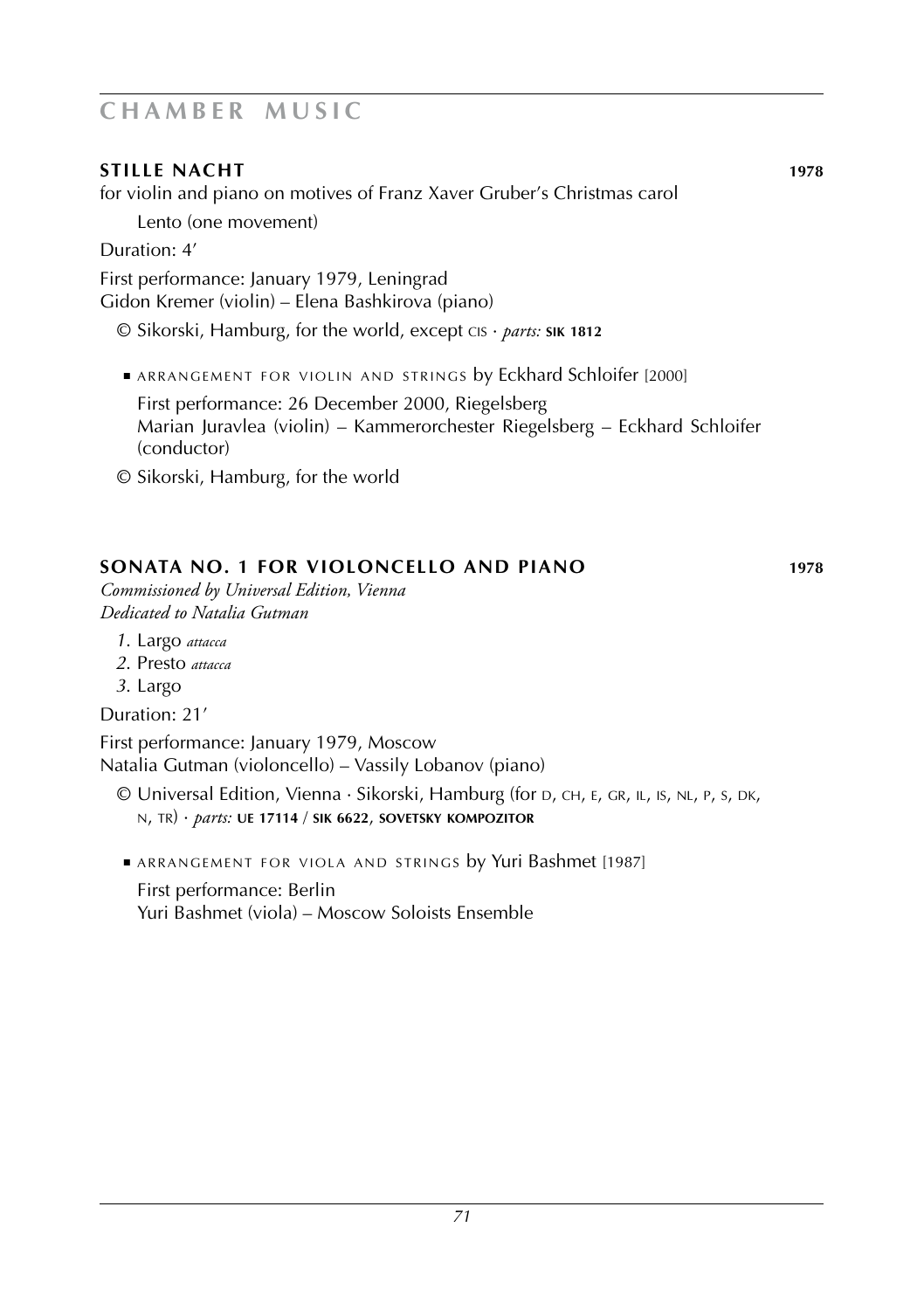### **stille musik 1979**

for violin and violoncello *Dedicated to Mikhail Druskin*

Lento (one movement)

Duration: 5'

First performance: Autumn 1979, Paris Oleg Kagan (violin) – Natalia Gutman (violoncello)

© Sikorski, Hamburg, for the world, except cis · *parts:* **sik 1812**

# **string quartet no. 2 1980**

*Commissioned by Universal Edition, Vienna*

- *1*. Moderato
- *2*. Agitato
- *3*. Mesto
- *4*. Moderato

Duration 23'

First performance: May 1980, Evian, International Competition of String Quartets Muir Quartet

© Universal Edition, Vienna · Sikorski, Hamburg (for d, ch, e, gr, il, is, nl, p, s, dk, n, tr) · *study scores:* **ue PH 501** / **sik 6720**, **sovetsky kompozitor** · *parts:* **ue 17422** / **sik 6719**

**polka 1980** Arrangement for violin and piano of 'The Overcoat', No. 4 from Gogol Suite [1980]

*Dedicated to Alexander Rozhdestvensky*

Moderato

Duration: 3'

First performance: 1993, Moscow Alexander Rozhdestvensky (violin) – Viktoria Postnikova (piano)

© Sikorski, Hamburg, for the world · *parts:* **sik 2307**

- **ARRANGEMENT FOR VIOLIN AND STRINGS by Sergei Dreznin**
- **E ARRANGEMENT FOR STRING QUARTET by Sergei Dreznin** *score and parts:* **sik 2395**
- ARRANGEMENT FOR VIOLA AND STRINGS (tamb. ad lib.) by Boris Pigovat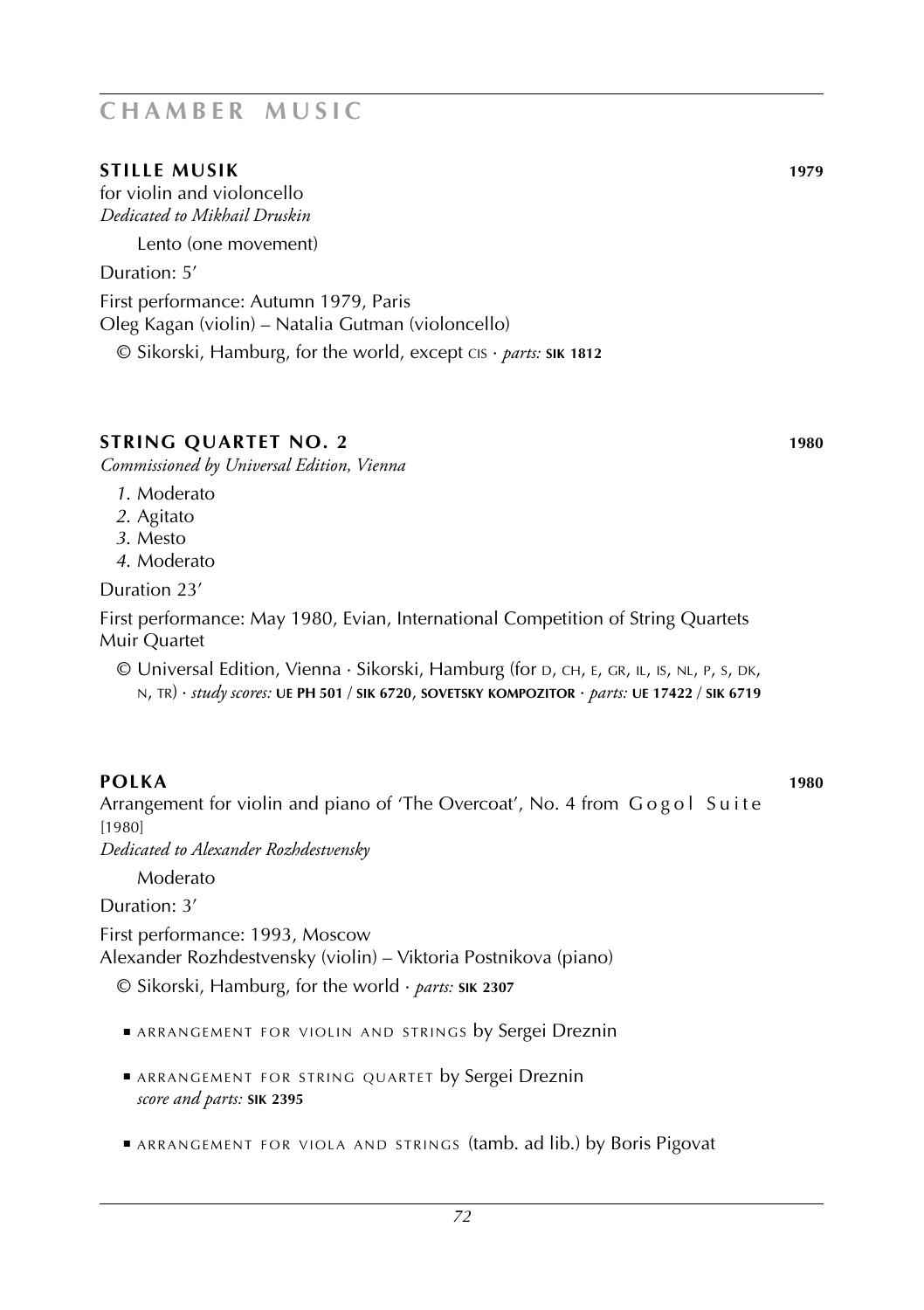### **septet 1981**-**1982**

for flute, two clarinets, violin, viola, violoncello, harpsichord (or organ)

**►** see: ENSEMBLE MUSIC

# **lebenslauf 1982**

for four metronomes (tape), three percussionists and piano *Dedicated to Wilfried Brennecke and John Cage*

perc (bongo, side dr, tom-t, bass dr, tubular bells, vibr)

Duration: 12'

First performance: 25 April 1982, Witten, Wittener Tage für neue Kammermusik Christian Roderburg, Karl Joseph Kels and Karl Hausgenoss (percussion) – Sabine Roderburg (piano)

© Sikorski, Hamburg, for the world, except cis

# **schall und hall 1983**

for trombone and organ

Lento (one movement)

Duration: 8'

First performance: 22 May 1983, Moscow Konstantin Khersonsky (trombone) – Oleg Yanchenko (organ)

 $\odot$  Universal Edition, Vienna · Sikorski, Hamburg (for D, CH, E, GR, IL, IS, NL, P, S, DK, n, tr) · *parts:* **ue 17892** / **sik 6754**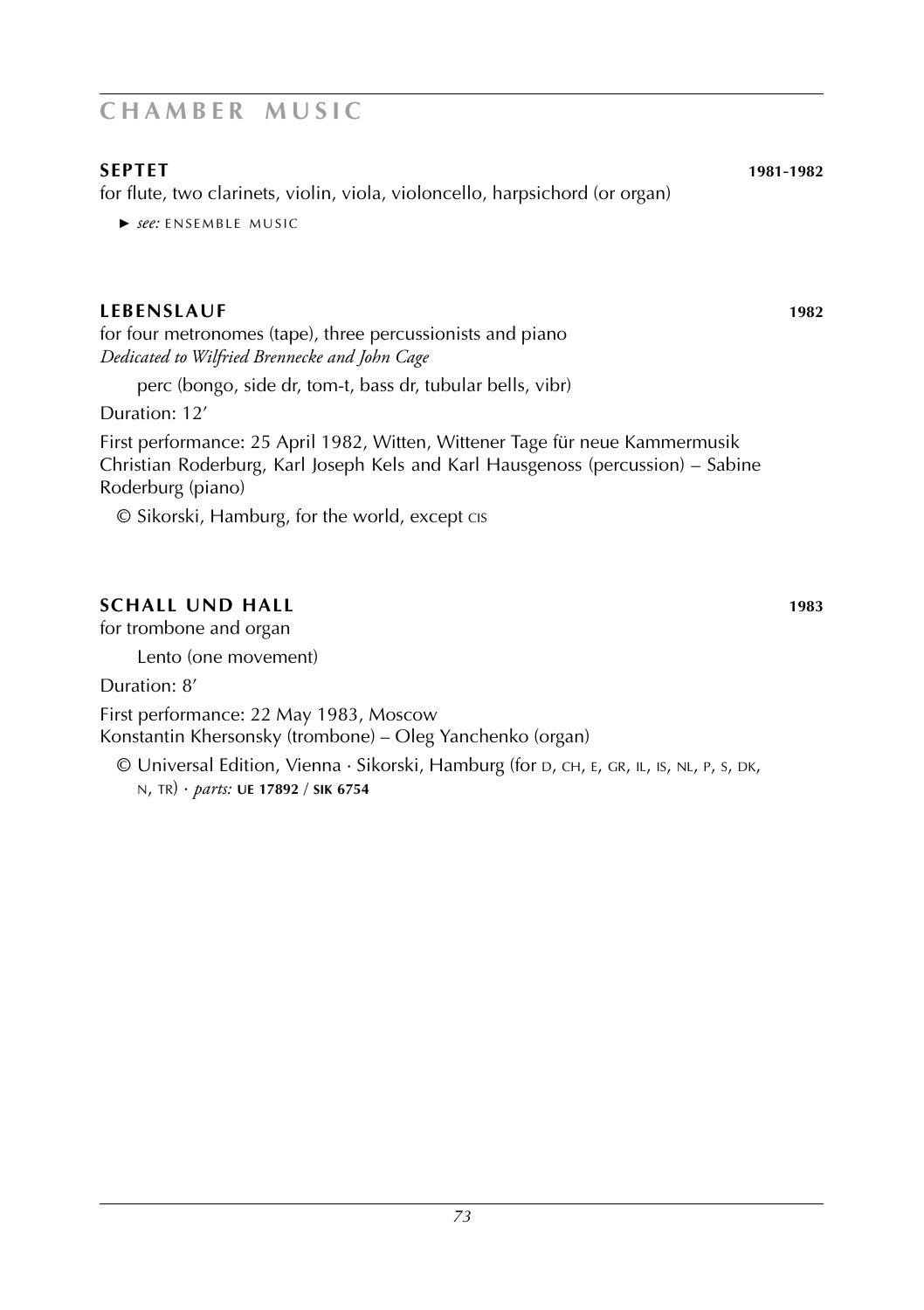# **STRING QUARTET NO. 3 1983**

*Commissioned by the Society for New Music, Mannheim*

- *1*. Andante
- *2*. Agitato
- *3*. Pesante

Duration: 20'

First performance: 8 January 1984, Moscow Beethoven Quartet: Oleh Krysa and Nikolai Zabavnikov (violins) – Fyodor Druzhinin (viola) – Valentin Feigin (violoncello)

- © Universal Edition, Vienna · Sikorski, Hamburg (for d, ch, e, gr, il, is, nl, p, s, dk, n, tr) · *study score:* **ue PH522** / **sik 6753** · *parts:* **ue 18004** / **sik 6752**
- **ARRANGEMENT FOR STRING ORCHESTRA by Peter Manning [2006]**
- **E ARRANGEMENT FOR STRING ORCHESTRA by Misha Rakhlevsky** Music for Strings

# **string trio 1985**

*Commissioned by the Alban Berg Society in commemoration of the composer's* 100*th anniversary*

- *1*. Moderato
- *2*. Adagio

Duration: 25'

First performance: 2 June 1985, Moscow Oleh Krysa (violin) – Fyodor Druzhinin (viola) – Valentin Feigin (violoncello)

- © Universal Edition, Vienna · Sikorski, Hamburg (for d, ch, e, gr, il, is, nl, p, s, dk, n, tr) · *study score:* **ue PH 528** / **sik 6793** · *parts:* **ue 18209a/c** / **sik 6792**
- ► for Schnittke's own version as Piano Trio [1992] *see:* CHAMBER MUSIC
- **B** ARRANGEMENT FOR STRING ORCHESTRA by Yuri Bashmet [1987] Trio Sonata First performance: 13 May 1987, Moscow Moscow Soloists Ensemble – Yuri Bashmet (conductor)
- ARRANGEMENT FOR VIOLA AND PIANO by Yuri Bashmet [2017] First performance: 20 July 2018, Verbier Yuri Bashmet (viola) – Sergei Babayan (piano)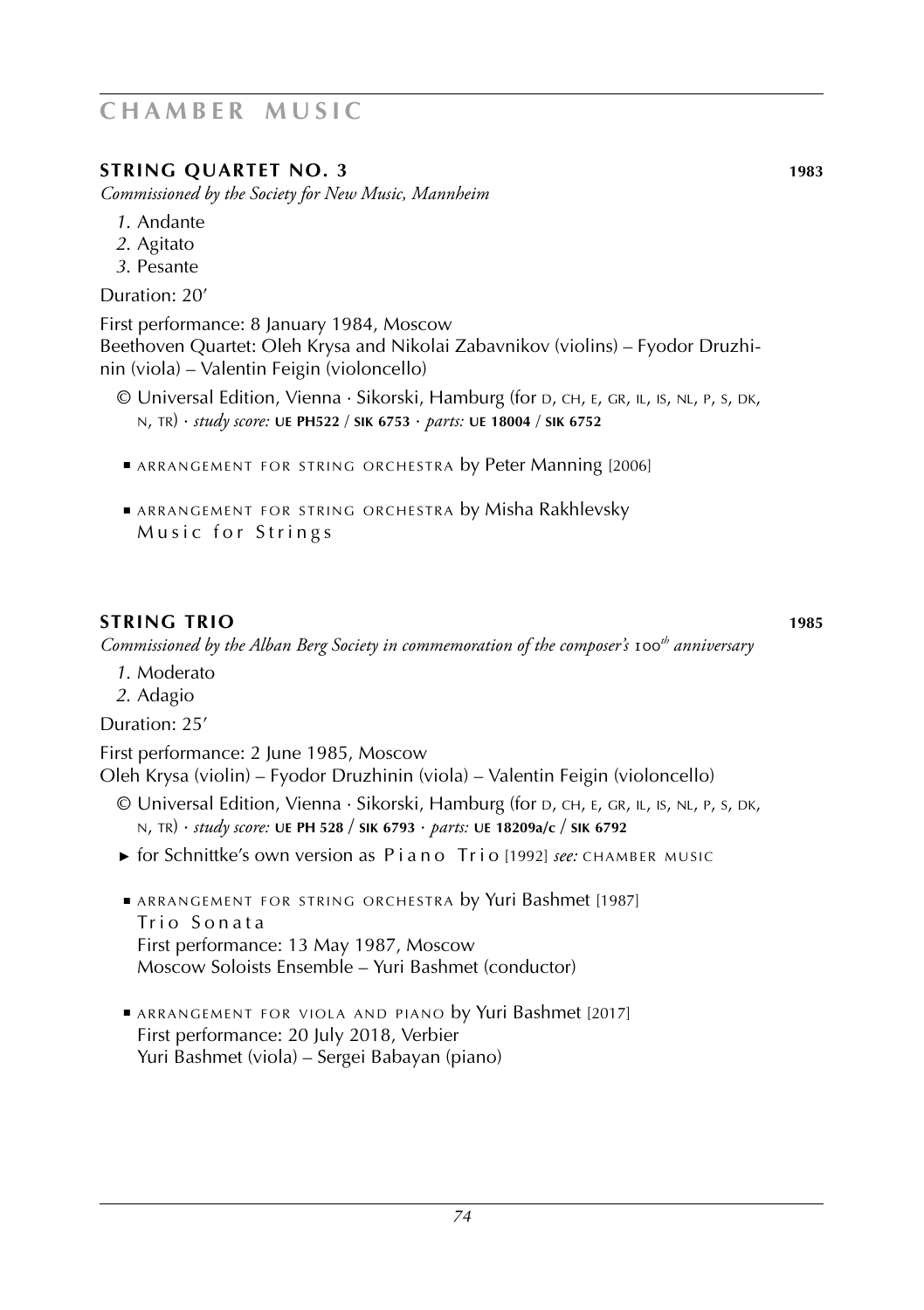### **piano quartet 1988**

*Commissioned by the Kuhmo Chamber Music Festival Dedicated to Oleh Krysa*

Allegro (one movement)

Duration: 8'

First performance: 29 July 1988, Kuhmo Oleh Krysa (violin) – Toby Hoffman (viola) – Robert Cohen (violoncello) – Vassily Lobanov (piano)

Based on a fragment for piano quartet by the 16-year-old Gustav Mahler.

- © Sikorski, Hamburg, for the world, except cis · *score and parts:* **sik 1833**
- **ORCHESTRAL ARRANGEMENT by Alexander Asteriades** [2001] violin. viola. violoncello. strings (at least 3/3/3/3/2)
- © Sikorski, Hamburg, for the world, except cis
- **E COMPILATION FOR VIOLIN AND STRINGS by Gidon Kremer [2002]** Suite of Fragments
	- *1*. Canon 'An das Frankfurter Opernhaus' [version for violin and strings 1987]
	- *2*. Cantata [1994, first movement]
	- *3*. Piano Quartet [1988, arrangement by Alexander Asteriades]
	- *4*. Five Fragments on Paintings by Hieronymus Bosch [1994, second movement] Duration: 22'

 First performance: 4 October 2002, Waldenburg Kremerata Baltica – Gidon Kremer (violin/conductor)

© Sikorski, Hamburg, and Universal Edition, Vienna

### **string quartet NO. 4 1989**

*Commissioned by the Vienna Concert Hall Society*

- *1*. Lento
- *2*. Allegro
- *3*. Lento
- *4*. Vivace
- *5*. Lento

Duration: 40'

First performance: 21 October 1989, Vienna Alban Berg Quartett

© Universal Edition, Vienna · Sikorski, Hamburg (for d, ch, e, gr, il, is, nl, p, s, dk, n, tr) · *study score:* **ue PH 532** / **sik 6846** · *parts:* **ue 19308a/d** / **sik 6845**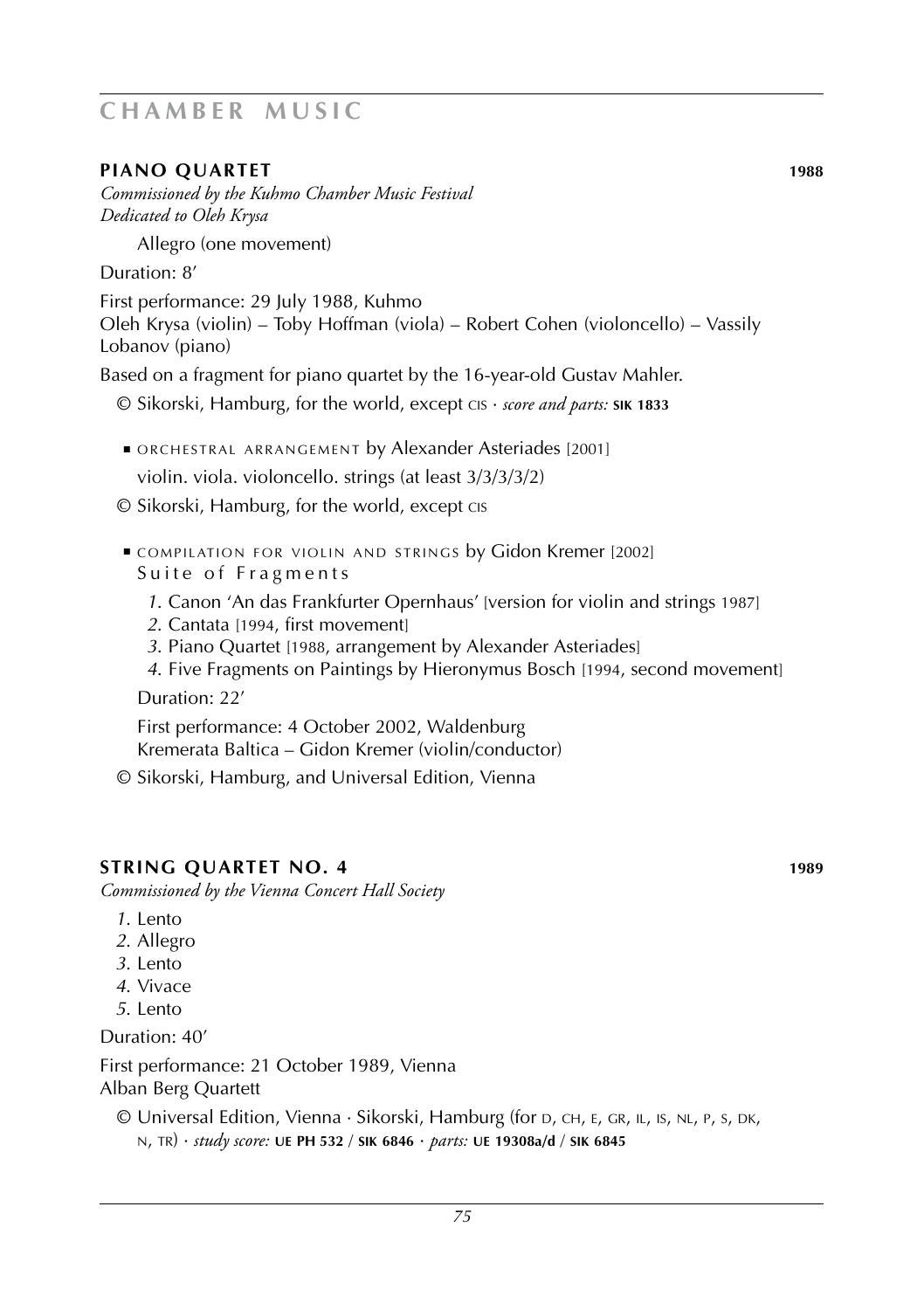### **musica nostalgica 1992**

Arrangement of the Minuet from Suite in the Old Style for violoncello and piano

*Dedicated to Mstislav Rostropovich*

In tempo di Minuetto (one movement)

Duration: 5'

First performance: 1992, Tokyo Mstislav Rostropovich

© Sikorski, Hamburg, for the world · *score and parts:* **sik 1981**

### **piano trio 1992**

Arrangement of String Trio *Dedicated to Alexander Potapov, who saved my life twice*

- 1. Moderato
- 2. Adagio

Duration: 25'

First performance: 25 May 1993, Evian Mark Lubotsky (violin) – Mstislav Rostropovich (violoncello) – Irina Schnittke (piano)

- © Universal Edition, Vienna · Sikorski, Hamburg (for d, ch, e, gr, il, is, nl, p, s, dk, n, tr) · *score and parts:* **ue 30163** / **sik 6875**
- ► for the orginal version as String Trio [1985] *see*: CHAMBER MUSIC

### **epilogue 1993**

for violoncello, piano and performance CD (from the ballet 'Peer Gynt')

Duration: 30'

First performance: 20 May 1993, Evian Mstislav Rostropovich (violoncello) – Irina Schnittke (piano)

- © Sikorski, Hamburg, for the world, except cis · *parts and CD:* **sik 1997**
- ► for the orchestral version [1987] *see:* ORCHESTRAL WORKS · for the ballet Peer G y n t [1986] *see*: STAGE WORKS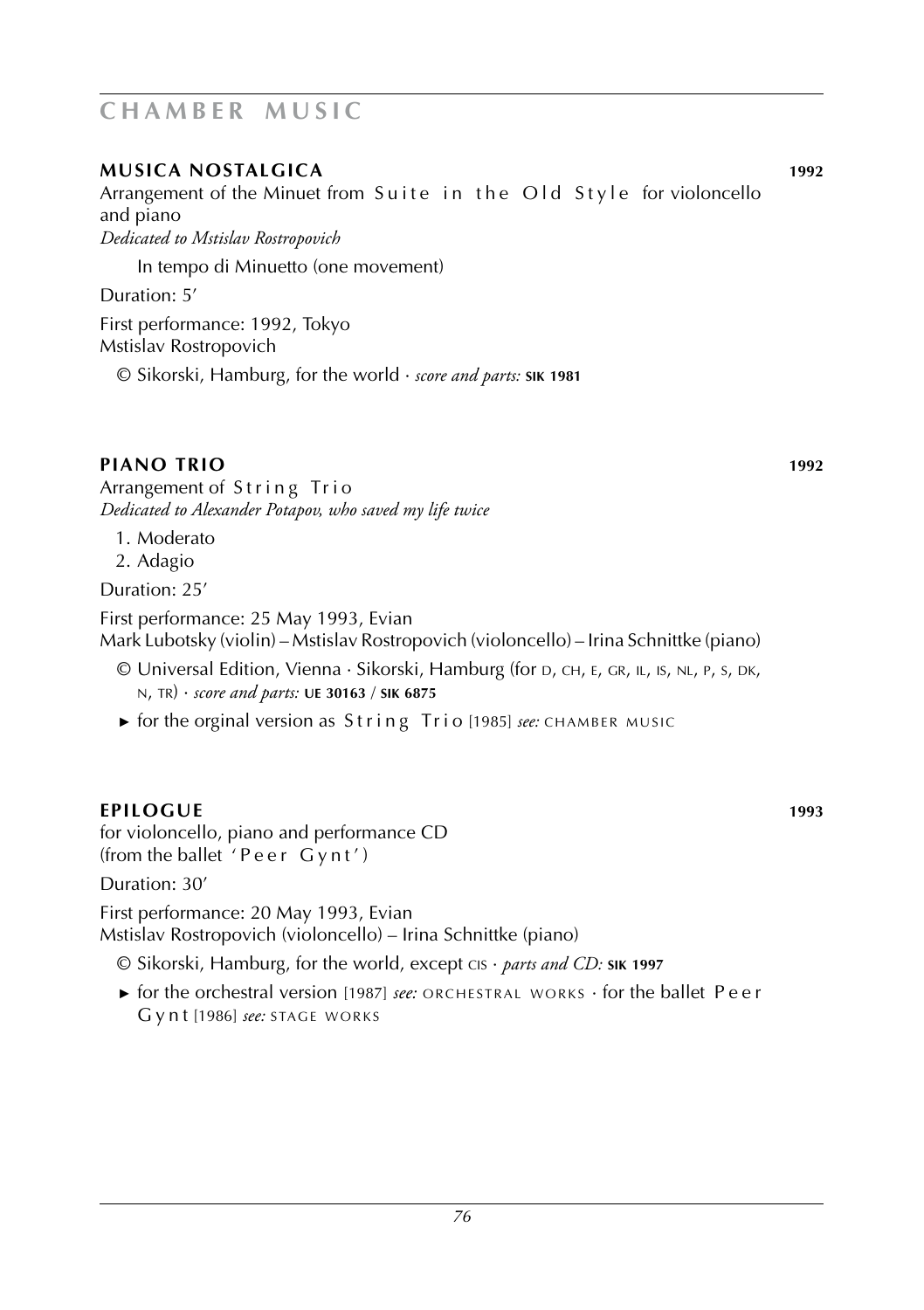### **sonata no. 2 for violoncello and piano 1994**

*Dedicated to Mstislav Rostropovich*

- *1*. Senza tempo
- *2*. Allegro
- *3*. Largo
- *4*. Allegro
- *5*. Lento

#### Duration: 12'

First performance: 17 November 1994, London Mstislav Rostropovich (violoncello) – Irina Schnittke (piano)

© Sikorski, Hamburg, for the world · *parts:* **sik 1955**

### **quartet for four percussionists 1994**

Andante (one movement)

Duration: 5'

First performance: 27 January 1994, Hamburg Rüdiger Funk, Claudio von Hassel, Frank Polter, Jörg Künzer

© Sikorski, Hamburg, for the world

### **sonata no. 3 for violin and piano 1994**

*Dedicated to Mark Lubotsky*

- *1*. Andante
- *2*. Allegro (molto)
- *3*. Adagio
- *4*. Senza tempo (tempo libero ma inquieto)

#### Duration: 12'

First performance: 10 October 1994, Moscow Mark Lubotsky (violin) – Irina Schnittke (piano)

© Sikorski, Hamburg, for the world · *parts:* **sik 1936**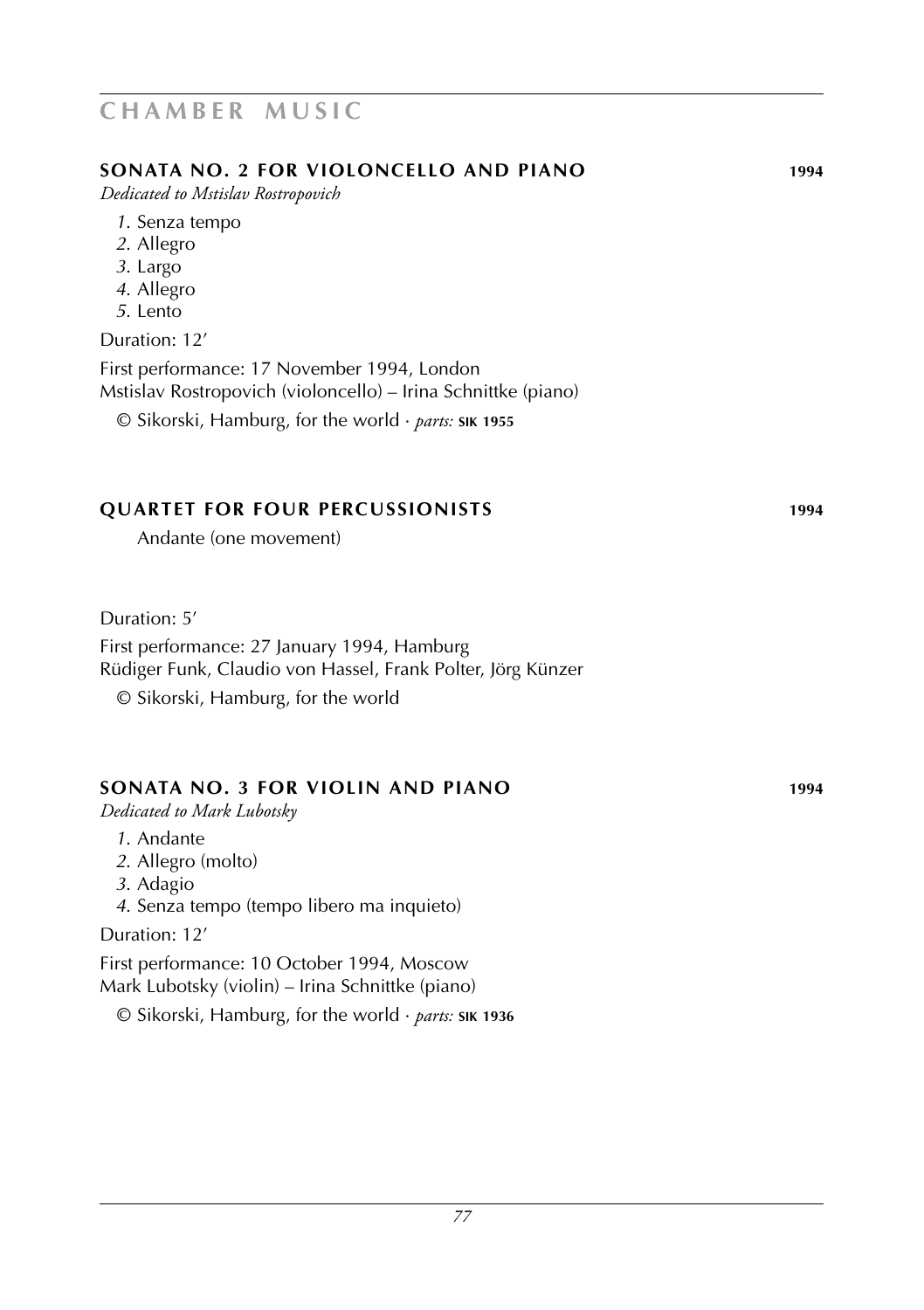### **minuet 1994**

for violin, viola and violoncello *Dedicated to Gidon Kremer, Yuri Bashmet and Mstislav Rostropovich*

Duration: 3'

First performance: 19 October 1994, Moscow Gidon Kremer (violin) – Yuri Bashmet (viola) – Mstislav Rostropovich (violoncello)

© Sikorski, Hamburg, for the world · *score:* **sik 1922**

Originally composed as an encore for the first performance of Concerto for Three.

### **variations 1998**

for string quartet

Duration: 5'

First performance: 30 April 2000, London

Oleh Krysa, Natalia Lomeiko (violins) – Konstantin Boyarski (viola) – Alexander Ivashkin (violoncello)

© Sikorski, Hamburg, for the world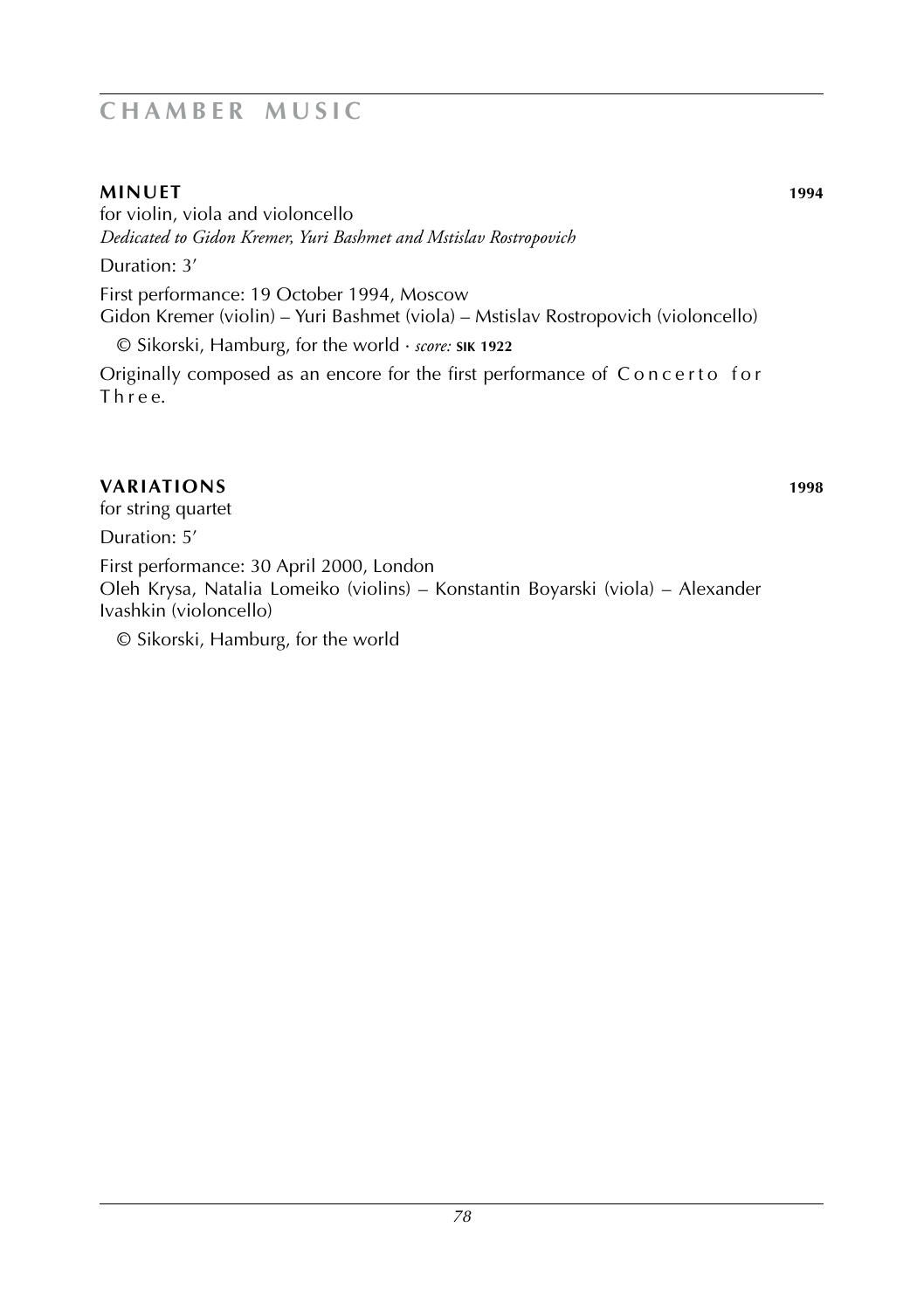### **s o l o w o r k s**

| <b>FUGUE</b>                                                                      | 1953 |
|-----------------------------------------------------------------------------------|------|
| for solo violin                                                                   |      |
| Moderato                                                                          |      |
| Duration: 4'                                                                      |      |
| First performance: 23 October 1999, New York<br>Oleh Krysa                        |      |
| $\odot$ Sikorski, Hamburg, for the world $\cdot$ <i>score</i> : <b>SIK 8798</b>   |      |
| PRELUDE IN MEMORIAM DMITRI SHOSTAKOVICH<br>for two violins or for violin and tape | 1975 |
| ► see: CHAMBER WORKS                                                              |      |

### **A paganini 1982**

for solo violin

Andante (one movement)

Duration: 14'

First performance: 29 September 1982, Leningrad Oleh Krysa

© Sikorski, Hamburg, for the world, except cis · *score:* **sik 883**, **sovetsky kompozitor** (in the collection: Selected Works by Soviet Composers for Solo Violin [Izbrannye proizvedenia sovetskikh kompozitorov dlia skripki solo])

### **klingende buchstaben** (sounding letters) **1988**

for solo violoncello *Dedicated to Alexander Ivashkin on the occasion of his* 40*th birthday*

Andantino (one movement)

Duration: 2'

First performance: 28 December 1988, Moscow Alexander Ivashkin

© Sikorski, Hamburg, for the world, except cis · *score:* **sik 1842**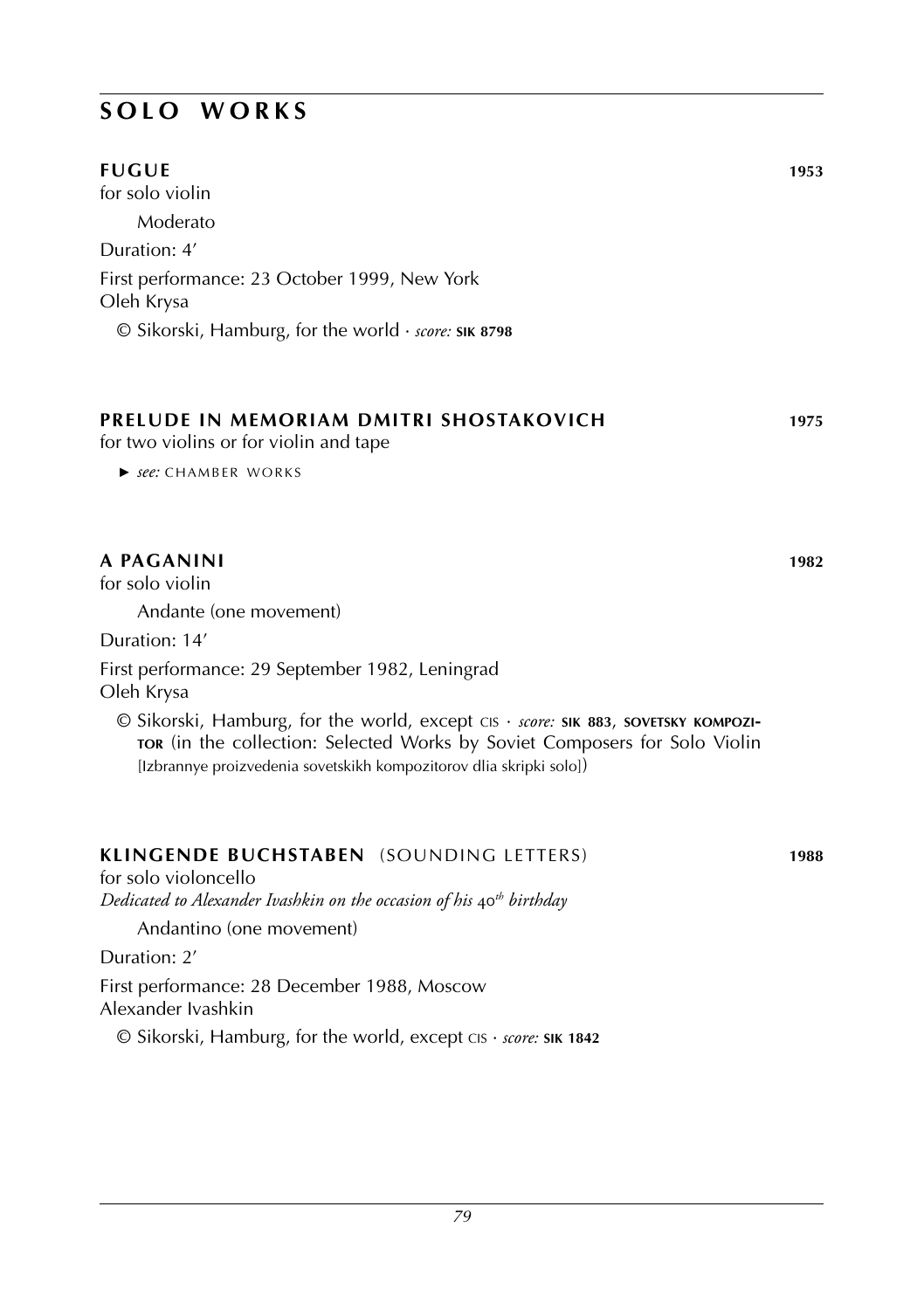### **s o l o w o r k s**

| MADRIGAL IN MEMORIAM OLEG KAGAN                                                                                                          | 1990 |
|------------------------------------------------------------------------------------------------------------------------------------------|------|
| for violin or violoncello solo                                                                                                           |      |
| Lento (one movement)                                                                                                                     |      |
| Duration: 6'                                                                                                                             |      |
| First performance of the violoncello version: 13 July 1991, Wildbad Kreuth<br>Natalia Gutman                                             |      |
| First performance of the violin version: 1994, New York (unconfirmed)<br>Gidon Kremer                                                    |      |
| $\odot$ Sikorski, Hamburg, for the world, except CIS $\cdot$ scores: SIK 1889 (violoncello version) $\cdot$<br>SIK 1914 (violin version) |      |
|                                                                                                                                          |      |

### **herrn alfred schlee zum 90. geburtstag 1991**

for solo viola

Duration: 3'

First performance: 18 November 1991, Vienna, Konzerthaus Garth Knox

© Universal Edition, Vienna · *score:* **ue 19991**

### **improvisation 1993**

for solo violoncello *Commissioned by the 'Acanthes' Contest, October* 1994 *Dedicated to Mstislav Rostropovich*

Andante poco rubato (one movement)

Duration: 7'

First performance: 19 June 1994, Paris Mstislav Rostropovich

© Sikorski, Hamburg, for the world · *score:* **sik 1955**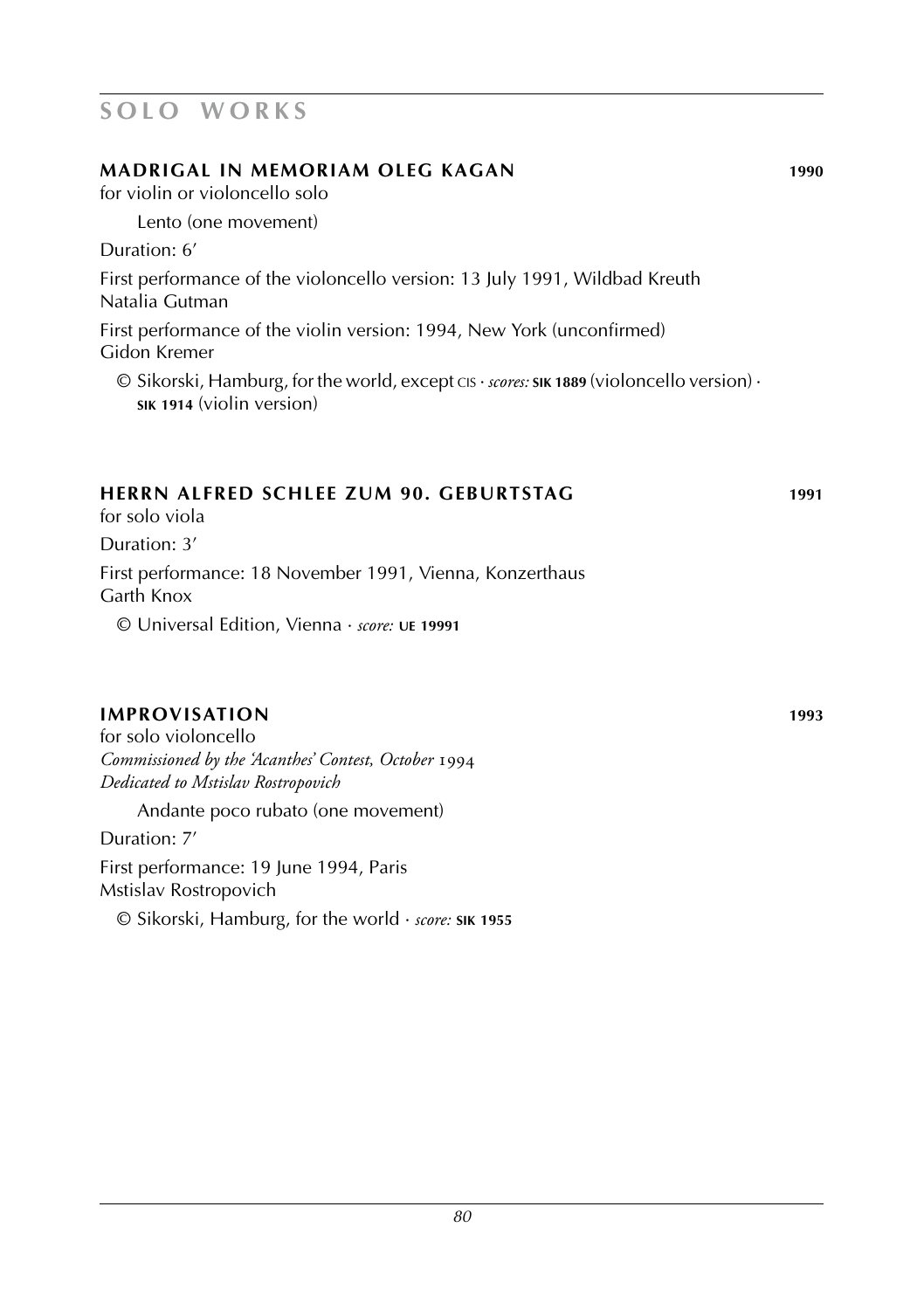### **WORKS FOR KEYBOARD**

### **five preludes and fugue 1953**-**1954**

for piano

- *1*. Prelude in A flat major *Moderato*
- *2*. Prelude in A minor *[Andante]*
- *3*. Prelude in D minor *Presto* **·** *Prestissimo*
- *4*. Prelude in E minor *Lento*
- *5*. Prelude in D minor *[Maestoso]* **·** *Scherzando* **·** *Tempo I*
- *6*. Fugue in B minor *[Andante]*

Duration: 18'

First performance: 14 February 2009, London Drosostalitsa Moraiti

© Sikorski, Hamburg, for the world, except cis · *score:* **sik 8825**

The appendix of **sik 8825** prints two further preludes in E minor (marked *Andante* and without tempo indication) which seem to represent variant versions of No. 4.

### **variations 1954**-**1955**

for piano Duration: 12' © Sikorski, Hamburg, for the world

### **prelude and fugue 1963 1963**

for piano

- *1*. Andante
- *2*. Allegretto

Duration: 8'

First performance: 1965, Moscow Leonid Brumberg

© Sikorski, Hamburg, for the world, except cis · *score:* **sik 1984**, **sovetsky kompozitor** (in the collection: The Young Musicians Library – Motley leaflets [Biblioteka yunogo muzykanta – pyostrye listki])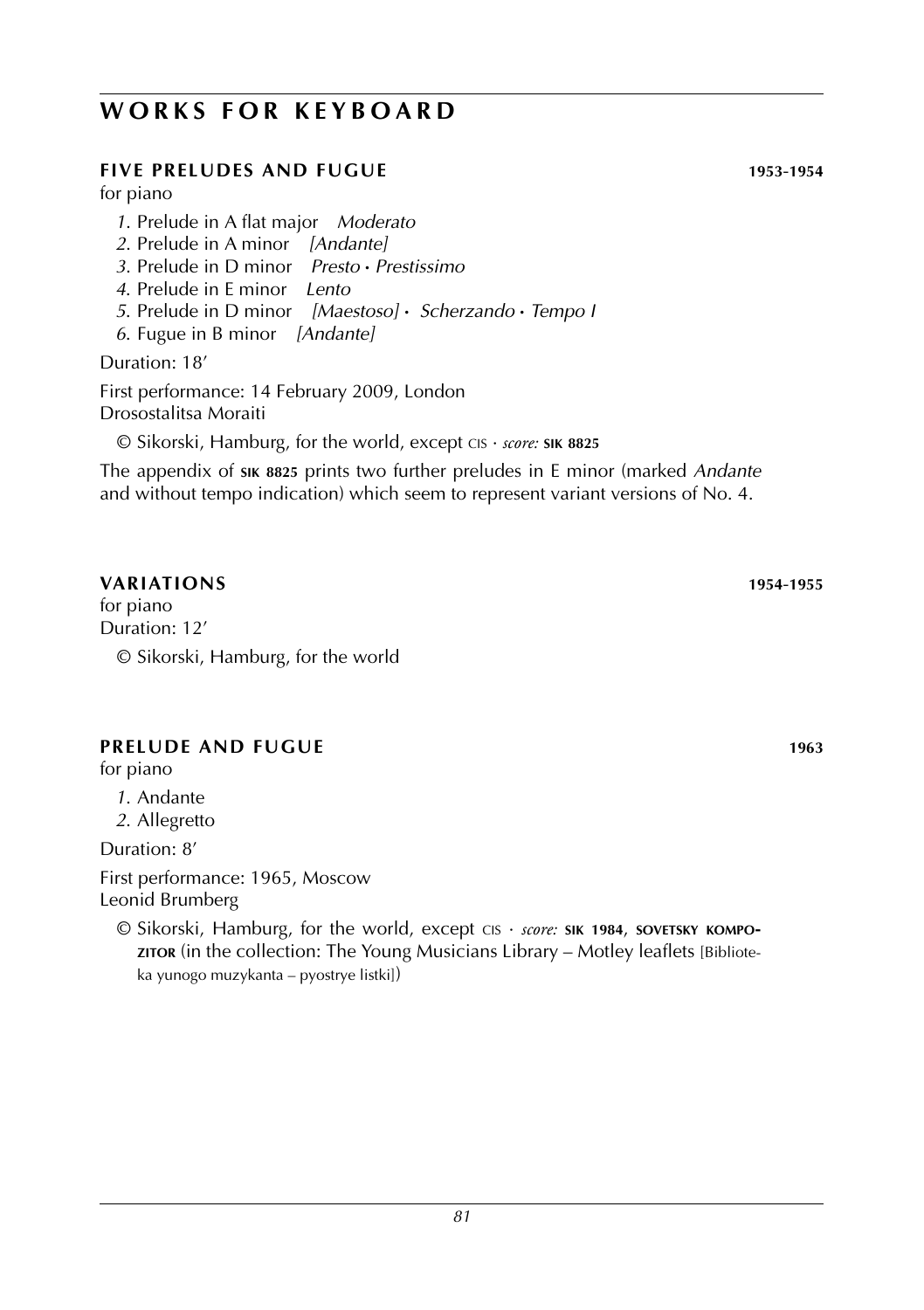### **w o r k s f o r k e y b o a r d**

### **improvisation and fugue 1965**

for piano

- *1*. Lento
- *2*. Vivo

Duration: 7'

First performance: April 1973, Moscow Vladimir Krainev

© Sikorski, Hamburg, for the world, except cis · *score:* **sik 1984**, **sovetsky kompozitor** (in the collection: Concert Pieces by Soviet Composers for Piano [Kontsertnye proizvedenia sovetskikh kompozitorov dlia fortepiano], No. 2)

### **variations on a chord 1965**

for piano

Grave **·** Lento **·** Allegretto **·** Andante **·** Agitato **·** Lento **·** Maestoso **·** Andante **·** Lento (one movement)

Duration: 5'

First performance: 20 June 1966, Moscow Irina Schnittke

© Sikorski, Hamburg, for the world, except cis · *score:* **sik 8883**

Variations on a Chord was also printed in the collections 'Neue sowjetische Klaviermusik' by Gerig, 'Neue sowjetische Klaviermusik Heft 2' by Breitkopf & Härtel and 'Contemporary Piano Musik for Children. 7<sup>th</sup> Grade of Children's Music School' [Sovremennaya fortepiannaya muzyka dlia detei. 7 klass DMSh]) by Muzyka.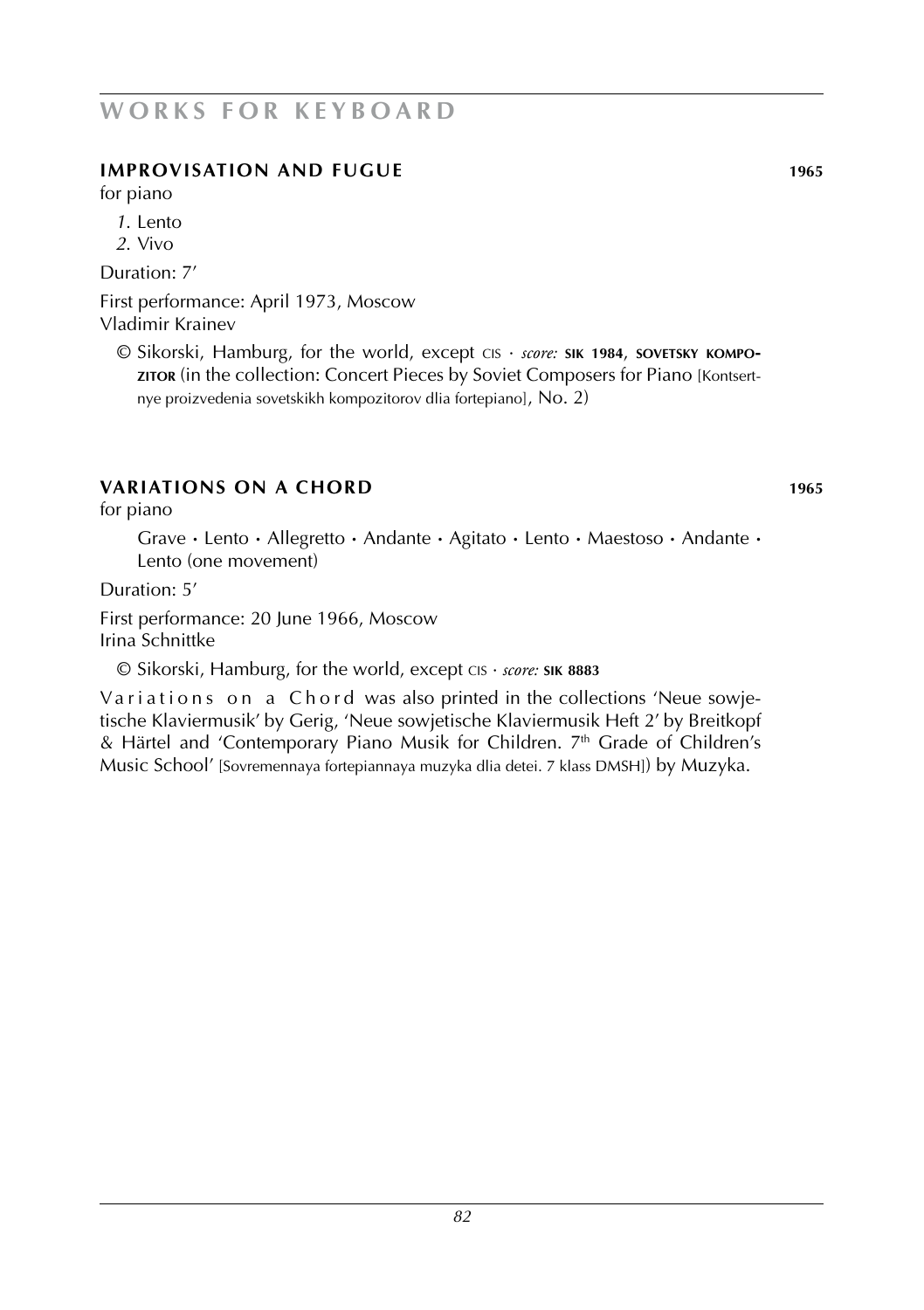### **w o r k s f o r k e y b o a r d**

### **little pieces 1971**

for piano *Dedicated to my son Andrei*

- *1*. Folk Song
- *2*. In the Mountains
- *3*. Cuckoo and Woodpecker
- *4*. Melody
- *5*. Tale
- *6*. Play
- *7*. Children's Piece
- *8*. March

Duration: 10'

First performance: 21 December 1971, Moscow Andrei Schnittke (only nos. 1-4)

© Sikorski, Hamburg, for the world · *scores:* **sik 2366**, **sovetsky kompopozitor** (in the collection: For the Small Ones. New Pieces for Piano by Soviet Composers [Dlia samykh malenkikh. Novye piesy sovetskikh kompozitorov dlia fortepiano] No. 1 [nos. 1-4])

### **homage to igor stravinsky, sergei prokofiev 1979 and dmitri shostakovich**

for piano six-hands

Senza metro, tempo libro – Allegretto, ma poco pesante – Senza metro (one movement)

Duration: 7'

First performance: 28 December 1979, Moscow

Viktoria Postnikova, Gennadi Rozhdestvensky, Alexander Bakhchiyev

© Sikorski, Hamburg, for the world, except cis · *score:* **sik 1818**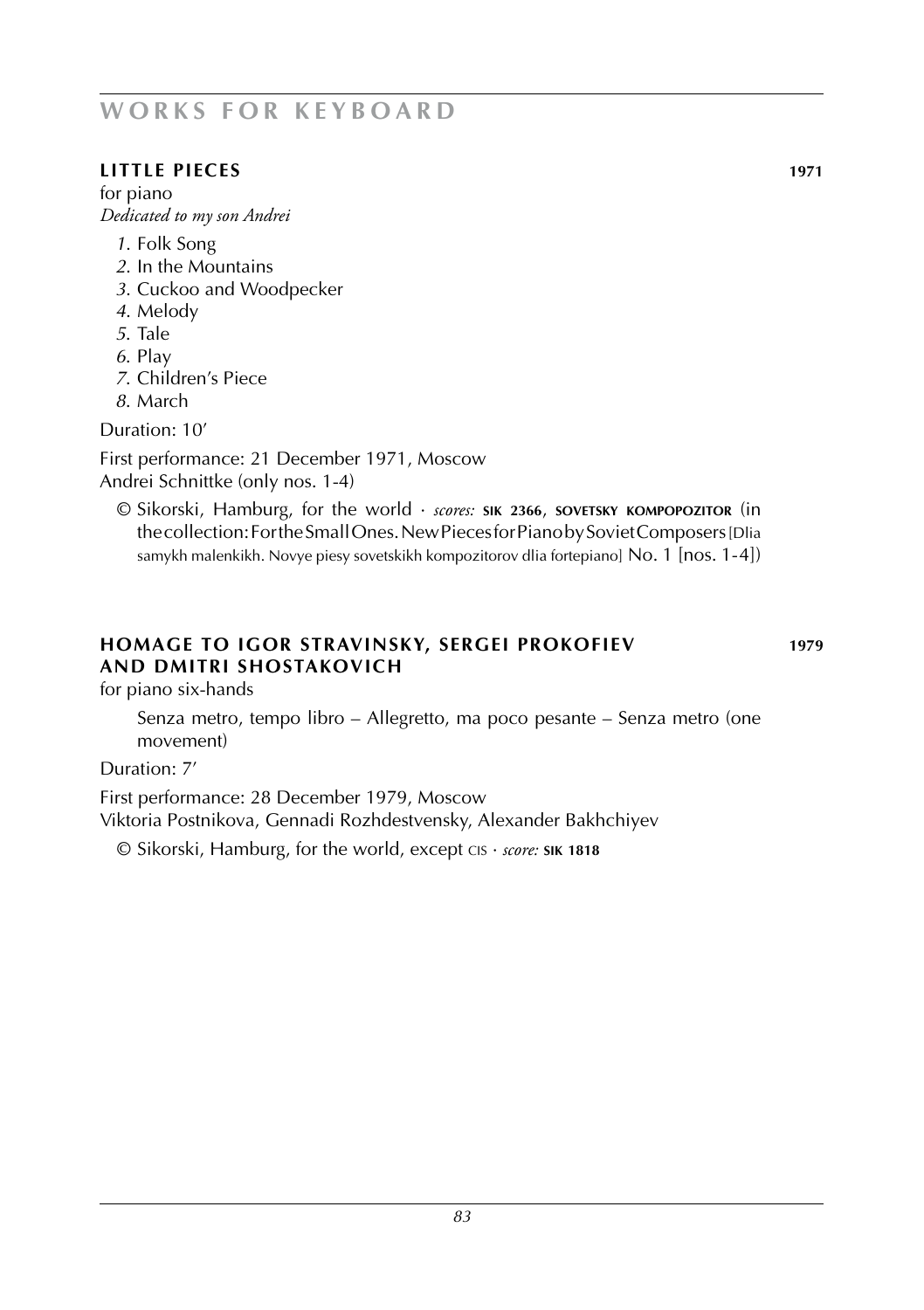### **w o r k s f o r k e y b o a r d**

#### **two short pieces 1980**

for organ *Dedicated to Thomas Daniel Schlee*

Duration: 8'

First performance: 1980, Vienna Thomas Daniel Schlee

- © Universal Edition, Vienna · Sikorski, Hamburg (for d, ch, e, gr, il, is, nl, p, s, dk, n, tr) · *score:* **ue 17480** (in the collection: Das neue Orgelalbum, second vol.)
- **E ARRANGEMENT FOR BAYAN by Friedrich Lips [1997]**  First performance: 14 February 1997, Amsterdam Friedrich Lips
- © Universal Edition, Vienna · Sikorski, Hamburg (for d, ch, e, gr, il, is, nl, p, s, dk, n, tr) · *score:* **ue 31131** / **sik 6893**

### **sonata No. 1 for piano 1987**

*Dedicated to Vladimir Feltsman*

- *1*. Lento *(attacca)*
- *2*. Allegretto *[attacca]*
- *3*. Lento *[attacca]*
- *4*. Allegro Pesante

Duration: 25'

First performance: 22 May 1988, New York Vladimir Feltsman

© Le Chant du Monde, Paris · Sikorski, Hamburg (for d, ch, dk, n, s. nl, gr, tr, il, is) · *score:* **cdm PN 2123** / **sik 6833**

#### **THree fragments 1990**

for harpsichord

- *1*. Andante
- *2*. Vivo
- *3*. Lento

Duration: 3'

First performance: 14 June 1990, Hamburg

Günter lena

© Sikorski, Hamburg, 1990, for the world, except cis · *score:* **sik 1843**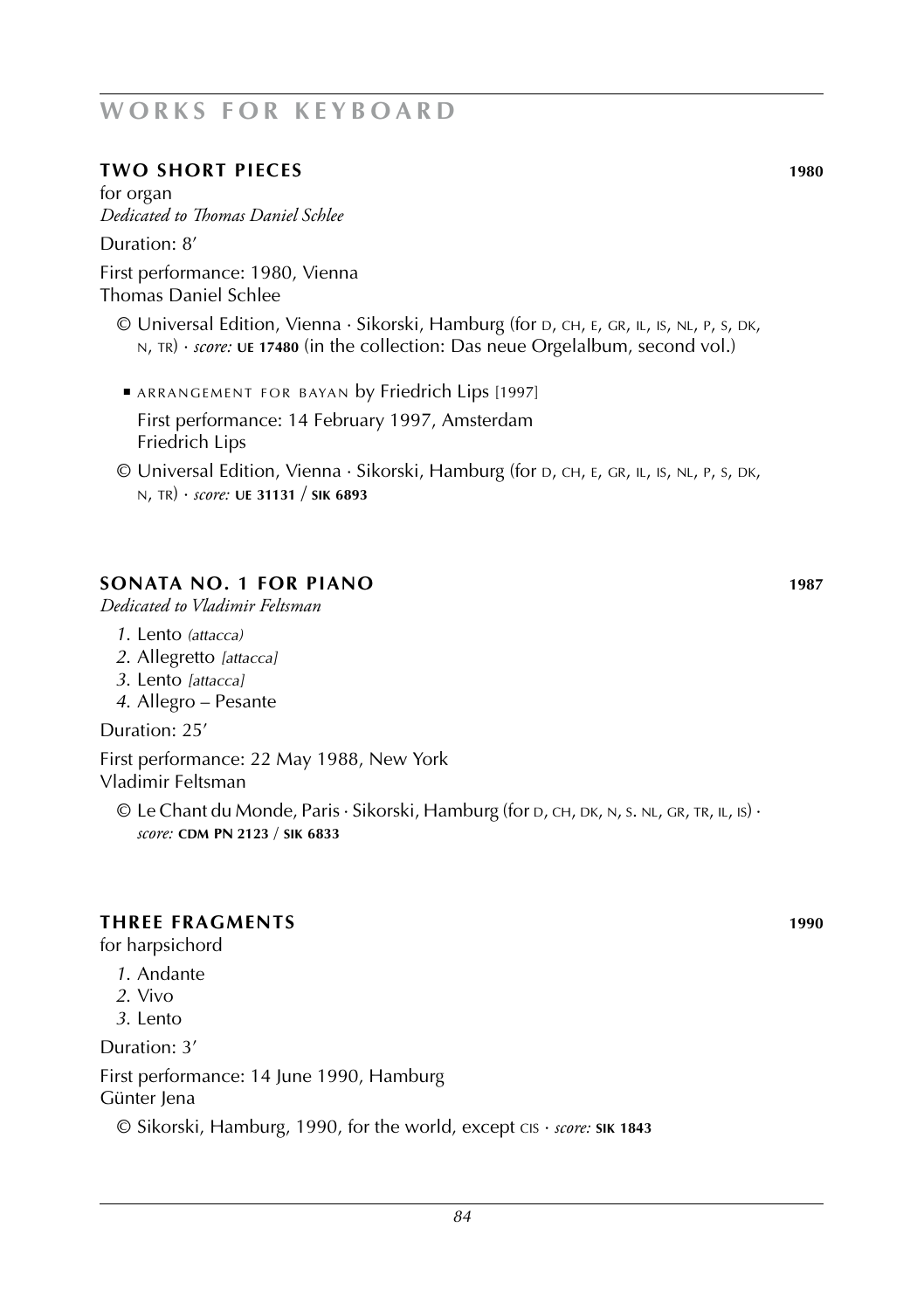### **WORKS FOR KEYBOARD**

### **five aphorisms 1990**

for piano *Dedicated to Joseph Brodsky and Alexander Slobodyanik*

- *1*. Moderato assai
- *2*. Allegretto
- *3*. Lento
- *4*. Senza tempo
- *5*. Grave

Duration: 14'

First performance: 21 October 1990, New York Alexander Slobodyanik (with poems by Joseph Brodsky recited between the movements)

© Sikorski, Hamburg, for the world, except cis · *score:* **sik 853**

### **sonata no. 2 for piano 1990**

*Dedicated to Irina Schnittke*

- *1*. Moderato
- *2*. Lento
- *3*. Allegro moderato

Duration: 20'

First performance: 1 February 1991, Lübeck Irina Schnittke

© Sikorski, Hamburg, for the world, except cis · *score:* **sik 1876**

#### **sonata No. 3 for piano 1992**

*Dedicated to Justus Frantz*

- *1*. Lento
- *2*. Allegro
- *3*. Lento
- *4*. Allegro

Duration: 17'

First performance: 14 March 1996, Tel Aviv Boris Berman

© Sikorski, Hamburg, for the world · *score:* **sik 1966**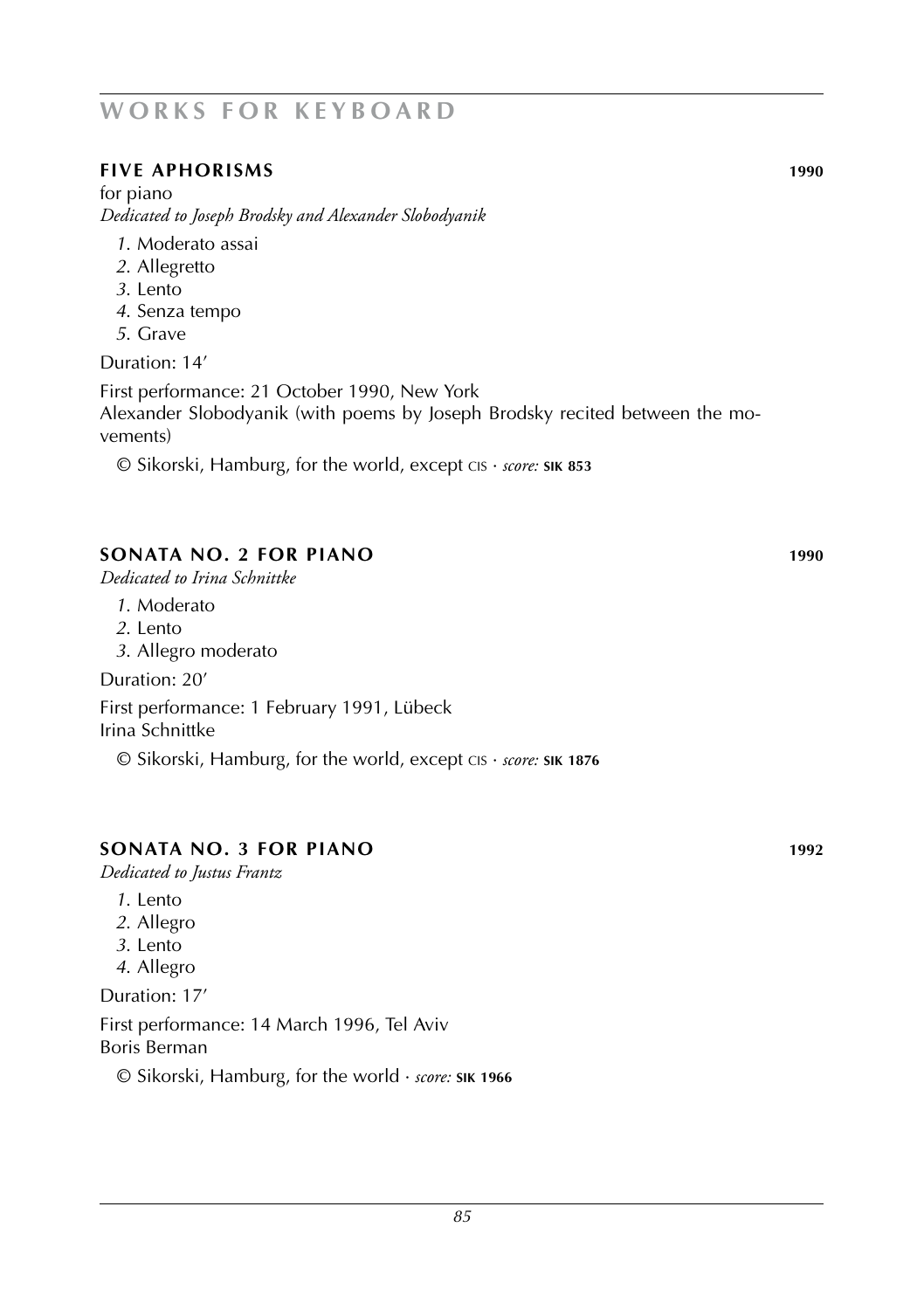### **WORKS FOR KEYBOARD**

### **sonatina 1994**

for piano four-hands *To my granddaughter Irina and her grandmother Irina* Allegro moderato (one movement) Duration: 4'

© Sikorski, Hamburg, for the world · *score:* **sik 2366**

#### **STREAM** 1969

Electronic music Duration: 4' © Sikorski, Hamburg, for the world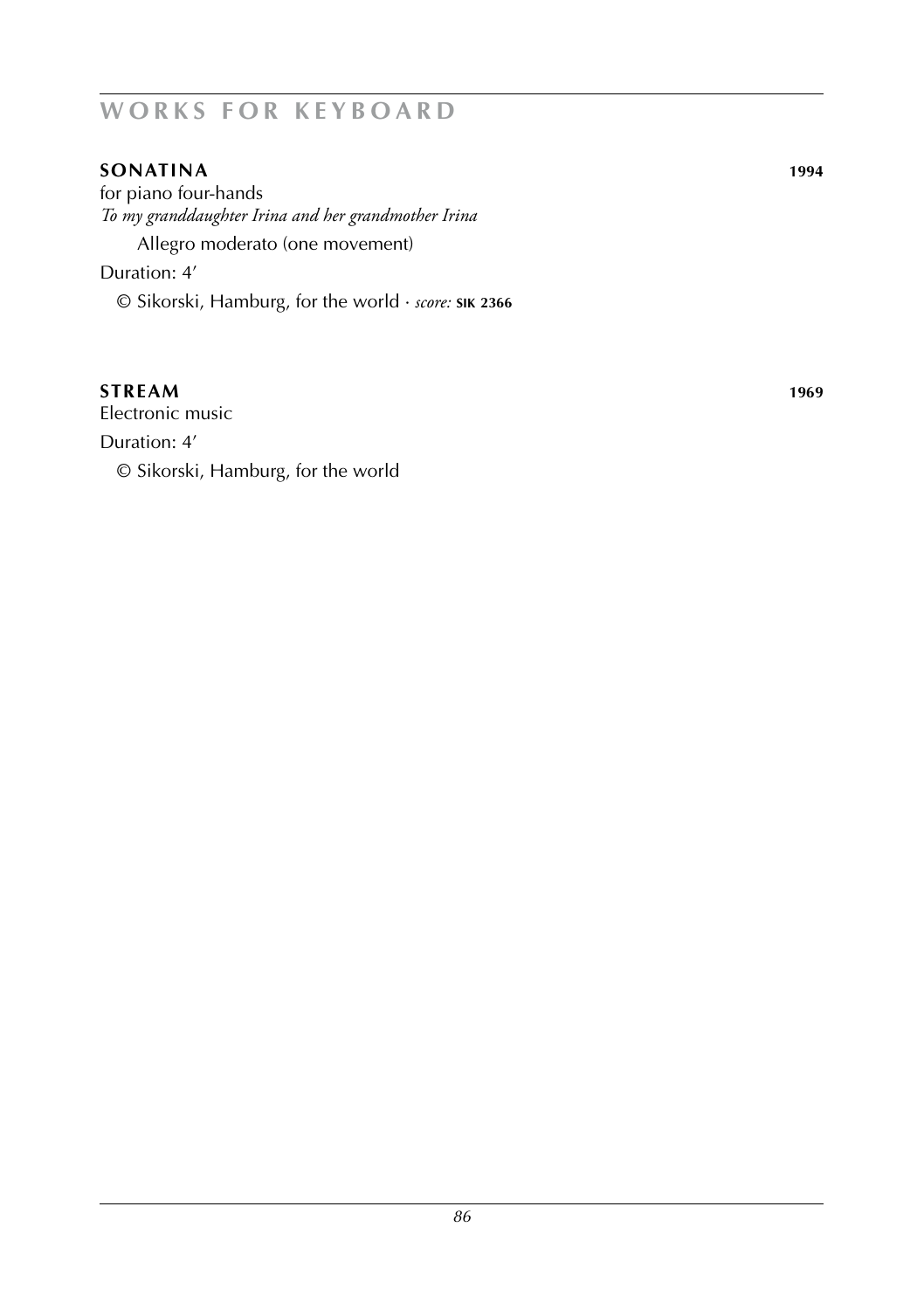### **c a d e n z a s**

### **cadenza 1975**

to W. A. Mozart's Piano Concerto in C minor, K. 491 (first movement) Duration: 5'

© Sikorski, Hamburg, for the world, except cis · *score:* **sik 1261**

### **three cadenzas 1975**/**1977**

to Ludwig van Beethoven's Violin Concerto in D major, Op. 61 for solo violin and timpani (first movement), for solo violin (second movement) and for solo violin, 10 violins and timpani (third movement)

Total duration: 8'

© Sikorski, Hamburg, for the world, except cis

The cadenza of the first movement was composed in 1975 and Beethoven's Violin Concerto was performed with this cadenza for the first time the same year in Kemerovo by violinist Mark Lubotsky under the baton of Lev Markiz. At Gidon Kremer's request Schnittke composed cadenzas for the second and third movement in 1977. Kremer played the concerto with all three of Schnittke's cadenzas in Salzburg in 1977. There is another (never performed) version of the third cadenza, which was dicovered in the Schnittke family archives in 2010.

### **two cadenzas 1980**

to W. A. Mozart's Piano Concerto in C major, K. 467 (first and third movement) Duration: 5'

© Sikorski, Hamburg, for the world, except cis · *score:* **sik 1261**

### **cadenza 1983**

to W. A. Mozart's Piano Concerto in C major, K. 503 (first movement)

Duration: 3'

© Sikorski, Hamburg, for the world, except cis · *score:* **sik 1267**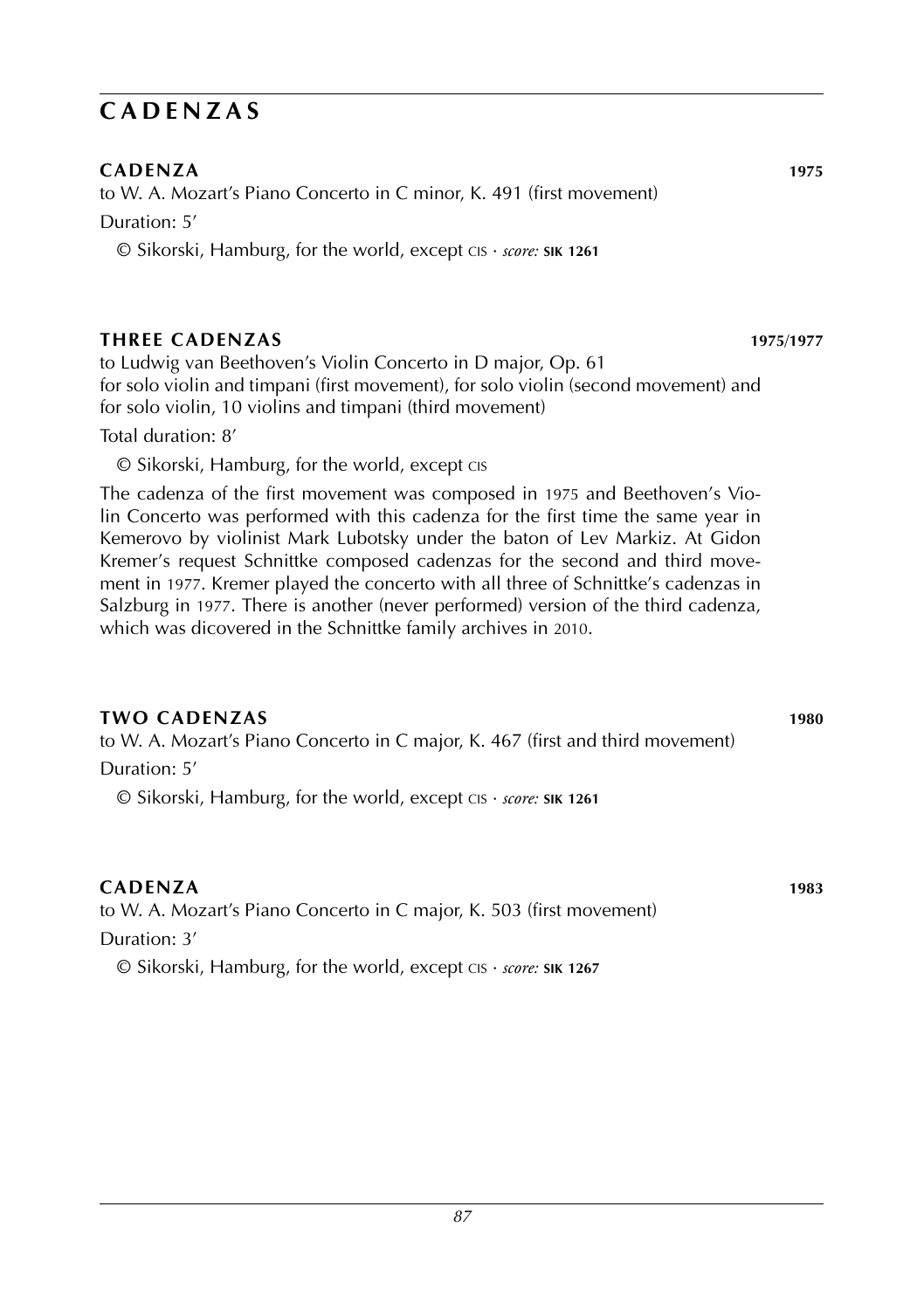### **c a d e n z a s**

### **Two cadenzas 1983**

to W. A. Mozart's Bassoon Concerto in B flat major, K. 191 (first and second movement)

Duration: 3'

© Sikorski, Hamburg, for the world, except cis · *scores:* **sik 1841** · **sovetsky kompozitor** (in the collection: Works for Solo Bassoon by Soviet composers [Proizvedenia sovetskikh kompozitorov dlia fagota solo])

### **TWO cadenzas 1990**

to W. A. Mozart's Piano Concerto in B flat major, K. 39 (first and third movement) Duration: 3' First performance: 19 April 1991, Hamburg (in John Neumeier's ballet 'Fenster zu

Mozart') Carol Tainton

© Sikorski, Hamburg, for the world, except cis · *score:* **sik 1267**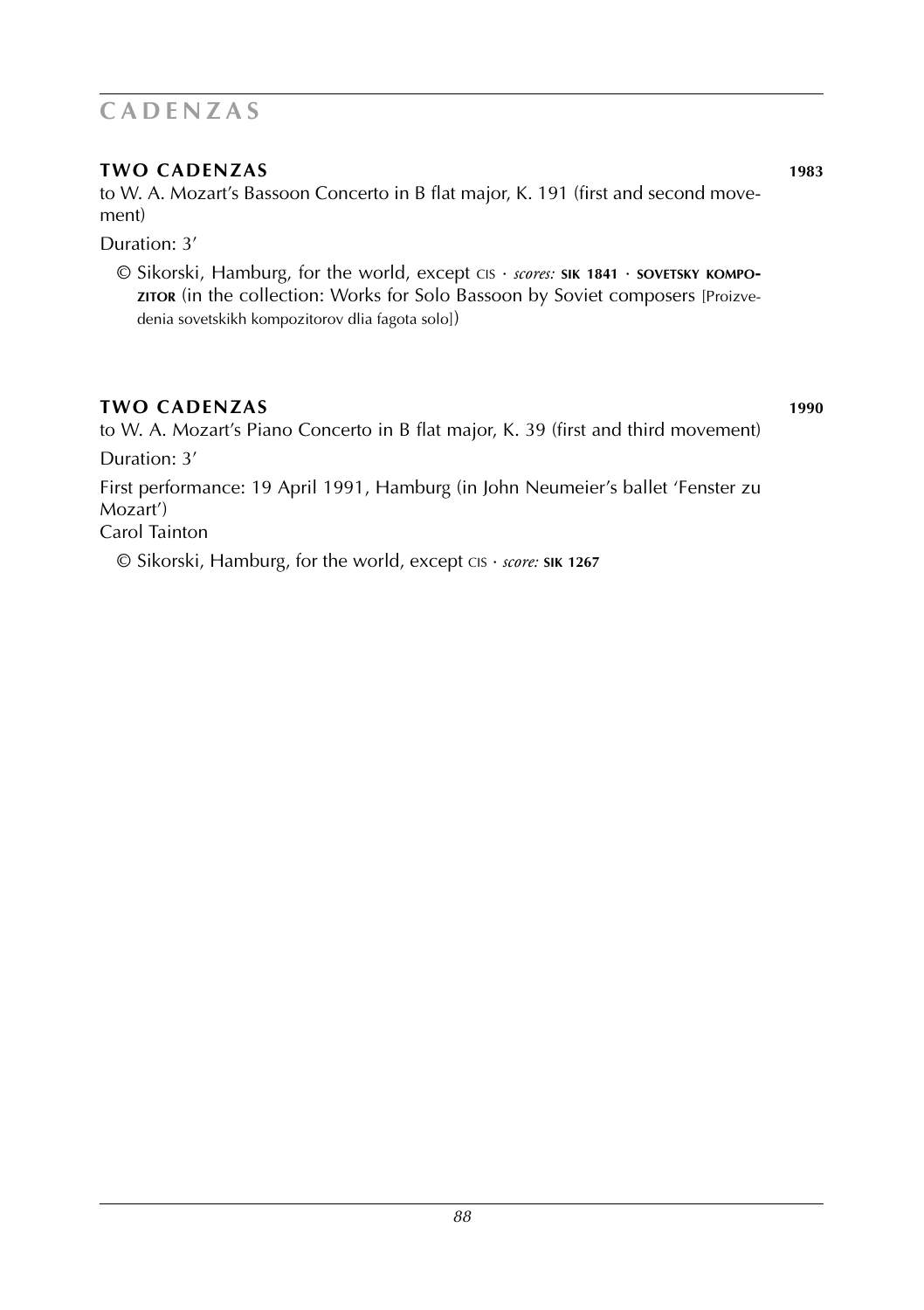### **a r r a n g e m e n t s a n d t r a n s c r i p t i o n s**

#### **PANTOMIME** [WOLFGANG AMADEUS MOZART] 1975

Suite for chamber ensemble (Instrumentation of Mozart's Fragment K. 416d)

- *1*. Pantalone and Colombine *[Allegro moderato]*
- *2*. The Dottore *(Maestoso)*
- *3*. Pierrot *(Allegro)*
- *4*. The Dottore and Colombine *(Poco adagio)*
- *5*. A Table Is Brought in *(Andante molto)*
- *6*. The Afflicted Colombine *(Adagio)*
- *7*. Harlequin *[Allegro]*
- *8*. The Turk *(Maestoso)*
- *9*. Colombine's Flirtation *(Larghetto)*
- *10*. Pierrot Chases Harlequin *(Allegro)*
- *11*. Harlequin's Defeat *(Maestoso)*
- *12*. Pierrot Is Frightened *(Adagio)*
- *13*. Finale *[Allegro moderato]*

 $1.0.1.0 - 0.0.0.0 - 2$  perc (bass dr, cym, tubular bells, glsp). org. strings (3/0/1/1/1)

Duration: 15'

First performance: New Year's Day 1975/1976, Moscow

Gidon Kremer, Tatiana Grindenko, Natalia Gutman, Oleg Kagan, Alexei Lubimov and others

© Sikorski, Hamburg, for the world, except cis · *study score:* **sik 1756**

**TWO PRELUDES FOR SMALL ORCHESTRA** [DMITRI SHOSTAKOVICH] 1976 (Transcription of Nos. 1 and 2 from Five Preludes for Piano [1921])

- *1*. Allegro moderato e scherzando
- *2*. Andante

Duration: 3'

© Sikorski, Hamburg, for the world · *score:* **sovetsky kompozitor** (in the collection: Repertory for the Symphony Orchestras of Children's Music Schools and Secondary Music Schools. Pieces by Soviet Composers [Repertuar simfonicheskikh orkestrov DMSh i muzykalnykh uchilishch. Piesy sovetskikh kompozitorov])

© Sikorski, Hamburg (for d, ch, e, gr, il, is, nl, p, s, dk, n, tr)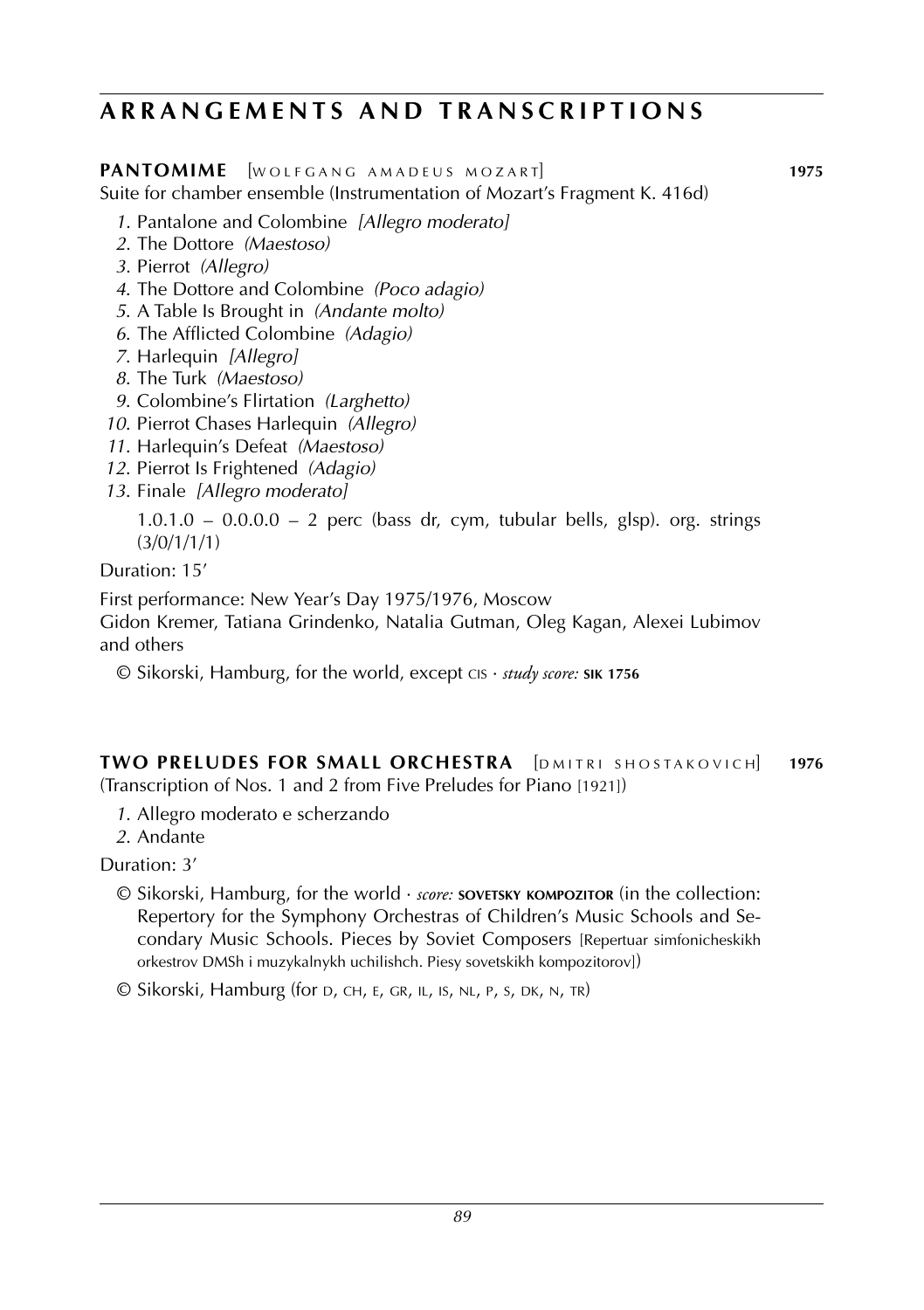### **ARRANGEMENTS AND TRANSCRIPTIONS**

### **QUEEN OF SPADES** (PIQUE DAME) [PYOTR TCHAIKOVSKY] 1977

Opera in two acts after Alexander Pushkin

Première: 10 November 1990, Karlsruhe

Badischer Staatsopernchor – Badische Staatskapelle – Myron Romanul (conductor) – Yuri Lyubimov (director)

© Sikorski, Hamburg, for the world

The arrangement was achieved in close collaboration with Yuri Lyubimov, who was responsible for the revision of the text. The alterations consist mainly of deletions of choral parts and certain scenes in order to enhance the dramatic structure of the piece. Sections with spoken text from Pushkin's novel were added. These spoken parts are accompanied by music for harpsichord newly composed by Schnittke based on original material from Tchaikovsky's opera.

### **RAGTIME**  $\begin{bmatrix} \text{SCOTI} & \text{OPTI} \end{bmatrix}$

for orchestra Transcription of a piano ragtime

> $3(pice).2.3(Eb)$  cl $).2 - 2.4.1.1 -$  perc (timp, tam-t, tubular bells, jazz drums, vibr). piano. hpd

First performance: 1 December 1984, Moscow

USSR Ministry of Culture State Symphony Orchestra – Gennadi Rozhdestvensky (conductor)

### **SERENADE** [ADOLF JENSEN] **1984**

for mezzo-soprano and orchestra

Transcription of 'Serenade' for mezzo-soprano and piano

 $2.1.2.2 - 2.2.0.0 -$  timp. harp. strings  $(6/5/4/3/2)$ 

First performance: 17 February 1984, Moscow Tatiana Yerastova (mezzo-soprano) – USSR Ministry of Culture State Symphony Orchestra – Gennadi Rozhdestvensky (conductor)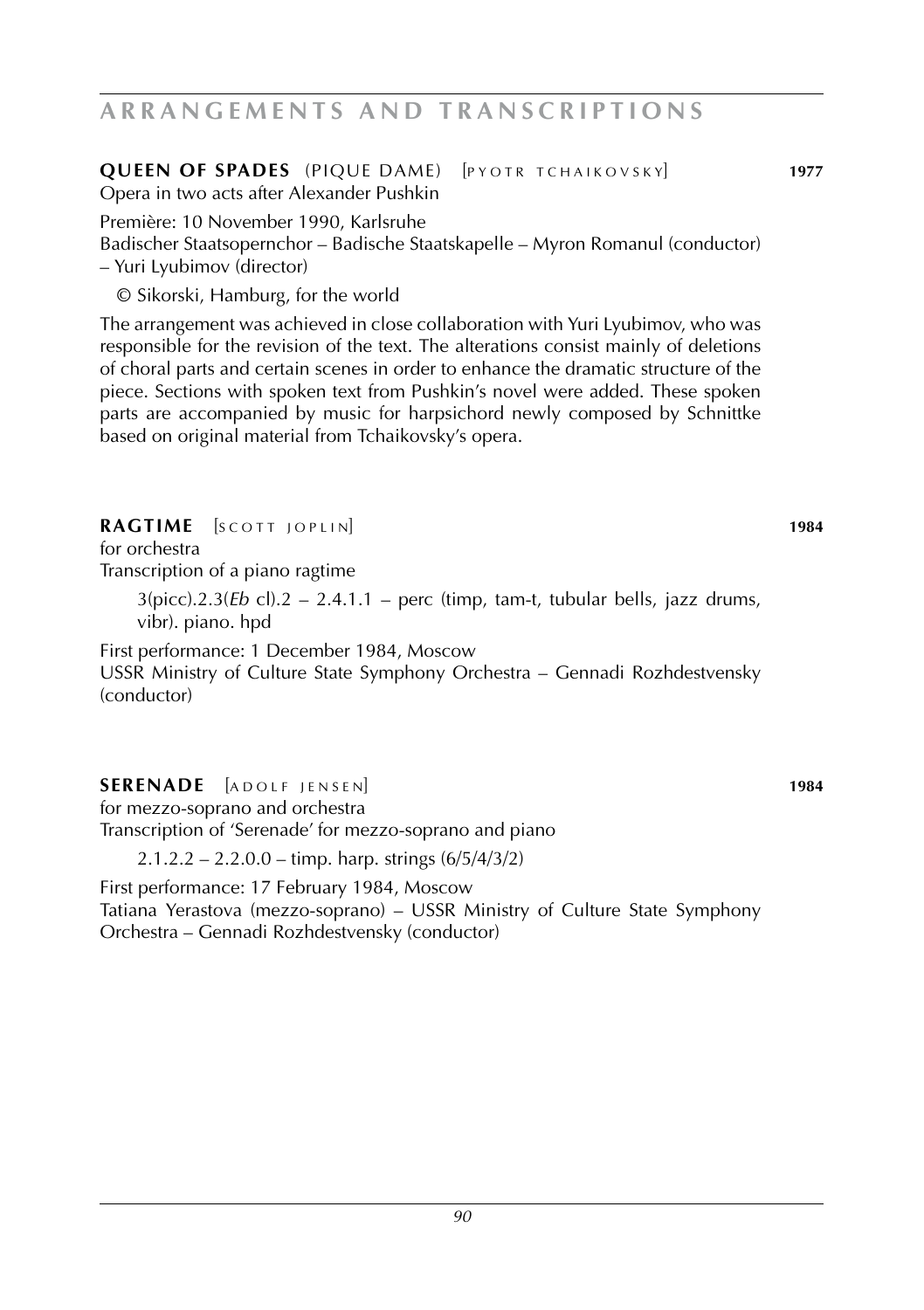### ARRANGEMENTS AND TRANSCRIPTIONS

### **BESCHWÖRUNG** [FRIEDRICH NIETZSCHE] **1984**

for mezzo-soprano and orchestra Transcription of 'Beschwörung' for mezzo-soprano and piano

 $2.3$ (cor anglais). $2.3$ (db bn) –  $4.3.3.1$  – timp. tubular bells. harp.cel. strings

First performance: 17 February 1984, Moscow

Tatyana Yerastova (mezzo-soprano) – USSR Ministry of Culture State Symphony Orchestra – Gennadi Rozhdestvensky (conductor)

#### **Canon 'An das Frankfurter Opernhaus'** [a l b a n b e r g] **1985**/**1987** Arrangement of the like-named work by Alban Berg

Duration: 4'

■ VERSION FOR NINE STRINGS [1985]

 First performance: 2 April 1985, Moscow Lithuanian Chamber Orchestra – Saulius Sondeckis (conductor)

**UVERSION FOR VIOLIN AND STRINGS [1987]** 

 First performance: 1 August 1987, Dartington Mark Lubotsky (violin)

- © Universal Edition, Vienna
- ► for details concerning Gidon Kremer's Suite of Fragments, for which Canon 'An das Frankfurter Opernhaus' was used, see: CHAMBER music, Piano Quartet [1988]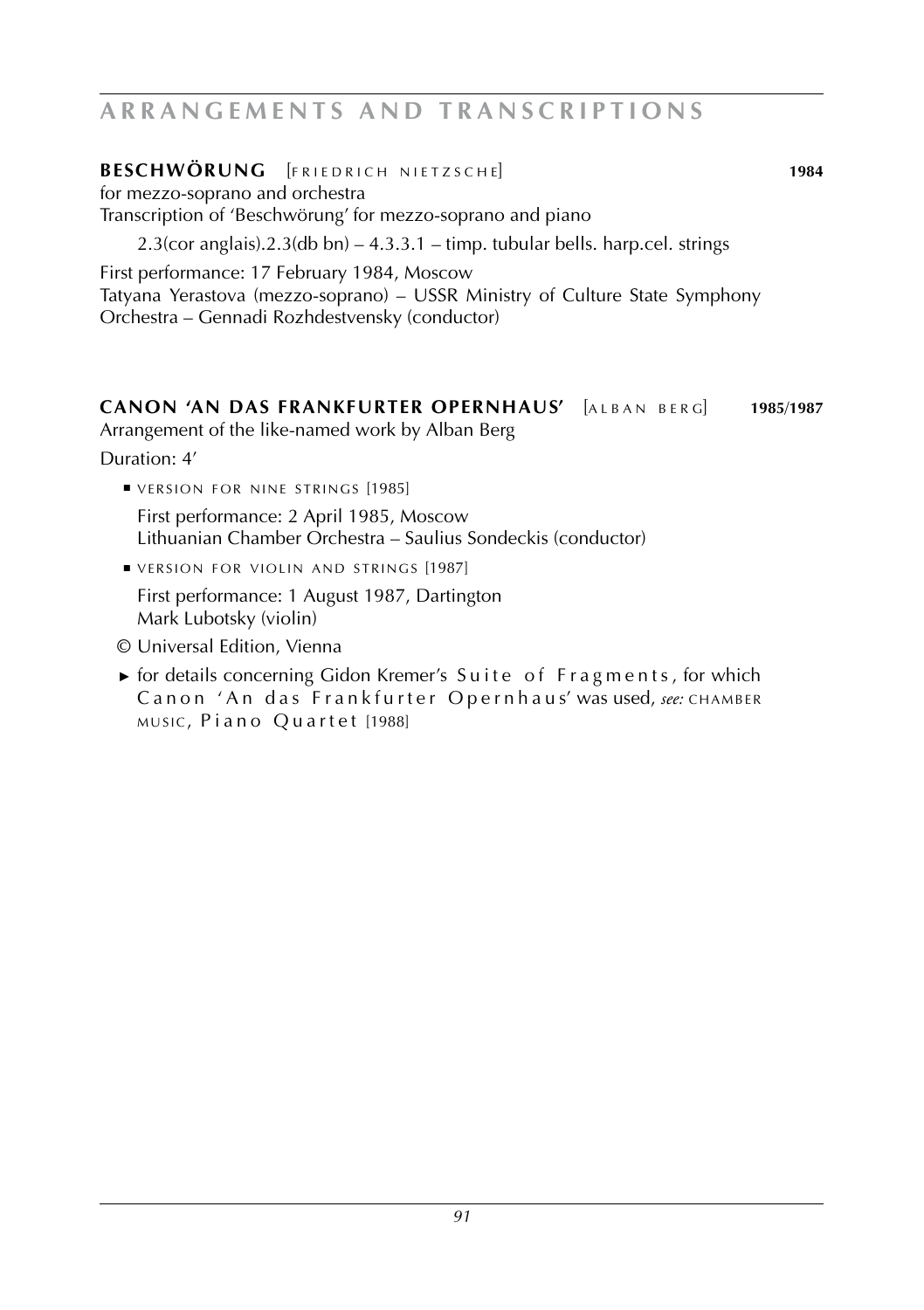### **INTRODUCTIOn 1962**

Produced by Mosfilm – Igor Talankin (director) Duration: 22' © Sikorski, Hamburg, for the world, except CIS

#### **the adventures of a dentist 1965**

Produced by Mosfilm – Elem Klimov (director)

3(picc).2.3(*Eb* clar).alto sax. tenor sax. baritone sax.2 – 4.3.3.2 – banda: 2 cornets, 3 flugelhorns (alto, tenor [2/1]), euphonium – timp. perc (tgl, 2 wood bl, 2 tom-t, side dr, bass dr, cym, tubular bells, glsp, marimba). banjo. 2 guit. el.guit. harp. cel. hpd. piano. strings – voice

© Sikorski, Hamburg, for the world

#### **just a little joke 1966**

Produced by Mosfilm – Andrei Smirnov (director)

#### **the commissar** (die kommissarin)

(based on Vasily Grossman's short story 'In the Town of Berdichev') **1967** Produced by Maxim Gorky Studio – Alexander Askoldov (director)  $3(pice).3.3(Eb \text{ clar, alto sax}).4(db \text{bn}) - 4.4.4.1 - timp. perc (3 wood bl, 2)$ bogos, 3 tom-t, side dr, bass dr, cym, susp.cym, tam-t, tubular bells, xyl, vibr, marimba). guit. harp. 2 pianos. cel. el.org. strings – female choir

© Sikorski, Hamburg, for the world

| THE OWNERLESS HOUSE<br>Produced by Mosfilm – Budimir Metalnikov (director)                   |      |
|----------------------------------------------------------------------------------------------|------|
| <b>THE ANGEL</b><br>Produced by Central Experimental Film Studio – Sergei Smirnov (director) | 1968 |

#### **the sixth of july 1968**

Produced by Mosfilm – Juli Karasik (director)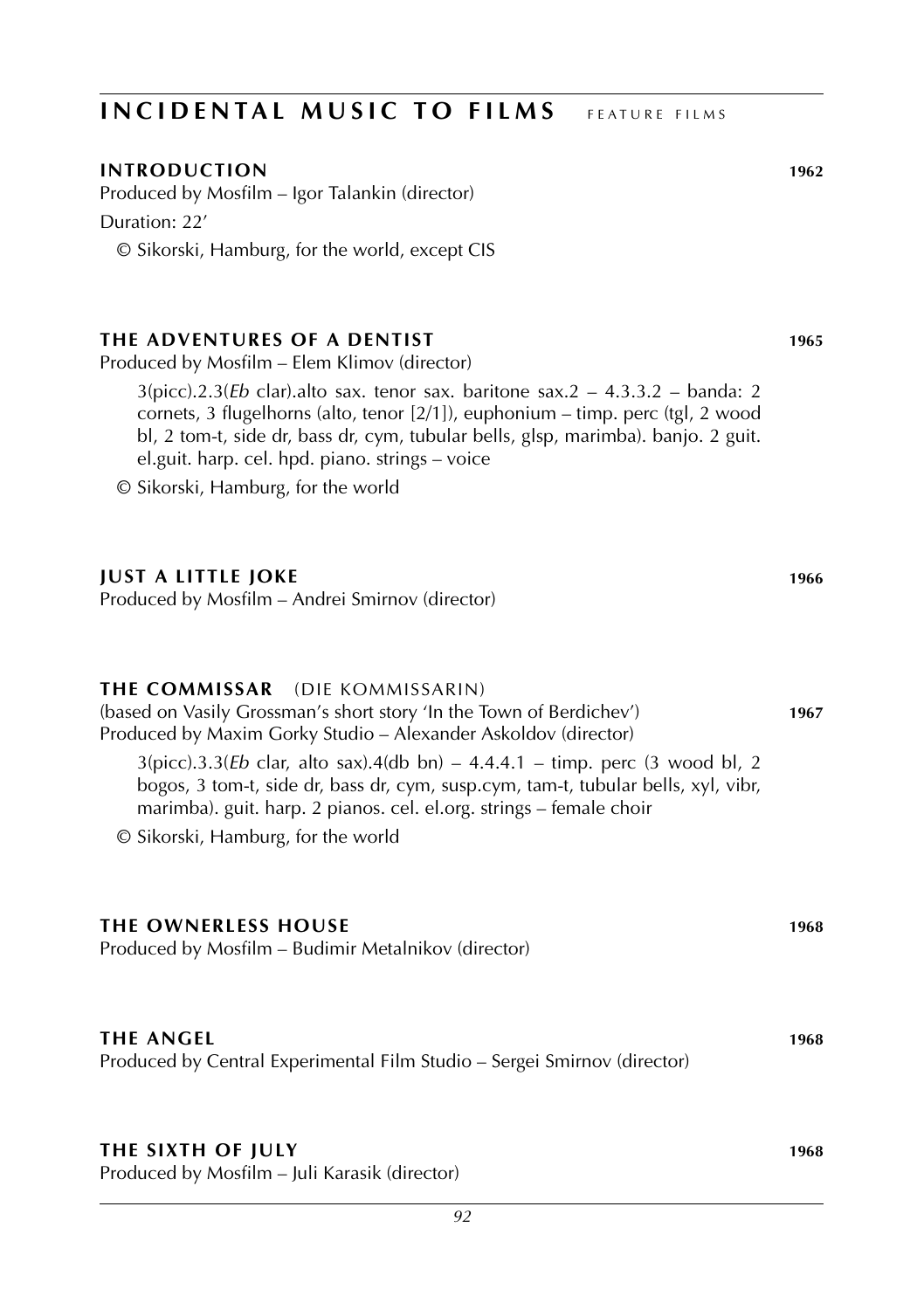### **used cartridge cases 1968**

Produced by Maxim Gorky Studio – Evgeni Fridman (director)

#### **day stars 1968**

Produced by Mosfilm – Igor Talankin (director) – Olga Berggolz, Igor Talankin (szenario) – Margarita Pilikhina (camera)

- *1*. Barrel organ (I) *Moderato* · *Più mosso* · *Poco meno mosso* · *Tempo I*
- *2*. Barrel organ (II)
- *3*. Wintry zoo *Cadenza I* · *Cadenza II* · *Cadenza III* · *Cadenza IV*
- *4*. Zoo *Andante* · *Allegretto*
- *5*. Foxtrot
- *6*. ??? *Allegretto*
- *7*. Strange quay [странная пристань]
- *8*. The Arc *Allegretto*
- *9*. Execution ... Bells *Pesante*
- *10*. Riflemen *Moderato*
- *11*. The Uprising *Agitato*
- *12*. The Carriage *Moderato* [приход муськи]??? *Andante* The Staircase
- *13*. Finale *Allegretto*
- *14*. Variant of the closing form 'Finale'

3(picc).3(cor anglais).4(*Eb* clar, bass clar).2 alto sax. tenor sax. baritone sax.3(db bn) – 4.4.3.1 – timp. perc (tgl, wood bl, 3 bongos, 3 tom-t, drums, side dr, bass dr, cym, tam-t, Charleston, tubular bells, el.bells, glsp, xyl, vibr, marimba). guit. 2 harps. cel. piano. el.org. strings

© Sikorski, Hamburg, for the world, except CIS

#### **SICK AT HEART** (after a story by Anton Chekhov) **1969** Produced by Mosfilm – Boris Blank (director)

**uncle vanya** (after Anton Chekhov's like-named play) **1971** Produced by Mosfilm – Andron Mikhalkov-Konchalovsky (director)

 $3.3.3$ (bass clar). $3$ (db bn) –  $4.4.3.1$  – timp. perc (side dr, cym, tam-t, tubular bells, vibr, marimba). harp. cel. piano. strings

© Sikorski, Hamburg, for the world, except cis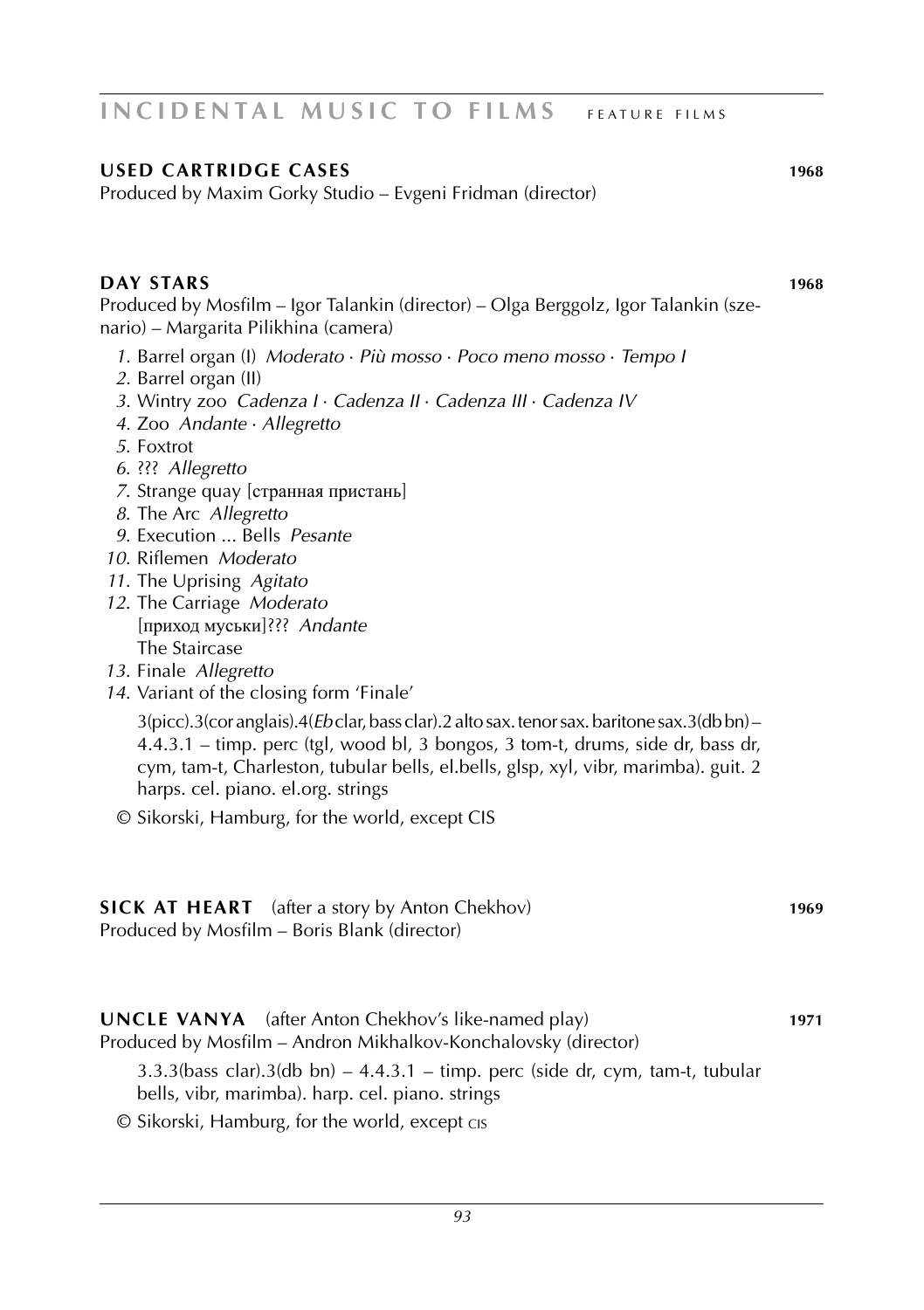#### **belorussian station 1971**

Produced by Mosfilm – Andrei Smirnov (director)

#### **SPORT, SPORT, SPORT**

Produced by Mosfilm – Elem Klimov (director)

4(picc).4(cor anglais).5(*Eb* clar, bass clar).soprano sax. alto sax. tenor sax. baritone sax.4(db bn) – 4.4.4.1 – timp. perc (tgl, flex, ratchet, bongos, 3 tom-t, conga, side dr, bass dr, cym, tam-t, tubular bells, glsp, vibr, marimba). mandolin/ domra. 3 el.guit. 2 harps. cel. piano. acc. el.org (ionica). strings – mixed choir © Sikorski, Hamburg, for the world

| <b>THE SEAGULL</b> (after Anton Chekhov's like-named play)<br>Produced by Mosfilm – Juli Karasik (director) | 1971 |
|-------------------------------------------------------------------------------------------------------------|------|
| $2.2.3$ (bass clar). $2 - 4.2.3.0 -$ timp, tam-t, harp, cel, strings                                        |      |
| © Sikorski, Hamburg, for the world, except cis                                                              |      |
|                                                                                                             |      |
| YOU AND ME                                                                                                  | 1972 |
| Produced by Mosfilm – Larisa Shepitko (director)                                                            |      |
|                                                                                                             |      |
| WHERE THE ARBAT CROSSES BUBULINAS STREET                                                                    | 1973 |
| Produced by Mosfilm – Manos Zakharias (director)                                                            |      |
|                                                                                                             |      |
| <b>HOT SNOW</b>                                                                                             | 1973 |
| Produced by Mosfilm – Gavriil Egiazarov (director)                                                          |      |
|                                                                                                             |      |
|                                                                                                             |      |

#### **THE RIGHT TO JUMP** 1973 Produced by Mosfilm – Valery Kremnyov (director)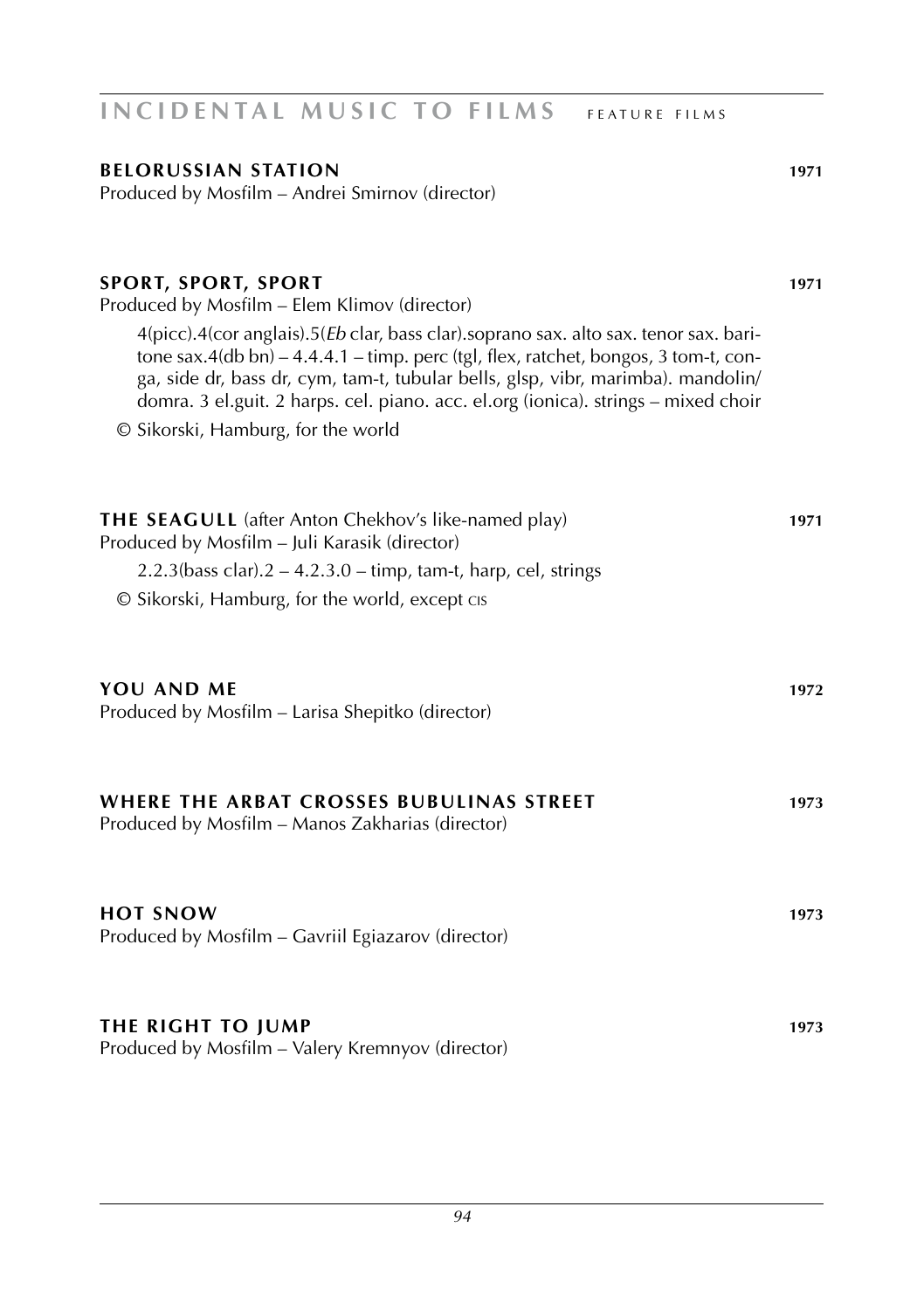#### **cities and years** (in two parts) **1973**

Produced by Mosfilm – Alexander Zarkhy (director) – Vladimir Valutsky, Alexander Zarkhi (szenario after Konstantin Fedin's novel) – Alexander Knyazhinsky (camera)

- . Introduction *Moderato* · *Tempo di valse lento*
- . Addition to the introduction
- . Danger *Lento*
- . Before the Battle
- . The Battle *Agitato*
- . After the Battle *Agitato*
- . March I
- . March II
- . March III
- . March III (continuation)
- . March IV
- . The Hospital
- . Victory *Agitato*
- . Holiday *Tempo della* '*Carmagnole*'
- . Revolution in Germany
- . Repetition
- . Epilogue *Andante*
- . Kurt's Execution
- . 'Internationale' (arrangement)
- . German Revolutionary Song
- . The Italian Prisoners (based on the sequence 'Dies irae') *Lento*
- . Opening credits *––* · *poco più mosso*
- . Conversation *Lento*
- . Explanation *Agitato*
- . Meeting of Rita and Marie *Andante*
- . Quarrel
- . Suffocation *Lento*
- . Encounter
- . Polka (from the episode 'The Fair')
- . The Fair *Allegro*
- . –– *Agitato*
- . –– *Agitato*
- . Percy's Ditty
- . Epilogue
- . Couplets
- . Andrei's Return *Andante*
- . Addition to 'Andrei's Return'
- . The Staircase *Moderato*
- $40 -$
- . Andrei
- . Waltz I
- . Waltz II
- . Waltz III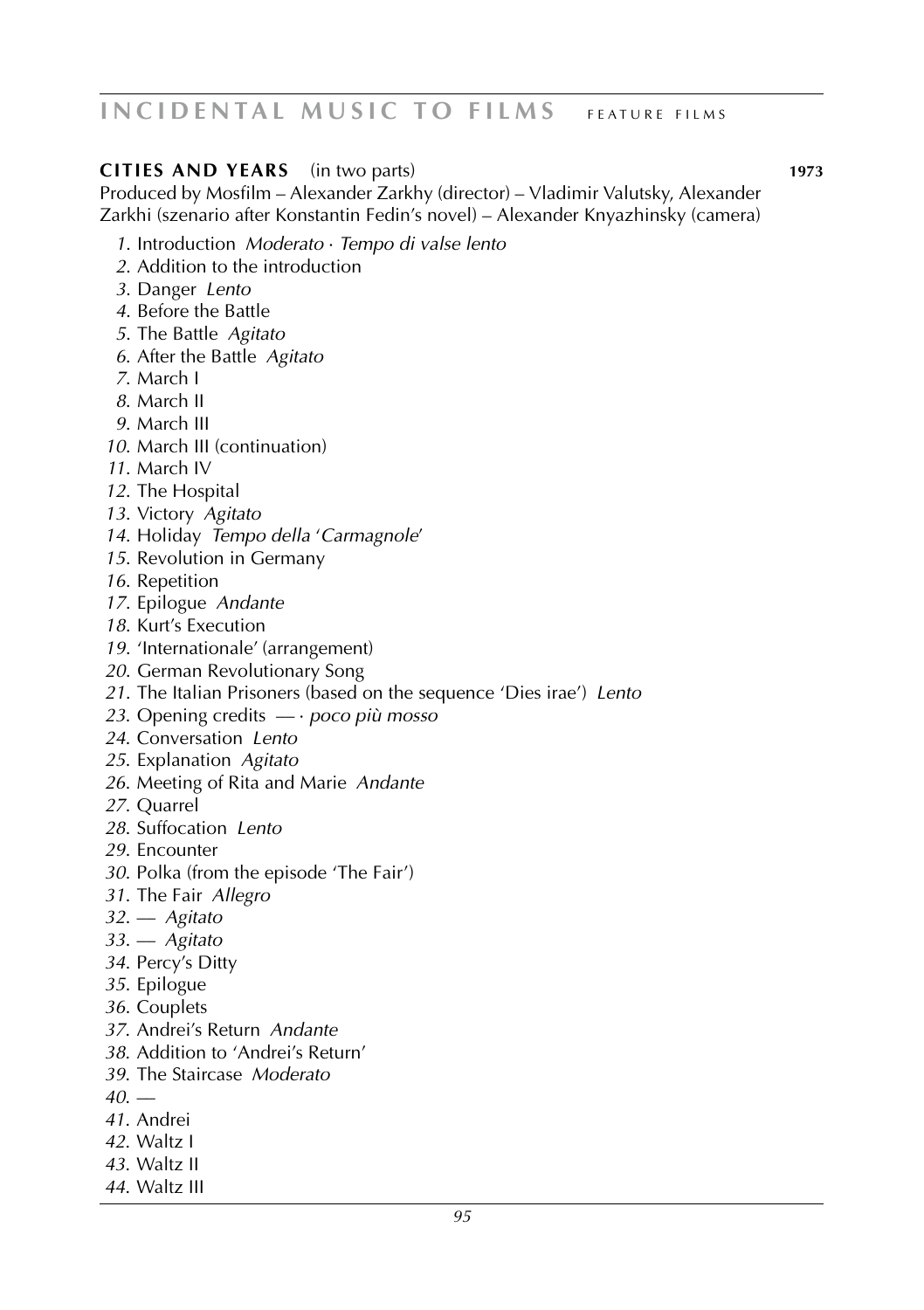**CITIES AND YEARS [ CONTINUED]** 

- *45.* Introduction to part II
- *46.* The Wedding
- *18*. Prayer before the beginning of the battle *Moderato*
- *47*. Divine Service
- *22*. Choral score for The Italian Prisoners *Lento*

4(2picc).3(cor anglais).4(*Eb* clar, bass clar).4(db bn) – 4.4.4.1 – banda (2 cornets, 2 alto flugelhorns, 2 tenor flugelhorns, euphonium, 2 bass flugelhorns) – timp. perc (tgl, 5 tom-t, bongos, side dr, bass dr, 5 cym, tam-t, bells, glsp, xyl, vibr, marimba, siren). guit. el.guit. bass guit. 2 harps. cel. hpd. piano. org. ionika. acc. strings – male choir

© Sikorski, Hamburg, for the world, except CIS

| <b>THE CAPTAIN'S DAUGHTER</b> (after Alexander Pushkin) | 1974 |
|---------------------------------------------------------|------|
| Produced by Mosfilm – Pavel Resnikov (director)         |      |

#### **the agony** (part one) **1974**

Produced by Mosfilm – Elem Klimov (director)

4(picc).3.4(*Eb* clar, bass clar).4(db bn) – 4.4.4.1 – banda (2 cornets, 3 alto flugelhorns, Euphonium). timp. perc (tgl, ratchet, side dr, bass dr, cym, 3 gongs, tubular bells, tam-t, glsp, xyl, vibr, marimba). guit. 2 el.guit. bass guit. 2 harps. cel. hpd. piano. org. strings – male choir. solo violin

© Sikorski, Hamburg, for the world, except cis

#### **autumn 1975**

Produced by Mosfilm – Andrei Smirnov (director)

#### **rikki-tikki-tavi** (after Rudyard Kipling's novel) **1975** Produced by Tsentrnauchfilm – Alexander Tsguridi (director)

 $3(picc).3(cor anglais).4(Eb clar, bass clar).3(db bn) - 4.4.4.1 - timp. perc (flex.)$ 2 temple bl, 3 tom-t, tamb, side dr, bass dr, cym, drum set, tam-t, tubular bells, marimba). guit. 2 el.guit. bass guit. harp. ionica, cel. piano. org. strings

© Sikorski, Hamburg, for the world, except cis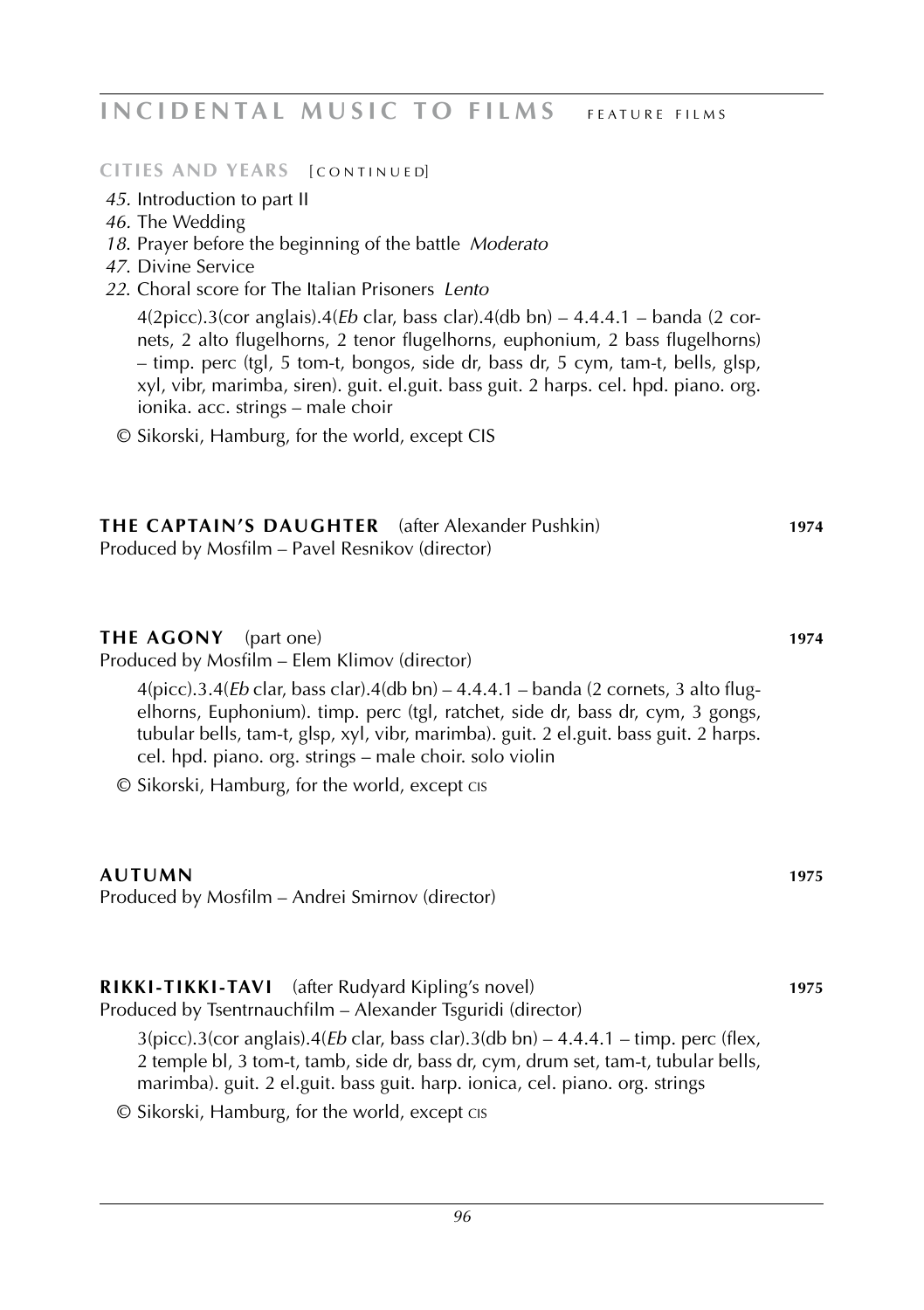### **SELECTING A TARGET** (two parts) **1976**

### Produced by Mosfilm – Igor Talankin (director)

### **the white steamer 1976**

Produced by Kirghizfilm – Bulat Shamshiev (director) © Sikorski, Hamburg, for the world, except cis

### **how tsar peter got the black man married 1976**

(wie zar peter seinen mohren verheiratete) Produced by Mosfilm – Alexander Mitta (director)

4(picc).2(cor anglais).4(*Eb* clar).3(db bn) – 4.4.4.1 – timp. perc (tgl, ratchet, 2 tom-t, side dr, bass dr, cym, susp.cym, tam-t, tubular bells, glsp, vibr, marimba). el.guit. harp. cel. hpd. piano. org. strings. voice

Duration: 53'

© Sikorski, Hamburg, for the world

### **clowns and kids 1976**

Produced by Mosfilm – Alexander Mitta (director)

 $3(pice).2.3(Eb$  clar).baritone sax.3(db bn)  $-4.3.3.1 -$  timp. perc (flex, tom-t, side dr, bass dr, cym, tubular bells, xyl). el.guit. bass guit. harp. cel. hpd. piano. acc. el.org. strings

© Sikorski, Hamburg, for the world

### **the ascent** (der aufstig) **1976**

Produced by Mosfilm – Larisa Shepitko (director)

4.2.5(bass clar).4(db bn) – 4.4.4.1 – timp. perc (bass dr, cym, tubular bells, tam-t, vibr, marimba). el.guit. bass guit. harp. cel. hpd. piano. org. strings

© Sikorski, Hamburg, for the world, except cis

### **travka's adventures 1977**

Produced by Mosfilm – Arkadi Kordon (director)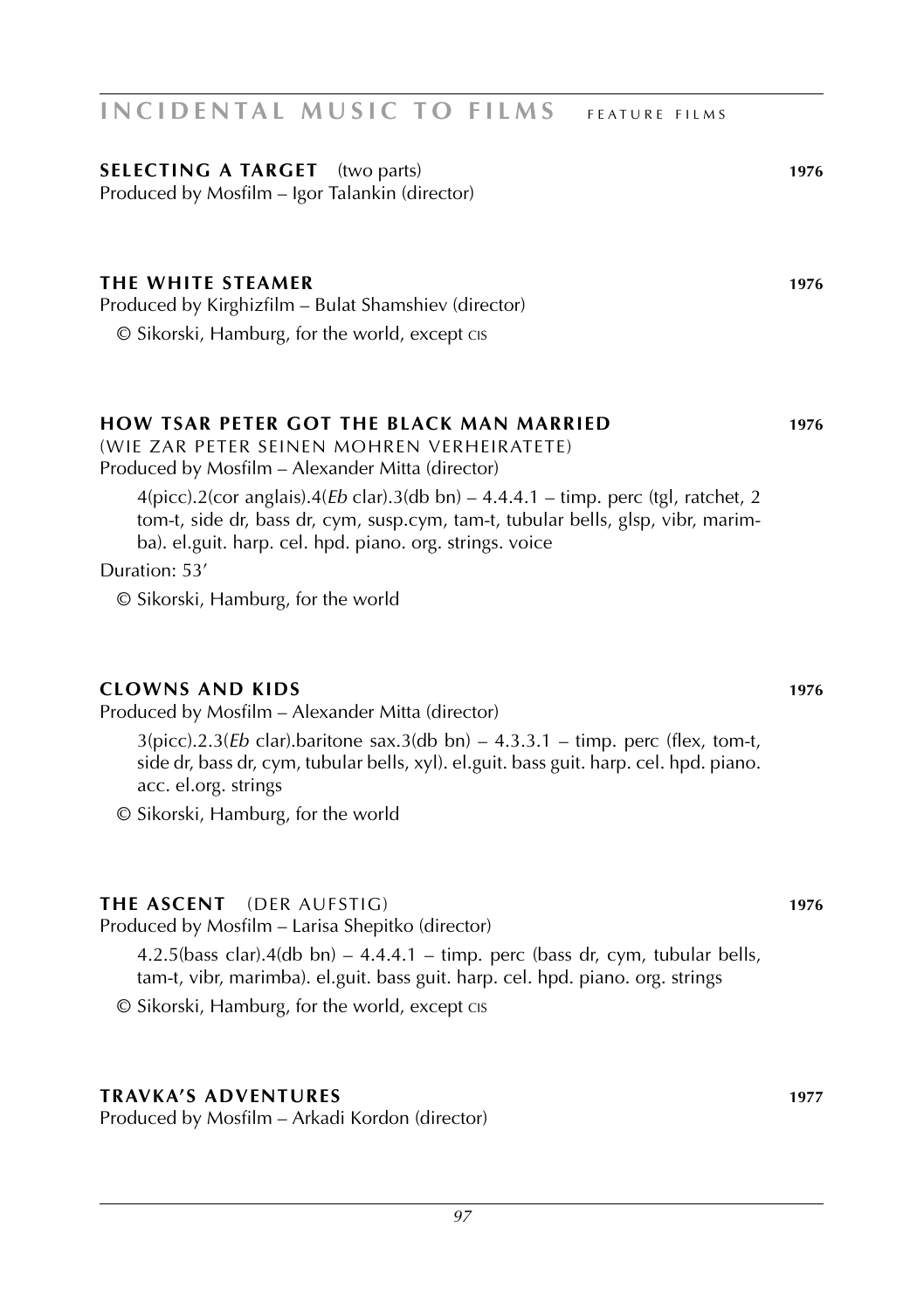| THE LIFE-STORY OF AN UNKNOWN ACTOR<br>(DIE LEBENSGESCHICHTE EINES UNBEKANNTEN SCHAUSPIELERS)<br>Produced by Mosfilm - Alexander Zarkhy (director)<br>$2$ (alto fl).2.3.2 – 4.2.4.1 – timp. perc (tgl, 2 bongos, tom-t, side dr, cym, tubular<br>bells, vibr, marimba). 2 el.guit. bass guit. harp. cel. hpd. piano org. strings -<br>voice<br>© Sikorski, Hamburg, for the world                                                                                                                                                                                                                             | 1977 |
|--------------------------------------------------------------------------------------------------------------------------------------------------------------------------------------------------------------------------------------------------------------------------------------------------------------------------------------------------------------------------------------------------------------------------------------------------------------------------------------------------------------------------------------------------------------------------------------------------------------|------|
| MY MEMORIES TAKE ME TO YOU (after Alexander Pushkin)<br>Produced by All-Union's Animated Cartoons Studio - Andrei Khrzhanovsky (di-<br>rector)                                                                                                                                                                                                                                                                                                                                                                                                                                                               | 1977 |
| <b>HUMAN REQUITAL</b><br>Produced by Mosfilm - Alexander Svetlanov (director)                                                                                                                                                                                                                                                                                                                                                                                                                                                                                                                                | 1977 |
| <b>FATHER SERGEI</b><br>(after Lev Tolstoy)<br>Produced by Mosfilm - Igor Talankin (director and scenario) - Georgi Gerberg<br>(camera)<br>1. Overture Tempo di valse<br>Addition to 'Overture'<br>2. Carnival Allegro<br>3. Fanfare<br>4. Cavalry March<br>5. Voice Lento<br>6. Monologue   Lento<br>7. Monologue II Lento<br>8. Mazurka<br>9. Polonaise<br>10. Epilogue Lento<br>11. Finale Lento<br>$4(picc).2.4(Eb clar).1 - 4.4.4.1 - perc (time, tgl, side dr, bass dr, cym, bells, xyl,$<br>vibr). piano. cel. strings – 8 sopranos, 6-8 contraltos<br>© Sikorski, Hamburg, for the world, except cis | 1978 |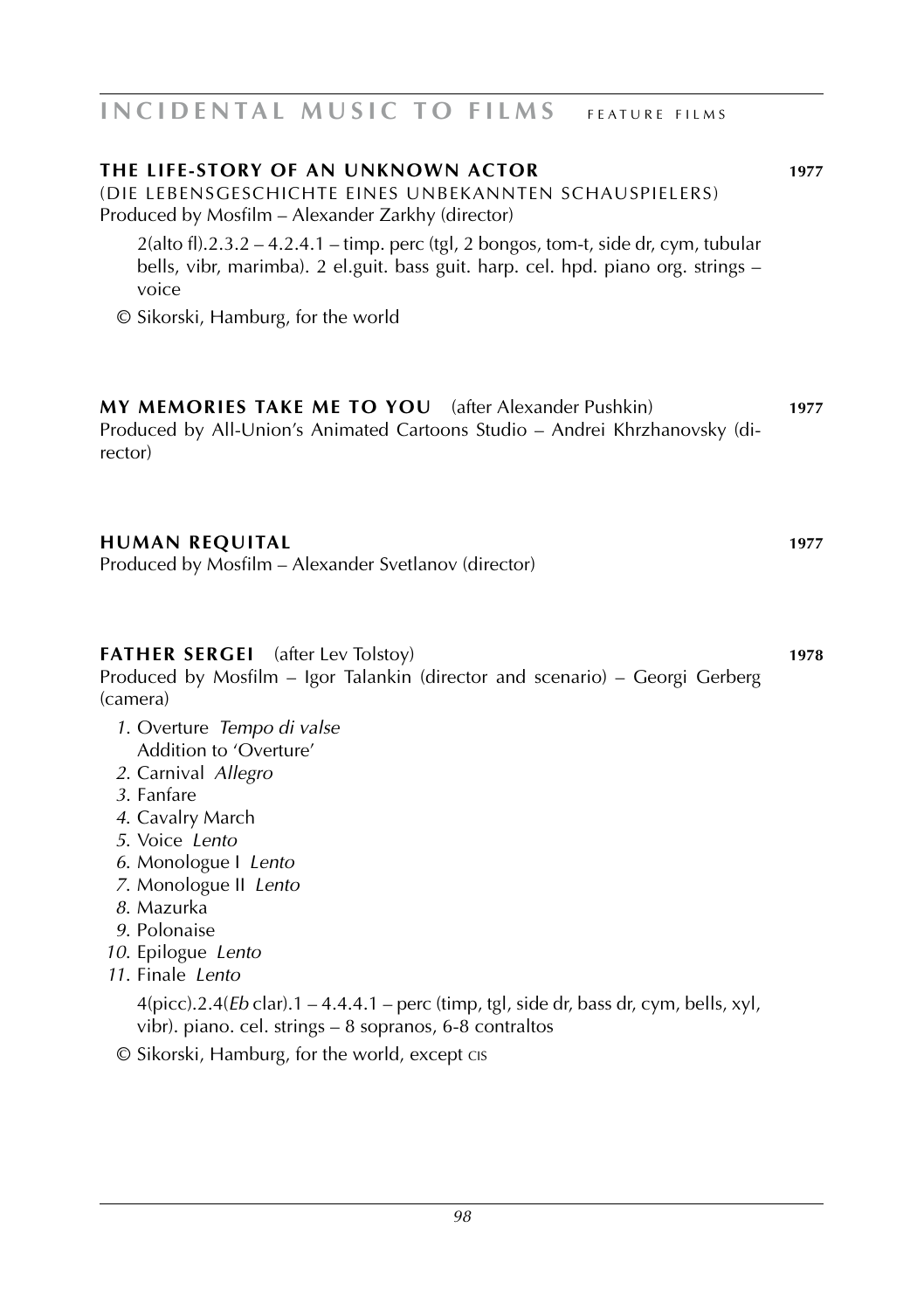### **THE PLANE CREW** (in two parts) **1979**

Produced by Mosfilm – Alexander Mitta (director) – Yuli Dunsky, Valeri Frid, Alexander Mitta (scenario) – Valeri Shuvalov (camera) – Anatoli Kuznetsov (set design) – Mark Ermler (conductor)

*1*. On the Flight *Lento espressivo*

*2*. ––

- *3*. On the Flight II *Agitato*
- *4*. On the Flight (II) *Agitato*
- *5*. Timchenko's Death *Modearto*
- *6*. ??? *Allegro pesante*
- *7*. Lyrical Theme *Moderato*
- *8*. The Airport *Pesante*
- *9*. Waltz
- *10*. Panic *Allegro pesante*
- *11*. Take Off *Pesante ma non troppo*

*12*. Alive –

- *13*. The Fire *Pesante ma poco stringendo*
- *14*. Unintentional *Agitato*
- *15*. Disco II
- *16*. Disco
- *17*. Disco

4(2 picc).4(cor anglais).4(*Eb* clar, bass clar).tenor sax. baritone sax.3(db bn) – 4.4.3.1 – perc (timp, tgl, wood bl, 3 tom-t, side dr, drum set, bass dr, cym, tam-t, bells, xyl, vibr, marimba). 2 el.guit. bass guit. harp. cel. hpd. piano. org. strings – 2 sopranos

© Sikorski, Hamburg, for the world, except cis

#### **THE AGONY** (part two) **1981**

Produced by Mosfilm – Elem Klimov (director)

© Sikorski, Hamburg, for the world, except cis

#### **sturdy boy 1982**

Produced by Tsentrnaukhfilm – Alexander Tsguridi and Nana Kldiashvili (directors)

#### **star fall 1982**

Produced by Mosfilm – Igor Talankin (director)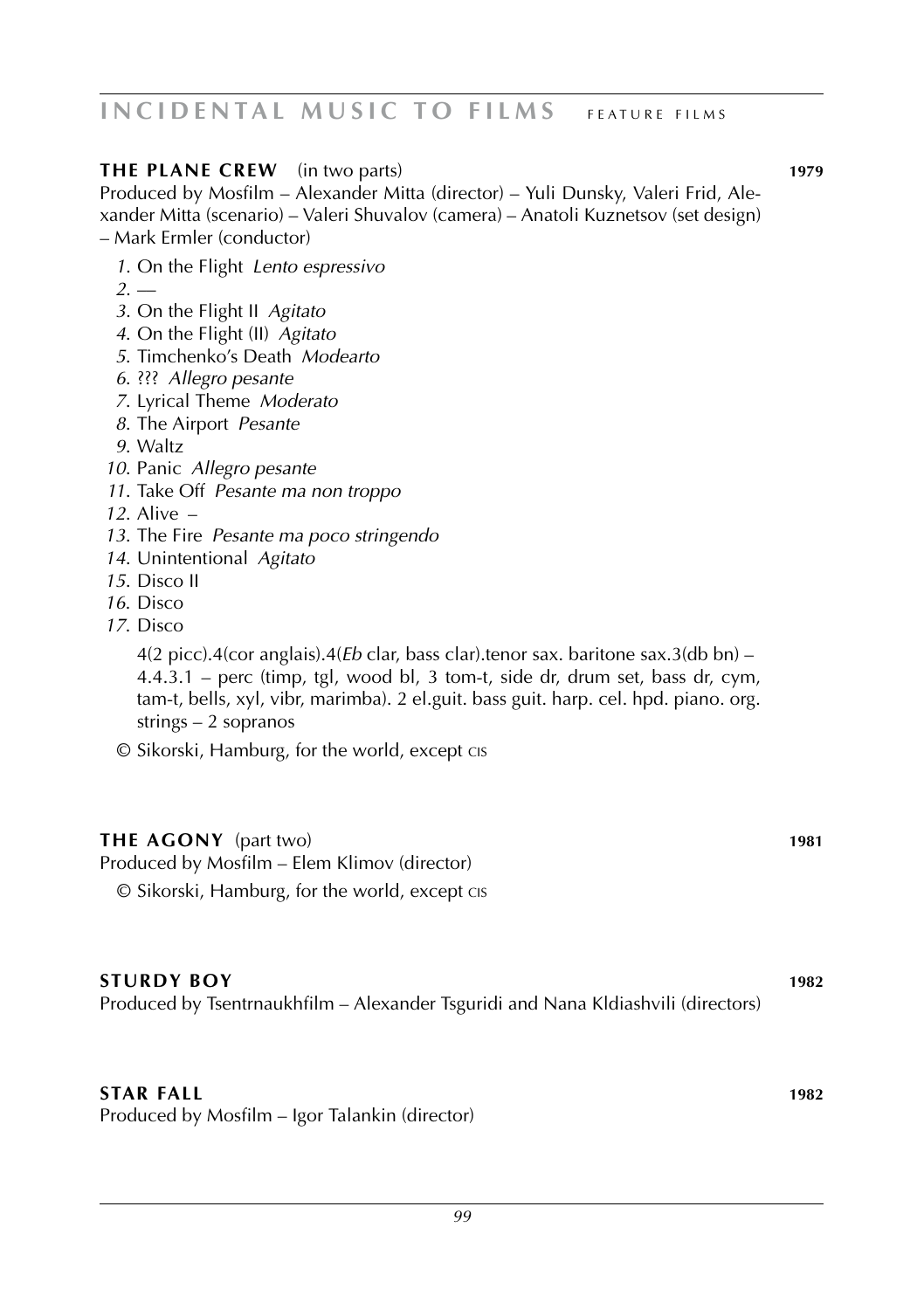### **the tale of wanderings 1982**

(das märchen der wanderungen) Produced by Mosfilm – Alexander Mitta (director)

4(2 picc).3(cor anglais).4(*Eb* clar, bass clar).3(db bn) – 4.4.4.Euphonium.1 – timp, perc (tgl, flex, cast, wood bl, bongos, tom-t, side dr, bass dr, cym, hi-hat, tam-t, tubular bells, glsp, vibr, marimba). el.guit. bass guit. harp. cel. hpd. piano. org. synthesizer. strings – voice

© Sikorski, Hamburg, for the world

**the leave-taking** (after Valentin Rasputin's like-named novel) **1983** Produced by Mosfilm – Larisa Shepitko and Elem Klimov (directors) Jointly composed by Alfred Schnittke, Vyacheslav Artyomov, Sofia Gubaidulina and Viktor Suslin

**the darling of the audience 1983** Produced by Tsentrnaukhfilm – Alexander Tsguridi and Nana Kldiashvili (directors)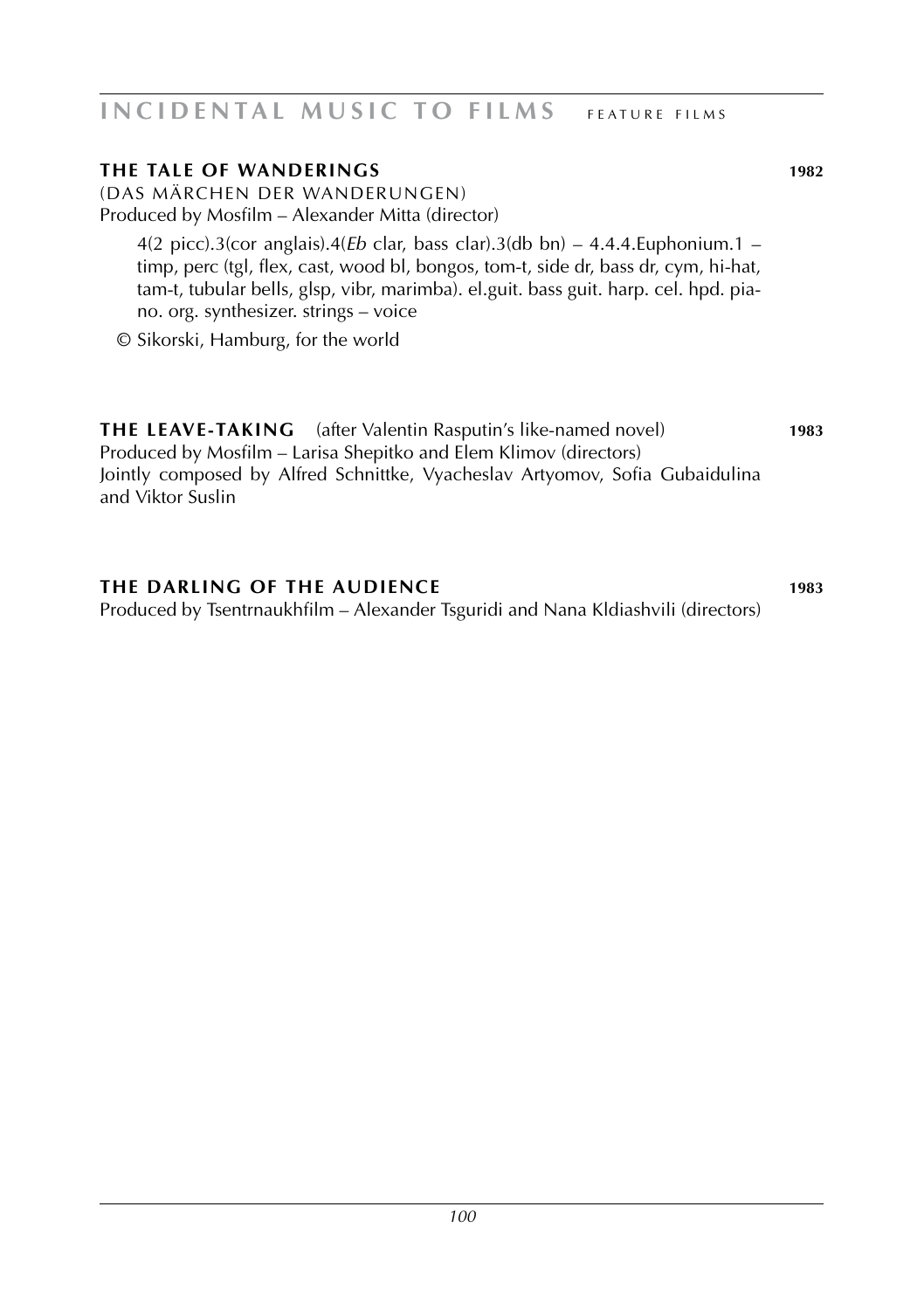### **the white poodle 1984**

Produced by Tsentrnauchfilm – Alexander Tsguridi and Nana Kldiashvili (directors)

- *1*. Night *Andantino*
- *2*. Gladiators *Allegretto*
- *3*. Gallop
- *4*. Like a Slow Waltz
- *5*. The Chase *Agitato*
- *6*. Marsh II
- *7*. Habanera [?] from Bizet's 'Carmen' *Allegro quasi andantino · Andante moderato*
- *8*. Habanera [?] from Bizet's 'Carmen'
- *9*. The Game *Allegretto D.C. al fine*
- *10*. Marsch I
- *11*. The White Poodle *Andantino*
- *12*. In Front of the Mirror *Allegretto*
- *13*. Waltz
- *14*. The First [...] *Tempo di marcia*
- *15*. Dog Waltz
- *16*. Rag Time *Allegretto*
- *17*. Fanfares
- *18*. Introduction *Allegretto*

 $3(picc)$ .3(cor anglais).3(*Eb* clar, bass clar).2(db bn) – 4.4.4.1 – timp. perc (tgl, cast, 2 tom-t, side dr, bass dr, cym, 2 susp.cym, bells, vibr, marimba). claxon. ocarina. harp. hpd. cel. piano. strings (5/4/3/3/2)

© Sikorski, Hamburg, for the world, except CIS

# **the balcony 1988** Produced by Kazakhfilm – Kalykbek Sadykov (director) **visitor of a museum 1989** Produced by Lenfilm – Konstantin Lopushinsky (director) **russia – love for this country 1990**

Produced by Shigoto Film Productions and Mosfilm – Alexander Mitta (director)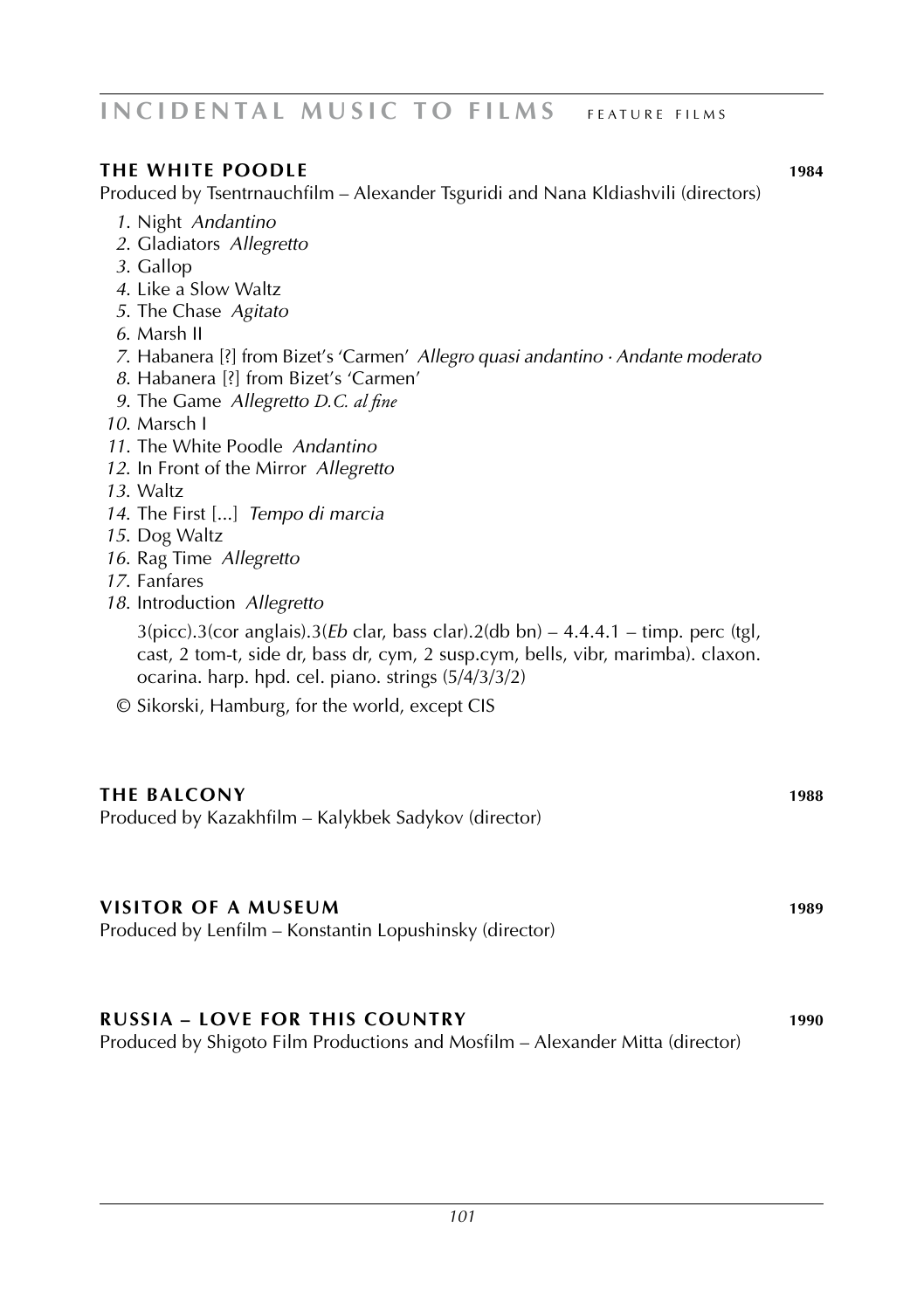**the last days OF st. petersburg** (Silent movie of 1927) **1992** Produced by Meshrabprom-Rus – Vsevolod Pudovkin (director) – Nathan Zarkhy (script) – Anatoli Golovnia (camera) – Music by Alfred Schnittke and Andrei Schnittke  $Commissioned$  *by ZDF TV Channel* 

1(picc).1(cor anglais).2(*Eb* cl, bass cl).1 – 1.1.1.0 – banda (2 cornets, 3 alto flugelhorns, euphonium). 2 perc (timp, flex, tom-t, side dr, bass dr, cym, 2 tamt, tubular bells, vibr). harp. piano. 2 synthesizers. strings  $\left(\frac{2}{2}\right)\left(\frac{2}{2}\right)$  – 6 male voices, female voice (soprano)

Duration: 96'

First showing: 8 November 1992, Frankfurt

 Ensemble Modern – Sabine Fues, soprano – members of the Figuralchor and the Jugendchor of Hessischer Rundfunk – Frank Strobel, conductor

© Sikorski, Hamburg, for the world

### **the master and margarita** (after Mikhail Bulgakov) **1993**

Yuri Kara (director)

 $4(pice)$ .3.4(Eb clar, bass clar).4(db bn) – 4.4.4.1 – timp. perc (tgl, tom-t, side dr, bass dr, cym, susp.cym, tam-t). el.guit. harp. cel. hpd. piano. org. synthesizer. strings

Duration: 30'

© Sikorski, Hamburg, for the world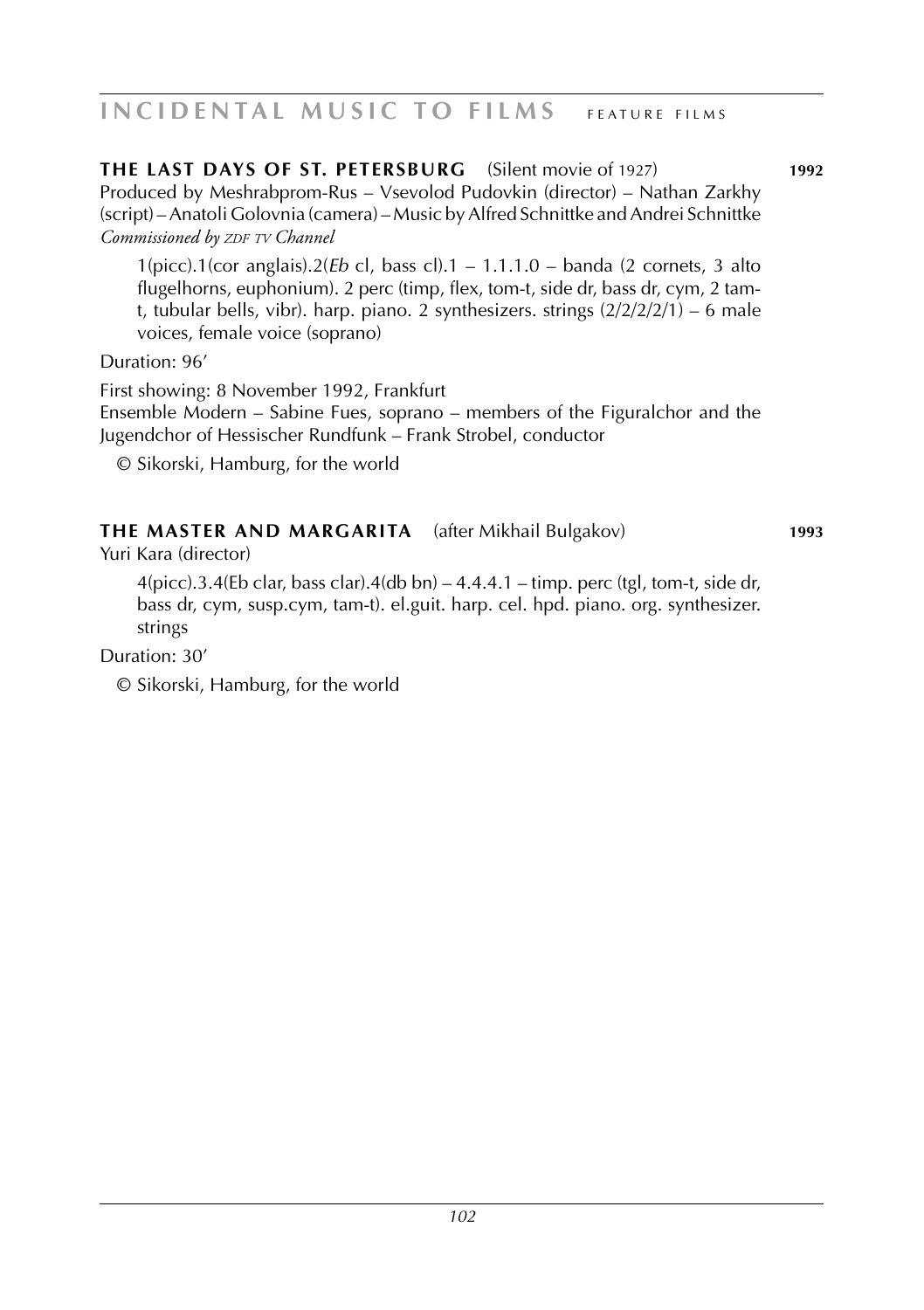| INCIDENTAL MUSIC TO FILMS<br><b>TV PRODUCTIONS</b>                                                                                                                                                                                                                                                                                |           |
|-----------------------------------------------------------------------------------------------------------------------------------------------------------------------------------------------------------------------------------------------------------------------------------------------------------------------------------|-----------|
| THE ROSE AND THE CROSS<br>(after Alexander Blok)<br>Produced by TV film - Lev Elagin (director)                                                                                                                                                                                                                                   | 1962      |
| AIM THE BARRAGE AT US (four parts)<br>Produced by Mosfilm - Sergei Kolosov (director)                                                                                                                                                                                                                                             | 1963-1964 |
| <b>THE CONCEALED CABALLERO</b> (after Pedro Calderón de la Barca)<br>Produced by TV film - Evgeni Savadski (director)                                                                                                                                                                                                             | ~1965     |
| THE NIGHT CALL<br>Produced by Ekran Studio - Valerian Kvachadze (director)                                                                                                                                                                                                                                                        | 1968      |
| <b>THE WALTZ</b><br>Produced by Mosfilm Studio, TV Section - Viktor Titov (director)<br>$3(picc).3(cor anglais).4(Eb clar, bass clar).3(db bn) - 4.4.4.1 - timp. perc (tgl,$<br>2 temple bl, 3 tom-t, side dr, cym, tubular bells, glsp, vibr, marimba). 2 harps.<br>2 pianos. cel. strings<br>© Sikorski, Hamburg, for the world | 1969      |
| THE LAST RUN OF THE 'ALBATROSS' (four parts)<br>Produced by Ekran Studio - Leonid Pcholkin (director)                                                                                                                                                                                                                             | 1971      |
| A COTTAGE IN KOLOMNA                                                                                                                                                                                                                                                                                                              | 1971      |

Produced by Mosfilm – Lev Elagin (director)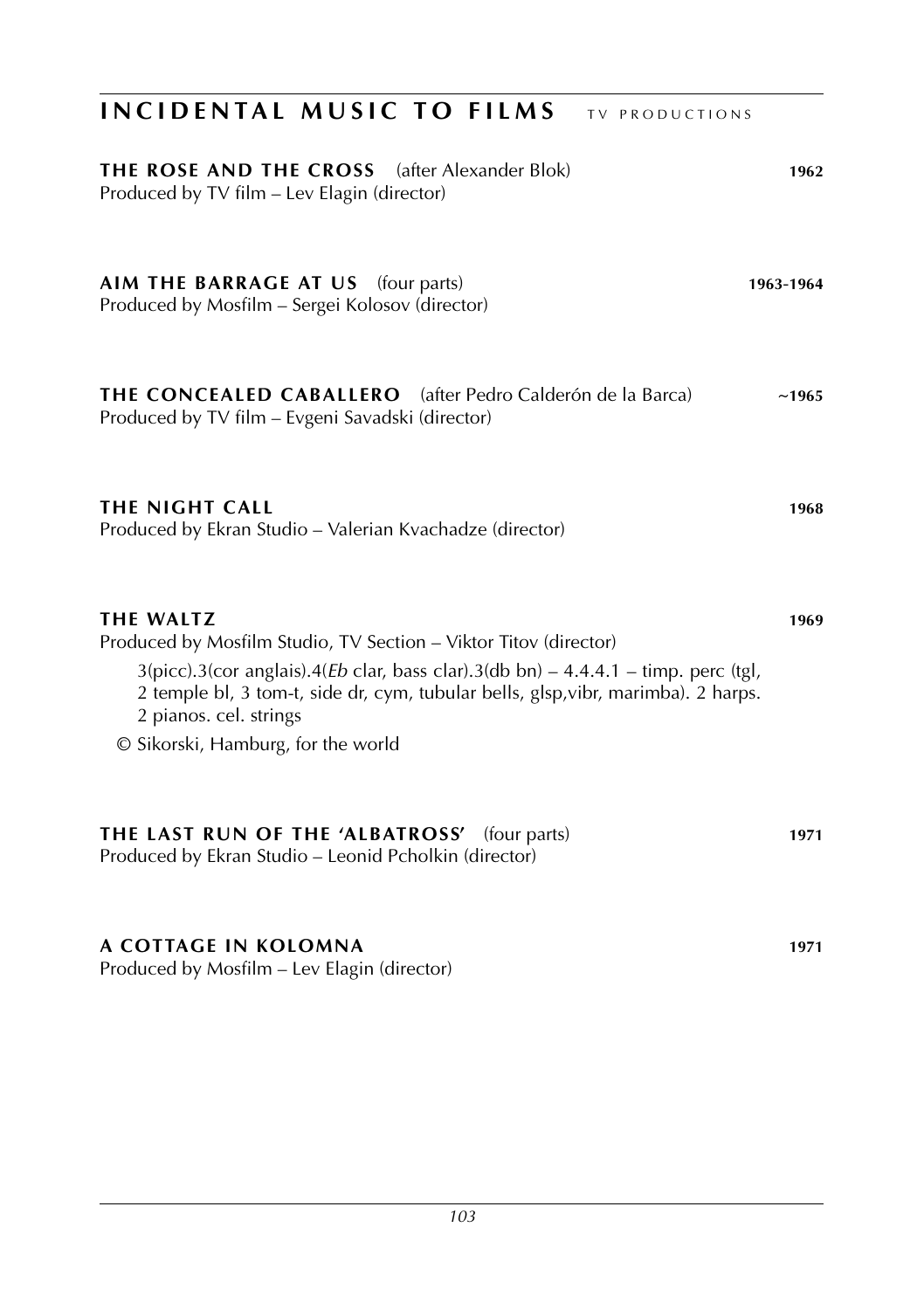## **INCIDENTAL MUSIC TO FILMS TV PRODUCTIONS**

| <b>MY PAST AND MY THOUGHTS</b><br>(DIE VERGANGENHEIT UND DIE GEDANKEN)<br>17-part production after Alexander Herzen<br>Produced by Literature and Drama TV Department - Lev Elagin (director)<br>$2(picc).2.3(bass clar).3(db bn) - 4.2.3.1 - timp. perc (side dr, bass dr, cym, tam-t,$<br>glsp, vibr). harp. hpd. piano. el.organ (ionica). strings - mixed choir<br>© Sikorski, Hamburg, for the world | 1973 |
|-----------------------------------------------------------------------------------------------------------------------------------------------------------------------------------------------------------------------------------------------------------------------------------------------------------------------------------------------------------------------------------------------------------|------|
| <b>THE CHERRY ORCHARD</b> (after Anton Chekhov's like-named play)<br>Produced by Mosfilm - Leonid Heifits (director)                                                                                                                                                                                                                                                                                      | 1975 |
| ARRANGEMENT FOR CHAMBER ENSEMBLE by Sergei Pavlenko<br>flute, 4 violins, double bass<br>1. Mazurka<br>2. Cotillon                                                                                                                                                                                                                                                                                         |      |
| TRAINERS (eight parts)<br>Produced by Tsentrnaukh film - Alexander Tsguridi and Nana Kldiashvili, directors                                                                                                                                                                                                                                                                                               | 1976 |
| THE FANCIES OF FARYATEV (after Lev Tolstoy)<br>Produced by Lenfilm - Ilia Averbach (director)                                                                                                                                                                                                                                                                                                             | 1979 |
| <b>LITTLE TRAGEDIES</b> (three-part production after Alexander Pushkin)<br>Produced by Mosfilm - Mikhail Schweizer (director)<br>$1(picc, alto fl).1.1.1 - 1.1.1.0 - perc (4 timp, tgl, guiro, side dr, bass dr, 2 susp.$<br>cym, tam-t, tubular bells, glsp, vibr, marimba). harp. piano. cel. strings<br>© Sikorski, Hamburg, for the world                                                             | 1980 |
| <b>EVGENI ONEGIN</b> (after Alexander Pushkin's poem)<br>Produced by TV film – P. Krotenko (director)                                                                                                                                                                                                                                                                                                     | 1981 |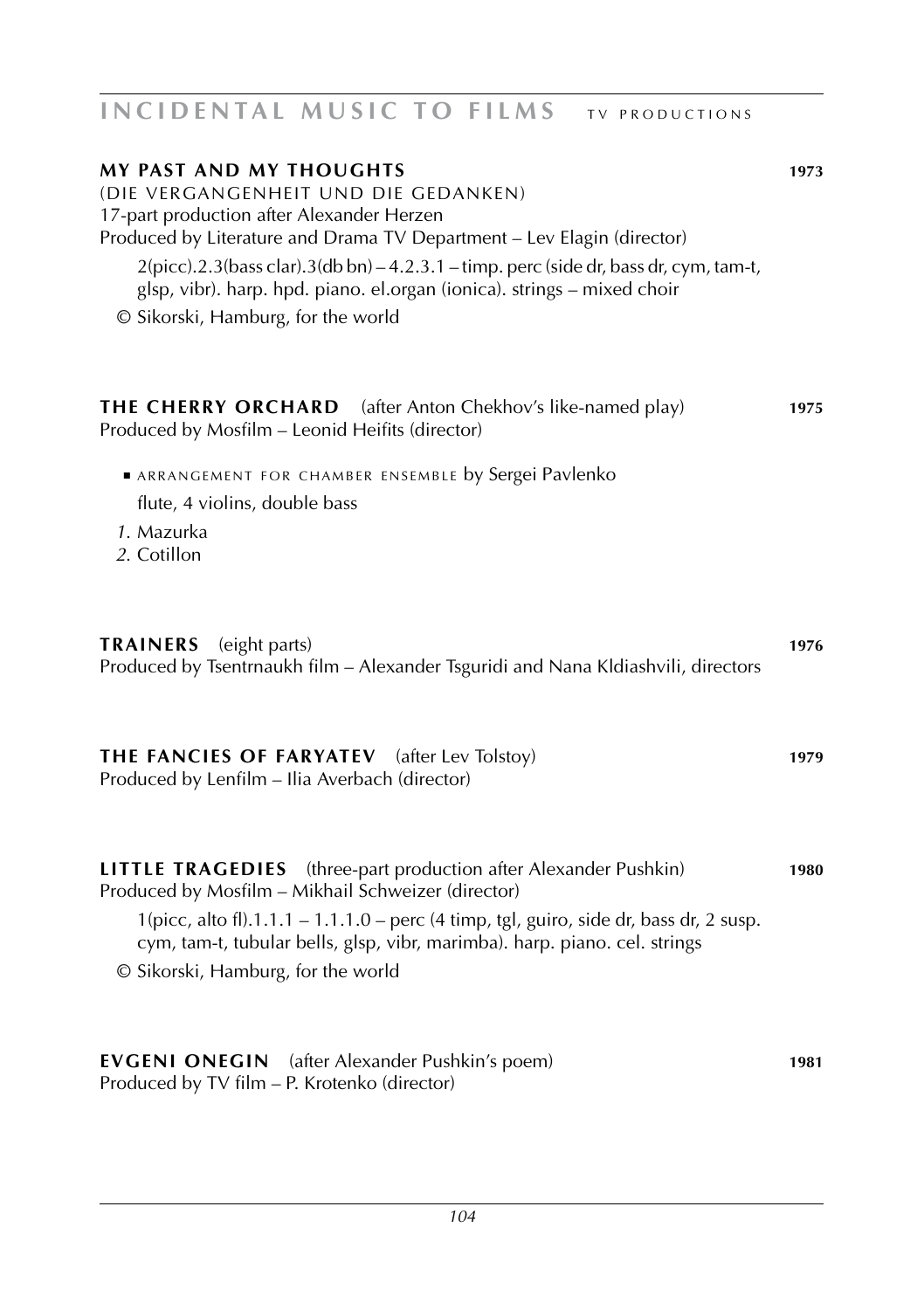### **INCIDENTAL MUSIC TO FILMS** TV PRODUCTIONS

| <b>DEAD SOULS</b> (four-part production after Nikolai Gogol's novel)<br>Produced by Mosfilm - Mikhail Schweizer (director)<br>4(2picc).3(cor anglais).4( <i>Eb</i> clar, bass clar).3(db bn) – 4.4.4.euphonium.1 –<br>timp. perc (flex, cast, whip, 2 temple bl, Chinese temple bl, side dr, bass dr,<br>cym, tam-t, tubular bells, glsp, xyl, vibr, 2 metronomes). bass guit. harp. cel.<br>hpd. piano. org. strings<br>© Sikorski, Hamburg, for the world | 1984 |
|-------------------------------------------------------------------------------------------------------------------------------------------------------------------------------------------------------------------------------------------------------------------------------------------------------------------------------------------------------------------------------------------------------------------------------------------------------------|------|
| <b>PUSHKIN'S POETRY</b><br>Music by Alfred Schnittke and Dmitri Shostakovich<br>Produced by TV film - Ludmila Khmelnitskaya (director)                                                                                                                                                                                                                                                                                                                      | 1988 |
| AND A LIGHT IS SHINING THROUGH THE DARKNESS<br>Play by Mikhail Kosakov after Lev Tolstoy's novel<br>Produced by TV film – Mikhail Kosakov (director)                                                                                                                                                                                                                                                                                                        | 1989 |
| <b>INCIDENT AT VICHY</b><br>Play by Mikhail Kosakov after Arthur Miller's novel<br>Produced by TV film - Mikhail Kosakov (director)                                                                                                                                                                                                                                                                                                                         | 1989 |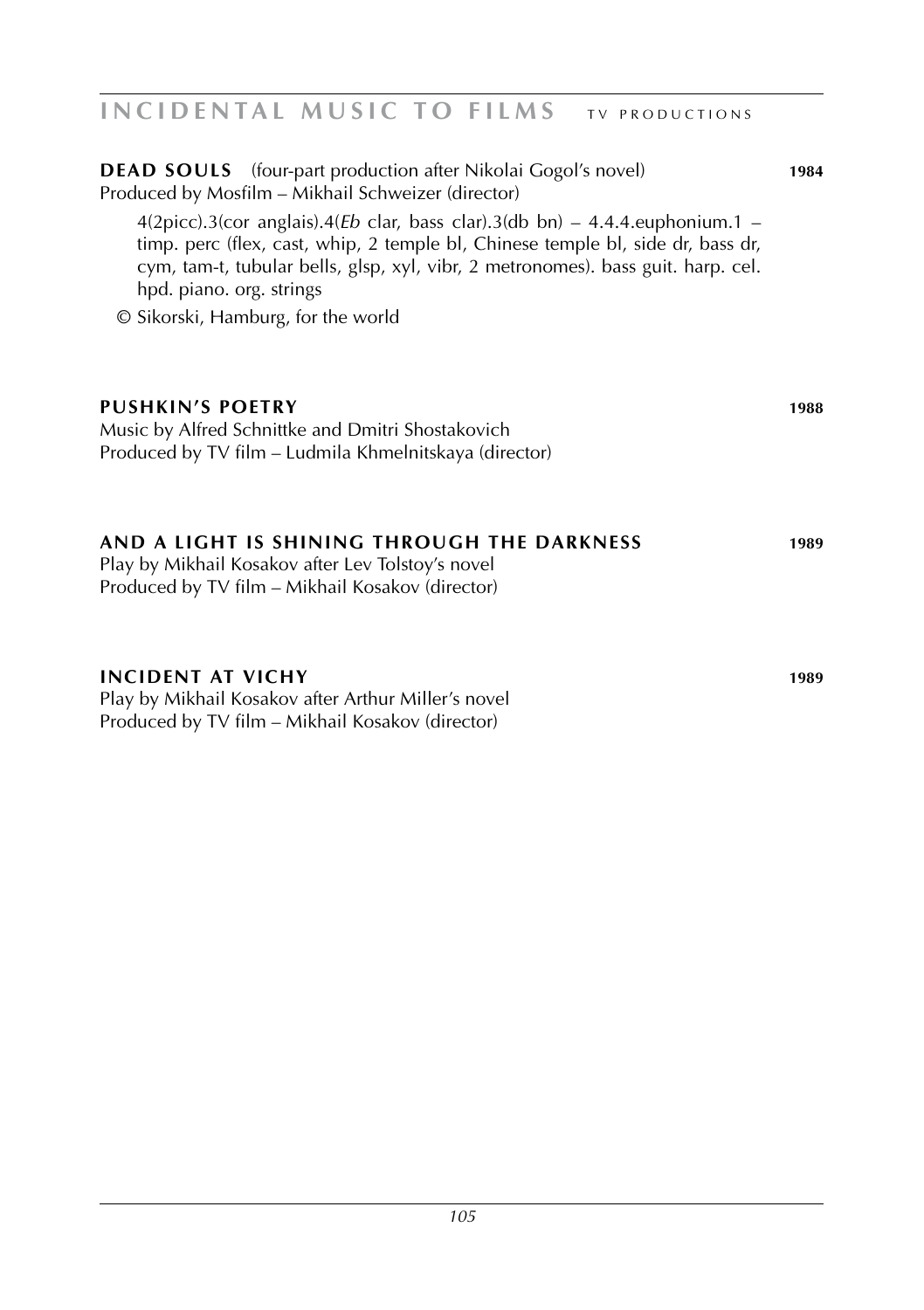## **the glass harmonica 1968** Produced by All-Union's Animated Cartoons Studio – Andrei Khrzhanovsky (director) *Reconstruction of the original version by Frank Strobel* 3(picc, alto flute).2.3(Eb clar,bass clar).alto sax. tenor sax. baritone sax.3(db bn) – 4.3.3.1 – perc (timp, tgl, ratchet, 2 wood bl, 3 bongos, side dr, bass dr, cym, susp.cym, tam-t, bells, 2 glsp, xyl, vibr, marimba). el.guit. 2 harps. cel. piano. ekvodin. Ionika. theremin. el.acc. strings First performance with live orchestra: 22 August 2011, Tokyo Tokyo Symphony Orchestra – Kazuyoshi Akiyama (conductor) © Sikorski, Hamburg, for the world **a Ballerina aboard 1969** Produced by All-Union's Animated Cartoons Studio – Lev Atamanov (director) **the wardrobe 1971** Produced by All-Union's Animated Cartoons Studio – Andrei Khrzhanovsky (director) **cheer up, the worst is yet to come 1972** Produced by All-Union's Animated Cartoons Studio – Lev Atamanov (director) **the butterfly 1972** Produced by All-Union's Animated Cartoons Studio – Andrei Khrzhanovsky (director) © Sikorski, Hamburg, for the world **the strange little frog 1972** (the funny merry-go-round no. 4) Produced by All-Union's Animated Cartoons Studio – Valery Ugarov (director) **INCIDENTAL MUSIC TO FILMS** ANIMATED CARTOONS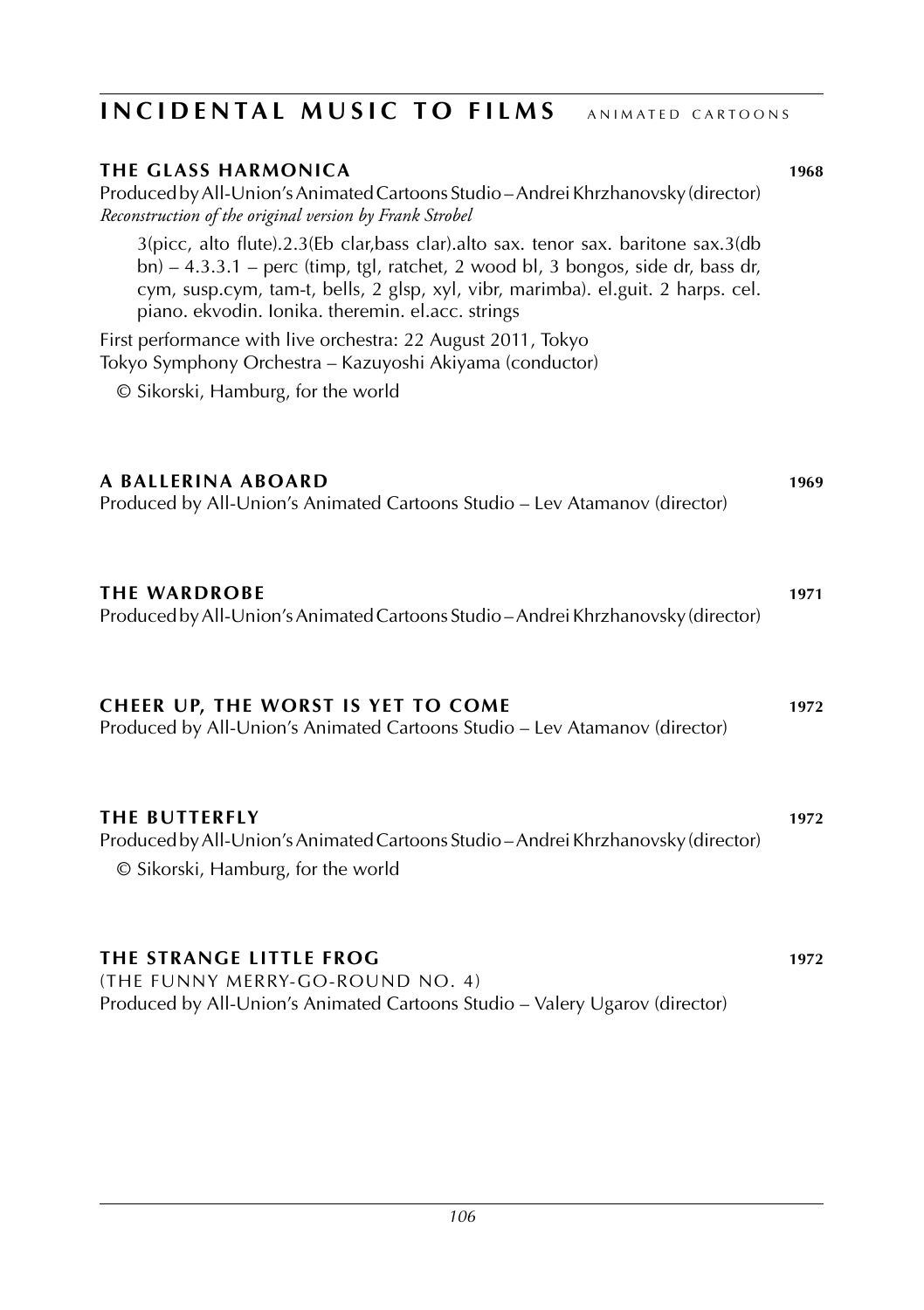### **INCIDENTAL MUSIC TO FILMS** ANIMATED CARTOONS

### **in fableworld 1973**

Produced by All-Union's Animated Cartoons Studio – Andrei Khrzhanovsky (director)

- *1*. Curiosity Cabinet I
- *2*. Curiosity Cabinet II
- *3*. Departure of the Cock
- *4*. The Bandsman His Ending
- *5*. The Fainting of the Cuckoo
- *6*. Cuckoo
- *7*. The Feast
- *8*. Cuckoo and Cock
- *9*. Cock
- *10*. The Street
- *11*. Nightingale
- *12*. Departure of the Nightingale
- *13*. Epilogue

 $1(pice)$ .0.ten sax.0 – 0.1.1.0 – 2 perc (flex, 3 temple bl, wood bl, side dr, cym, susp.cym, tam-t, tubular bells, glsp, vibr, marimba) el.guit. cel. ionica. piano. hpd. vl. db – tenor, baritone, mixed choir

Duration: 20'

© Sikorski, Hamburg, for the world

#### **my favourite time 1980**

Produced by All-Union's Animated Cartoons Studio (?) – Andrei Khrzhanovsky (director)

- *1*. Farewell to Trigorsky
- *2*. Memories
- *3*. Don't tempt me
- *4*. Landscape
- *5*. Gallop II
- *6*. Ritornello

**i am with you again** (after Alexander Pushkin) **1981** Produced by All-Union's Animated Cartoons Studio – Andrei Khrzhanovsky (director)

### **pencil and eraser 1982**

(the funny merry-go-round no. 12) Produced by All-Union's Animated Cartoons Studio – Elena Gavrilko (director)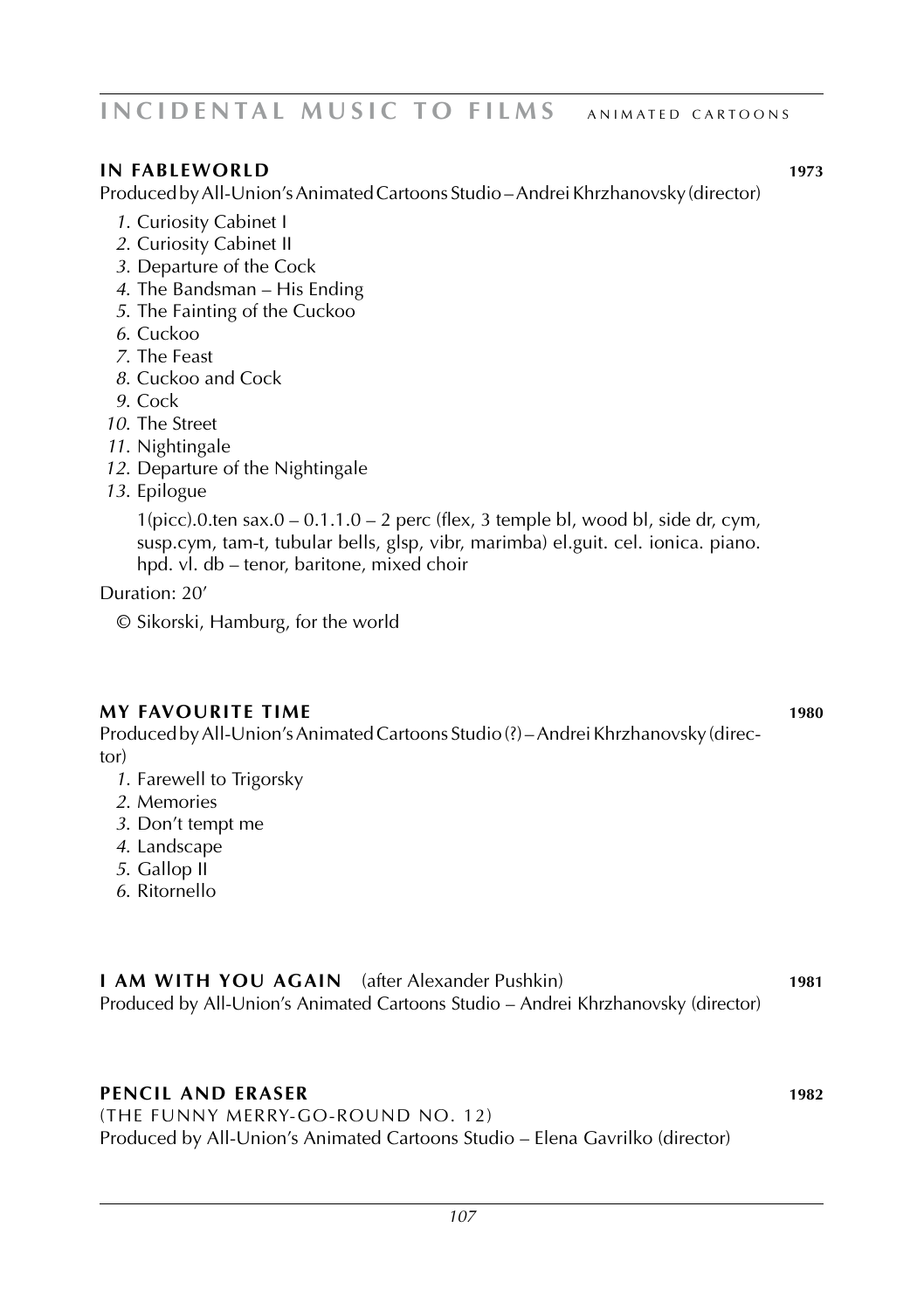**autumn 1982** Produced by All-Union's Animated Cartoons Studio – Andrei Khrzhanovsky (director)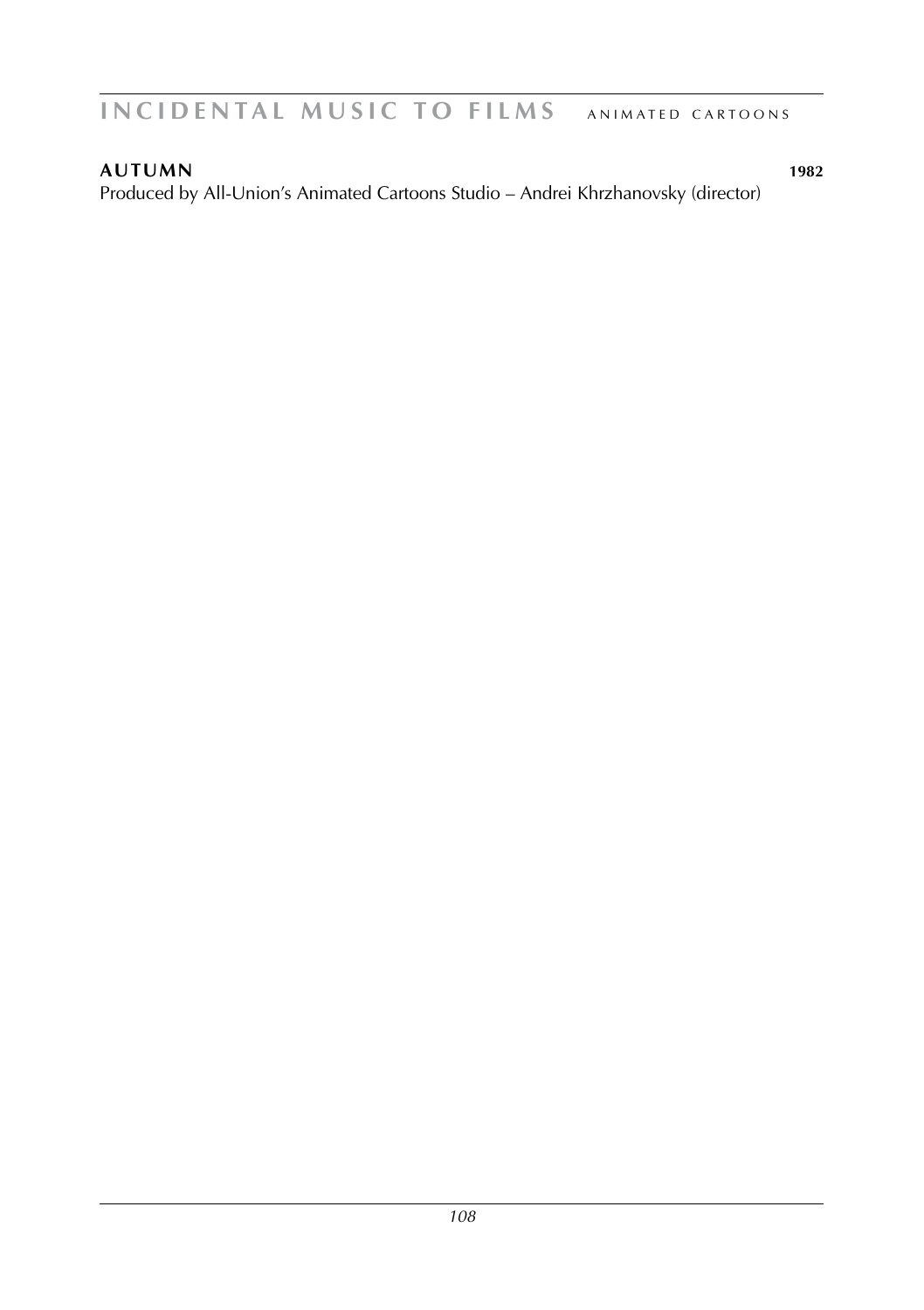| INCIDENTAL MUSIC TO FILMS<br>DOCUMENTARY FILMS                                                                                                                                 |      |
|--------------------------------------------------------------------------------------------------------------------------------------------------------------------------------|------|
| <b>OUR GAGARIN</b><br>Produced by Central Documentary Film Studio - Irina Besarabova (director)                                                                                | 1971 |
| <b>CHILE FIGHTS AND HOPES</b><br>Produced by Central Documentary Film Studio - Yuri Monglovsky (director)                                                                      | 1972 |
| THE ARDUOUS ROADS OF PEACE (THE BALANCE OF TERROR)<br>Produced by Central Documentary Film Studio - Mikhail Romm (director), com-<br>pleted by Elem Klimov and Marlen Khutsiev | 1973 |
| AND YET I BELIEVE (THE WORLD TODAY) (two parts)<br>Produced by Mosfilm - Michail Romm (director), completed by Elem Klimov and<br>Marlen Khutsiev after Romm's death           | 1974 |
| PARADOXES OF EVOLUTION<br>Produced by Tsentrnaukhfilm - Alexander Tsguridi and Nana Kldiashvili (directors)                                                                    | 1979 |
| LARISA (documentary film in commemoration of Larisa Shepitko)<br>Produced by Mosfilm - Elem Klimov (director)                                                                  | 1980 |
| <b>WHAT DOES BABIRUSSYA NEED TUSKS FOR?</b><br>Produced by Tsentrnaukhfilm - Alexander Tsguridi and Nana Kldiashvili (directors)                                               | 1981 |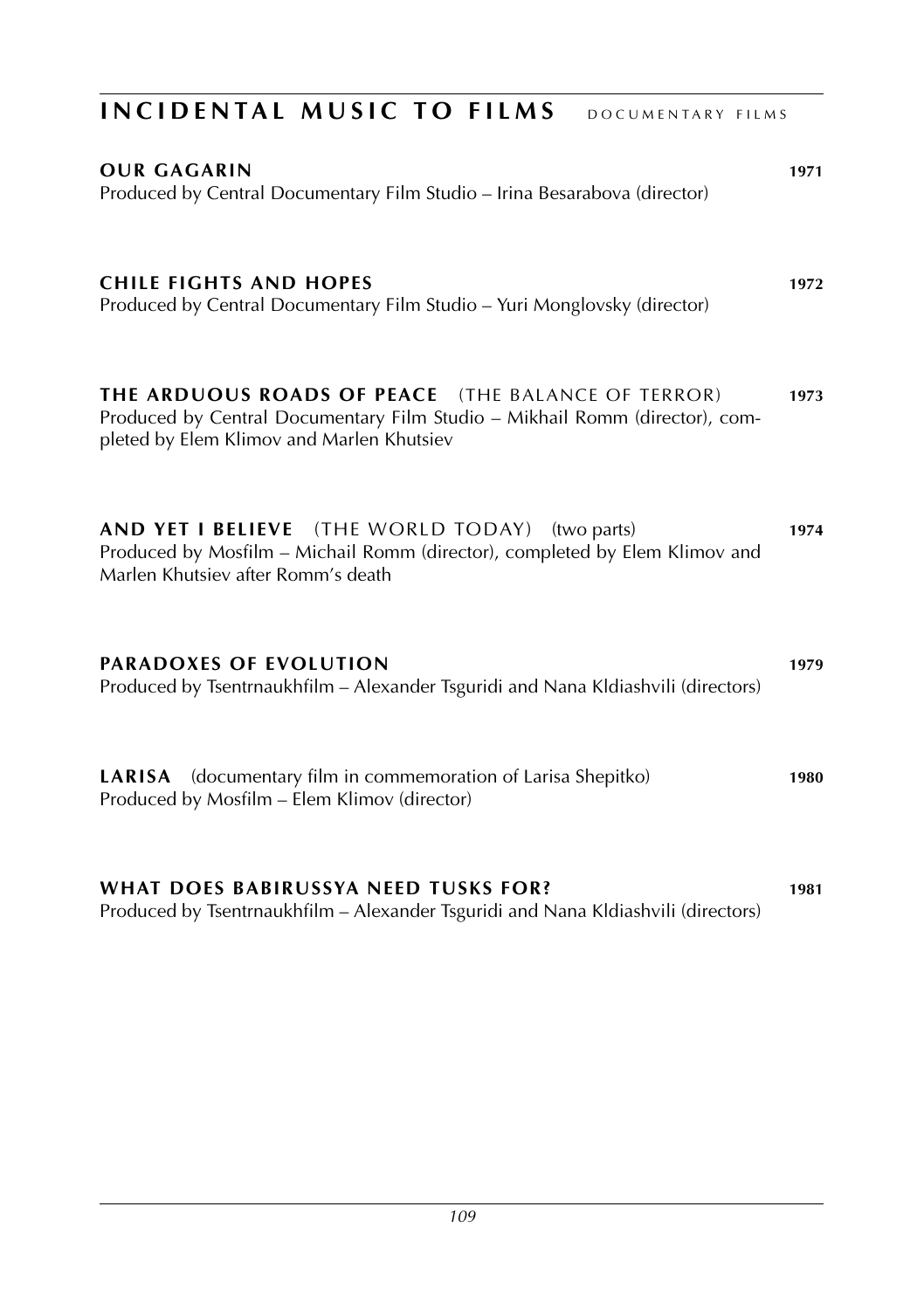### **SUITES FROM INCIDENTAL MUSIC TO FILMS**

### **the adventures of a dentist 1965**

*Compilation by Frank Strobel* [2003]

- *1*. Masha's Song *Tempo di valse*
- *2*. Gloria *Maestoso*
- *3*. The Park *Tempo di valse*
- *4*. Pantomime *Allegretto*
- *5*. Charleston
- *6*. Spring
- *7*. Waltz *Moderato*
- *8*. Despair *Andante*
- *9*. Finale

3(picc).2.3(*Eb* clar).alto sax. tenor sax. baritone sax.2 – 4.3.4(db trbn).2 – timp. perc (tgl, wood bl, tom-t, side dr, bass dr, cym, bells, glsp, marimba). banjo. 2 guit. el.guit. harp. cel. piano. hpd. synthesizer. strings – banda (No. 7): 2 cornets, 4 horns (2 alto, tenor, baritone)

Duration: 27'

- © Sikorski, Hamburg, for the world
- ARRANGEMENT FOR LIGHT MUSIC ENSEMBLE by P. Dementev Charleston (No. 5)

*study score:* Sovetsky Kompozitor Publishers [1975] (in the collection: Concert and Dance Hall Repertory for Light Music Ensemble [Kontsertno-tantsevalny repertuar estradnogo ansamblia] No. 3)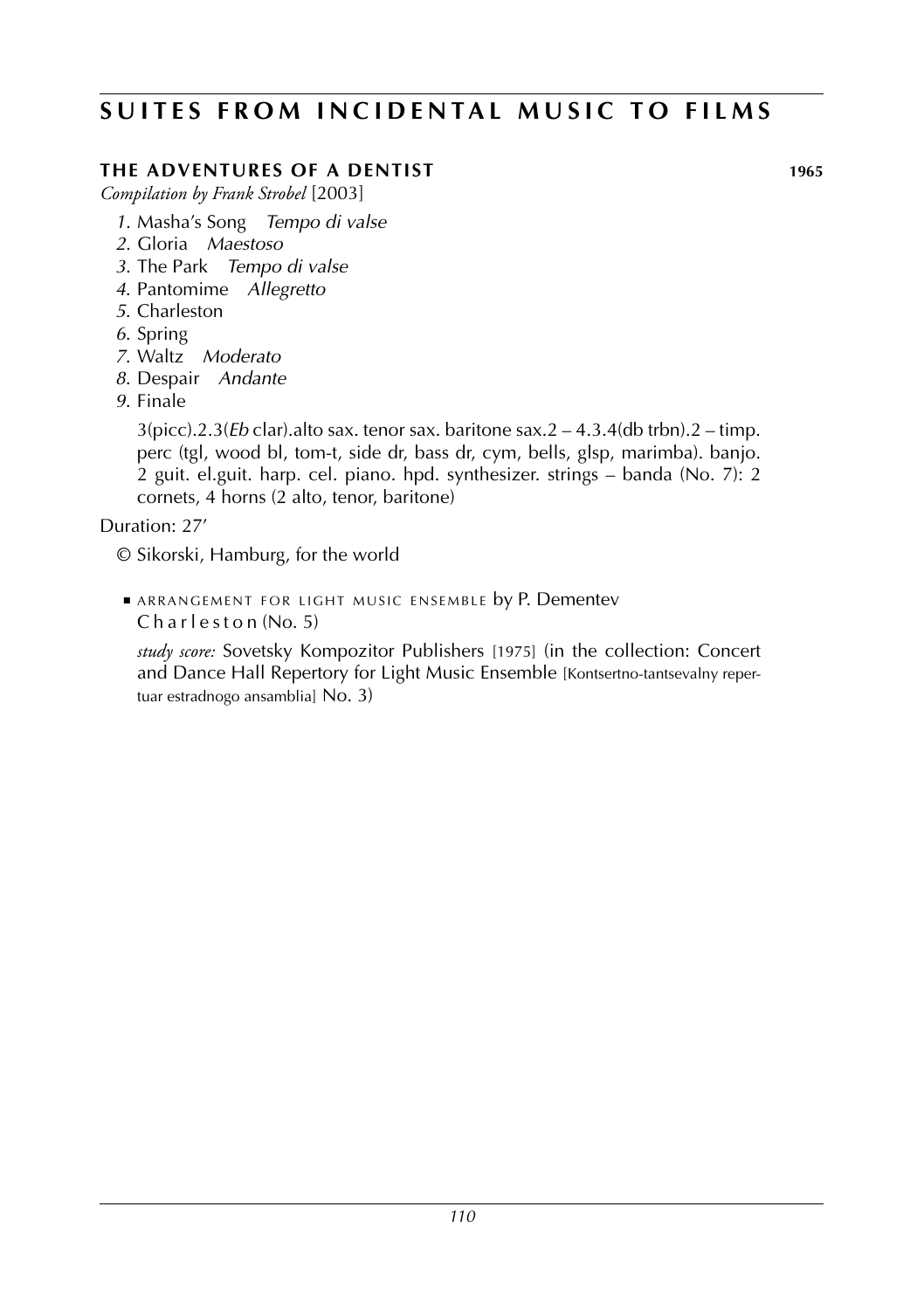#### **the commissar** (die kommissarin) **1967**

*Compilation by Frank Strobel* [2002]

- *1*. Vavilova's Walks Through the City *Andantino*
- *2*. Wedding *Allegro*
- *3*. Attack *Agitato*
- *4*. Game *Andantino* **·** *Lento* **·** *Allegro vivace* **·** *Allegro vivace* **·** *Lento*
- *5*. Entrance into the City *Andante*
- *6*. Love *Andante*
- *7*. Cellar *Moderato* **·** *Allegretto*
- *8*. Rain *Lento* **·** *Andante*
- *9*. Dream *Lento. Tempo rubato* **·** *Lento*
- *10*. Wandering of the Damned *Pesante* **·** *Poco più mosso*
- *11*. Insight *Andante*

3(picc).3.4(*Eb* clar, bass clar, alto sax).3(db bn) – 4.4.4.1 – perc (timp, sleigh bells, 3 wood bl, 2 bongos, 3 tom-t, tamb [ad lib.], side dr, bass dr, cym, tam-t, bells, xyl, vibr, marimba). guit. harp. cel. 2 pianos. el.org. strings (12/10/10/10/6) – female choir

Duration: 48'

First performance: 5 November 2005, Berlin Radio-Sinfonieorchester Berlin – Frank Strobel (conductor)

© Sikorski, Hamburg, for the world

### **the glass harmonica 1968**

*Compilation by Frank Strobel* [2003]

- *1*. The Musician and the Carillon
- *2*. Procession
- *3*. The Faces The Flights Pyramids
- *4*. The Musician The Awakening

3(picc).2.3(*Eb* clar, bass clar). alto sax. tenor sax. bar itone sax.3(db bn) – 4.3.3.1 – perc (timp, tgl, guiro, rattle, wood bl, 3 tom-t, side dr, bass dr, cym, susp.cym, tam-t, bells, glsp, xyl, vibr). el.guit. bass gtuit. harp. cel. piano. ekvodin. theremin. el.org. el.acc. strings (5-stringed db)

Duration: 21'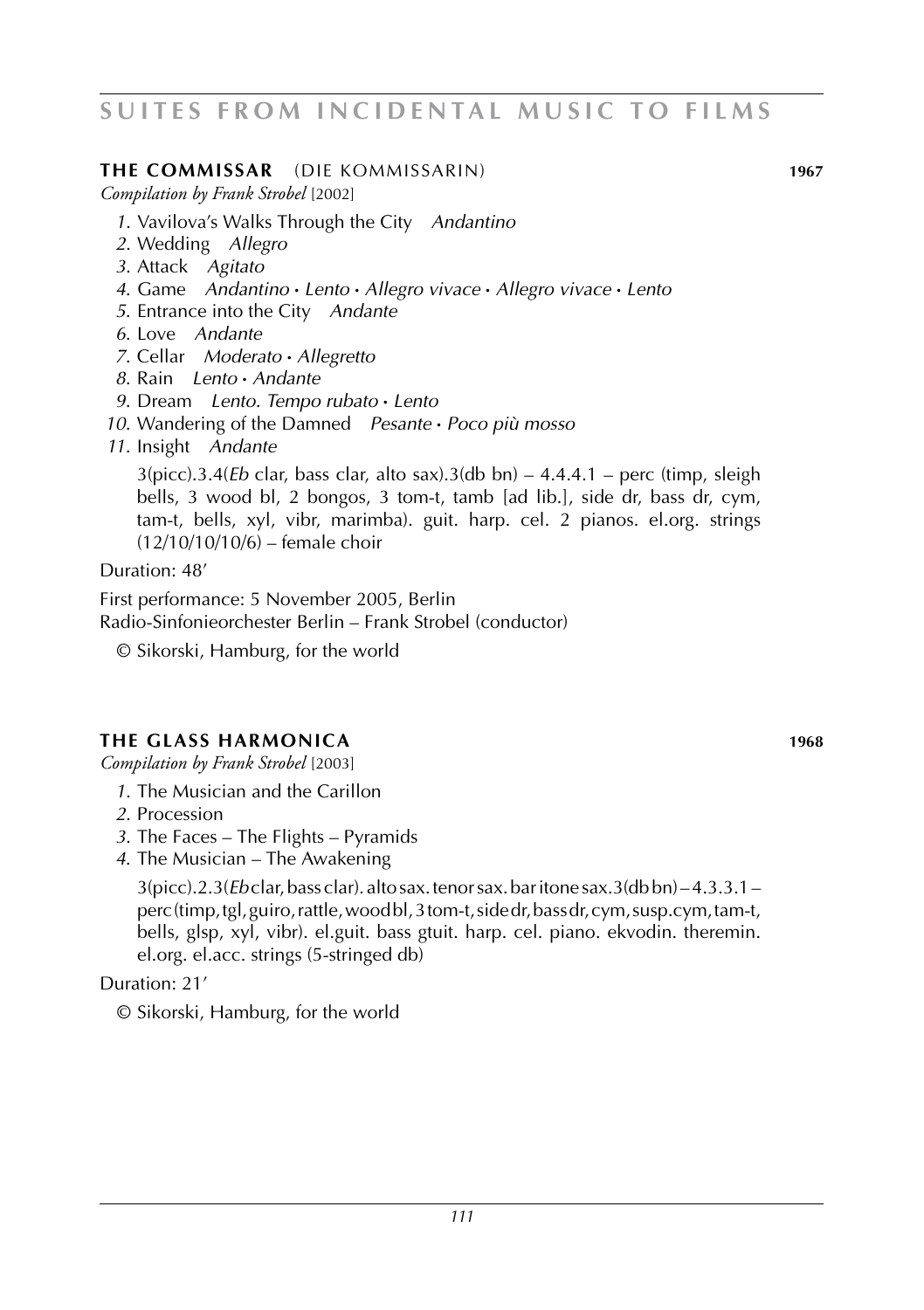#### **diagrams day in the starship of the starship of the starship of the starship of the starship of the starship of the starship of the starship of the starship of the starship of the starship of the starship of the starshi**

*Compilation by Frank Strobel* [2018]

- *1*. Take 1 Barrel Organ I *Moderato* **·** *Più mosso* **·** *Tempo I*
- *2*. –– *Andante* **·** *Allegretto*
- *3*. –– *Moderato* **·** *Meno* **·** *Pesante* **·** *Moderato*
- *4*. –– *Allegro moderato*
- *5*. –– *Agitato* **·** *Allegretto*
- *6*. –– *Moderato*

3(2picc).3(cor anglais).4(*Eb* clar, bass clar).2 alto sax. tenor sax. baritone sax.3(db bn) – 4.4.3.1 – timp. perc (tgl, wood bl, bongos, tom-t, drum set, bass dr, cym, tam-t, tubular bells, el.bells, glsp, xyl, vibr, marimba). guit. 2 harps. piano. cel. strings

Duration: 17'

© Sikorski, Hamburg, for the world

### **the waltz 1969**

*Compilation by Frank Strobel* [2003]

- *1*. Building plot
- *2*. Coach
- *3*. Factory
- *4*. Vovka

3(picc).3(cor anglais).3(*Eb* clar, bass clar).3(db bn) – 4.4.4.1 – perc (timp, 2 wood bl, 3 tom-t, side dr, cym, 2 susp.cym, bells, glsp, vibr, marimba). harp. cel. piano. strings

Duration: 12'

First performance: 22 March 2006, Landau Staatsphilharmonie Rheinland-Pfalz – Frank Strobel (conductor)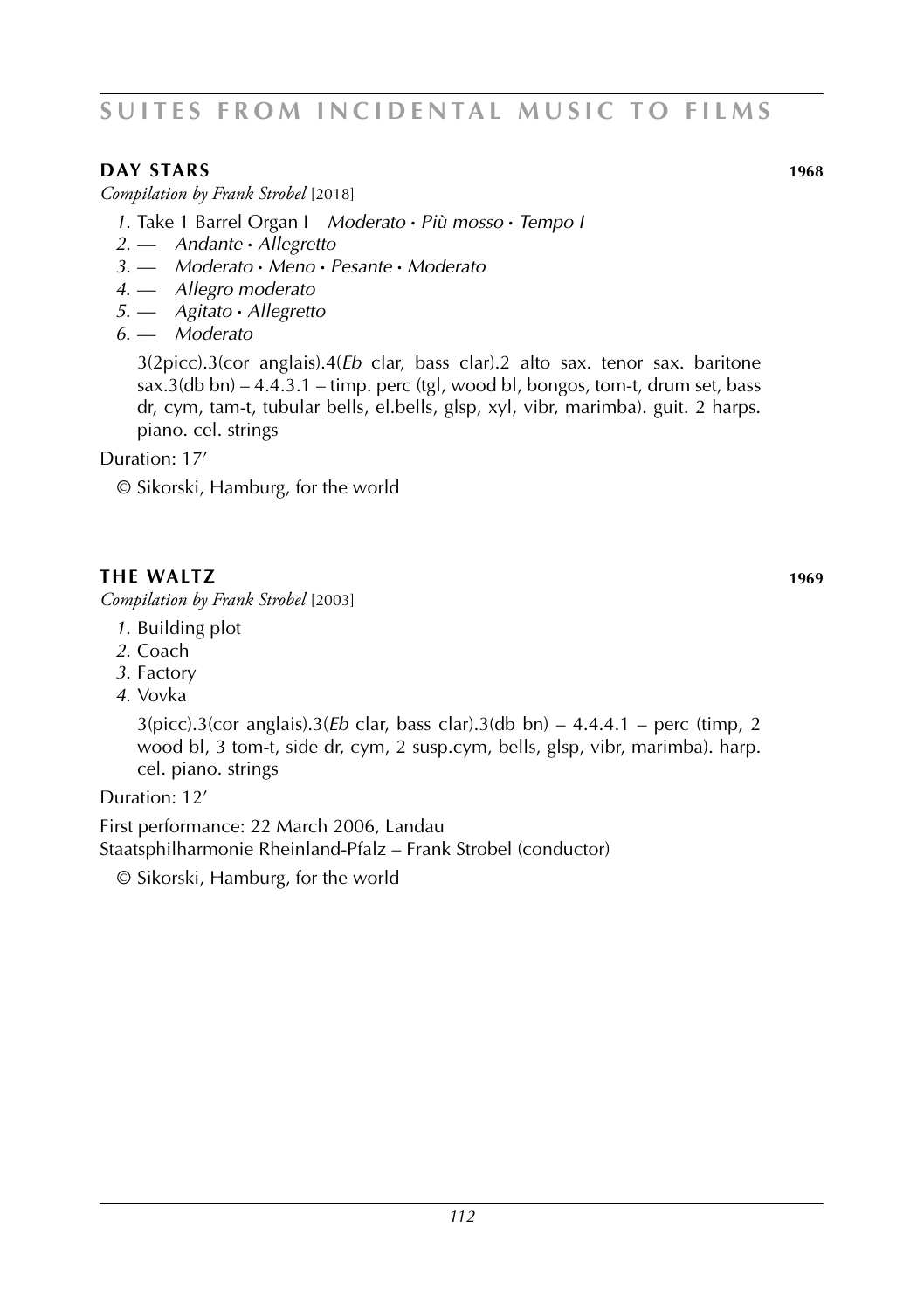### **uncle vanya 1971**

*Probably compiled by Alfred Schnittke*

- *1*. Overture
- *2*. Sonia
- *3*. Epilogue

 $3.3.3$ (bass cl). $3$ (db bn) –  $4.4.3.1$  – perc (timp, side dr, cym, bells, tam-t, vibr, marimba, cel). harp. piano. strings

Duration: 23'

#### **SPORT, SPORT, SPORT**

*Compilation by Gennadi Rozhdestvensky* [1992]

- *1*. Fanfares
- *2*. Greece
- *3*. Fans
- *4*. Tigers
- *5*. Winners
- *6*. Finale

2.2.2.2 – 4.3.3.1 – timp, 3 perc (xyl, vibr). cel. piano. strings

Duration: 10'

© Sikorski, Hamburg, for the world

*Compilation by Frank Strobel* [2005]

- *1*. Title Music Interview *Moderato*
- *2*. Greece The Bath *Adagio* **·** *Pesante*
- *3*. Future *Minuet*
- *4*. Song of the Salesman Kalashnikov *Allegro*
- *5*. Sports Fans *Minuet* **·** *Fugue* **·** *Allegro*
- *6*. The Form of Modern Sport Training Winners Finale *Allegro molto* **·** *An dante*

3(2picc).3(cor anglais).3(*Eb* clar, bass clar).alto sax.tenor sax.baritone sax.3(db bn) – 4.4.4.1 – timp. perc (tgl, flex, ratchet, 3 bongos, 3 tom-t, drum set, side dr, bass dr, cym, tam-t, bells, glsp, vibr, marimba). mandolin. 3 el.guit. 2 harps. cel. piano. el.org (Ionica). acc. strings – choir (sampler)

#### Duration: 30'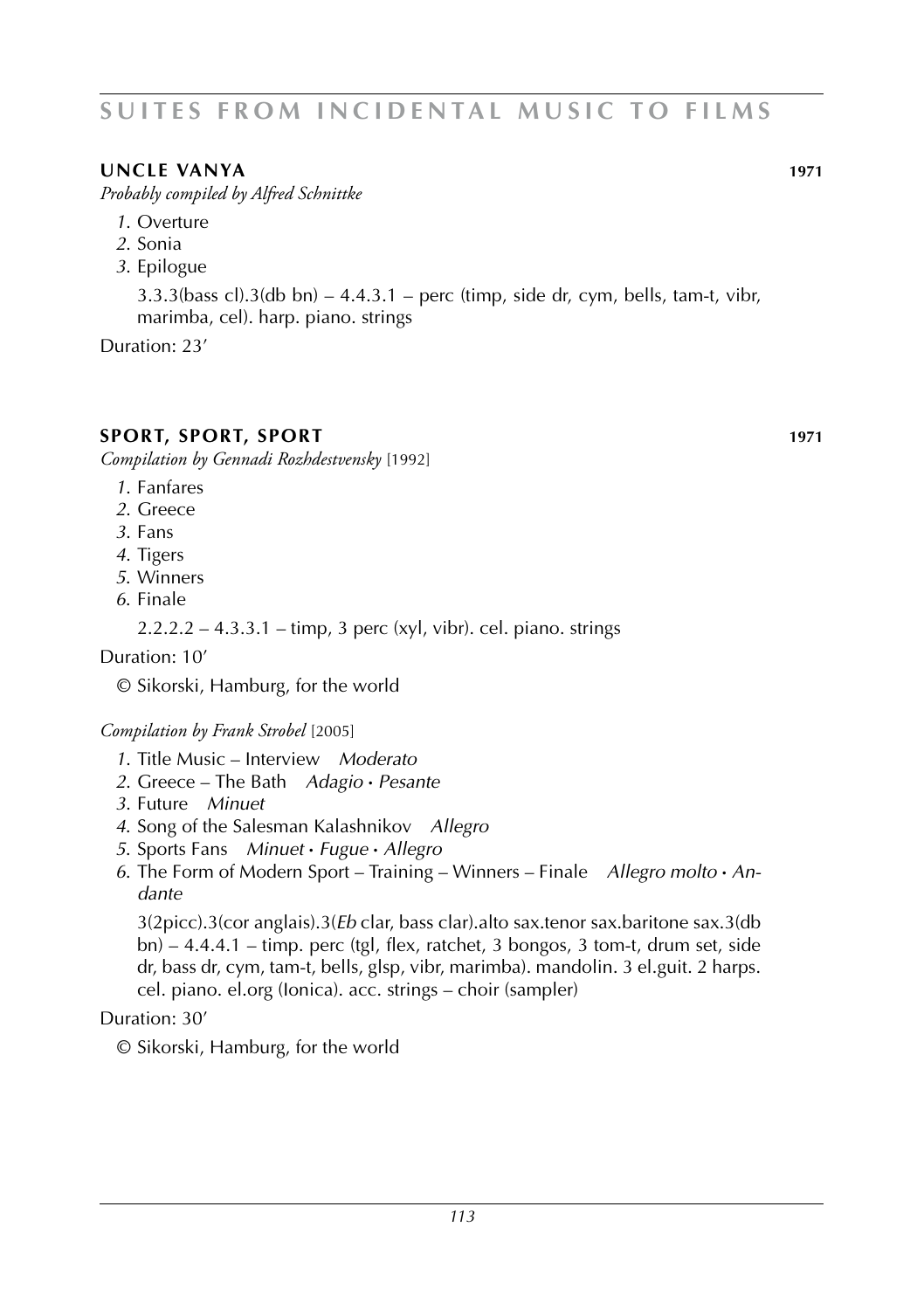### **cities and years 1973**

*Compilation by Frank Strobel* [2018]

- *1*. Andante **·** Meno **·** Poco più mosso
- *2*. Andante **·** Agitato **·** Agitato
- *3*. March *Allegro* **·** Coda *A tempo* **·** *Agitato*
- *4*. Andante
- *5*. Grave *attacca*
- *6*. Lento **·** Pesante
- *7*. –– **·** Andante
- *8*. Fanfare –– **·** *Allegro giocoso* **·** *Maestoso*
- *9*. ––
- *10*. Waltz I **·** Waltz II
- *11*. Allegro **·** Allegro **·** Poco meno mosso
- *12*. Pesante
- *13*. Andante

4(2picc).4(cor anglais).4(*Eb* clar, bass clar).4(db bn) – 4.4.4.1 – timp. perc (tgl, 5 tomt, side dr, bass dr, cym, 2 tam-t, tubular bells, glsp, xyl, vibr, marimba, siren). el.guit. bass guit. harp. cel. piano. hpd. org. ionika. acc. strings – banda (2 cornet, 2 alto horn, 2 tenor flugelhorn, baritone flugelhorn, 2 tuba – male choir

Duration: xx'

First performance: xx March 2018, Hamburg Rundfunk-Sinfonieorchester Berlin – Frank Strobel (conductor)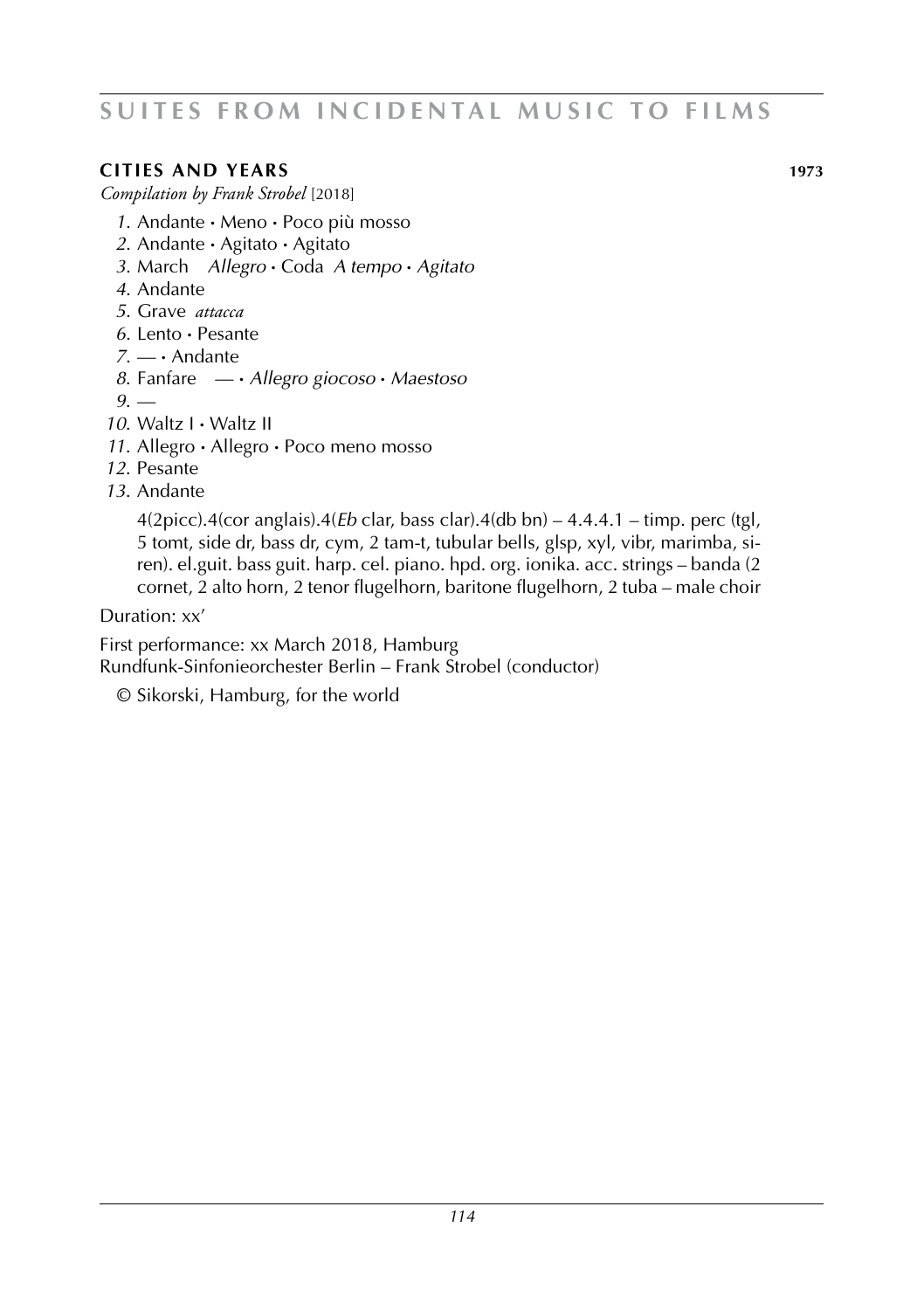### **my past and my thoughts 1973**

(die vergangenheit und die gedanken) *Compilation by Frank Strobel* [1999]

- *1*. St. Petersburg
- *2*. Madonnas
- *3*. Shadows
- *4*. Finale
- *5*. Minuet
- *6*. The Ending of the Revolution
- *7*. Sad Theme
- *8*. The Wind
- *9*. Cancan II

 $2(pice).2.3(bass cl).3(db bn) - 4.2.3.1 - timp. perc (side dr, bass dr, tam-t, bells,$ vibr). harp. el org. piano. hpd. strings (6/5/4/4/3) – mixed choir

Duration: 14'

First performance: 29 March 1999, Berlin Radio-Sinfonieorchester Berlin and Choir – Frank Strobel (conductor)

© Sikorski, Hamburg, for the world

#### **the agony 1974**

*Compilation by Frank Strobel* [1997]

- *1*. Introduction
- *2*. Waltz
- *3*. Tango
- *4*. Finale

 $3(pice).3.3(bass clar).3(db bn) -4.4.4.1 - 2 perc (side dr, bass dr, cym, tam-t,$ bells, glsp, xyl, marimba). 2 el.gtr. bass gtr. harp. cel. piano. hpd. org. strings – solo violin (Tango)

Duration: 21'

First performance: 30 January 1997, Hamburg Hamburger Symphoniker – Frank Strobel (conductor)

© Sikorski, Hamburg, for the world

*Compilation by Emin Khachaturyan*

- 1. Alexander's Palace
- 2. The Ninth of January
- 3. Waltz
- 4. Farewell
- 5. Conclusion
- 6. Finale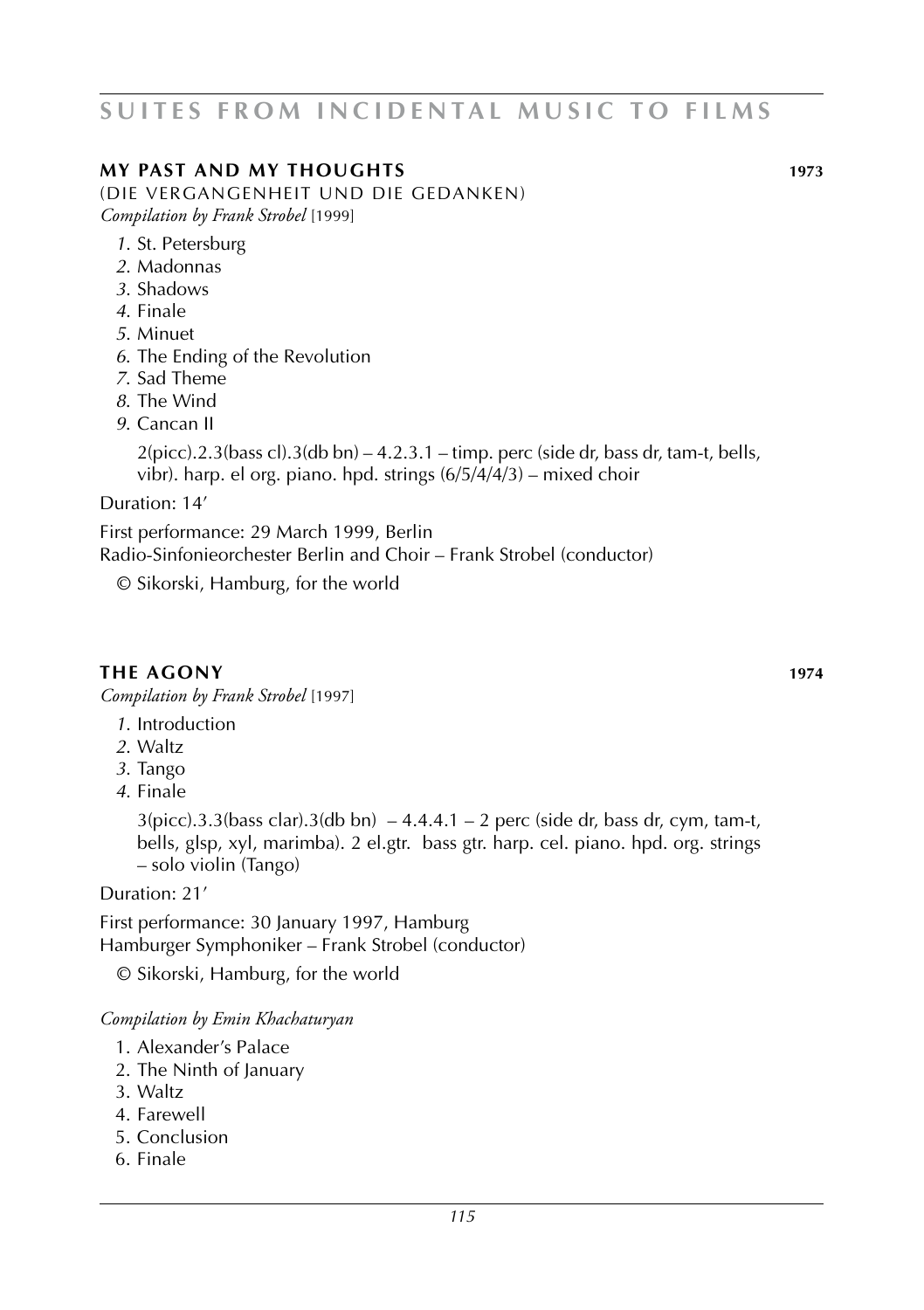#### **rikki-tikki-tavi 1975**

*Compilation by Frank Strobel* [2003]

- *1*. Title-Credit Music *Lento* **·** *Moderato*
- *2*. Threat and Rescue *Lento* **·** *Agitato*
- *3*. Night *Lento* **·** *Adagio*
- *4*. Legend *Moderato*
- *5*. Struggle *Agitato*
- *6*. Epilogue *Moderato*

3(picc).3(cor anglais).4(*Eb* clar, bass clar).3(db bn) – 4.4.4.1 – timp. perc (flex, 2 temple bl, 3 tom-t, drums, bass dr, cym, tam-t, bells, glsp, marimba). guit. el.guit. bass guit. harp. piano. el.org/org/cel. strings

Duration: 24'

© Sikorski, Hamburg, for the world

#### **the ascent** (der aufstieg) **1976**

*Compilation by Frank Strobel* [2003]

- 1. Sotnikov's Death *[Lento]*
- 2. On the Sleigh *Lento*
- 3. Remorse *Lento*

 $4.2.4$ (bass cl). $3$ (db bn) –  $4.4.4.1$  – perc (timp, bass dr, tam-t, bells, vibr), el.guit. bass guit. harp. cel. piano. hpd. el.org. strings (12/10/8/8/4)

Duration: 15'

© Sikorski, Hamburg, for the world

#### **clowns and kids 1976**

*Compilation by Frank Strobel* [2003]

- *1*. Title-Credit Music *Vivo*
- *2*. Intermezzo *[Tempo di valse]*
- *3*. Acrobats *Moderato, poco pesante*
- *4*. In Hospital *Moderato*
- *5*. Waltz

3(picc).2.4(*Eb* clar, bar sax).3(db bn) – 4.3.3.1 – perc (timp, flex, tom-t, side dr, bass dr, cym, bells, xyl). el.guit. bass guit. harp. cel. piano. hpd. acc. el.org. strings

Duration: 10'

First performance: 7 March 2008, Poznań Filharmonia Poznańska 'Tadeusz Szeligowski' – Frank Strobel (conductor)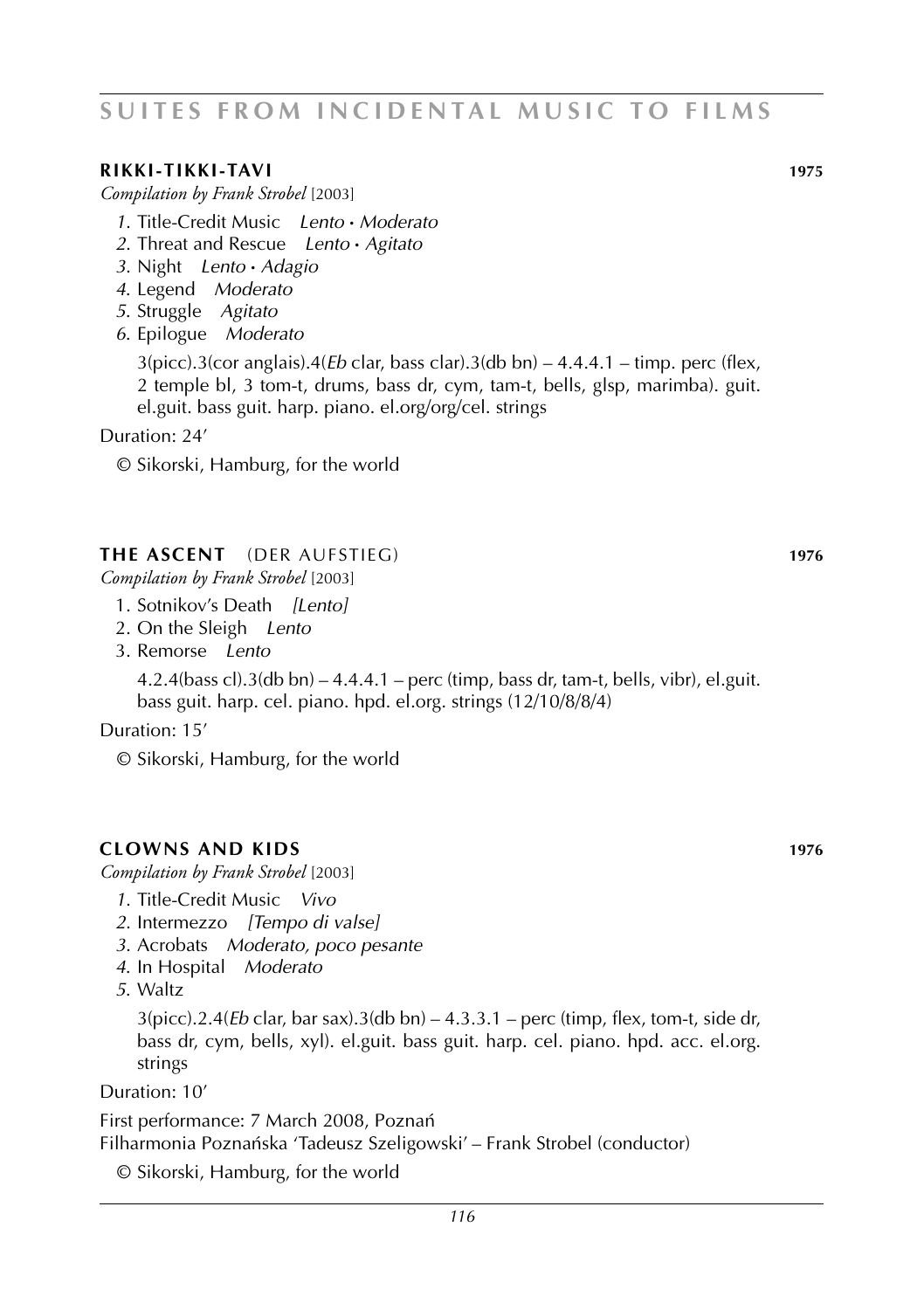### **How Tsar Peter Got The Black Man Married 1976**

(wie zar peter seinen mohren verheiratete) *Compilation for small orchestra by Alfred Schnittke*

- *1*. Minuet
- *2*. Gavotte

*study score:* Muzyka Publishers [1979] (in the collection: Repertory for Symphony Orchestras of Children's Music Schools. Pieces by Soviet Composers [Repertuar simfonicheskikh orkestrov DMSh. Piesy sovetskikh kompozitorov] No. 3)

*Compilation by Gennadi Rozhdestvensky* [1999]

- *1*. Introduction
- *2*. March
- *3*. France
- *4*. Ballade of Hannibal
- *5*. Carnival Season
- *6*. Damage
- *7*. Meeting
- *8*. Chant

4(2 picc).2.4(*Eb* cl).2 – 4.4.3.1 – perc (timp, tgl, flex, ratchet, woodbl, 2 tom-t, tamb, side dr, bass dr, cym, tam-t, bells, glsp, xyl, vibr, marimba). el.gtr. bass gtr. harp. cel. piano. hpd. org. strings – baritone. mixed choir. boys' choir

Duration: 40'

© Sikorski, Hamburg, for the world

### **the life-story of an unknown actor 1977**

(die lebensgeschichte eines unbekannten schauspielers) *Compilation by Frank Strobel* [2002]

- 1. Theme Title-Credit Music *Moderato*
- 2. Agitato I Sled *Agitato*
- 3. Agitato II Journey *Moderato* Intermezzo *Moderato*
- 4. Waltz (Farewell)
- 5. Theme and March Theatre *[Moderato]* **·** *Vivo*
- 6. Epilogue Finale *Moderato*

 $2.2.3.2 - 4.2.4.1$  – perc (timp, trgl, 2 bongos, tom-t, side dr, susp.cym. bells, vibr, marimba). 2 el.guit. bass guit. harp. cel. piano. hpd. el.org. strings

Duration: 19'

First performance: 5 November 2005, Berlin Rundfunk-Sinfonieorchester Berlin – Frank Strobel (conductor)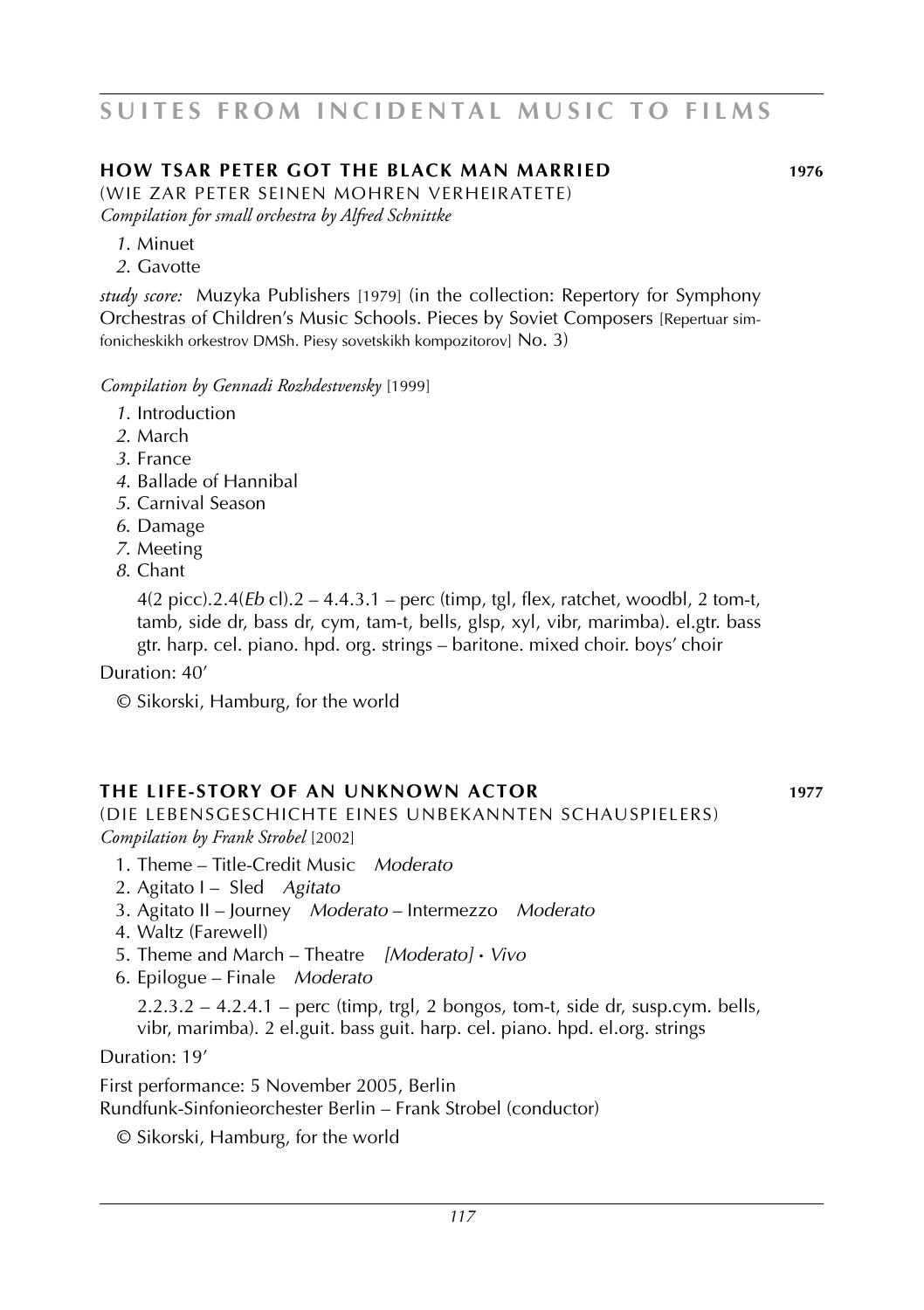### **father sergei 1978**

*Compilation by Frank Strobel* [2018]

- 1. Ouverture *Tempo di valse*
- 2. Polonaise
- 3. Mazurka
- 4. Cavalry March
- 5. Monologue *Lento*
- 6. Epilogue *Lento*

4(picc).2.4(*Eb* clar).2 – 4.4.4.1 – timp. perc (side dr, bass dr, cym, bells, vibr). cel. piano. strings. female choir (8 soprani, 6-8 contraltos)

Duration: 19'

© Sikorski, Hamburg, for the world

### **the plane crew 1979**

*Compilation by Frank Strobel* [2018]

- *1*. During the Flight *Lento espressivo* **·** *Agitato*
- *2*. Lyric Theme *Moderato*
- *3*. Panic *Allegro pesante* **·** *Pesante, ma poco stringendo*
- *4*. Waltz Nenarakov *Tempo di valse* **·** *Moderato*
- *5*. Airport Take-off *Pesante* **·** *Pesante ma non troppo* **·** *alla breve*
- *6*. Waltz *Tempo di valse*
- *7*. Timchenko's Death *Moderato*

4(2picc, 2 alto fl).3(cor anglais).4(*Eb* clar, bass clar).baritone sax.3(db bn) – 4.4.4.1 – timp. perc (drums, wood bl, tom-t, side dr, bass dr, cym, tam-t, bells, xyl, vibr, marimba). 2 harps. cel. piano. hpd. org. strings (12/10/8/6/6)

Duration: xx'

First performance: xx March 2018, Hamburg

Rundfunk-Sinfonieorchester Berlin – Frank Strobel (conductor)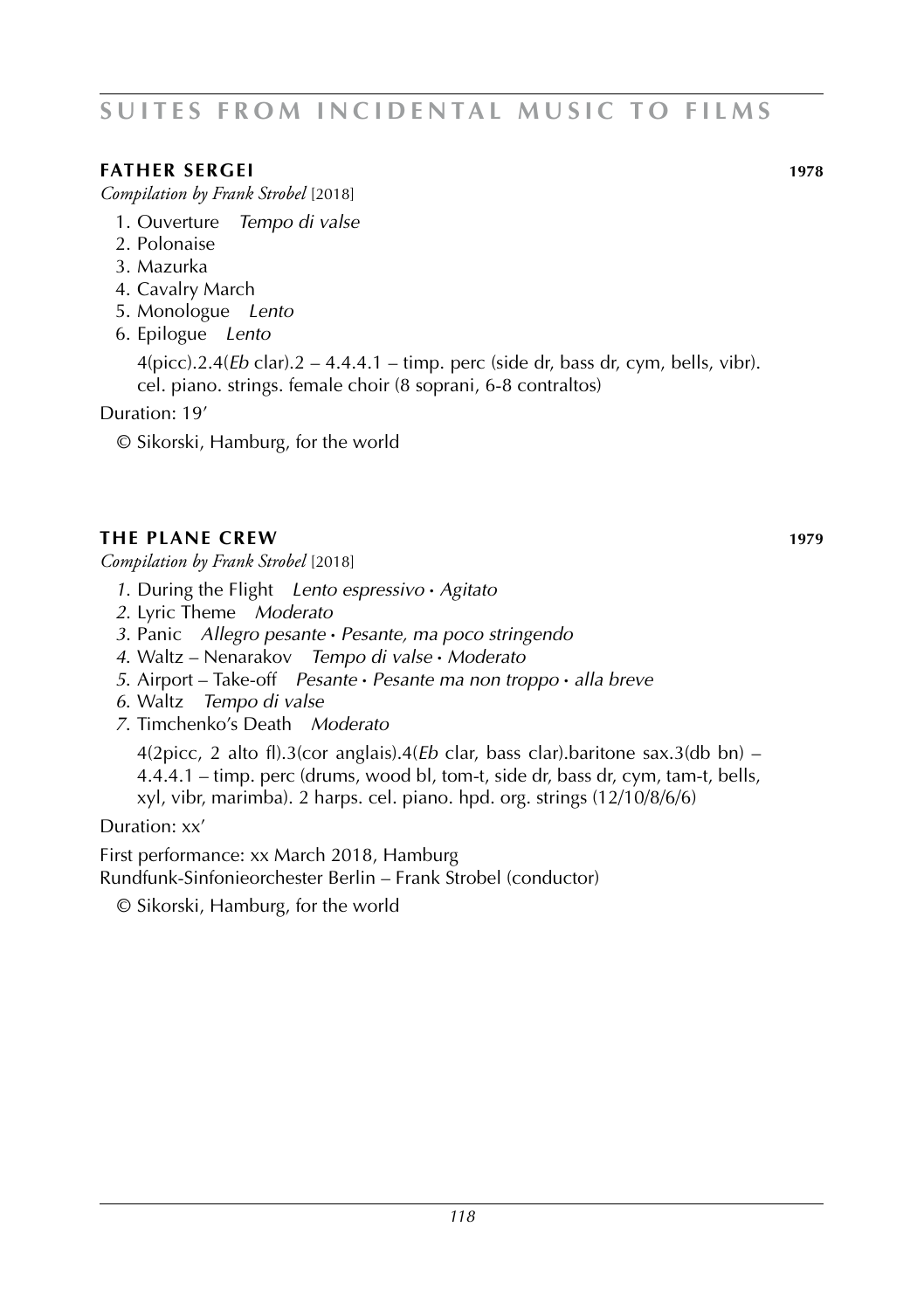#### **little tragedies 1980**

*Compilation and arrangement by Yuri Kasparov*

- *1*. Waltz I
- *2*. Night
- *3*. Barcarole
- *4*. St. Petersburg
- *5*. Mozart's Improvisation
- *6*. Marching Tune
- *7*. Polka
- *8*. Waltz II

 $1.1.1.1 - 1.1.1.0 - 2$  perc (timp, tgl, guiro, side dr, bass dr, susp.cym, tam-t, tubular bells, glsp, vibr, marimba). harp. cel/piano. strings (1/1/1/1/1)

Duration: 20'

First performance: 29 October 1994, Heidelberg, 9. Internationales Festival für Neue Musik

ASM Ensemble Moscow – Alexei Vinogradov (conductor)

© Sikorski, Hamburg, for the world

#### **the tale of wanderings 1982**

(das märchen der wanderungen) *Compilation by Frank Strobel* [2003]

- *1*. Construction of the 'Bat' and Flight
- *2*. Crash of the Carriage The Sea
- *3*. Declaration of Love Orlando's Theme
- *4*. Playing Cat-and-Mouse Fire
- *5*. May Dance The Cafe The Hunt
- *6*. The Plague
- *7*. Minuet
- *8*. Dance Waltz Orlando's Death
- *9*. The Destruction of the Castle
- *10*. Finale

 $4(2picc)$ .3(cor anglais). $4(Eb \text{ clar}, \text{bass clar})$ .3(db bn) – 4.4.4.euphonium.1 – timp. perc (tgl, flex, wood bl, bongos, tom-t, side dr, bass drum, cym, hihat, tam-t, bells, glsp, vibr, marimba). el.gtr. bass guit. harp. cel. piano. org. synthesizer. strings

Duration: 45'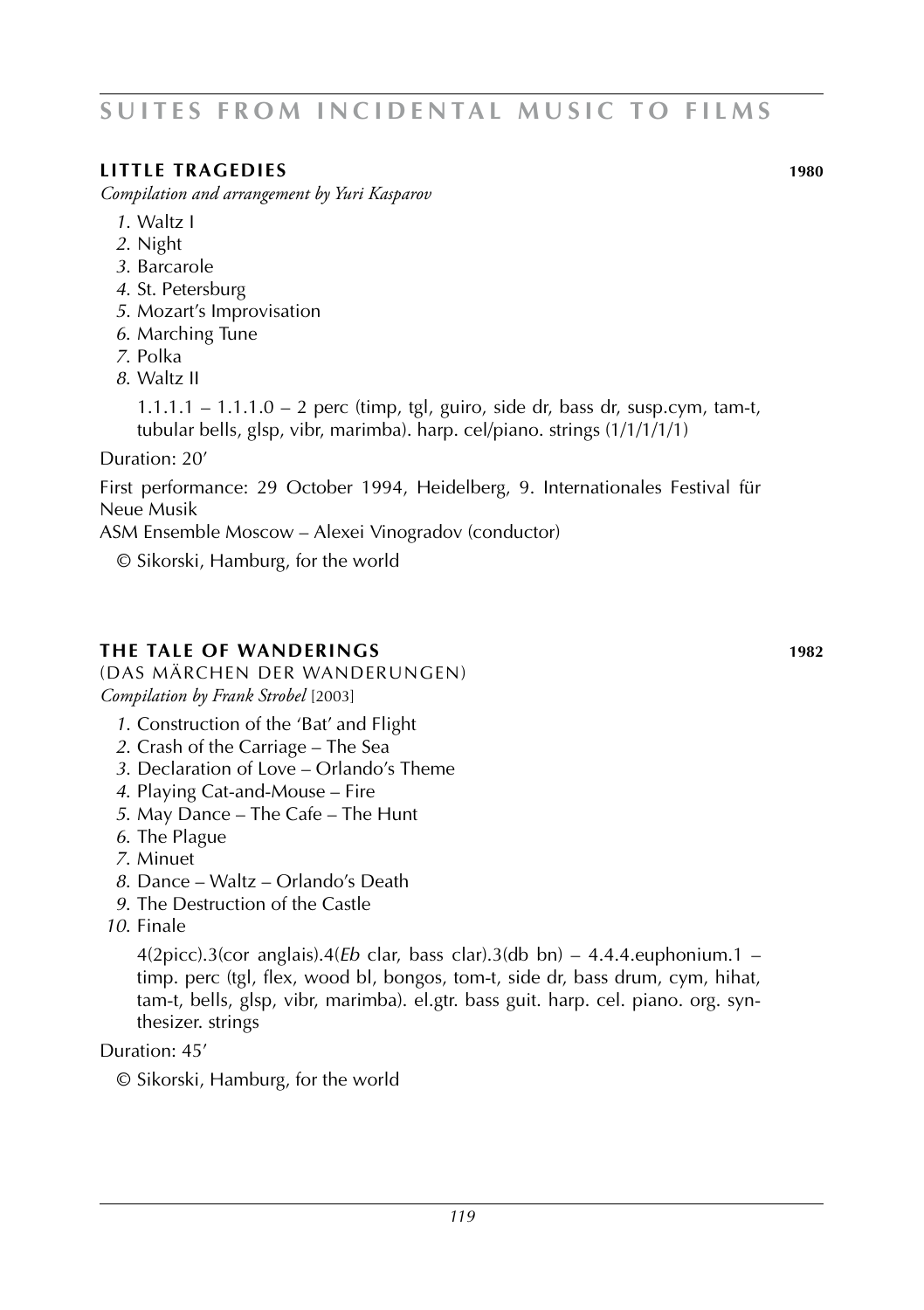#### **dead souls 1984**

*Compilation by Gennadi Rozhdestvensky* [1993]

- *1*. Introduction *Andante* **·** *Vivo*
- *2*. Polka *Allegretto*
- *3*. Funeral March *Andante*
- *4*. March
- *5*. Plyushkin's Youth *Andante*
- *6*. Mazurka
- *7*. In Manilov's House *Moderato*
- *8*. Waltz
- *9*. Gallop *Presto*

4(2picc).3(cor anglais).4(*Eb* cl, bass cl).3(db bn) – 4.4.4.1 – perc (timp, cast, flex, whip, 3 temple bl, 2 wood bl, side dr, bass dr, cym, tam-t, tubular bells, glsp, xyl, vibr, marimba). bass guit. harp. cel. piano. hpd. org. strings

Duration: 30'

First performance: 14 April 1994, Bergen Philharmonic Orchestra of Bergen – Gennadi Rozhdestvensky (conductor)

© Sikorski, Hamburg, for the world

### **the white poodle 1984**

*Compilation by Frank Strobel* [2018]

- *1*. Title Credit Music
- *2*. March
- *3*. The Gladiators Gallop
- *4*. Waltz
- *5*. In Front of the Mirror
- *6*. Crimea Night Chase
- *7*. Ragtime Game

3(picc),2(cor anglais),3(*Eb* clar),2(db bn) – 4,4,3,1 – timp, 2 perc (2 tom-t, side dr, bass dr, cym, susp.cym, bells, glsp, vib, marimba), harp, cel, hpf, piano, org, strings

Duration: 16'

First performance: March 2018, Berlin Radio-Sinfonieorchester Berlin and Choir – Frank Strobel (conductor)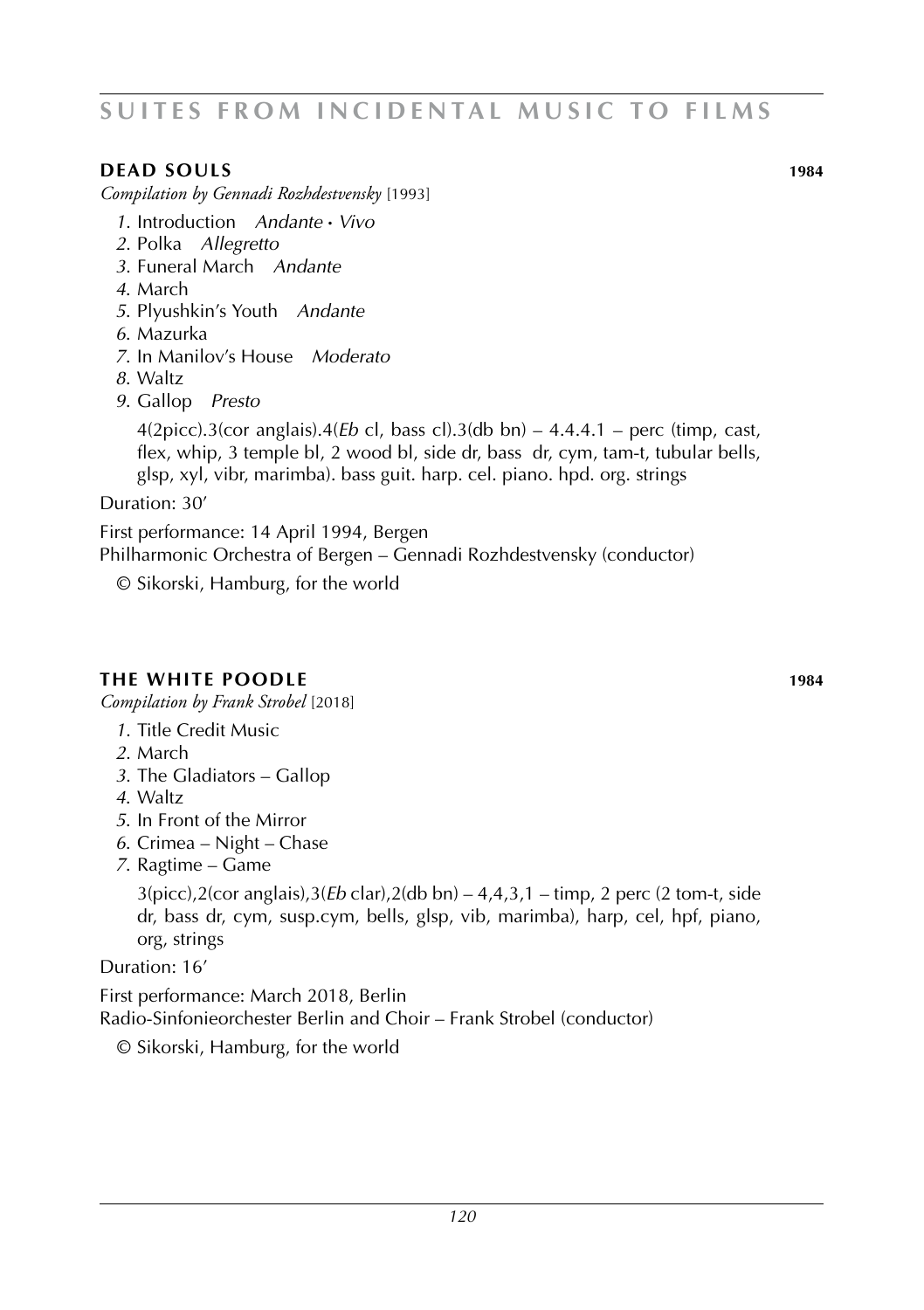### **the last days OF st. petersburg 1992**

*Compilation by Frank Strobel* [2003]

Five movements without titles

1(picc).1(cor anglais).1(*Eb* cl, bass cl).1 – 1.1.1.0 – 2 perc (timp, flex, tom-t, side dr, bass dr, cym, 2 tam-t, tubular bells, vibr). piano. strings (2/2/2/2/1)

Duration: 12'

© Sikorski, Hamburg, for the world

### **the master and margarita 1993**

*Compilation by Frank Strobel* [1997]

- *1*. Master and Margarita
- *2*. Voland
- *3*. Foxtrot
- *4*. Tango
- *5*. Funeral March
- *6*. Ravel's Bolero
- *7*. Master and Margarita

4.3.4.3 – 4.4.4.1 – perc (timp, tgl, tom-t, side dr, bass dr, cym, susp.cym, tam-t). el.gtr. harp. cel. piano. hpd. org. synthesizer. strings

Duration: 13'

First performance: 30 January 1997, Hamburg Hamburger Symphoniker – Frank Strobel (conductor)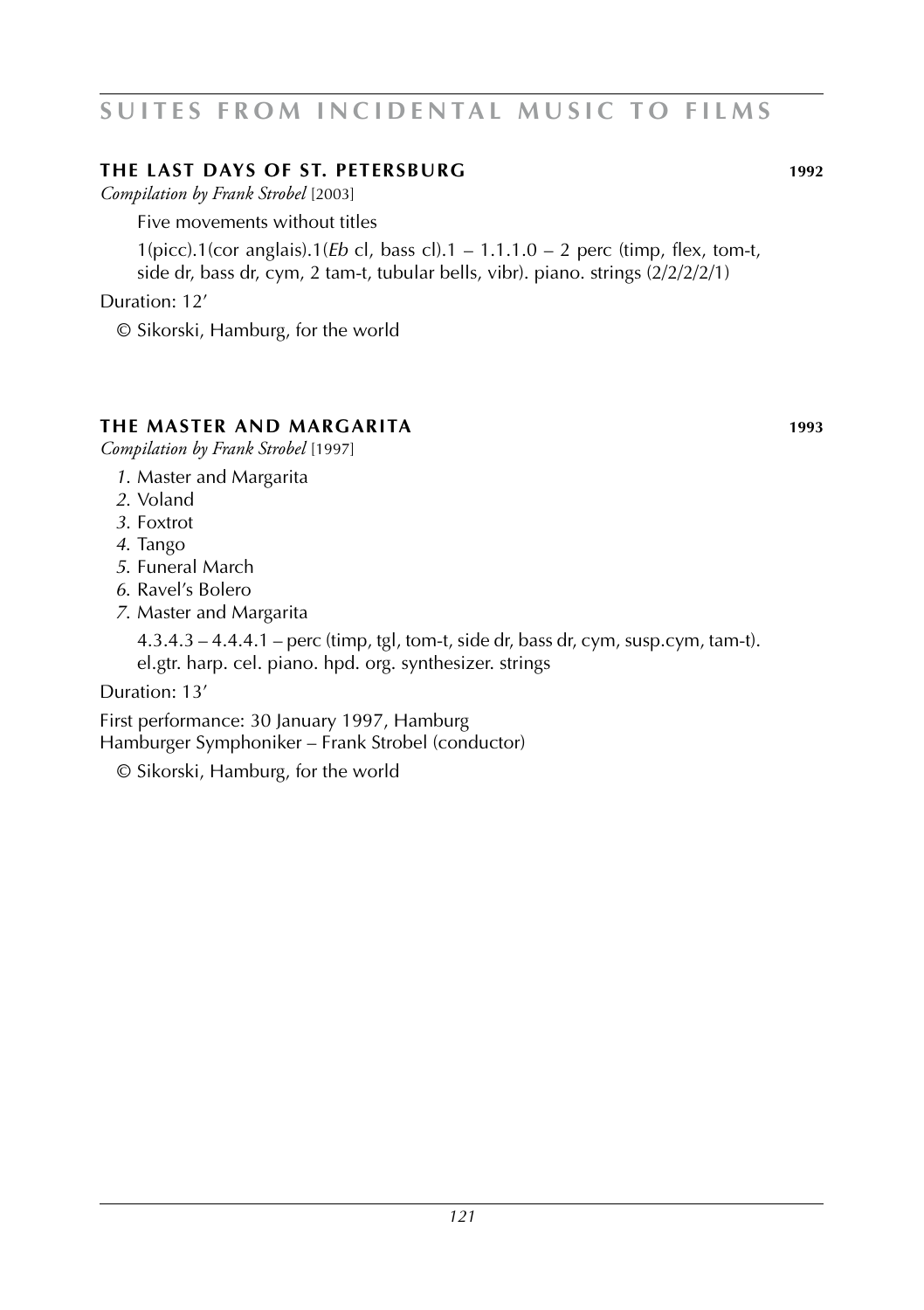## **mayakovsky's debut**

Poem by Vladimir Mayakovsky Première: around 1958

## **somebody's life**

Play by Dmitri Cholendro

Première: 1 December 1965, Moscow, Mossoviet Theatre Evgeni Savadski (director)

### **the colonel's widow**

Play by Yuhan Smuul

Première: 17 April 1966, Moscow, Mossoviet Theatre Lev Tanyuk (director)

### **boris Godunov**

Poem by Alexander Pushkin Première: late 1960s

## **way of the cross**

Play based on Alexei Tolstoy's like-named novel Première: 3 January 1970, Moscow, Central Theatre of the Soviet Army Arseni Yachalchik (director)

## **caesar and cleopatra**

Play in 5 acts by George Bernard Shaw Première: 26 December 1976, Moscow, Mossoviet Theatre Evgeni Savadski (director)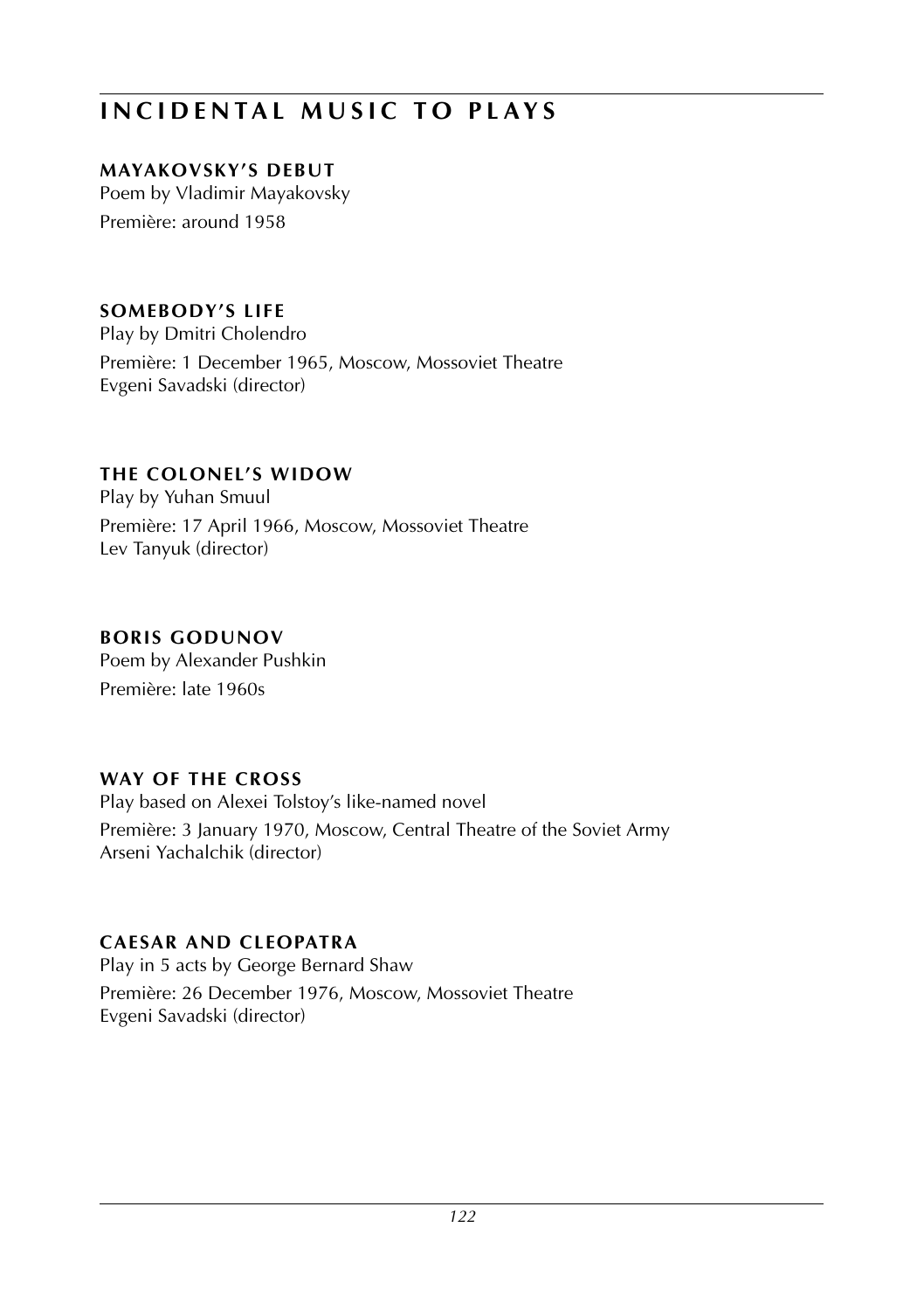## **don carlos**

Dramatic poem by Friedrich Schiller Première: 26 December 1976, Moscow, Mossoviet Theatre Evgeni Savadski (director)

► for Eight Songs and Requiem from the incidental music to Friedrich Schiller's drama 'Don Carlos' see: VOCAL WORKS

## **a duck shooting party**

Play by Alexander Vampilov Première: 1978

## **the inspector's tale**

Play after Nikolai Gogol

Première: 9 June 1978, Moscow, Taganka Theatre Yuri Lyubimov (director)

**►** for the choreographic fantasia after themes by Nikolai Gogol Sketches [1985] *see:* STAGE WORKS · for Gogol Suite [1980] *see:* ORCHESTRAL WORKS

**turandot** Play by Bertolt Brecht Première: 20 December 1979, Moscow, Taganka Theatre Yuri Lubimov (director)

### **klim samgin**

Play after the novel by Maxim Gorki

Première: 26 February 1981, Moscow, Mayakovsky Theatre Andrei Goncharov (director)

## **spare the white bird**

Play by Nikolai Miroshnichenko Music by Alfred Schnittke, Yuri Schwarz and Nino Rota Première: 26 November 1982, Moscow, Young Spectator's Theatre Vitali Fridman (director)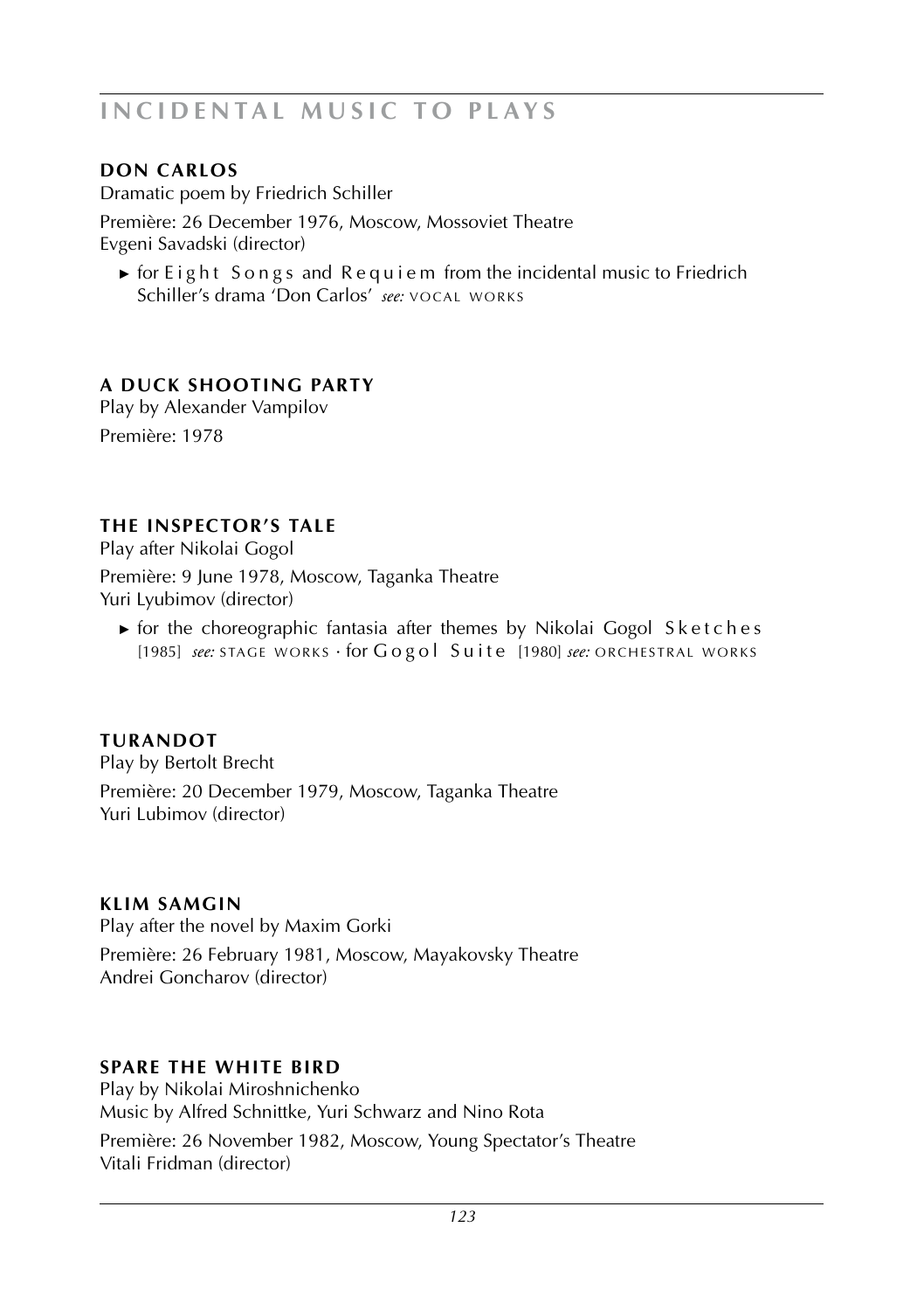## **the devils**

Play after Fyodor Dostoevsky's novel Première: 16 February 1984, London Yuri Lyubimov (director)

## **lord of the flies**

Play after William Golding's novel Music by Alfred Schnittke and Dmitri Pokrovsky

Première: 27 July 1986, Leningrad, Small Drama Theatre Lev Dodin (director)

### **the beggar or sand's death**

Play by Yuri Olesha

Première: 5 September 1986, Moscow, Miniature Theatre Mikhail Levitin (director)

## **i am poor soso**

Play by Viktor Korkia

Première: May 1988, Moscow, State University Theatre Evgeni Slavutin (director)

## **the mandate**

Play by Nikolai Erdman Music by Alfred Schnittke and Dmitri Shostakovich Première: 21 September 1988, Moscow, Central Theatre of the Soviet Army Alexander Burdonsky (director)

## **a feast in time of plague**

Play by Alexander Pushkin Première: 3 June 1989, Moscow, Taganka Theatre Yuri Lyubimov (director)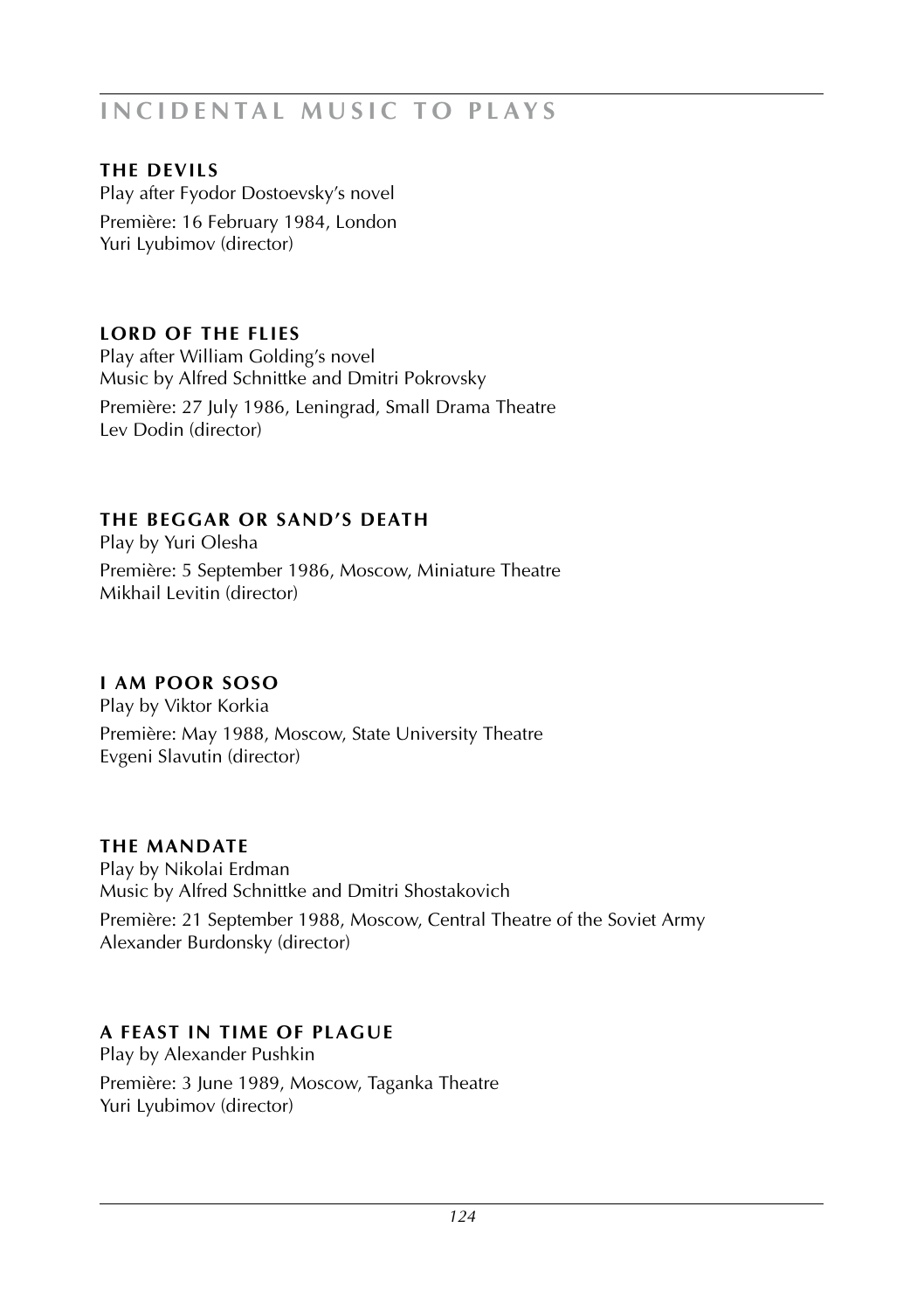## **doctor zhivago**

Play after Boris Pasternak's novel Première: 16 June 1993, Moscow, Taganka Theatre Yuri Lyubimov (director)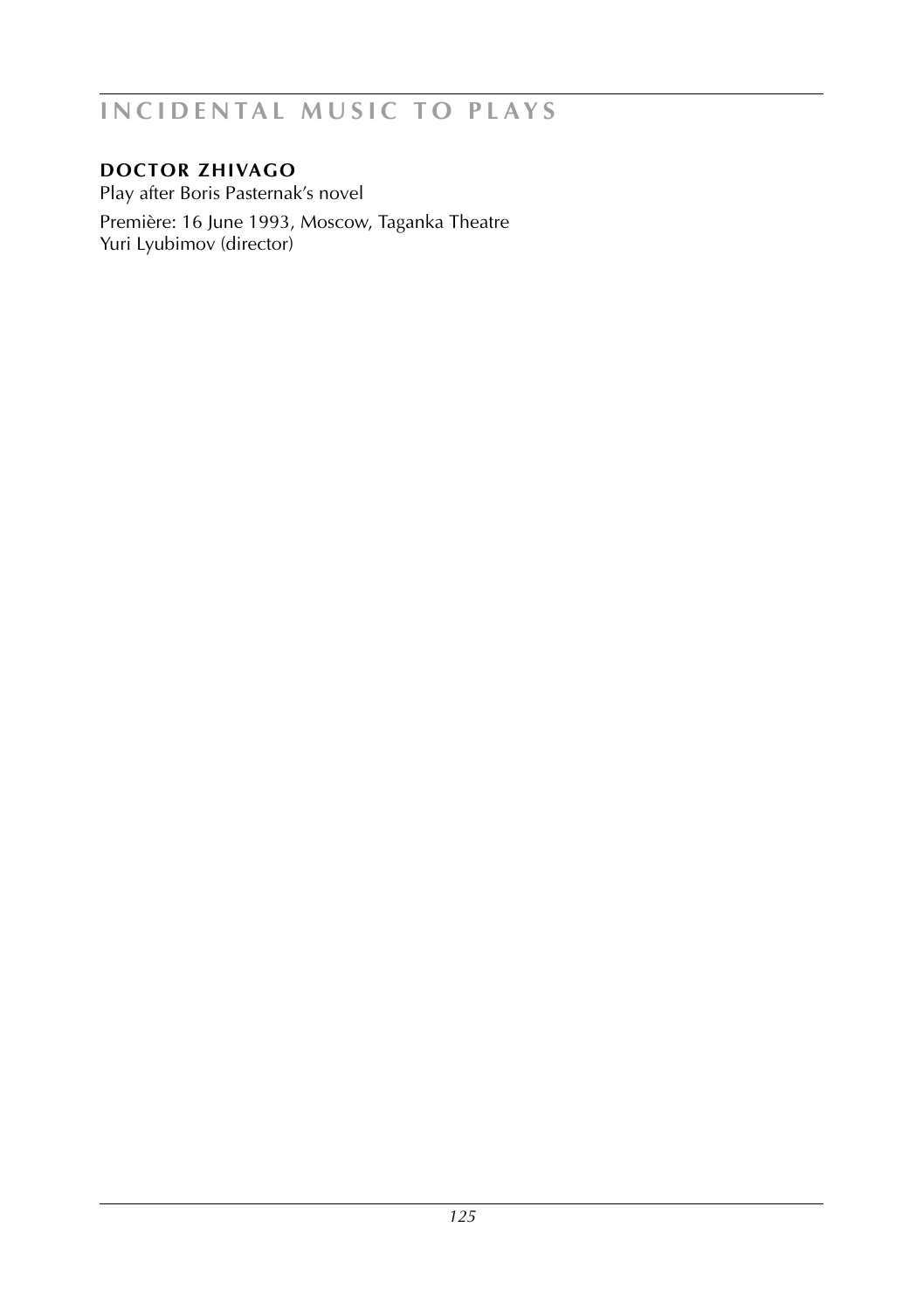# **THEORETICAL WORKS** SELECTION

 ■ **Notes on the Orchestral Polyphony in Dmitri Shostakovich's Fourth Symphony**

*in:* 'Muzyka i sovremennost' [Music and the Present Age], No. 4, Moscow, 1966

 ■ **Some Features of the Orchestral Harmonisation of Themes in Dmitri Shostakovich's Symphonic Works**

*in:* 'Dmitri Shostakovich', Moscow, 1967

**Example 3 The Orchestral Harmonisation of Themes in the Early Works of Stravinsky** 

*in:* 'Muzyka i sovremennost', No. 5, Moscow, 1967

### ■ **Edison Denisov**

*in:* 'Res facta', No. 6, Cracow, 1972 (in Polish)

**■ Paradoxicality as a Feature of Stravinsky's Musical Logic** 

*in:* 'I. F. Stravinsky', Moscow, 1973

### ■ **Collage and Polystylistics**

'Muzykalnye kultury narodov. Traditsii i sovremennost' [The Musical Culture of Different Peoples. Tradition and the Present Age], Moscow, 1973

**Exercial Features of Sergei Prokofiev's Orchestral Harmonisation of Themes** 

*in:* 'Muzyka i sovremennost', No. 8, Moscow, 1974

### ■ **Circles of Influence**

*in:* 'Dmitri Shostakovich', Moscow, 1976

## ■ **Embodying a New Idea**

'Problemy traditsii i novatorstva v sovremennoi muzyke' [Problems of Tradition and Innovation in Modern Music], Moscow, 1982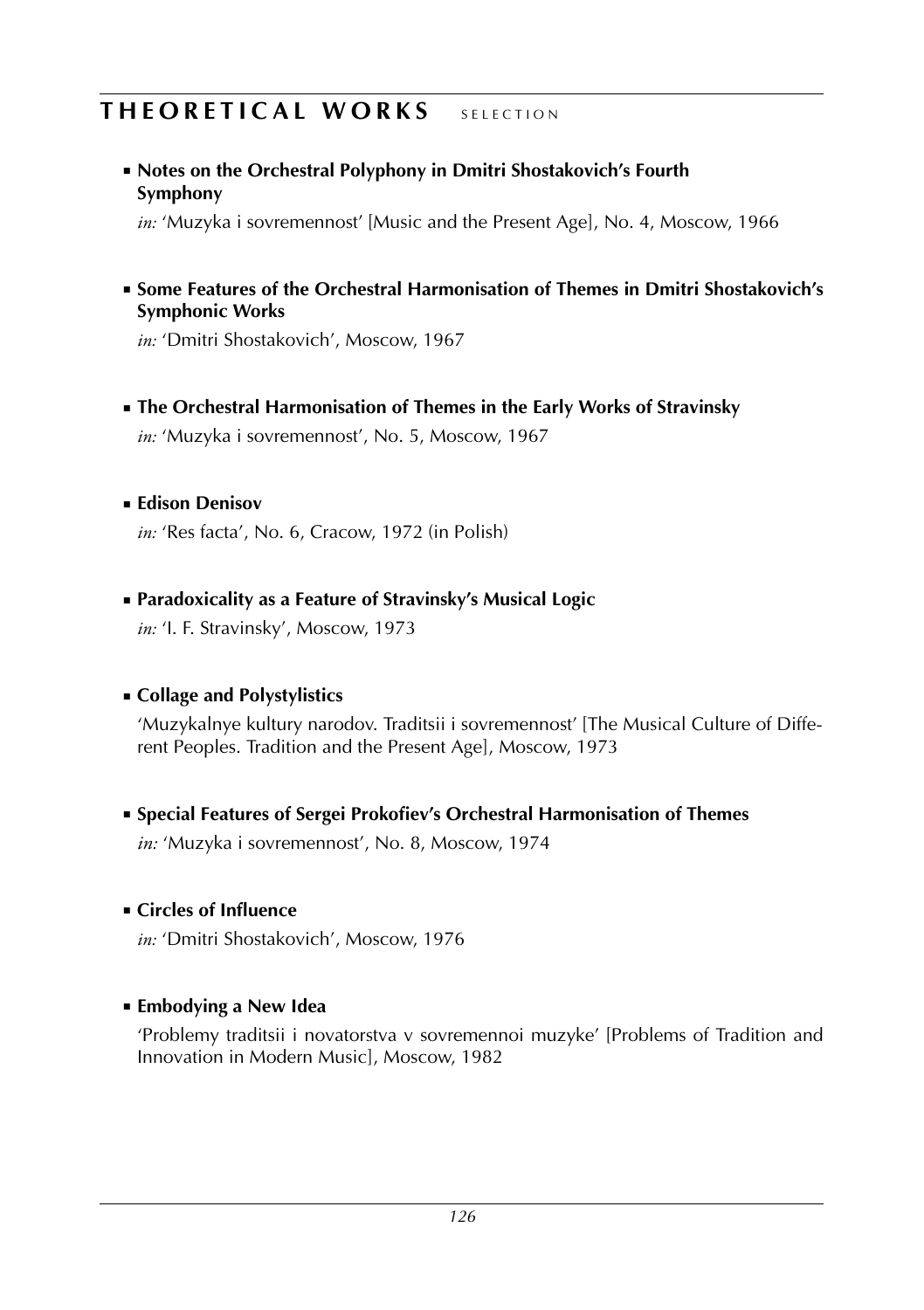## THEORETICAL WORKS SELECTION

### ■ **Thoughts on Sergei Prokofiev**

'Festvortrag zur Eröffnung des Internationalen Prokofjew-Festivals am 16. September 1990 in Duisburg' [Inaugural address to the Duisburg International Sergei Prokofiev Festival on 16 September 1990] **sik 1507**, Hamburg, 1990

#### ■ **Overcoming Metre by Rhythm**

*Manuscript*

 ■ **Ligeti's Orchestral Micropolyphony**

*Manuscript*

 ■ **Stereophonic Tendencies in Modern Orchestral Thinking**

*Manuscript*

 ■ **Static Form. A New Conception of Time**

*Manuscript*

**Example The Third Movement of Luciano Berio's Symphony. Stylistic Counterpoint** Thematic and Formal Unity in the Context of Polystylistics. Expansion of the Concept of Theme

*Manuscript*

**EXangfarbenmelodie** [Melody of Timbres]

*Manuscript*

- ■ **Infinitely Interlocking Timbre Ties in a Fugue** (**Ricercata**) **by Bach-Webern** *Manuscript*
- **Exambre Modulations in Bartók's 'Music for Strings, Percussion and Celesta'** *Manuscript*
- ■ **Timbre Affinity and its Functional Utilisation. Timbre Scale**

*Manuscript*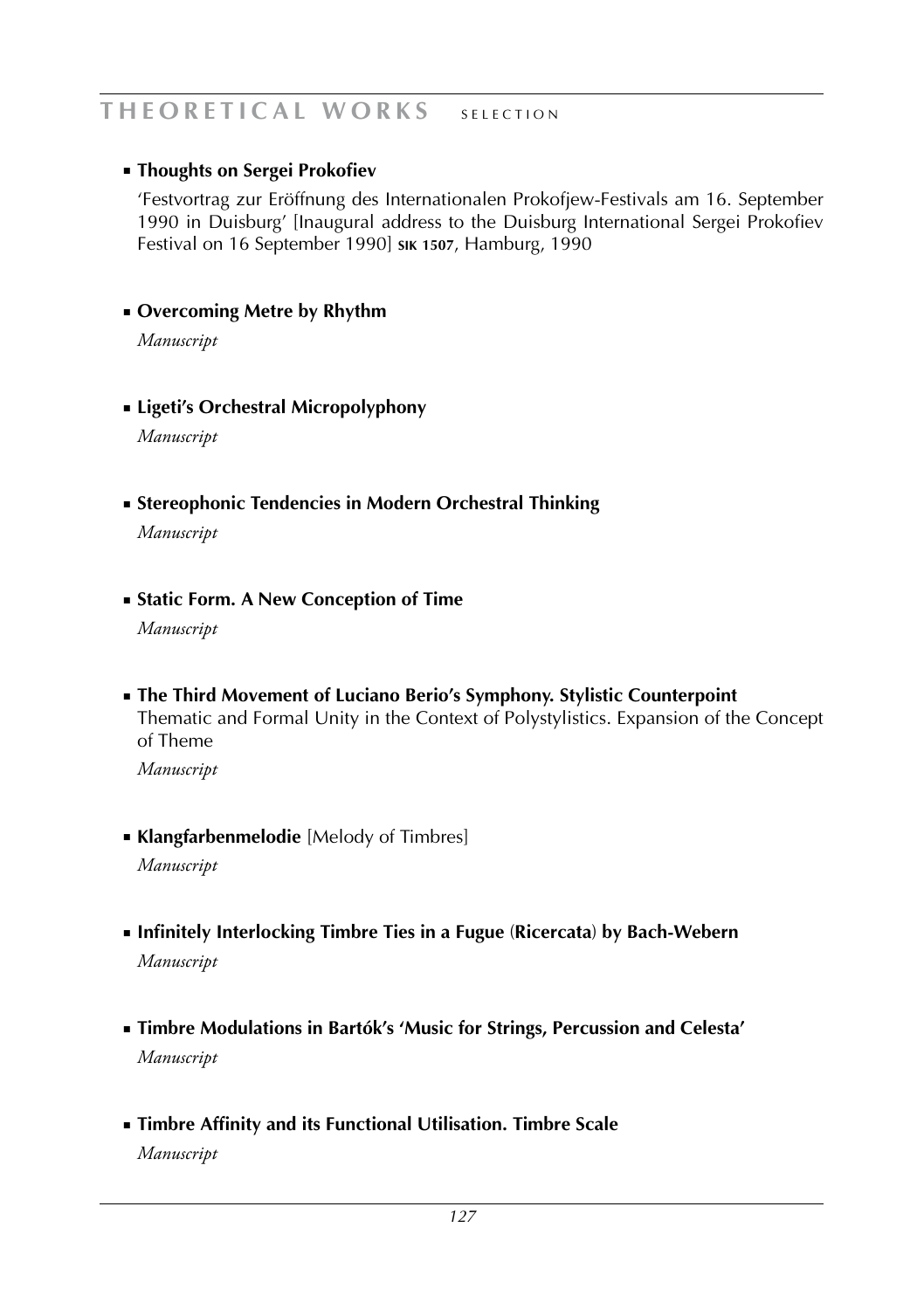| Concerto for Accordion and Orchestra<br>38<br><b>The Passing Line of Clouds Grows Thinner</b> for voice and piano<br>48<br>38<br><b>Scherzo</b> for piano quintet, later set for orchestra [1954-1955] 21, 65<br>Sonata 1955 for Violin and Piano [1954-1955]<br>65<br><b>Suite</b> for strings, later set for chamber orchestra [1954-1955]<br>21<br><b>Three Choruses</b> for mixed choir [1954-1955]  48<br><b>Variations</b> for piano entertainment containment contained and $\theta$<br>Concerto No. 1 for Violin and Orchestra (revised in 1962)  38<br>21<br><b>Symphony 1957 (No. 0)</b> [1956-1957]<br>21<br>122<br>■ Nagasaki<br>Oratorio for mezzo-soprano, mixed choir and orchestra<br>49<br>Songs of War and Peace | 1949                                              |  |
|------------------------------------------------------------------------------------------------------------------------------------------------------------------------------------------------------------------------------------------------------------------------------------------------------------------------------------------------------------------------------------------------------------------------------------------------------------------------------------------------------------------------------------------------------------------------------------------------------------------------------------------------------------------------------------------------------------------------------------|---------------------------------------------------|--|
|                                                                                                                                                                                                                                                                                                                                                                                                                                                                                                                                                                                                                                                                                                                                    |                                                   |  |
|                                                                                                                                                                                                                                                                                                                                                                                                                                                                                                                                                                                                                                                                                                                                    | 1953                                              |  |
|                                                                                                                                                                                                                                                                                                                                                                                                                                                                                                                                                                                                                                                                                                                                    |                                                   |  |
|                                                                                                                                                                                                                                                                                                                                                                                                                                                                                                                                                                                                                                                                                                                                    |                                                   |  |
|                                                                                                                                                                                                                                                                                                                                                                                                                                                                                                                                                                                                                                                                                                                                    |                                                   |  |
|                                                                                                                                                                                                                                                                                                                                                                                                                                                                                                                                                                                                                                                                                                                                    | 1954                                              |  |
|                                                                                                                                                                                                                                                                                                                                                                                                                                                                                                                                                                                                                                                                                                                                    |                                                   |  |
|                                                                                                                                                                                                                                                                                                                                                                                                                                                                                                                                                                                                                                                                                                                                    | 1955                                              |  |
|                                                                                                                                                                                                                                                                                                                                                                                                                                                                                                                                                                                                                                                                                                                                    |                                                   |  |
|                                                                                                                                                                                                                                                                                                                                                                                                                                                                                                                                                                                                                                                                                                                                    |                                                   |  |
|                                                                                                                                                                                                                                                                                                                                                                                                                                                                                                                                                                                                                                                                                                                                    |                                                   |  |
|                                                                                                                                                                                                                                                                                                                                                                                                                                                                                                                                                                                                                                                                                                                                    |                                                   |  |
|                                                                                                                                                                                                                                                                                                                                                                                                                                                                                                                                                                                                                                                                                                                                    |                                                   |  |
|                                                                                                                                                                                                                                                                                                                                                                                                                                                                                                                                                                                                                                                                                                                                    |                                                   |  |
|                                                                                                                                                                                                                                                                                                                                                                                                                                                                                                                                                                                                                                                                                                                                    |                                                   |  |
|                                                                                                                                                                                                                                                                                                                                                                                                                                                                                                                                                                                                                                                                                                                                    | 1957                                              |  |
|                                                                                                                                                                                                                                                                                                                                                                                                                                                                                                                                                                                                                                                                                                                                    |                                                   |  |
|                                                                                                                                                                                                                                                                                                                                                                                                                                                                                                                                                                                                                                                                                                                                    |                                                   |  |
|                                                                                                                                                                                                                                                                                                                                                                                                                                                                                                                                                                                                                                                                                                                                    |                                                   |  |
|                                                                                                                                                                                                                                                                                                                                                                                                                                                                                                                                                                                                                                                                                                                                    | 1958                                              |  |
|                                                                                                                                                                                                                                                                                                                                                                                                                                                                                                                                                                                                                                                                                                                                    |                                                   |  |
|                                                                                                                                                                                                                                                                                                                                                                                                                                                                                                                                                                                                                                                                                                                                    |                                                   |  |
|                                                                                                                                                                                                                                                                                                                                                                                                                                                                                                                                                                                                                                                                                                                                    |                                                   |  |
|                                                                                                                                                                                                                                                                                                                                                                                                                                                                                                                                                                                                                                                                                                                                    | 1959                                              |  |
|                                                                                                                                                                                                                                                                                                                                                                                                                                                                                                                                                                                                                                                                                                                                    | Cantata for soprano, mixed choir and orchestra 49 |  |
| 65                                                                                                                                                                                                                                                                                                                                                                                                                                                                                                                                                                                                                                                                                                                                 |                                                   |  |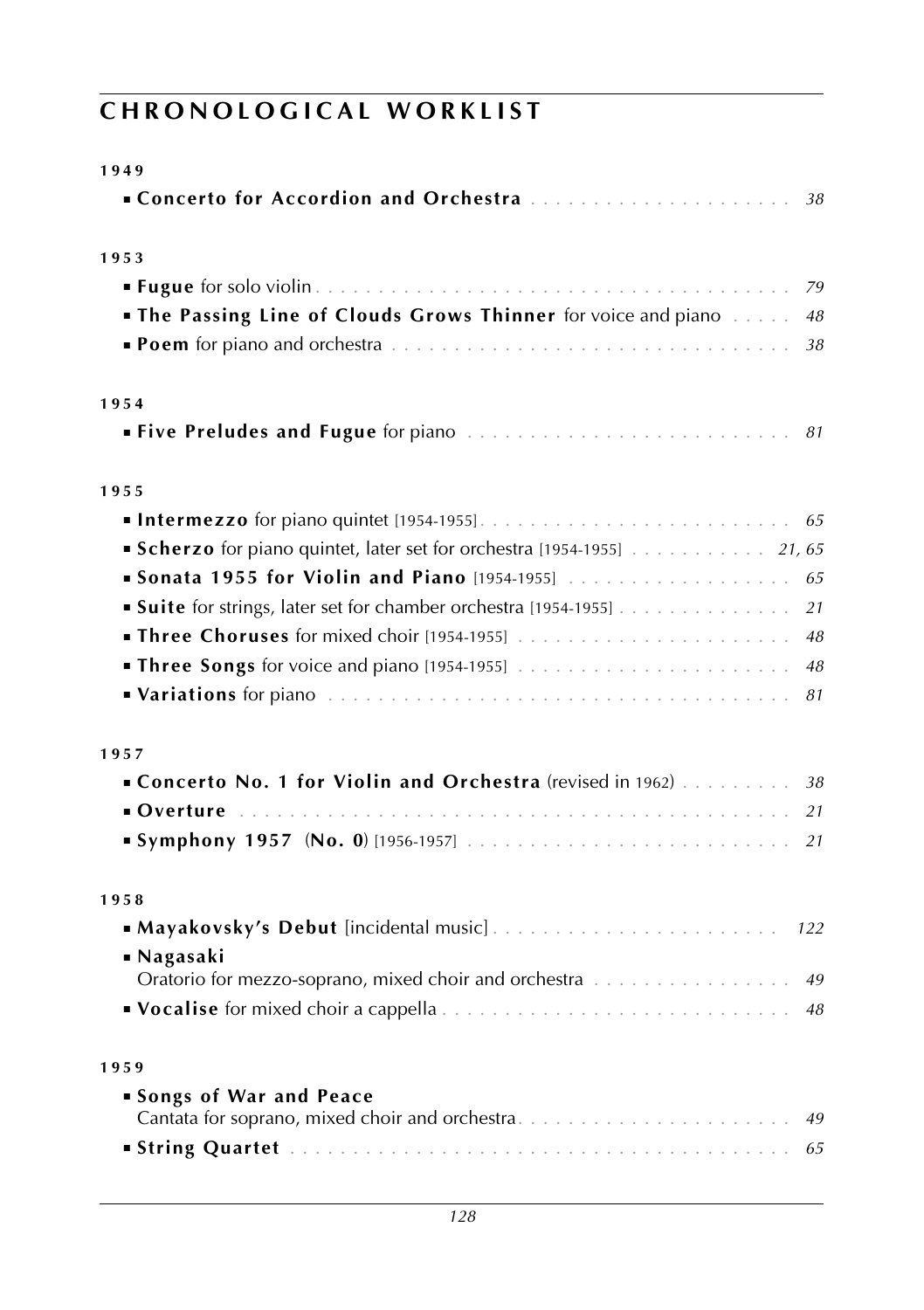| 1960                                                                                     |
|------------------------------------------------------------------------------------------|
|                                                                                          |
| Concerto for Piano and Orchestra<br>38                                                   |
|                                                                                          |
| 1961                                                                                     |
| 21                                                                                       |
| 1962                                                                                     |
| . The Eleventh Commandment                                                               |
|                                                                                          |
|                                                                                          |
|                                                                                          |
|                                                                                          |
| 1963                                                                                     |
|                                                                                          |
|                                                                                          |
|                                                                                          |
| 1964                                                                                     |
|                                                                                          |
|                                                                                          |
| <b>Music for Piano and Chamber Orchestra</b> 39                                          |
| 1965                                                                                     |
|                                                                                          |
|                                                                                          |
|                                                                                          |
|                                                                                          |
|                                                                                          |
| <b>In Three Poems of Marina Tsvetaeva</b> for (mezzo)-soprano and piano $\dots \dots$ 50 |
| Variations on a Chord for piano  82                                                      |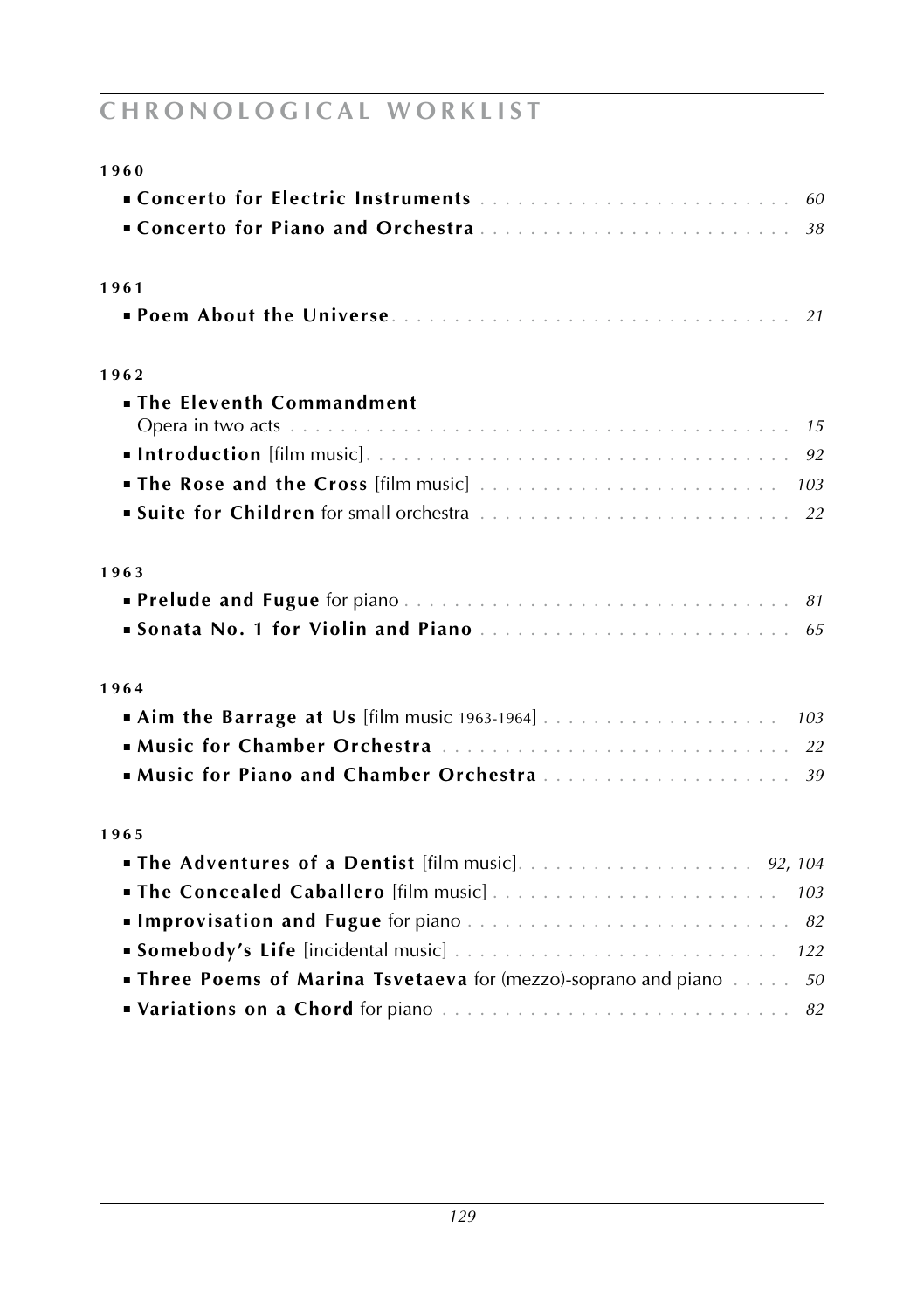| 1966                                                                          |
|-------------------------------------------------------------------------------|
| 122                                                                           |
| Concerto No. 2 for Violin and Chamber Orchestra<br>39                         |
|                                                                               |
|                                                                               |
| 1967                                                                          |
| <b>The Commissar</b> (Die Kommissarin / In the Town of Berdichev)             |
| 92                                                                            |
| <b>Dialogue</b> for violoncello and seven instrumentalists [1965-1967]<br>60  |
| 1968                                                                          |
| 92                                                                            |
|                                                                               |
| 106                                                                           |
| 103                                                                           |
| <b>The Ownerless House</b> [film music]<br>92                                 |
| 22                                                                            |
| <b>Serenade</b> for violin, clarinet, double bass, piano and percussion<br>61 |
| <b>The Sixth of July</b> [film music]<br>92                                   |
| Sonata for Violin and Chamber Orchestra<br>39                                 |
| Sonata No. 2 for Violin and Piano 'Quasi una sonata'<br>66                    |
| 93                                                                            |
| 1969                                                                          |
| A Ballerina Aboard [film music]<br>106                                        |
| 122                                                                           |
|                                                                               |
|                                                                               |
|                                                                               |
| 1970                                                                          |
|                                                                               |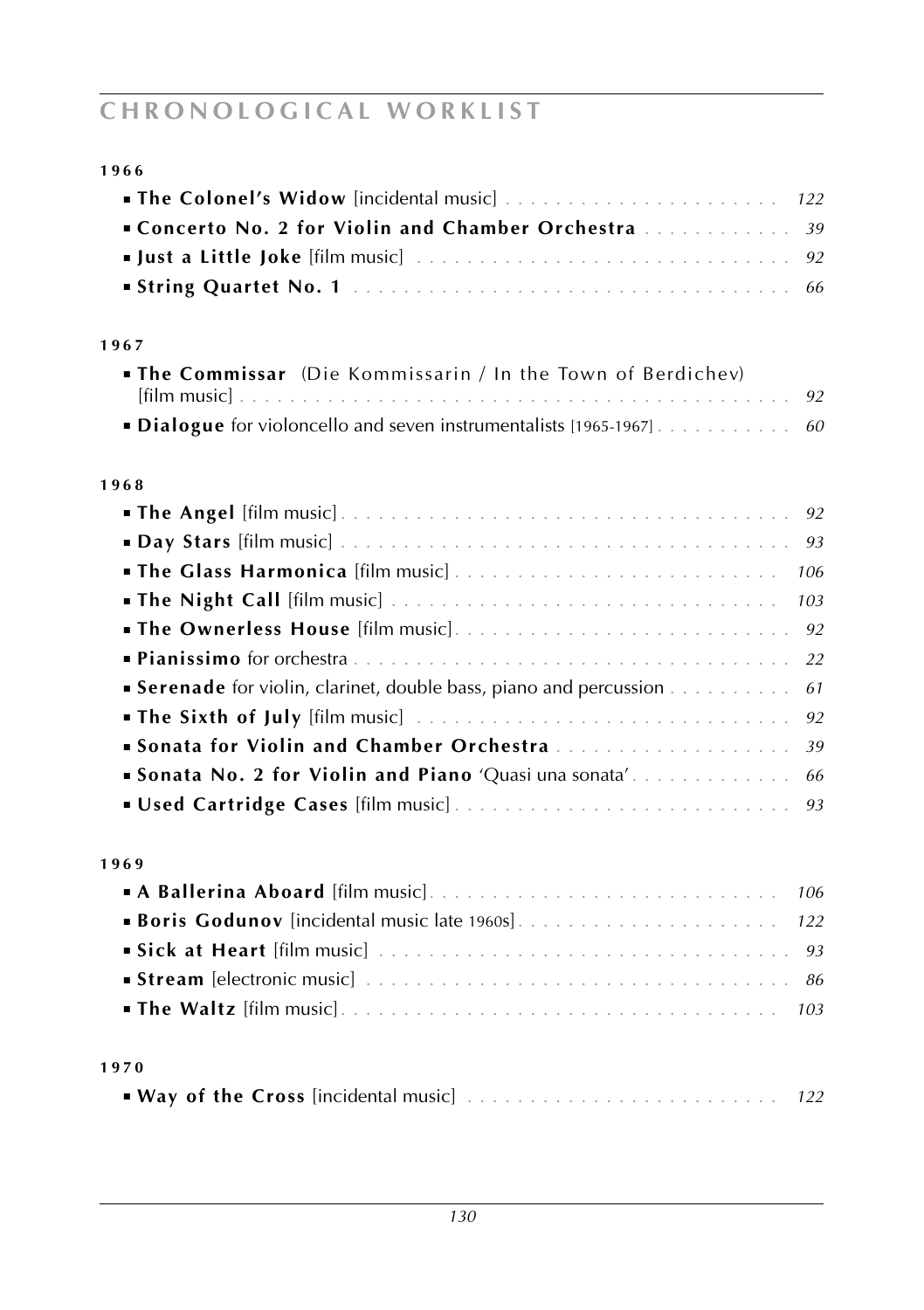| 1971                                                                                      |
|-------------------------------------------------------------------------------------------|
| 94                                                                                        |
| <b>Canon in Memoriam Igor Stravinsky</b> for string quartet.<br>66                        |
| 103                                                                                       |
| Double Concerto for Oboe, Harp and Strings<br>40                                          |
| ■ Labyrinths                                                                              |
| 15                                                                                        |
| 103                                                                                       |
| 83                                                                                        |
| 109                                                                                       |
| 94                                                                                        |
| Sport, Sport, Sport [film music]<br>94                                                    |
| 93                                                                                        |
| " Verses Written in the Sleeplessness of the Night for voice and piano.<br>50             |
| 106                                                                                       |
|                                                                                           |
| 1972                                                                                      |
| 106                                                                                       |
| • Cheer Up, the Worst is Yet to Come [film music]<br>106                                  |
| <b>Chile Fights and Hopes</b> [film music]<br>109                                         |
| <b>In The Strange Little Frog</b><br>(The Funny Merry-go-Round No. 4) [film music]<br>106 |
| <b>Suite in the Old Style</b> for violin and piano (harpsichord) 67                       |
| 23                                                                                        |
| Voices of Nature for ten female voices and vibraphone<br>50                               |
| 94                                                                                        |
|                                                                                           |
| 1973                                                                                      |
| <b>The Arduous Roads of Peace</b> (The Balance of Terror) [film music]<br>109             |
| 95                                                                                        |
| 94                                                                                        |
| 107                                                                                       |
| My Past and my Thoughts (Die Vergangenheit und die Gedanken)                              |
| 104                                                                                       |
|                                                                                           |
| . Where the Arbat Crosses Bubulinas Street [film music].<br>94                            |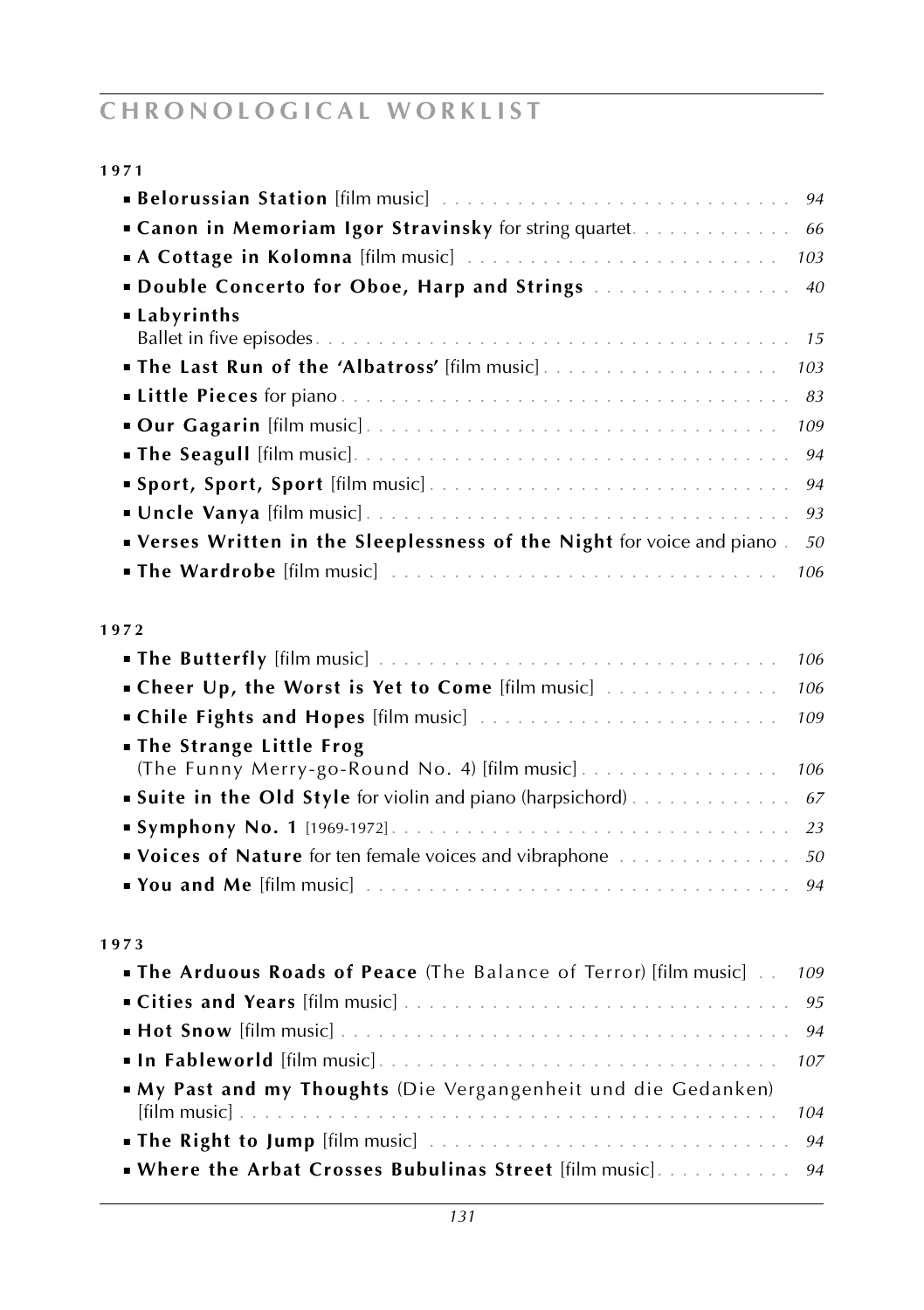| 1974                                                                                       |
|--------------------------------------------------------------------------------------------|
|                                                                                            |
| 94                                                                                         |
| <b>Der Gelbe Klang</b> (The Yellow Sound)                                                  |
| <b>Gratulationsrondo</b> (Congratulatory Rondo) for violin and piano<br>68                 |
| • And Yet I Believe (The World Today) [film music]. 109                                    |
| 1975                                                                                       |
|                                                                                            |
| <b>Cadenza</b> to W. A. Mozart's Piano Concerto in C minor, K. 491 87                      |
| • Cantus perpetuus for keyboard instrument and five percussionists 68                      |
|                                                                                            |
| <b>Eight Songs</b> for voice and piano or guitar from the                                  |
| <b>• Pantomime</b><br>Suite for chamber orchestra after W. A. Mozart's Fragment K. 416d 89 |
| • Prelude in memoriam Dmitri Shostakovich                                                  |

| <b>Requiem</b> for soloists, mixed choir and instrumental ensemble from the |  |
|-----------------------------------------------------------------------------|--|
|                                                                             |  |
|                                                                             |  |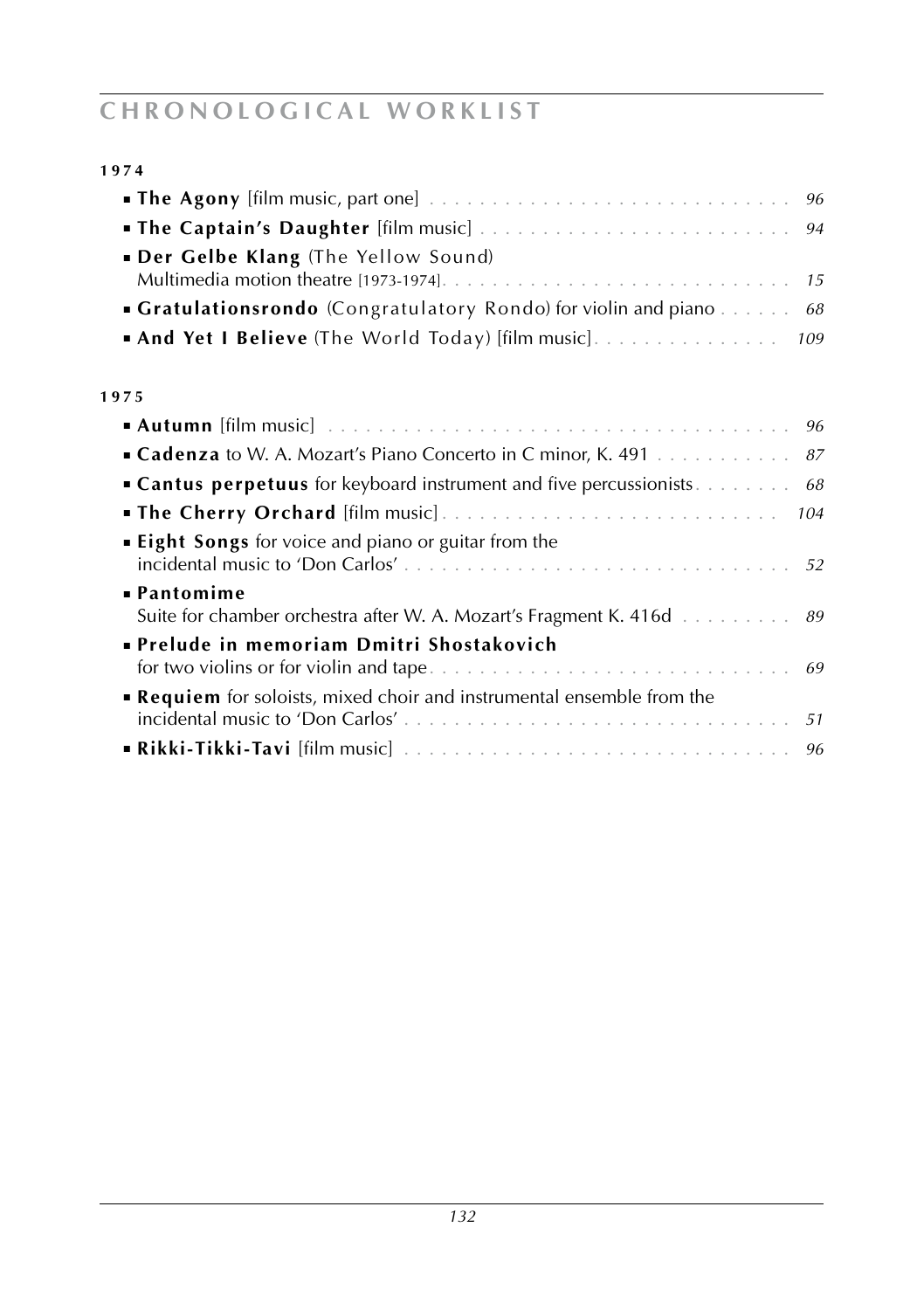| ٠<br>۰.<br>× | ٠ | ٦<br>۰.<br>× |
|--------------|---|--------------|
|              |   |              |

| <b>• How Tsar Peter Got the Black Man Married (Wie Zar Peter</b>           |
|----------------------------------------------------------------------------|
|                                                                            |
| 70                                                                         |
| 69                                                                         |
|                                                                            |
|                                                                            |
| <b>Der Sonnengesang des Franz von Assisi</b> (The Canticle of the Sun      |
| by St. Francis of Assisi) for two mixed choirs and six instruments.<br>.52 |
| 104                                                                        |
| <b>IWO Preludes for Small Orchestra</b> [DMITRI SHOSTAKOVICH]<br>89        |
|                                                                            |

### **1 9 7 7**

| ■ Concerto grosso No. 1<br>for two violins, harpsichord, prepared piano and strings 41             |    |
|----------------------------------------------------------------------------------------------------|----|
|                                                                                                    | 98 |
|                                                                                                    | 70 |
| . The Life-Story of an Unknown Actor (Die Lebensgeschichte                                         |    |
|                                                                                                    |    |
| ■Moz-Art à la Haydn<br>Play on music for two violins, two small string orchestras, double bass and | 62 |
|                                                                                                    | 98 |
| <b>Queen of Spades</b> (Pique Dame) [PYOTR TCHAIKOWSKY]                                            | 90 |
| <b>Three Cadenzas</b> to Beethoven's Violin Concerto in D major, Op. 61 [1975/1977]                | 87 |
|                                                                                                    |    |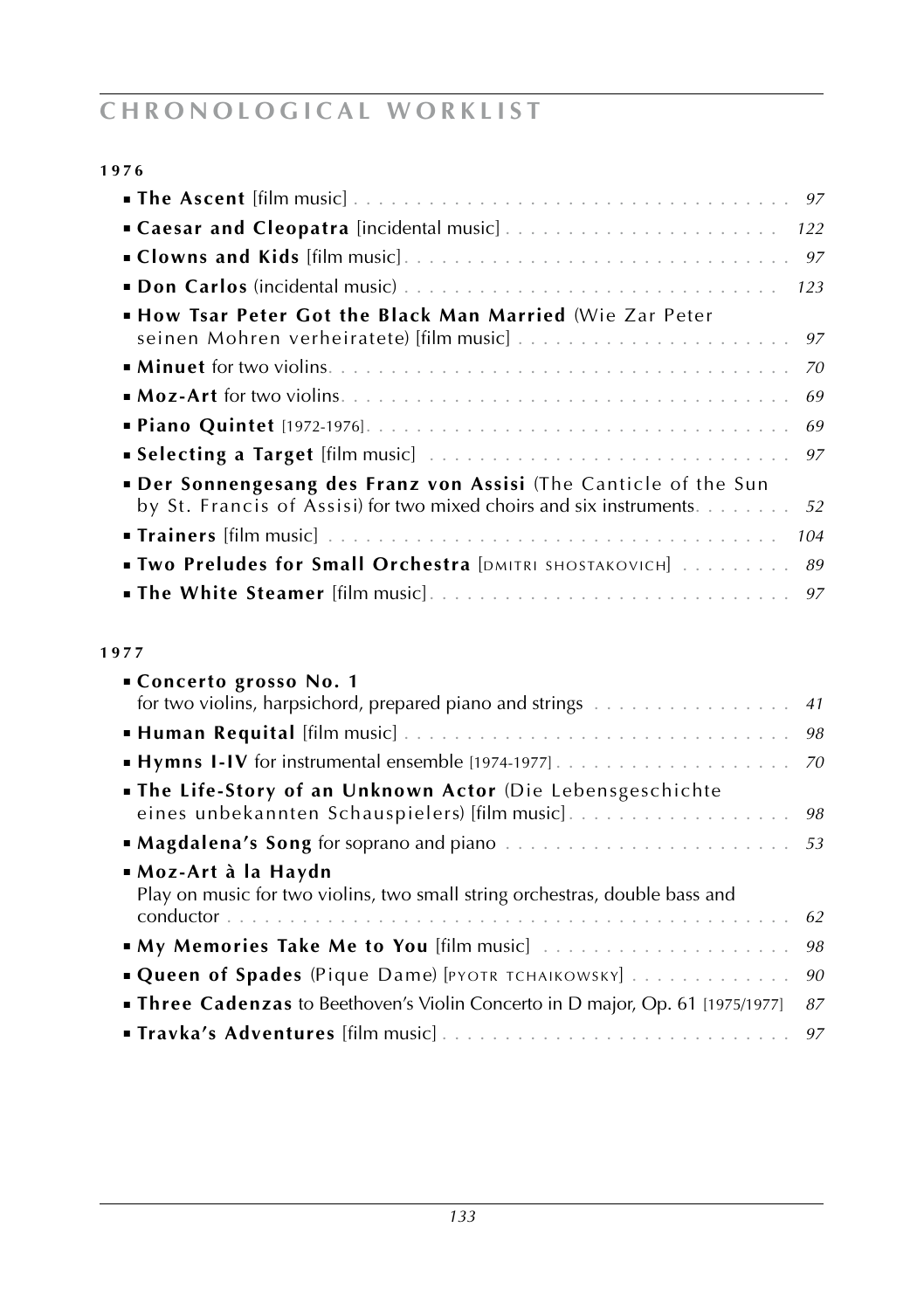| × | I<br>۰.<br>× | ٠ | т.<br>M. |
|---|--------------|---|----------|
|   |              |   |          |

| <b>Concerto No. 3 for Violin and Chamber Orchestra</b> 41 |
|-----------------------------------------------------------|
|                                                           |
|                                                           |
|                                                           |
|                                                           |
|                                                           |
|                                                           |

#### **1 9 7 9**

| <b>• Homage to Igor Stravinsky, Sergei Prokofiev and Dmitri</b>                               |
|-----------------------------------------------------------------------------------------------|
|                                                                                               |
|                                                                                               |
|                                                                                               |
|                                                                                               |
| <b>Symphony No. 2</b> 'St. Florian' for chamber choir and orchestra $\ldots \ldots \ldots$ 24 |
|                                                                                               |

#### **1 9 8 0**

| Gogol Suite                                                                                      |
|--------------------------------------------------------------------------------------------------|
|                                                                                                  |
| 109                                                                                              |
| 104                                                                                              |
| <b>Moz-Art</b> for oboe, harp, harpsichord, violin, violoncello and double bass $\ldots$ .<br>62 |
| <b>My Favourite Time</b> [film music]<br>107                                                     |
|                                                                                                  |
|                                                                                                  |
|                                                                                                  |
|                                                                                                  |
| <b>Three Madrigals</b> for soprano, violin, viola, double bass, vibraphone and                   |
|                                                                                                  |
| <b>Three Scenes</b> for soprano and percussion ensemble<br>53                                    |
| <b>Two Cadenzas</b> to W. A. Mozart's Piano Concerto in C major, K. 467.<br>87                   |
|                                                                                                  |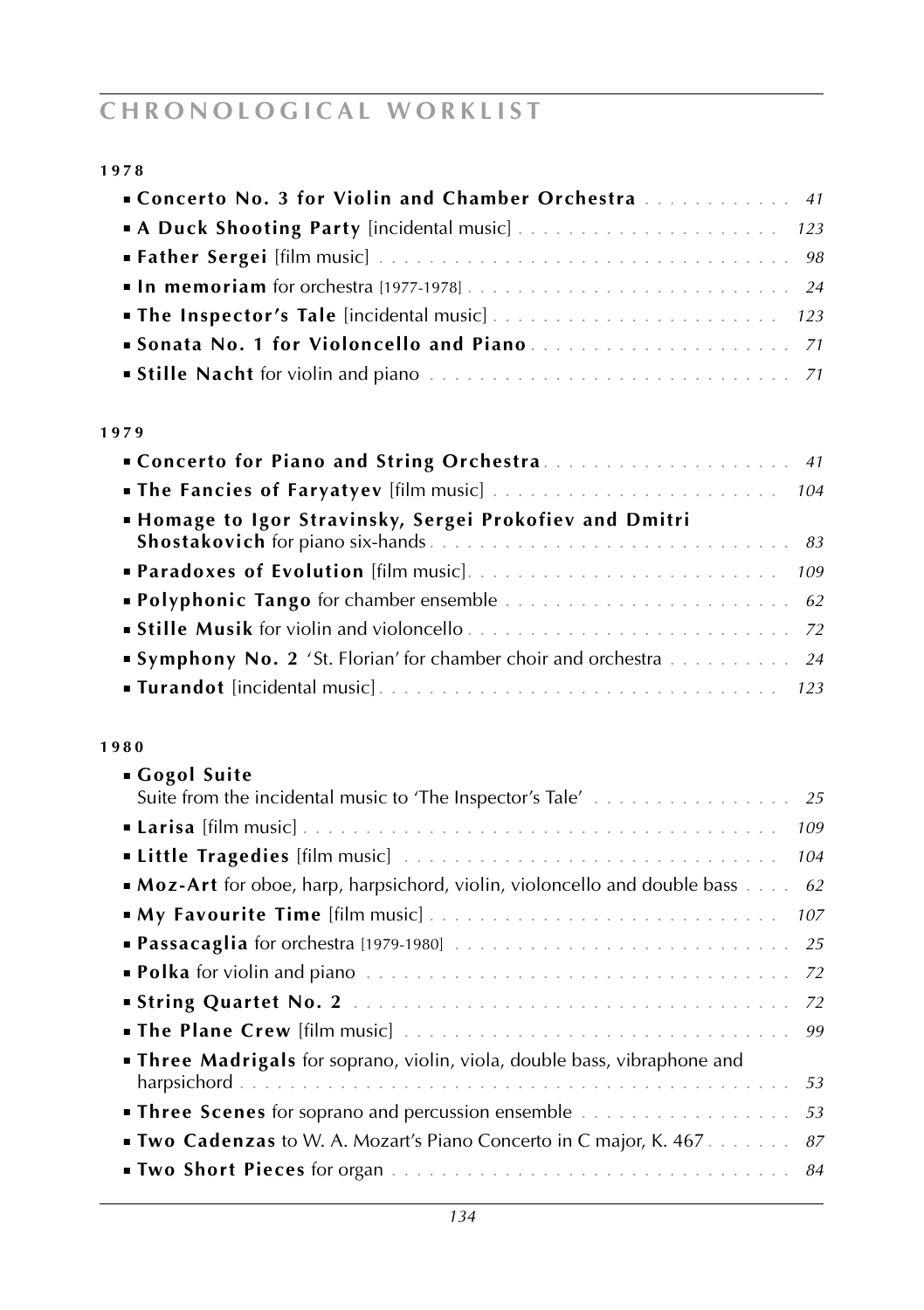| 1981                                                                                                        |
|-------------------------------------------------------------------------------------------------------------|
|                                                                                                             |
| <b>Cantus perpetuus</b> for percussion, keyboard instruments and strings<br>- 26                            |
| 104                                                                                                         |
| 107                                                                                                         |
| 123                                                                                                         |
|                                                                                                             |
|                                                                                                             |
| . What Does Babirussya Need Tusks for? [film music]<br>109                                                  |
| 1982                                                                                                        |
|                                                                                                             |
|                                                                                                             |
| Concerto grosso No. 2 for violin, violoncello and orchestra [1981-1982]<br>42                               |
| <b>Lebenslauf</b> for four metronomes, three percussionists and piano.<br>73                                |
| March 'Swan, Crab and Pike'                                                                                 |
| <b>Pencil and Eraser</b><br>(The Funny Merry-go-Round No. 12) [film music]<br>102                           |
| <b>Septet</b> for flute, two clarinets, violin, viola, violoncello,                                         |
|                                                                                                             |
| 123                                                                                                         |
| 99<br>. The Tale of Wanderings (Das Märchen der Wanderungen)                                                |
| 100                                                                                                         |
| 1983                                                                                                        |
| <b>Cadenza</b> to W. A. Mozart's Piano Concerto in C major, K. 503 87                                       |
| 100                                                                                                         |
| 100                                                                                                         |
|                                                                                                             |
| Seid nüchtern und wachet<br>Cantata for contralto, counter-tenor, tenor, bass, mixed choir and orchestra 27 |
|                                                                                                             |

■ **Two Cadenzas** to W. A. Mozart's Bassoon Concerto in B flat major, K. 191 . . . *88*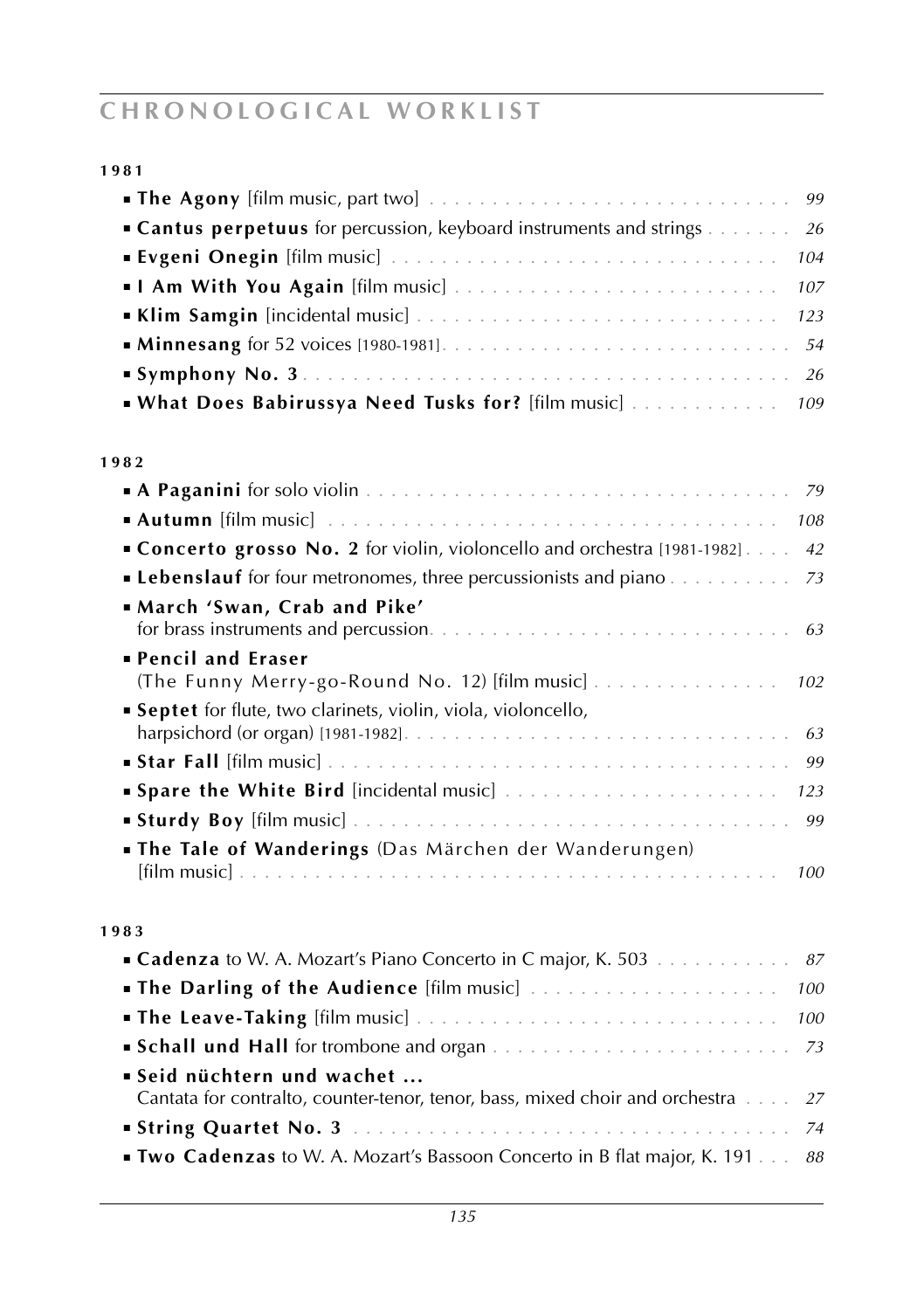| I<br>۰.<br>× | I<br>× |  |
|--------------|--------|--|
|              |        |  |

| <b>Beschwörung</b> for mezzo-soprano and orchestra [FRIEDRICH NIETZSCHE] $\ldots$ . 91 |
|----------------------------------------------------------------------------------------|
| <b>Concerto No. 4 for Violin and Orchestra</b> 42                                      |
|                                                                                        |
|                                                                                        |
|                                                                                        |
| <b>Serenade</b> for mezzo-soprano and orchestra [ADOLF JENSEN] 90                      |
| <b>Symphony No. 4</b> for soprano, alto, tenor, bass and chamber orchestra $\ldots$ 28 |
|                                                                                        |
|                                                                                        |

#### **1 9 8 5**

| Concerto for Viola and Orchestra  43                                                  |  |
|---------------------------------------------------------------------------------------|--|
| <b>Concerto grosso No. 3</b> for two violins and chamber orchestra $\dots \dots$ . 43 |  |
|                                                                                       |  |
|                                                                                       |  |
|                                                                                       |  |
| $\blacksquare$ Sketches                                                               |  |
|                                                                                       |  |
|                                                                                       |  |

#### **1 9 8 6**

| <b>Concerto No. 1 for Violoncello and Orchestra</b> [1985-1986]  44 |  |
|---------------------------------------------------------------------|--|
| ■ Peer Gynt                                                         |  |
|                                                                     |  |
|                                                                     |  |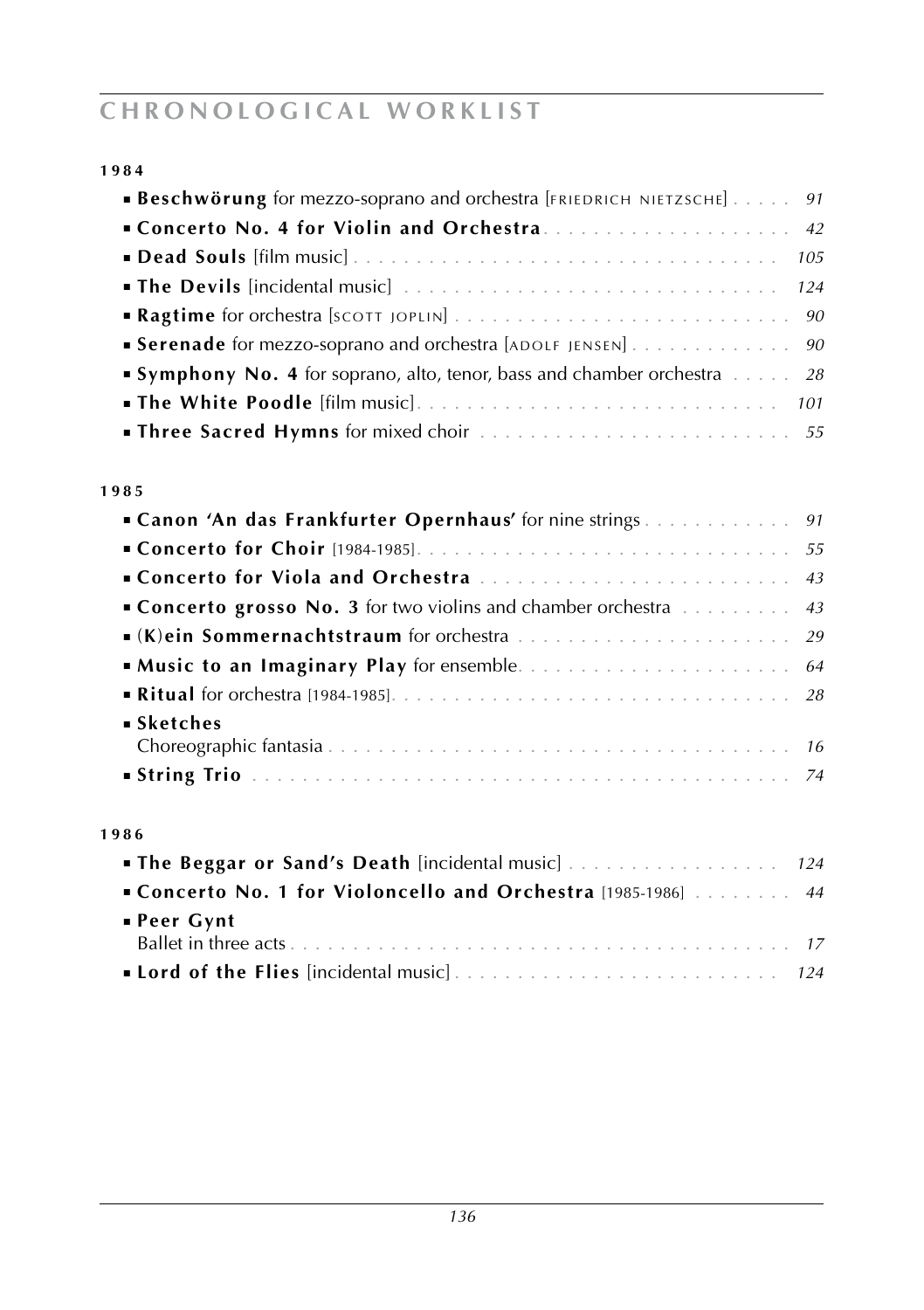| 1987                                                                                  |  |
|---------------------------------------------------------------------------------------|--|
| <b>Canon 'An das Frankfurter Opernhaus'</b> for violin and strings [1985/1987].<br>91 |  |
| <b>Epilogue from 'Peer Gynt'</b> for mixed choir and orchestra 29                     |  |
| <b>Quasi una sonata</b> for violin and chamber orchestra<br>44                        |  |
|                                                                                       |  |
| 1988                                                                                  |  |
| 101                                                                                   |  |
| Concerto for Piano Four-Hands and Chamber Orchestra 45                                |  |
|                                                                                       |  |
| · Drei Gedichte von Viktor Schnittke (Three Poems of Viktor                           |  |
|                                                                                       |  |
|                                                                                       |  |
|                                                                                       |  |
| Klingende Buchstaben (Sounding Letters) for violoncello solo 79                       |  |
|                                                                                       |  |
|                                                                                       |  |
|                                                                                       |  |
| <b>Twelve Penitential Psalms</b> (Zwölf Bußverse) for mixed choir 57                  |  |
| 1989                                                                                  |  |
| <b>• And a Light is Shining Through the Darkness</b> [film music]<br>105              |  |
| 124                                                                                   |  |
| 105                                                                                   |  |
| . Opening Verse for the First Festival Sunday (Eröffnungsvers                         |  |
| zum ersten Festspielsonntag) for mixed choir and organ 57                             |  |
|                                                                                       |  |
|                                                                                       |  |
|                                                                                       |  |

■ **Visitor of a Museum** [film music]. . . . . . . . . . . . . . . . . . . . . . . . . . . *101* ■ **3 x 7** for clarinet, horn, trombone, harpsichord, violin, violoncello and double bass. . . . . . . . . . . . . . . . . . . . . . . . . . . . . . . . . . *64*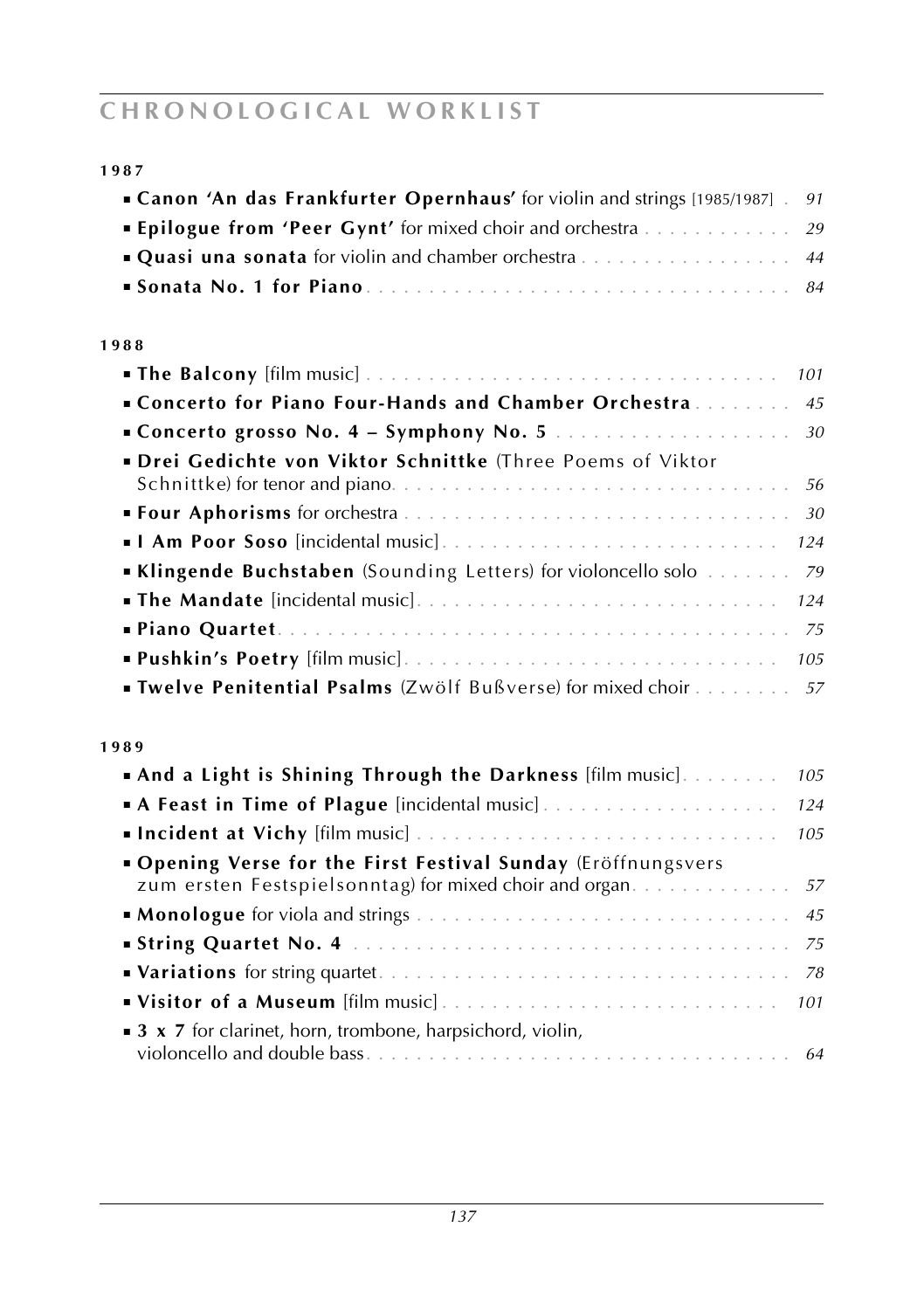| × | I<br>$\sim$ | ٠<br>$\sim$ | I<br>$\sim$ |
|---|-------------|-------------|-------------|
|   |             |             |             |

| <b>Concerto No. 2 for Violoncello and Orchestra</b> 46                                   |  |
|------------------------------------------------------------------------------------------|--|
|                                                                                          |  |
| <b>• Madrigal in memoriam Oleg Kagan</b> for violin or violoncello solo $\dots \dots$ 80 |  |
|                                                                                          |  |
|                                                                                          |  |
|                                                                                          |  |
|                                                                                          |  |
| <b>Two Cadenzas</b> to W. A. Mozart's Piano Concerto in B flat major, K. 39 88           |  |

#### **1 9 9 1**

| <b>Concerto grosso No. 5</b> for violin, piano and orchestra <b>Election</b> 2016 <b>Concerto grosso No. 5</b> for violin, piano and orchestra <b>Elections</b> |  |
|-----------------------------------------------------------------------------------------------------------------------------------------------------------------|--|
| <b>Festive Chant</b> for violin, piano, mixed choir and orchestra $\ldots \ldots \ldots \ldots$ 31                                                              |  |
| <b>Herrn Alfred Schlee zum 90. Geburtstag</b> for viola solo 80                                                                                                 |  |
| <b>Elife With an Idiot</b> (Leben mit einem Idioten)                                                                                                            |  |
|                                                                                                                                                                 |  |
|                                                                                                                                                                 |  |
|                                                                                                                                                                 |  |
| 1992                                                                                                                                                            |  |
| <b>Agnus Dei</b> for two sopranos, female choir and chamber orchestra $\dots \dots \dots$ 31                                                                    |  |
|                                                                                                                                                                 |  |
|                                                                                                                                                                 |  |
|                                                                                                                                                                 |  |
|                                                                                                                                                                 |  |
|                                                                                                                                                                 |  |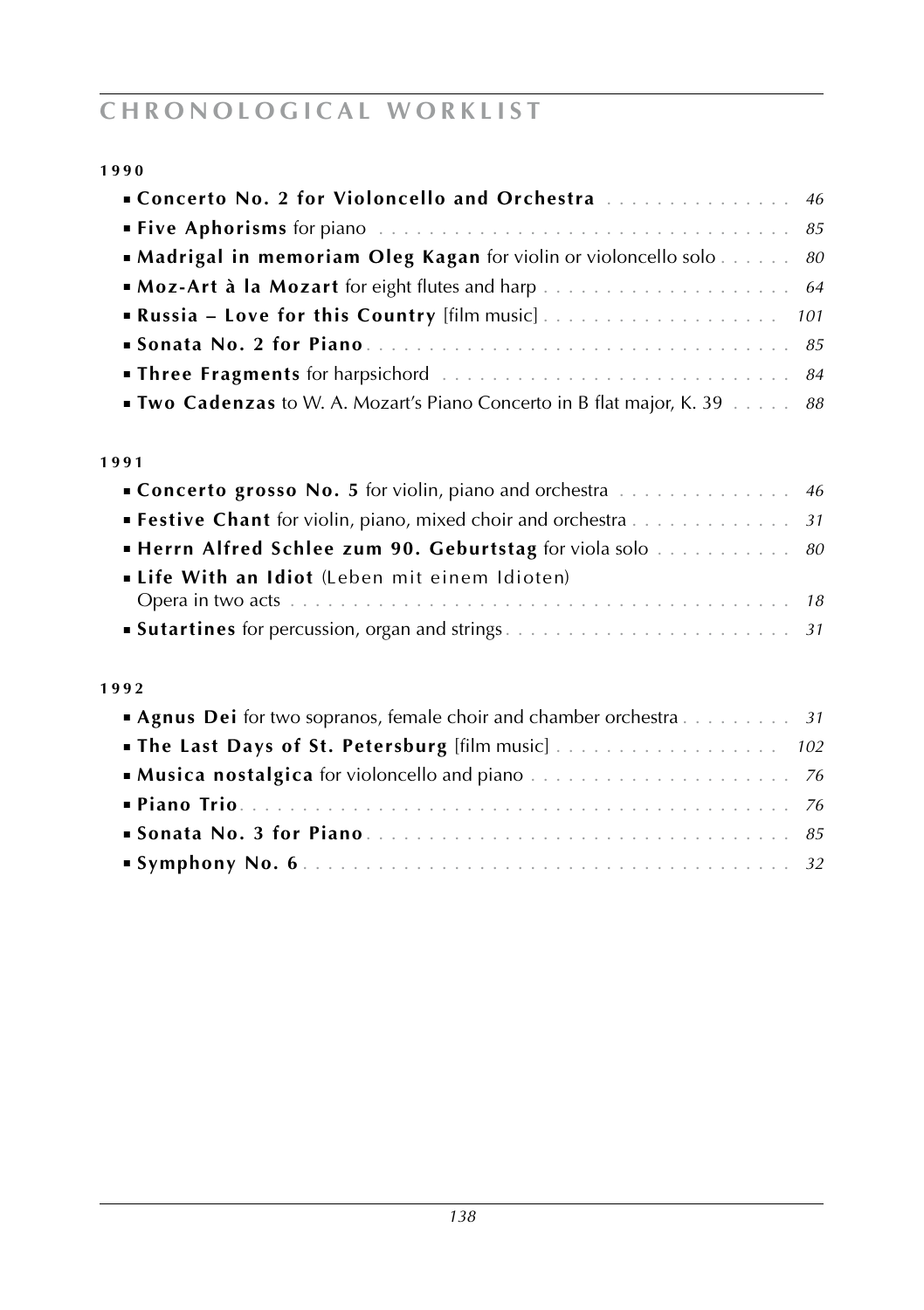| 1993                                                                                                                                  |     |
|---------------------------------------------------------------------------------------------------------------------------------------|-----|
| Concerto grosso No. 6 for piano, violin and strings                                                                                   | 47  |
|                                                                                                                                       | 125 |
| • Gesualdo                                                                                                                            |     |
|                                                                                                                                       | 19  |
| <b>Epilogue</b> for violoncello, piano and performance CD                                                                             | 76  |
|                                                                                                                                       | 33  |
| ■ Hommage à Zhivago                                                                                                                   | 18  |
|                                                                                                                                       | 80  |
|                                                                                                                                       | 102 |
|                                                                                                                                       | 58  |
|                                                                                                                                       | 32  |
| 1994                                                                                                                                  |     |
|                                                                                                                                       | 36  |
| • Concerto for Three (Konzert zu Dritt)<br>for violin, viola, violoncello and string orchestra (with piano) $\dots \dots \dots \dots$ | 47  |
| <b>Five Fragments Based on Paintings by Hieronymus Bosch</b><br>for tenor, violin, trombone, harpsichord, timpani and strings         | 59  |
|                                                                                                                                       | 34  |
| Historia von D. Johann Fausten (The History of D. Johann Faustus)                                                                     |     |
|                                                                                                                                       | 20  |
|                                                                                                                                       | 35  |
| <b>Minuet</b> for violin, viola and violoncello <i>manumental</i> $\ldots$                                                            | 78  |
| Quartet for Four Percussionists                                                                                                       | 77  |
| Sonata No. 2 for Violoncello and Piano                                                                                                | 77  |
| Sonata No. 3 for Violin and Piano                                                                                                     | 77  |
|                                                                                                                                       | 86  |
| <b>Symphonic Prelude</b> (Sinfonisches Vorspiel) for orchestra                                                                        | 34  |
| Symphony No. 8 (a) respectively and the symphony No. 8 (a) respectively and the symphony No. 8                                        | 33  |
| 1997                                                                                                                                  |     |
|                                                                                                                                       |     |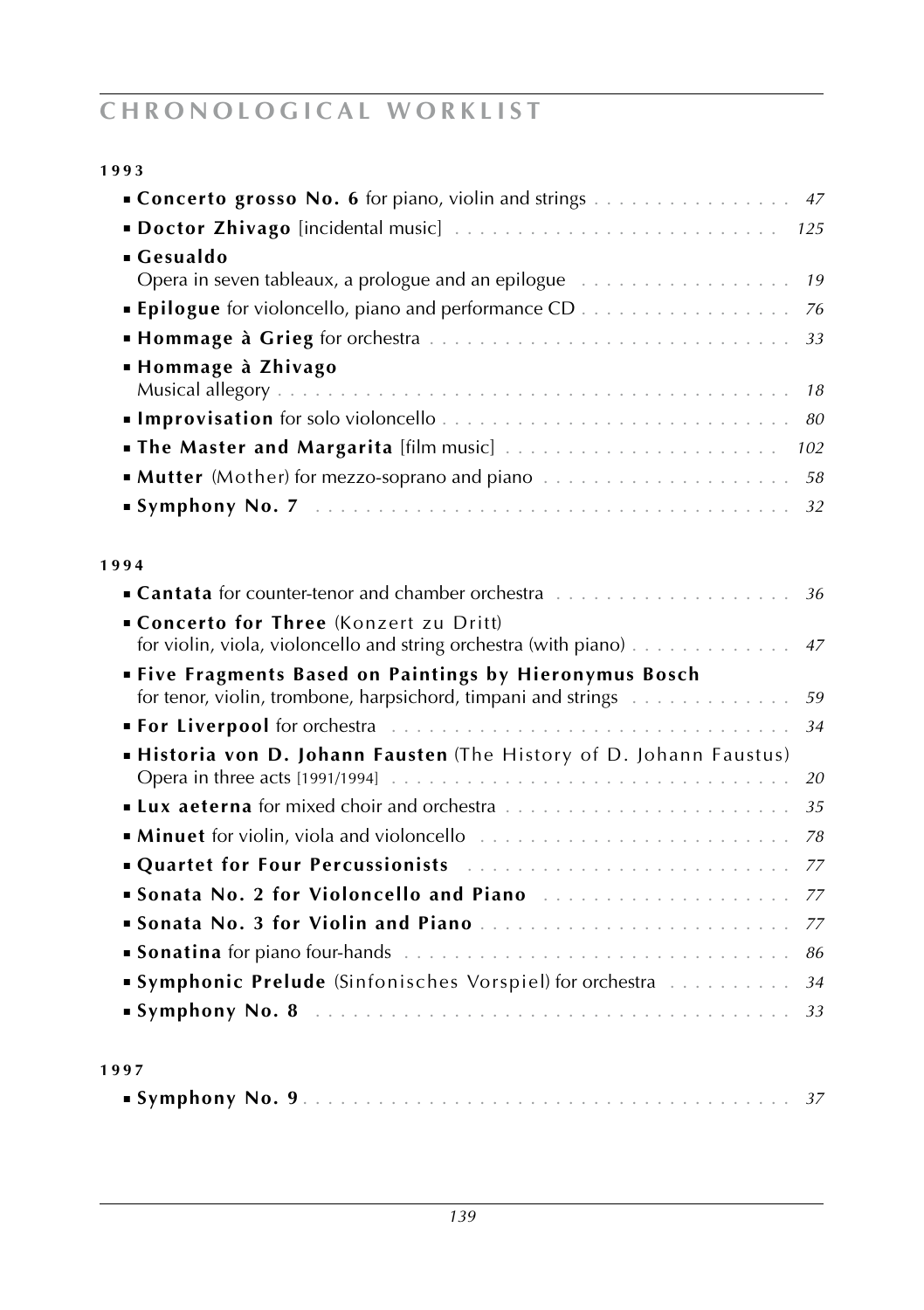| 1998 |  |
|------|--|
|      |  |
|      |  |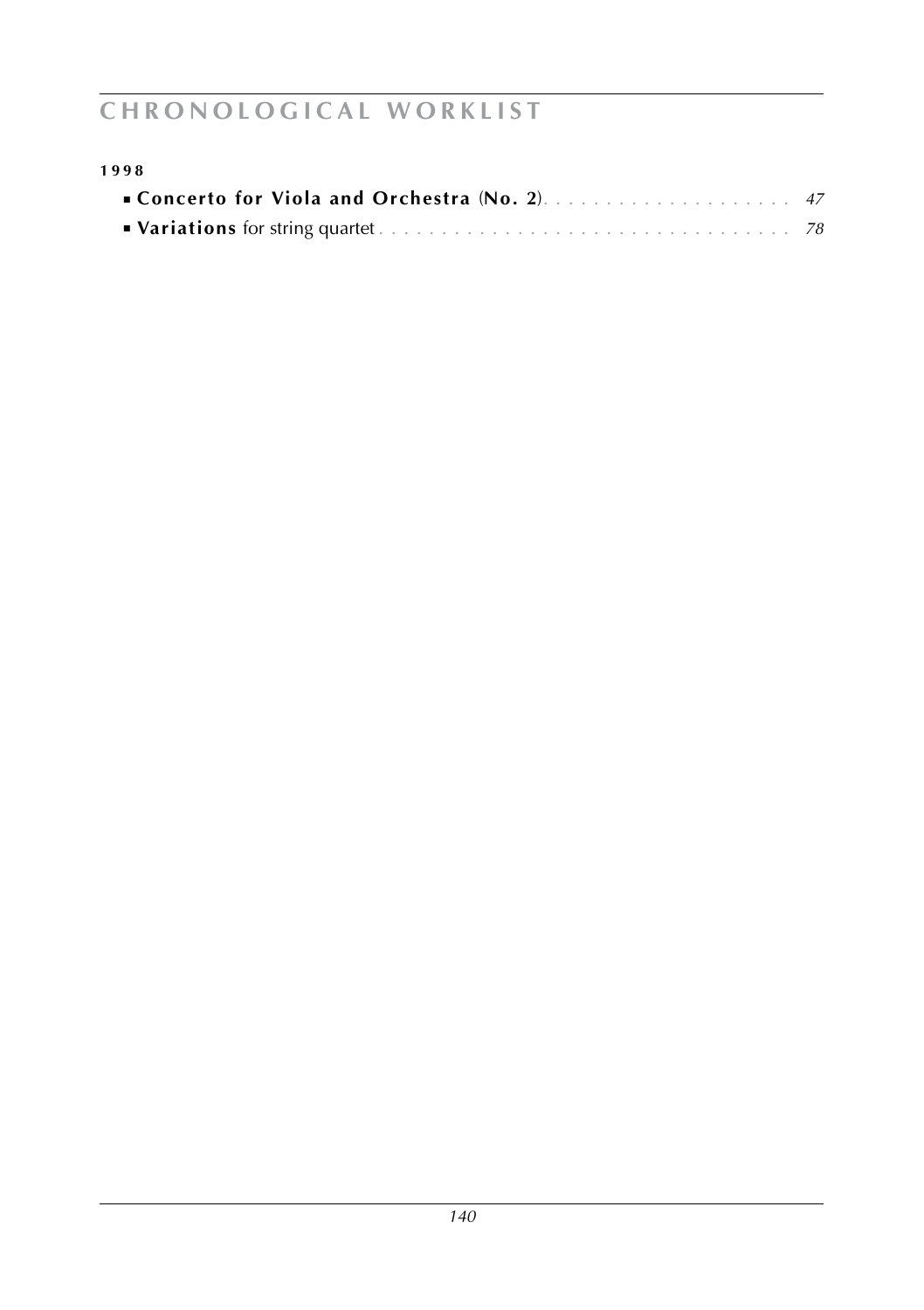| And a Light is Shining Through the Darkness 105 |  |
|-------------------------------------------------|--|
|                                                 |  |
|                                                 |  |
|                                                 |  |
|                                                 |  |
|                                                 |  |
|                                                 |  |
|                                                 |  |

| Canon 'An das Frankfurter Opernhaus' [ALBAN BERG]  91 |
|-------------------------------------------------------|
|                                                       |
|                                                       |
|                                                       |
|                                                       |
|                                                       |
|                                                       |
|                                                       |
|                                                       |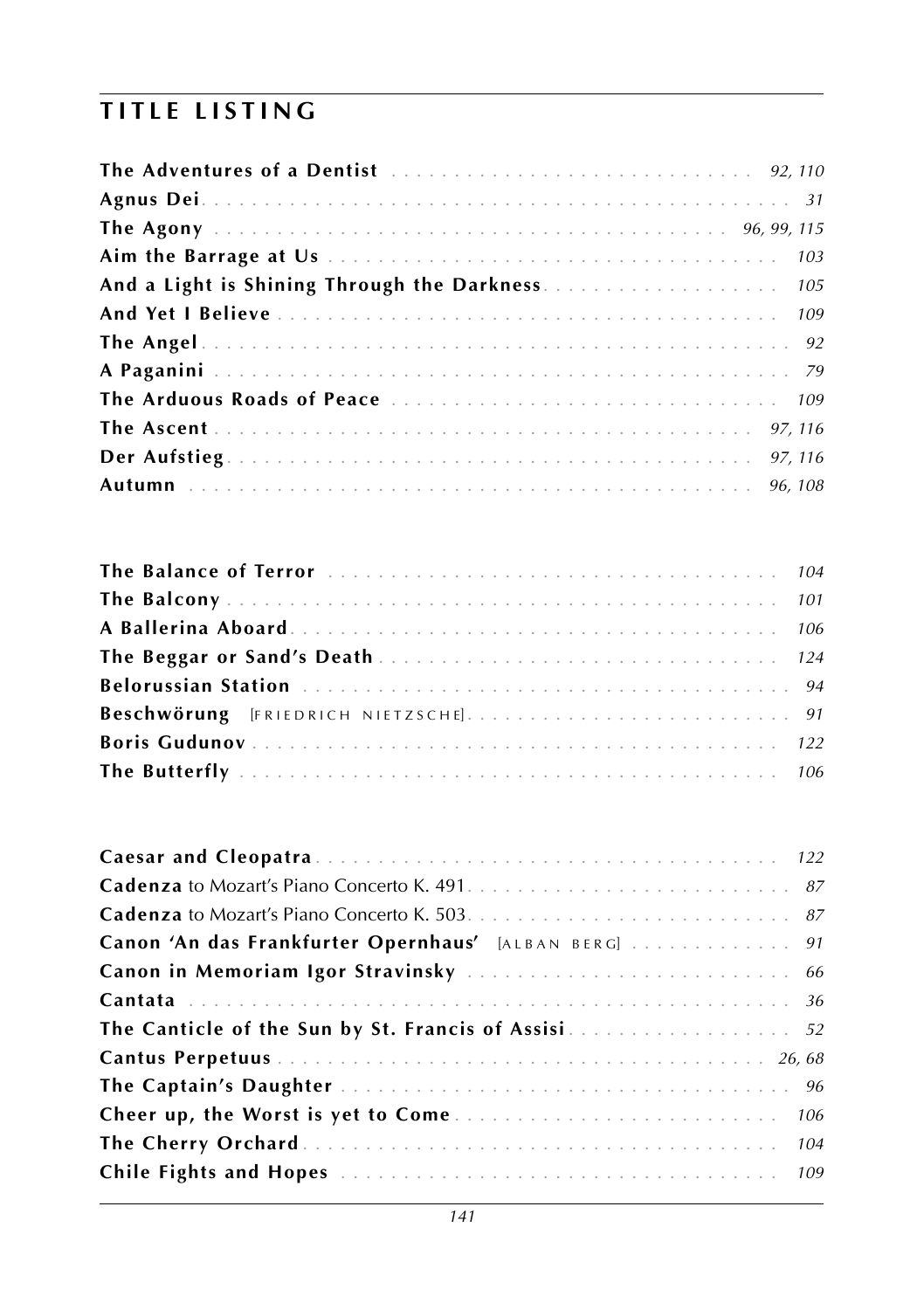| Collected Songs Where Every Verse Is Filled With Grief 55 |     |
|-----------------------------------------------------------|-----|
|                                                           |     |
|                                                           |     |
|                                                           |     |
|                                                           |     |
|                                                           |     |
|                                                           | 60  |
|                                                           | 38  |
|                                                           | 41  |
| Concerto for Piano Four-Hands and Chamber Orchestra.      | 45  |
|                                                           | 47  |
| Concerto for Viola and Orchestra                          | 43  |
|                                                           | 47  |
|                                                           | 38  |
| <b>Concerto for Violin and Chamber Orchestra No. 2. </b>  | 39  |
| Concerto for Violin and Chamber Orchestra No. 3           | 41  |
|                                                           | 42  |
|                                                           | 44  |
| Concerto for Violoncello and Orchestra No. 2              | 46  |
|                                                           | 40  |
|                                                           | 42  |
|                                                           | 43  |
|                                                           | 30  |
|                                                           |     |
|                                                           |     |
|                                                           | 68  |
|                                                           | 103 |
|                                                           | 100 |
|                                                           |     |
|                                                           |     |

**The Devils** . . . . . . . . . . . . . . . . . . . . . . . . . . . . . . . . . . . . . . . . . . . . . *124* **Dialogue**. . . . . . . . . . . . . . . . . . . . . . . . . . . . . . . . . . . . . . . . . . . . . . . . *60*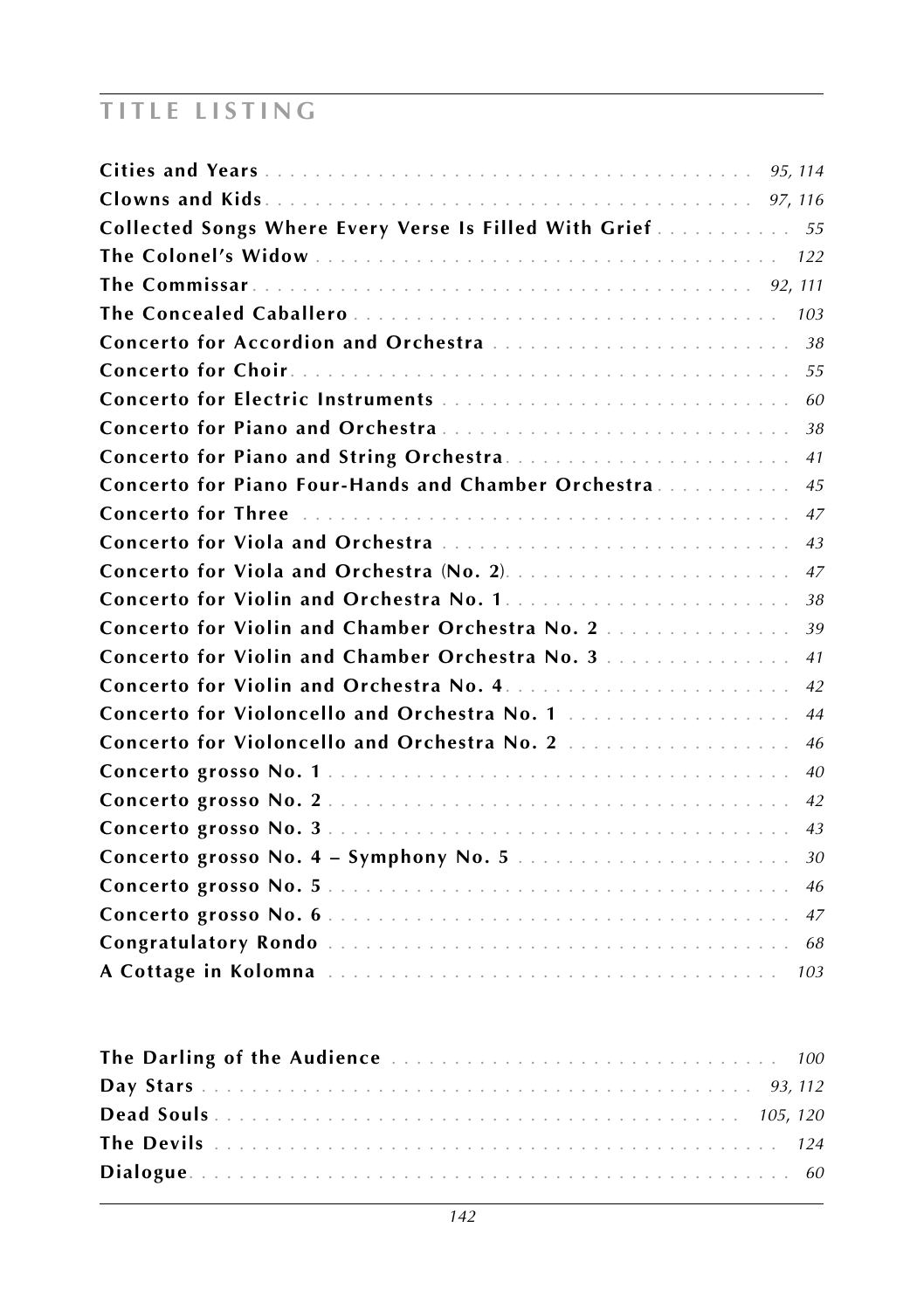| Drei Gedichte von Viktor Schnittke  56 |  |
|----------------------------------------|--|
|                                        |  |

| Eröffnungsvers zum ersten Festspielsonntag  57 |  |
|------------------------------------------------|--|
|                                                |  |

| <b>Five Fragments based on Paintings by Hieronymus Bosch </b> 59 |  |
|------------------------------------------------------------------|--|
|                                                                  |  |
|                                                                  |  |
|                                                                  |  |
|                                                                  |  |
|                                                                  |  |
|                                                                  |  |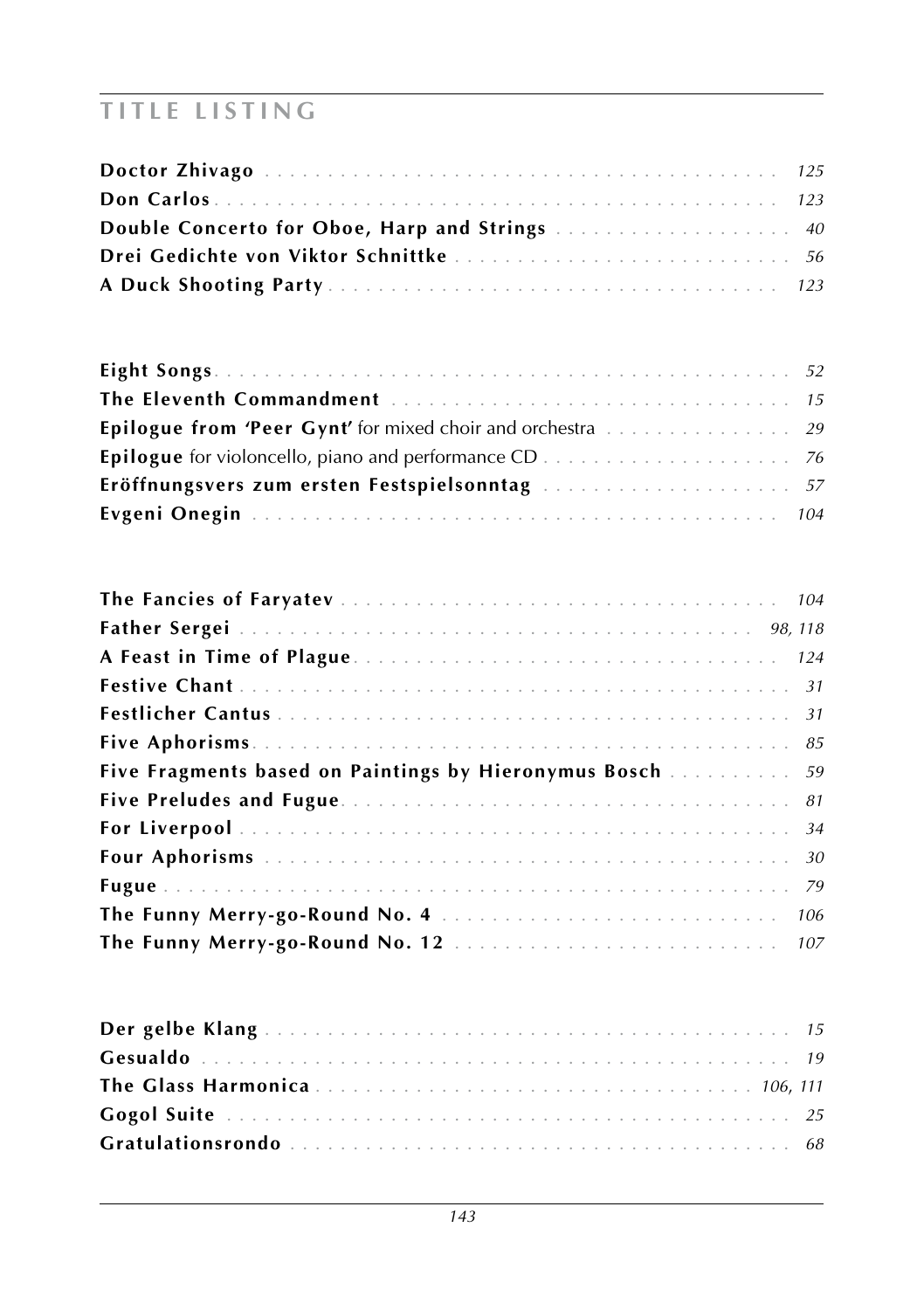| Herrn Alfred Schlee zum 90. Geburtstag  80                                |  |
|---------------------------------------------------------------------------|--|
|                                                                           |  |
|                                                                           |  |
|                                                                           |  |
| Homage to Igor Stravinsky, Sergei Prokofiev and Dmitri Shostakovich. . 83 |  |
|                                                                           |  |
|                                                                           |  |
| <b>How Tsar Peter Got the Black Man Married.</b> 97, 117                  |  |
|                                                                           |  |
|                                                                           |  |

|--|--|--|--|--|--|--|--|

|--|--|--|--|--|--|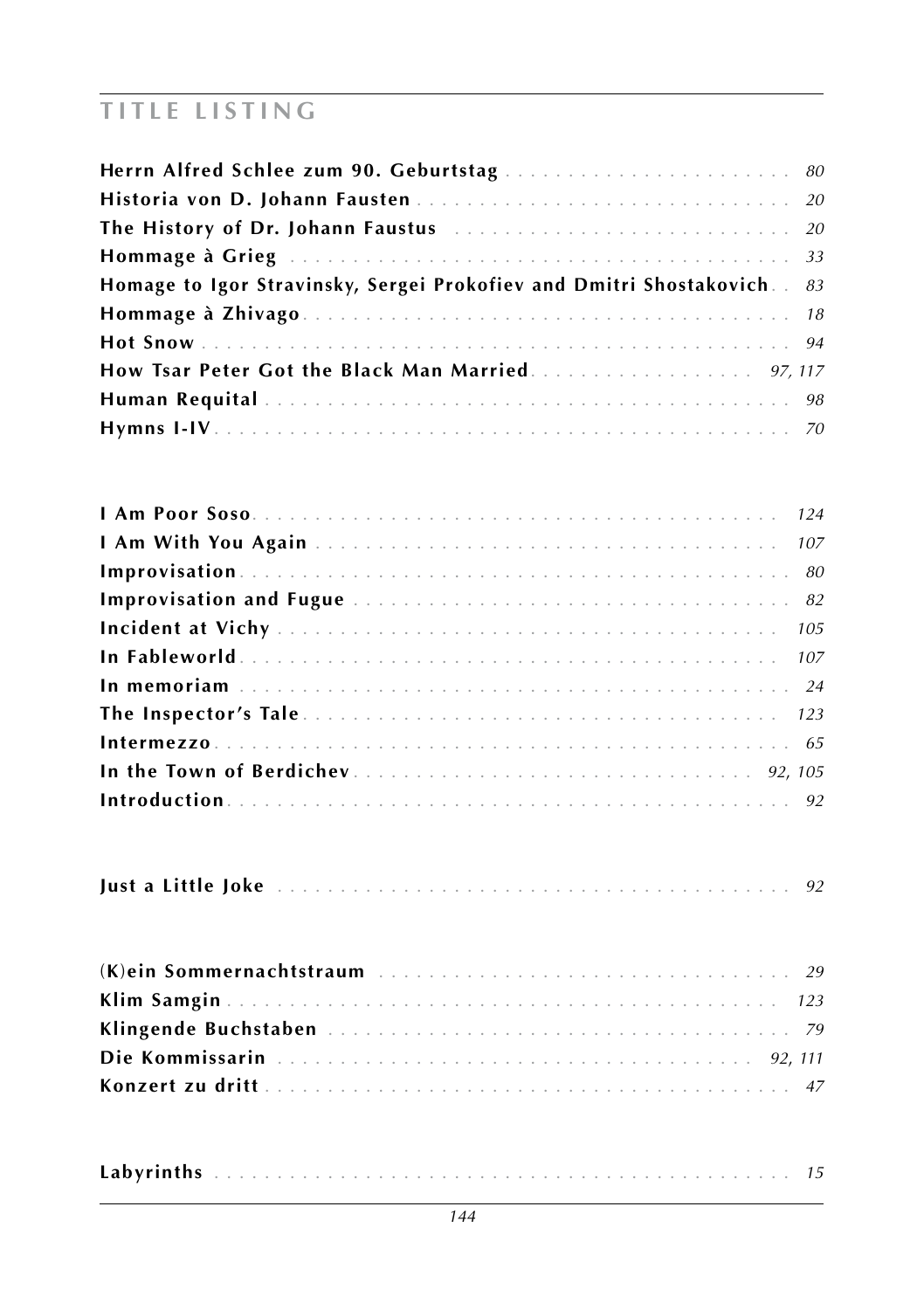| Die Lebensgeschichte eines unbekannten Schauspielers  98, 117 |  |
|---------------------------------------------------------------|--|
|                                                               |  |
|                                                               |  |
|                                                               |  |
|                                                               |  |
|                                                               |  |
|                                                               |  |
|                                                               |  |
|                                                               |  |

| Madrigal in memoriam Oleg Kagan  80                                                   |
|---------------------------------------------------------------------------------------|
| Das Märchen der Wanderungen  100, 119                                                 |
|                                                                                       |
|                                                                                       |
|                                                                                       |
| The Master and Margarita  102, 121                                                    |
| 122                                                                                   |
| 54                                                                                    |
| 70                                                                                    |
| 78                                                                                    |
| 45                                                                                    |
| 58                                                                                    |
| <b>Moz-Art</b> for oboe, harp, harpsichord, violin, violoncello and double bass<br>62 |
| 69                                                                                    |
| 62                                                                                    |
| 64                                                                                    |
| 76                                                                                    |
| 22                                                                                    |
| Music for Piano and Chamber Orchestra<br>39                                           |
| 64                                                                                    |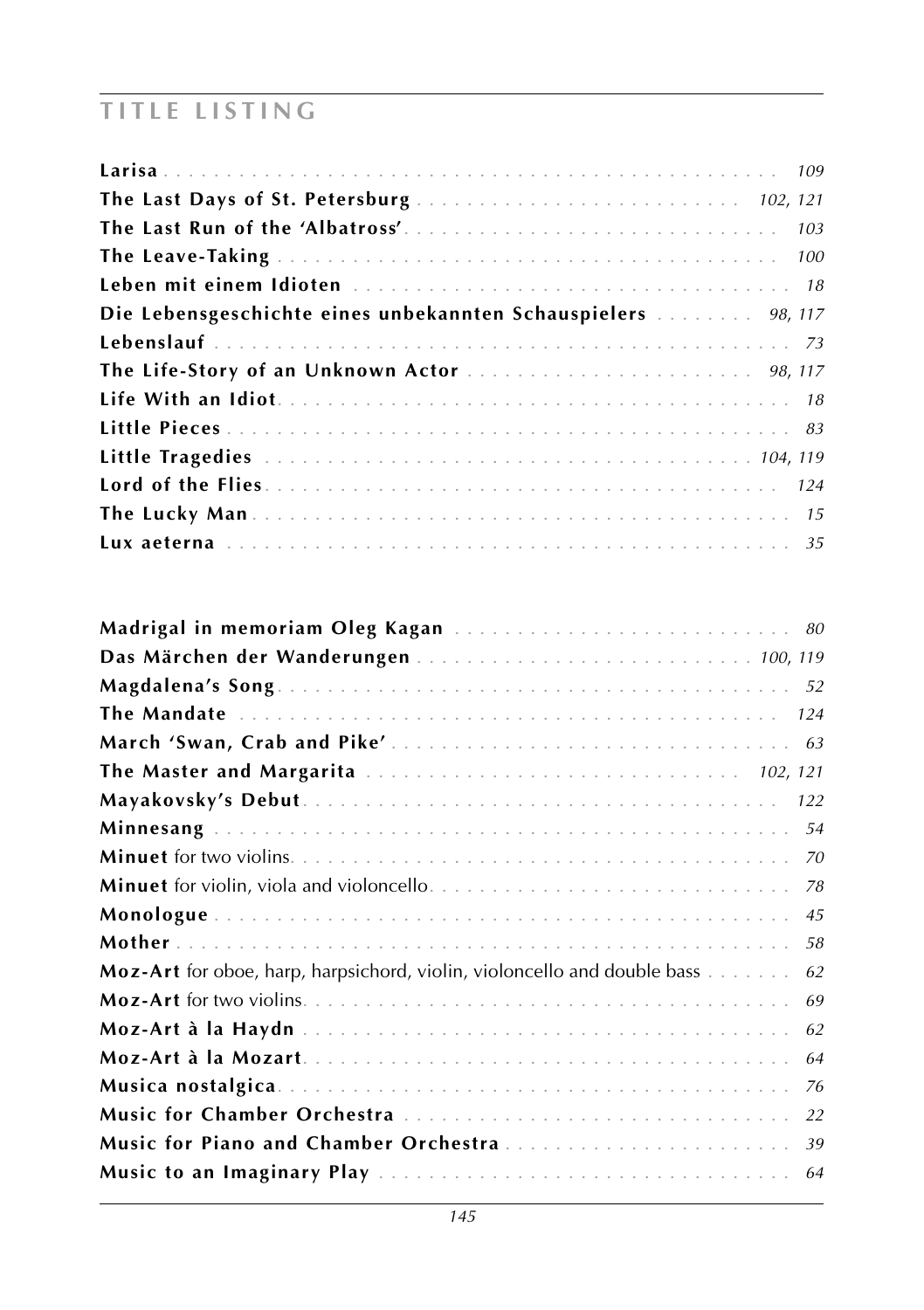| <b>Opening Verse for the First Festival Sunday</b> 57 |  |  |
|-------------------------------------------------------|--|--|
|                                                       |  |  |
|                                                       |  |  |
|                                                       |  |  |

| 109 |
|-----|
| 89  |
| 25  |
| 17  |
| 107 |
|     |
|     |
|     |
|     |
|     |
|     |
|     |
|     |
|     |
| 62  |
| 81  |
| 69  |
|     |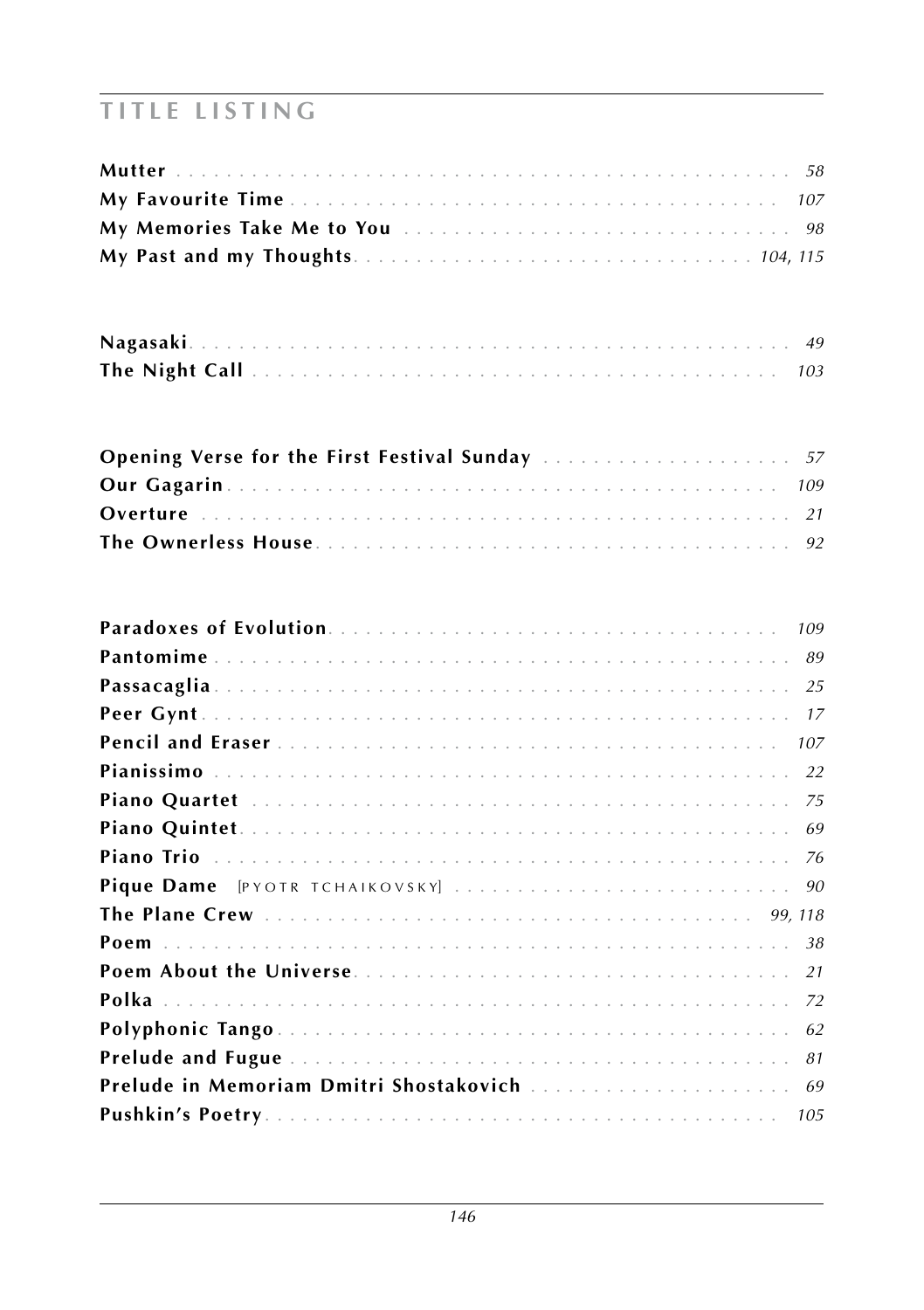| 94                                                         |  |
|------------------------------------------------------------|--|
| 27                                                         |  |
| 97                                                         |  |
| 63                                                         |  |
| 61                                                         |  |
| 90                                                         |  |
| 93                                                         |  |
| 34                                                         |  |
| 92                                                         |  |
| 16                                                         |  |
| 122                                                        |  |
| Sonata for Violin and Chamber Orchestra<br>39              |  |
| 84                                                         |  |
| 85                                                         |  |
| 85                                                         |  |
| Sonata No. 1 for Violin and Piano<br>65                    |  |
| Sonata No. 2 for Violin and Piano 'Quasi una sonata'<br>66 |  |
| Sonata No. 3 for Violin and Piano<br>77                    |  |
| Sonata 1955 for Violin and Piano<br>65                     |  |
|                                                            |  |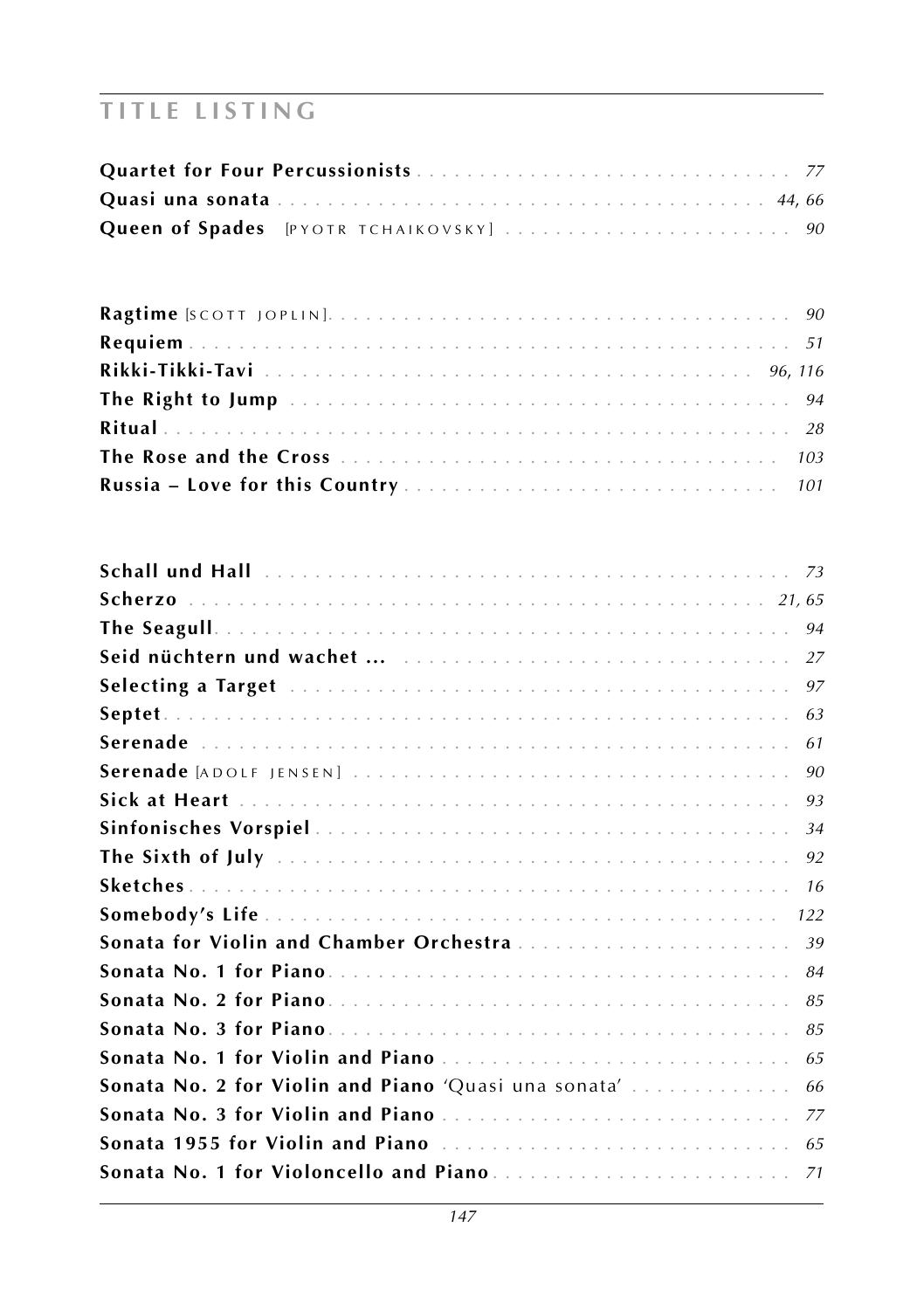| 77   |
|------|
| 86   |
| 49   |
| 52   |
|      |
| 123  |
|      |
| 99   |
|      |
|      |
| 106  |
| 86   |
| 65   |
| 66   |
|      |
|      |
| - 75 |
| 74   |
| 99   |
| 21   |
| 22   |
| 67   |
| 75   |
| 31   |
| 34   |
| 23   |
| 24   |
| 26   |
| 28   |
| 32   |
| 32   |
|      |
|      |
| 21   |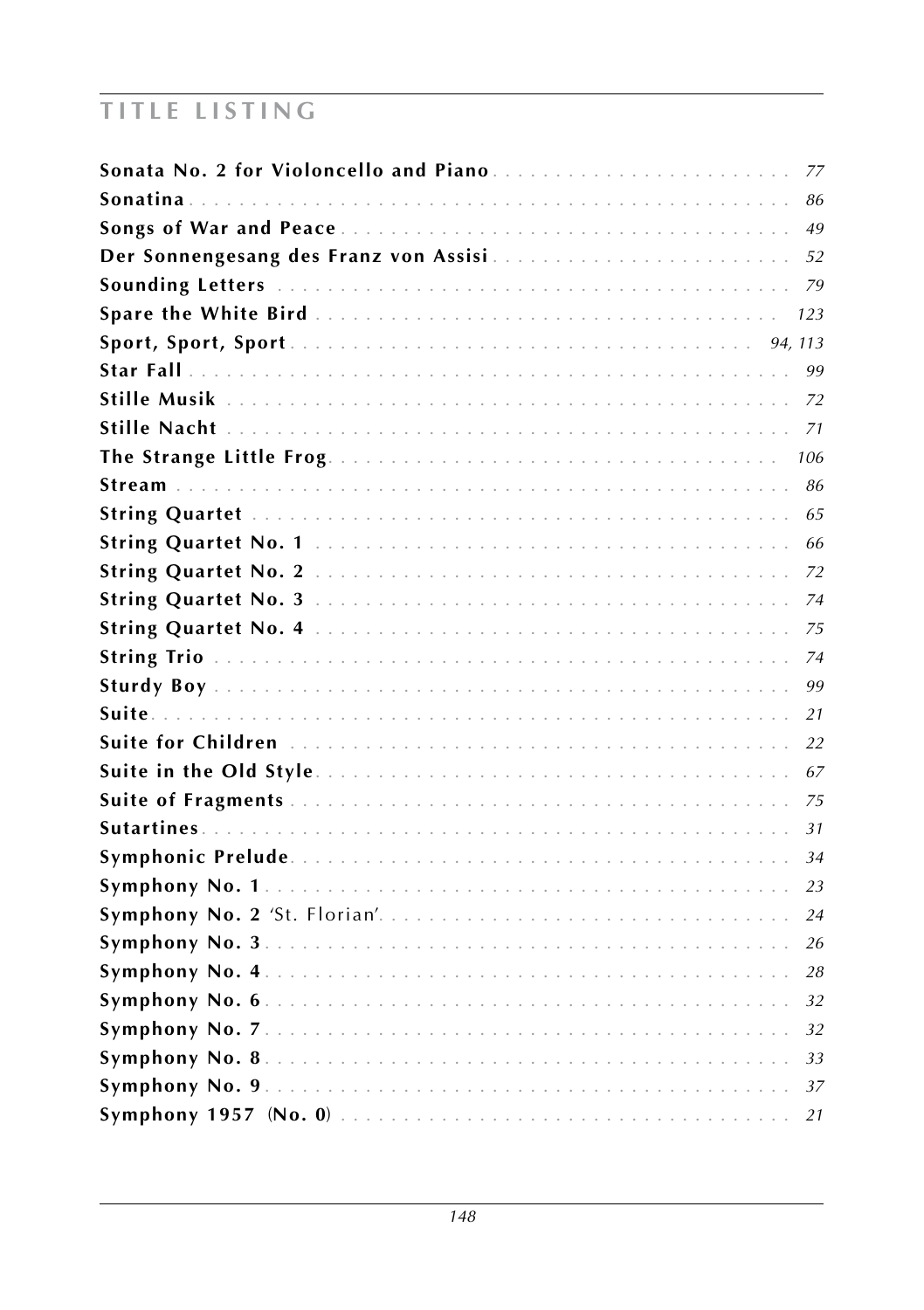| 48                                                            |
|---------------------------------------------------------------|
| 87                                                            |
| 48                                                            |
| 84                                                            |
| 53                                                            |
| Three Poems of Marina Tsvetayeva<br>50                        |
| Three Poems of Viktor Schnittke<br>-56                        |
| .54                                                           |
| 53                                                            |
| 48                                                            |
| 104                                                           |
| 97                                                            |
| 74                                                            |
| 123                                                           |
| .57                                                           |
| 88                                                            |
| 88                                                            |
| 87                                                            |
| Two Preludes for Small Orchestra [DMITRI SHOSTAKOVICH].<br>89 |
| 84                                                            |

| Die Vergangenheit und die Gedanken  104, 115        |  |  |  |
|-----------------------------------------------------|--|--|--|
|                                                     |  |  |  |
| Verses Written in the Sleeplessness of the Night 51 |  |  |  |
|                                                     |  |  |  |
|                                                     |  |  |  |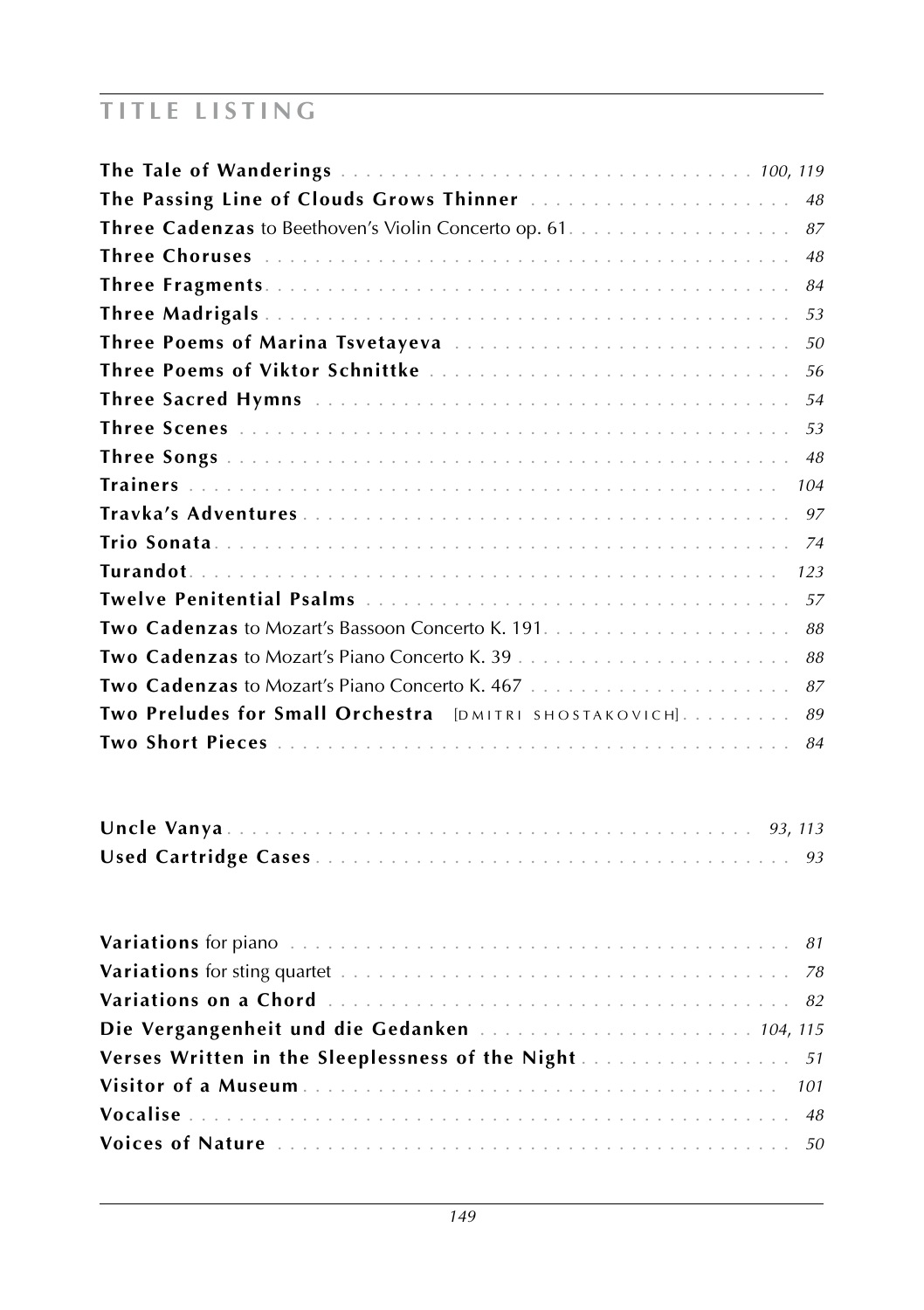| 106                                               |
|---------------------------------------------------|
|                                                   |
|                                                   |
|                                                   |
|                                                   |
|                                                   |
|                                                   |
| Wie Zar Peter seinen Mohren verheiratete  97, 117 |
|                                                   |
|                                                   |
|                                                   |
|                                                   |

|--|--|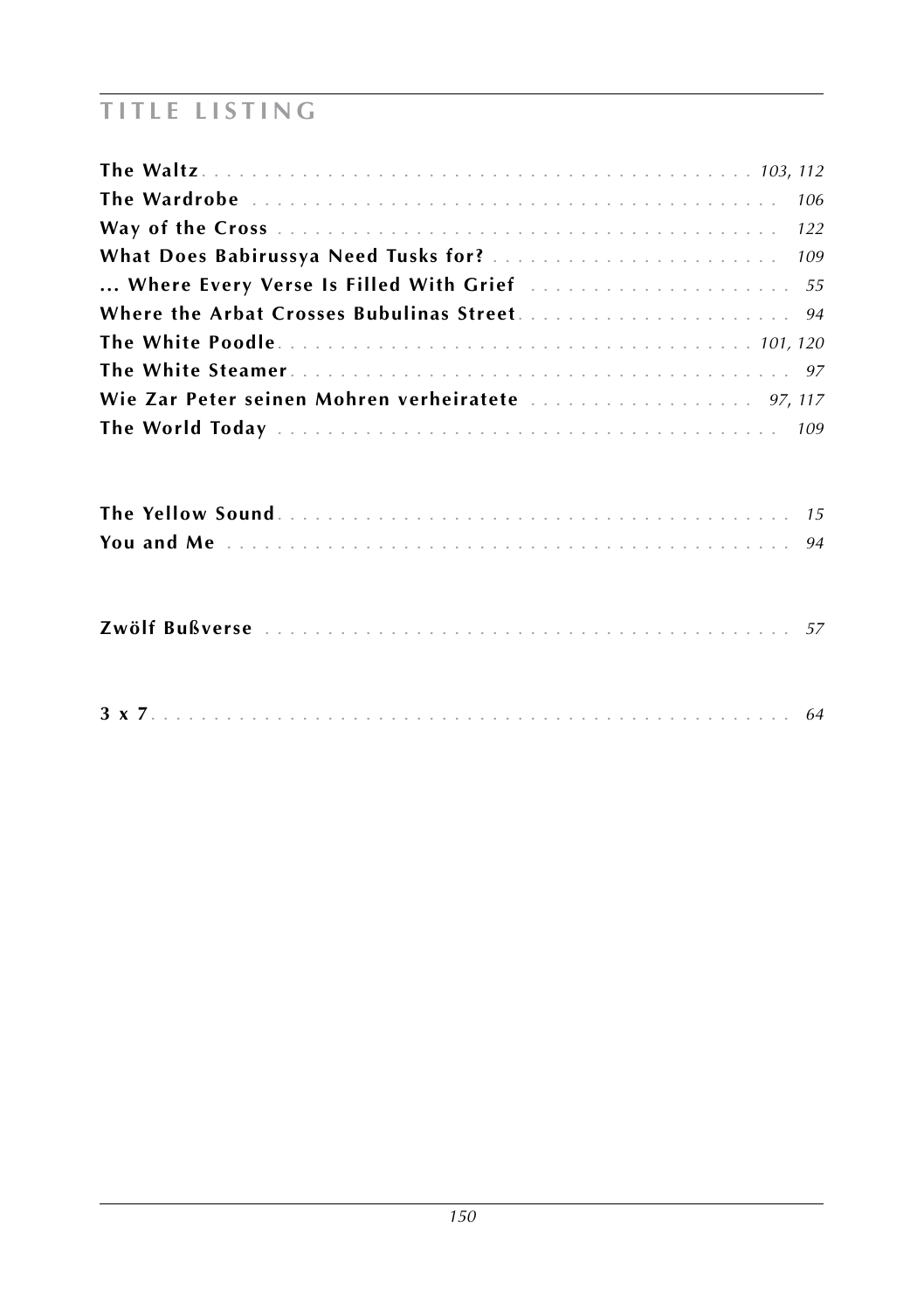| <b>The Adventures of a Dentist Music for the film</b><br>■ Strobel · Rundfunk-Sinfonieorchester Berlin<br>. CAPRICCIO C 7196                                                                                                                                                                                                                   |
|------------------------------------------------------------------------------------------------------------------------------------------------------------------------------------------------------------------------------------------------------------------------------------------------------------------------------------------------|
| The Agony Music for the film<br>Strobel · Rundfunk-Symphonieorchester Berlin CPO 999 796-2                                                                                                                                                                                                                                                     |
| À Paganini for violin solo                                                                                                                                                                                                                                                                                                                     |
| <b>BIS 697</b><br>■ $Wang$ GENUIN 15339                                                                                                                                                                                                                                                                                                        |
| The Ascent Music for the film<br>Strobel · Rundfunk-Sinfonieorchester Berlin CAPRICCIO SACD 71061<br>Strobel · Rundfunk-Sinfonieorchester Berlin CAPRICCIO C 7196<br><b>Canon for Violin and Strings</b><br>Arrangement of Alban Berg's Canon "An das Frankfurter Opernhaus"<br>Lubotsky · Lampson · Orchester-Akademie Hamburg sony sk 53 357 |
| Canon in memoriam Igor Strawinsky for string quartet                                                                                                                                                                                                                                                                                           |
|                                                                                                                                                                                                                                                                                                                                                |
| Children's Piece for piano                                                                                                                                                                                                                                                                                                                     |
| <b>Clowns and Kids</b> Music for the film<br>Strobel · Rundfunk-Sinfonieorchester Berlin CAPRICCIO SACD 71061<br>Strobel · Rundfunk-Sinfonieorchester Berlin CAPRICCIO C 7196                                                                                                                                                                  |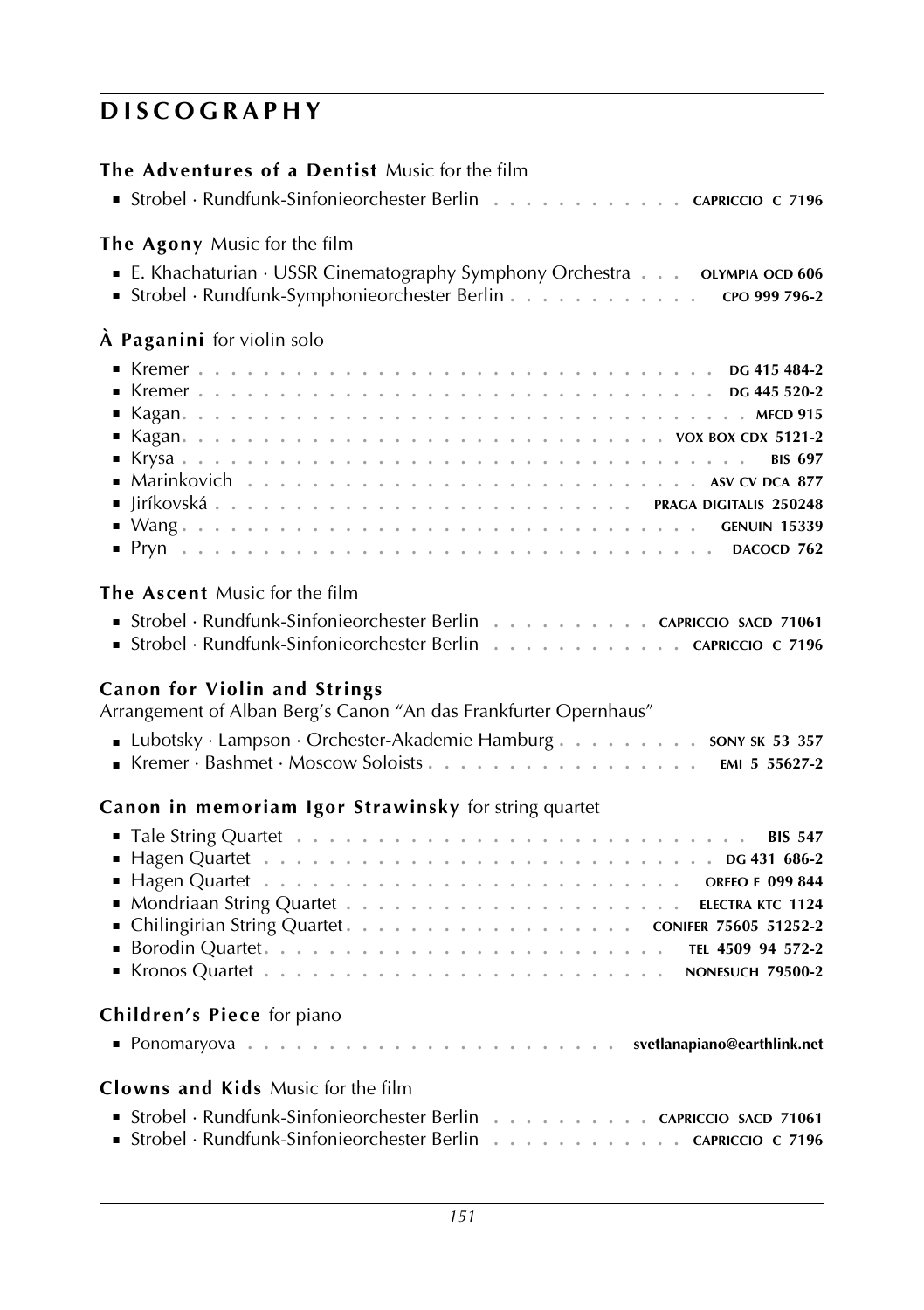**The Commissar** Music for the film

| ■ Strobel · Rundfunk-Sinfonieorchester Berlin capriccio sacp 71041  |  |  |  |  |  |  |  |
|---------------------------------------------------------------------|--|--|--|--|--|--|--|
| <b>Strobel</b> · Rundfunk-Sinfonieorchester Berlin CAPRICCIO C 7196 |  |  |  |  |  |  |  |

### **Concerto for Choir**

| • Polyansky · USSR Ministry of Culture Chamber Choir. ARTETON VICC 51       |
|-----------------------------------------------------------------------------|
| • Polyansky · USSR Ministry of Culture Chamber Choir. MELODIA SUCD 10-00066 |
| Polyansky · Russian State Symphonic Cappella A-RAM ACD 003                  |
| • Polyansky · Russian State Symphonic Cappella CHAN 9332                    |
| Parkman · Danish National Radio Choir CHAN 9126                             |
| $\blacksquare$ Sjödin · Jonsson · Gustafsson · Kessel · Göransson ·         |
|                                                                             |
|                                                                             |
| ■ Windekilde · Chamber Choir Hymnia CLASSCD 360-1                           |
|                                                                             |
| • Chor des Bayerischen Rundfunks · Peter Dijkstra BR-KLASSIK 900505         |
|                                                                             |

### **Concerto for Piano and Strings**

### **Concerto for Piano Four Hands and Chamber Orchestra**

- I. Schnittke · Postnikova · Rozhdestvensky · London Sinfonietta **. . erato 2292-45742-2**
- Genova · Dimitrov · Oue · Radio-Philharmonie Hannover des NDR**. . cpo 999 804-2**

### **Concerto for Three** (Konzert zu dritt)

for violin, viola, violoncello and strings (with piano)

■ Kremer, Bashmet, Rostropovich · Moscow Soloists **. . . . . . . . emi 7243 5 55627-2**

### **Concerto for Viola and Orchestra**

| <b>Exactle Kashkashian</b> • Davies •                      |  |
|------------------------------------------------------------|--|
| Rundfunk-Sinfonieorchester Saarbrücken. ECM 1471 437 199-2 |  |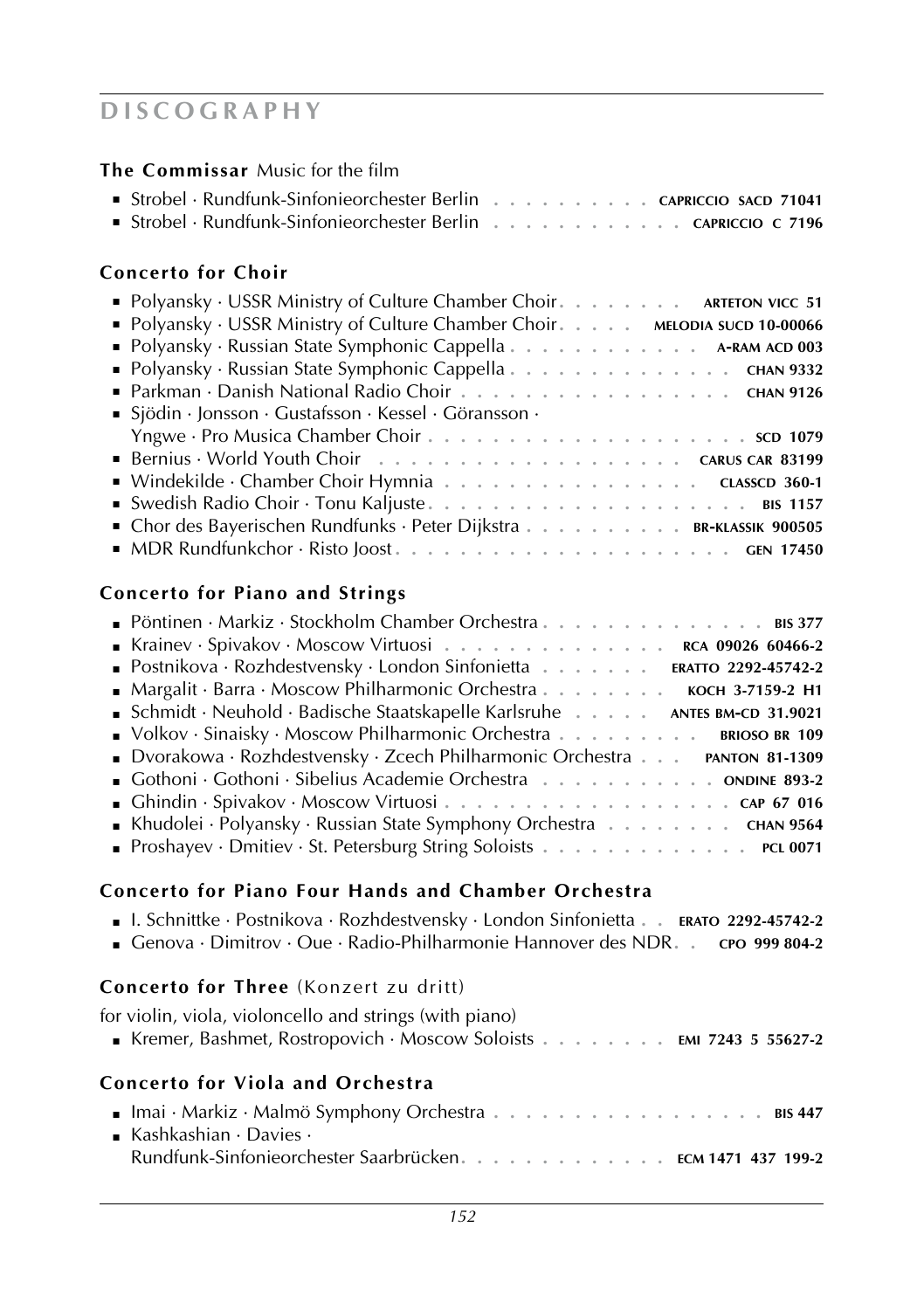**Concerto for Viola and Orchestra**

| <b>Bashmet</b> $\cdot$ Rozhdestvensky $\cdot$                                      |
|------------------------------------------------------------------------------------|
| USSR Ministry of Culture Symphony Orchestra MELODIA SUCD 10-00068                  |
| Bashmet · Rostropovich · London Symphony Orchestra. RCA RD 60446                   |
| E Zimmermann · Shallon · Jerusalem Symphony Orchestra EMI 7243 5 55107-2           |
|                                                                                    |
| ■ Zimmermann · Wyneken ·                                                           |
| Landesjugendorchester Baden-Württenberg ARS MUSICI 1239-2                          |
|                                                                                    |
| Concerto grosso No. 1                                                              |
| Kremer - Grindenko - Bashmet · Soloists-Ensemble 4UR 31 8 06                       |
| Bergqvist - Swedrup - Pöntinen · Markiz ·                                          |
|                                                                                    |
| Kremer - Grindenko - Bashmet · Soloists-Ensemble cou LEGNO 0647 289                |
| Kremer - Grindenko - Smirnov · Schiff ·                                            |
|                                                                                    |
| Kremer - Grindenko - Smirnov · Schiff ·                                            |
|                                                                                    |
| Kremer - Grindenko - Bashmet · Moscow Philharmonic                                 |
| Society Soloists Ensemble MELODIA SUCD 10-00067                                    |
| Kremer - Grindenko - Rozhdestvensky ·                                              |
|                                                                                    |
| Kremer - Grindenko - Rozhdestvensky ·                                              |
|                                                                                    |
| Kremer - Grindenko - Smirnov · Schiff ·                                            |
|                                                                                    |
| Serino - Tramma - Scogna · Il Terzo Suono sERIES 2000 s 2030                       |
|                                                                                    |
| Concerto grosso No. 1 (Version for flute, oboe, harpsichord,                       |
| prepared piano and string orchestra by the composer)                               |
| Bezaly - Cowie - Brasler - Combrink · Hughes ·                                     |
| Cape Philharmonic Orchestra<br><b>BIS 1727</b>                                     |
|                                                                                    |
| <b>Concerto grosso No. 2</b>                                                       |
| Krysa - Thedéen · Markiz · Malmö Symphony Orchestra 81s 567                        |
| Kagan - Gutman · Rozhdestvensky · USSR Ministry of Culture                         |
|                                                                                    |
|                                                                                    |
| Concerto grosso No. 3                                                              |
| Swedrup · Olsson · Markiz · Stockholm Chamber Orchestra BIS 537                    |
| - Liberman $\cdot$ van Zweden $\cdot$ Chailly $\cdot$                              |
|                                                                                    |
| Sarah and Deborah Nemtanu · Goetzel · Orchestre de Chambre de Paris<br>NAIVE V5383 |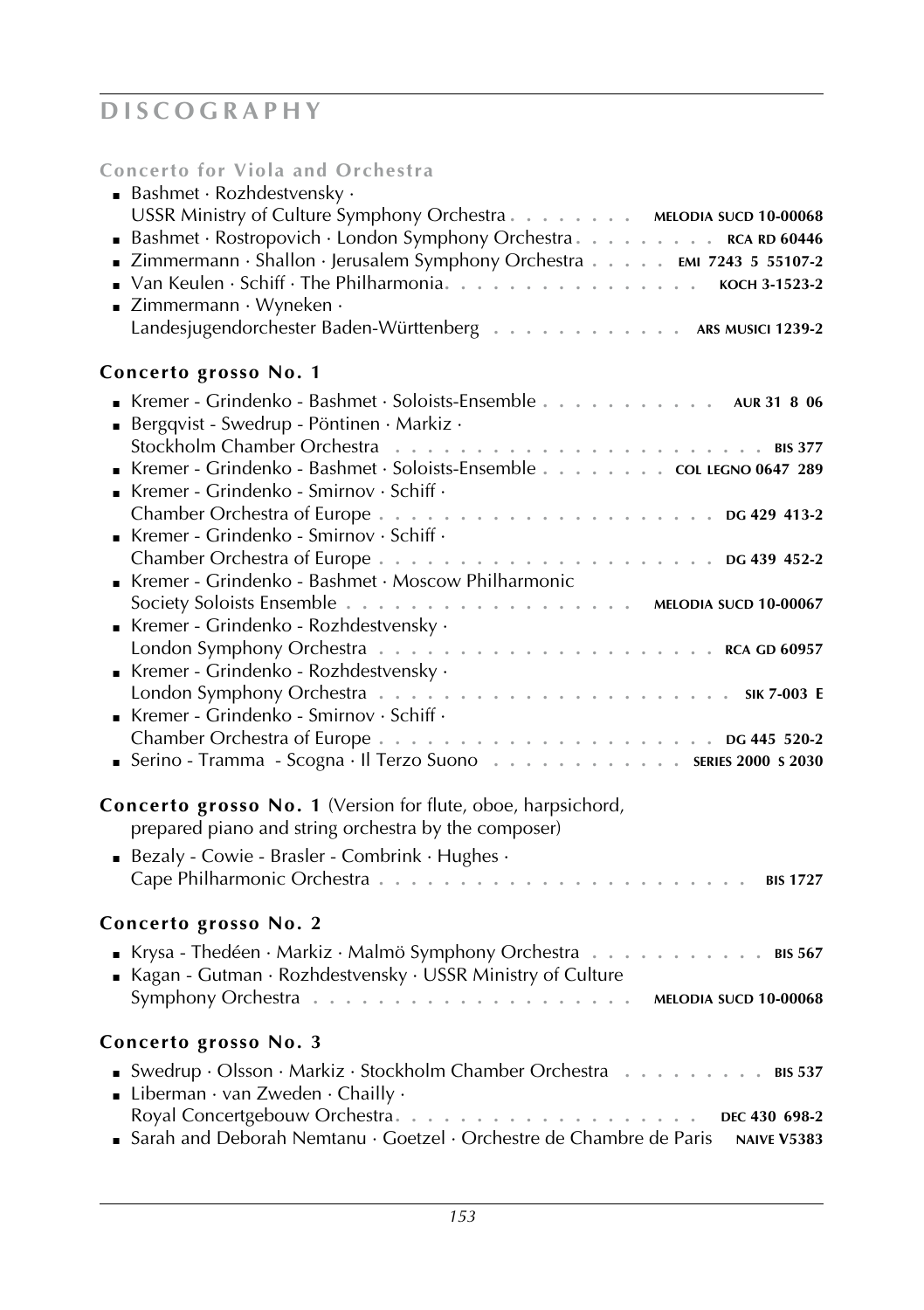### **Concerto grosso No. 5**

#### **Concerto grosso No. 6**

| ■ S. Rozhdestvensky - Postnikova $\cdot$ G. Rozhdestvensky $\cdot$    |  |
|-----------------------------------------------------------------------|--|
| Royal Stockholm Philharmonic Orchestra CHAN 9359                      |  |
| • Hope - Mulligan · Boughton · English Symphony Orchestra NIMBUS 5582 |  |

#### **Concerto grosso No. 4 – Symphony No. 5**

| • Chailly · Royal Concertgebouw Orchestra $\cdots$ |  |  |  |  |  |  |  |  | DEC 430 698-2 |  |
|----------------------------------------------------|--|--|--|--|--|--|--|--|---------------|--|

### **Concerto No. 1 for Violin and Orchestra**

| <b>Lubotsky</b> · Klas · Malmö Symphony Orchestra BIS 487              |  |
|------------------------------------------------------------------------|--|
| Kremer · Eschenbach · Chamber Orchestra of Europe TEL (in preparation) |  |

### **Concerto No. 1 for Violoncello and Orchestra**

| <b>Theorem - Separature - Danish National Radio Symphony Orchestra. BIS 507</b>                                                                 |
|-------------------------------------------------------------------------------------------------------------------------------------------------|
| <b>Gutman</b> $\cdot$ Masur $\cdot$ London Philharmonic $\cdot \cdot \cdot \cdot \cdot \cdot \cdot \cdot \cdot \cdot \cdot \cdot$ EMI 7 54443-2 |
| Kliegel · Markson · Rundfunk-Sinfonieorchester Saarbrücken · · · · <b>MARCO POLO 8.223334</b>                                                   |
| Kliegel · Markson · Rundfunk-Sinfonieorchester Saarbrücken NAXOS 8.554465                                                                       |
| Gutman $\cdot$ Rozhdestvensky $\cdot$                                                                                                           |
| USSR Ministry of Culture Symphony Orchestra MELODIA SUCD 10-00067                                                                               |
| Gutman $\cdot$ Rozhdestvensky $\cdot$                                                                                                           |
| USSR Ministry of Culture Symphony Orchestra SIK 7-003 E                                                                                         |
| ■ Ivashkin · Polyansky · Russian State Symphony Orchestra CHAN 9852                                                                             |

#### **Concerto No. 2 for Violin and Chamber Orchestra**

| Lubotsky · Klas · Malmö Symphony Orchestra BIS 487                         |  |                   |
|----------------------------------------------------------------------------|--|-------------------|
| Kremer · Eschenbach · Chamber Orchestra of Europe TEL 4509-94540-2         |  |                   |
| <b>Grindenko</b> · Ivashkin · Polyansky · Russian State Symphony Orchestra |  | <b>CHAN 10180</b> |

### **Concerto No. 2 for Violoncello and Orchestra**

| <b>Example 1</b> The déen $\cdot$ Markiz $\cdot$ Malmö Symphony Orchestra $\cdot \cdot \cdot \cdot \cdot \cdot \cdot \cdot \cdot \cdot \cdot \cdot \cdot \cdot$ BIS 567 |  |
|-------------------------------------------------------------------------------------------------------------------------------------------------------------------------|--|
| Rostropovich · Ozawa · London Symphony Orchestra sony sk 48 241                                                                                                         |  |
| Rostropovich $\cdot$ Ozawa $\cdot$                                                                                                                                      |  |
| London Symphony Orchestra (fourth movement only) sony cp 52 525                                                                                                         |  |
| <b>E</b> Ivashkin · Polyansky · Russian State Symphony Orchestra <b>A</b> $\ldots$ $\ldots$ <b>CHAN</b> 9722                                                            |  |

### **Concerto No. 3 for Violin and chamber Orchestra**

| <b>Krysa</b> · Klas · Malmö Symphony Orchestra <b>Almanuary - Almanuary - Almanuary - Krysa</b> · Klas · Music |  |
|----------------------------------------------------------------------------------------------------------------|--|
| <b>EXECUTE:</b> Kremer · Eschenbach · Chamber Orchestra of Europe. TEL 4509-94540-2                            |  |
| <b>Lubotsky</b> Gothoni Gibelius Academie Wind Players $\cdot$                                                 |  |
|                                                                                                                |  |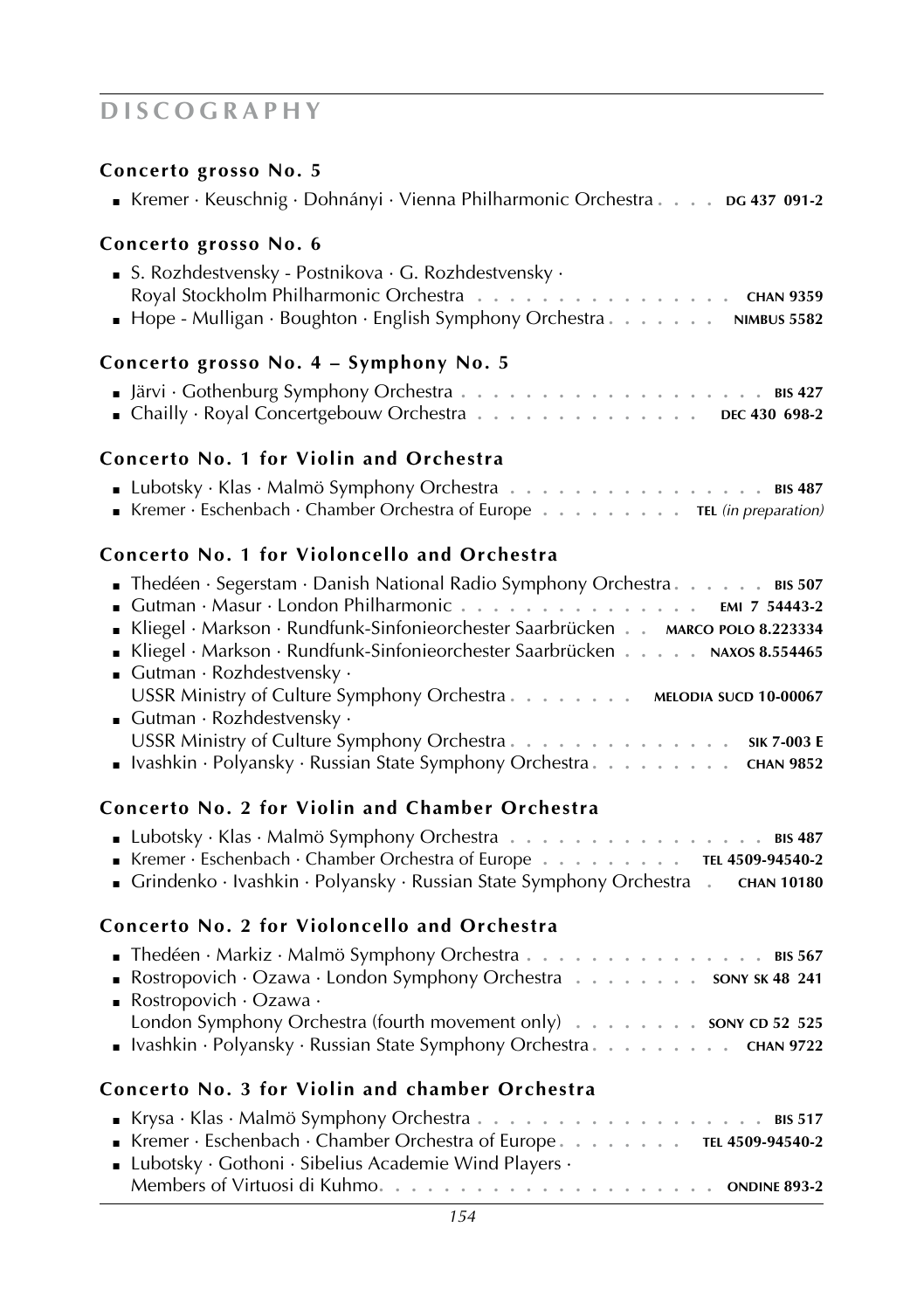#### **Concerto No. 4 for Violin and Orchestra**

| <b>Krysa</b> · Klas · Malmö Symphony Orchestra <b>Almanuary - Almanuary - Almanuary - Krysa</b> · Klas · Music |
|----------------------------------------------------------------------------------------------------------------|
| Kremer · Eschenbach · Chamber Orchestra of Europe TEL (in preparation)                                         |
| <b>Kremer</b> $\cdot$ Rozhdestvensky $\cdot$                                                                   |
| Moscow Conservatoire Student's Orchestra BMG 74321 56264 2                                                     |
| $\sim$ 1 $\sim$ 1 $\sim$ 1 $\sim$ 1 $\sim$ 1 $\sim$<br>$\sim$ $\sim$ $\sim$                                    |

#### **Congratulatory Rondo** (Gratulationsrondo)

for violin and piano

| ■ Kremer · Eschenbach …………………………………………… TEL 4509-94540-2 |  |  |  |  |  |  |  |  |  |  |  |  |  |  |
|----------------------------------------------------------|--|--|--|--|--|--|--|--|--|--|--|--|--|--|
|                                                          |  |  |  |  |  |  |  |  |  |  |  |  |  |  |
|                                                          |  |  |  |  |  |  |  |  |  |  |  |  |  |  |

### **Double Concerto for Oboe, Harp and Strings**

|  | <b>a</b> Jahren · Lier · Markiz · Stockholm Chamber Orchestra 815 377 |  |  |  |  |  |  |  |  |  |  |  |  |  |  |  |  |  |  |
|--|-----------------------------------------------------------------------|--|--|--|--|--|--|--|--|--|--|--|--|--|--|--|--|--|--|
|--|-----------------------------------------------------------------------|--|--|--|--|--|--|--|--|--|--|--|--|--|--|--|--|--|--|

#### **Dialogue** for violoncello and seven instruments

| Gutman · Nikolaevsky · Gnessin Chamber Orchestra LIVE CLASSICS LCL 202 |                  |
|------------------------------------------------------------------------|------------------|
|                                                                        | <b>TOCC 0091</b> |

#### **Dialogue** for trombone and seven instruments

Arrangement: A. Schnittke/Christian Lindberg

### **Epilogue from 'Peer Gynt'** for violoncello, piano and tape

| ■ Thedéen · Pöntinen …………………………………………………… BIS 1427 |  |  |  |  |  |  |  |  |  |  |  |  |  |  |  |
|----------------------------------------------------|--|--|--|--|--|--|--|--|--|--|--|--|--|--|--|
|                                                    |  |  |  |  |  |  |  |  |  |  |  |  |  |  |  |
|                                                    |  |  |  |  |  |  |  |  |  |  |  |  |  |  |  |

### **Eröffnungsvers zum 1. Festspielsonntag**

|  |  |  |  |  |  |  |  |  |  |  |  |  |  |  |  |  |  |  |  |  |  | JADE 74321 48798 2 |  |  |
|--|--|--|--|--|--|--|--|--|--|--|--|--|--|--|--|--|--|--|--|--|--|--------------------|--|--|
|--|--|--|--|--|--|--|--|--|--|--|--|--|--|--|--|--|--|--|--|--|--|--------------------|--|--|

### **Five Aphorisms** for piano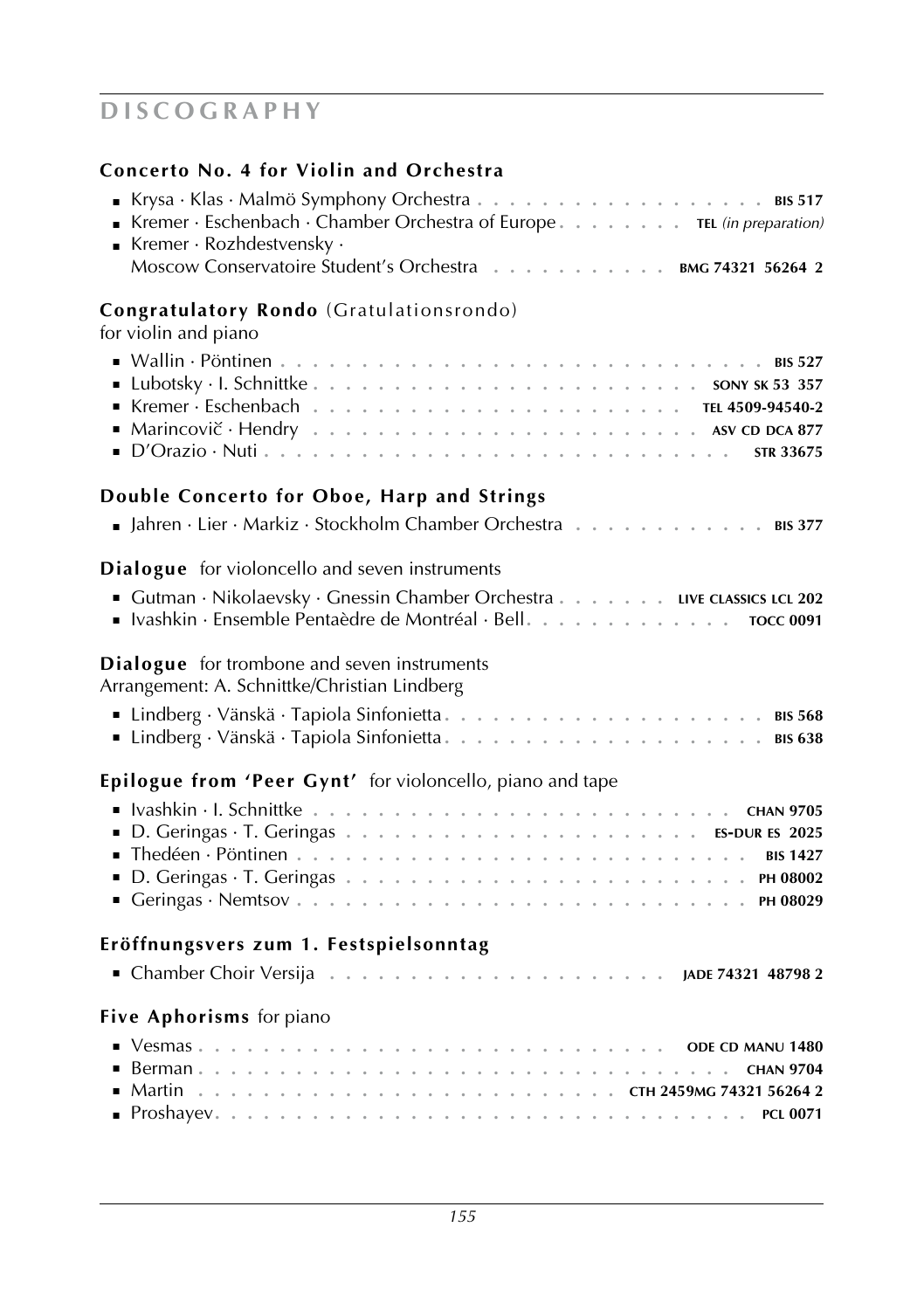### **Five Fragments Based on Paintings by Hieronymus Bosch**

for tenor, violin, trombone, harpsichord, timpani and strings

| <b>For Liverpool</b>                                                                                                                                                                                                                 |
|--------------------------------------------------------------------------------------------------------------------------------------------------------------------------------------------------------------------------------------|
| Four Pieces for piano                                                                                                                                                                                                                |
| Fugue for violin solo                                                                                                                                                                                                                |
| Der Gelbe Klang (Yellow Sound)<br>Stage composition for pantomime, instrumental ensemble, soprano and mixed choir                                                                                                                    |
| The Glass Harmonica Music for the film<br>Strobel · Rundfunk-Sinfonieorchester Berlin CAPRICCIO SACD 71061<br>Strobel · Rundfunk-Sinfonieorchester Berlin CAPRICCIO C 7196                                                           |
| Gogol-Suite<br>Kontra · Markiz · Malmö Symphony Orchestra 815 557<br>Rozhdestvensky · USSR Ministry of Culture<br>Butenin · Polyansky · Russian State Symphony Orchestra CHAN 9885<br>Arrangement for two pianos by Valery Borovikov |
| Herrn Alfred Schlee zum 90. Geburtstag for viola solo<br>Knox DISQUES MONTAIGNE (by UNIVERSAL EDITION)                                                                                                                               |
| Historia von D. Johann Fausten Opera in three acts<br>Freier · E. Lorenz · Raunig · H. Schwarz · Büchner · Albrecht ·<br>Chor der Hamburgischen Staatsoper ·<br>Philharmonic State Orchestra of Hamburg BMG 09026-68 413-2           |
| Hommage à Grieg<br>Kitaenko · Bergen Philharmonic Orchestra GJCD 04/05 (private release)                                                                                                                                             |

| <b>I</b> NILACTINO DETECT I HIIITAHITOHIC OTCHESUA <b>A</b> $\cdots$ <b>A</b> $\cdots$ <b>A</b> $\cdots$ <b>GJCD 04/03</b> (private release) |               |
|----------------------------------------------------------------------------------------------------------------------------------------------|---------------|
| <b>Que</b> $\cdot$ Radio-Philharmonie Hannover des NDR.                                                                                      | CPO 999 804-2 |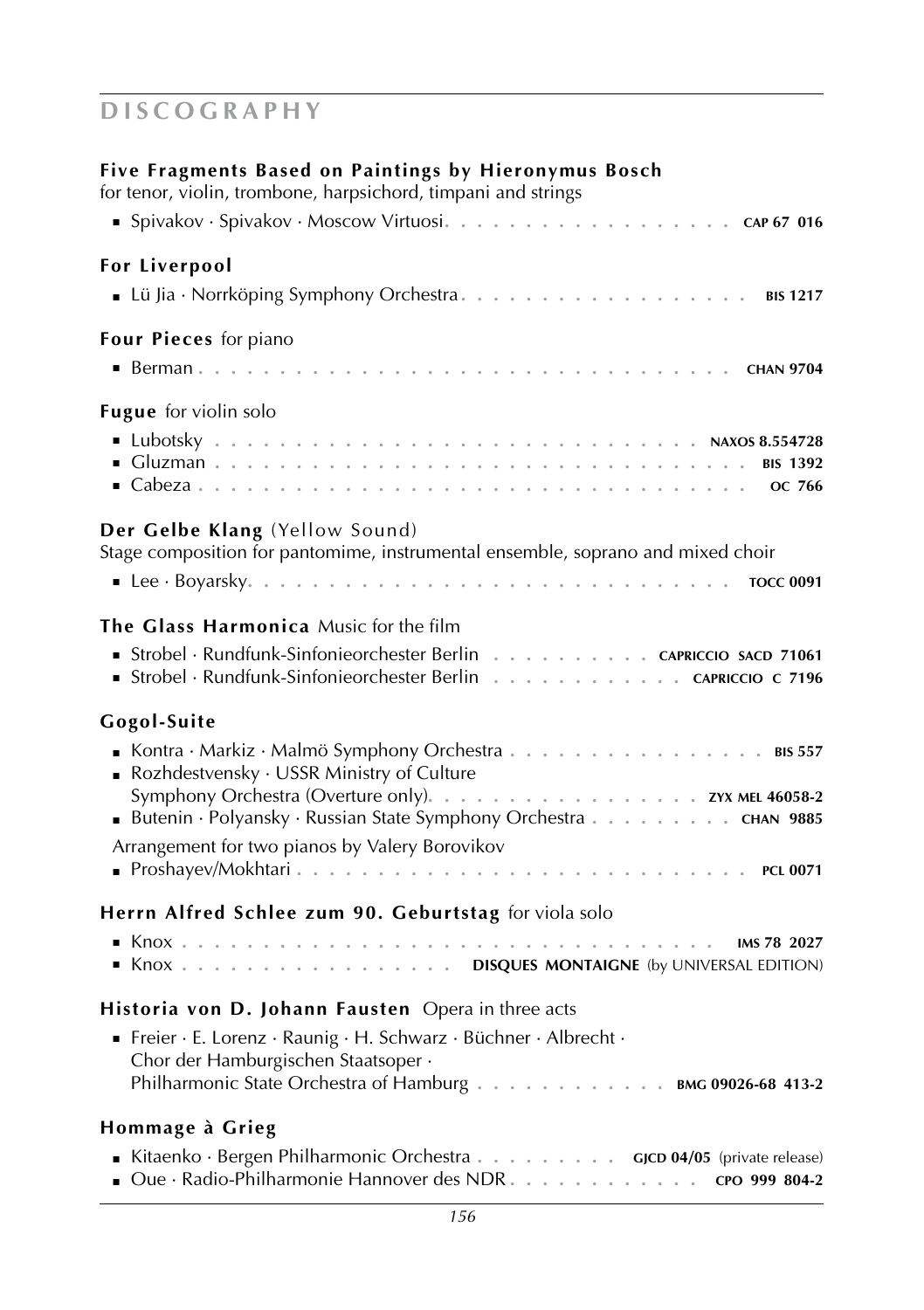| <b>Hymns I-IV</b> for violoncello and two-six instruments                                                                                                                                                                                                                                                                  |
|----------------------------------------------------------------------------------------------------------------------------------------------------------------------------------------------------------------------------------------------------------------------------------------------------------------------------|
| ■ Thedéen · Radoukanov - Davidsson - Fredlund - Kamata -<br>Holdar - Loguin.<br>. BIS 507<br>- Ivashkin · Bartsalkin - Rudometki - Pashinskaya -<br>Chasovennaya - V. and N. Grishin MELODIA SUCD 10-00061<br>- Ivashkin · Bartsalkin - Rudometkin - Pashinskaya -<br>■ Ivashkin · Bartsalkin - Rudometkin - Pashinskaya - |
| Chasovennaya - V. and N. Grishin vox Box cDx 5121-2 915                                                                                                                                                                                                                                                                    |
| <b>Improvisation</b> for violoncello solo                                                                                                                                                                                                                                                                                  |
|                                                                                                                                                                                                                                                                                                                            |
| <b>Improvisation and Fugue for piano</b>                                                                                                                                                                                                                                                                                   |
|                                                                                                                                                                                                                                                                                                                            |
| In memoriam (Arrangement of Piano Quintet)                                                                                                                                                                                                                                                                                 |
| Rostropovich · London Symphony Orchestra sony sk 48 241<br>■ Polyansky · Russian State Symphony Orchestra. CHAN 9466                                                                                                                                                                                                       |
| (K)ein Sommernachtstraum                                                                                                                                                                                                                                                                                                   |
| Küntzel · Orchestra of the Technische Hochschule Darmstadt. . cp of the TH Darmstadt<br>■ Polyansky · Russian State Symphony Orchestra. CHAN 9722                                                                                                                                                                          |
| Klingende Buchstaben (Sounding Letters) for violoncello solo                                                                                                                                                                                                                                                               |
|                                                                                                                                                                                                                                                                                                                            |
| Labyrinthe Ballet in five episodes                                                                                                                                                                                                                                                                                         |
|                                                                                                                                                                                                                                                                                                                            |
| The Last Days of St. Petersburg                                                                                                                                                                                                                                                                                            |
| Strobel · Deutsches Symphonie-Orchester Berlin KOCH (in preparation)<br>Strobel · Rundfunk-Symphonieorchester Berlin cro 999 796-2                                                                                                                                                                                         |
| 157                                                                                                                                                                                                                                                                                                                        |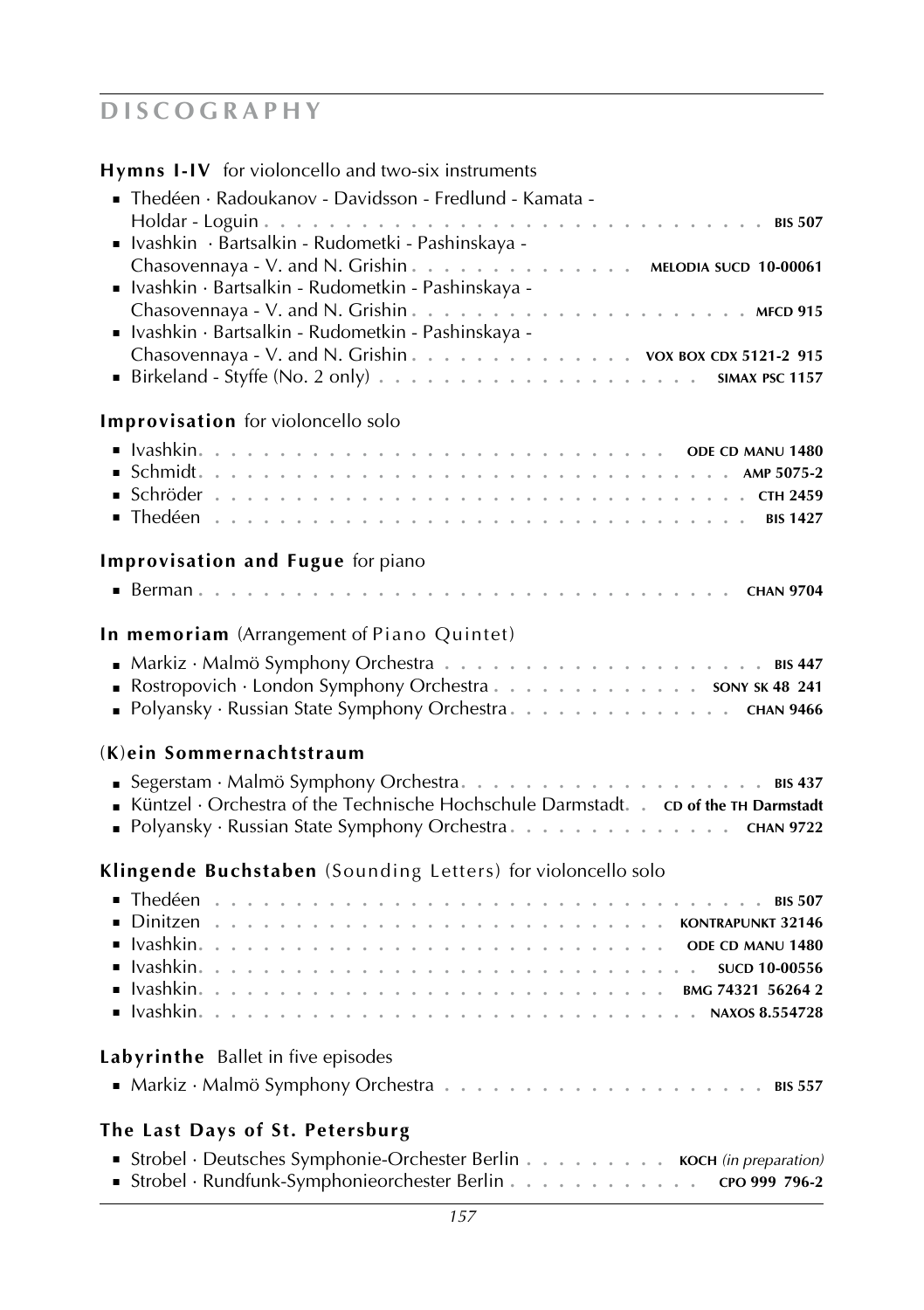|  |  |  |  |  | The Life-Story of an Unknown Actor Music for the film |
|--|--|--|--|--|-------------------------------------------------------|
|--|--|--|--|--|-------------------------------------------------------|

| • E. Khachaturian · USSR Cinematography Symphony Orchestra oLYMPIA OCD 606<br>Strobel · Rundfunk-Sinfonieorchester Berlin CAPRICCIO SACD 71041<br>Strobel · Rundfunk-Sinfonieorchester Berlin CAPRICCIO C 7196         |
|------------------------------------------------------------------------------------------------------------------------------------------------------------------------------------------------------------------------|
| <b>Lux aeterna</b> for mixed choir and orchestra – part of the cooperative work<br>'Requiem of Reconciliation' for Europäisches Musikfest Stuttgart<br>Rilling · Gächinger Kantorei Stuttgart - Cracow Chamber Choir · |
| Life With an Idiot Opera in two acts<br>Duesing · Bischoff · Ringholz · Haskin · Zimnenko · Leggate ·<br>Rostropovich · Rotterdam Philharmonic Orchestra sony s 2K 52 495                                              |
| Madrigal in memoriam Oleg Kagan for violin solo                                                                                                                                                                        |
| Madrigal in memoriam Oleg Kagan for violoncello solo                                                                                                                                                                   |
| Magdalina for mezzo soprano and piano                                                                                                                                                                                  |
| <b>Master and Margarita</b> Music for the film<br>• Strobel · Deutsches Symphonie-Orchester Berlin KOCH (in preparation)<br>Strobel · Rundfunk-Symphonieorchester Berlin 0999 796-2<br>Minnesang for 52 voices         |
| Parkman · Danish National Radio Choir CHAN 9126                                                                                                                                                                        |
| Minuet for string trio<br>Kremer · Bashmet - Rostropovich EMI 7243 5 55627-2                                                                                                                                           |
| <b>Monologue for Viola and strings</b><br><b>EXAMPLE 2018</b> Zimmermann · Shallon · Jerusalem Symphony Orchestra EMI 7243 5 55107-2<br>Moog · Klein · Hamburg Soloists ARTE 74321-37 319-2                            |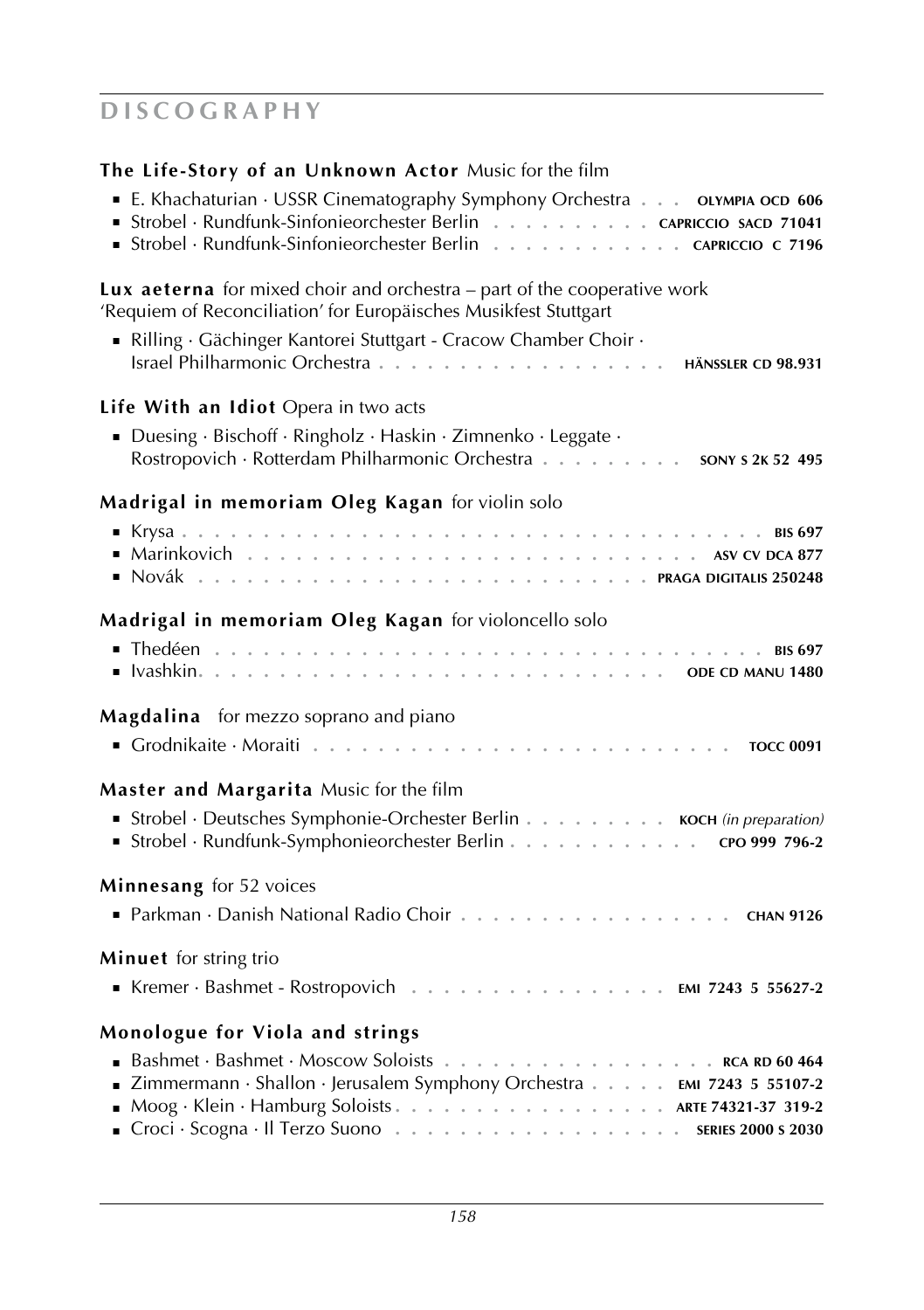| Moz-Art for two violins                                                                                                                                                                  |
|------------------------------------------------------------------------------------------------------------------------------------------------------------------------------------------|
|                                                                                                                                                                                          |
| Moz-Art à la Haydn                                                                                                                                                                       |
| Kremer - Grindenko · Kremer · Chamber Orchestra of Europe DG 429 413-2<br>Kremer - Grindenko · Kremer · Chamber Orchestra of Europe 06 445 520-2                                         |
| Musica nostalgica for violoncello and piano                                                                                                                                              |
|                                                                                                                                                                                          |
| <b>Music for Piano and Chamber Orchestra</b>                                                                                                                                             |
| • Lobanov · Rozhdestvensky · Russian State Symphony Orchestra. CHAN 9466                                                                                                                 |
| Music to an Imaginary Play for chamber ensemble<br>Lazarev · Soloist Ensemble of the<br>$\blacksquare$ E. Khachaturian $\cdot$<br>USSR Cinematography Symphony Orchestra OLYMPIA OCD 606 |
| My Past and my Thoughts Music for the film<br>Strobel · Rundfunk-Symphonieorchester Berlin · Rundfunkchor Berlin . cro 999 796-2                                                         |
| Nagasaki Oratorio for mezzo-soprano, mixed choir and orchestra<br>Rupert $\cdot$ Cape Town Opera Voice of the Nation $\cdot$ Arwel Hughes $\cdot$                                        |
| Passacaglia                                                                                                                                                                              |
| Peer Gynt Ballet in three acts<br>Klas · Orchestra of the Stockholm Royal Opera. 815 677/678                                                                                             |
| Pianissimo                                                                                                                                                                               |
|                                                                                                                                                                                          |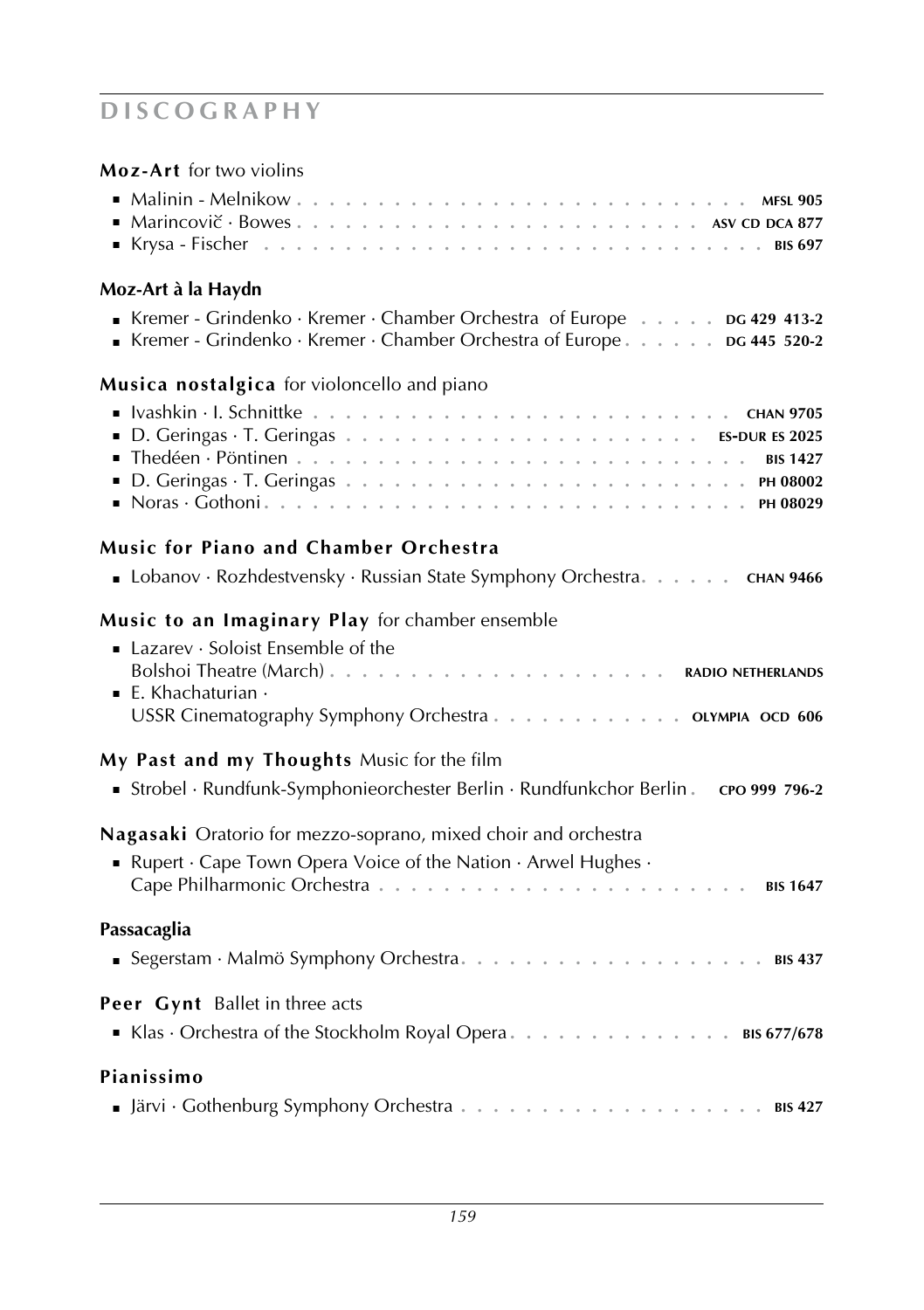## **Piano Quartet**

| • Olsson - Kierkegaard - Nilsson                                      |
|-----------------------------------------------------------------------|
| (Members of the Tale String Quartet) · Pöntinen BIS 547               |
| van Keulen · Hagen · Geringas · Sacharov PHILIPS 434 040-2            |
| Kopelman · Shebalin · V. Berlinskv                                    |
| (Members of the Borodin Quartet) · L. Berlinsky virGIN 261 609        |
| Lubotsky · Hirvikangas · Rousi · Gothoni. ONDINE ODE 840-2            |
|                                                                       |
|                                                                       |
| <b>Piano Quintet</b>                                                  |
|                                                                       |
| Mondriaan String Quartet · Oldenburg ETCETERA KTC 1124                |
|                                                                       |
|                                                                       |
| - Lubotsky - Batiashvili - Filipajtis-Lubotsky -                      |
|                                                                       |
|                                                                       |
|                                                                       |
| Lysenko String Quartet · Magomedkova AMATI 9304/1                     |
| Hirsch - Barton - Boyd - Mason · Edwards HYPERION CDA 66885           |
| Kremer - Grindenko - Bashmet - Georgian · Smirnov BMG 74321 56264 2   |
| Lubotsky - Hall - Morozova - Smiles · I. Schnittke. NAXOS 8.554728    |
|                                                                       |
| Barbican Piano Trio (Lester · Max · Kirby) · Schmolck · Boyd BBM 1093 |
| <b>Piano Trio</b>                                                     |
| Lubotsky · Rostropovich · I. Schnittke sony sk 53 271                 |
|                                                                       |
| • Trio Bamberg (Schuk · Gerlinghaus · Benz). THOROFON CTH 2397        |
|                                                                       |
|                                                                       |
|                                                                       |
| Kempf Trio (Kempf · Bensaid · Chaushian) BIS-SACD-1482                |
|                                                                       |
| Polka (from the stage music for Gogol's "The Overcoat")               |
| (Arrangement for Kremerata Baltica by Sergei Dreznin)                 |
|                                                                       |
|                                                                       |
| <b>Polyphonic Tango</b> for chamber ensemble                          |
| Lazarev · Soloist Ensemble of the Bolshoi Theatre. RADIO NETHERLANDS  |
|                                                                       |
|                                                                       |
| <b>Prelude and Fugue</b> for piano                                    |
|                                                                       |
|                                                                       |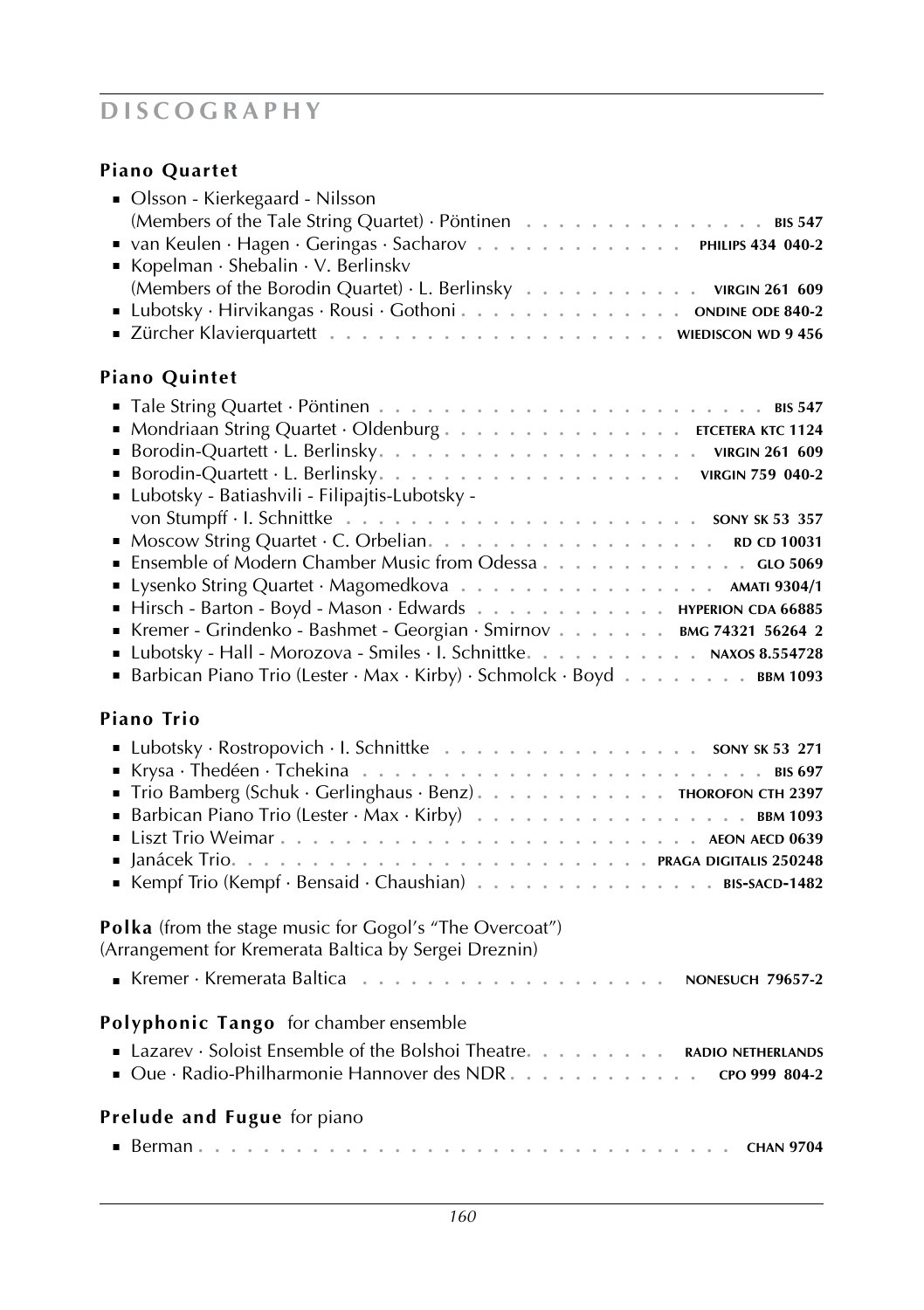### **Prelude in memoriam D. Shostakovich** for two violins

| <b>EXTERNAL STATES IN STATE STATE IS STATE</b> STATE STATE STATE STATE STATE STATE STATE STATE STATE STATE STATE STATE STATE STATE STATE STATE STATE STATE STATE STATE STATE STATE STATE STATE STATE STATE STATE STATE STATE STATE |  |
|------------------------------------------------------------------------------------------------------------------------------------------------------------------------------------------------------------------------------------|--|
| Quartet for Four Percussionists                                                                                                                                                                                                    |  |
| • Percussion Art Quartet Würzburg                                                                                                                                                                                                  |  |
| (Eblenkamp · Fasseva · Kesting · Verna) THOROFON CTH 2290                                                                                                                                                                          |  |

#### **Quasi una sonata** for violin and chamber orchestra

(Arrangement of the second violin sonata)

| Kremer · Kremer · Chamber Orchestra of Europe DG 429 413-2         |  |  |  |
|--------------------------------------------------------------------|--|--|--|
| Lubotsky · Rostropovich · English Chamber Orchestra sony sk 53 271 |  |  |  |
| Kremer · Kremer · Chamber Orchestra of Europe DG 445 520-2         |  |  |  |

### **Requiem**

| ■ Salomonsson · Sjöberg · Lindholm · Eker · Högman · Parkman ·<br>Uppsala Academic Chamber Choir · Stockholm Sinfonietta BIS 497<br>Kloubová $\cdot$ Štěpánová $\cdot$ Doležal $\cdot$ Bělohlávek $\cdot$ Kühn $\cdot$                                                          |
|---------------------------------------------------------------------------------------------------------------------------------------------------------------------------------------------------------------------------------------------------------------------------------|
| Schéele · Danielsson · Göransson · Jonsson · Kjellson ·<br>Börjesson · Yngwe · Pro Musica Chamber Choir · Silbo ·                                                                                                                                                               |
| Utbult · Karlsson · Yngwe · Nyström · Lindberg · Green · Nilsson · Tiger. sco 1079<br>■ Pauck · Mølsted · Rudkjøbing · Dalsgaard · Lorentzen · Windekilde ·<br>Chamber Choir Hymnia $\cdot$ Lützhöft $\cdot$ Egelund $\cdot$ Husum $\cdot$ Thaarup $\cdot$ Friis-Hansen $\cdot$ |
| Meinild · Wall · Lavie · Rischel · Worm · Munkholm Bruun cLASSCD 360-1<br>Sizova · Agadzhanian · Tal · Sharova · Kuznetsova · Grivnov ·<br>Polyansky · Russian State Symphonic Capella · Russian State                                                                          |
|                                                                                                                                                                                                                                                                                 |
| <b>Rikki-Tikki-Tavi</b> Music for the film                                                                                                                                                                                                                                      |
| Strobel · Rundfunk-Sinfonieorchester Berlin CAPRICCIO C 7196                                                                                                                                                                                                                    |
| Ritual                                                                                                                                                                                                                                                                          |
|                                                                                                                                                                                                                                                                                 |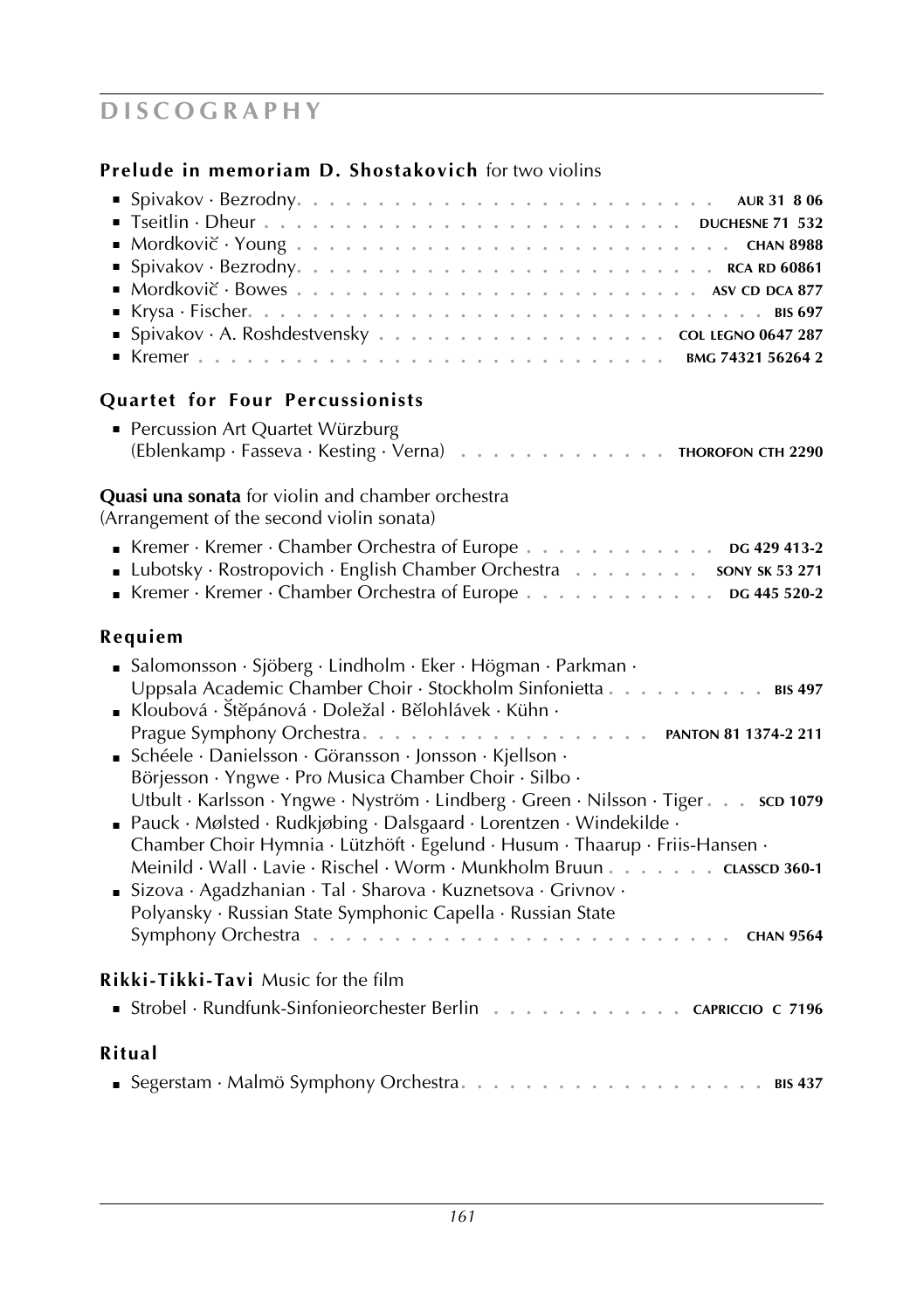**Schall und Hall** for trombone and organ

### **"Seid nüchtern und wachet ..." – Faustus-Cantata**

| <b>Blom</b> · Bellini · Devos · Cold · DePreist ·<br><b>Prudenskaya</b> · Koch · Lavender · Schmidt · Boreyko ·<br>Carl-Philipp-Emanuel-Bach Chor · Hamburger Symphoniker BERLIN CLASSICS 17762 |
|-------------------------------------------------------------------------------------------------------------------------------------------------------------------------------------------------|
| SEPTET<br>for flute, two clarinets, violin, viola, violoncello, and harpsichord (or organ)                                                                                                      |
| • Polyansky · Soloist Ensemble from the Bolshoi Theatre Orchestra CHAN 9466                                                                                                                     |
| <b>SERENADE</b> for clarinet, violin, double bass, piano and percussion                                                                                                                         |
| Lamb · Hirsch · Evans · Edwards · Benjafield HYPERION CDA 66885                                                                                                                                 |
| SIX PRELUDES for piano                                                                                                                                                                          |
|                                                                                                                                                                                                 |
| SONATA FOR VIOLIN AND CHAMBER ORCHESTRA<br>Arrangement of the first violin sonata                                                                                                               |
| Bergqvist · Markiz · Stockholm Chamber Orchestra BIS 537                                                                                                                                        |
| Lubotsky · Lampson · Orchester-Akademie Hamburg sony sk 53 357                                                                                                                                  |
| • Hope · Boughton · English Symphony Orchestra NIMBUS 5582                                                                                                                                      |
| ■ Spivakov·Spivakov·Moscow Virtuosi. CAP 67 016                                                                                                                                                 |
|                                                                                                                                                                                                 |
|                                                                                                                                                                                                 |

#### **Sonata No. 1 for Piano**

## **Sonata No. 1 for Violin and Piano**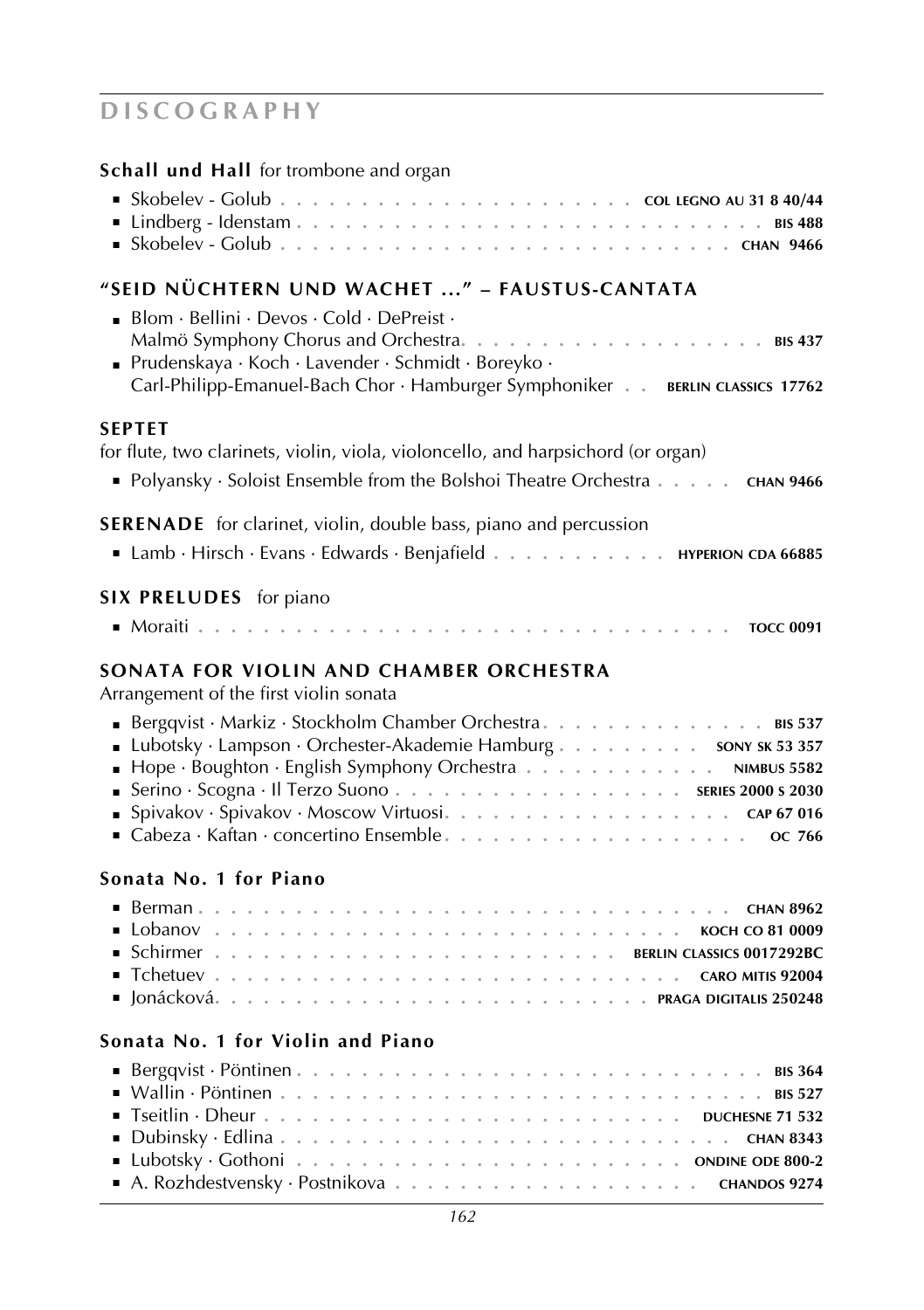**Sonata No. 1 for Violin and Piano**

|  | $\blacksquare$ Marincovič · Hendry $\ldots \ldots \ldots \ldots \ldots \ldots \ldots \ldots \ldots$ Asy co DCA 868 |
|--|--------------------------------------------------------------------------------------------------------------------|
|  |                                                                                                                    |
|  |                                                                                                                    |
|  |                                                                                                                    |

## **Sonata No. 1 for Violoncello and Piano**

| ■ Ivashkin ・ I. Schnittke ・・・・・・・・・・・・・・・・・・・・・・・・・・・・ CHAN 9705 |
|------------------------------------------------------------------|
|                                                                  |
|                                                                  |
|                                                                  |
| <b>BIS 1427</b>                                                  |
|                                                                  |

### **Sonata No. 2 for Piano**

### **Sonata NO. 2 for Violoncello and Piano**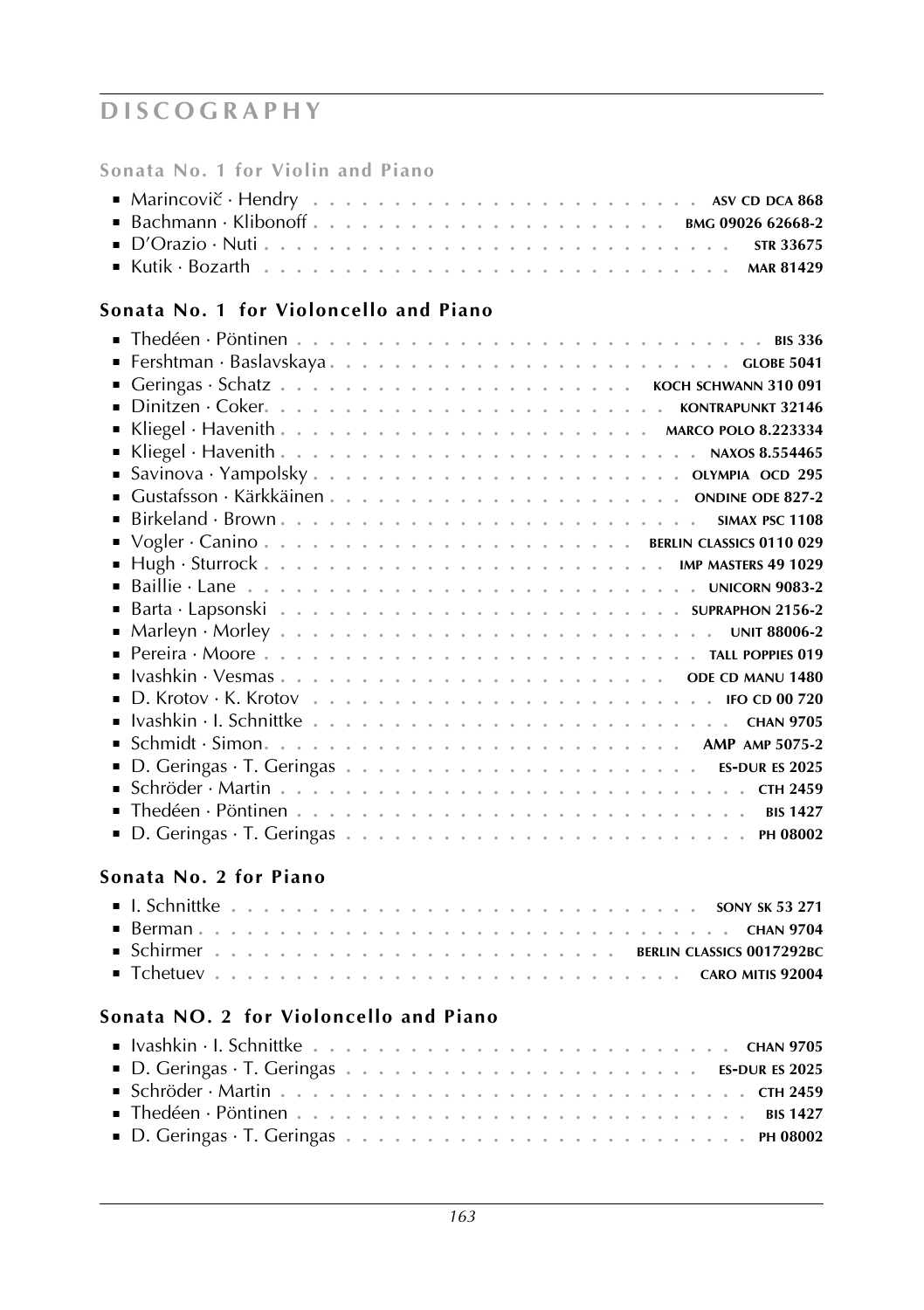## **Sonata No. 2 for Violin and Piano** 'Quasi una sonata'

| Sonata No. 3 for Piano                                       |
|--------------------------------------------------------------|
|                                                              |
|                                                              |
|                                                              |
|                                                              |
| Sonata No. 3 for Violin and Piano                            |
|                                                              |
|                                                              |
|                                                              |
|                                                              |
| Sport, Sport, Sport Music for the film                       |
|                                                              |
| $\blacksquare$ E. Khachaturian $\cdot$                       |
| USSR Cinematography Symphony Orchestra OLYMPIA OCD 606       |
| Strobel · Rundfunk-Sinfonieorchester Berlin CAPRICCIO C 7196 |
| <b>Stille Musik</b> for violin and violoncello               |
|                                                              |
|                                                              |
|                                                              |
|                                                              |
|                                                              |
|                                                              |
|                                                              |
|                                                              |
| Stille Nacht for violin and piano                            |
|                                                              |
|                                                              |
|                                                              |
|                                                              |
|                                                              |
|                                                              |
| <b>String Quartet No. 1</b>                                  |
|                                                              |
| ■ Borodin Quartet (second movement). TEL 4509 94 572-2       |
|                                                              |
|                                                              |
|                                                              |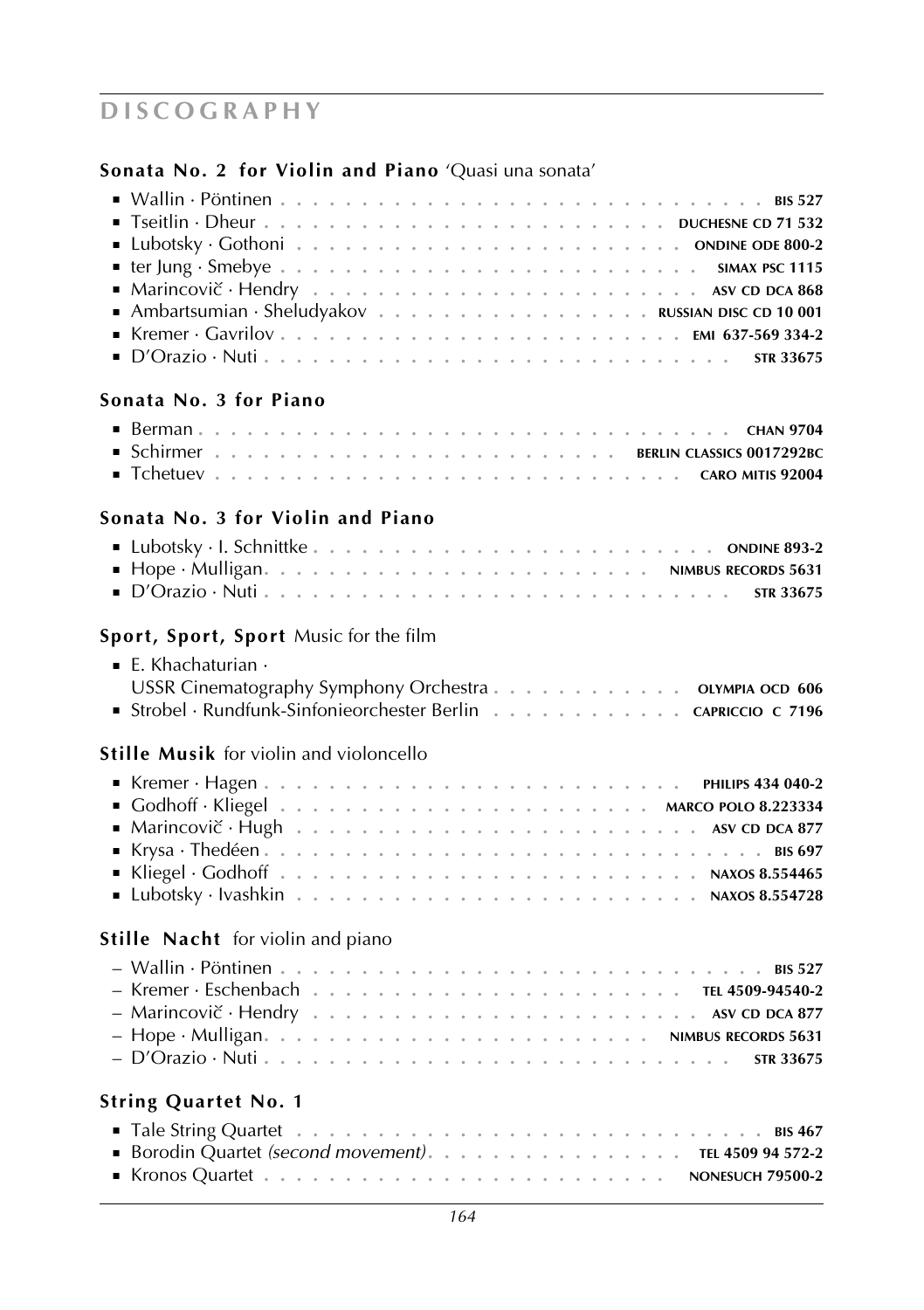## **String Quartet No. 2**

| Schneeberger · Shallon · Zimmermann · Hagen. PHILIPS 434 040-2                                                                                                                                                                      |  |  |  |  |  |  |  |  |  |
|-------------------------------------------------------------------------------------------------------------------------------------------------------------------------------------------------------------------------------------|--|--|--|--|--|--|--|--|--|
|                                                                                                                                                                                                                                     |  |  |  |  |  |  |  |  |  |
| <b>EXPLOSE CONTRACT CONTRACT CONTRACT SUBSET OF STATE CONTRACT SUBSET OF STATE CONTRACT SUBSET CONTRACT SUBSET CONTRACT SUBSET CONTRACT SUBSET CONTRACT SUBSET CONTRACT SUBSET OF STATE SUBSET OF STATE SUBSET OF STATE SUBSET </b> |  |  |  |  |  |  |  |  |  |
|                                                                                                                                                                                                                                     |  |  |  |  |  |  |  |  |  |

### **String Quartet No. 3**

### **String Quartet No. 4**

| Alban Berg Quartet Alban Berg Quartet Alban Berg Cuartet Alban Berg Quartet Alban Alban Alban Alban Alban Alban Alban Alban Alban Alban Alban Alban Alban Alban Alban Alban Alban Alban Alban Alban Alban Alban Alban Alban Al |  |  |  |  |  |  |  |  |  |  |  |  |  |  |  |
|--------------------------------------------------------------------------------------------------------------------------------------------------------------------------------------------------------------------------------|--|--|--|--|--|--|--|--|--|--|--|--|--|--|--|
| Alban Berg Quartet $\ldots \ldots \ldots \ldots \ldots \ldots \ldots \ldots \ldots \ldots$ EMI 568 232-2                                                                                                                       |  |  |  |  |  |  |  |  |  |  |  |  |  |  |  |
|                                                                                                                                                                                                                                |  |  |  |  |  |  |  |  |  |  |  |  |  |  |  |

## **String Trio**

| Swedrup · Kierkegaard · Nilsson (Members of the Tale String Quartet). $\ldots$ BIS 547            |
|---------------------------------------------------------------------------------------------------|
|                                                                                                   |
|                                                                                                   |
| • Ensemble of Modern Chamber Music from Odessa GLO 5069                                           |
| Marincovič · Silverthorne · Hugh $\ldots \ldots \ldots \ldots \ldots \ldots \ldots$ sv cD DCA 868 |
|                                                                                                   |
|                                                                                                   |
|                                                                                                   |
| Trio Echnaton (Salinas · Krunnies · Guthmann) AMP 5089-2                                          |
|                                                                                                   |
|                                                                                                   |

## **Suite in Old Style** for violin and piano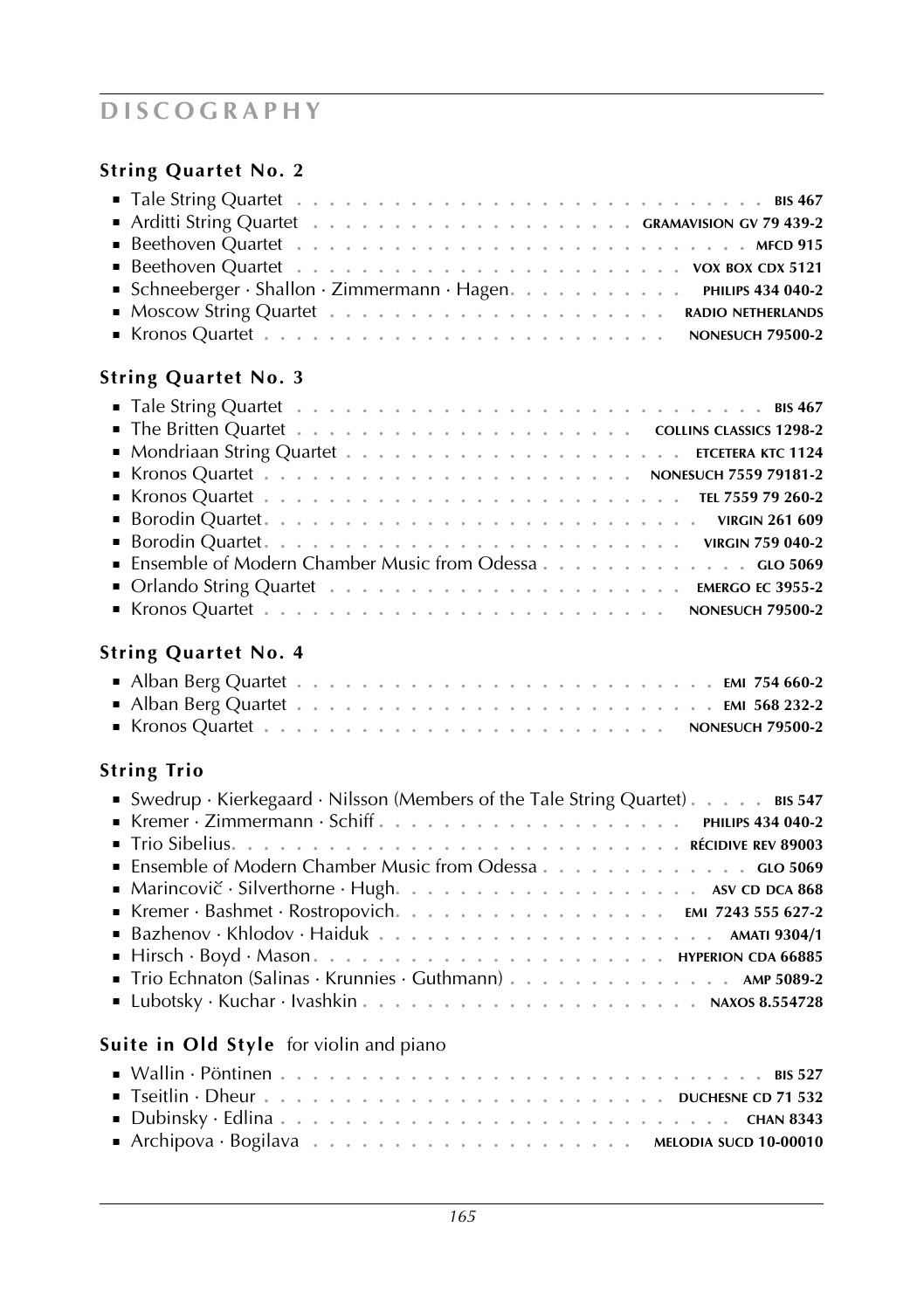**Suite in Old Style** for violin and piano

| Turban · Dünki [fifth movement, Pantomime] CLA 50-8917                                                                         |
|--------------------------------------------------------------------------------------------------------------------------------|
| Arrangement for chamber orchestra (Vladimir Spivakov)                                                                          |
|                                                                                                                                |
| Arrangement for viola d'amore, harpsichord and percussion                                                                      |
| ■ Boguslavsky · Litvinenko ·<br>V. Grishin [first and second movement] MELODIA SUCD 10-00010                                   |
| Arrangement for clarinet and piano                                                                                             |
|                                                                                                                                |
| Arrangement for violin and accordion                                                                                           |
|                                                                                                                                |
|                                                                                                                                |
| Symphonic Prelude                                                                                                              |
| <b>Symphony No. 0</b> [1956-1957]                                                                                              |
| Arwel Hughes · Cape Philharmonic Orchestra BIS 1647                                                                            |
| Symphony No. 1                                                                                                                 |
| Segerstam · Royal Stockholm Philharmonic Orchestra 815 577<br>Rozhdestvensky · USSR Ministry of Culture                        |
| Rozhdestvensky · Russian State Symphony Orchestra a-ram ACD 015<br>Rozhdestvensky · Russian State Symphony Orchestra CHAN 9417 |
| Symphony No. 2 'St. Florian'                                                                                                   |
| ■ Zolotova · Kurmangaliev · Bogdanov · Vishnyakov · Rozhdestvensky ·<br>USSR Ministry of Culture Chamber Choir -               |
| Bellini · Eliasson · Ernman · Borelius · Segerstam ·<br>Mikaeli Chamber Choir · Royal Stockholm Philharmonic Orchestra BIS 667 |
|                                                                                                                                |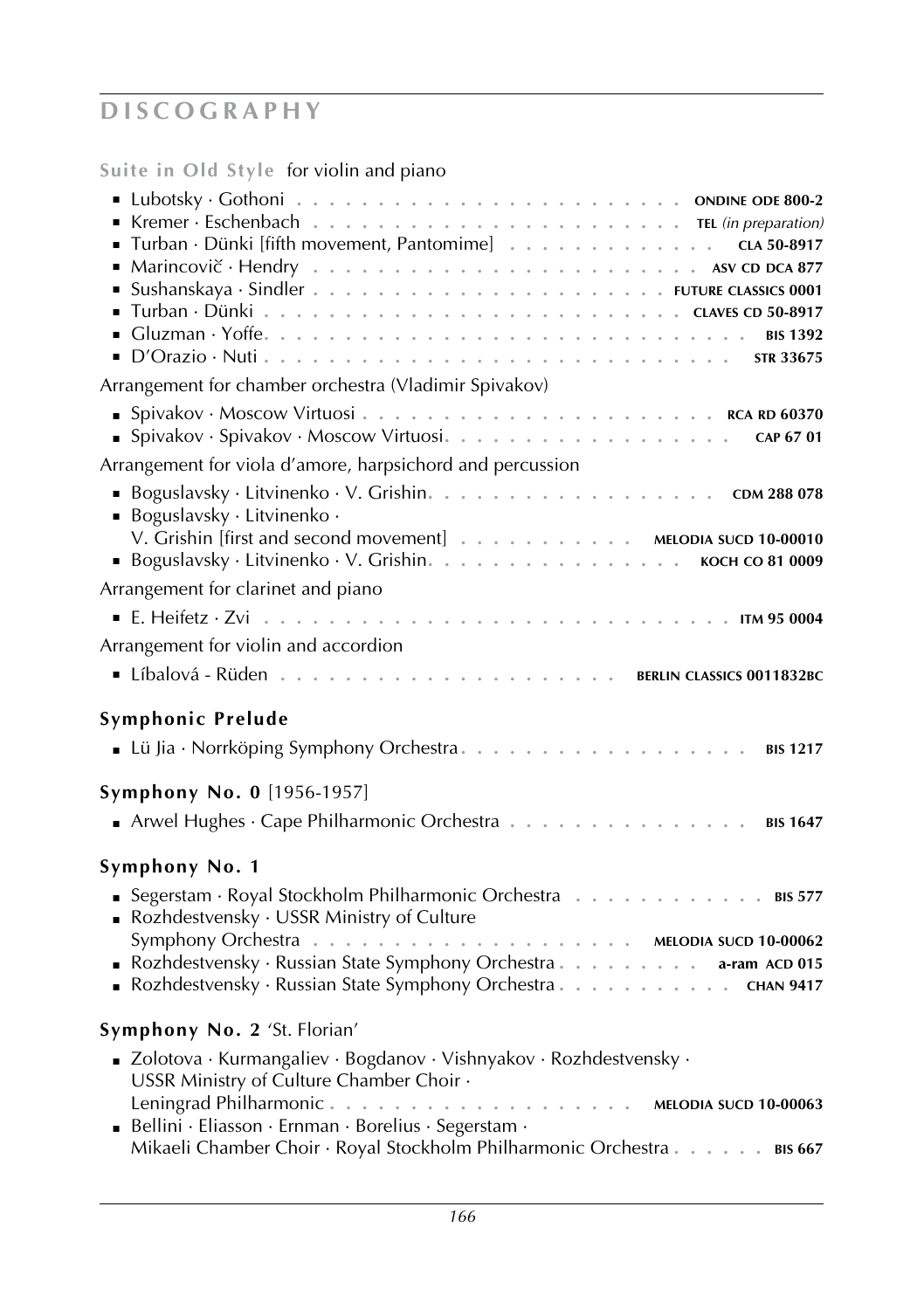### **Symphony No. 2** 'St. Florian'

| Katsman · Zdorov · Dolgov · Veprintsev · Polyansky · Russian State<br>Symphonic Cappella · Russian State Symphony Orchestra .<br>. CHAN 9519<br>Temperley · Esswood · Jenkins · Robarts · Rozhdestvensky ·<br>BBC Singers · BBC Symphony Chorus ·<br>BBC Symphony Orchestra BBC RADIO CLASSICS 15656 91962         |
|--------------------------------------------------------------------------------------------------------------------------------------------------------------------------------------------------------------------------------------------------------------------------------------------------------------------|
| Symphony No. 3<br>Klas · Royal Stockholm Philharmonic Orchestra BIS 477<br>Rozhdestvensky · USSR Ministry of<br>Culture Symphony Orchestra MELODIA SUCD 10-00064                                                                                                                                                   |
| Symphony No. 4<br>Bellini · Parkman · Kamu · Uppsala Academic Chamber Choir ·<br>Dumtsev · Kurmangaliev · Rozhdestvensky · USSR Ministry of<br>Culture Chamber Choir and Symphony Orchestra MELODIA SUCD 10-00065<br>■ Zdorov · Pianov · Polyansky · Russian State Symphonic Cappella ·                            |
| Symphony No. 6<br>■ Polyansky · Russian Ste Symphony Orchestra. CHAN 10180                                                                                                                                                                                                                                         |
| Symphony No. 7<br><b>Department Orcharge Startes Assumes Assumes Assumes Assumes Assumes Assumes Assumes Assumes Assumes Assumes Assumes Assumes Assumes Assumes Assumes Assumes Assumes Assumes Assumes Assumes Assumes Assumes Assumes Assumes </b><br>■ Polyansky · Russian State Symphony Orchestra. CHAN 9852 |
| Symphony No. 8<br>• Rozhdestvensky · Royal Stockholm Philharmonic Orchestra CHAN 9359<br><b>BIS 1217</b><br>■ Polyansky · Russian State Symphony Orchestra. CHAN 9885                                                                                                                                              |
| <b>Symphony No. 9</b> (Reconstruction by Alexander Raskatov)<br><b>BIS 1727</b>                                                                                                                                                                                                                                    |
| The Tale of Wanderings Music for the film<br>Strobel · Rundfunk-Sinfonieorchester Berlin CAPRICCIO C 7196                                                                                                                                                                                                          |
| "These songs, where every verse is filled with grief "<br>Second movement from Concerto for Choir, arranged for string quartet                                                                                                                                                                                     |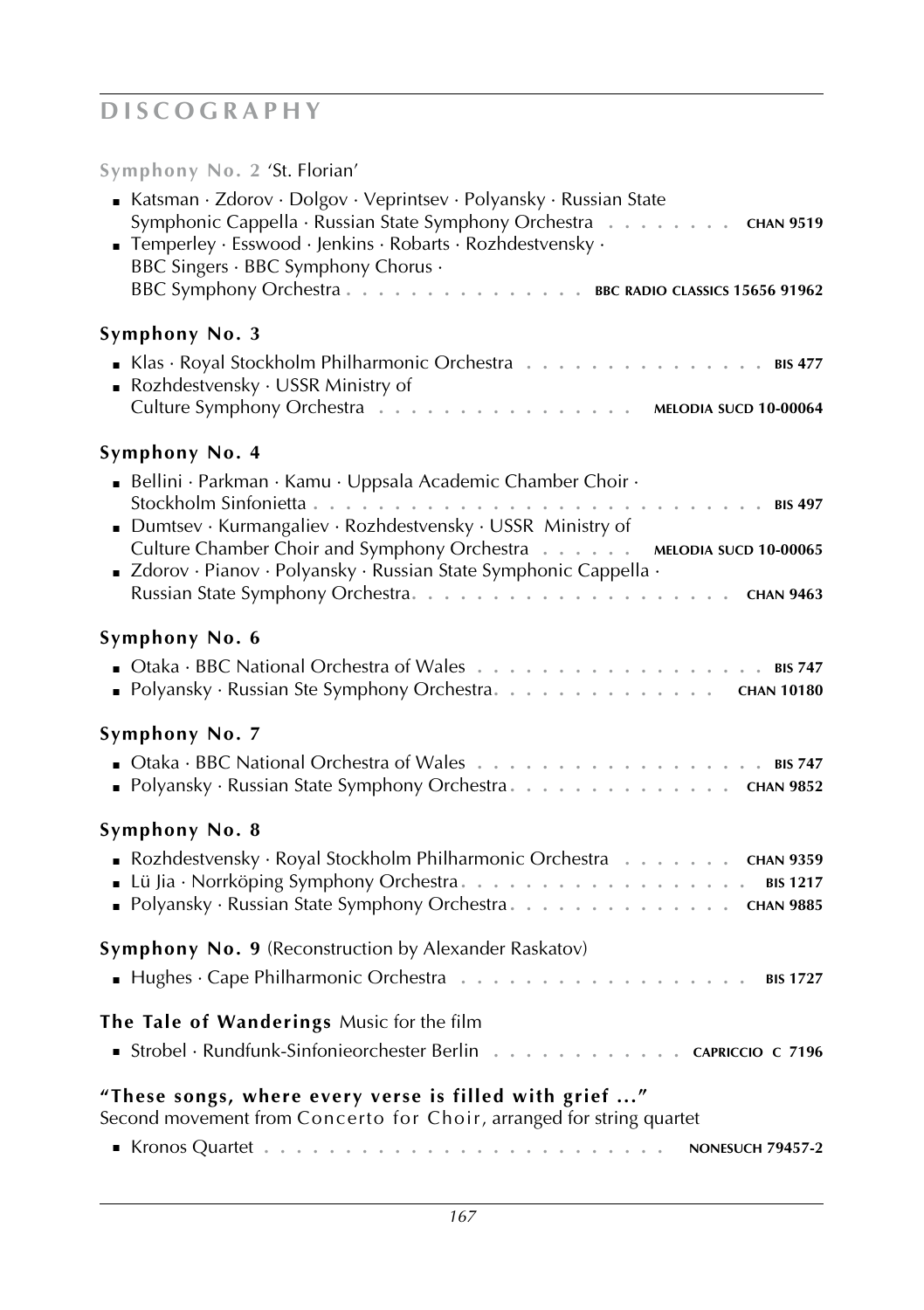### **Three Madrigales** for soprano and five instruments

| • Lee · Lazarev · Soloists Ensemble of the Bolshoi Theatre Orchestra MFCD 869<br>• Lee · Lazarev · Soloists Ensemble of the Bolshoi Theatre Orchestra zyx MEL 45014-2<br><b>Lee</b> $\cdot$ Lazarev $\cdot$ Soloists Ensemble of<br>Leonard · Mason · Capricorn-Ensemble HYPERION CDA 66885 |
|---------------------------------------------------------------------------------------------------------------------------------------------------------------------------------------------------------------------------------------------------------------------------------------------|
| Three Sacred Hymns                                                                                                                                                                                                                                                                          |
| • Polyansky · Russian State Symphonic Cappella CHAN 9463<br>• Chor des Bayerischen Rundfunks · Peter Dijkstra BR-KLASSIK 900505                                                                                                                                                             |
| Trio-Sonata                                                                                                                                                                                                                                                                                 |
| Arrangement for strings by Yuri Bashmet                                                                                                                                                                                                                                                     |
|                                                                                                                                                                                                                                                                                             |
|                                                                                                                                                                                                                                                                                             |
| Russell Davies · Stuttgarter Kammerochester ECM 453 512-2                                                                                                                                                                                                                                   |
| Russell Davies · Stuttgarter Kammerochester COL LEGNO WWE 8 CD 20041                                                                                                                                                                                                                        |
| Twelve Penitential Psalms<br>Parkman · Danish National Radio Choir CHAN 9480                                                                                                                                                                                                                |
| Creed · SWR Vokalensemble Stuttgart HÄNSSLER CD 98.281                                                                                                                                                                                                                                      |
| <b>Two Preludes for Small Orchestra</b><br>(Arrangement of Dmitri Shostakovich's op. 2, 1 and 2)                                                                                                                                                                                            |
| • Polyansky · Russian Symphony Orchestra CHAN 9792                                                                                                                                                                                                                                          |
| Two Short Pieces for organ                                                                                                                                                                                                                                                                  |
|                                                                                                                                                                                                                                                                                             |
|                                                                                                                                                                                                                                                                                             |
|                                                                                                                                                                                                                                                                                             |
|                                                                                                                                                                                                                                                                                             |
|                                                                                                                                                                                                                                                                                             |
|                                                                                                                                                                                                                                                                                             |
|                                                                                                                                                                                                                                                                                             |
| variations for string quartet                                                                                                                                                                                                                                                               |
|                                                                                                                                                                                                                                                                                             |
| Variations Over One Chord for piano                                                                                                                                                                                                                                                         |
|                                                                                                                                                                                                                                                                                             |